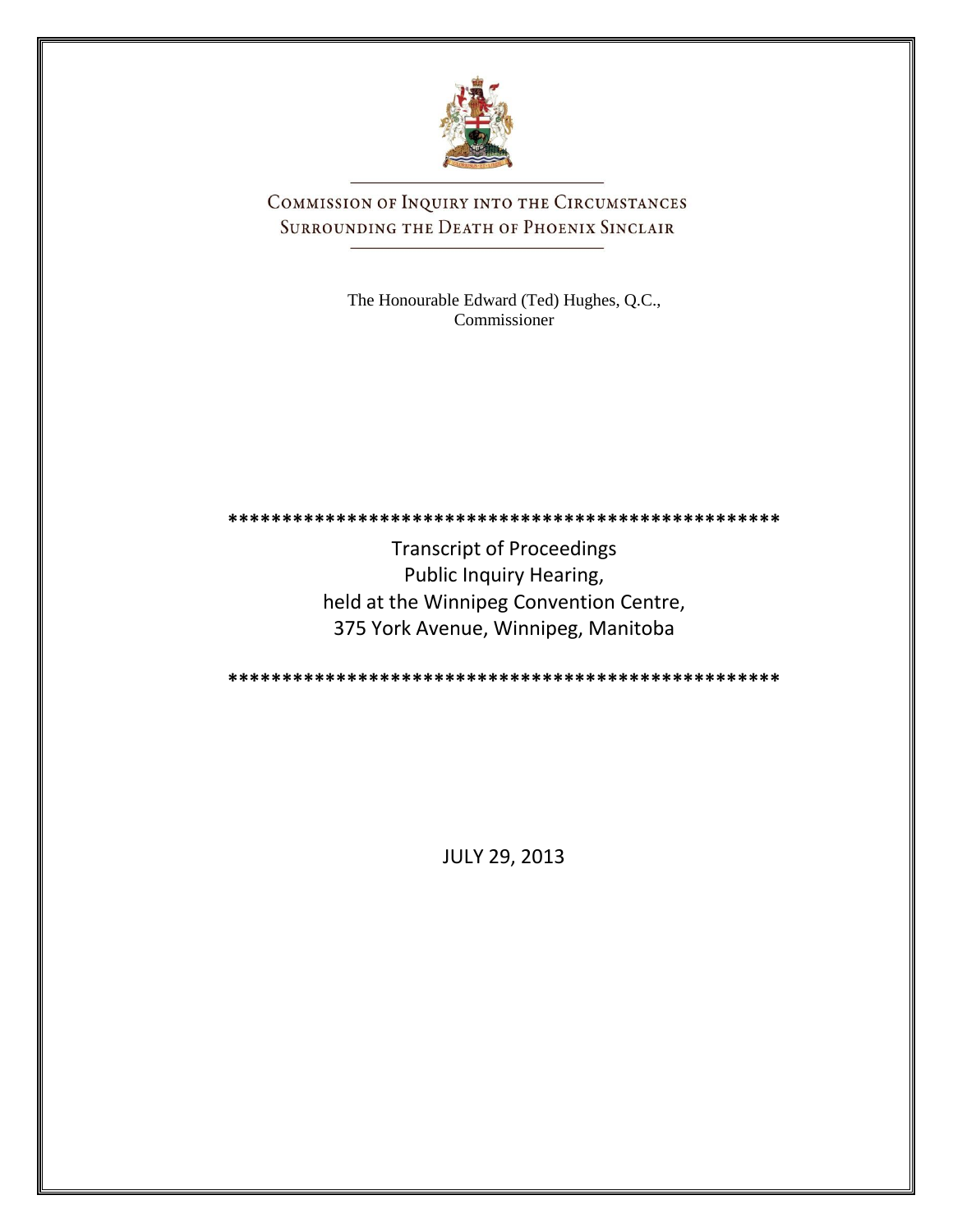# **APPEARANCES**

**MS. S. WALSH,** Commission Counsel

**MR. S. PAUL,** for Department of Family Services and Labour

**MR. T. RAY,** for Manitoba Government and General Employees Union

**MS. L. HARRIS,** for General Child and Family Services Authority

**MR. H. COCHRANE,** for First Nations of Northern Manitoba Child and Family Services Authority First Nations of Southern Manitoba Child and Family Services Authority Child and Family All Nation Coordinated Response Network

**MR. H. KHAN** and **MR. J. BENSON,** for Intertribal Child and Family Services

**MR. J. GINDIN, MR. G. DERWIN** and **MR. D. IRELAND,** for Mr. Nelson Draper Steve Sinclair**,** Ms. Kimberly-Ann Edwards

**MR. J. FUNKE,** for Assembly of Manitoba Chiefs and Southern Chiefs Organization Inc.

**MS. M. VERSACE**, for University of Manitoba, Faculty of Social Work

**MR. W. HAIGHT** and **MS. K. BJORNSON**, for Manitoba Métis Federation and Métis Child and Family Services Authority Inc.

**MS. C. DUNN,** for Ka Ni Kanichihk Inc.

**MR. G. TRAMLEY,** for Aboriginal Council of Winnipeg Inc.

**MS. B. BOWLEY,** for Witness, Ms. Diva Faria

**MR. R. ROLSTON,** for Witnesses, Ms. Dianna Verrier and Mr. Dan Berg

**MR. R. ZAPARNIUK,** for Witness, Roberta Dick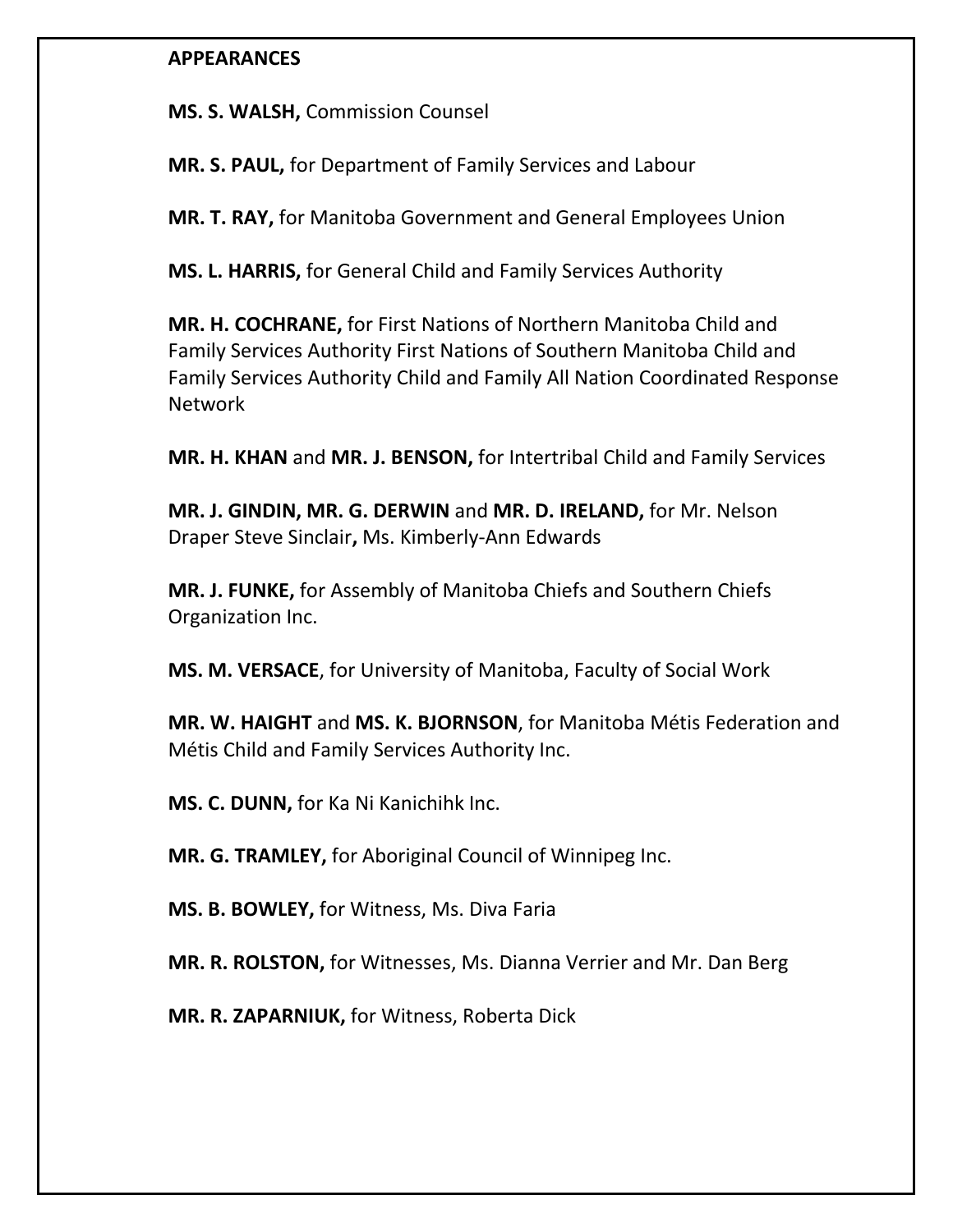# **INDEX**

# **Page**

| SUBMISSION BY MR. TRAMLEY |     |
|---------------------------|-----|
| SUBMISSION BY MS. DUNN    | 47  |
| REPLY BY MR. GINDIN       | 84  |
| REPLY BY MR. RAY          | 109 |
| REPLY BY MS. BOWLEY       | 124 |
| REPLY BY MR. ROLSTON      | 136 |
| REPLY BY MR. FUNKE        | 140 |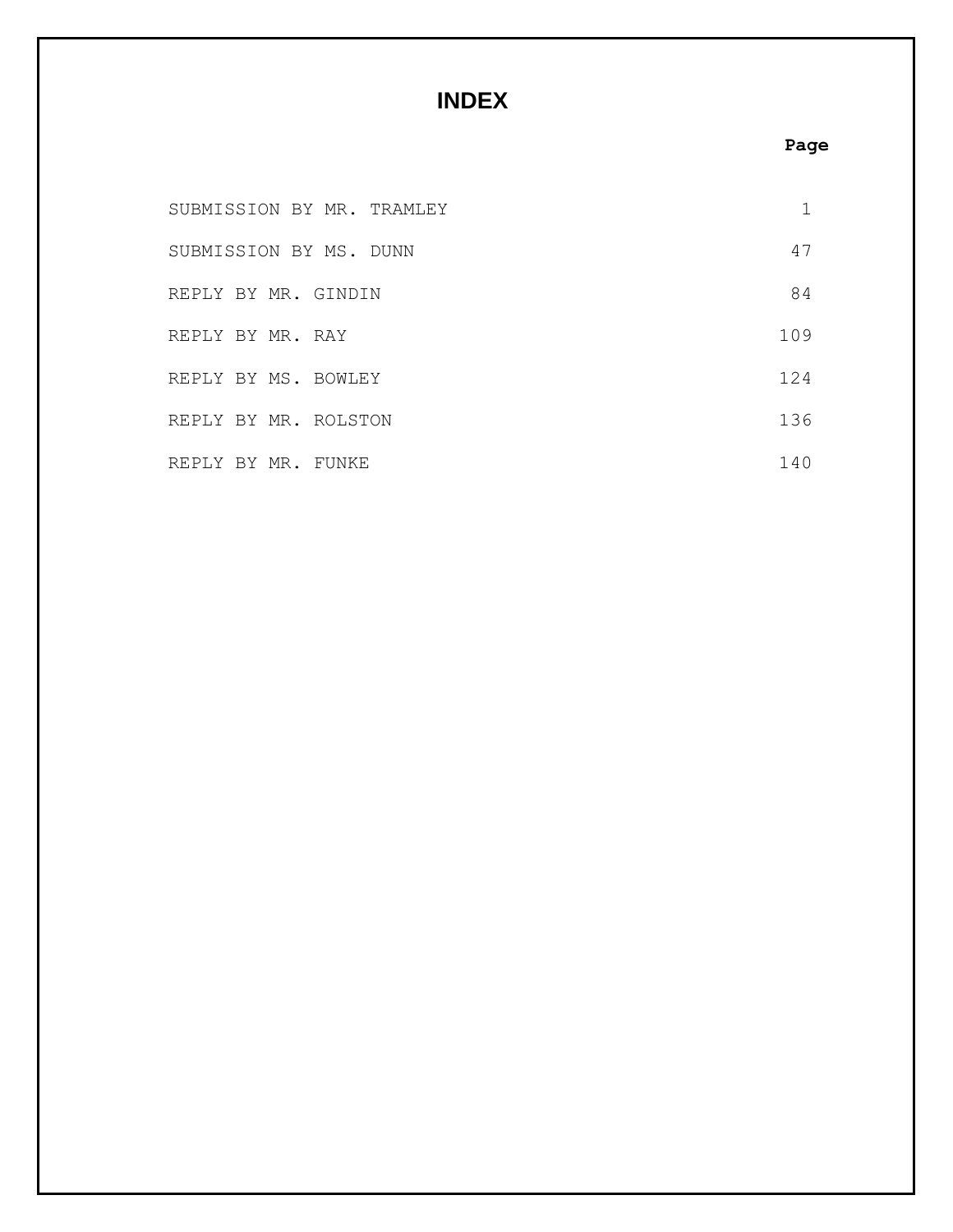JULY 29, 2013

| 2     | PROCEEDING CONTINUED FROM JULY 25, 2013                     |
|-------|-------------------------------------------------------------|
| 3     |                                                             |
| 4     | THE COMMISSIONER: Good morning.                             |
| 5     | MR. TRAMLEY: Good morning, sir.                             |
| 6     | MS. WALSH: Good morning, Mr. Commissioner.                  |
| 7     | Just a slight change in the order of submissions,           |
| $8\,$ | Mr. Tramley is going to go first this morning, he was       |
| 9     | accommodating Ms. Dunn's request because she was in court   |
| 10    | this morning. She is here now but Mr. Tramley is going to   |
| 11    | start.                                                      |
| 12    | THE COMMISSIONER: All right, that's fine.<br>Mr.            |
| 13    | Tramley?                                                    |
|       |                                                             |
| 14    | MR. TRAMLEY: Yes, good morning.                             |
| 15    | THE COMMISSIONER: Pleased to hear you.                      |
| 16    | Please proceed.                                             |
| 17    | TRAMLEY: In phases one and two of this<br>MR.               |
| 18    | inquiry, you, you heard evidence, both orally in terms of   |
| 19    | witnesses being presented, as well as<br>reports being      |
| 20    | prepared, to deal with the, the significant issues of the,  |
| 21    | the circumstances surrounding the death of Phoenix Sinclair |
| 22    | and, as well, in dealing with a look and a review at the    |
| 23    | Child and Family Services system in place at the time of -- |
| 24    | that she was in care and her death, the steps that have     |

 $- 1 -$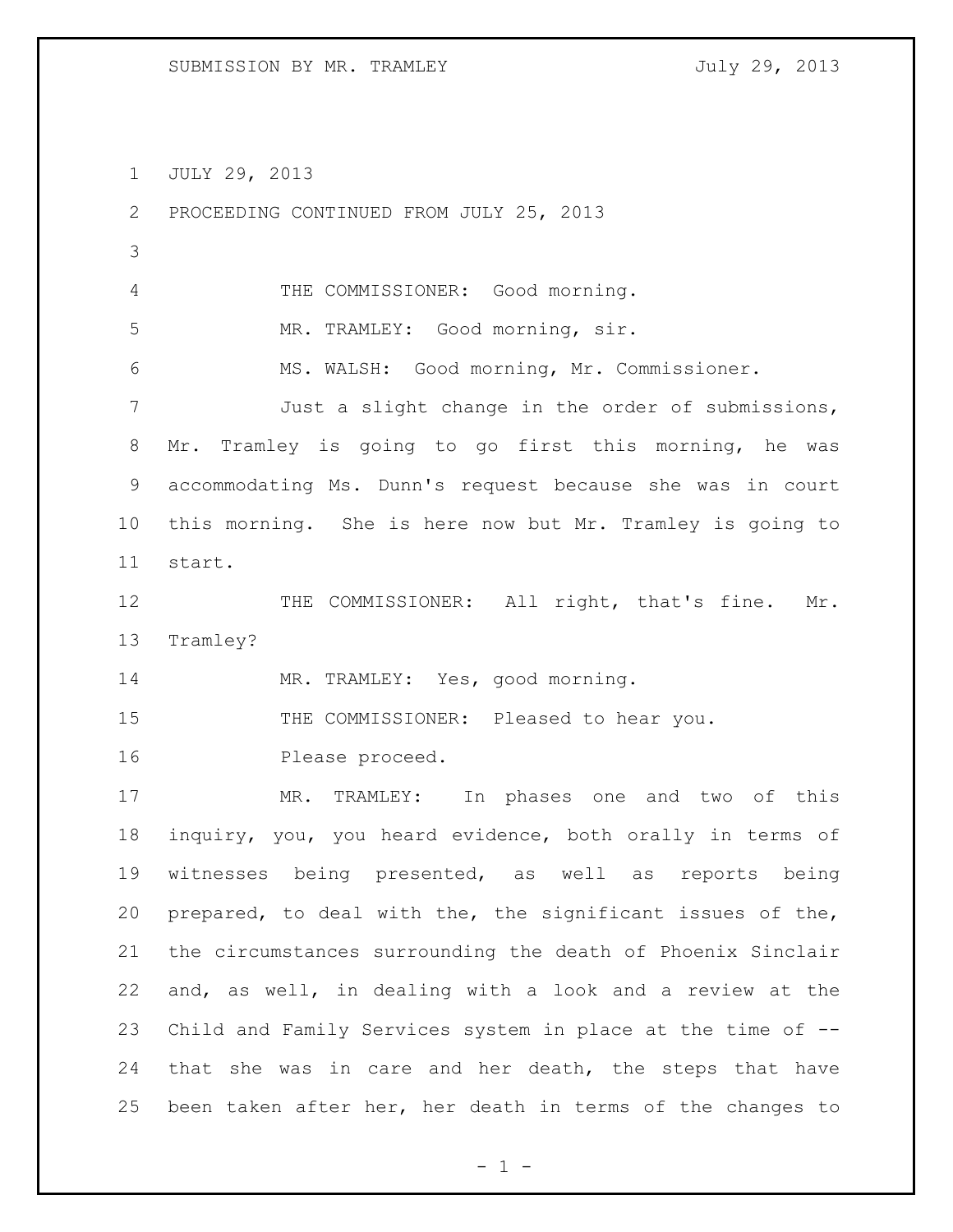the system and, as well, you've heard a lot of recommendations and information related to what further recommendations or changes or improvements could be made to the system.

 And I've had an opportunity, over last week, to listen to the submissions that were made, as well as review the written submissions that were made by counsel in dealing with those obviously very important issues and trying to identify how things can be made better in terms of building a better system in the sense if the system is going to be there, how that system is going to be built better.

 The focus of my submissions this morning and, and the participation of the Aboriginal Council is slightly different. We didn't particular in phase 1 and 2 and what we are really here to talk about is that elephant in the room that you identified back in April.

 Back on April the 15th you identified sort of the parameters for moving into phase three, and I quote:

 "The statistics that Commission counsel referred to in 2012, 23 relating to the overrepresentation of aboriginal children, First Nations and Métis, in care in this

 $- 2 -$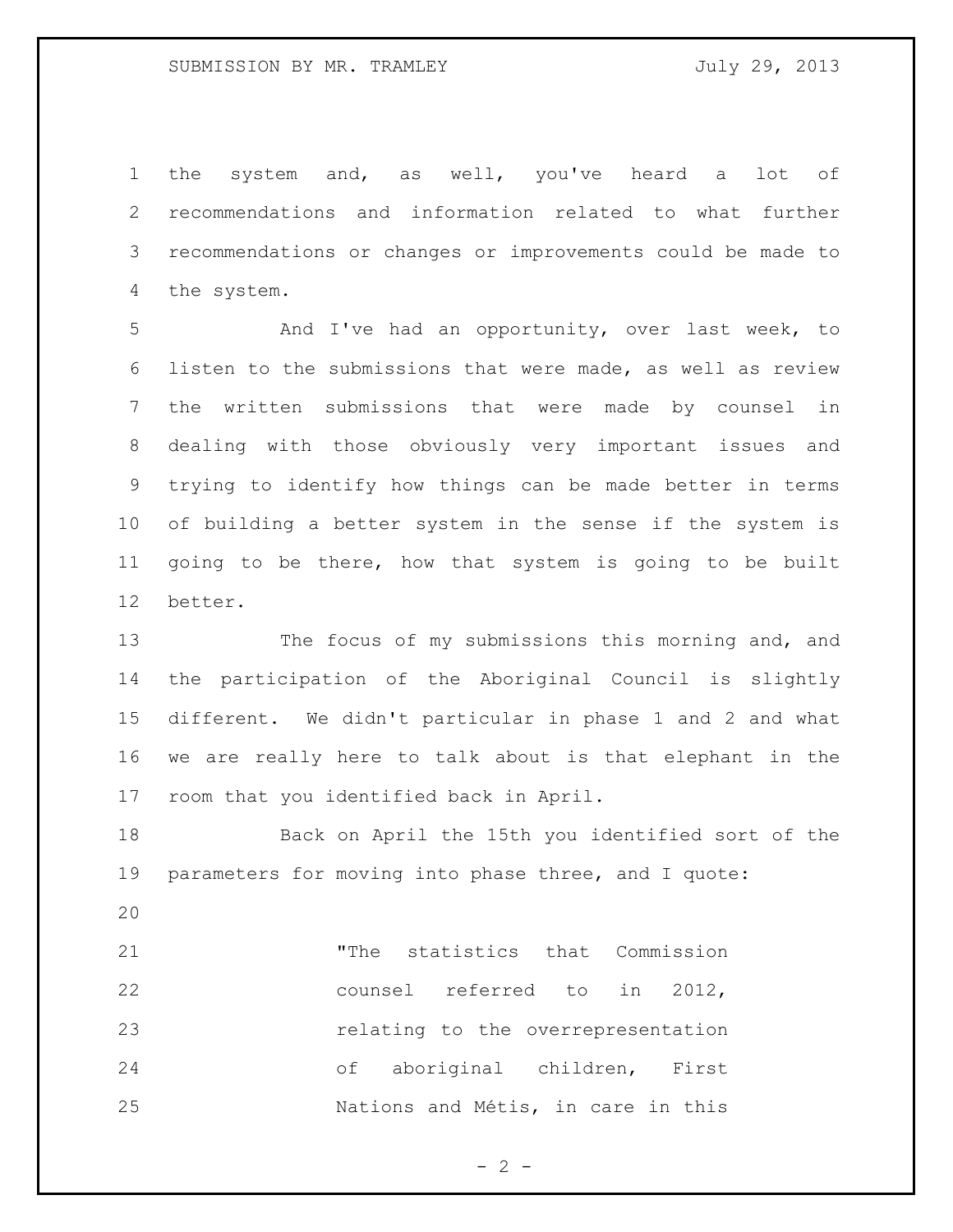province, shows little improvement over recent years." "I have reviewed what I have this morning, particularly what I have said with reference to phase 3 for 7 and good reason, to mirror the disproportionate number of aboriginal First Nations and Métis children that continue to be in 11 care, year after year, is **unacceptable** and yet little, if 13 any improvement seems to occur, 14 year after year. In the closing weeks of this inquiry, I want all 16 16 the assistance available as I 17 address two, in particular, if the many questions to be answered in 19 the course of formulating recommendations I consider appropriate to better protect Manitoba children." And there's two questions that you had framed at

that time.

 $- 3 -$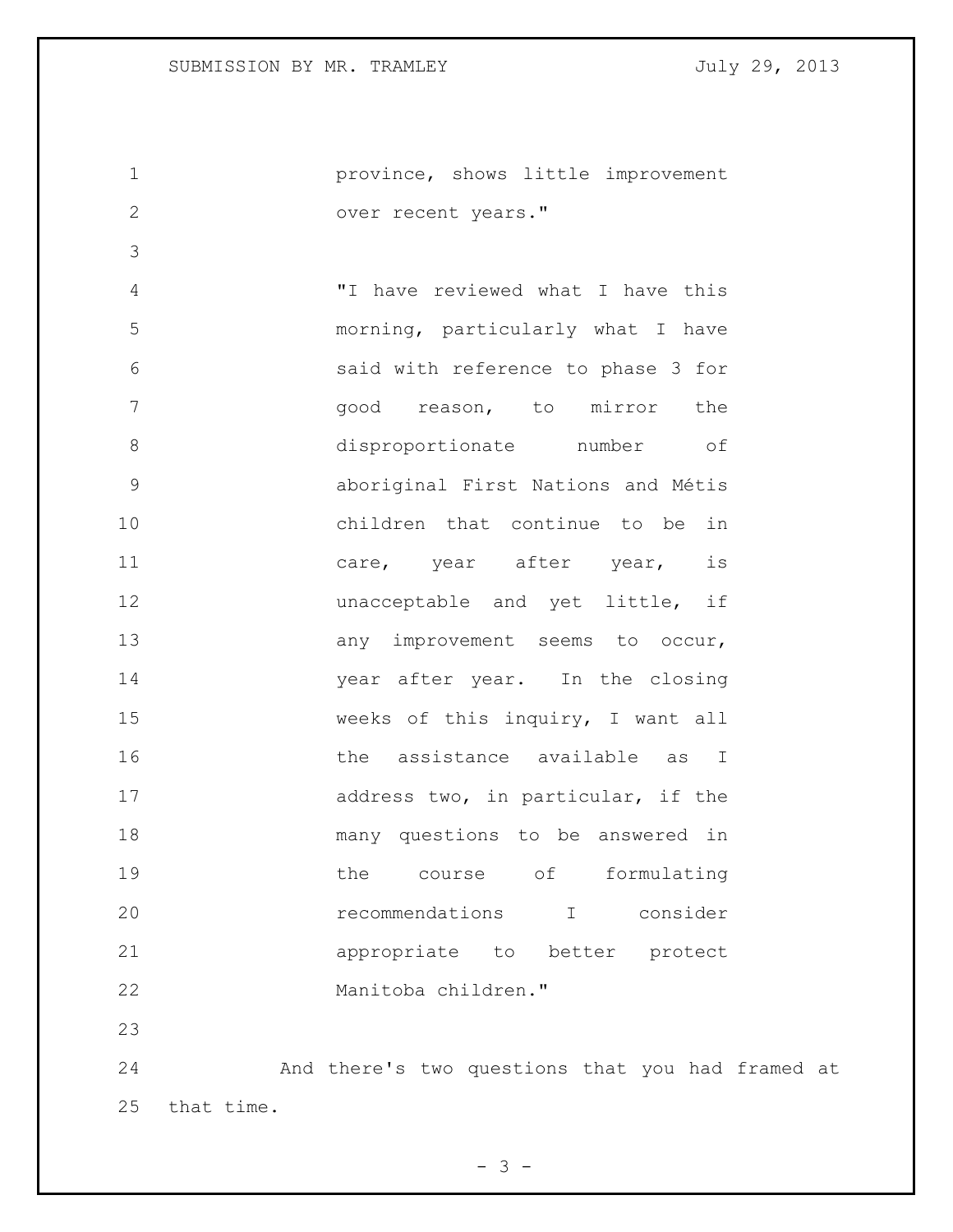1 Those questions are: ... What 2 are the reasons for those disproportionate numbers? And (2) What are the solutions to significantly reduce the number of children in care, both aboriginal 7 and non-aboriginal?"

 And that really is the, the elephant in the room that we think needs to be addressed as part of this inquiry process that you have actually identified already. It isn't something that's new to anyone, especially given the evidence that you heard in, in phase 3, and again, you have two parts of this inquiry that are going to be dealing with building a better system, a Child and Family Services system for people who are going to become involved in the system, how they're going to be treated, how they're going to be dealt with and hopefully the improvements that are going to be made as a result of that.

 But that really isn't the answer. When you sit down and you talk to somebody about this inquiry, other than people who have been either involved in the system, in, in being in care themselves, or having children in care, or in professionals that are involved in the system, the general public knows very little about the Child and

 $- 4 -$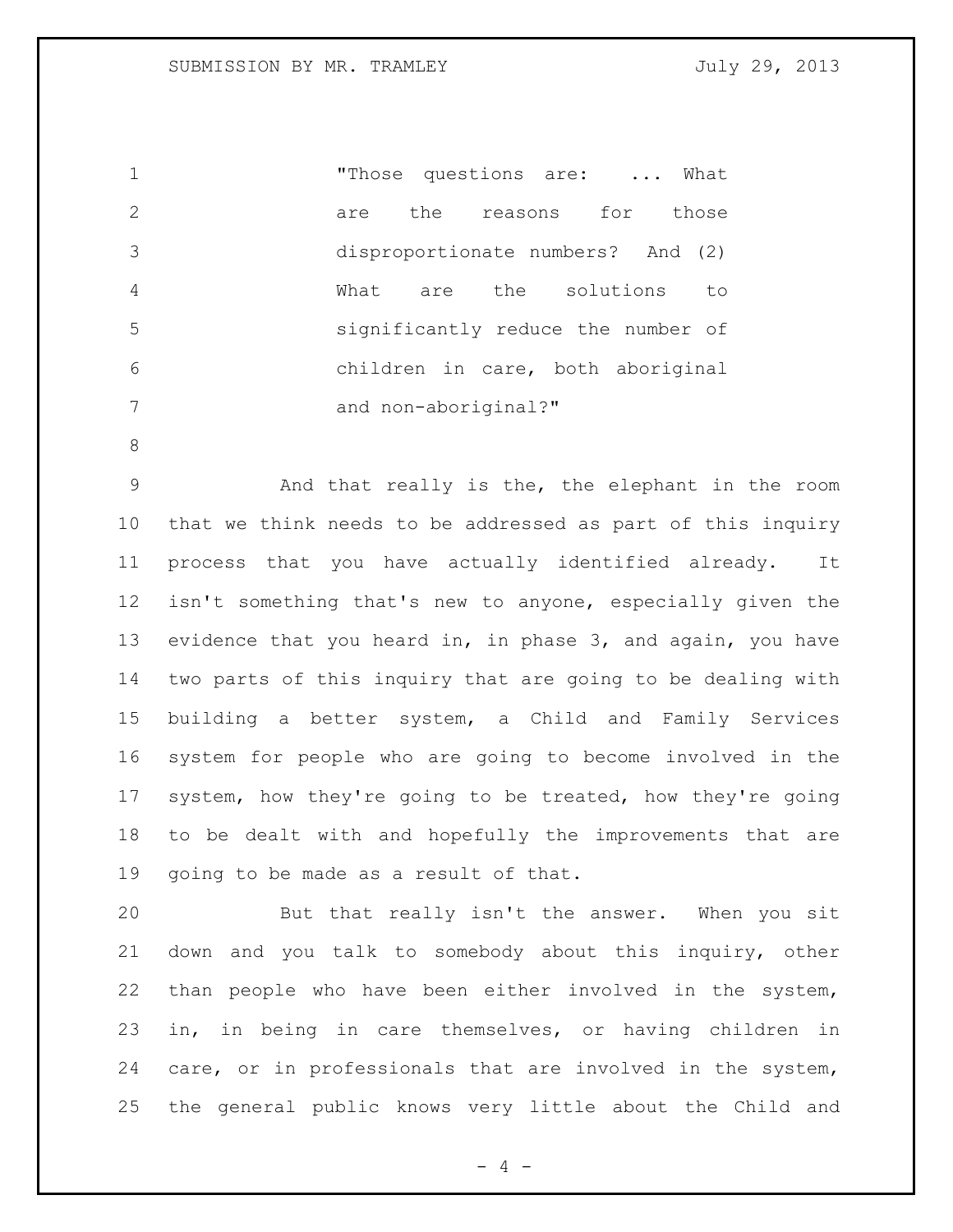Family Services' system, how it works, what's appropriate, that kind of thing. But the conversation switches very, very quickly to that elephant in the room that you identified, is why are so many children in care? Why are they so long in care? Why are there such a disproportionate number of aboriginal children that are in care? Why is there such a disproportionate number of aboriginal people that are in those high risk factors that are taking into account that you've heard from the experts, 10 Dr. Santos and Ms. McCuaig, over the weeks when they, when they gave evidence here about poverty, lack of education, substance issues. Why? Those are really the issues that, 13 that people focus on, those are the ones they can understand, those are ones that they are interested in knowing.

 Well, it's great to build a protection, a fair and appropriate Child and Family Services system as it is to have a good justice system in place because there are circumstances where people are going to get into care, or require care, require whatever preventative assistance that's going to be, but that's not really the -- can't be the ultimate goal. The ultimate goal has to be to prevent people from even being in that kind of situation, to be able to shift those resources that we've heard over the last number of weeks about (inaudible) protection and

 $- 5 -$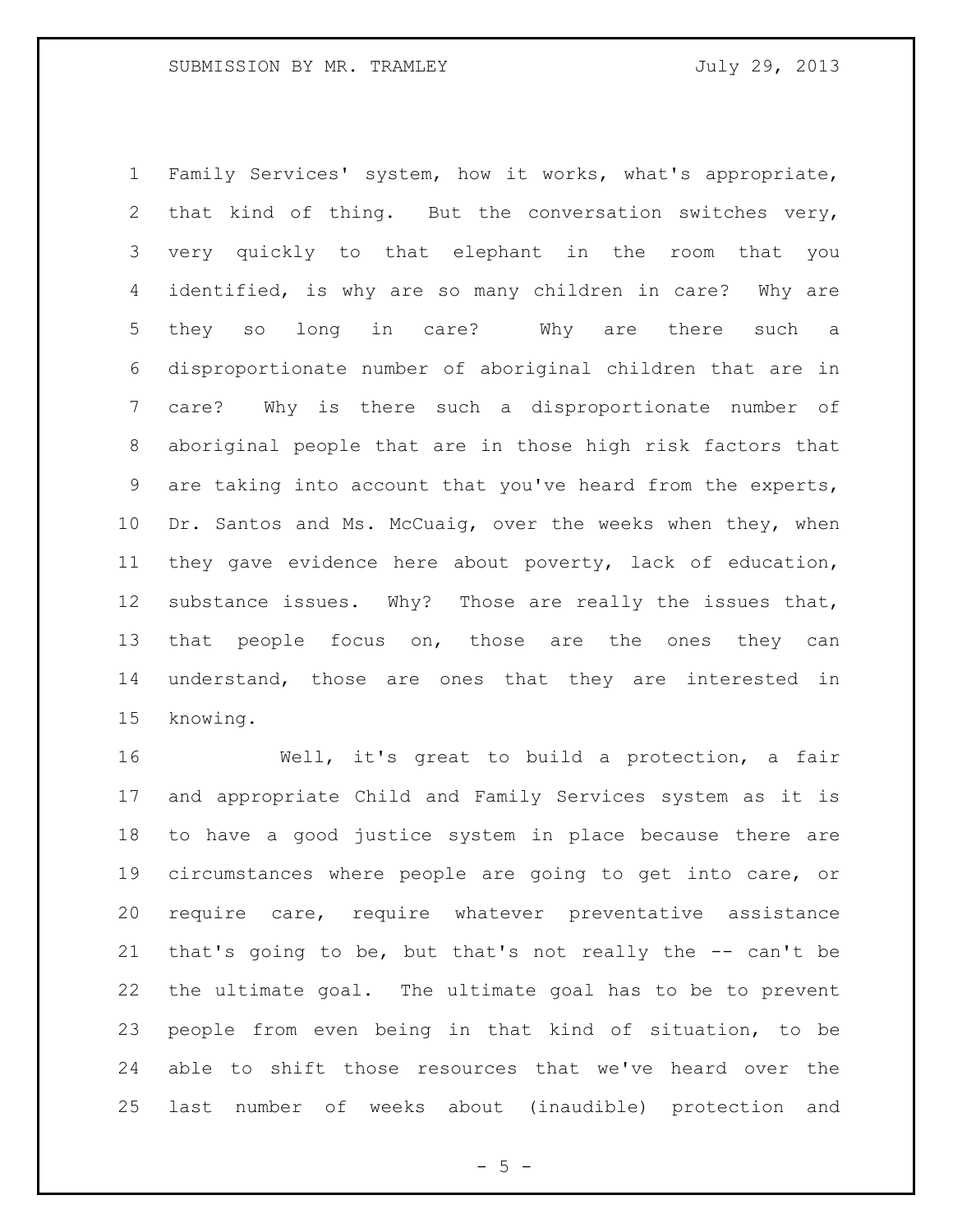prevention and putting the protection arm of it out of business and creating it more in the prevention part and dealing fundamentally with those issues.

 That's really the key because we're really in a unique situation at this particular time to be able to take a look at those particular issues and so when you've identified that -- those two questions, it's that second question that I wanted to focus on, in my submissions, and take a look at a couple of factors.

 I can tell from sitting at the back of the room and listening to the submissions that have made over the -- over last week, that you've clearly read the material, you understand it, and if you have questions of counsel as a particular of their written submissions you're going to ask them. What I would like to be able to do, though, is having that benefit is that I've had the -- what's interesting is that, in phase 3, there are certain themes that, that come out or principles that come out of the phase 3, whether it's from the evidence, whether it's from the written submissions, the oral submissions, or even from the recommendations, and I would like to touch on those themes, if I may, and follow that, as well, by touching on how they apply necessarily to the recommendations that we've made to you in our written submission.

One of the first principles identified and

 $- 6 -$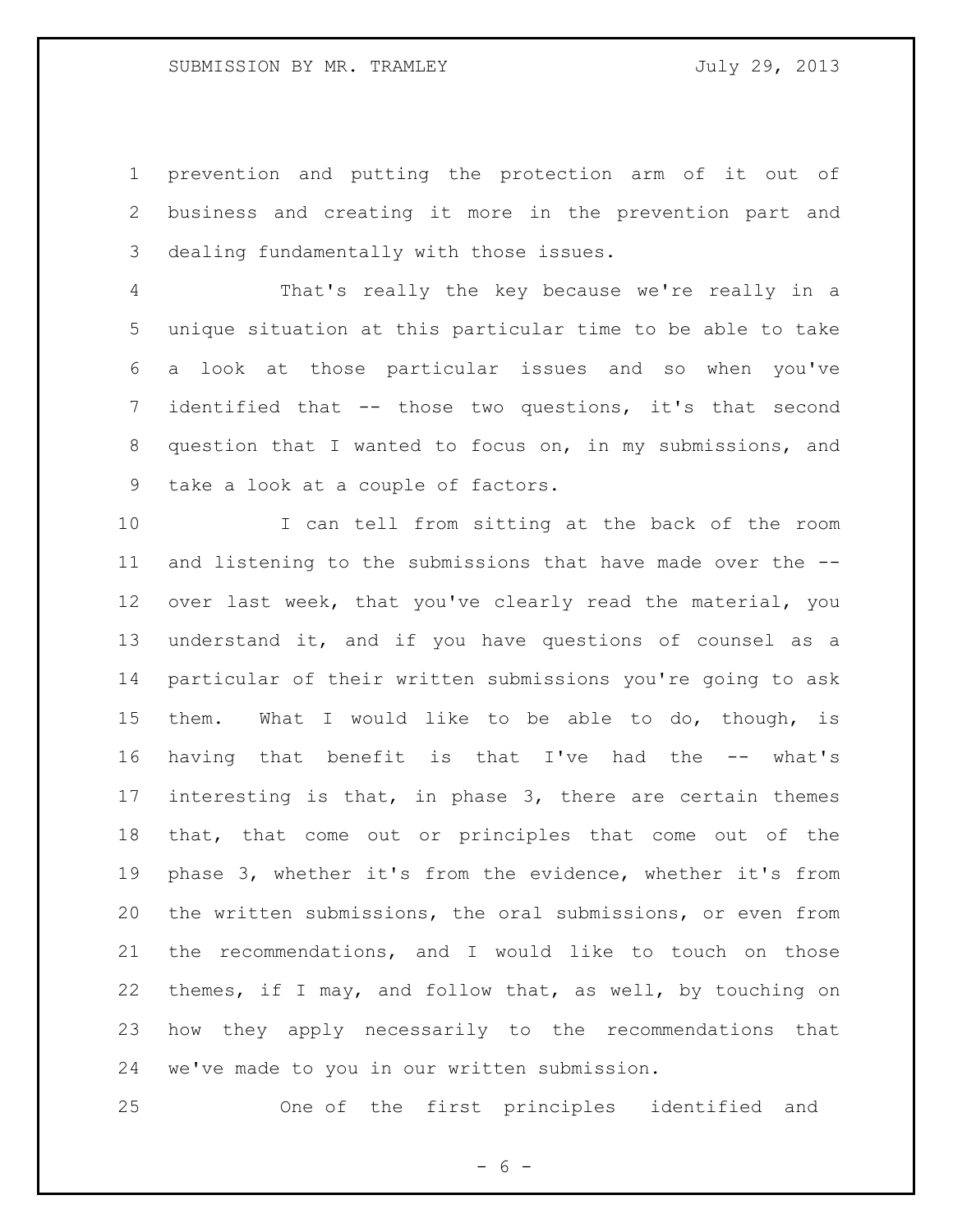that you identified is the problem. For too long too many children, aboriginal children, have been involved in the Child and Family Services system. There is an overrepresentation of aboriginal children in the Child and Family Services system, we know that. We also know that there is an overrepresentation and a disproportionate number of aboriginal people that hit those risk factors or those vulnerabilities, as they're described in the material that was put before you, related to poverty, lack of education/training, substance issues and involvement in the justice system, just to name a few. All of those risk factors, risk factors that give an indication as to whether or not someone is going to be involved in the -- has a risk of being involved in the Child and Family Services system. You identified the problem, not only in saying here there's this disproportionate number, that's the problem that we have to be able to look at, and so that theme runs throughout. And there isn't anyone who came before you in phase 3 or in any of the submissions that takes any issue with that at all and clearly that's the fundamental problem that we have.

 The second principle that came through was the focus or the need to focus on education and training. One of the key risk factors that was identified by the experts that came before you was people who were in -- who didn't

- 7 -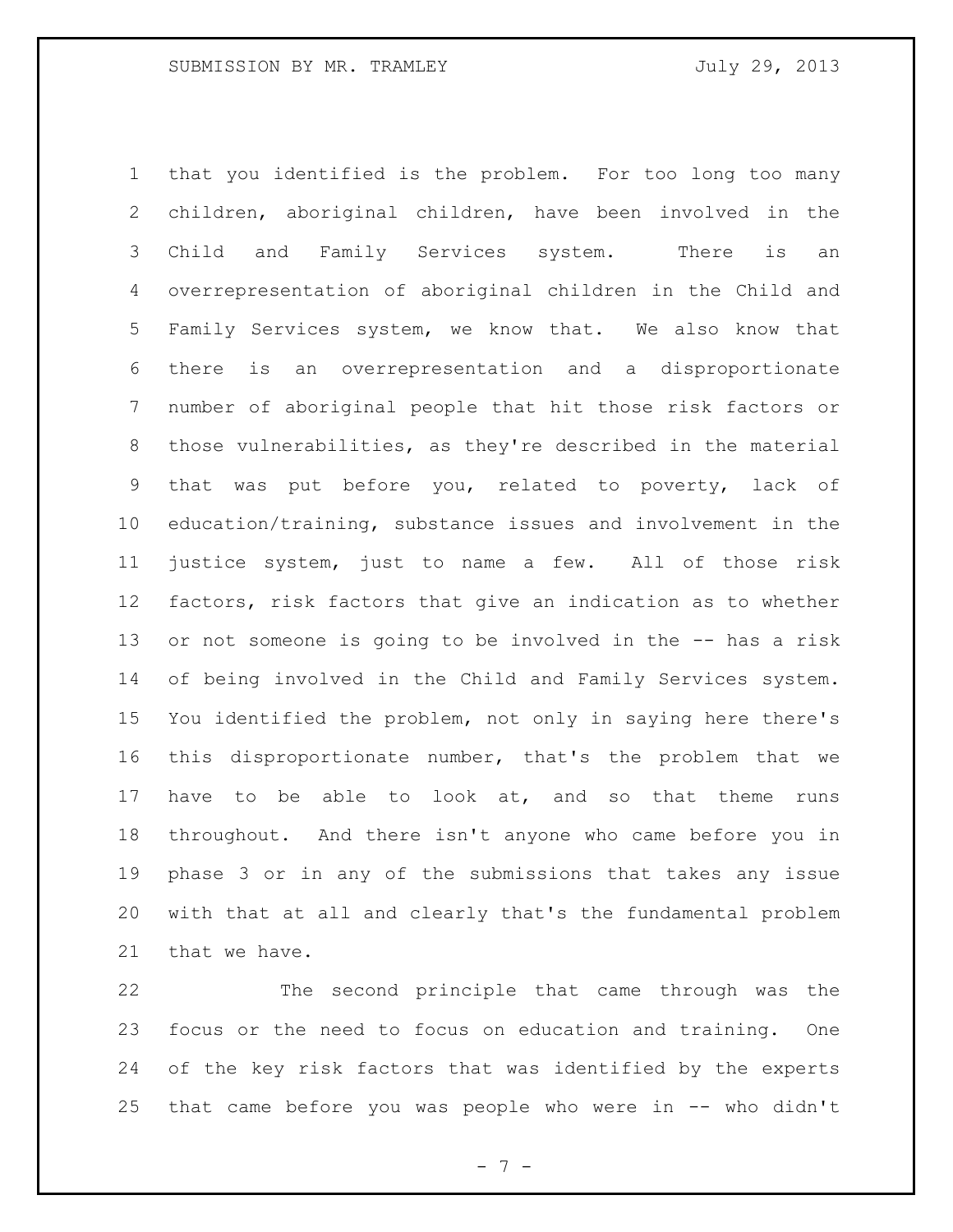have as much education, who were having difficulty in school, not getting through school, did not have the tools, the resources, to be able to then handle what came to them in life, in terms of being a contributing member of society, whether that means in being able to take care of their family, having a job, whatever that's going to be, one of the critical factors was a lack of education.

 And in particular noted in the material was the idea related to early childhood education, that is the earlier the better seemed to be the phrase that was used by a number of the experts, Dr. Santos, in particular, Ms. McCuaig, who prepared a couple of reports. Both talked about really the earlier the better. Because it was quite frightening, when you looked at how the science was able to identify what we thought to be something that it wasn't necessarily a problem.

 In our society we have what we think to be an equal opportunity, every child has an opportunity to go to school, go to Grade 12, maybe have an opportunity to be able to go on afterwards, but that's, scientifically, has been proved not necessarily to be the case, depending upon some underlying factors.

 And I'll use the example that was used of the -- a simple one of the summer, the summer loss, that is the summer schooling, where studies were, were taken of

- 8 -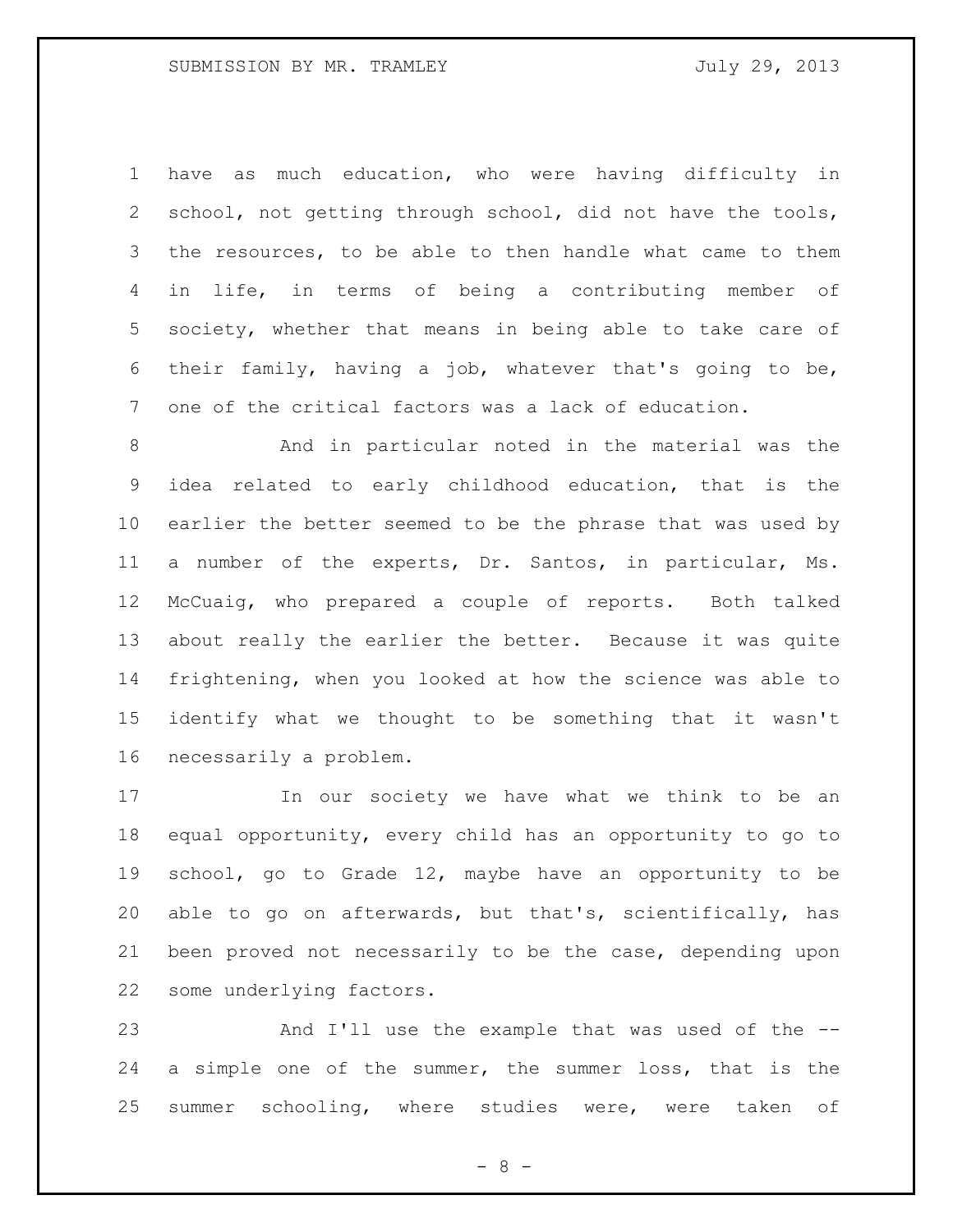children at the end of June, and if they were all at this particular level at the end of June they were then studied again and tested at the, at the beginning of September and then there was a difference, and there was a difference shown between people who would have had poverty, versus non-poverty, for example. And they looked at that and they wonder what was the reason for that? And a lot of that has to do with opportunities that they have, what are they doing over the summer? Some of these children are involved in camps, the parents are able to afford, you know, to send them to camps, go on a family trip to Banff, whatever it may be, there's learning opportunities and learning that's 13 going on throughout the summer months. And so as a result, even though there's some loss for those children, it's not as significant.

 The other children, where programs and the cost of programs is a barrier, travelling is a barrier, they're not having those same opportunities and so when they come back in September there's a gap. And that's a gap that reoccurs year after year. And so the experts were able to identify just simply something in our system, itself, when 22 we shut down for those two months in the summer, that that, 23 in and of itself, creates that inequality, creates those barriers, creates that larger mountain or that higher mountain for those children to be able to climb. Just as

- 9 -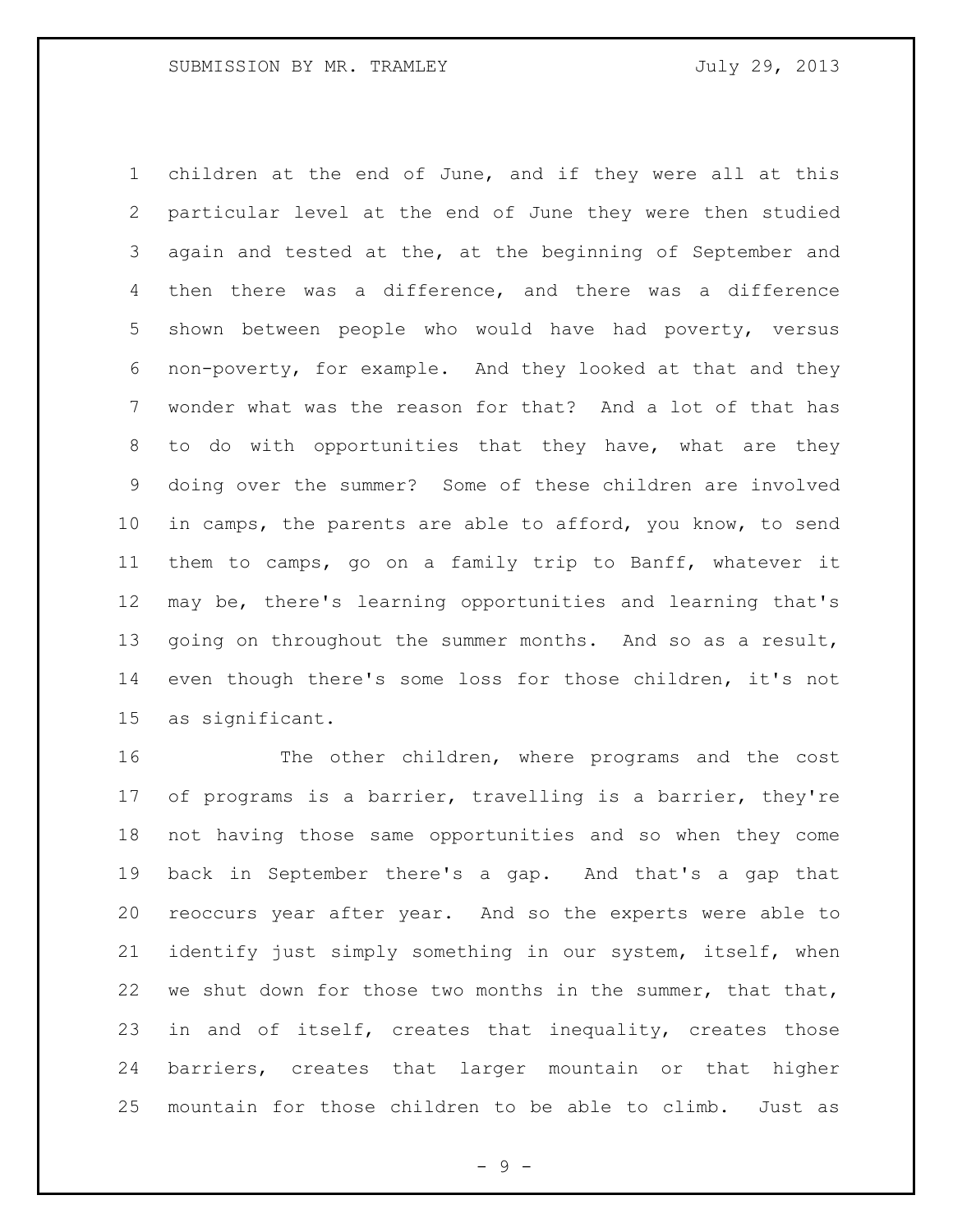an example, and so we can see from those experts how important it was for that early education and for that education to be able to continue.

 The third principle that ran through the submissions is the need for -- and really it's almost two sides of one coin, that is the need for aboriginal control and it being on a local community control level.

8 And I say that two sides of one coin in this way. And that -- again, there's not really any dispute in this inquiry as it relates to the ideal that having a greater role, greater aboriginal control in the provision of services to aboriginal people is going to put them in a better position to be able to succeed, to be able to provide services that are more culturally appropriate, and there is a lot of evidence, and I don't need you to go through that, there was reference that was made by Mr. McKinnon to the AJI/CWI report or process that was involved and, in fact, that's what's happened here, as you can see, where there has been the shift for Child and Family Services, those kinds of services, being shifted and the opportunity then for aboriginal people and communities to be able to control and provide those kind of services. And so the benefit has already been identified and is without question as it relates to Child and Family Services and I would suggest that there isn't anything different when it

 $- 10 -$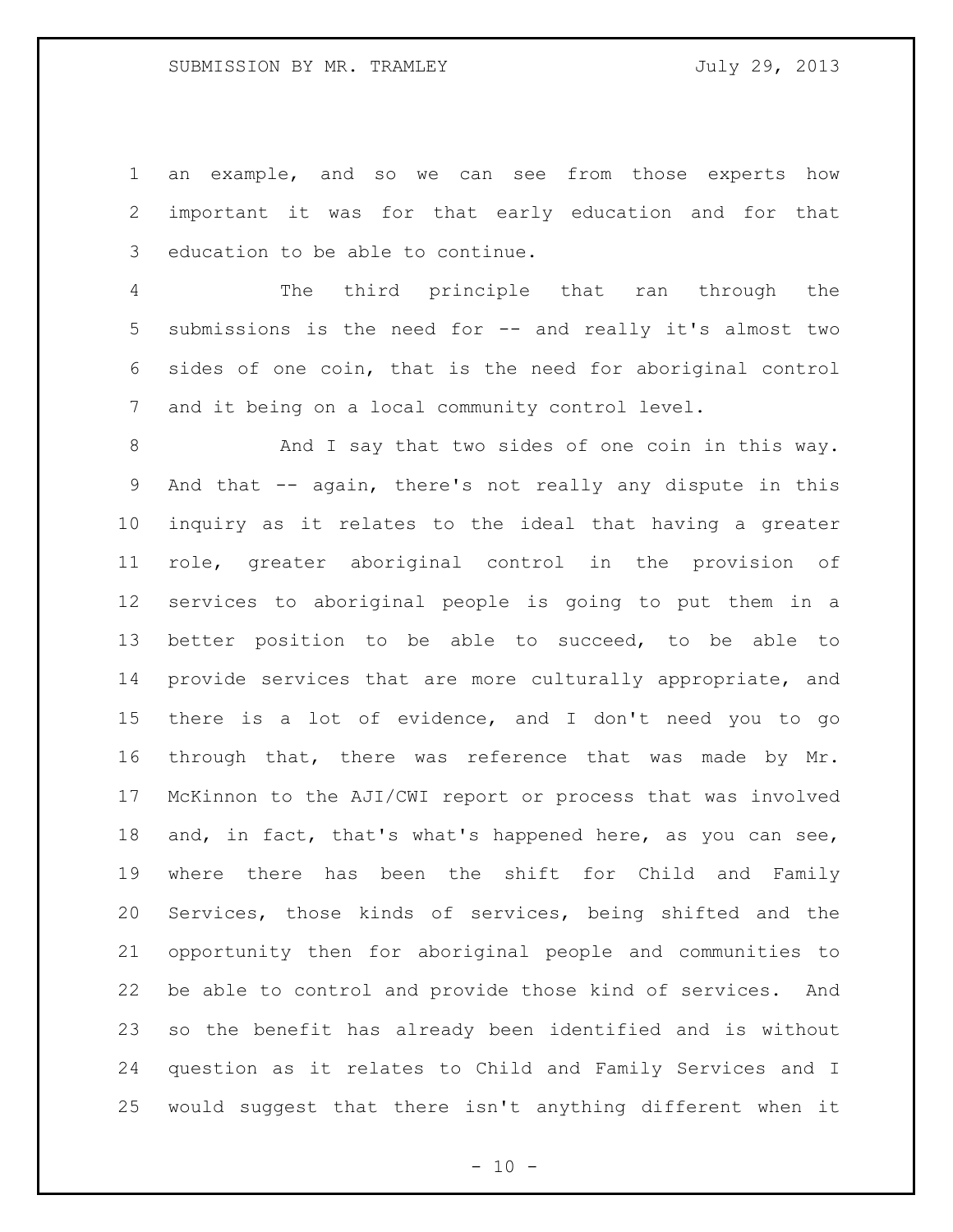### SUBMISSION BY MR. TRAMLEY FOR SUBMISSION BY MR. TRAMLEY

 comes to providing other services. Education, for example is the one that I will be talking about this morning, there is absolutely no doubt, as well, that those kinds of opportunities, if given to the aboriginal communities, would have hopefully the same benefits in moving forward.

 The second side of that relates, as well, to the local community control and we think that that's important, as well, from the Aboriginal Council's point of view in the sense that the local community we, we submit, is in a better position to be able to identify what the needs, what the strengths, what the desires are of each of those communities. That was a theme that you, that you heard throughout and there was submissions that were made by Mr. Cochrane, Mr. Funke, as well, that related to having to deal with, if there is things that are going to be occurring, they were making reference in the Child and Families Services system that there has to be that consultation, there has to be that involvement with local communities. And so I see that principle as well, it's a two-sided coin.

 Another principle that we noted, as well, in the material was that Winnipeg is, is an aboriginal community, there's a, there's an aboriginal community in Winnipeg. A lot of times the general public may think, when they think of -- if you ask them what do they think about when they

 $-11 -$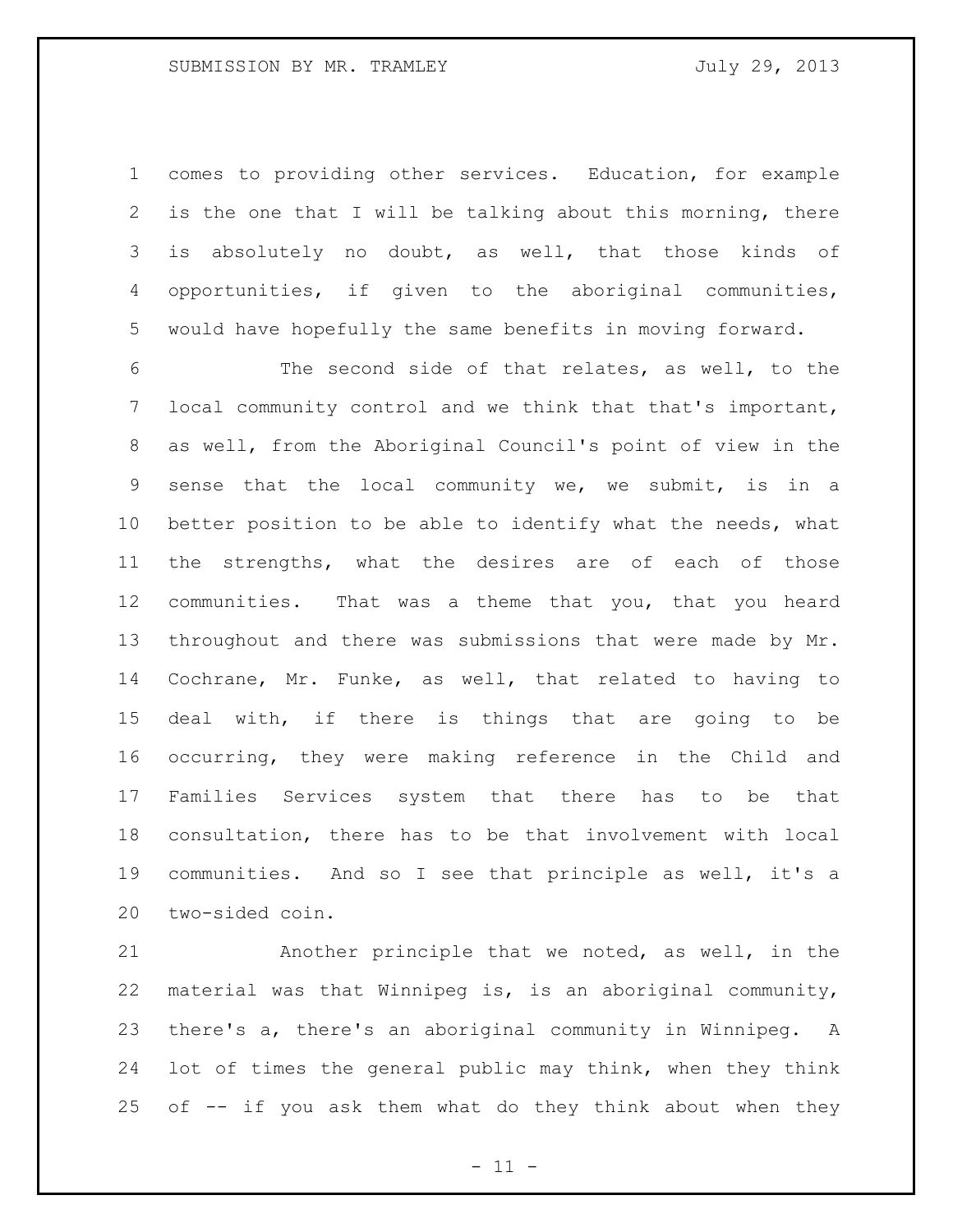think of an aboriginal community and a lot of times what they're going to think of, the first thing is they're going to think of is a reserve and there's no question that that is an aboriginal community, a community of aboriginal people that are living in those areas but that's not everything and that's not the same thing.

 Right now in Winnipeg we have the largest urban aboriginal community in Canada, it's the fastest growing and it's the largest in Canada. And it is a community. It's not a community in the sense that where you have a territory that's, that's identified to say okay, well, this is where non-aboriginal people live, this is where aboriginal people live, in that context, but there is a community that's here. There's a functioning community that's here, that is in a position to be able to deal with issues that come up, whether they're from a Child and Family Services perspective, education, training, justice, whatever that may be, that's been recognized.

19 THE COMMISSIONER: Is that the largest apropos, the total population or is it relative to the size of the community, when you say it's the largest aboriginal population in Canada?

 MR. TRAMLEY: I'm taking it from the -- from this -- the statistics that show as it relates to urban centres, whether it's comparing us to Toronto, Vancouver, Regina,

 $- 12 -$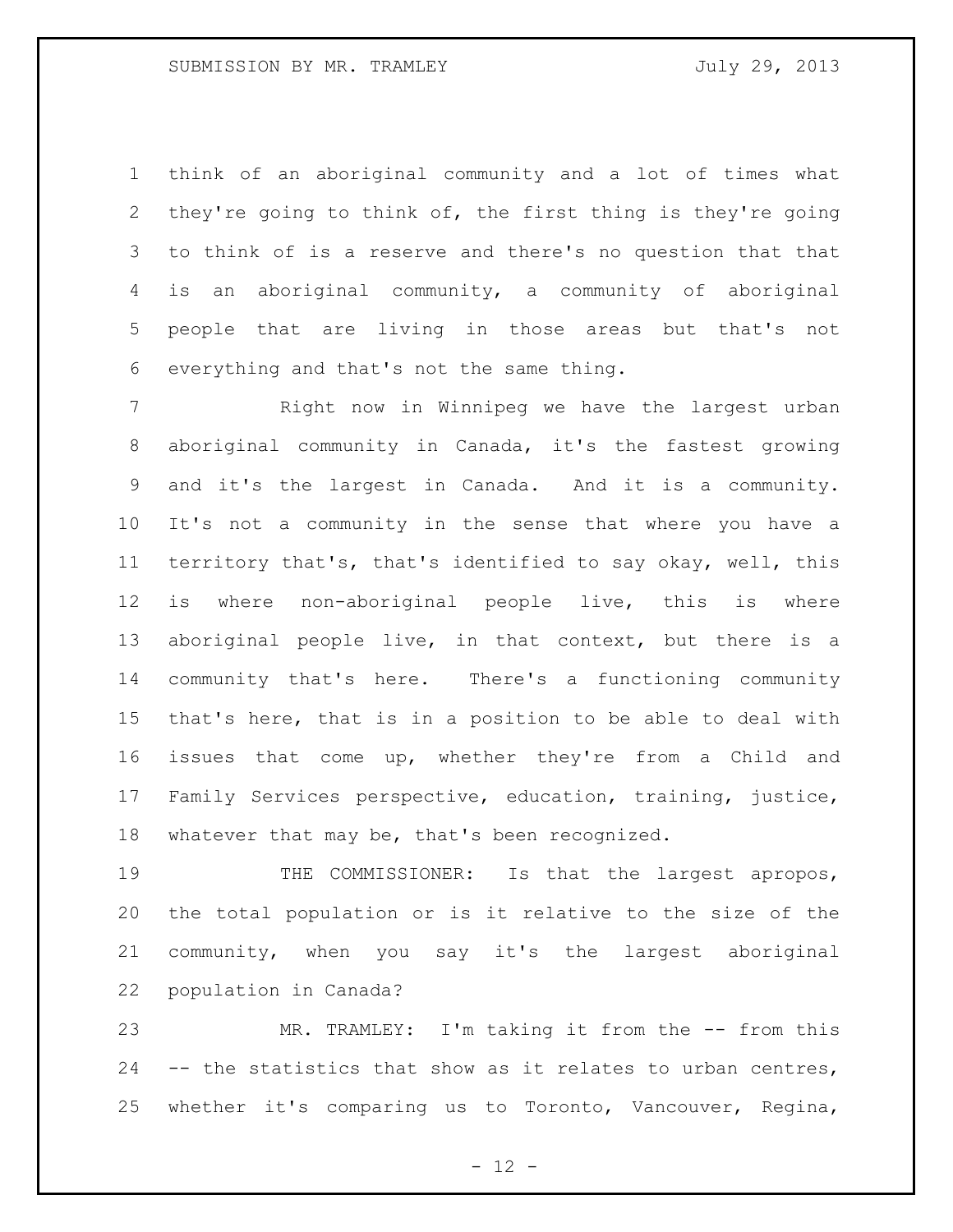SUBMISSION BY MR. TRAMLEY FOR SUBMISSION BY MR. TRAMLEY

 Saskatoon and Winnipeg has the largest number of aboriginal people, I think --

 THE COMMISSIONER: Proportion to its population? MR. TRAMLEY: Not proportion to population but in terms of total population --

THE COMMISSIONER: Largest, period.

 MR. TRAMLEY: -- aboriginal population. That's correct.

 As it relates to proportion, I don't know what those numbers are, the numbers that Mr. Helgason gave were approximately 72,000 people -- I'm using very rough numbers, his numbers were a little bit better in his evidence -- approximately 72,000 people that identified as aboriginal identity. And so that was, I think, the number that he was looking at, approximately, I think, 29,000 of which I think were identifying as First Nation, I believe there was 40 some thousand identifying as Métis, and then the remainder being made up, Inuit or, or otherwise. And so --

20 THE COMMISSIONER: Yes.

 MR. TRAMLEY: -- that, as it relates to total population. The population of, of Winnipeg, I think is anywhere from 670,000, around 700,000 let's say, so you would say that the aboriginal population in Winnipeg would make up approximately 10 percent or so, in and around that

 $- 13 -$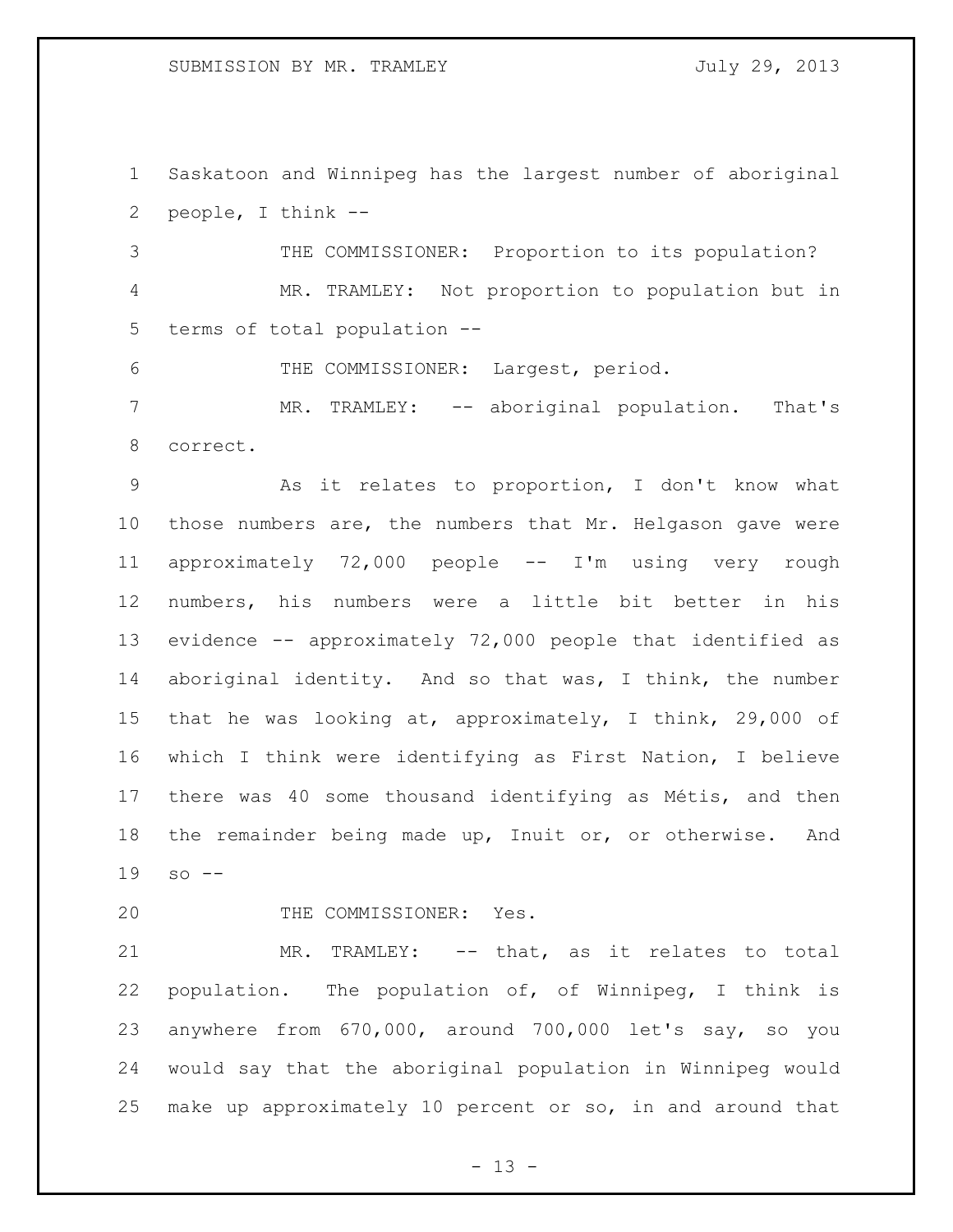figure. How that compares to other communities, that I don't know, of comparable size, that I don't know. I would expect that the number is likely fairly high, as well. It may be fairly high maybe in some of the communities like Saskatoon or Regina, just given their relative size to Winnipeg but I think those numbers are still fairly, fairly consistent.

8 THE COMMISSIONER: Right.

 MR. TRAMLEY: And what's important is that not suggesting that 70,000 people will sit down around a table, come to a meeting and say okay, we're a community, we're all together in this, this is what we're going to do. But that's not really the issue, there is a community that's here, there is a community that functions and does deal with issues that come up.

 There was an -- I'll use an example of dealing with the issue of education. The report that was done by the Aboriginal Council, that was Exhibit 115, there was the Aboriginal School Division Workshop Report, and that's a good example, that was just one of the cases where the Aboriginal Council was involved and where the community was coming together to deal with the issue of in that case they were looking at the Children of the Earth High School and the possibility of what would be involved in an aboriginal school division.

 $- 14 -$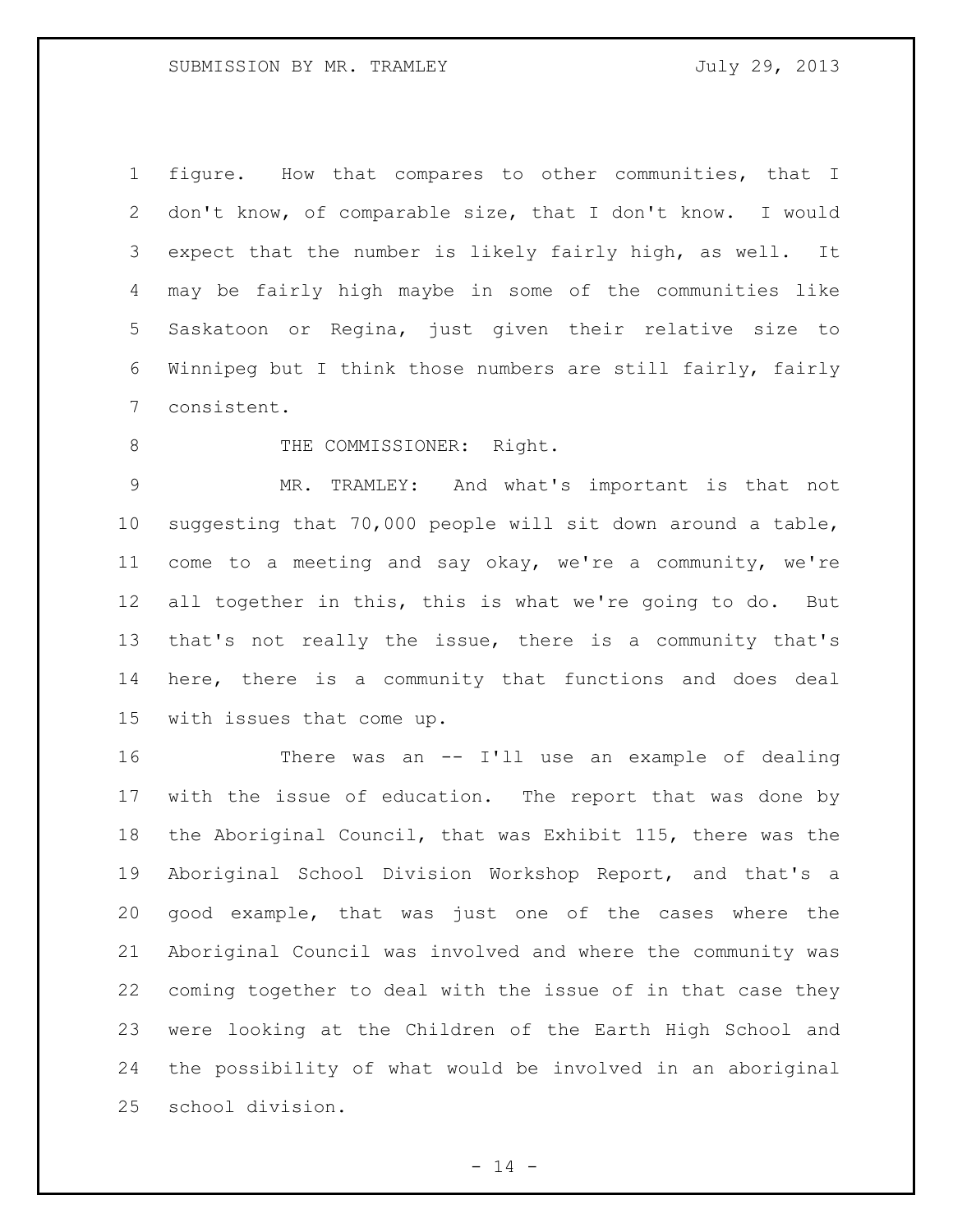And so stakeholders would be brought in to take a look at that, whether they would be political, whether they would be the service organizations, whether they be members 4 of the community, themselves. They look at that, they look at an issue, they will determine what, as a result, happens. It may be a case where certain action is identified, it may be a case where certain service organizations are identified to do certain work, whether that's Ms. Dunn's client, Ma Mawi, you've heard of lots of organizations that provide services to aboriginal people that have a mandate from the community to be able to do so.

12 And it's not someone writing a piece of paper, and tacking it on the wall, but there is a mandate that they have from the community, that the community has given to them to be able to go forward and provide these services in whatever areas that may be. An example, whether it's education and training, whatever that justice, whatever it might be. It does function as a community, I think that's an important feature to be able to identify in this process.

21 The other component of that, as well, and I think this, this touches on a little bit, a couple of questions that you have --

 THE COMMISSIONER: Is the Aboriginal Council of Winnipeg sort of the focal point of the community, itself?

 $- 15 -$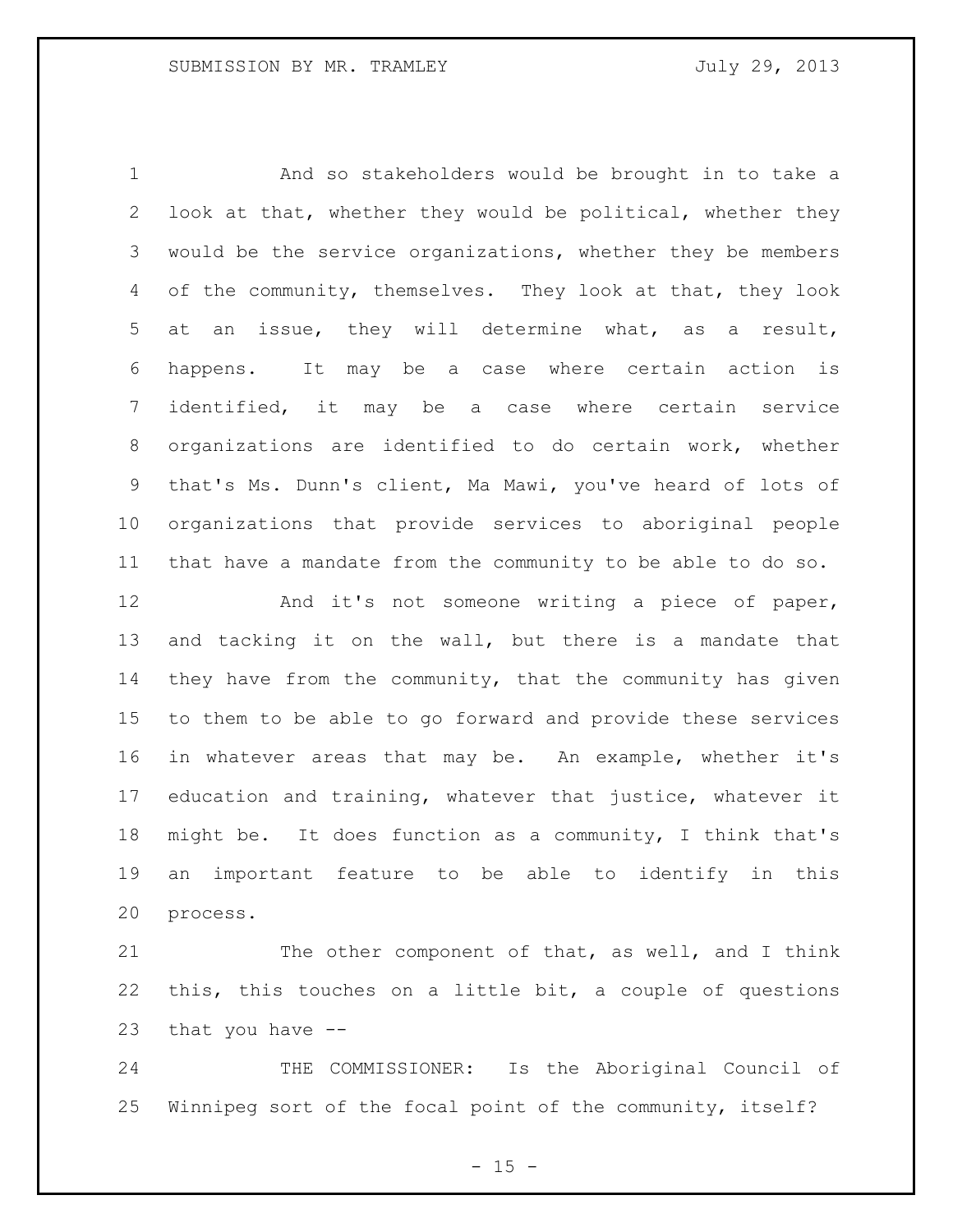1 MR. TRAMLEY: It's one of the -- the Aboriginal Council operates on a, sort of, pan-aboriginal all inclusive basis in the sense that it doesn't identify only with First Nation, Métis or otherwise. And so it's one of the political voices, certainly in Winnipeg, as it relates to the aboriginal community. And it doesn't identify itself as a service provider and so it is really what I would consider to be a facilitator, a political voice for Winnipeg.

 When you heard Mr. Helgason talking about, for example, services that were provided through the Centre for Aboriginal Human Resource Development or CAHRD, and out of the Aboriginal Centre in Winnipeg, that is an organization that provides education and training, that is CAHRD.

 The Aboriginal Council, itself, doesn't provide that education and training, what their, what their role and responsibility would be, and I'll talk about it in a moment when we get to the, the Ardock (phonetic) case that we did a few years ago, but it's really to facilitate in those circumstances. It was to advocate on behalf of the aboriginal community in Winnipeg, to be able to participate with, whether it's negotiations with the levels of government, provincial, federal; dealing with the stakeholders in the community, the organizations again represented by Ms. Dunn or Ma Mawi and being able to

 $- 16 -$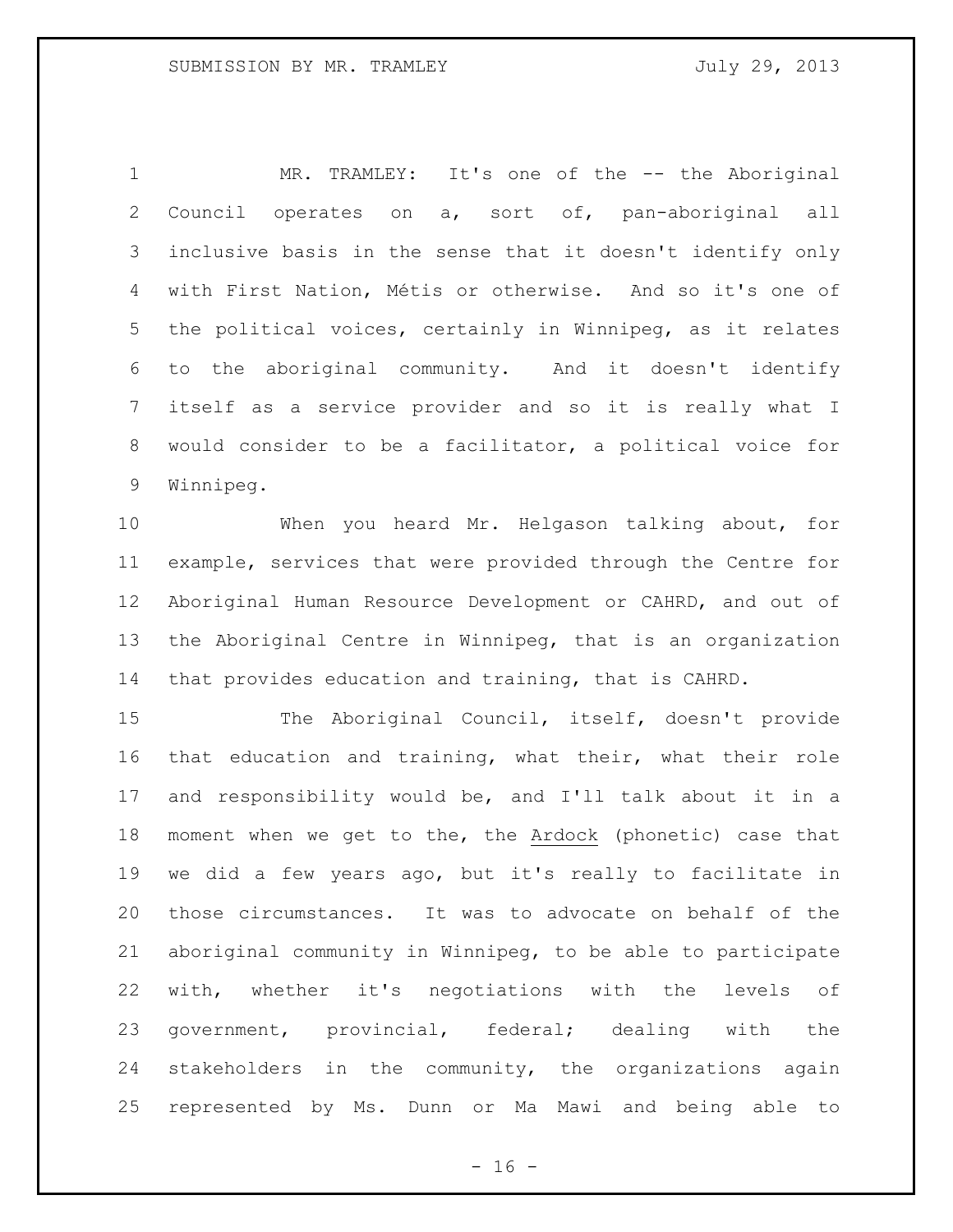linkage that, and also individual members, members of the community, themselves. And so it acts, really, as a bit of a go-between, as an organizer and as a facilitator, and for example if it was a case where one of your recommendations was that Manitoba Education look at the, the interest of a aboriginal school division, for example, that's one of the recommendations that we're making, we would see the Aboriginal Council as one of the partners at the table that would be consulted and involved in terms of the ultimate organization. It certainly wouldn't be the Aboriginal Council that would be that -- running the division or being involved in the operation of it, that would be taken, obviously, by whatever it is, the school division or whatever authority that there may be.

 That is just sort of the role that they have in, in the community. And there's other roles, there's roles that both the, the MMF as well as the AMC as well, both two political organizations that again have a role, both in some of the communities that they represent as well as in Winnipeg, as well, as it, as it deals with their members.

 One of the areas that I did want to touch on, because this was an area that you had asked a couple of questions, both of Mr. Cochrane, I believe, and of Mr. Funke, related to sort of the aboriginal landscape and, you know, being rather diverse and you're asking in some of

- 17 -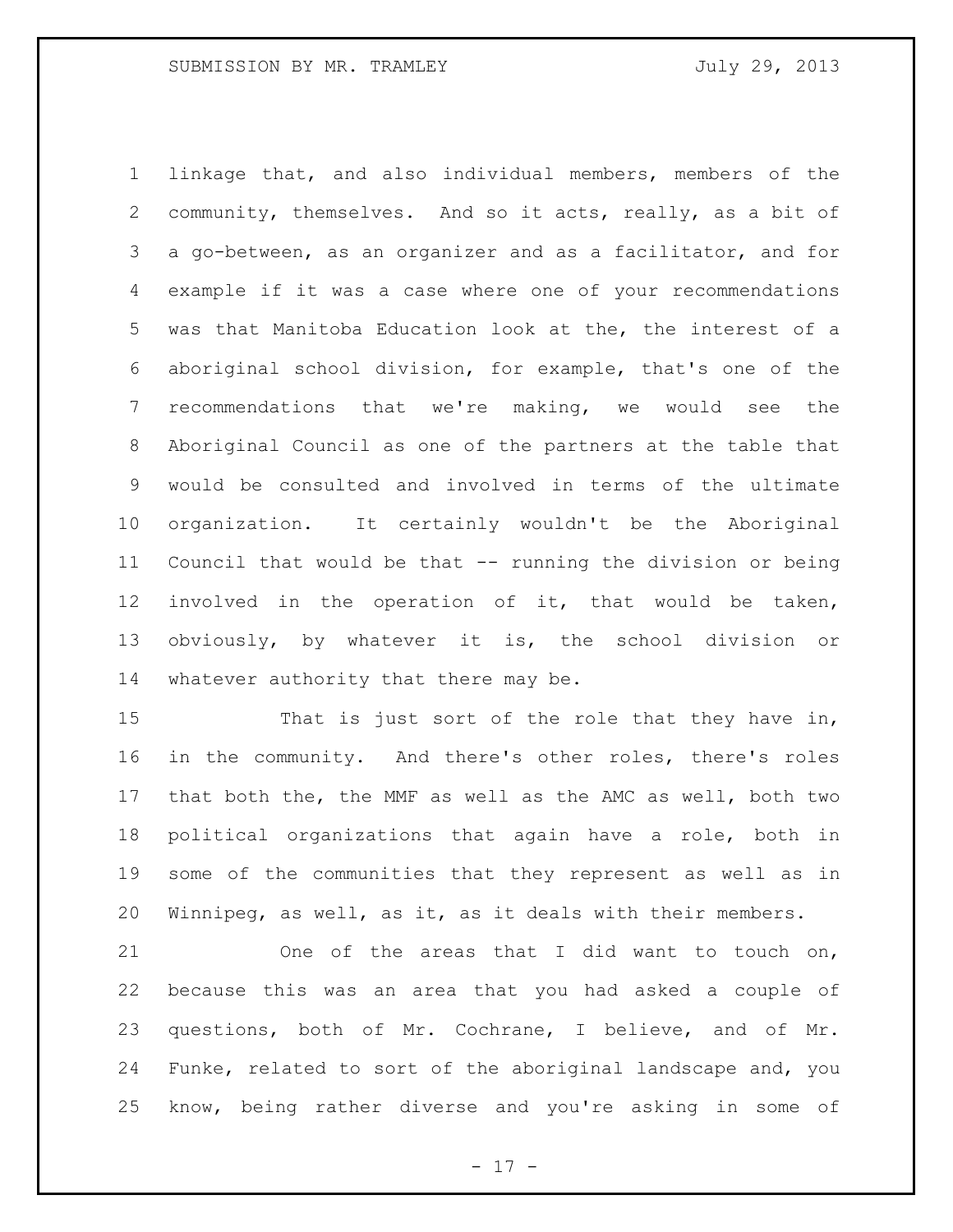these recommendations, we want you to consult, we want you to establish and I'll use the example again of the, of the school division or of the education authority that's been put in our recommendations and you may have a question about well who, who is the government supposed to be talking to, who are they supposed to be dealing with?

 THE COMMISSIONER: Yeah. And, and are you making a distinction between the authority that you talk about and the division you talk about or are they the same thing?

 MR. TRAMLEY: Well, when I get to the recommendations I think they're different, I think an aboriginal school division is sort of at this level here and I'll talk about what would be involved in that, that's more of a formal structure that I -- that the Aboriginal Council has sort of argued as it relates to almost comparing it to the Franco Manitoban School Division and so very, very similarly they see that as a very similar kind of a model as it relates to that.

 There commendation relating to the Education Authority I would see as sort of above that, taking on a different role and responsibility in terms of organizing not -- because the, the school division is related, really, to K to 12 and, and the focus of that and it's mandated as it's related to that, the education authority aspect of that, we see it as a broader basis. Mr. Helgason talked

 $- 18 -$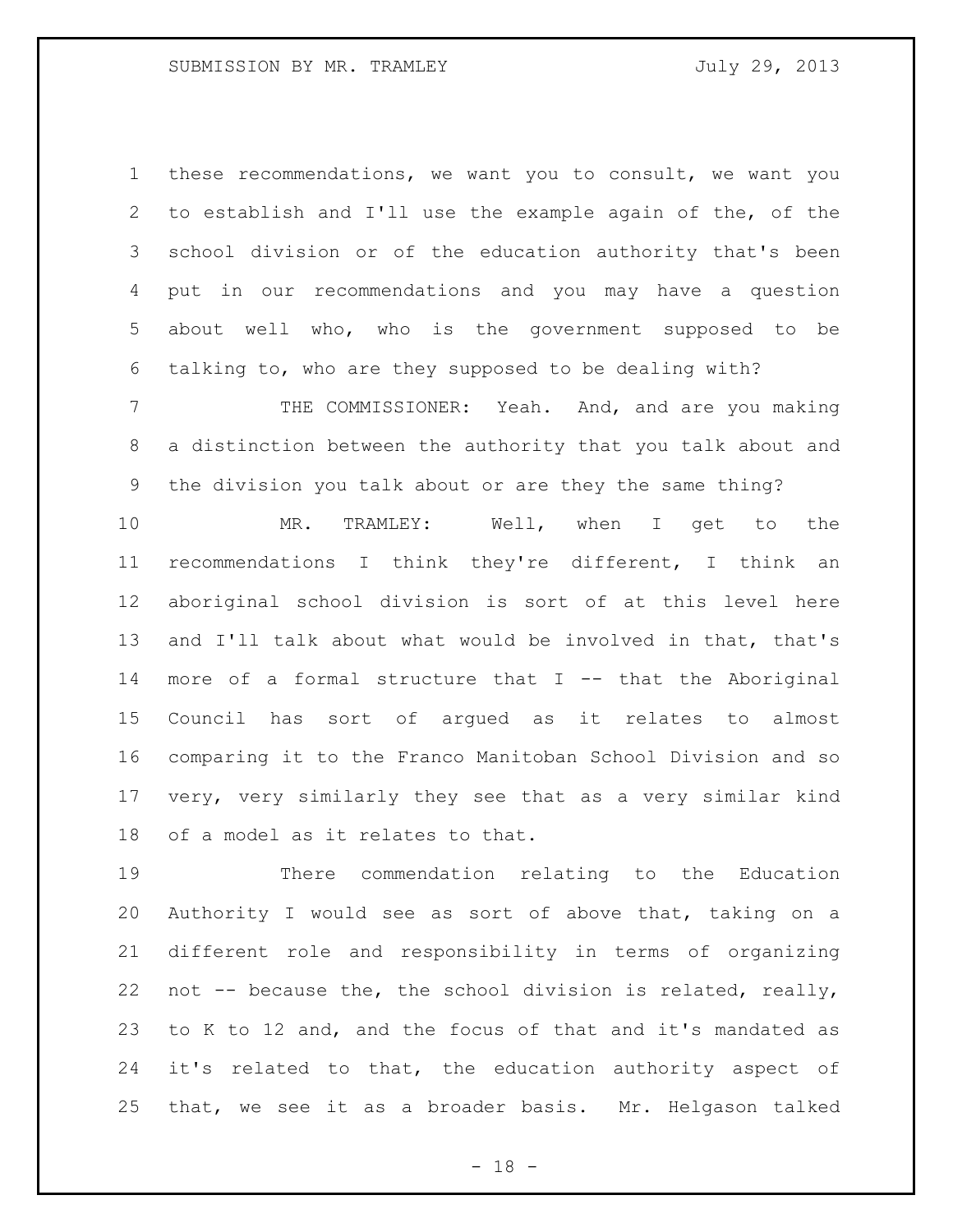about and some of the experts talked about the number of people that return to education, the number of aboriginal people that return to it and so while they may not be involved in education they may leave the traditional school system before they're 18 for various reasons.

THE COMMISSIONER: Yeah.

 MR. TRAMLEY: There's a very high number that then returned and returned for whether that's getting their upgrading to Grade 12 and then on to a formal education, whether it's for training, whatever that may be, there's large numbers. And so our vision or idea would be the Authority would be looking at not just simply that K to 12 13 so that when you're 18 or you're done Grade 12, sorry you're either on your own or you're going to have to look for different aspects of it, that authority would be trying to organize before "K" and after 12, as well. And it would be looking at it on a more broader blush and, and recognizing the reality of what's really there and not sort of saying we're going to compartmentalize it. And so that's -- I do see a bit of a difference that way.

 And in, in sort of dealing with the principle -- I do want to come back to that distinction --

 THE COMMISSIONER: Well, if you're going to deal with it in your recommendations, that's quite satisfactory. MR. TRAMLEY: Okay. Okay. But I, I do want to

- 19 -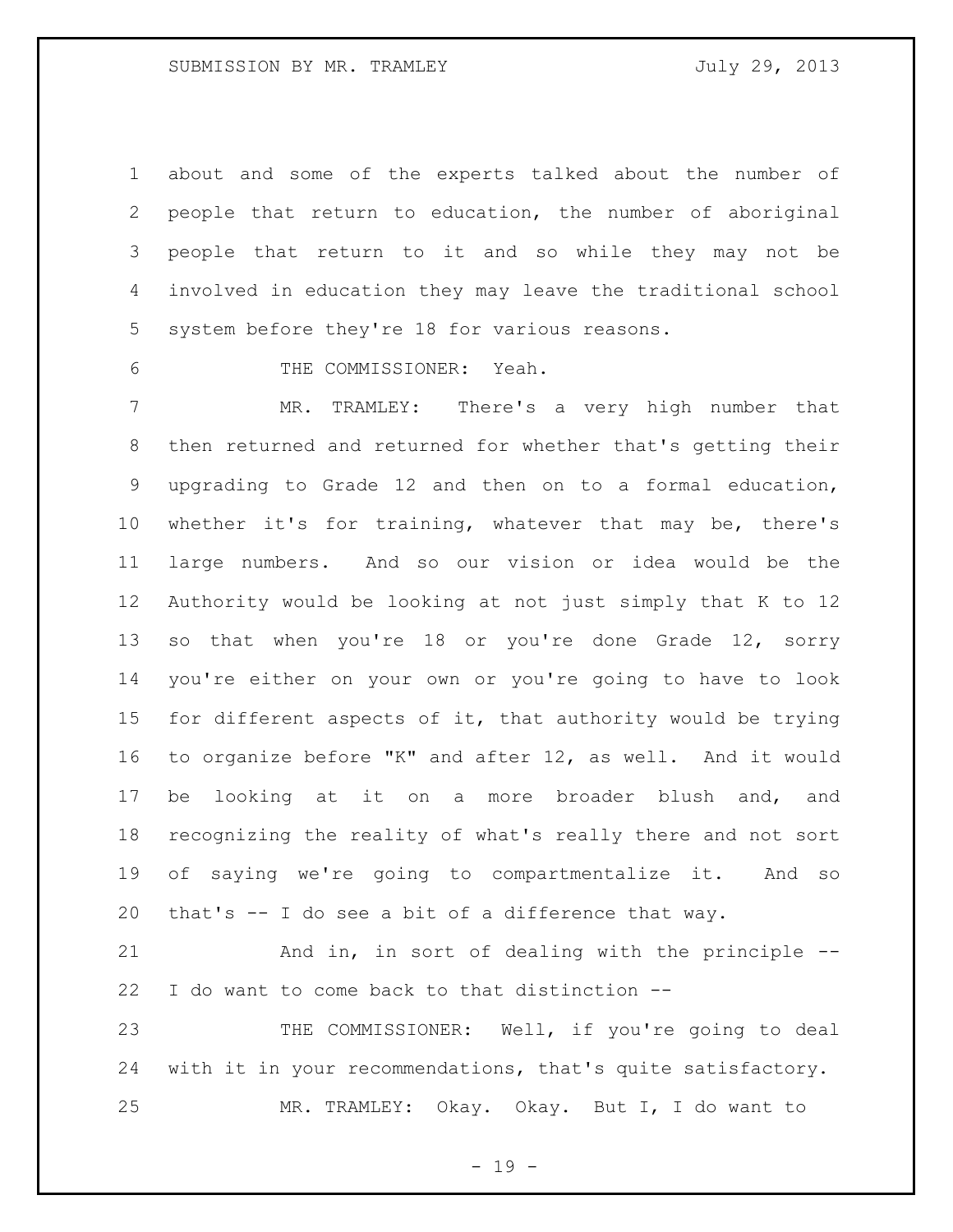come back to it but the one point that I did want to make about the landscape is that that was one of the arguments that we had in the Ardock case, and that the federal government, in that case, said you know we know who we're dealing with when we had the organizations that are related to the MMF in terms of representation for Métis people and we knew who we were dealing with, with the AMC, as it related to representations for First Nation people, but in Winnipeg oh, it's pretty diverse and there was lots of people that are there. We really didn't know we were going to be dealing with and it's not really sort of this defined territorial community.

 And that was really a red herring because that had never been a problem and I don't see that being a problem, whether it's in Winnipeg or whether it's in other communities. And the reason for that is, is that the communities know who's involved, they know who's active, they know who's providing services, who's interested in these kinds of issues and it doesn't take that long to be able to figure that out, whether you're provincial, federal government, or anyone for that matter. And that's never really been a barrier and it ultimately wasn't a barrier in the Ardock case because they already had been dealing with, in this case, CAHRD, they already knew who they were supposed to be dealing with in the community, who had been

 $- 20 -$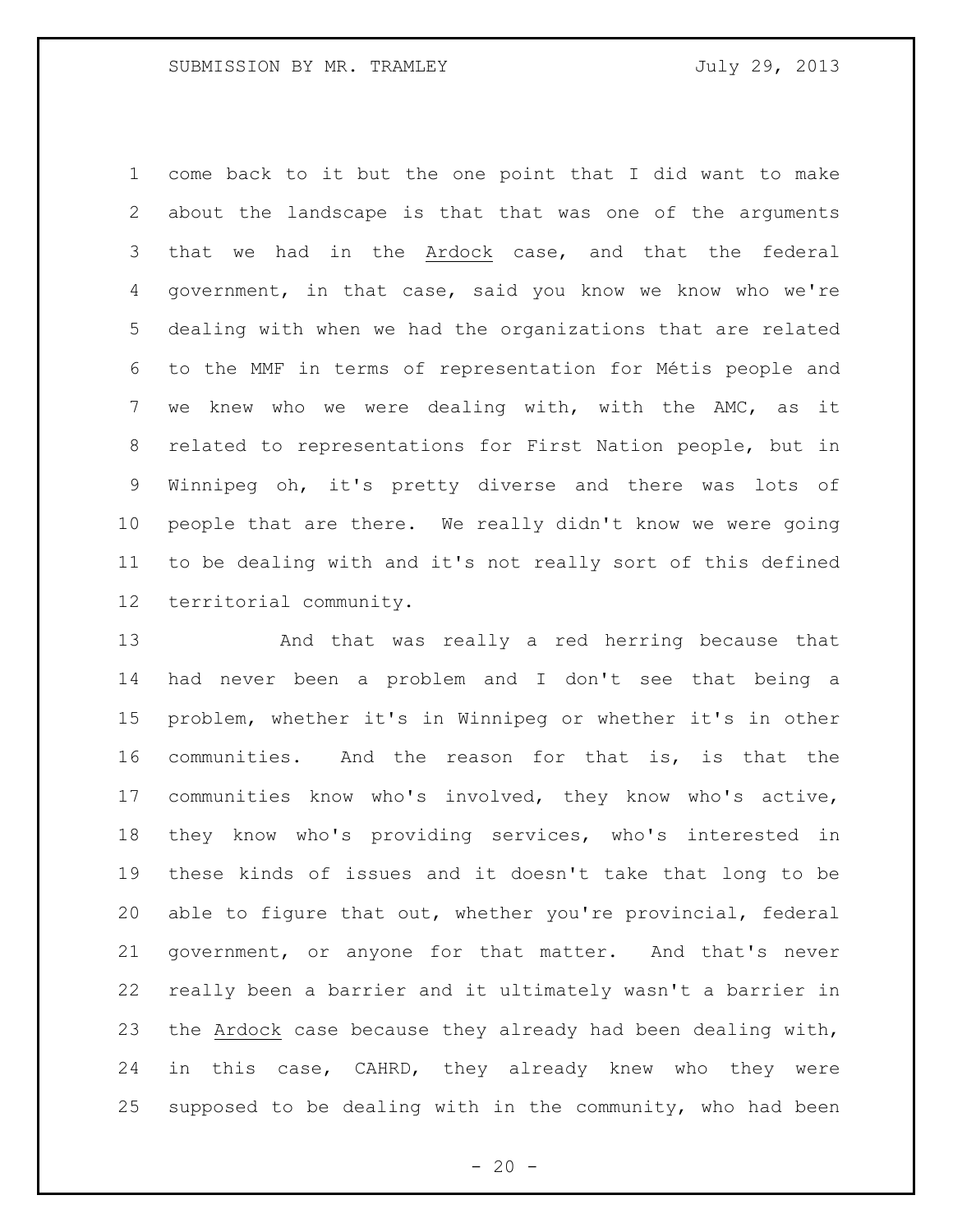### SUBMISSION BY MR. TRAMLEY FOR SUBMISSION BY MR. TRAMLEY

 mandated by the community to be able to do it, and I don't think that it's anything different as it relates to education, whether it relates to justice, whatever that issue may be. It depends, doesn't it, really, in respect, and that what the issue is.

 If it's something related maybe to Child and Family Services then you will be looking at the community in Winnipeg in dealing with who those stake holders are, who are providing services that plug into that system. Who are the ones that are interested in that?

 Is -- they're known in the community, they're the ones that come forward, whether through the assistance of the Aboriginal Council or otherwise, it's not difficult to see. If it's an issue related to justice you look at the organizations that are providing services and of an interest in that area. It's again, not a difficult thing to be able to do.

 Mr. Funke made reference to well, it depends in some respects, and I agree with him, that if you're talking about something that may be very local, on a First Nations community in and of itself, you may only maybe in that case be dealing with maybe a service organization that's based on that community, or dealing with the, with the band that is dealing with chief in council. On a broader level he identified maybe you would be dealing with a tribal

 $- 21 -$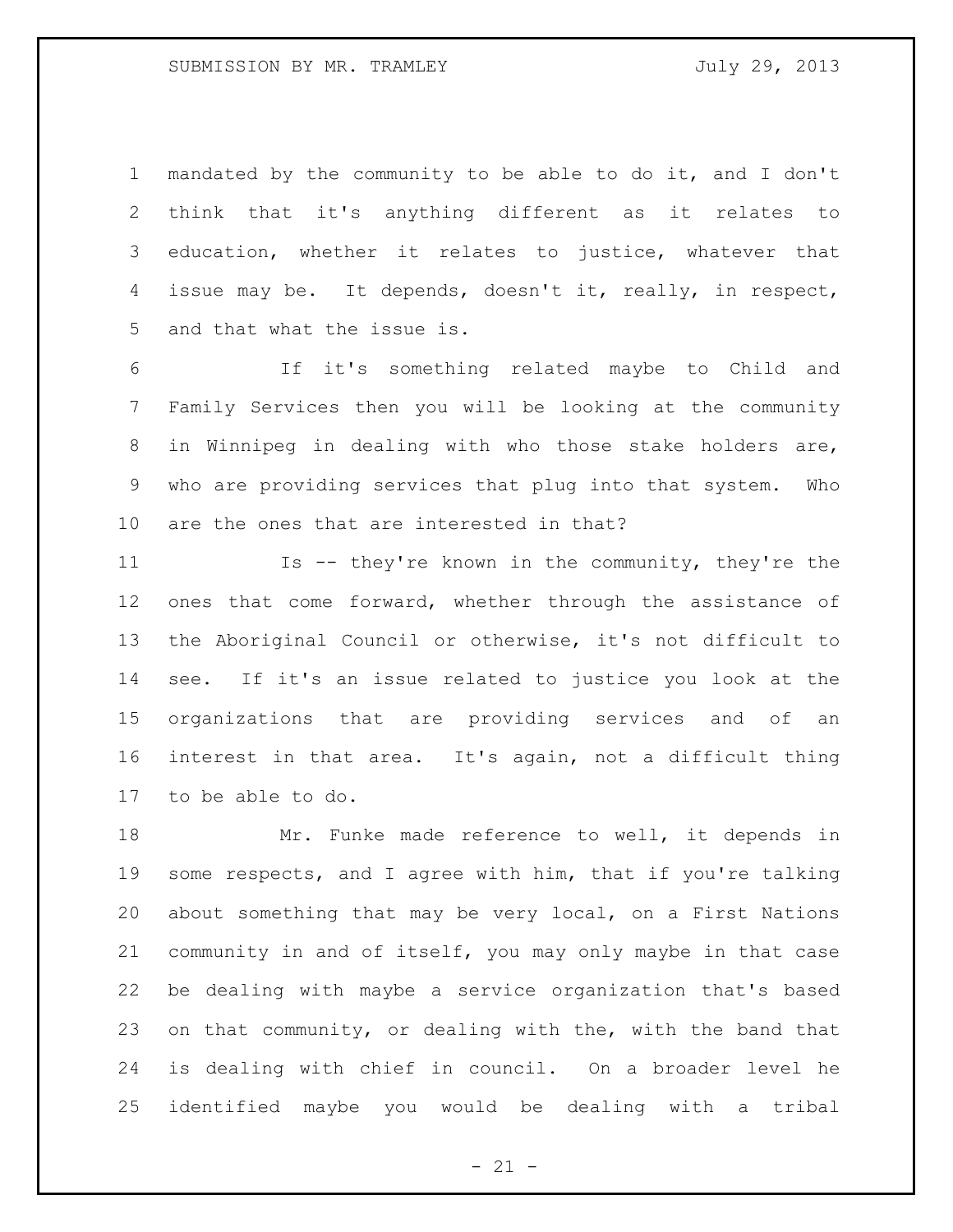council. And so, again, it really depends on the focus, depends on the nature of the question that you're asking or the issue that you're taking a look at but it's not hard to do and so it's not -- we don't see that as a barrier to say okay, well, you know what, we can't get into this area because we think that that's too difficult.

 First of all, we don't think it's difficult at all and second of all, that's part of the process, that's part of having to get down to it and do that kind of work and see who's there in the community because we think that if you look at any of the issues we've talked about and especially the issues that you see in this inquiry here, there won't be any difficulty in doing so, whether you're speaking to the Aboriginal Council of Winnipeg, whether you're speaking to the MMF, AMC or the other service organizations, whether it's Ms. Dunn's client, Ma Mawi, Social Planning Council, a number of different of organizations, it's not that difficult when you talk to the people that really are in the community, that operate in that respect.

21 The final principle that, that I had noted, sort of running through, was the schools as a focus. And again I'm -- our angel, it relates to education, with schools as a focus.

25 THE COMMISSIONER: The, the final thing was what?

 $- 22 -$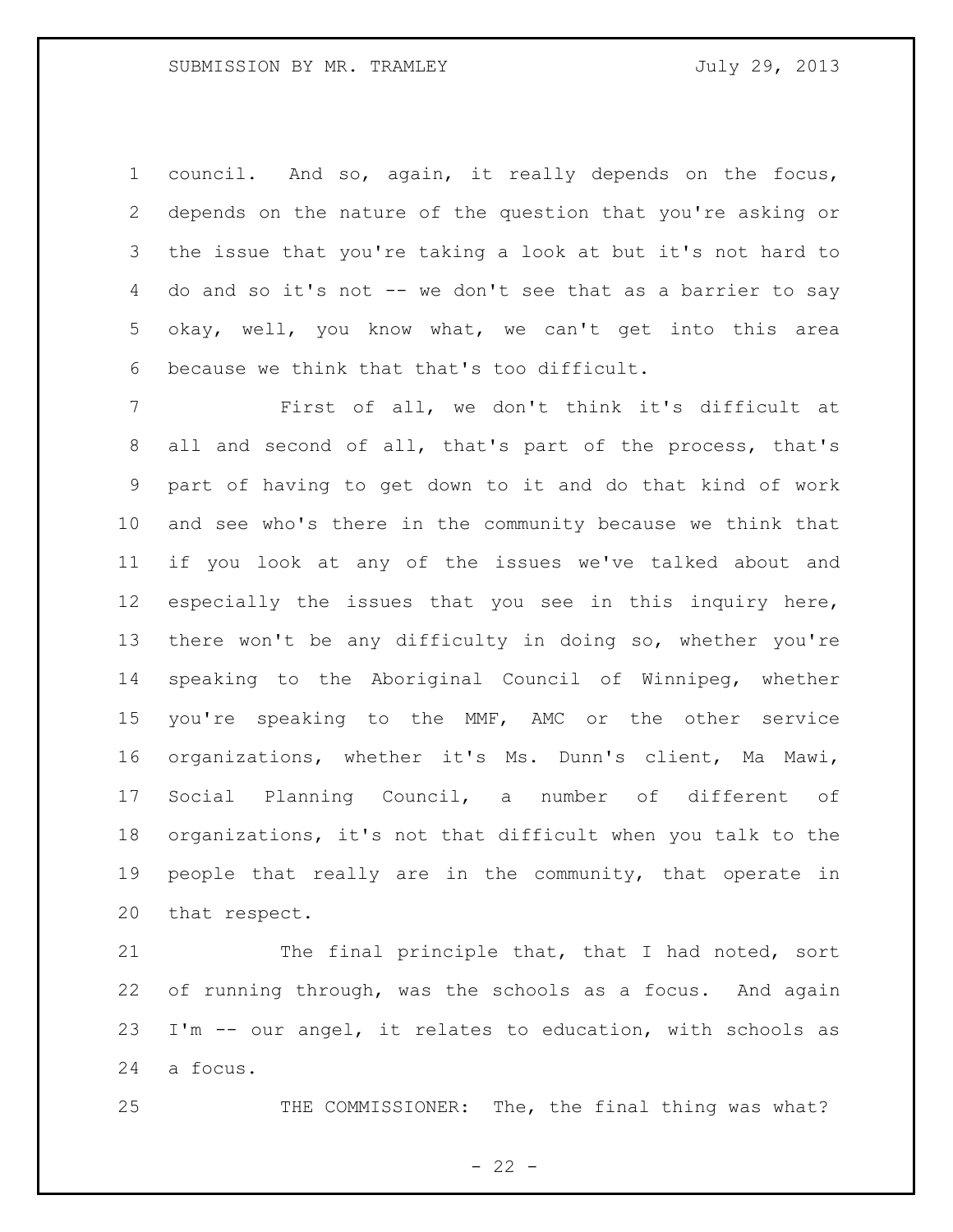MR. TRAMLEY: Schools as a focus.

 THE COMMISSIONER: Schools was the focus. Yes. MR. TRAMLEY: Schools as a focus.

 And what that related to is that you, you heard the description, the experience that Mr. Helgason had had, as a social worker when he was first placed in a school many, many years ago, when he's first started out in the business and talked about sort of the importance that had been in terms of the relationships that he was able to develop with the teachers, with the students, the knowledge that he was able to have, whether some families were having a difficult time, whether some children were coming without a meal, and the other side of it, as well, is whether some families were really thriving, positive, maybe ones that could potentially be foster parents, that kind of thing as well. And so the school being a focus.

 You also heard that -- the word hub being used, I think it was Ms. McCuaig, in either her evidence or certainly in her report where she made reference to the schools being a hub, and I think it was a point of contact that Mr. Helgason, the phrase that he used, point of contact. Ms. McCuaig, I believe used the phrase hub.

 But they all really come down to the school being the focus of not just necessarily 9:00 to 3:00, providing this for the, for the children and that's it, they see it

 $- 23 -$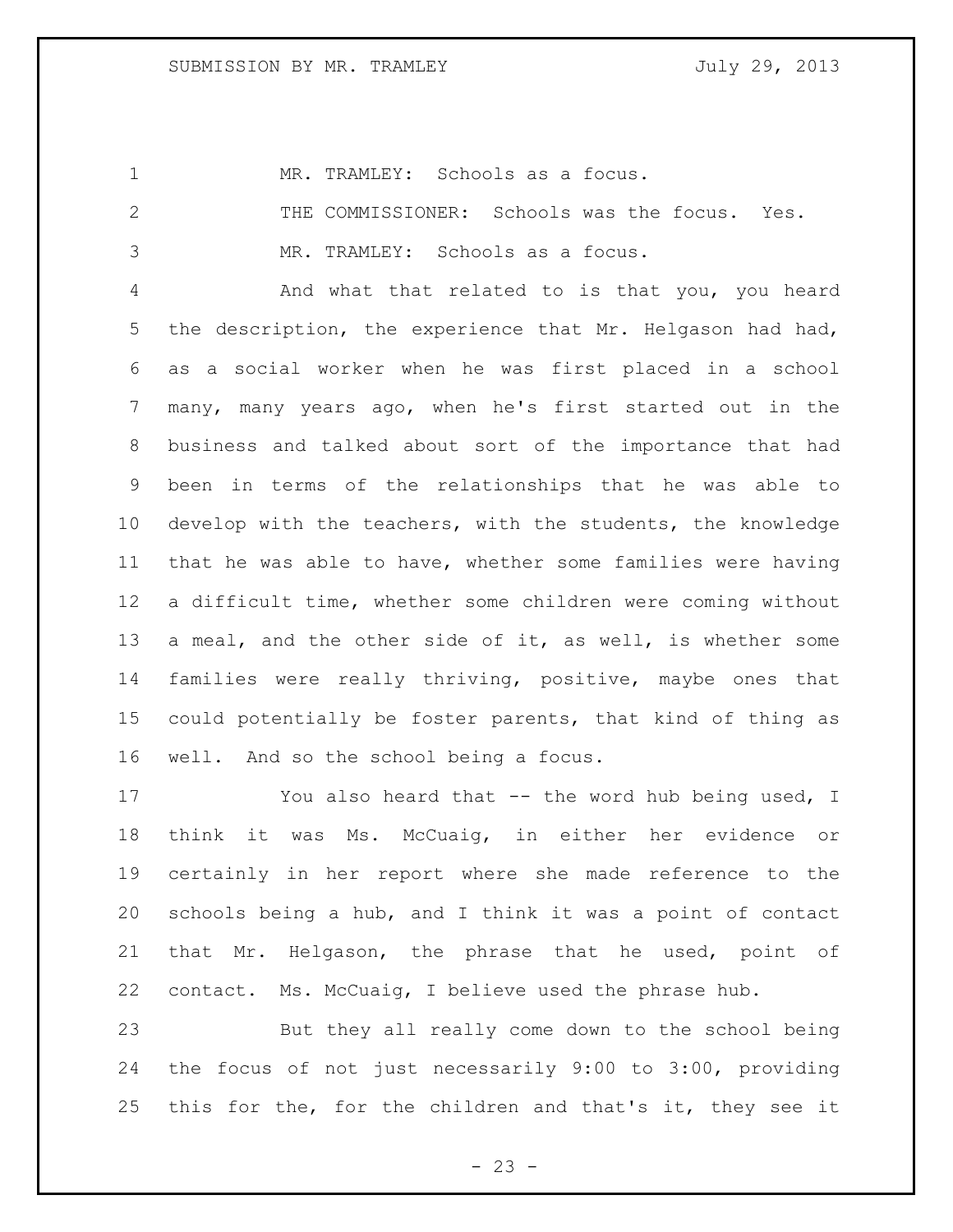as a broader ability because it's the one place they identified in the community where people are really -- either have to go or are going. Their children are going there, they're really supposed to be going there and so it was something that really gave the ability of people, whether it was like Mr. Helgason or otherwise, the insight into the families and creating it more as than just simply a school. Whether it was someone that, that these children were spending time with later on, after three o'clock, whether it was something they were doing in the summer, through the community special investigators program that 12 you've heard about, they see the school, really, as something more and something much more important.

14 THE COMMISSIONER: And extended use, both in time and content of what's offered.

 MR. TRAMLEY: Absolutely. Absolutely. And the community special investigators program is sort of a good example of that, wasn't it, where you had about 15 schools that were participating and they have this program that was in place from the beginning of July till the first week of August, so approximately five weeks or so. So it -- during a time where those schools would otherwise be closed, completely, other than for maintenance, they were open and they were open to be able to provide this kind of programming, something totally outside of the education

 $- 24 -$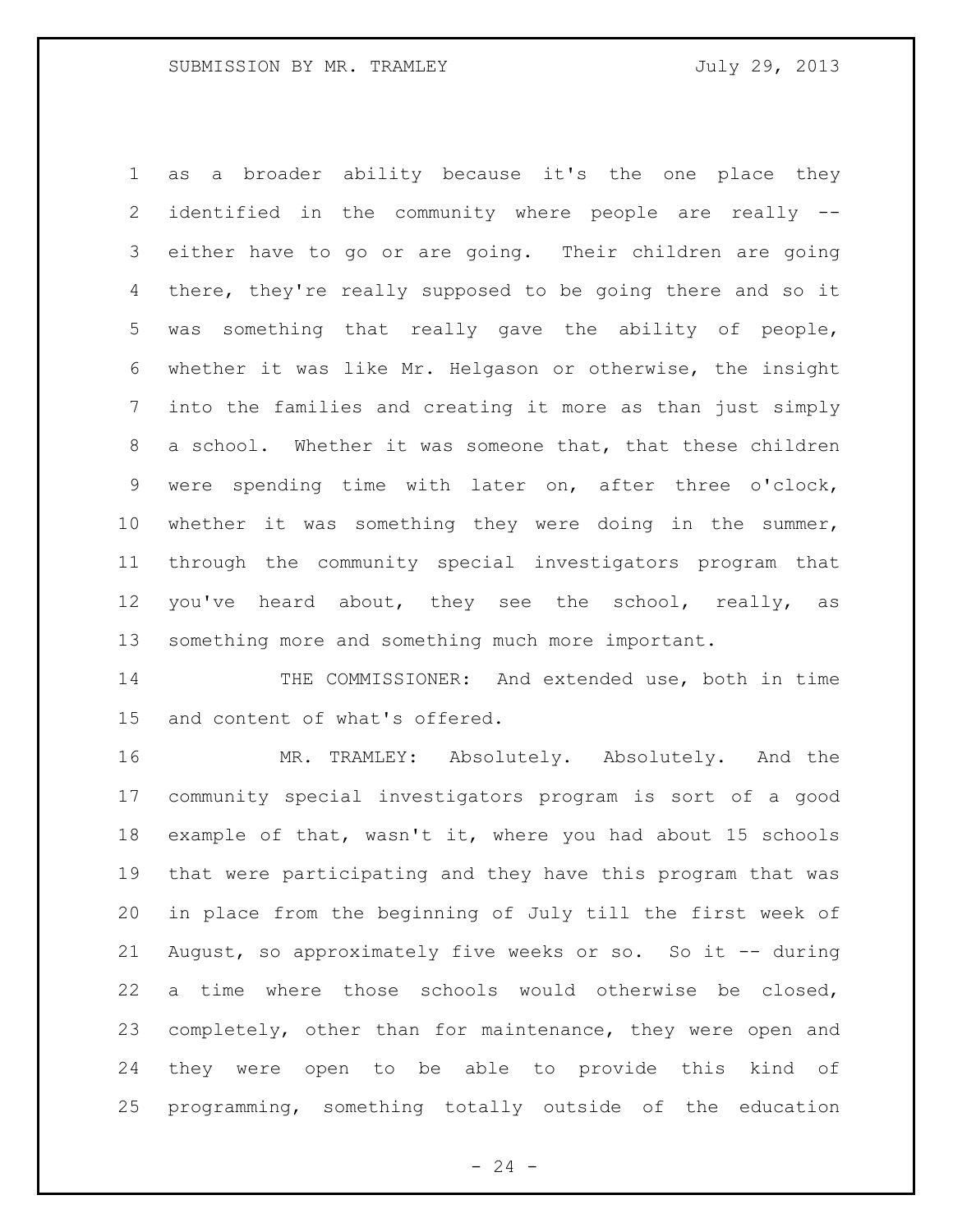system but these children were learning, they were having the opportunity to be able to participate, to address that problem of that summer loss both through, as you say, the content in terms of what they were doing, as well as even the infrastructure and the timing. And so it was much more eloquently put by both Ms. McCuaig and Mr. Helgason in their, in their material, but really the schools being a focus being critical.

 If I may turn to our recommendations. And they began at page 15 of our submission. I'm not going to go through all of the recommendations in detail but what I did want to do is touch on a couple of points in going through them. One had been, in looking at those recommendations there were, there were three points that I had noted last week that you had raised with other counsel in their oral submissions. The first one had been, the question you had asked, is how will it help? You're making a -- you're asking for recommendations -- the first question was you had asked, one of them was, how will it help?

 The second one that I noted was I don't mind going in a new direction, if you have a recommendation that's going in a new direction, that's fine, but is it sound and is it the right step to take? So something going sideways a little bit different than what's the status quo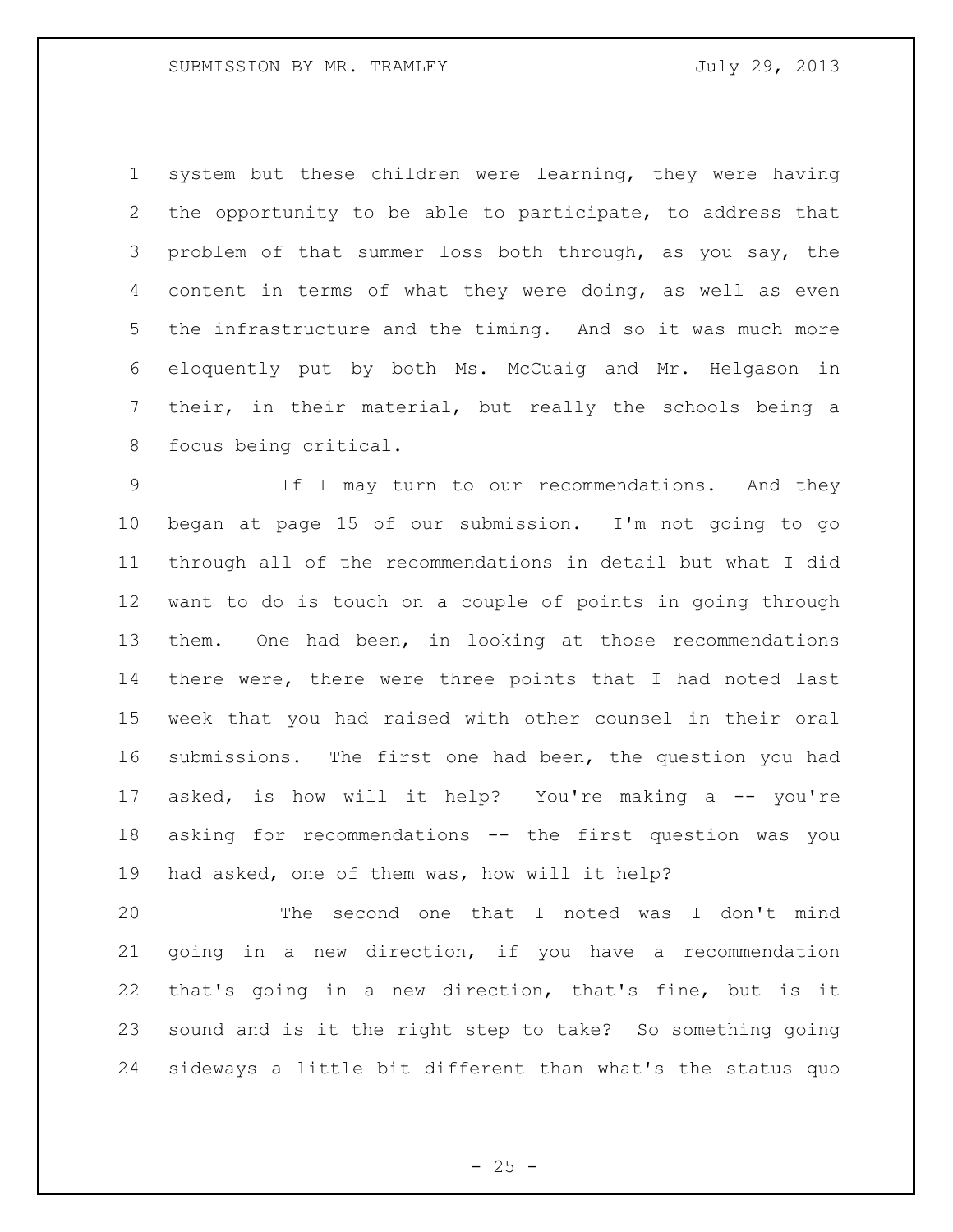is fine but does it sound in the right direction to take? That was the other point that I had noted.

 The third one had been is it a good use of public money given, sort of, the financial constraints and circumstances that the government is in? So, in other words, is this recommendation a good use of the resources in terms of spending the public money. And so being mindful of those comments, and those questions that you have when you're going to be examining the recommendations, I'm going to go, go through ours and when you looked at our recommendations you've already identified a distinction in the recommendations as it relates to, for example, between the aboriginal school board and an aboriginal education authority and really when you look at -- to use some of the analogies that have already been used in oral argument last week, I know Mr. Gindin had used one relating upstream and downstream and being a fisherman I, I understand that one. I'm not a football player so unfortunately Mr. Rolston's and Mr. -- sorry, Mr. McKinnon's, I'm sorry, those analogies I didn't quite understand as much but I did play baseball as a kid and so I do understand the one as it relates to that and when you look at the recommendations that we've put forward some of these we -- could be described, really, as hitting a single, that is -- these -- they're, they're a good recommendation, we think that they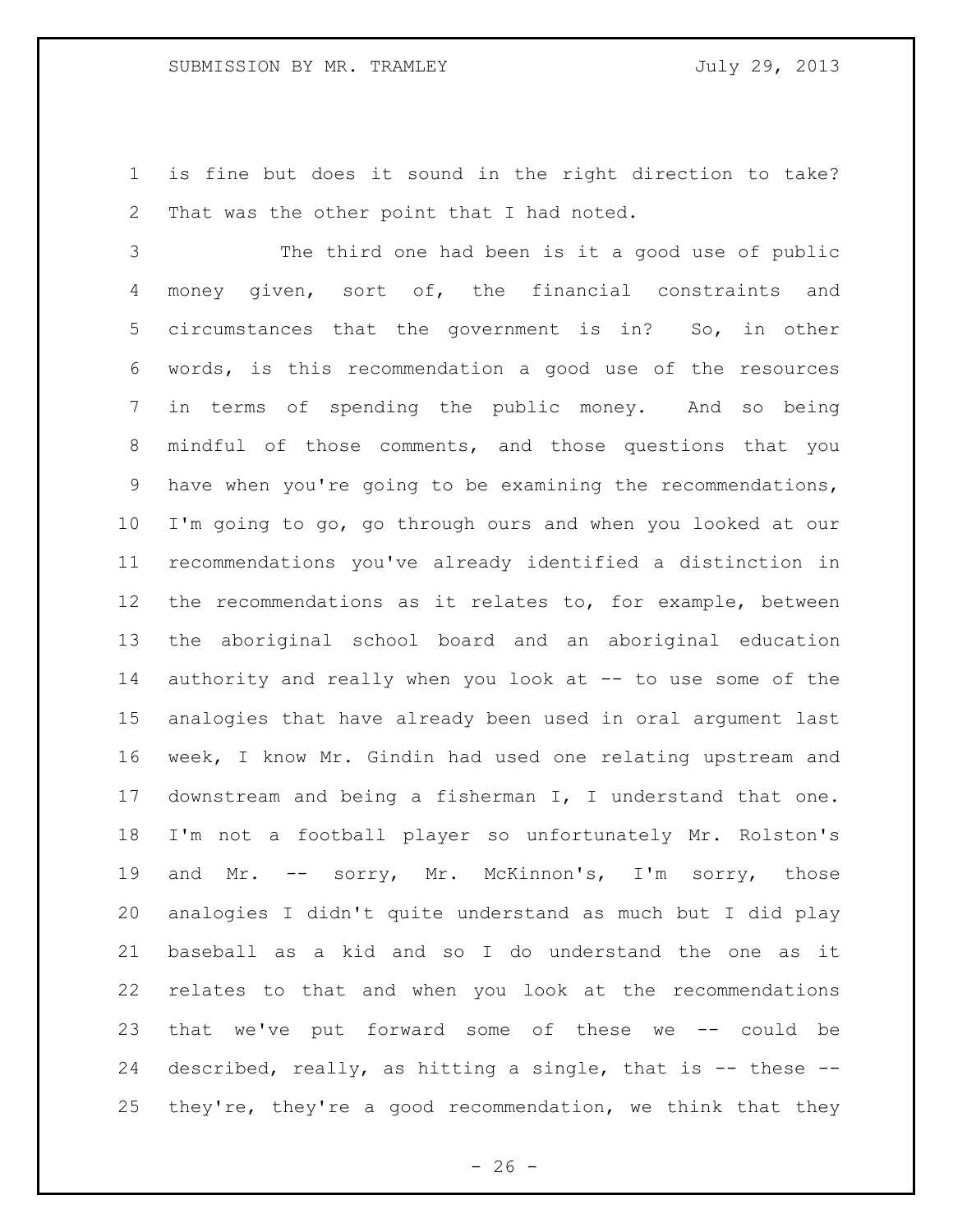are feasible, they meet those requirements, those three steps that you had talked about or points that you had spoken about but they're not everything. They're not the home run, they're not the run, they're not winning the game, and ultimately maybe not winning the pennant.

 And so when you go through them there may be some ultimate goals that we're talking about but we see them as a graduation and a step-by-step, we're not suggesting that the recommendation from this inquiry simply be an education authority be put in place, this is what it's going to look like and that's it. We're not naïve enough to be able to believe that we're at that stage yet, that's going to 13 occur. We would like those baby steps to start, that process to start, and we see that evolving over time but we don't see that coming right out of the shoot, we see some of these initial ones that can have immediate effect and that can meet those points that you've spoken about.

 The first one talks about Manitoba education expanding the scope and availability of early childhood education programs, preferably in existing primary schools with emphasis on geographic areas, characterized by serious economic disadvantage.

 This is one that's aimed at Manitoba education, this is one that deals with the providing of that early education which was identified as being absolutely

 $- 27 -$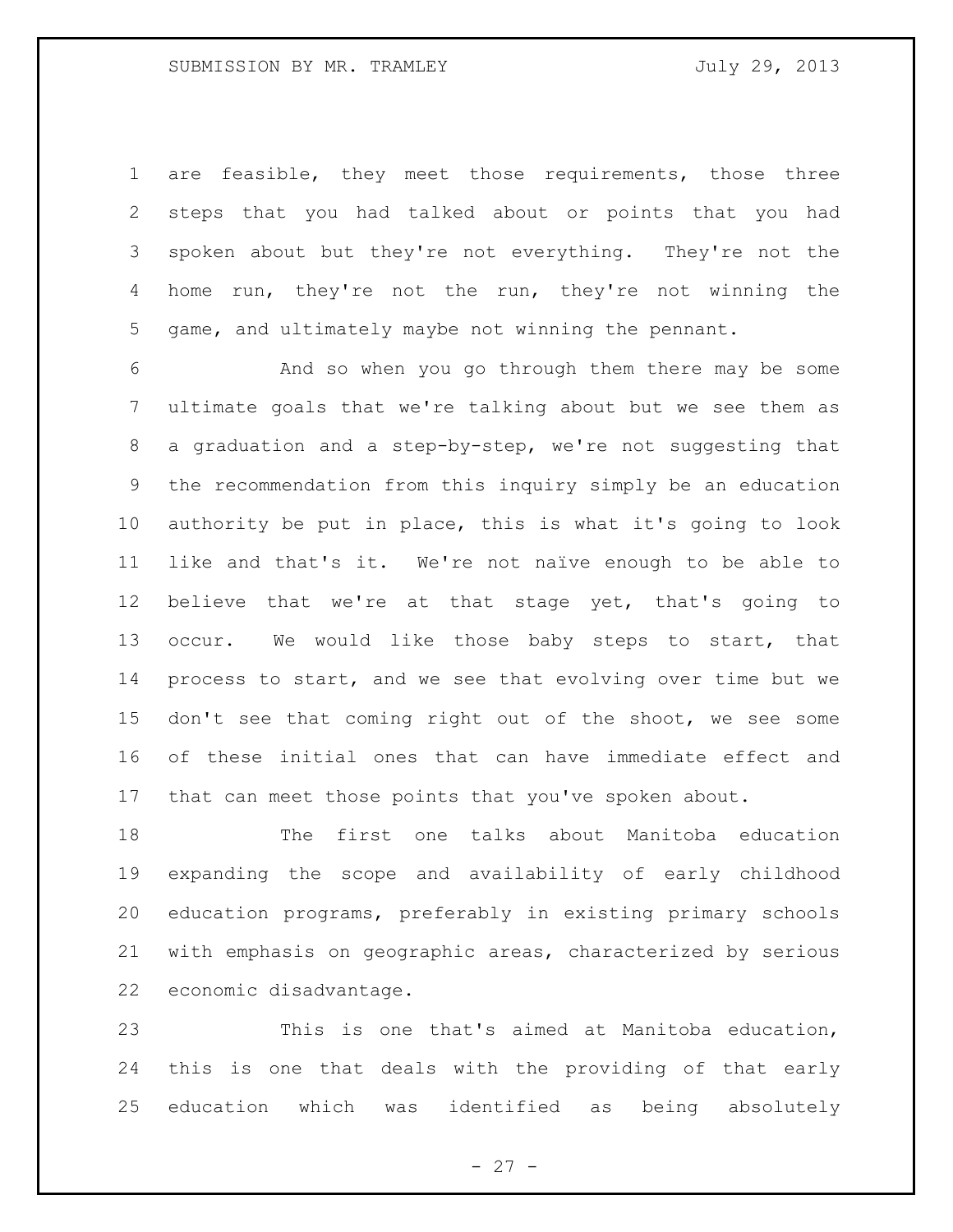critical. Again, I won't go through the detail but there was the reports prepared by Ms. McCuaig, Dr. Santos clearly identified education being critical, early education being absolutely critical, and so we join with them in terms of supporting their arguments and their science and their studies being able to show that that kind of education, that kind of programming is critical and we're suggesting that that kind of program could be done right away, that that recommendation could be made and that could be implemented right away.

 THE COMMISSIONER: You're quite correct, there's a volume of evidence that would support that.

MR. TRAMLEY: Absolutely. Absolutely.

14 And I think all of the submission that were made, even in the written submissions, a lot of the oral submissions touched on phases 1 and 2, to the extent that the written submissions touched on those aspects of it, they were absolutely in favour as well.

 Recommendation number 2 had been that Manitoba education expand the CSI, which is the community -- make sure I get -- special investigators summer learning enrichment program, that that program be expanded, as well.

 We know from the material that, that's in place that's at Exhibit 117 for your notes, is that this program has been in place for approximately nine years. It's in 15

 $- 28 -$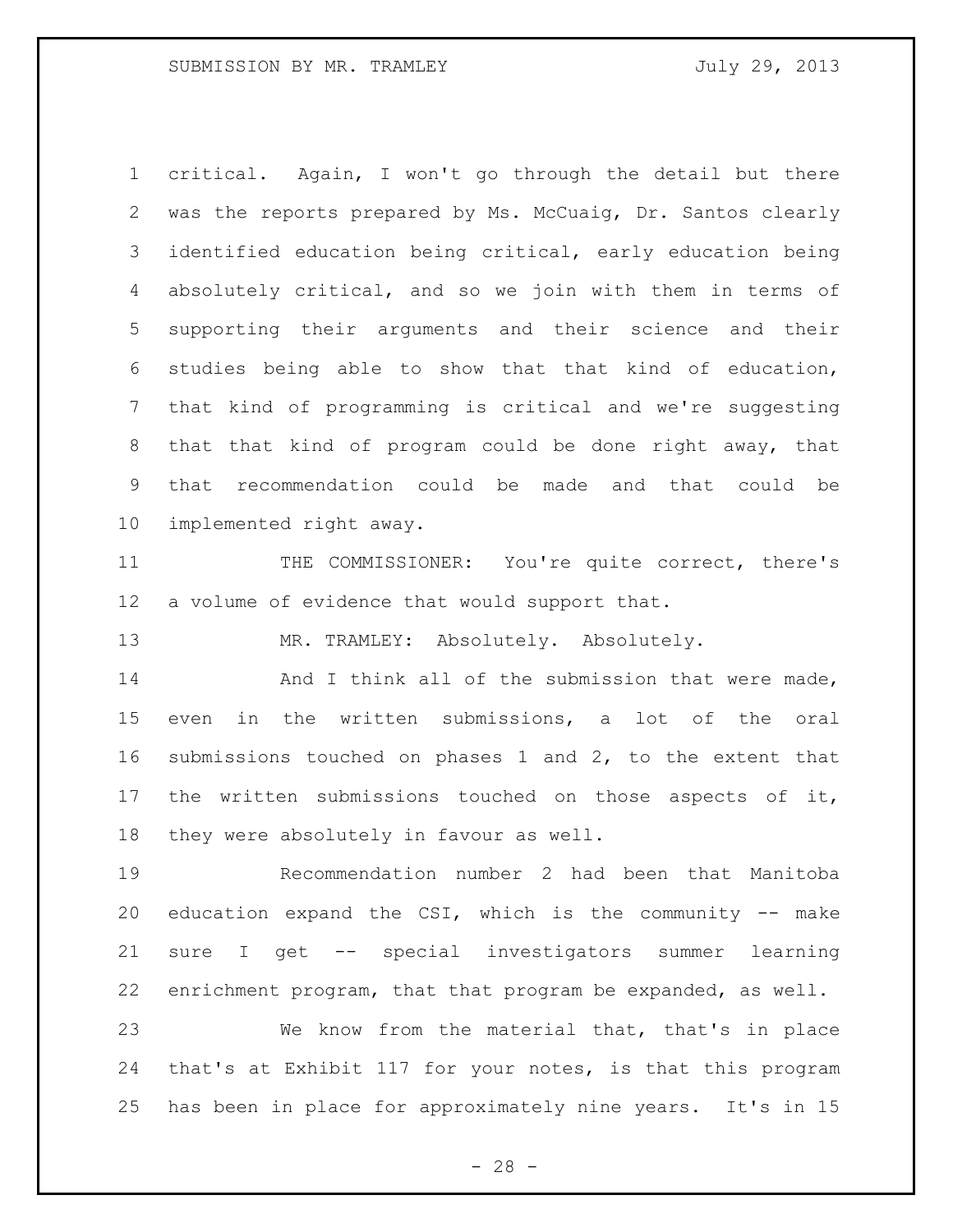schools now. While it's managed by the Boys and Girls Club of Winnipeg, it's -- also has an involvement from a large number of other partners, both financial, from Manitoba Education providing the schools, there's a number of different partners and agencies that are involved in providing that program.

 This is a five week program we've spoken about, from beginning of July to early August and this program identifies that one aspect of education relating to that summer loss, education loss. And so you heard from Mr. Helgason about the success of that program, it's consistent, certainly, with the, the experts that you've heard from, Dr. Santos, Ms. McCuaig again, to name a few, that that kind of education is critical, that kind of experience is absolutely critical. And so we're suggesting that that kind of program obviously be promoted, as well, and be expanded.

 And Mr. Helgason talked about Manitoba Education being quite good about letting, letting them into some of the schools but there is still some resistance to having the program broadened in terms of having a lot of the schools being open and doing it on a much larger basis, as well. And so we suggest that with that infrastructure that's already there, with the program that's already been known to be successful, then in those circumstances that's

- 29 -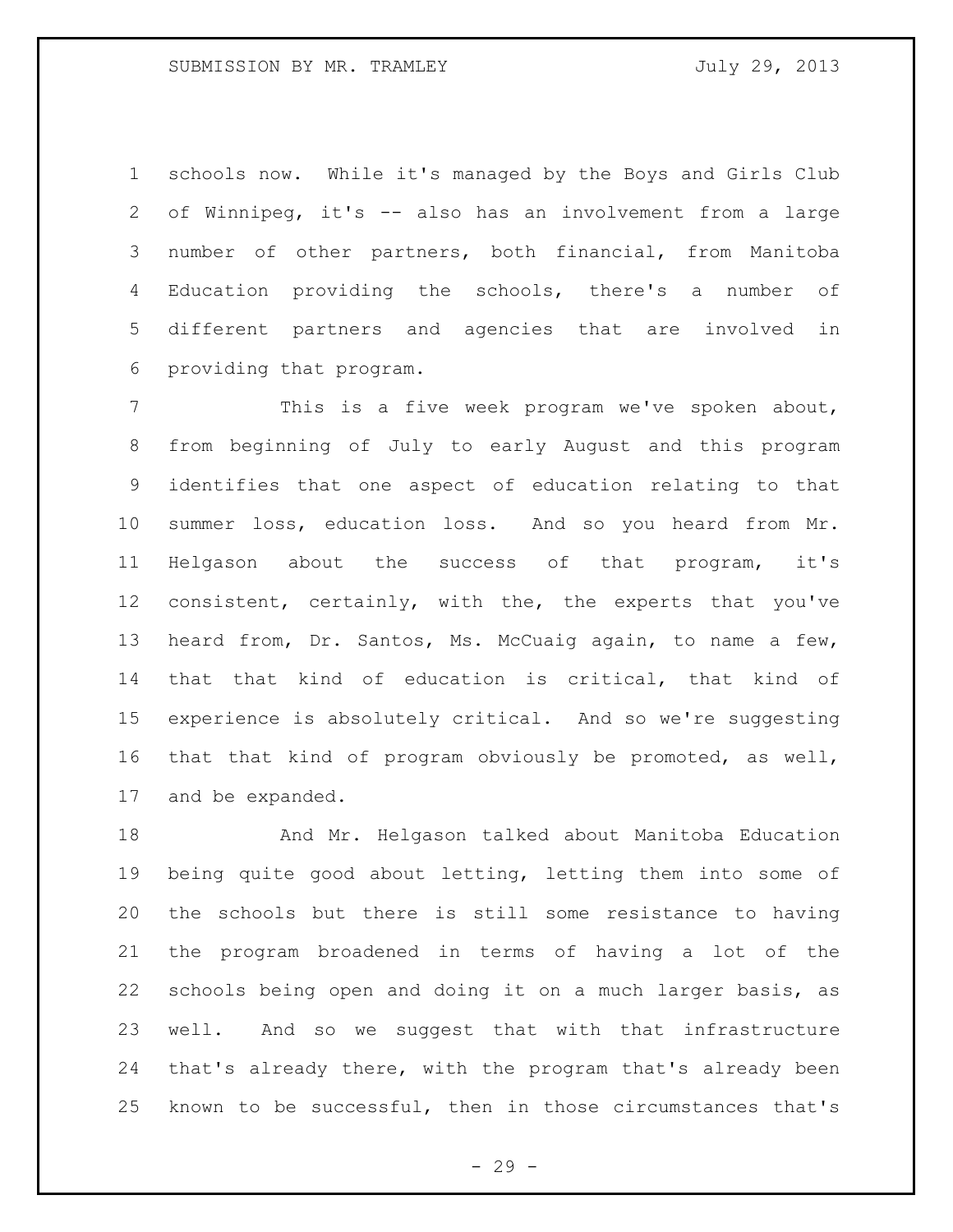something we recommend -- we strongly recommend be promoted as well and expanded.

 And whether it's the CSI summer learning enrichment program or another program like it, we're not suggesting that that's the only program that's out there. If there's other programs like it, if there's other programs that, that create that same desire that deal with that need, those are ones to be promoted, as well. We're not suggesting that somehow it should only be the one or otherwise, we think that that is something that's critical that we would see as a recommendation, a viable recommendation from this, this inquiry.

 The third one I've already spoken a little bit about but I did want to touch on and that relates to Manitoba Education establish in consultation with the aboriginal community in Winnipeg, an aboriginal school division to provide education, programming and services for aboriginal children and youth. And we've suggested that Manitoba Education should consider the Franco Manitoban school division as initial starting point to work from.

21 THE COMMISSIONER: Has it, has it got a statutory base?

 MR. TRAMLEY: It is statutory based. The Public Schools Act of Manitoba provides for the establishment school divisions, one of the school divisions being the

 $- 30 -$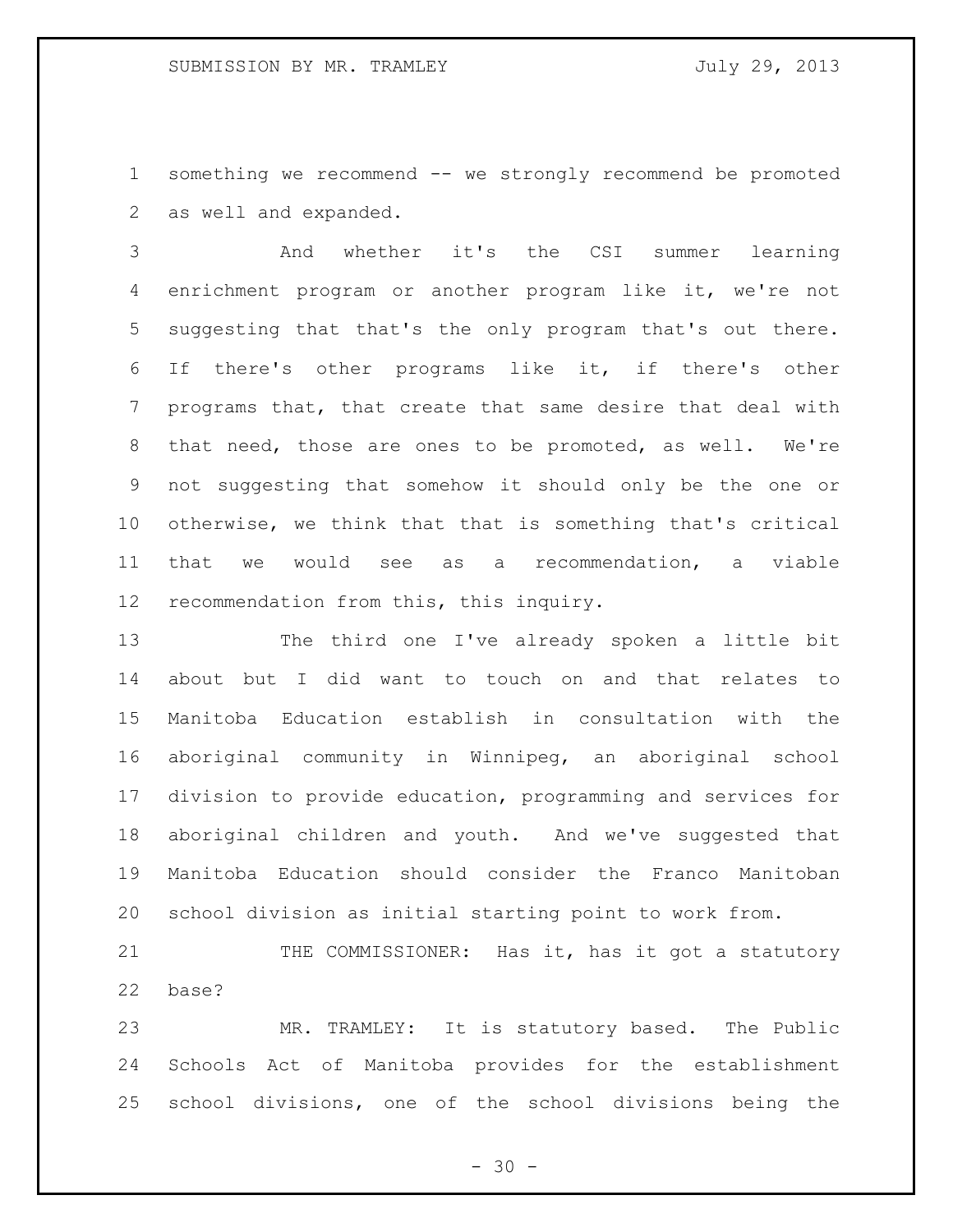Franco Manitoba School Division and so it is statute based and it's really, if you look at sort of the, the regular stream, if I can call it, of school divisions and you have the Franco Manitoban School Division, they're very, very similar. The main distinction, of course, relates to that the French relates to obviously providing those education in a French appropriate cultural surrounding circumstances with French students, in French communities, that kind of thing.

 THE COMMISSIONER: Does it have its own school board?

 MR. TRAMLEY: Yes, it does. And so it, it was established in 1994 so it's been around awhile and so the experience that Manitoba Education would have with it, they've now had a number of years under their belt. Theirs is a little bit different in the sense that they have approximately, if I'm -- if I read the material correctly, about 24 schools in Manitoba of which there is about, I think, eight schools in Winnipeg, and so their, their mandate is not only in Winnipeg because they have French schools in Winnipeg but also it's broader, there's French communities throughout the province that are also under their umbrella, St. Laurent, La Broquerie, a number of different other communities that have French schools that would be under the French school division, Franco Manitoba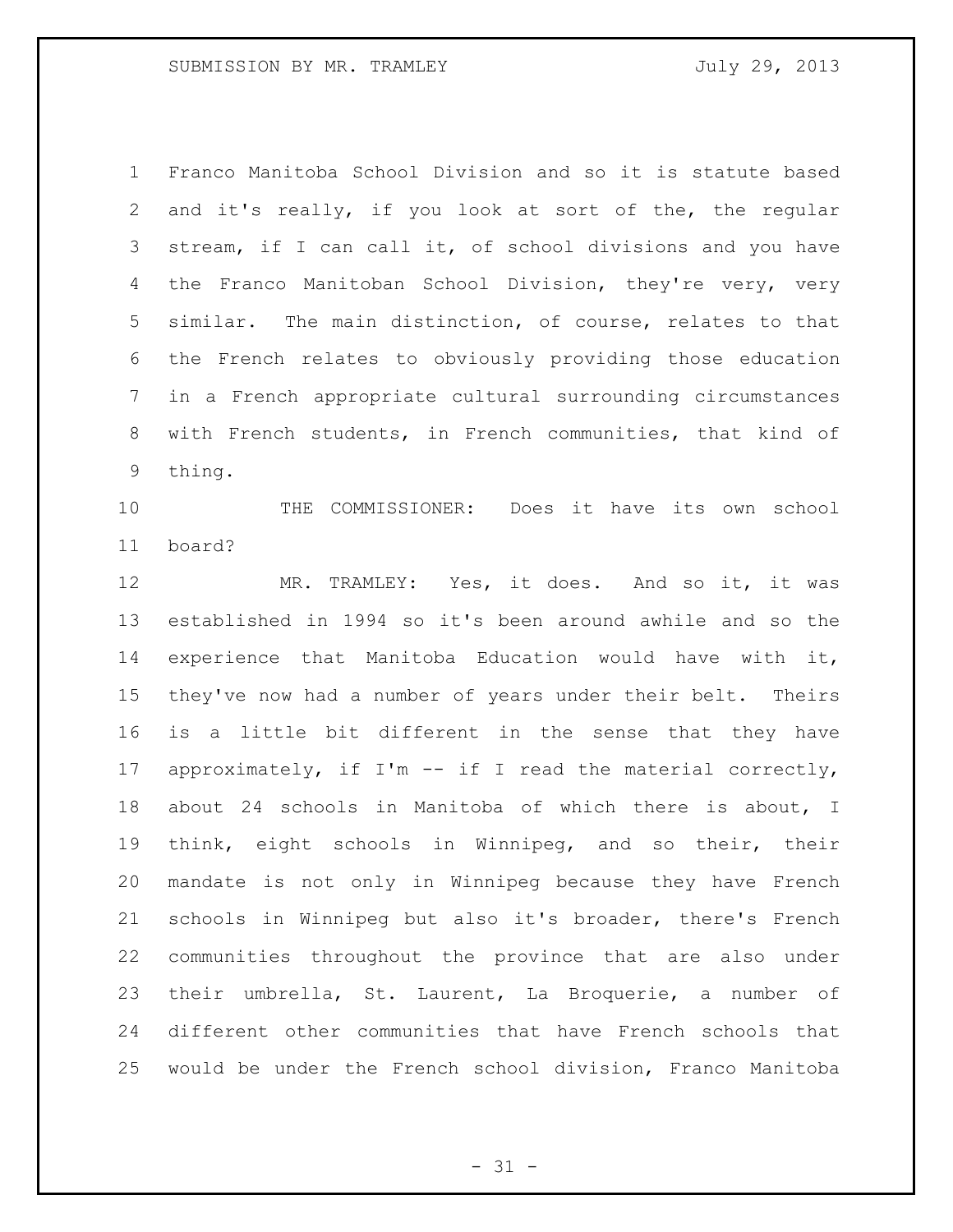## SUBMISSION BY MR. TRAMLEY July 29, 2013

School Division, as well.

2 THE COMMISSIONER: And that -- MR. TRAMLEY: So they're focused a little bit differently. THE COMMISSIONER: -- that's the raison d'etre for its existence to teach French in, in the, in the schools under the division's responsibility? 8 MR. TRAMLEY: Absolutely. 9 THE COMMISSIONER: All right. And, and what would that be, what -- in, in what you're proposing with an aboriginal school division is, is it, is it to bring aboriginal children together or is it to teach a special curriculum? MR. TRAMLEY: It's, it's to -- it's really to do very -- almost the same thing that's, that's being done in the Franco Manitoban School Division part in the sense that it's not to just have a situation where there's an aboriginal course that's taught in all schools, this is to be able to bring aboriginal children together who want to, who want to be able to have an aboriginal focused education and have that as their own school division that would be able to provide -- because we've seen it in the case of, of the French community, that it's important to the French community to have that opportunity to do so, we feel in the circumstances that the aboriginal community is also --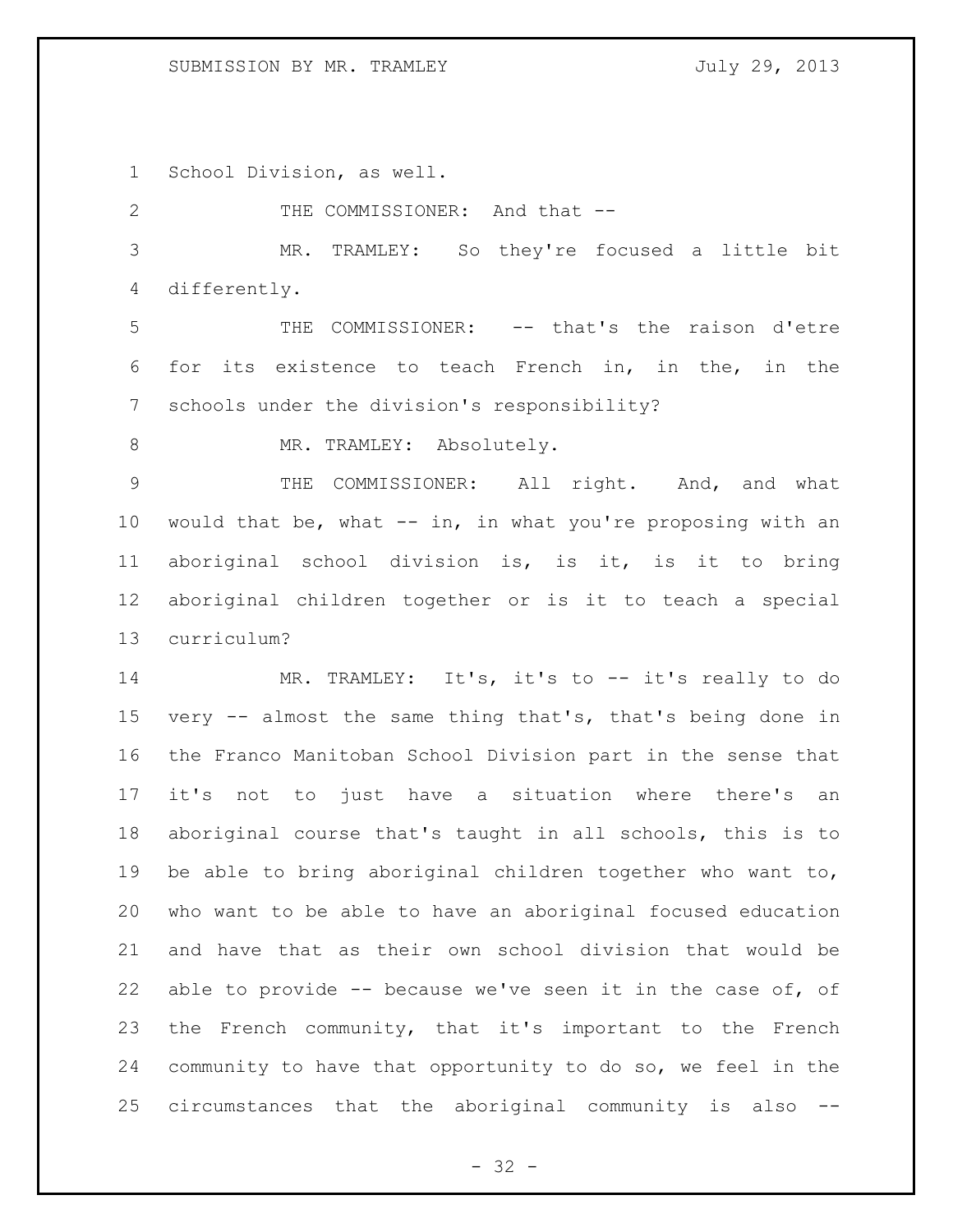should be in the position that they, as well, would be best served by having that kind of school division being in place because it's more than just simply having the school being under the rest of, of a normal school division. For example, the Children of the Earth School, which is a very good school, but it's under the regular school division parameters, it doesn't have the autonomy that a French school would have or in a case an aboriginal school division would have.

 THE COMMISSIONER: But it would have to comply with certain curriculum requirements, I assume?

 MR. TRAMLEY: Absolutely. And, and we really would see the, the Franco Manitoban School Division as a, as a model for doing that at this particular level, in the sense that the -- I'm not an expert as it relates to the education but as I understand it, it's the same in a sense that there's provincial requirements and there's very standardized requirements and systems that are in place that relate to both the mainstream school divisions and the Franco Manitoban School Divisions, as well. The major distinction being French controlled, French operated and being culturally appropriate to the French community. That would be the distinction. But other than that it would be the same, and so as it relates to moving that one step over, in terms of the aboriginal community, we would see it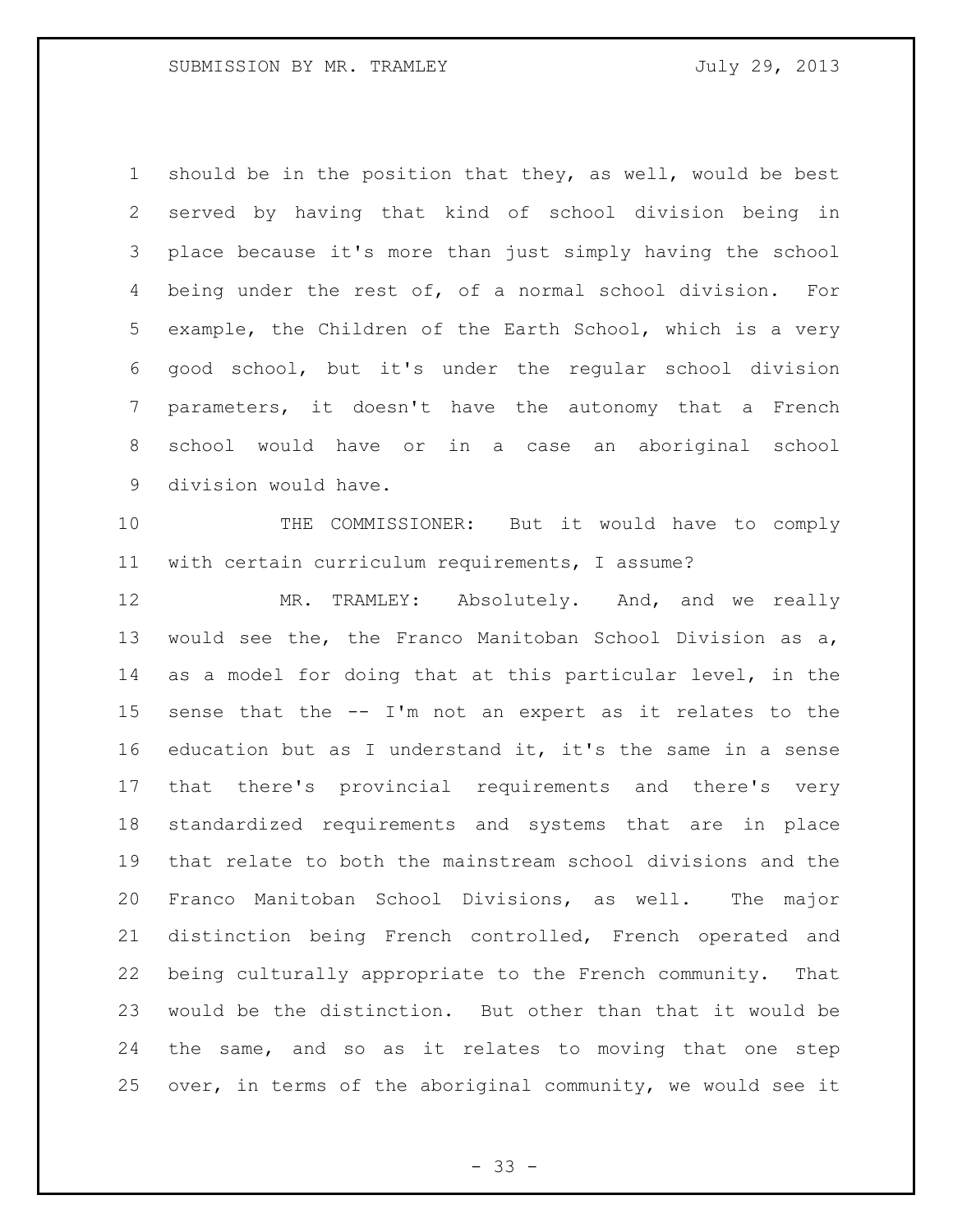being much the same way. We're not suggesting, at this particular stage, that there be something different, that children going through that stream would have a different experience as it relates to whether you're having a Grade 12, whether their having basic requirements of whether they're math, sciences or otherwise, that would still be in place but the community would then, obviously, have an ability to be able to make it culturally appropriate and provide for some of the flexibility that isn't there today in the regular mainstream system.

 And that can include a number of different things and I, I don't profess to be able to suggest what that could be but you've heard about a number of different things that could be occurring as it related to aboriginal communities and aboriginal people involved in the school system.

 For example, I think there was an example that was used relating to daycare and when people sometimes think of daycare and a school they think of you have one child that may be in Grade 1, you have another child that's two years old, as a parent you can drop your child off at the day -- school daycare, so they take care of the two year old while you can go off to work.

24 THE COMMISSIONER: Yeah.

MR. TRAMLEY: One of the examples that I heard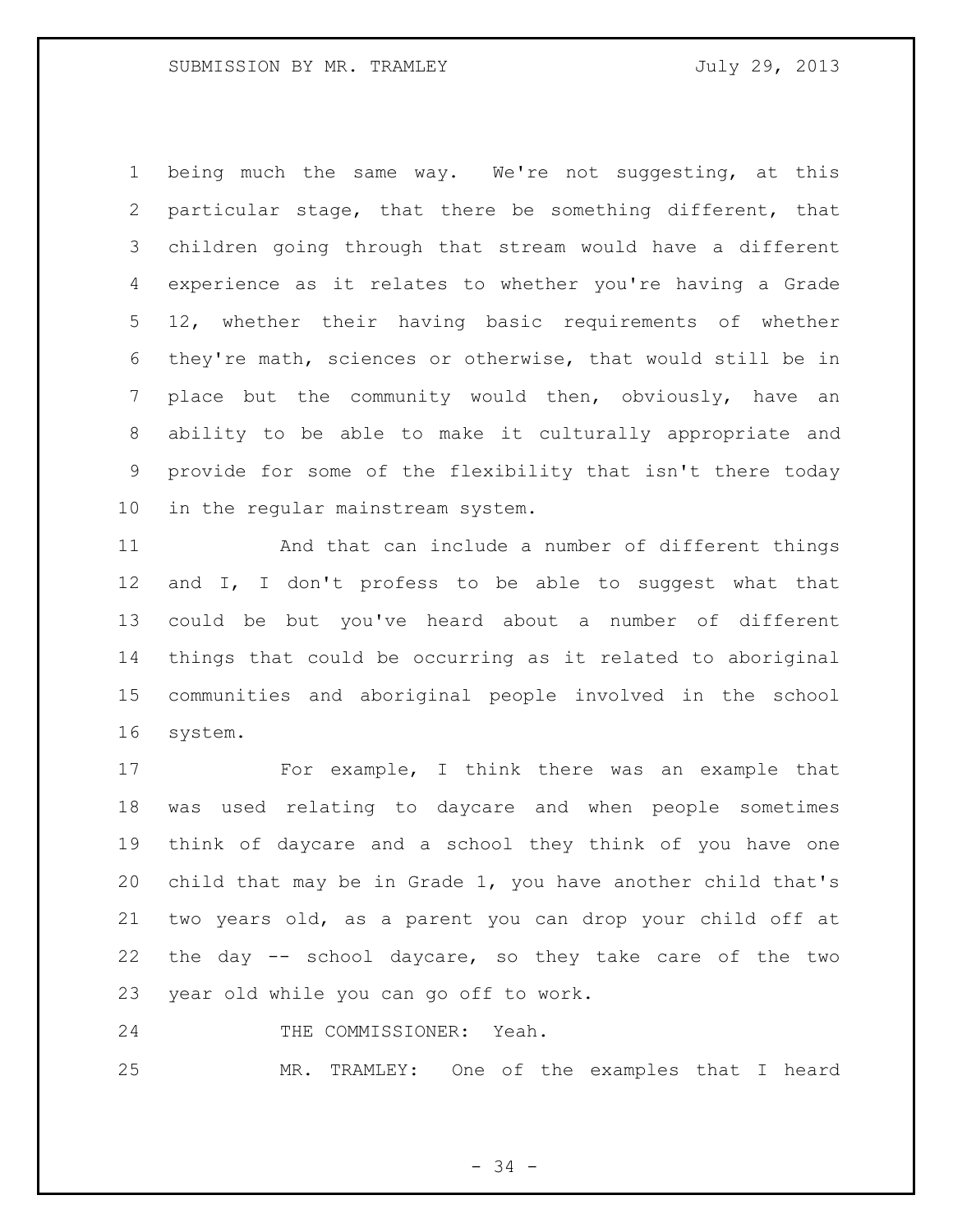during this inquiry was well, in the aboriginal communities that's, that's critical, but also the case that it has to be -- and recognizing that in some cases it's for the students, not for the parents, it's for the students that require the daycare because they're having children at an age when they're in school.

7 THE COMMISSIONER: Yeah.

 MR. TRAMLEY: And they need the opportunity. So in that particular case, there's a distinction that would be there. The other aspect of it relates, as well, tying into the hub and point of contact, is 9:00 to 3:00 doesn't always work.

 THE COMMISSIONER: At the time of civic elections is there -- do candidates stand for election to the Franco Manitoba board?

 MR. TRAMLEY: You know, that's a good -- I don't know how they're, they're elected, actually. I know the school divisions are -- it's easier because it's geographic and they're identified and they're elected in that sense. I don't know. I could, I could take a look at the Act --

21 THE COMMISSIONER: Well, I was just, I was just wondering what, what, what you are proposing --

MR. TRAMLEY: What the structure is.

24 THE COMMISSIONER: -- for, for governance of this aboriginal school division.

 $- 35 -$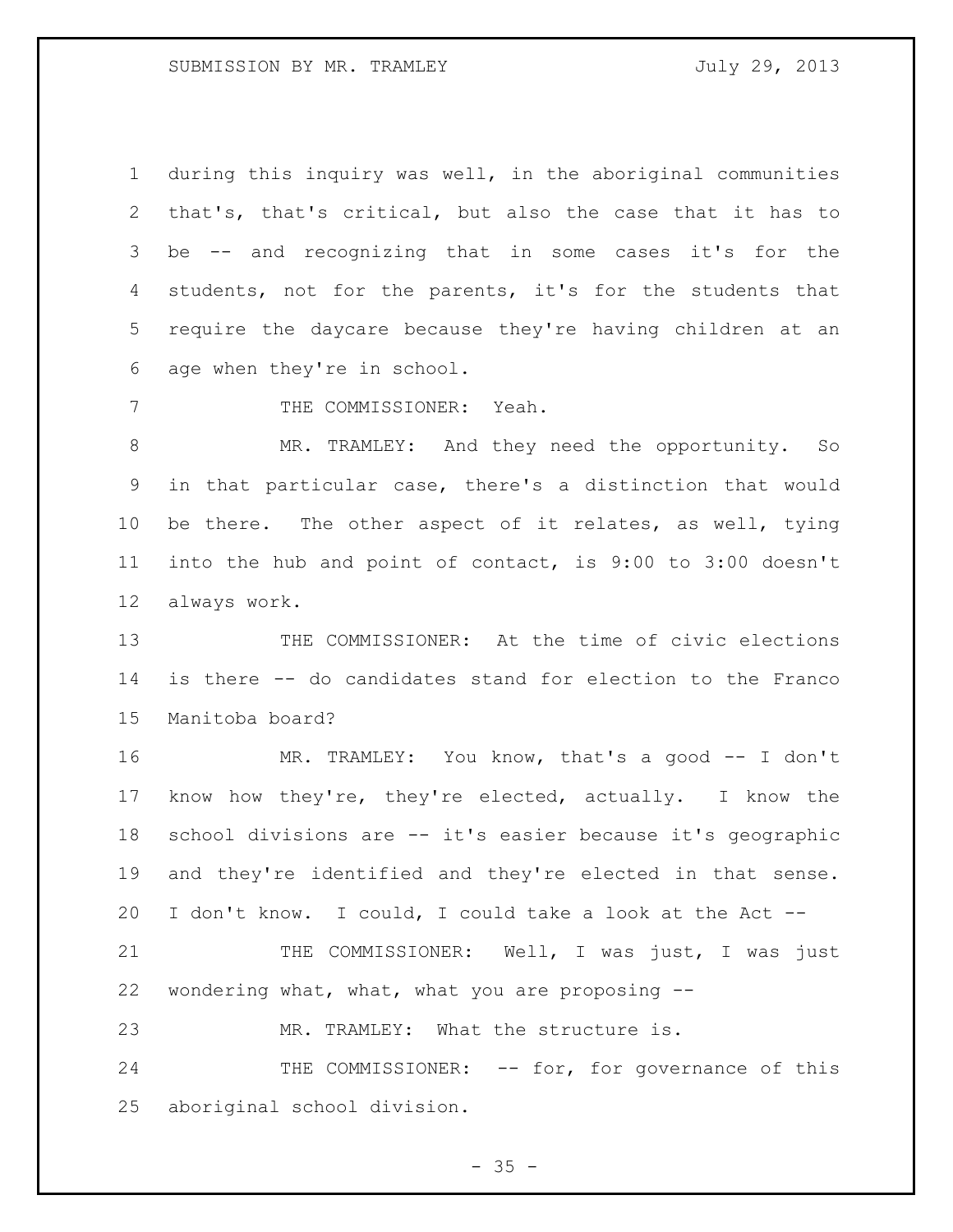MR. TRAMLEY: Um-hum. Well, and I think that, again, would have to be something that would take place related to -- in this particular case we're, we're talking about at the school division we've, we've focused on Winnipeg, for example.

THE COMMISSIONER: Yes.

 MR. TRAMLEY: Because of the difficulties we understand in trying to suggest well, how is that going to work when we're talking about the provision of education services, let's say for example, on reserve and the involvement that the federal government has, related to jurisdictional issues, funding, that's a whole different kettle of fish. And so our proposal relates to Winnipeg.

14 THE COMMISSIONER: Oh, I understand Winnipeg, because of numbers is a special case.

 MR. TRAMLEY: Well, in Winnipeg, Winnipeg we say fits, fits the bill. If you look at an issue of do we have the critical mass, there's no question. If you look at does it have the need we would say there's no question, as well. And if you look at it does it have the interest in it? There's no question as well. And so we don't see any reason why there couldn't be this kind of proposal put forward, this kind of recommendation, and actually implement it in Winnipeg.

The governance role for that could take -- could

 $- 36 -$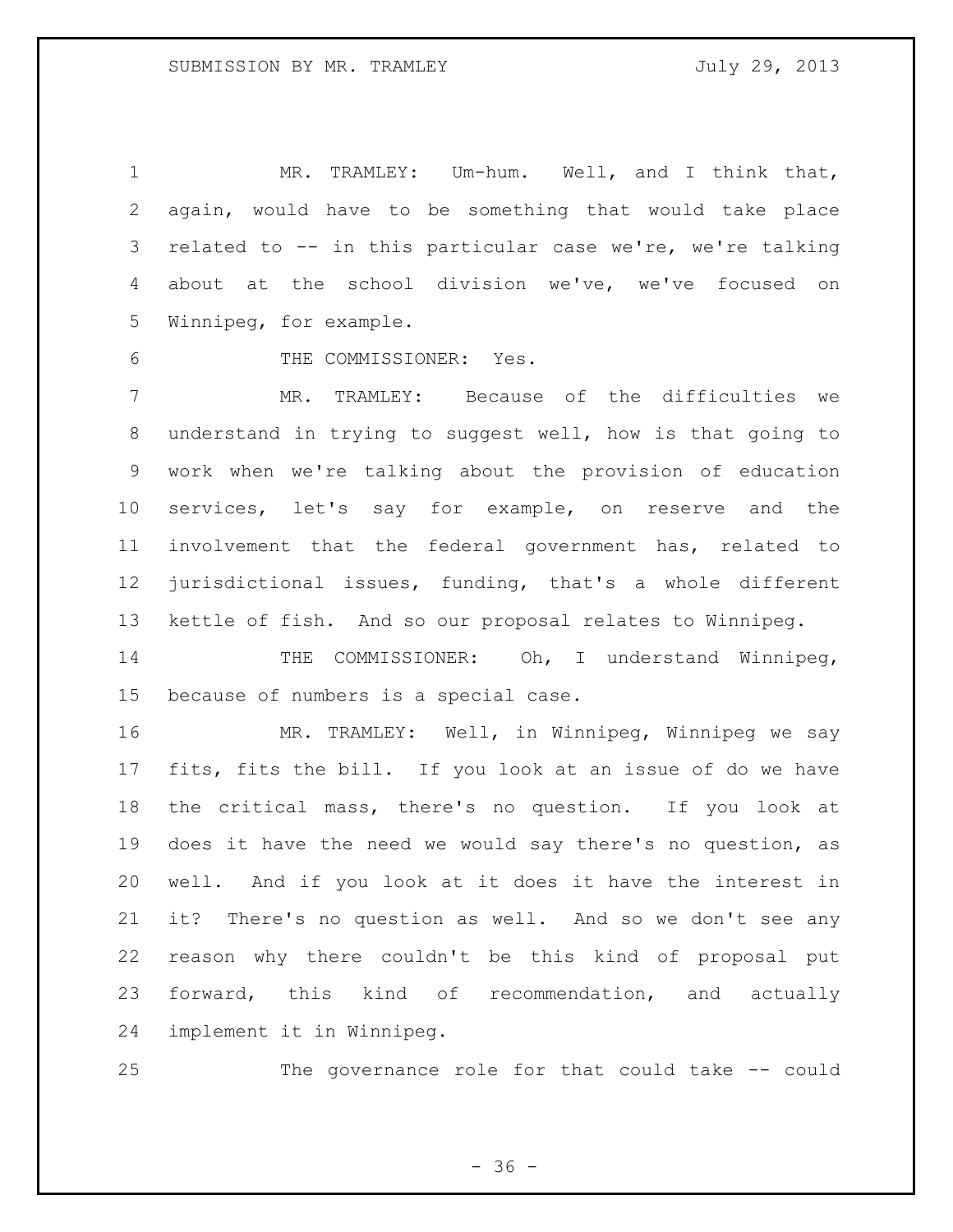look at it, I guess could look at a couple of different -- I think one would have to be in consultation with the community, would identify who those players are. It may very well be that it's done on a, on a broad basis, aboriginal, aboriginal people in Winnipeg voting in terms of you could even do it on the basis of, of a vote, if that's what's done in terms of the, the mainstream school division at large.

 In Winnipeg we have ward systems still but if you were taking it from a Winnipeg point of view, where you might have schools in different areas, instead of trying to identify certain geographic areas because children may come from other areas, you might identify Winnipeg as a whole if you are a resident in Winnipeg then logically you could be in a circumstance where potentially there could be a vote. If, for example, if you're going to use a model that is close to the Franco Manitoban one where they're -- the vote structure is there. And to answer your question, I will take a look, once I get to the back of the room, as it relates to the, the model under the Public Schools Act as it relates to the Franco Manitoba because it -- because of the fact that they have to do it in other communities they must have a different system in place in terms of their school board representation, it can't be the same as it is for, for regular ones. So I'll make a note of that.

- 37 -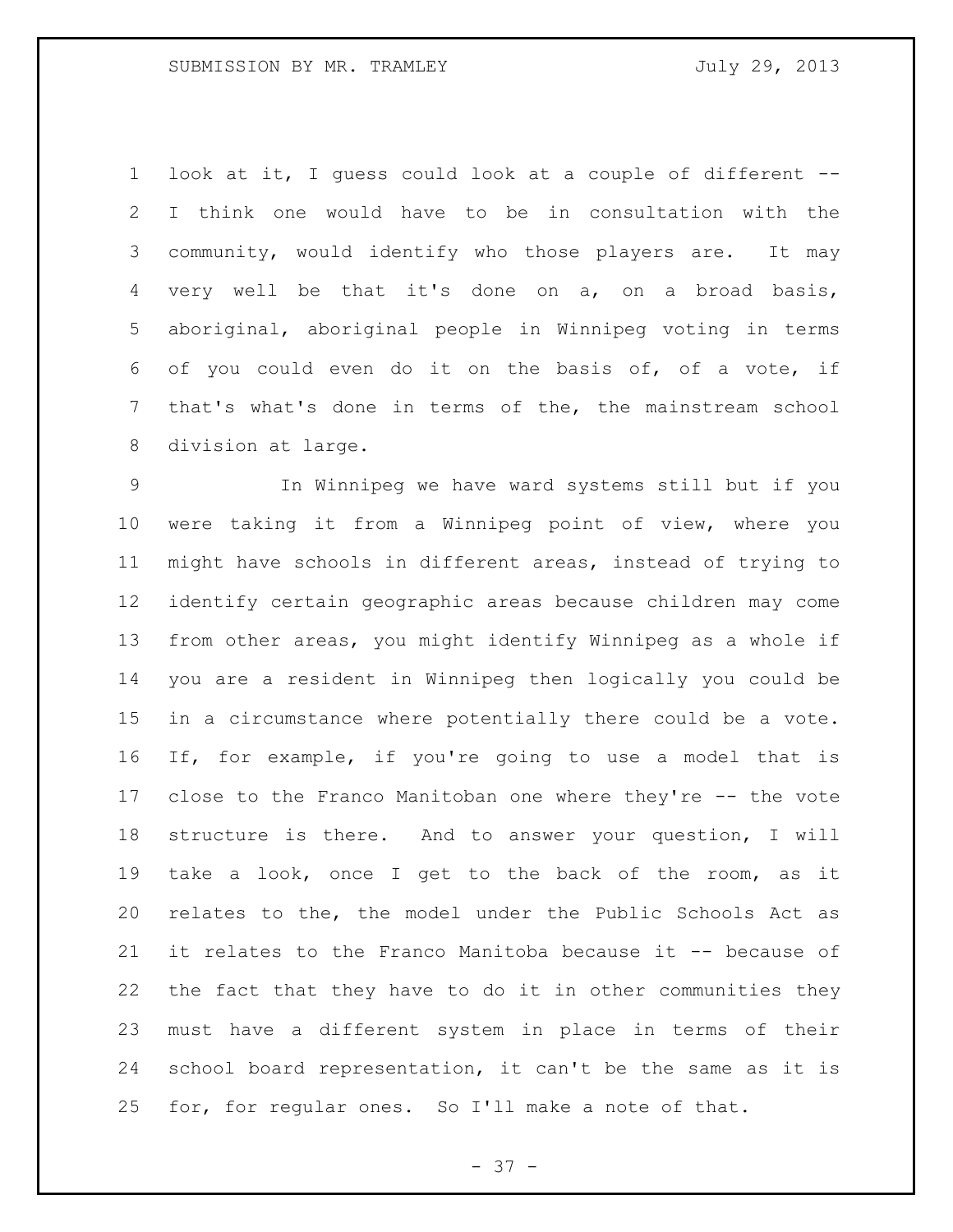1 THE COMMISSIONER: Oh, that's fine.

 MR. TRAMLEY: Yeah. The, the next recommendation, that is number four, I think this one ties in, as well, with number 6, and that relates to the establishment of an aboriginal education authority. And this one is a little bit harder to be able to put some meat on the bones in the sense that the, the school division is -- we think it's, it's much easier to be able to do because there is a model that's already there, there's already one that's outside of the mainstream that we've looked at and we think that's a good model to be able to start from as it relates from the school division point of view, it isn't something where someone is going to have to go out and recreate the wheel from scratch and say how is this thing going to look, how is it going to be structured?

 You've identified an issue related to governance but other than those kind of features we think that it's something that's quite doable and meets the, the test that you've talked about in terms of the resource of the public funds and being something that, even though it's a new direction, it make sense. Those features.

 Education authority we see as sort of one step beyond that, that is an education authority would be something that would look at education, training on a much broader basis, not just strictly linked to the K to 12, the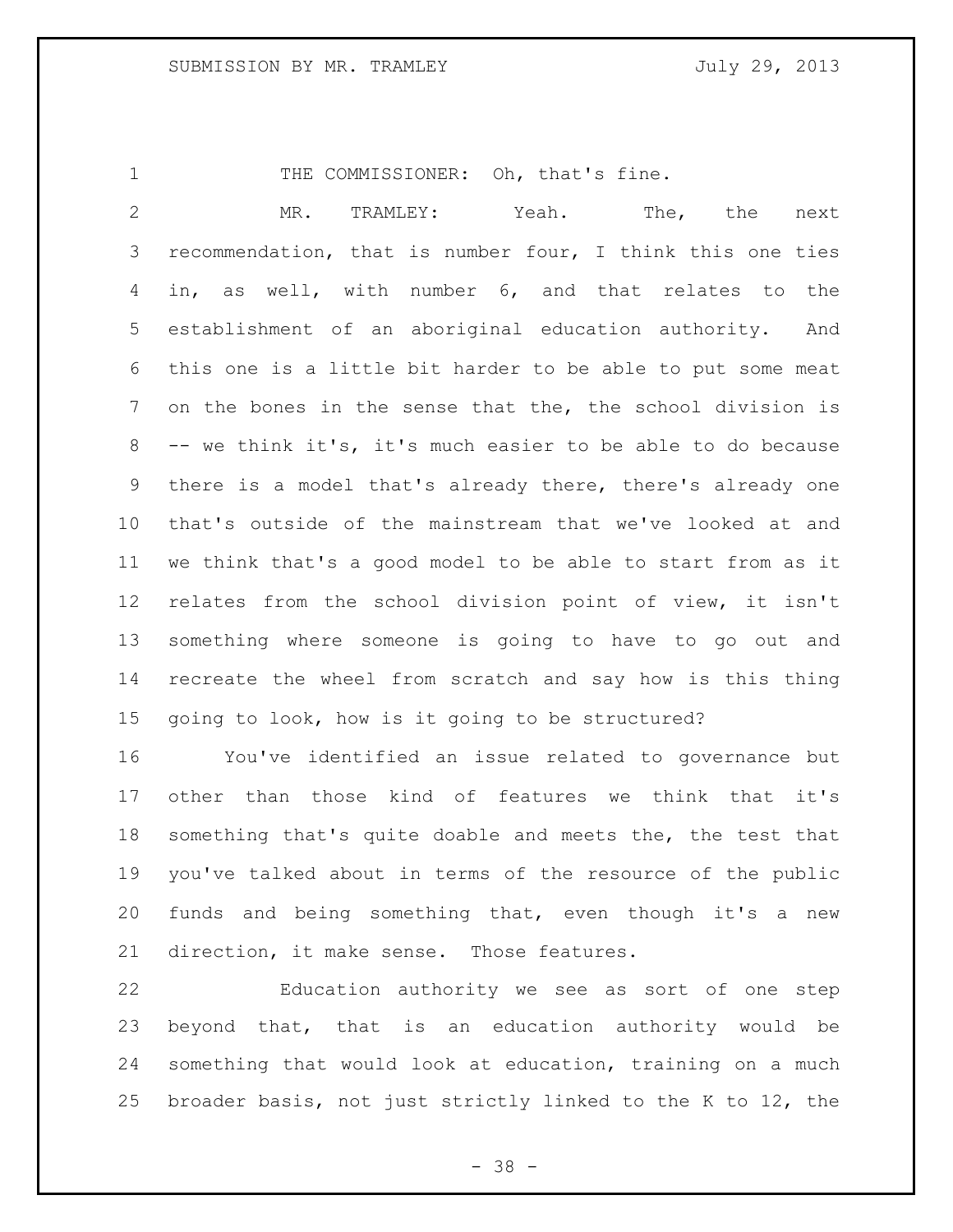traditional school structure, but recognizing the importance of that pre-K opportunities in education that's required, that's -- again that the experts identified, being that early education model which is critical and, as well, is recognizing that this isn't just simply once Grade 12 is finished, even if you have been successful enough to get to that point that that's the end of it, or you're 18 years old, we don't, we don't have any further we can do for you, there isn't any sort of coordinated or organized way to be able to deal with it and so the, the vision, I guess, had been, from the Aboriginal Council's point of view, had been that that education authority would have -- would be looking at those aspects, education from here to here on a much broader basis, and even looking at issues related to not what we think is formal education but also training, as well, because that's also a feature, it's not just simply about going to school, it's also about obtaining training, the appropriate training, depending upon the skills, the desires that you have, the jobs that you're interested in, the opportunities that are going to be there in whatever community that you may be in, whether that's Winnipeg, whether that may be in other communities, as well. And so they see an education authority having the ability to be able to look beyond that.

THE COMMISSIONER: And who would, who would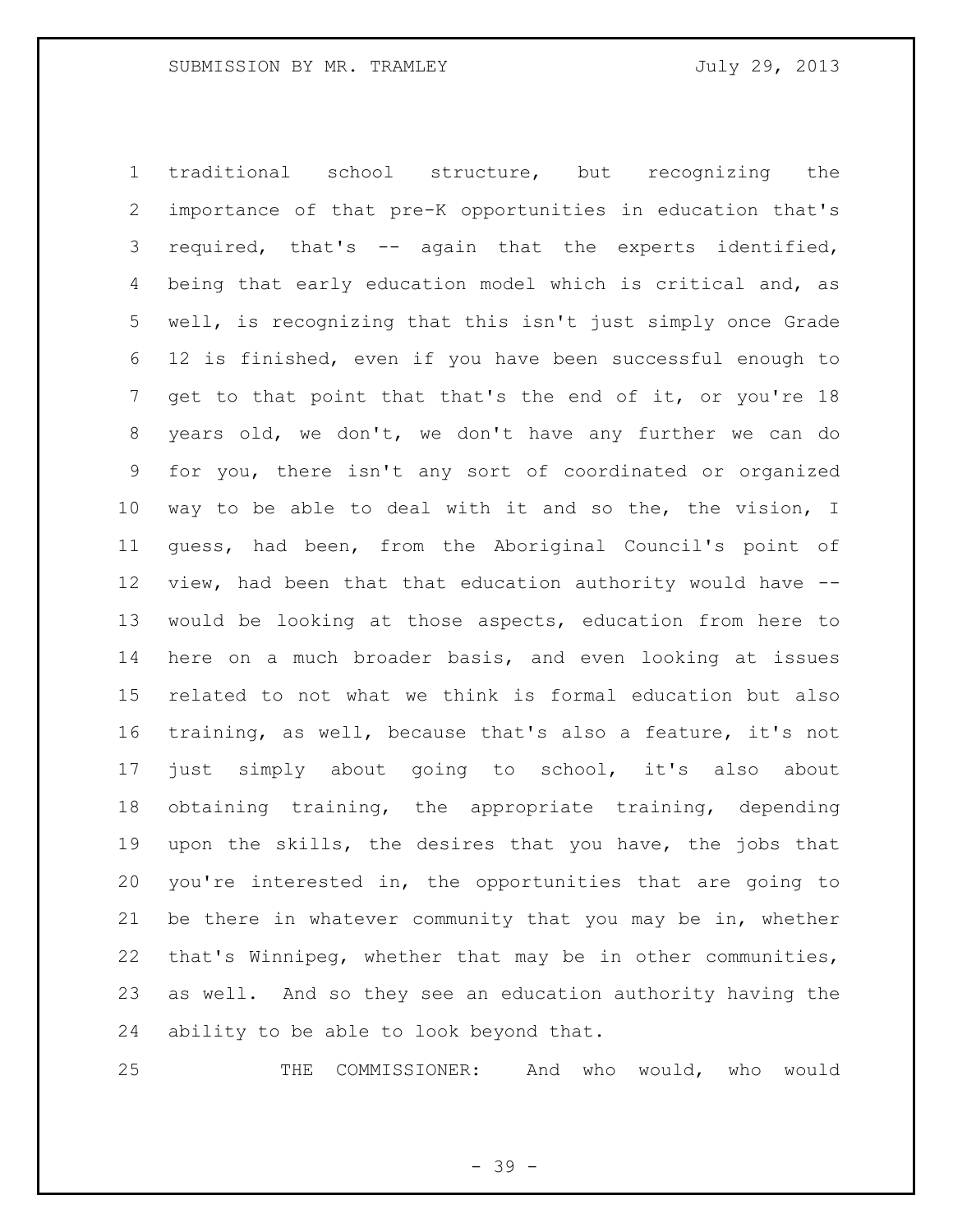comprise the authority?

 MR. TRAMLEY: Well, and that's where, that's where it's a little bit more difficult to be able to put the meat on the bones in the sense that the Aboriginal Council had felt that that was a process that they would see as, as being evolving; that is, it would really be what we're looking for from the inquiry is a start, is a push, is sort of a push offshore to get that boat starting to move. In the sense of what it would look like we really weren't in a position to be able to necessarily say here's, you know, the organizations that are involved or here's the services that would be provided, that kind of thing, what they're look at more on saying we think this is a reality, we think that this is something that can be done. It's likely going to involve not only the province but also Canada, as well. It's going to be looking at it on a broader basis and so what we're asking from the inquiry is, is a start.

# 19 THE COMMISSIONER: Phrased how?

 MR. TRAMLEY: Similar to what you would find in, in four and six as it relates to our recommendations in the sense that we're not in a position to be able to say what, exactly, that education authority would look like. In an ideal world we would be able to be in that position but you can even see from the earlier exhibit related to the report

 $- 40 -$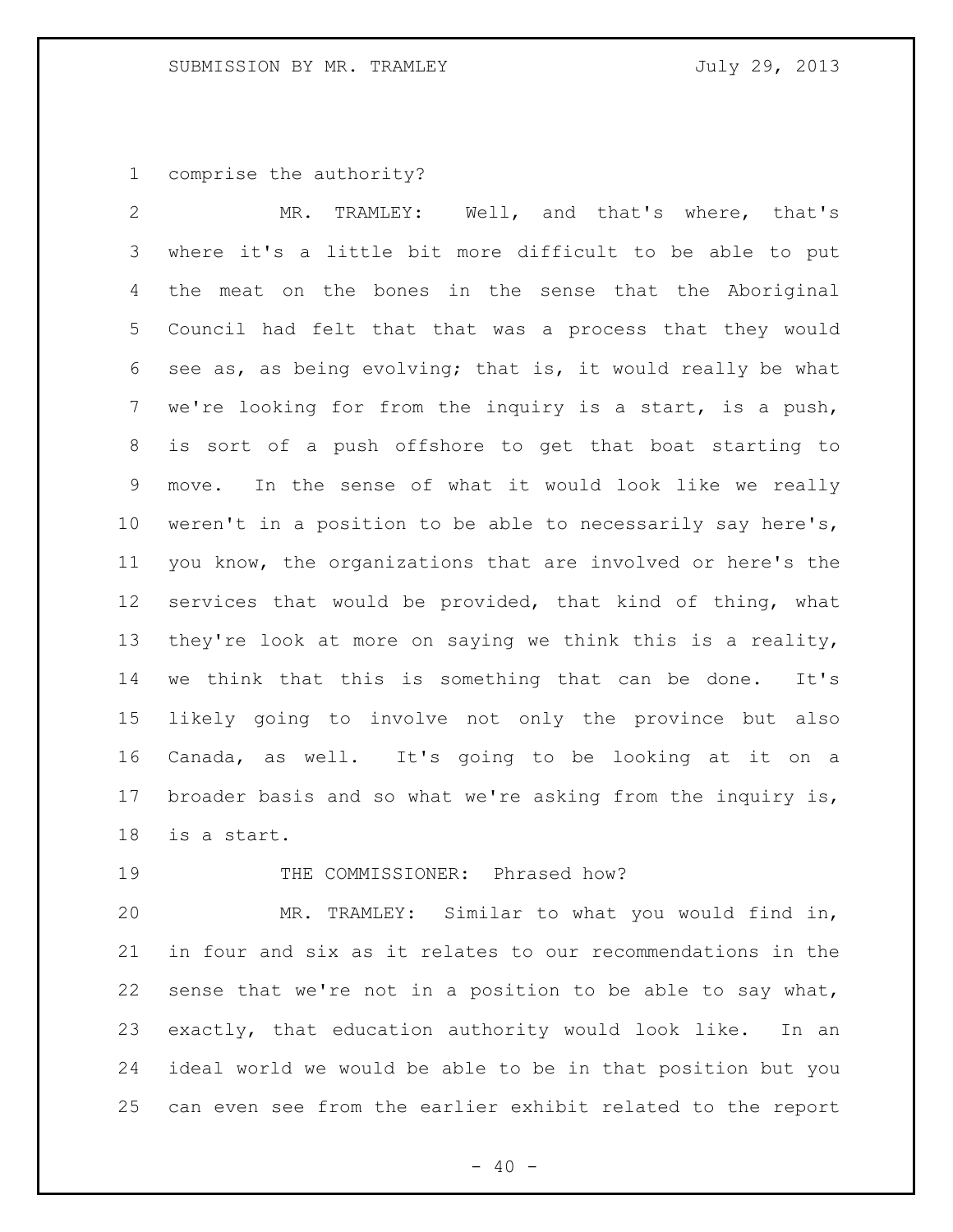that had been prepared by the Aboriginal Council, related to comparing the Children of the Earth School versus a school division, these are things that, that take time and these are steps that take time.

 We're not suggesting that to say we don't really have any idea what an authority would look like but what we do know is that we do know that there's a need and we do know that the system that's in place today is fragmented and doesn't deal, we feel, with those issues on a broader basis and so what that authority may look like, it may be something that is quasi-governmental in the sense of being done in conjunction with the province, Canada, and whether it's other organizations. It may be being done on that basis on that particular level.

 It's not seen as the authorities providing services themselves, we don't see that, we don't see the Authority being the one okay, we're providing these services, it's more overseeing and organizing the provision of those services.

 THE COMMISSIONER: But if, if establishment would be a matter for that task force you're referring to --

MR. TRAMLEY: Yes, that's --

23 THE COMMISSIONER: -- in number 6?

 MR. TRAMLEY: -- that's correct, yes. Yeah. What we're asking for is the task force, we're asking for

 $- 41 -$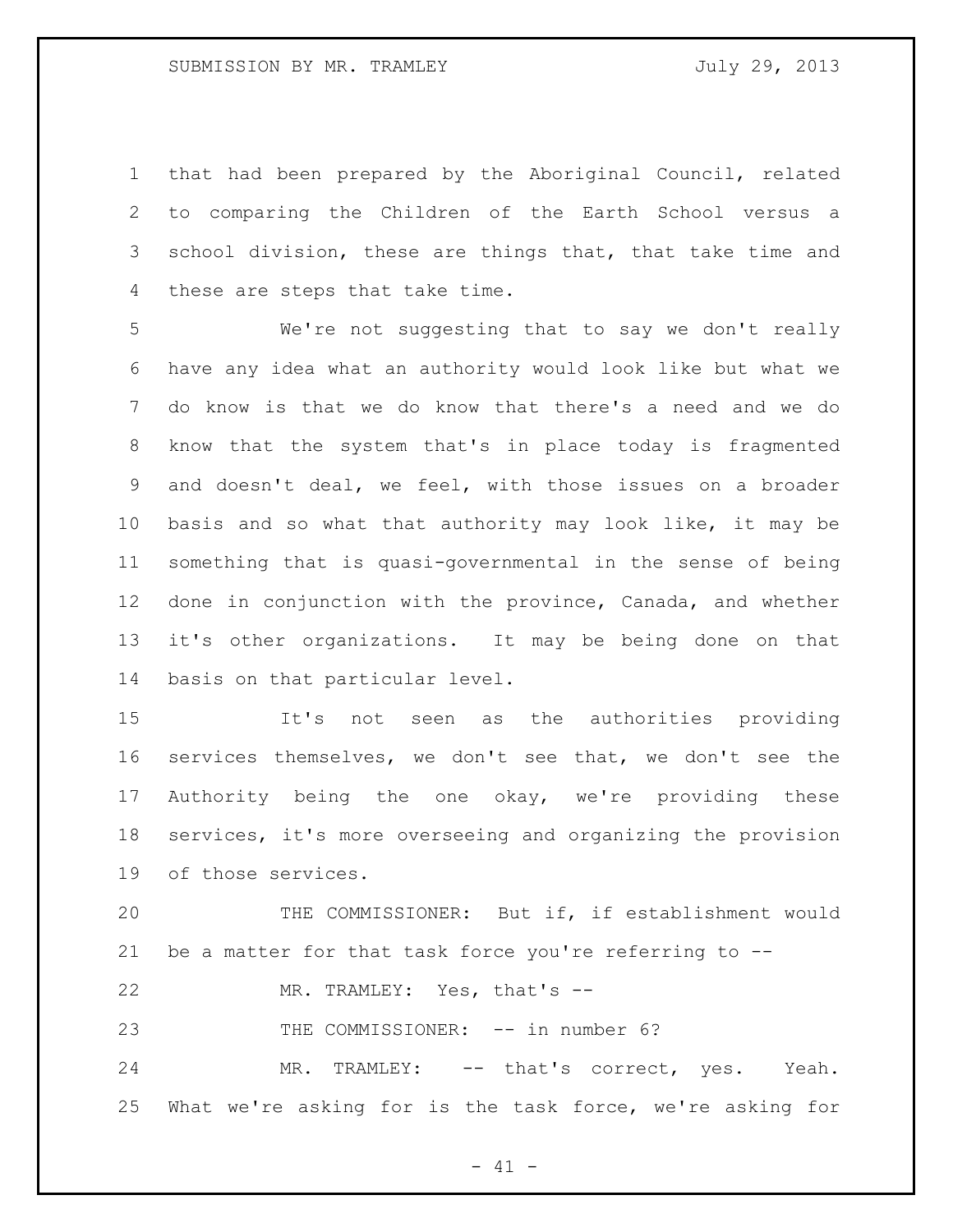the, the push off shore from this inquiry to get that process started. That's going to take time, it's going to take years to be able to do but this is an opportunity to be able to do that. And so while it may be difficult to say exactly what it's going to look like, that's not surprising. That's not surprising, given the, the number of parties that may be at the table, the issues that they're going to be looking at, those are significant and those are varied, and so for Canada, or the province or otherwise, to say well, we don't really have -- you haven't come to us and told us this is what it's going to look like, we don't see that being an impediment at all. We feel that that task force being put in place to be able to move forward with that, is the step that we're looking for at this particular stage.

 That maybe winning the pennant sometime in a few years down the road but we're certainly in some of the rebuilding years at this particular stage, we're not at that particular point yet.

20 THE COMMISSIONER: Okay.

 MR. TRAMLEY: And just a couple of final remarks, in conclusion. You have a unique opportunity and time right now. We don't know of another circumstances where these kinds of issues have been looked at in this capacity before in Winnipeg or in Manitoba, maybe even in Canada,

 $- 42 -$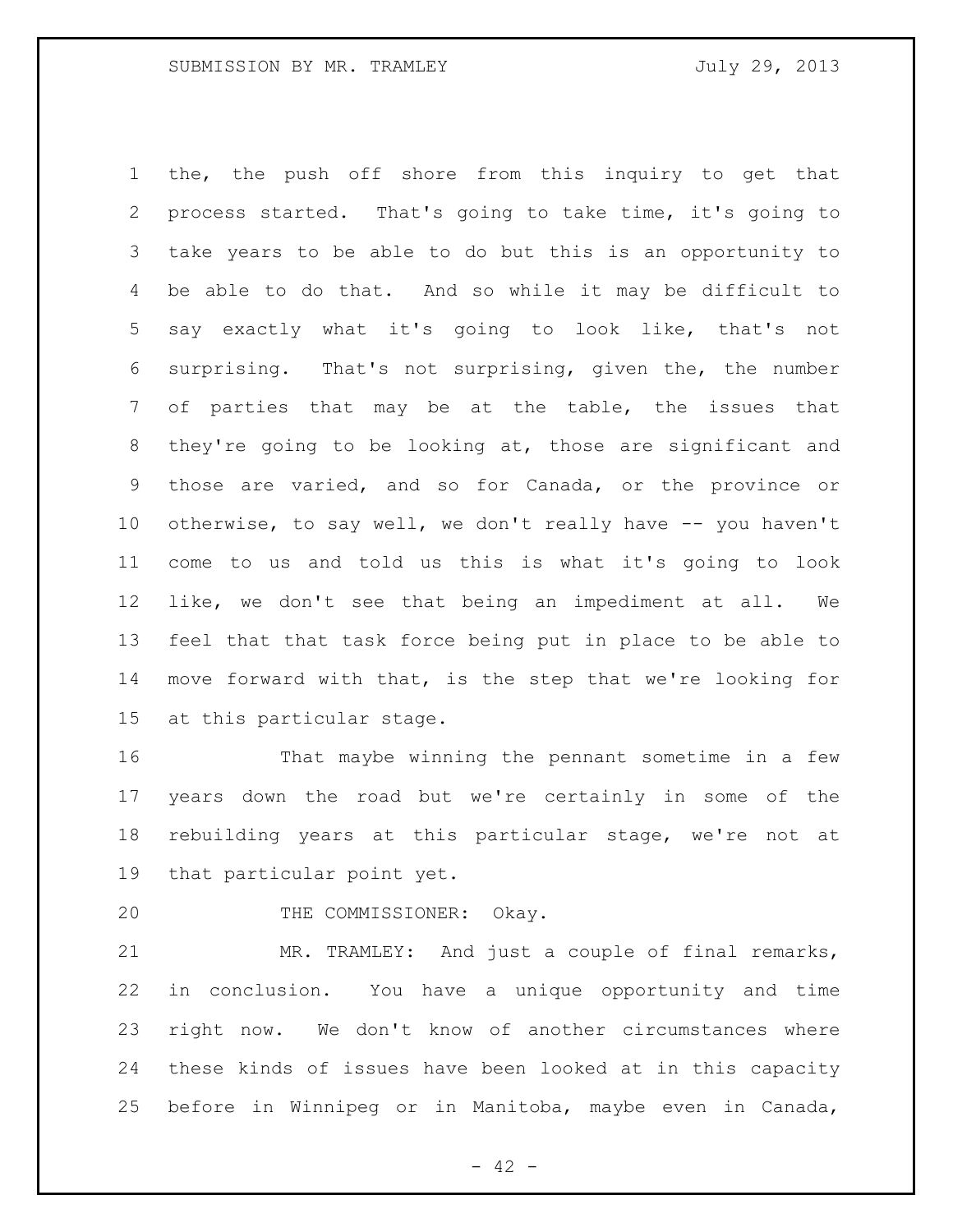# SUBMISSION BY MR. TRAMLEY FOR SUBMISSION BY MR. TRAMLEY

 and we think this is a real unique opportunity to be able to take a look at that because it's a critical time, certainly in the case of the life of, of Winnipeg.

 You have, again, the largest aboriginal population size community in, in Canada and you have a number of the issues that have been identified, I'm not going to go through them again in terms of the risks and the disproportionate number of aboriginal people that are represented in those risks. And some might see that as sort of the, the darkness that's cast and the shadows that's cast by those particular issues as being insurmountable or being the focus but the Aboriginal Council doesn't see it that way. Where they see that is that they actually see hope out of that, they see a tremendous, a young dynamic resource in aboriginal youth, an untapped resource that if there is real change that comes out of this kind of inquiry and the recommendations that you're making, we see that having a significant impact at this particular point in time.

 And the last point I wanted to leave you with was Mr. McKinnon had identified, in his submission, in saying how important this inquiry was and the recommendations that it was going to be making as it relates to Child and Family Services being provided, not only in Manitoba, but being watched across the country in terms of how that's going to

- 43 -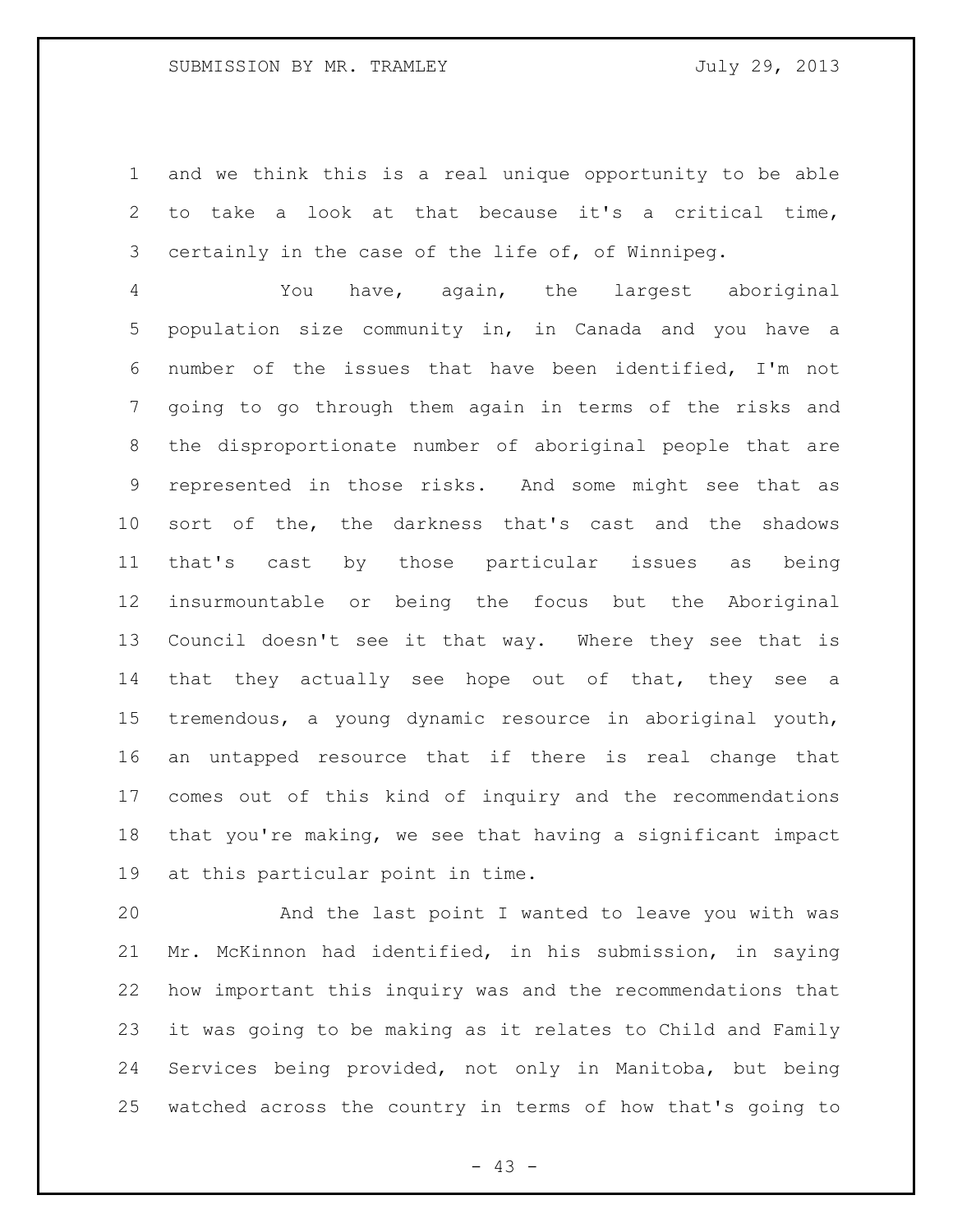# SUBMISSION BY MR. TRAMLEY FOR SUBMISSION BY MR. TRAMLEY

 be in place. And I completely agree with him but there is also an added feature, as well, that this is being watched very closely by the aboriginal community, both I would say in Winnipeg and, on a broader basis as well, across Canada.

 The fact that you've looked at the issues that you're looking at under phase 3, don't underestimate the importance and the recognition of looking at those issues in a real and meaningful way, that is, in hearing experts as it relates to it, in hearing the community members talking about it and having their experiences put forward and then being in a position where recommendations are going to be made as a result of that. Don't underestimate how important that is, that recognition as it relates to the community in terms of what's there. That's --

 THE COMMISSIONER: We've certainly had the experts here.

 MR. TRAMLEY: You had the experts and you also heard from the community in terms of Winnipeg as it related to people that were providing the services, that were on the ground, and those, those experiences and their recommendations and their thoughts were heard, as well, and that's significant.

 And I'll leave you with just this one small story just to add a little bit of, of pressure. When we were preparing our witness for giving evidence at this inquiry

- 44 -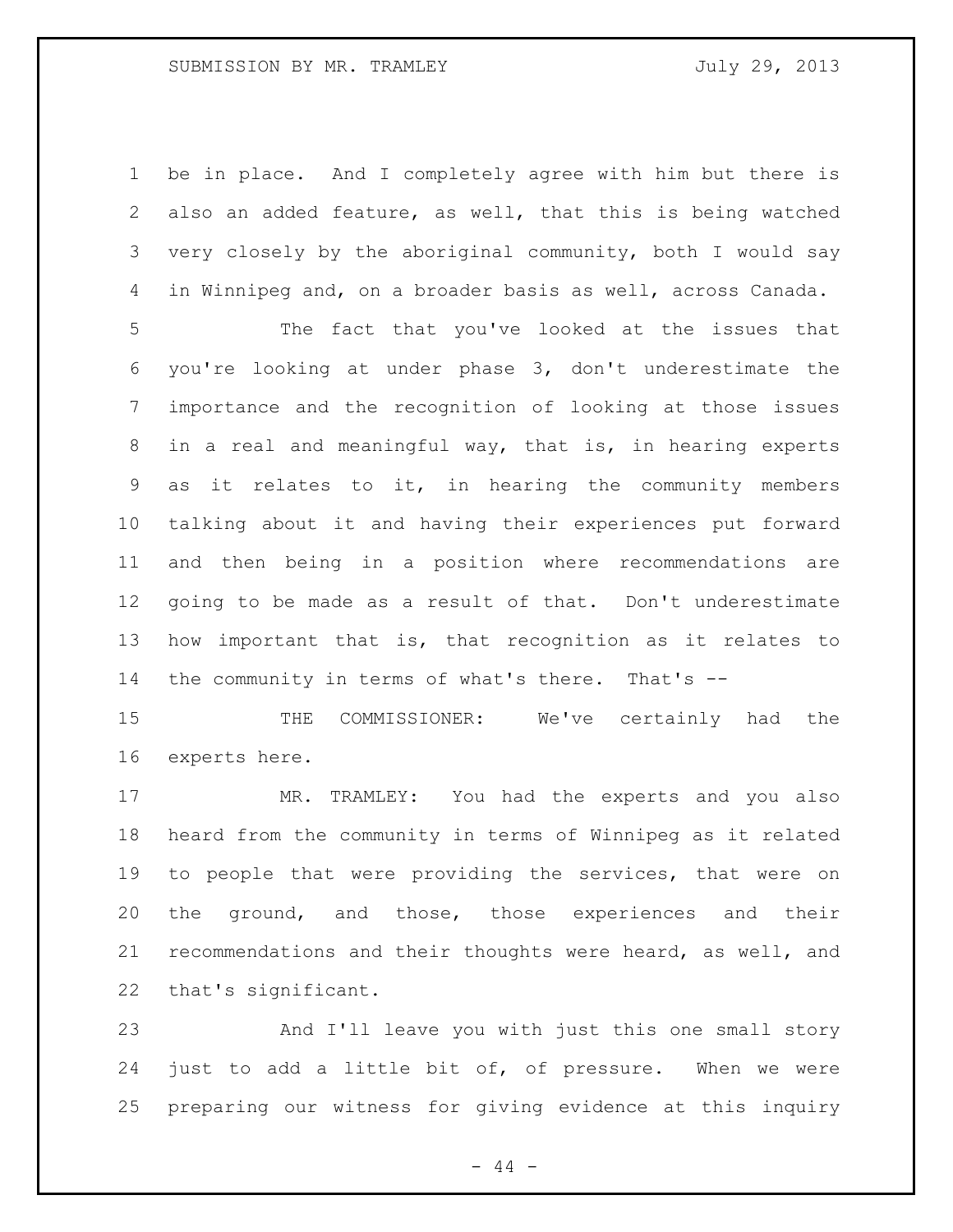and we were meeting and discussing with a few of the clients, they talked about okay, well, you know, what are we going to be giving evidence about and what are the issues they're looking at and they said okay, well, what's, what's going to happen out of this? Like what happens? If we get to go up there and we say that we want to, you know, be, be something that's going to be useful, what happens out of this stuff? And we said, well, recommendations are then made, based on a report prepared, recommendations are then made to the government, who has asked for the inquiry, to then be able to take a look at that.

 And they said: Well, what happens with those recommendations? And we said: Well, you hope that the government is going to be able to do something about it and 15 as I was trying to sort of explain how, how that system worked, I was interrupted by one of the clients and they said: Look, in this particular inquiry -- and I'll use the words that they used -- we have the rock star of inquiry commissioners and so if there is a -- if there is going to be a recommendation made it's something that's going to be important. And so that's not to add anymore pressure to you but if there is any question you have about the convictions in going through your recommendations over the last number of months that you have, you can keep that in mind.

 $- 45 -$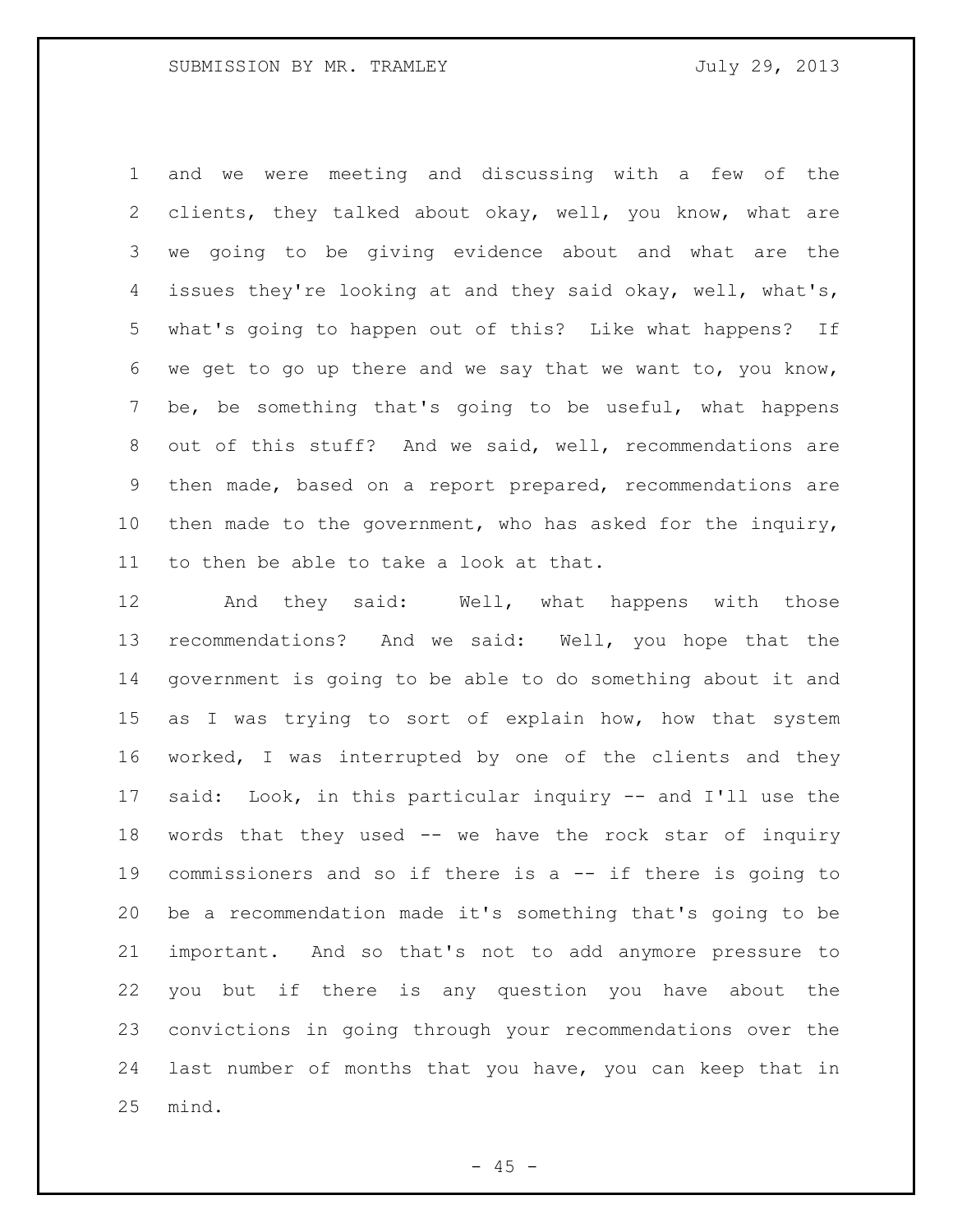THE COMMISSIONER: Let me just ask you this, in, in recommendation number 6, that the provincial government establish, in conjunction with the aboriginal community in Winnipeg, a cross-departmental task force is the Council prepared to be part of the aboriginal community that would be within that piece of work?

7 MR. TRAMLEY: Yes, yes. Yeah, they see that as part of their mandate from the community and they would absolutely be involved in that, not only with the, with the establishment of a school division, in terms of being a linkage with the community but certainly as it relates to that task force, as well.

 THE COMMISSIONER: Well, I thank you, Mr. Tramley.

15 MR. TRAMLEY: Thank you.

 THE COMMISSIONER: You have made some sound recommendations and they will receive serious consideration.

 MR. TRAMLEY: I know Ms. Dunn had asked me to go first because she was going to be tied up in some other matter and I was supposed to go at least 15 or 20 minutes, it looks like I've succeeded in that but not succeeded in the rest of the counsel I told I would take a half an hour so  $-$ 

THE COMMISSIONER: Well, you haven't gone over

 $- 46 -$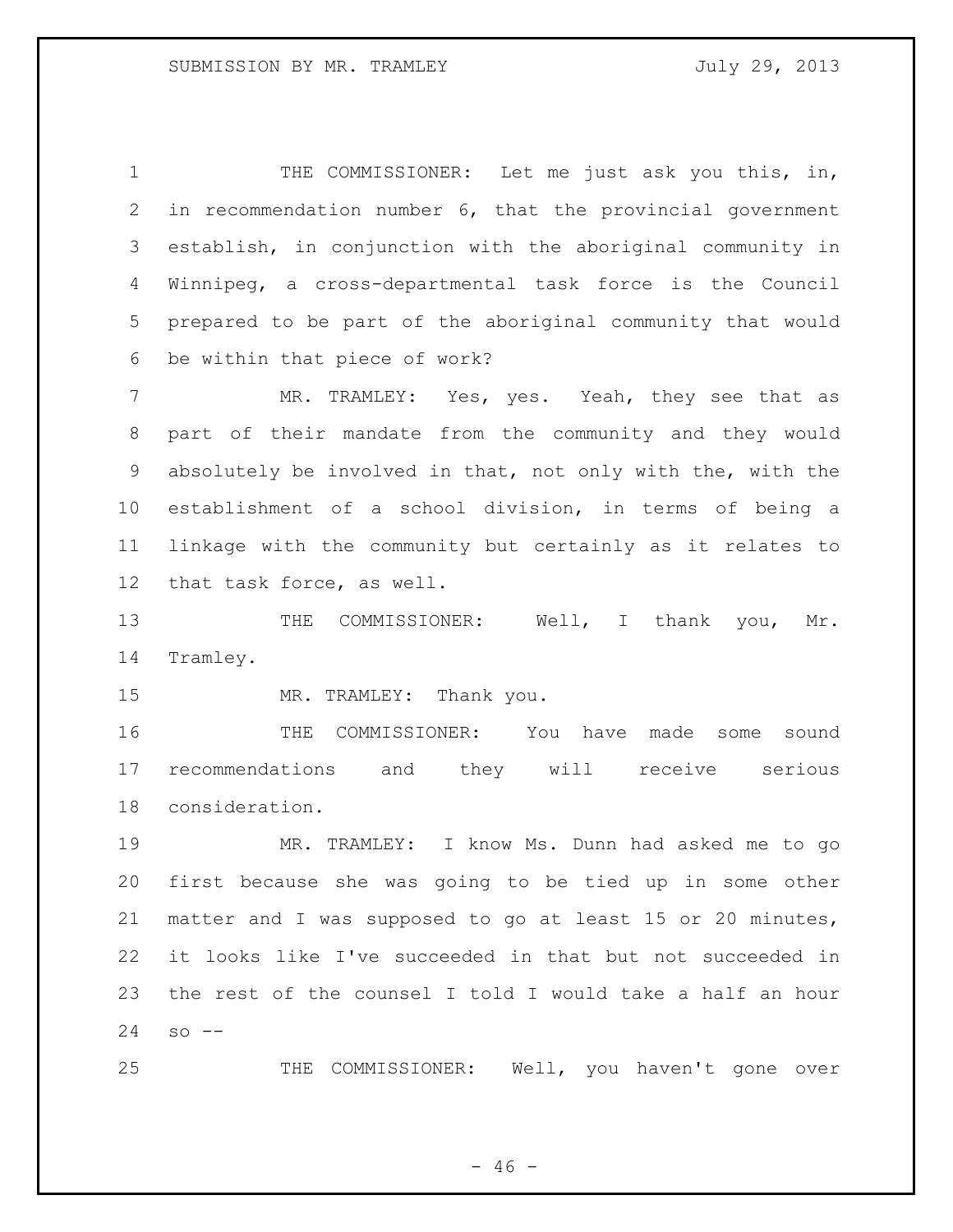the allotted time.

| $\mathbf{2}$   | MR. TRAMLEY: Thank you.                                     |
|----------------|-------------------------------------------------------------|
| 3              | THE COMMISSIONER: Ms. Dunn, do you want to take             |
| 4              | a break now and then start?                                 |
| 5              | MS. DUNN: That's fine then, Mr. Commissioner.               |
| 6              | THE COMMISSIONER: All right. We'll adjourn for              |
| $\overline{7}$ | 15 minutes and then take the final brief.                   |
| $\,8\,$        |                                                             |
| $\mathcal{G}$  | (BRIEF RECESS)                                              |
| 10             |                                                             |
| 11             | THE COMMISSIONER: All right, Ms. Dunn.                      |
| 12             | MS. DUNN: Good morning, Mr. Commissioner. For               |
| 13             | the record, my name is Dunn and I appear on behalf of Ka Ni |
| 14             | Kanichihk which is an aboriginal community based            |
| 15             | organization here in the City of Winnipeg.                  |
| 16             | I'll begin my submission this morning, Mr.                  |
| 17             | Commissioner, by dealing specifically with the questions    |
| 18             | posed by the Commission in terms of those four questions    |
| 19             | that counsel has been referred to by the Commission.        |
| 20             | THE<br>COMMISSIONER:<br>Now, are you going to be            |
| 21             | speaking from -- you -- when I got down to studying this    |
| 22             | yesterday, you've got -- one submission is 45 pages long,   |
| 23             | one is 40 pages long or is it the way -- did you turn in    |
| 24             | two versions?                                               |
| 25             | MS. DUNN: No. In fact, do you mean paragraphs               |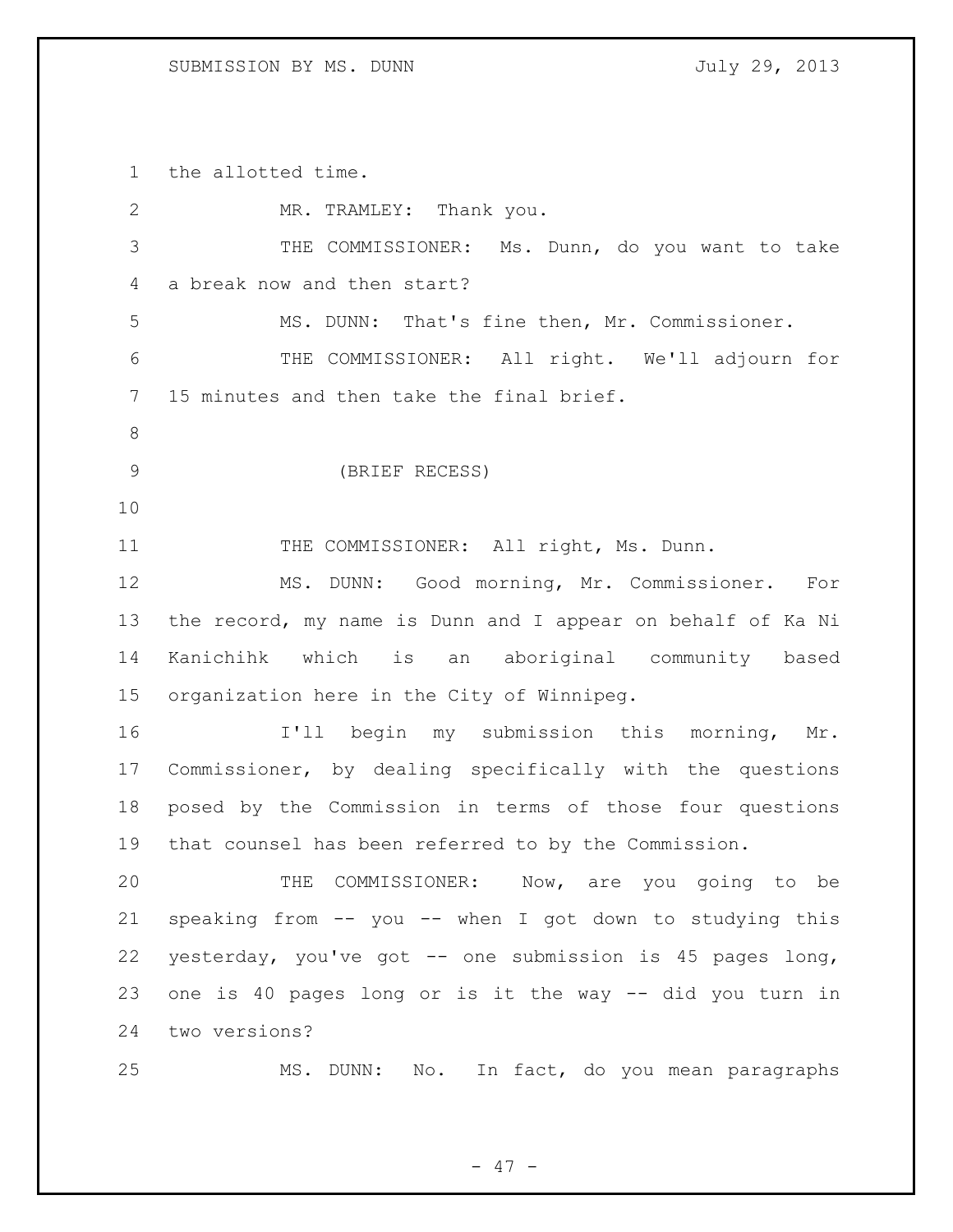or?

 THE COMMISSIONER: Well, there's some -- there are some -- MS. DUNN: It should be 45 paragraphs, it's 19 pages in length. THE COMMISSIONER: It's the one with 45 paragraphs? 8 MS. DUNN: Yes. 9 THE COMMISSIONER: Yeah, they're -- that's, that's -- explains it, that's the one I, I worked with. There is one that only has 40 paragraphs. MS. DUNN: Oh, okay. There, there was an initial one submitted, subject to Ms. Spillet's review, so that may be -- 15 THE COMMISSIONER: Oh, that's what it was. MS. DUNN: Yeah. 17 THE COMMISSIONER: All right. Well, I've, I've studied the right one. MS. DUNN: Okay, well, that's good. THE COMMISSIONER: Yeah. MS. DUNN: Mr. Commissioner, there was a number of recommendations raised by Mr. Gindin that the Commission has specifically asked that we, as counsel for the various parties and intervenors, respond to, so I will begin with what, in my submission, is the most important

 $- 48 -$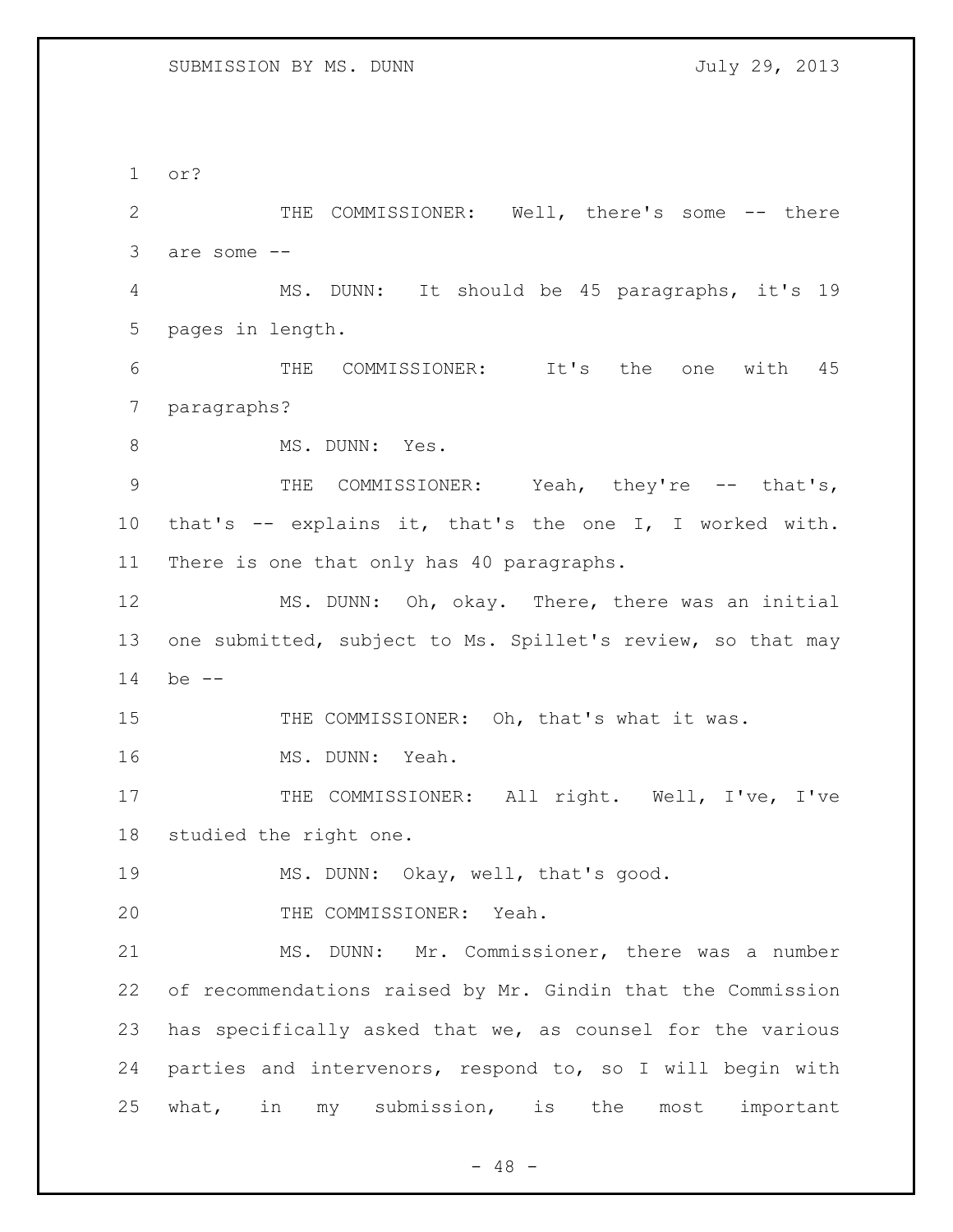recommendation, that is recommendation number 47 in Mr. 2 Gindin's brief which states that:

 "There should be a clear acknowledgement by the Manitoba 6 6 Government that the overrepresentation of aboriginal **b** people in the child welfare system requires a concerted effort to increase funding and develop **programs** to deal with poverty, poor housing and substance abuse in all communities across Manitoba."

16 There is no question that my client and, in fact, everyone representing parties and intervenors at this proceeding throughout the various phases are doubtless in agreement with that recommendation.

 The issue is what does the word acknowledgement mean in that recommendation and clearly there has to be an acknowledgement by the Province of Manitoba and I think the witnesses brought forward by the Province of Manitoba, certainly at phases 2 and 3 of this inquiry, show that they have made an effort to deal with the overrepresentation of

- 49 -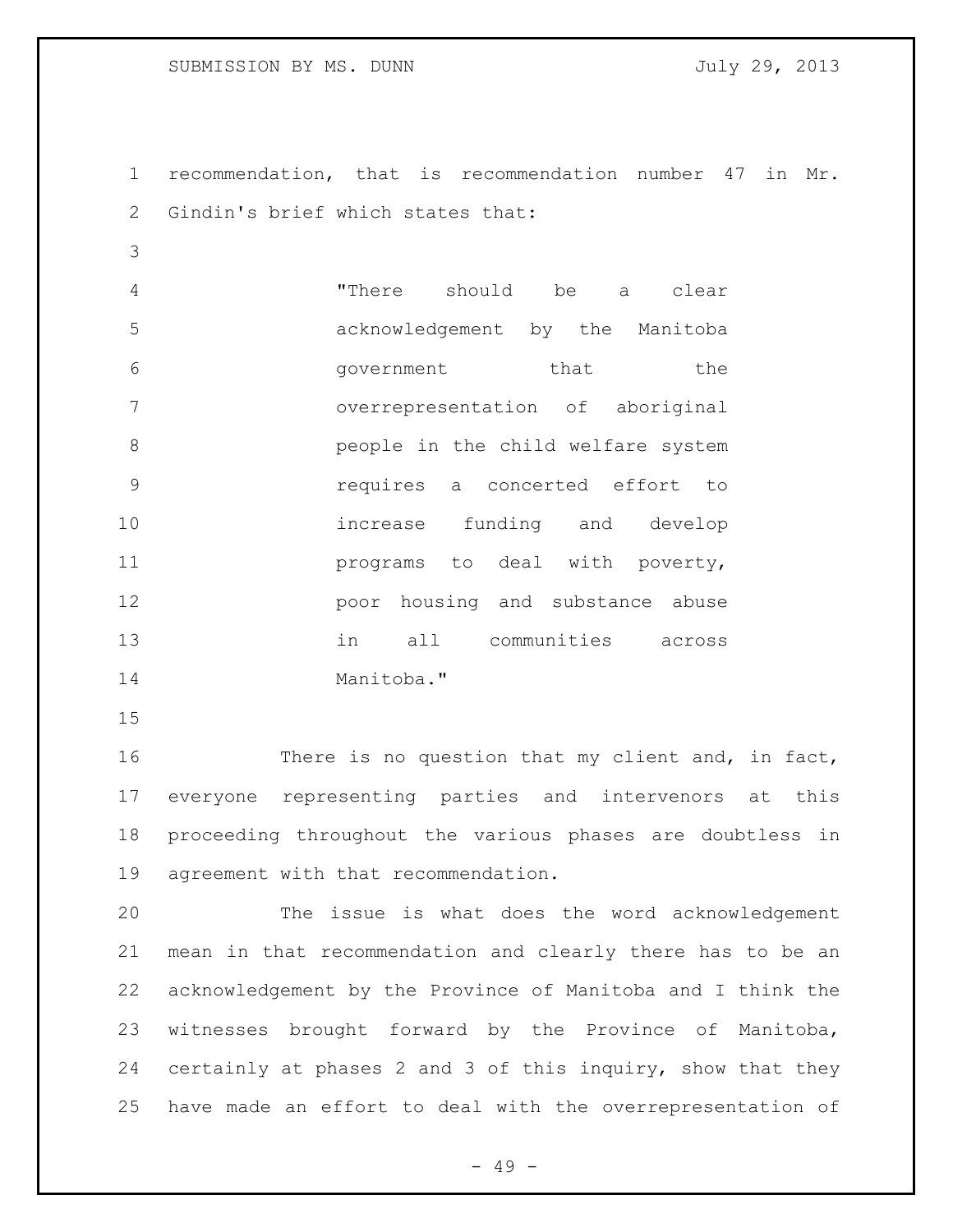aboriginal children and people within the child welfare system. But an acknowledgement does not indicate why there is an overrepresentation and I think a key finding to this inquiry has to delve, at least in part, on why there is an overrepresentation, because in order to have the public, who are ultimately the people who elect the Government of Manitoba, they have to understand why there is an overrepresentation and that reason is obvious to some but I suspect not to every citizen in Manitoba, nor every citizen in Canada.

 We do know that in 2008 Prime Minister Harper apologized on behalf of the federal government for their role in Indian residential schools in colonialism, the Sixties Scoop, et cetera. They took on their shoulders their responsibility on behalf of the Canadian people for what happened on a multi-generational basis to the aboriginal people in Canada.

18 THE COMMISSIONER: Took on responsibility by way of an apology.

MS. DUNN: By way of an apology.

21 THE COMMISSIONER: Did it go any further than that?

 MS. DUNN: Not that I have seen and I have, with interest, watched that statement by the federal government from 2008, referenced again in Manitoba as early as last

 $-50 -$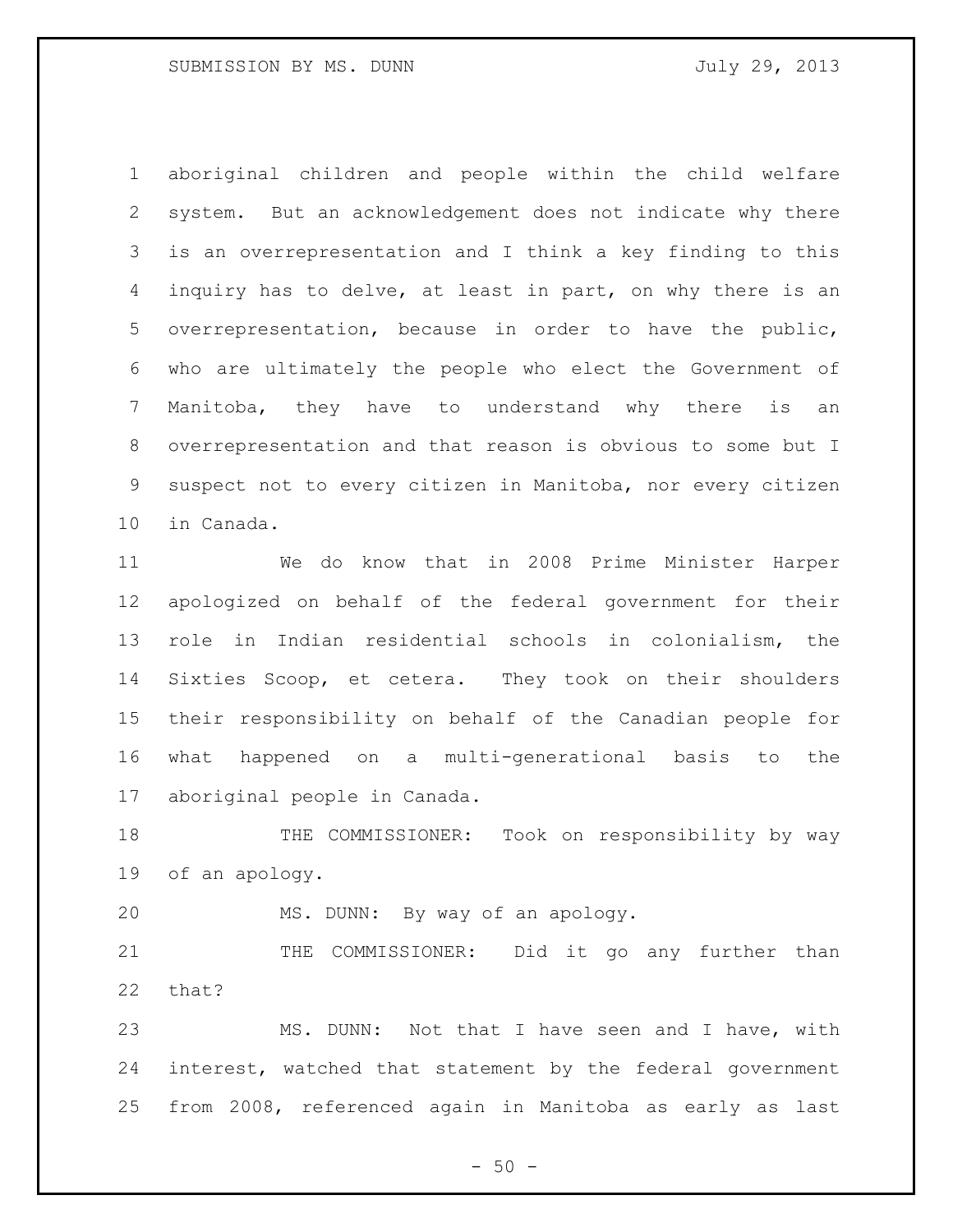week, asking the federal government what does that apology really mean when we learn just recently, through the news media that there was medical studies done on aboriginal children in the Indian residential school system.

 So, an acknowledgement and an apology are not enough because although well founded and well meaning, they do not give support to the aboriginal people of this province in saying not only do we apologize, not only do we acknowledge but we are responsible as a government and as a people to make things right for you.

 THE COMMISSIONER: When you say that you're speaking of what government?

 MS. DUNN: I can only speak because this is a provincially guided inquiry about the Province of Manitoba. I know, as a Canadian citizen, that the federal government has done, and this is not an expert opinion, this is simply my opinion on behalf -- or (inaudible) opinion on behalf of community based organizations as yet there has been little or nothing done in terms of that apology.

 There has been some funding put into place. I am no expert and nor is my client an expert on the funding model but it's not based on that initial apology. Have we done enough to overturn the irreparable harm, in some cases, that have happened to these people?

Now, when I say irreparable harm I say some

 $- 51 -$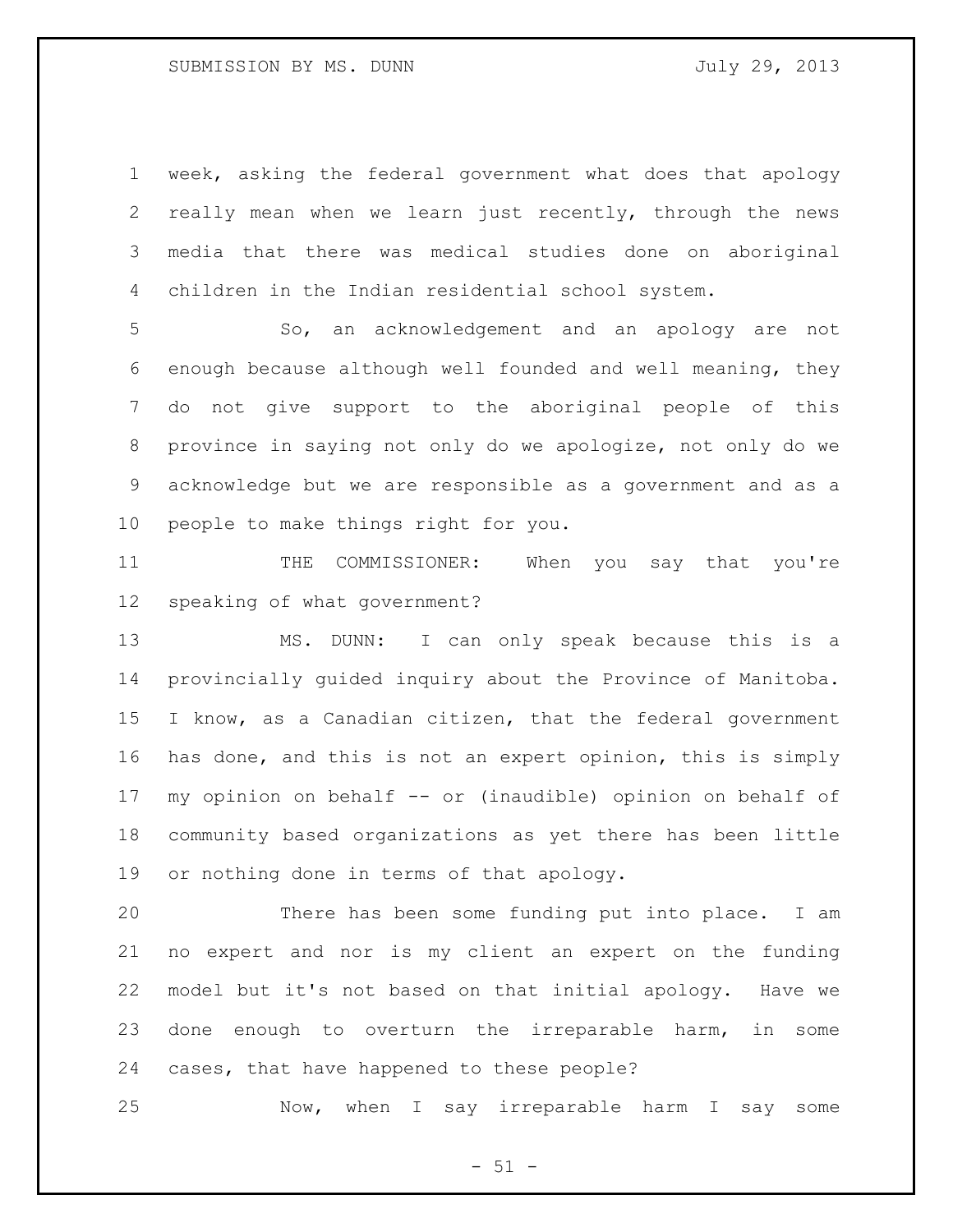people. Aboriginal people in this province and in Canada are a resilient people, they are a strength based people, they are survivors and they can lead their people to wellbeing. It is the responsibility of this government and of the federal government to allow them to lead their people back to a sense of wellbeing for themselves, for their children and for future generations.

 How you do that is funded in part by the word acknowledgement which, in my humble opinion, does not go far enough. It is not an acknowledgement, it is an undertaking to these people that we will and are responsible for your continued resilience.

 With respect to the issue of a separate government agency dealing with child protection and prevention issues, and now I return to Mr. Gindin's first recommendation which is -- reference is number 1 in his -- 17 THE COMMISSIONER: Yeah, before you leave number

47, I'm --

19 MS. DUNN: Yes.

 THE COMMISSIONER: -- quite interested in what you had to say. I don't know if there is any doubt that Mr. Gindin's recommendation, considering this is a provincial inquiry, could only be worded the way it was.

24 MS. DUNN: Yes.

THE COMMISSIONER: But there's a lot more behind

 $-52 -$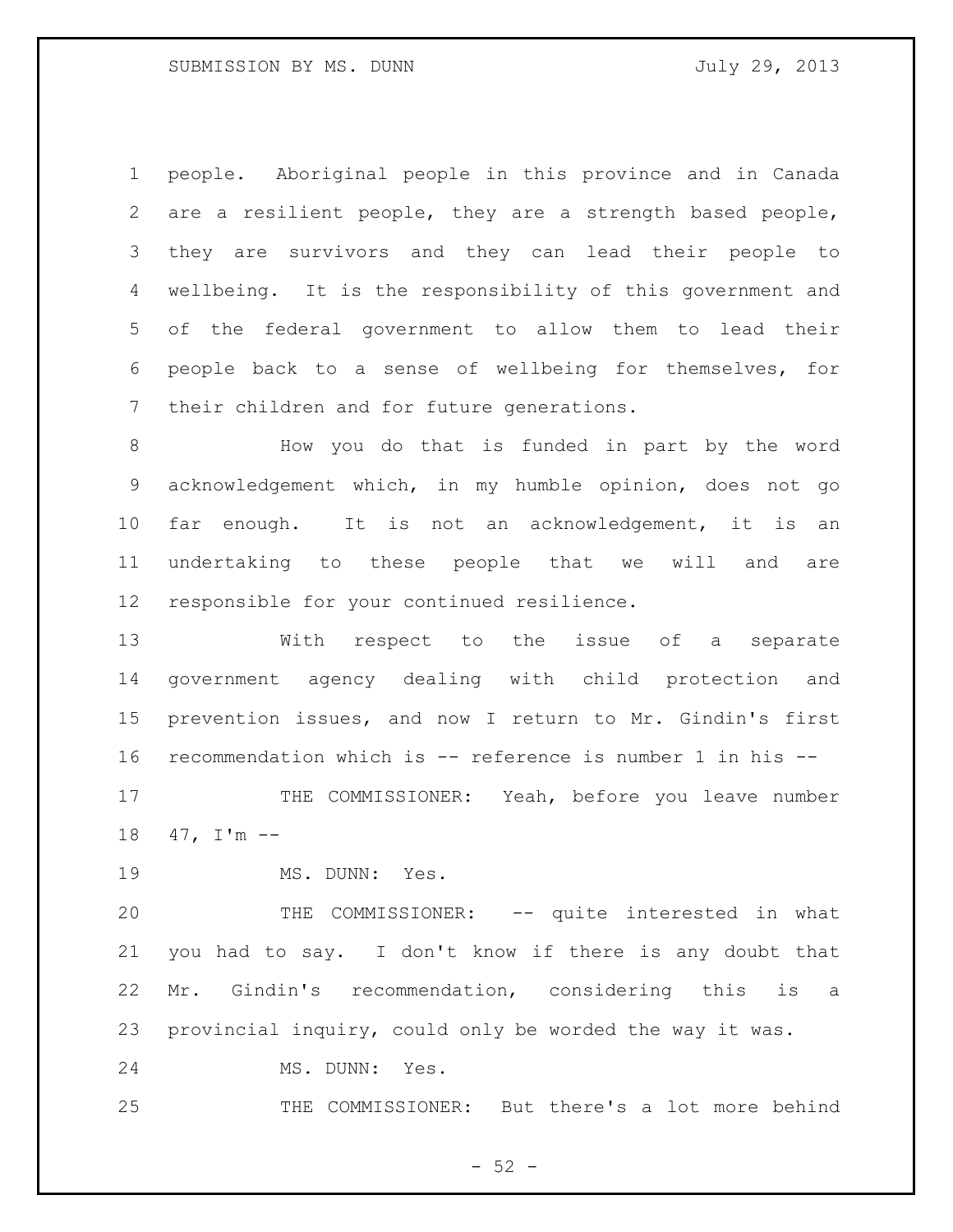it than, than simply the responsibility of Manitoba but this is a provincial inquiry.

 MS. DUNN: It is a provincial inquiry but it would be important to let the federal government know that at least the Province of Manitoba is watching them, as all the rest of the provinces of this country are.

7 THE COMMISSIONER: Is, is what?

 MS. DUNN: Is watching them and will continue to watch them. This funding paradigm is over in 2015. In judicial time that's just around the corner and it is time to put their money where their mouth is.

12 THE COMMISSIONER: Thank you.

 MS. DUNN: Going back now to number 1 of Mr. Gindin's recommendations, Mr. Commissioner, his comment was family preservation and support services should be delivered by a separate government agency or non-governmental organizations with a special emphasis on a child's wellbeing as opposed to immediate safety. And you have heard, and I think I am speaking to the converted about the importance of community based organizations in returning aboriginal people to the strength based resilient people who they are and continue to be.

 My client's comment with respect to that is, is difficult to expand because yes, it is difficult and you have heard from the people who represent the agencies, that

 $- 53 -$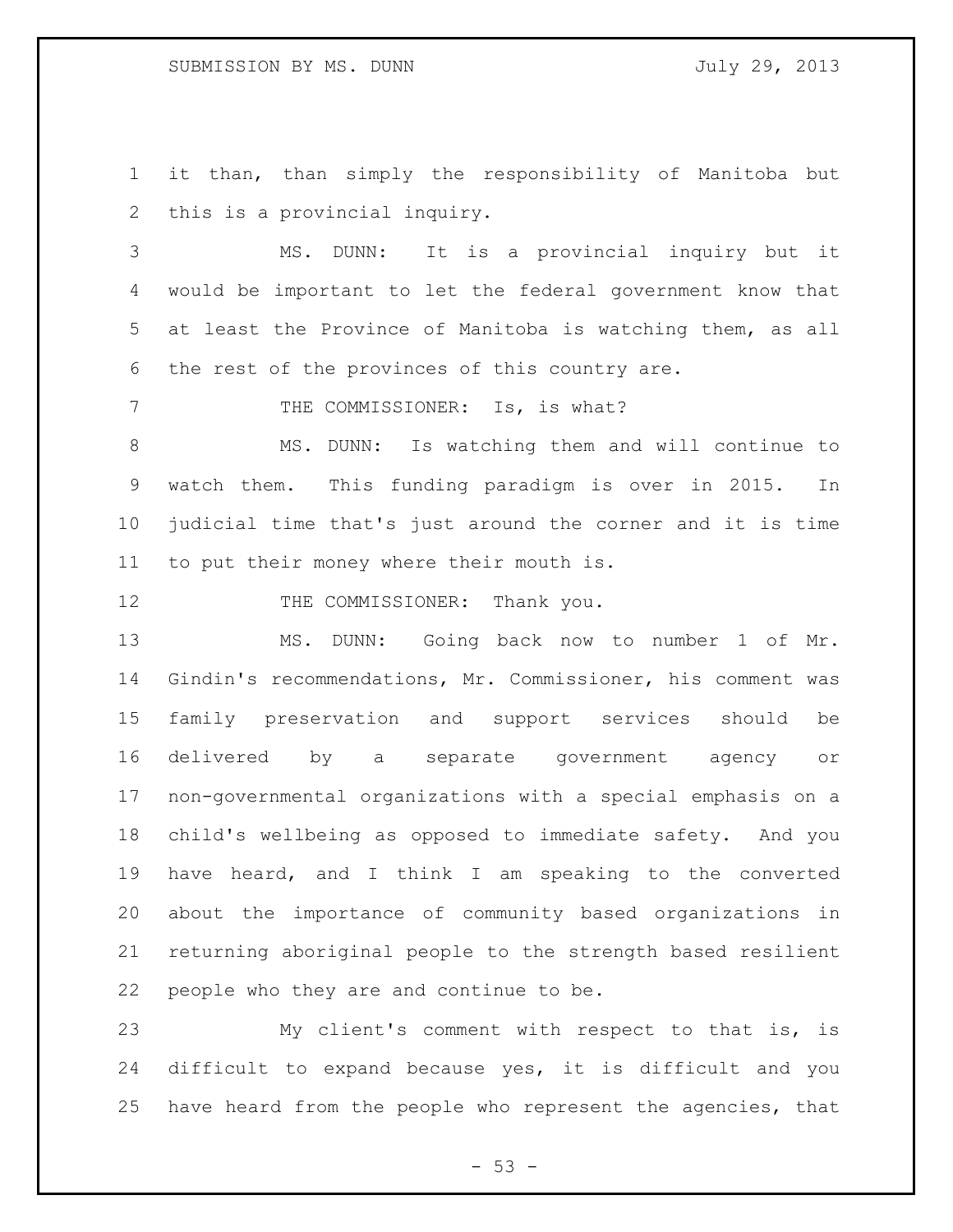family issues sometimes flow upstream, sometimes flow downstream, and it's difficult to separate that in terms of administration.

 Our suggestion is that there should be a separate government agency and -- not or but and non-governmental organizations who will be equal partners --

 THE COMMISSIONER: A separate government agency and what?

9 MS. DUNN: Non-governmental -- community based organizations, basically.

11 THE COMMISSIONER: Oh, yeah, okay.

 MS. DUNN: Who will be part of this mix until and unless the system and the philosophy of the system changes over time.

 And when I say the philosophy of the system changes over time, Mr. Commissioner, you will have heard an abundance of evidence about differential response coming from the Government of Manitoba and we are no experts, Ka Ni Kanichihk, with respect to differential response but I do want to emphasize that in our research material, which is Exhibit 150, and specifically at pages 44 and 45 of that study, that study, incidentally is the only Manitoba study ever conducted which examines the experience and reflections of aboriginal mothers involved with the child welfare system and the principle researcher, Marlyn

 $-54 -$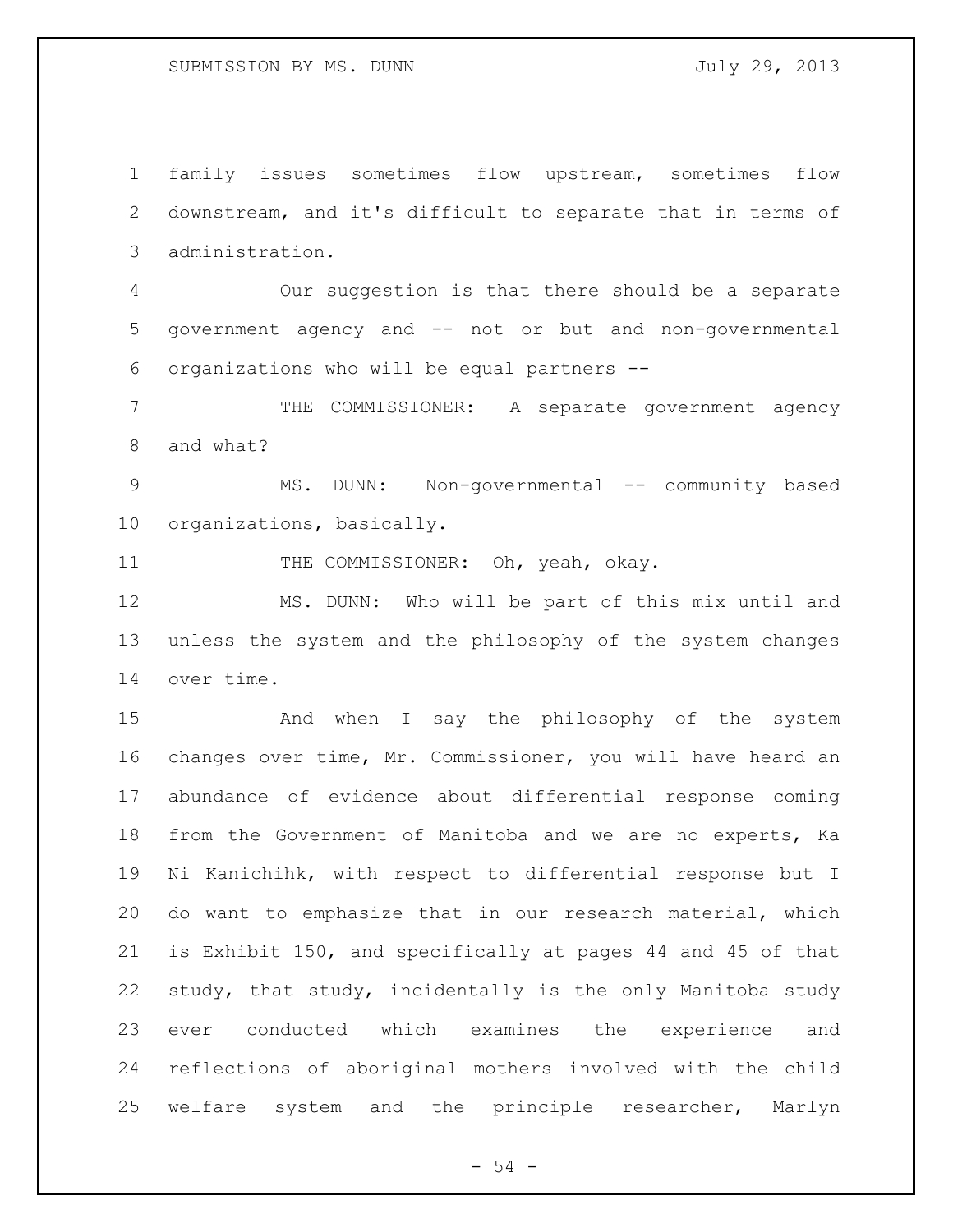# SUBMISSION BY MS. DUNN July 29, 2013

 Bennett, who at that time was with First Nations Child and Family Caring Society of Canada, has been quoted lock step with Dr. Blackstock in terms of the research studies.

 What she noted, back in 2008, is a study by an individual named Waldfogel and just for your reference, Mr. Commissioner, because it's not in the written material, it's at page 42 on the right-hand side of that page, at paragraph two on the right-hand side of that page.

 What that indicated, at that page, was that according to Waldfogel, a 2000 study:

 "The current model of child protective services has five basis flaws; 1) the over-inclusion of families that are low-risk; (2) 16 the under-inclusion of families at high risk who are not referred for 18 services; 3) inadequate resources 19 to meet the need for services; 4) fragmented and disruptive services; and 5) the inability of 22 the system to customize services."

 So this has been an issue within the child protection system for a long time and differential response

 $- 55 -$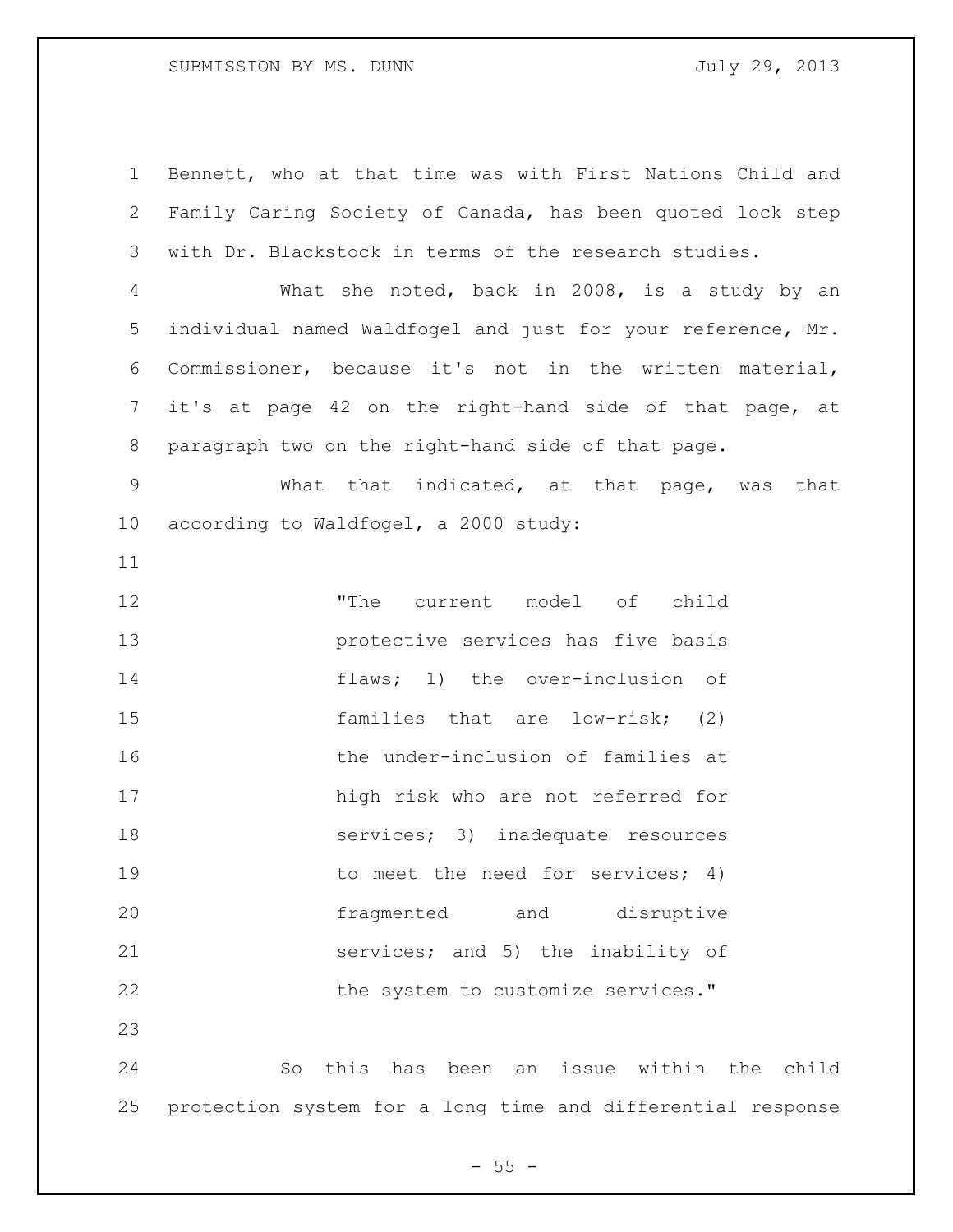# SUBMISSION BY MS. DUNN July 29, 2013

 was noted, at page 45 of this study, in 2008, as being a way in which to respond to those flaws that I have mentioned. And I am now quoting, at page 45 of that report, about mid-way down the first long paragraph. "Differential response models aim to connect children and families at lower risk to community based support services to help in strengthening families before crises occur --" That is before crisis occur. "-- so as to enhance their ability 16 to provide stable and nurturing homes." And Dr. Trocmé is, is quoted there. "Less urgent cases are shifted to an alternative "assessment" or 23 "community" track, where the focus of intervention is on brokering and coordinating services to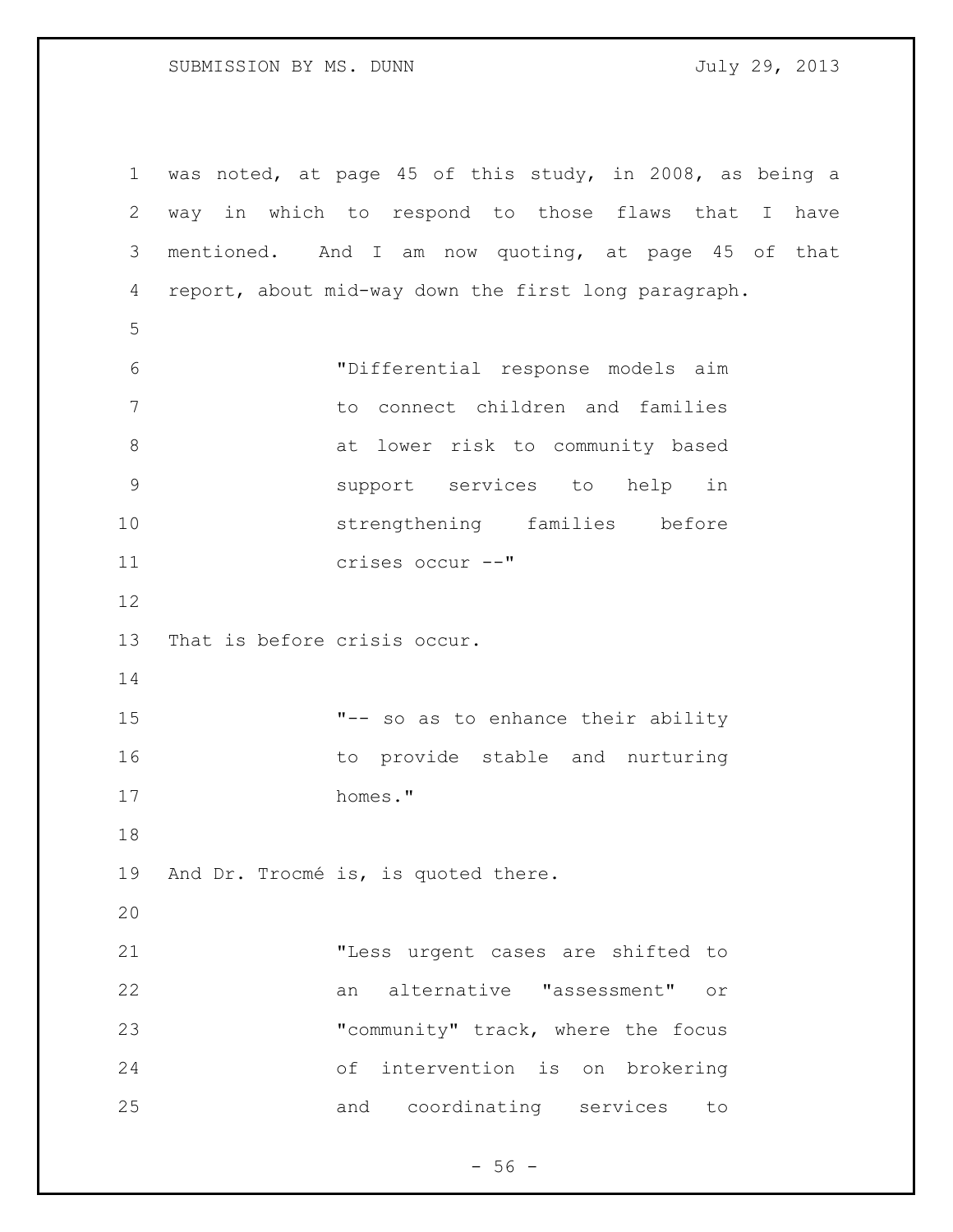1 address the short and (the) long-term needs of these children and families. In some jurisdictions, such as Florida, workers in the assessment track do not have the authority to apprehend children. In such 8 cases, responsibility for service provision is shared with community based resources and services are provided on a voluntary basis."

13 And Dr. Trocmé's 2005 report is quoted for that. So, when we think about how to deal with the current model of the child welfare system, which is one system of family enhancement, one system of child protection, that need not be the exclusive model.

18 And we've heard some evidence going forward, I think particularly from Dr. McKenzie, who said we have invested all this time and money into making the system better, we can't go back to another philosophy or another paradigm because we've invested all this time and money in coming up with this current model. If that is a reason not to accept change then it is the wrong reason.

We have evidence from experts who have

 $-57 -$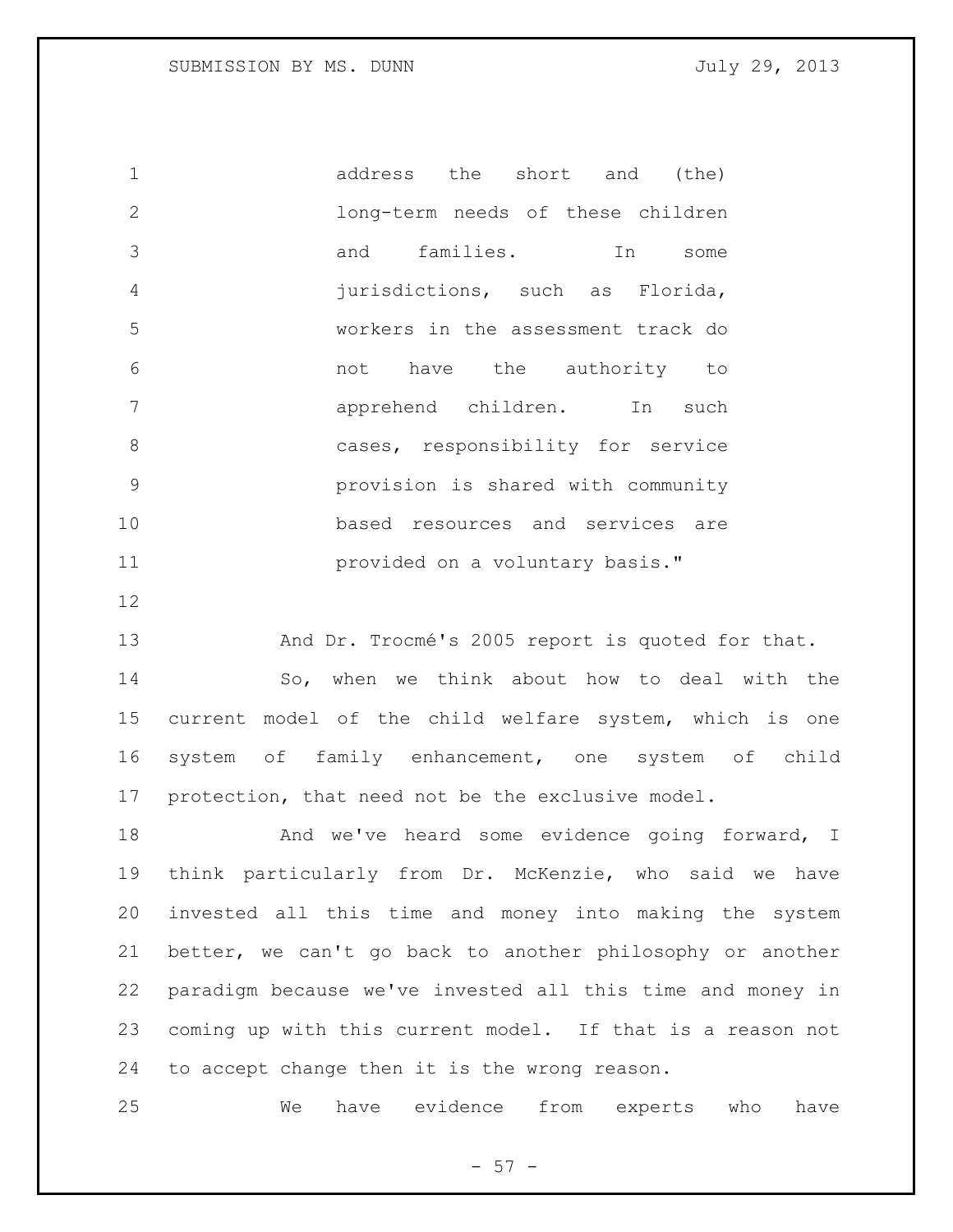emphasized, over and over again, the need for a role for community-based organizations. Their role is one of trust, that role is given to them by aboriginal people because they represent their own community. That trust is integral to any system, including the child welfare system, and if tomorrow somebody opens my back door without a warrant, walks into my kitchen without a warrant, removes my children without a comment and takes that child away, for one day, for a week, for an hour, for a year, there is a problem with trust. And to say that it is inconvenient to divert the two systems does not deal with that trust.

 And, My Lord (sic), at your leisure I would invite you to, to read Chapter 4 of Jumping Through Hoops which talks about the aboriginal mothers and how they felt and the level of trust that they had in dealing with child welfare personnel.

 I make no comment on whether those perceptions are correct or incorrect but the very nature of apprehension is such that it is impossible to create a trust situation without something else. That something else, Mr. Commissioner, was a suggestion raised by Ms. Spillet in her evidence, I believe that's set out at paragraph 33 of our report. She suggested a aboriginal mother's advocate.

That may be a permanent solution and that is in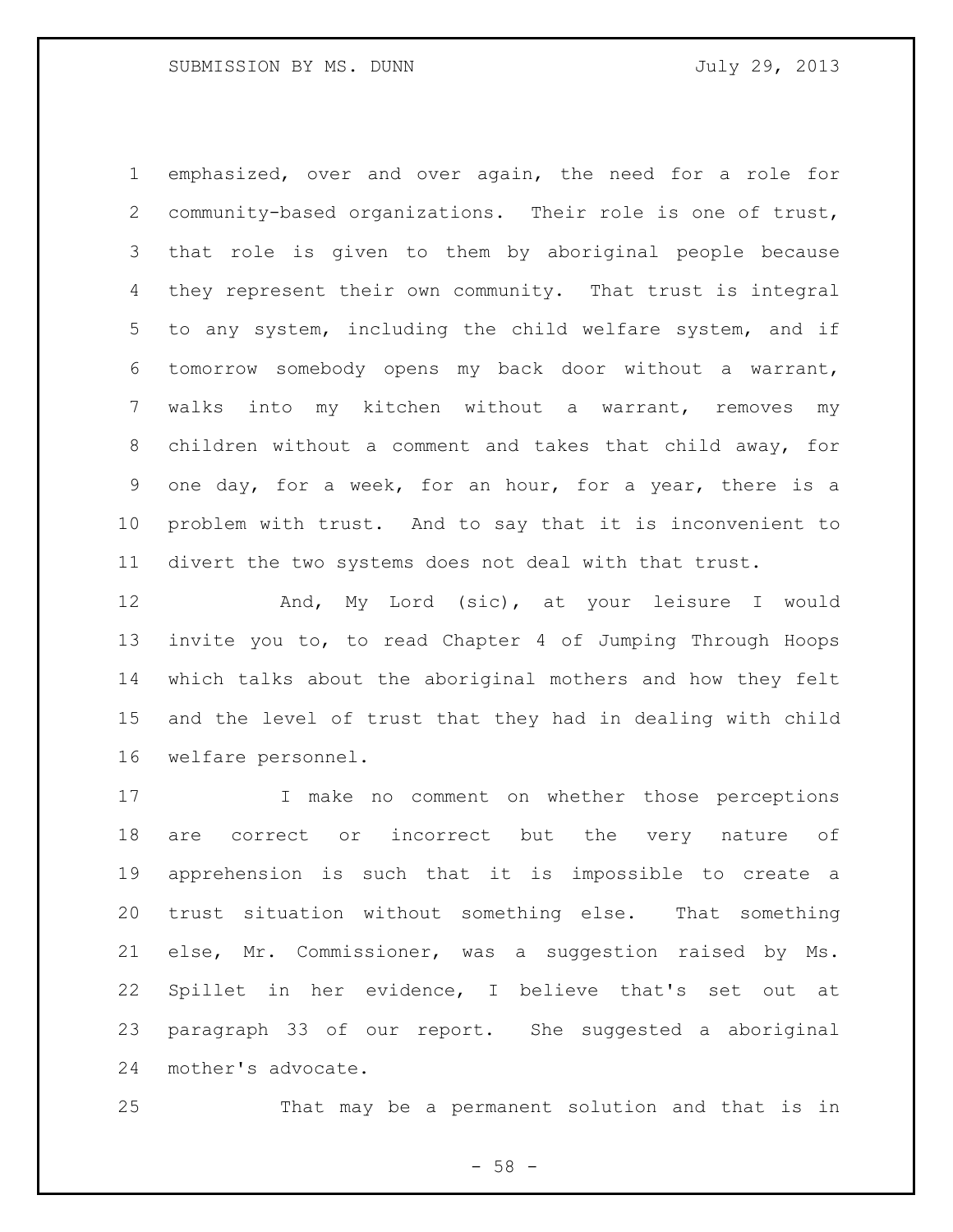the last sentence of that paragraph, Mr. Commissioner. THE COMMISSIONER: Paragraph -- oh, of 33. MS. DUNN: Yes, at page -- the top of page 16. THE COMMISSIONER: Yes.

 MS. DUNN: How does one bridge that trust? Well, we have a community-based organization that has the trust because they're not walking into their family's kitchen and removing the children, they're there to help. They're there to support, they're there to heal, they're there to show these families that you are resilient, you can become good parents. And good parents doesn't mean, oh, by the way, you live in poor housing, you have a substance abuse problem, you are a victim of domestic violence. We know why that it is so and it has got nothing to do with parenting, it has got to do with Indian residential schools, it has got to do with multi-generational trauma that resulted in unhealthy coping behaviours.

 THE COMMISSIONER: Well, could, could the Children's Advocate take on an added role and fulfill that position?

21 MS. DUNN: I, I will get to that, Mr. Commissioner. The answer is maybe. But I'll -- if I just finish this point I can jump onto that one.

24 THE COMMISSIONER: Yes, that's fine. MS. DUNN: The mother's advocate role would be

- 59 -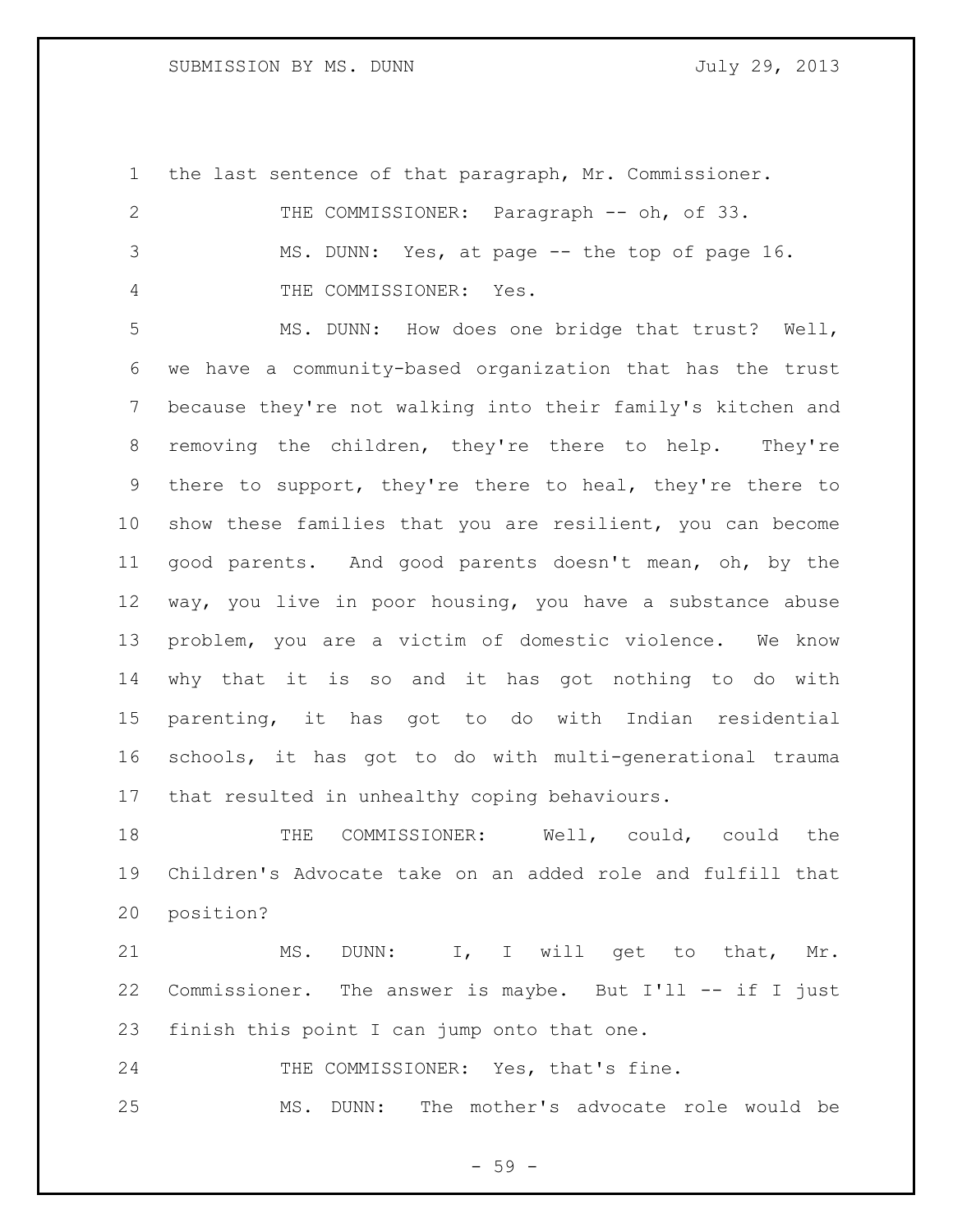one that allows an advocacy position for aboriginal mothers who are predominantly involved in the child welfare system, not every single one but there is a high level of single parent apprehensions and most of those single parents are women. That's, that's a known fact.

 So if we have an advocate's mother's office who came within the system to assist parents in that route between apprehension and return and back again, who can say on behalf of these women, I don't like what you're doing, you're not respecting me, I don't understand why you did that.

 These women are traumatized by the loss of their children. Why can't they have a well informed advocate -- it doesn't have to be a lawyer, it can be somebody from their own community who can say that's not right, you didn't return my call, that's not right. I didn't get my visit, that's not right. And is that going on? Are those complaints going on? They are, Mr. Commissioner, because you need only look at the Office of the Children Advocate's report which is Exhibit 82, and at page 17 they talk about the types of advocacy that they are doing now or did as of 2011-2012.

 The top issue, and I'm reading on the right-hand side of page 17, dealt with rights and that's described as right to information, i.e., information that has not been

 $- 60 -$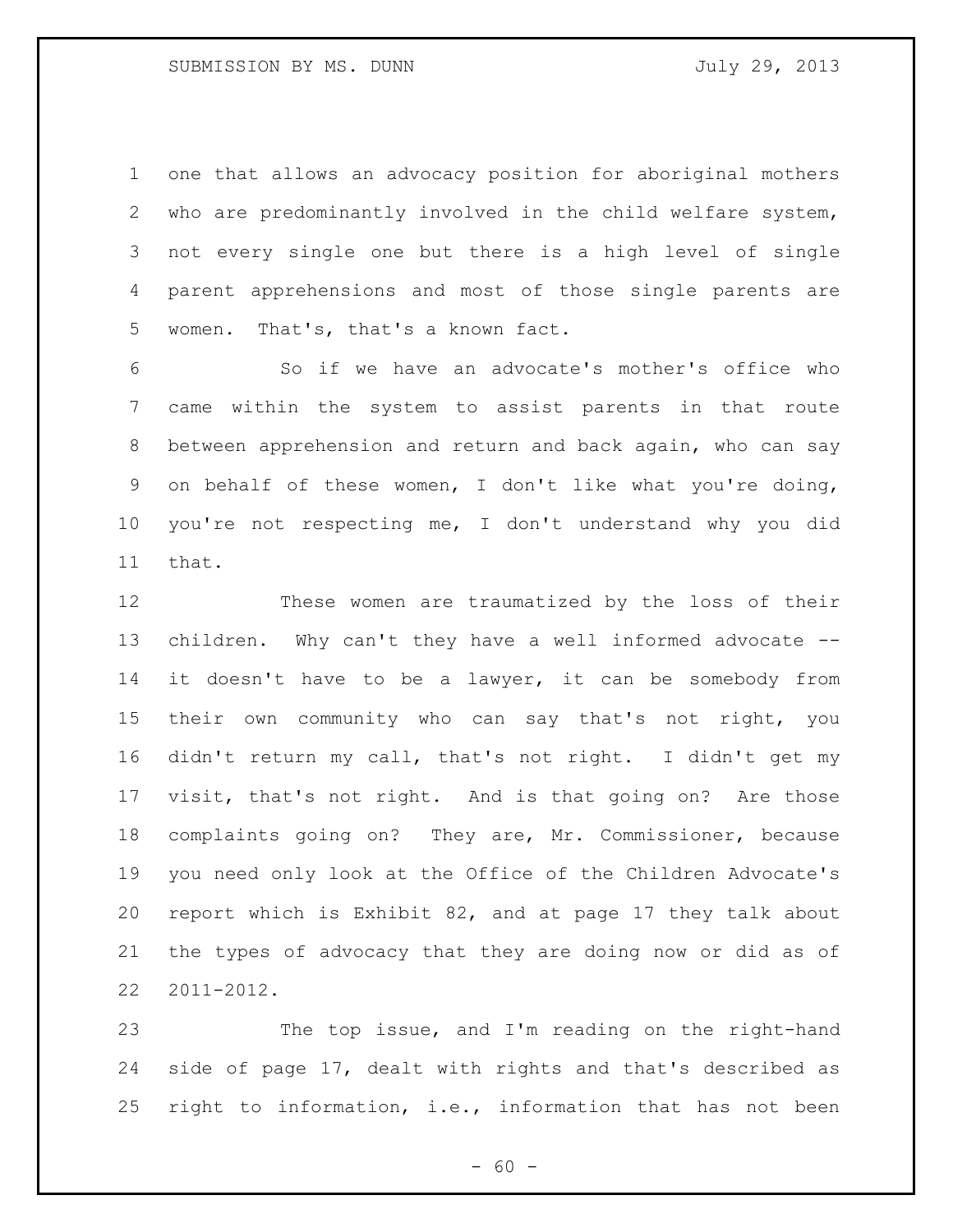shared with the individual. The percentage of complaints that they dealt with was 38 percent, 38 percent or 2512 complainants.

 The right to participation. The individual has not been included in the decision making process. This is the most recent report, the most recent set of complaints.

 The right to consideration. The individual's viewpoints have not been considered and/or given sufficient weight.

 The right to knowledge of advocacy. The individual has not been made aware of his or her right to advocacy services.

 Rights to legal advocacy. The individual has not been given legal, legal advocate in the judicial process or has not been provided with effective legal advocacy.

 That was their number one complaint. So is the system a trustworthy system now, based on these complaints? There has to be something else.

 The next -- number two complaint in terms of CFS issues was case planning. Now, we have heard an immense amount of information about case planning, case load, how to deal with it, et cetera. What we do know is that at this point in time and without being judgmental and without being blaming, 28 percent of the complaints made to the Children's Advocate, at their last report, involved case

 $- 61 -$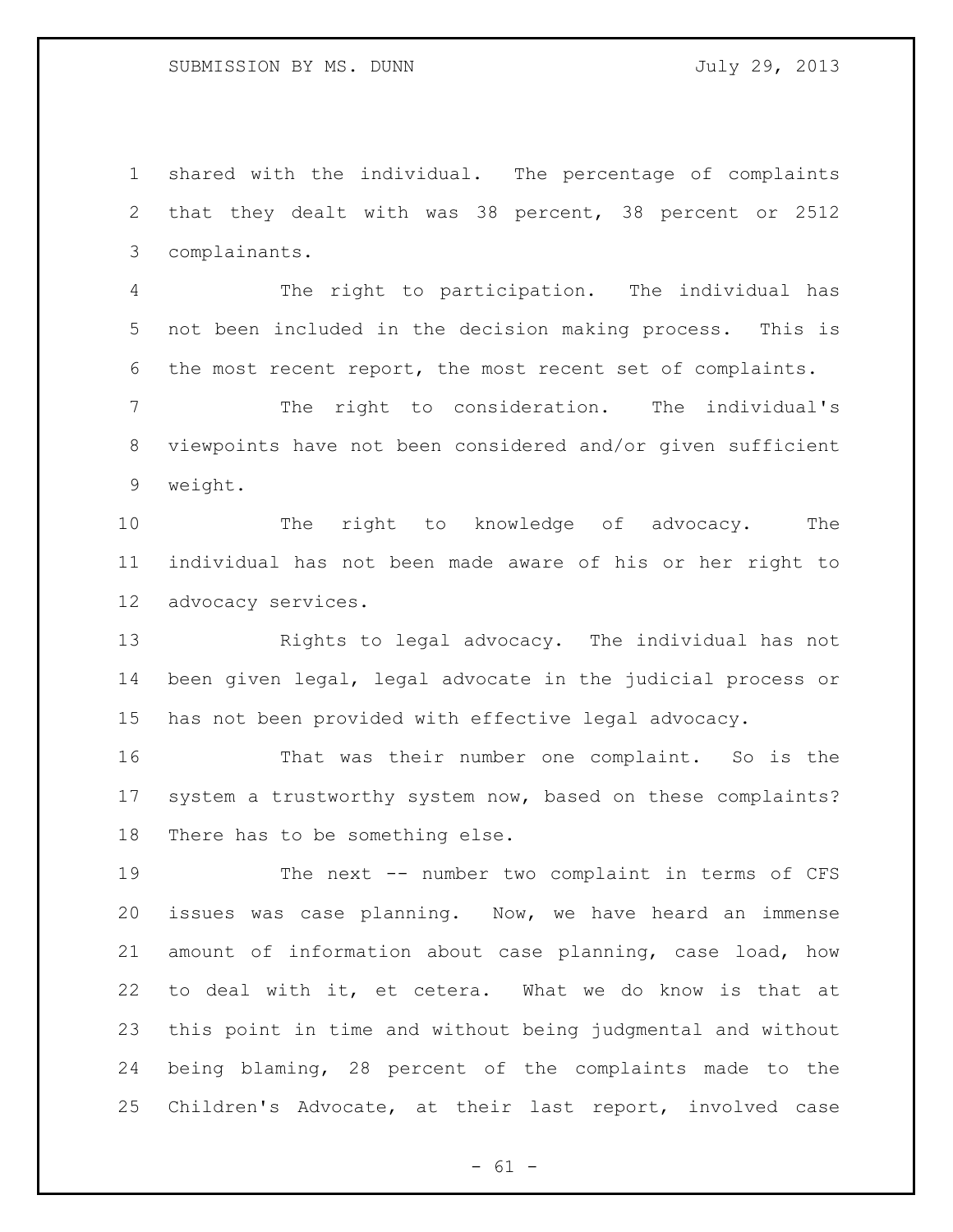planning issues, 1,847 complaints.

 Now, the system is evolving and the system is working to try and make things better but it comes back down to that kitchen door opening and somebody coming in and taking your children, and you saying to the mother get past that. It was for your own good, it was for the child's own good, we're here to help you. Do this, do that, take this program, here, do this, do that. Maybe you'll get your kids back, maybe you won't, but trust us. That is asking a lot of families in Manitoba and it is asking too much of aboriginal families in Manitoba who did trust the system, who gave their children away to the Indian residential school system and received them back the shadows of their former self.

15 THE COMMISSIONER: All right. So what are you advocating is the answer?

17 MS. DUNN: I am advocating for a women's -- a mother's advocate office who will work in the process within the system to advocate with the parents to deal with their social worker.

21 THE COMMISSIONER: Why couldn't the advocate's office be expanded to include an office for representative of children, youth and families?

 MS. DUNN: Because they, they are not currently funded for that, because they are complaint based. They

 $- 62 -$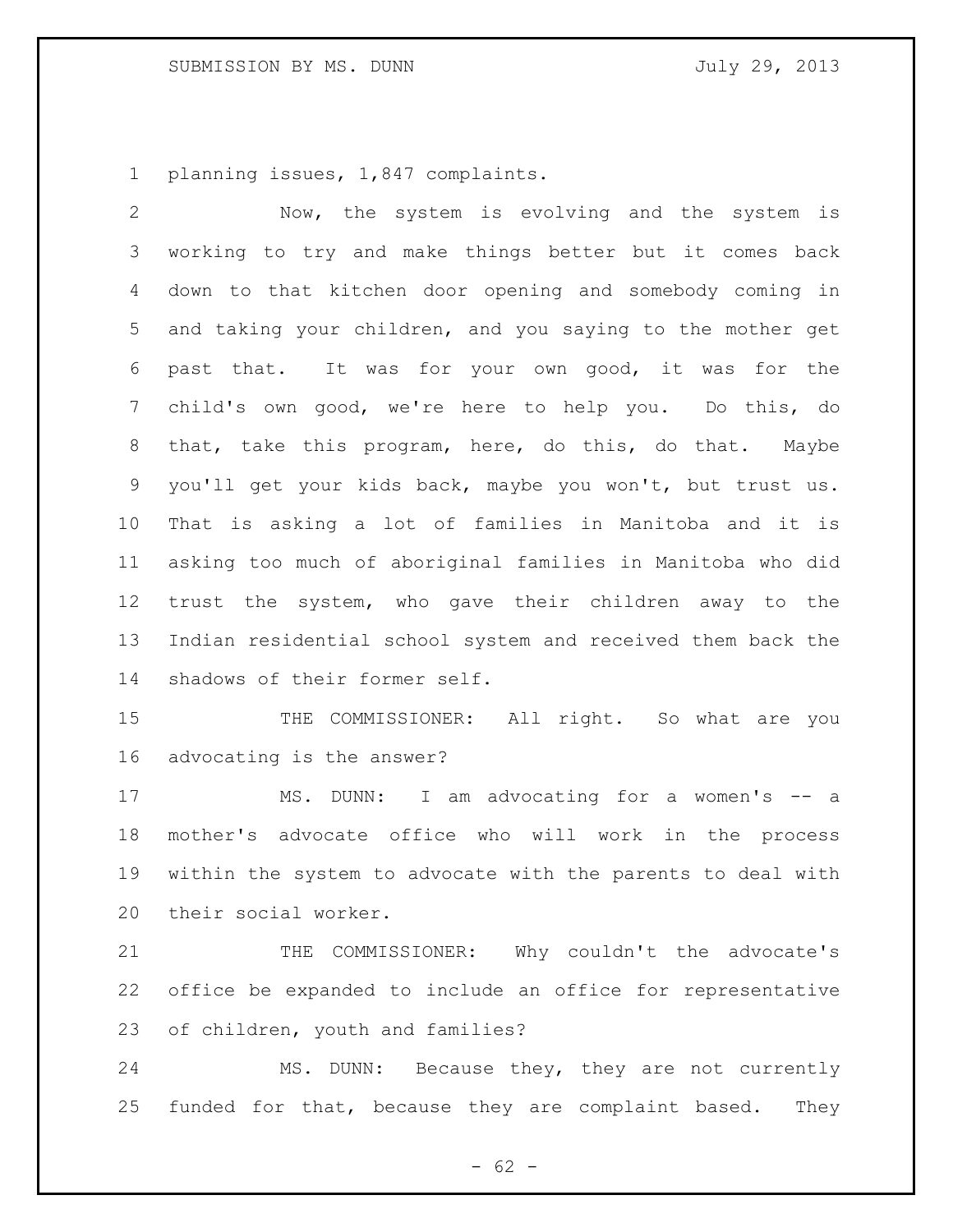are currently structured, and I believe statutorily structured to respond to complaints. That means you have to sit down and write a letter or make a phone call or send an e-mail and say I am complaining about the way I am being treated.

 THE COMMISSIONER: All right. And what are you proposing for a woman's -- for a mother's advocate?

 MS. DUNN: What I am saying is she is in lock step with an advocate throughout the process. So she doesn't have to complain, she doesn't have to ask, it is her right to have an advocate, not a lawyer, an aboriginal advocate who has been there, who knows what it's like to, to deal with systemic racism, who knows what it's like to endure the embarrassment of poverty.

15 THE COMMISSIONER: Well, the, the mother goes to the advocate, is that what you're saying?

17 MS. DUNN: The, the advocate goes to the mother. The, the advocate's office is assigned with the mother.

19 THE COMMISSIONER: How do --

MS. DUNN: How do you do that?

21 THE COMMISSIONER: No, no, how does, how does the advocate know that there is a mother in need of her services?

 MS. DUNN: Because when that mother or, or that child goes into care, that's part of the prevention

 $- 63 -$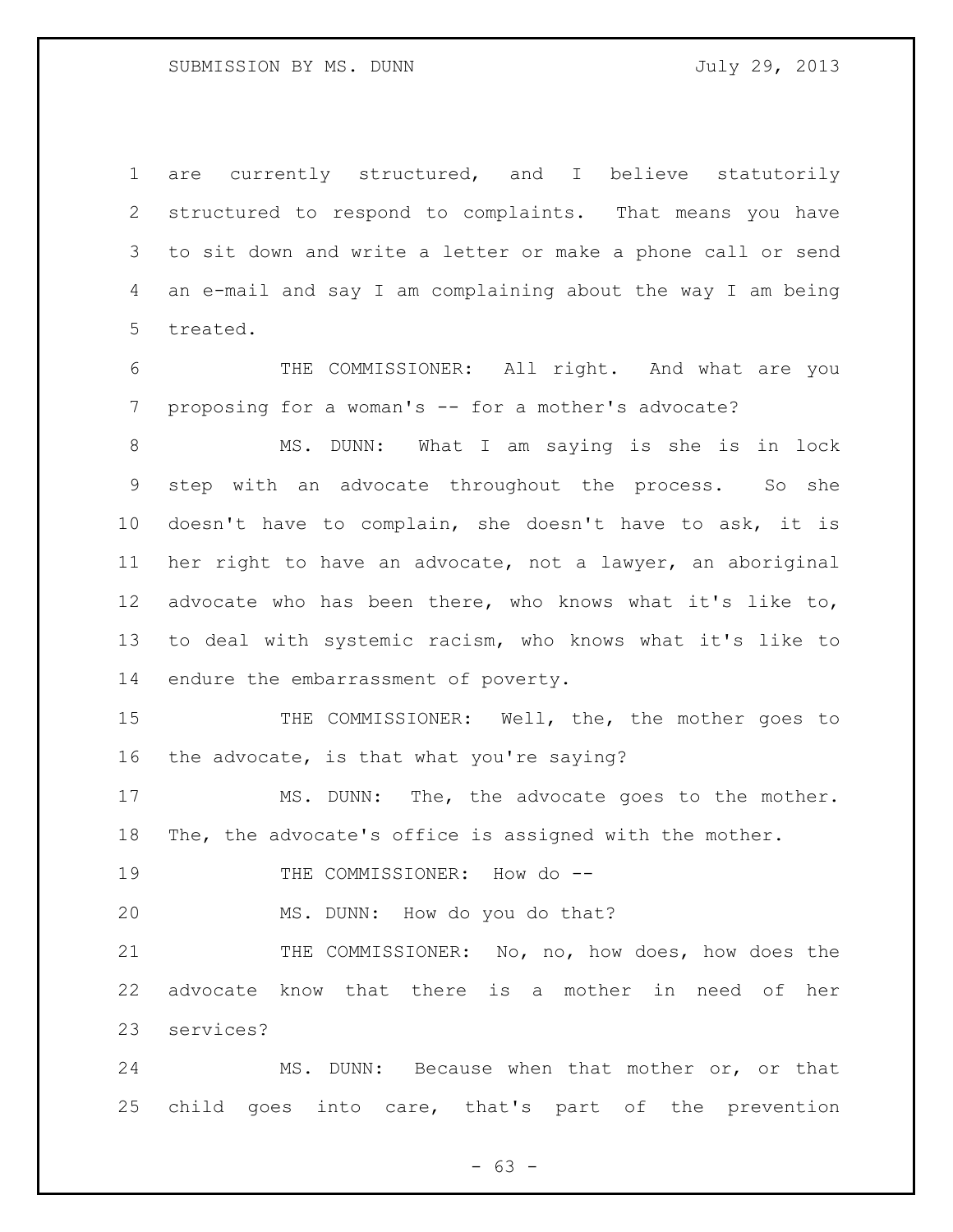process, whether it's child protection, whether it's family enhancement, she knows throughout that system, unless and until she receives a natural trust with the system, that she has someone on her side.

 And is it more expensive? I suspect not. The reason I say that is because the last documentation that we received, in terms of exhibits in this matter, I believe it was Exhibit --

 THE COMMISSIONER: Before you, before you -- MS. DUNN: Yeah.

11 THE COMMISSIONER: -- get to that, how is the mother going to appreciate that this person that comes to offering her help is just not part of the same system?

 MS. DUNN: Because she's coming from a community based organization. She is not part of CFS, she is outside CFS. And that's why I say it's not an either/or, either 17 part of the system or not, she is outside -- somebody like Ka Ni Kanichihk, who -- someone like Ma Mawi, who has been in the community for years and years and years and has that trust and will advocate on behalf of the mother and the mother knows that she'll get that advocacy because she has experienced it already.

 And can you, as a poor disenfranchised person, be bullied by a bureaucracy? The answer is yes. Whether intentional or not, you can feel that sense of being

- 64 -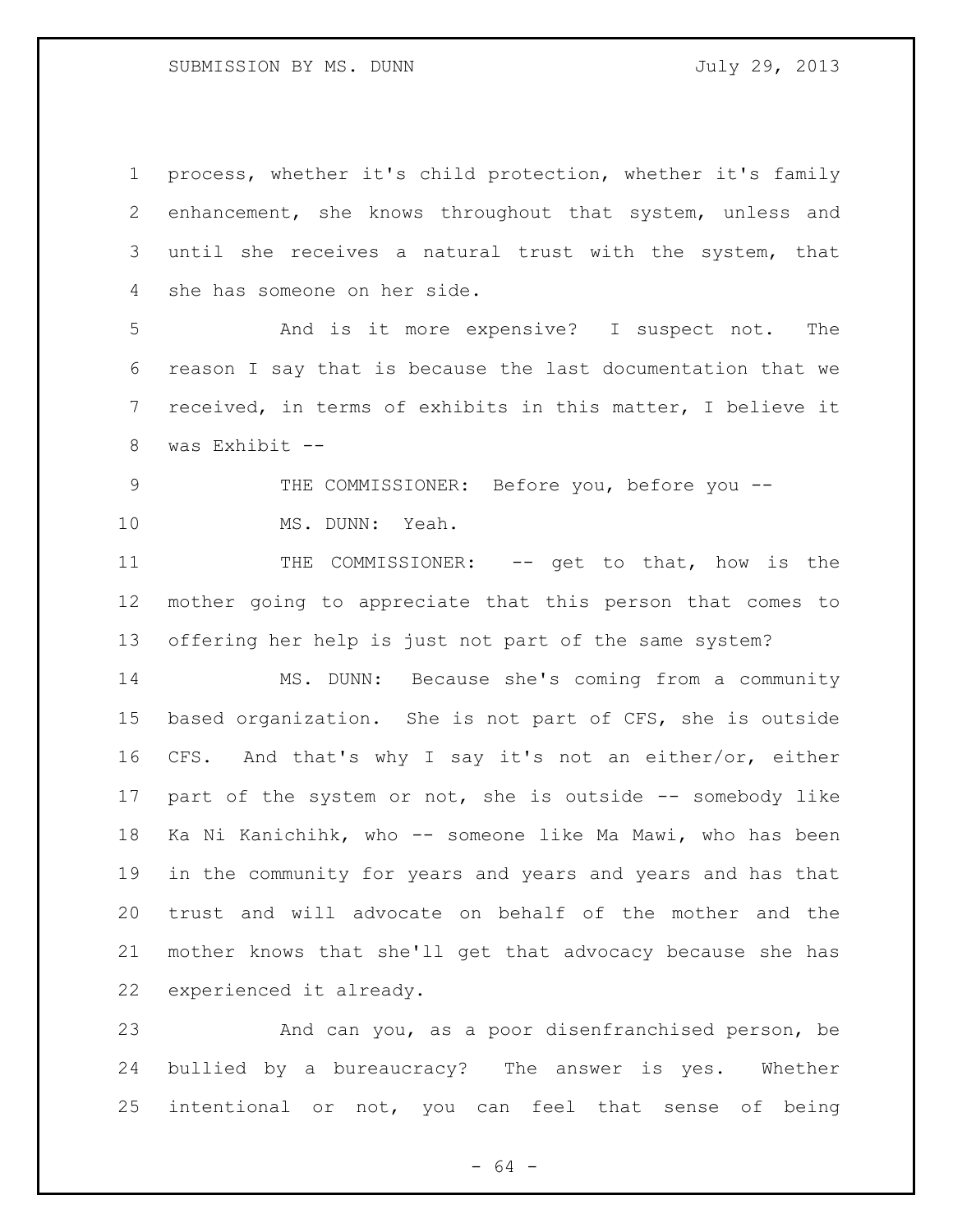bullied because you really don't have the voice to complain because they have your children.

3 THE COMMISSIONER: And what kind of, of power and authority is this person going to have?

 MS. DUNN: This person is an advocate and so this person has the authority to walk into a child protection worker's office, into a family enhancement worker's office, and say these are the issues, let's work this out together. If we're not able to work this out together I am going to the office of the Children's Advocate and they will investigate.

12 THE COMMISSIONER: So you say this person has the authority to walk into where?

 MS. DUNN: Into the beginning of the file, into the office, into the office with the social worker --

16 THE COMMISSIONER: The, the agency?

 MS. DUNN: The agency, the Child and Family Services agency. And some of these community-based organizations do this already, Mr. Commissioner, it's not as though this is a new idea, but some of them are welcomed and some of them aren't because it is at the pleasure of the agency as to whether or not these community-based organizations are there.

 THE COMMISSIONER: And she walks in and says I want to know what's going on here, is that it?

 $- 65 -$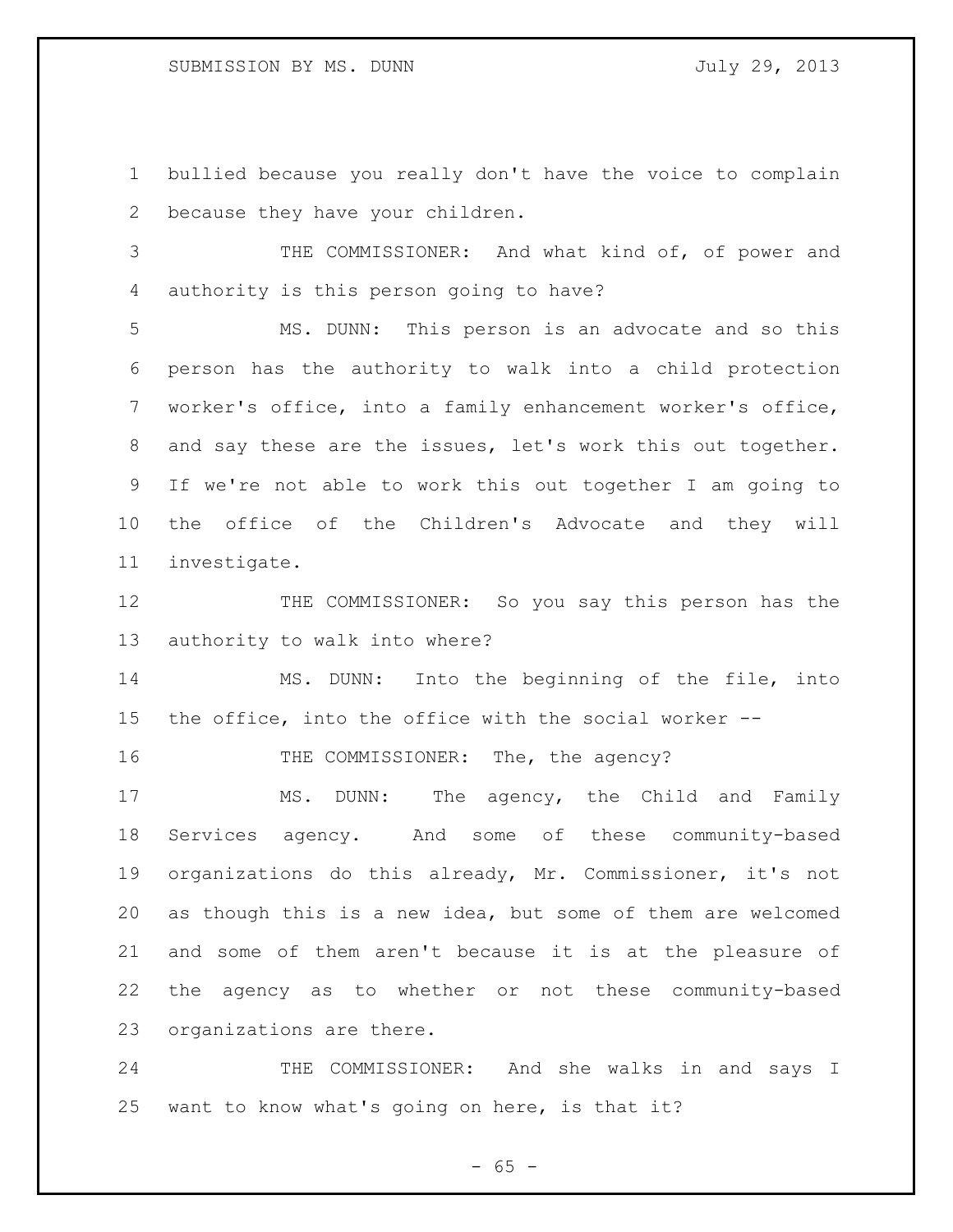MS. DUNN: Yeah. And they'll say get out, it's confidential, or they'll say okay but it's really up to the worker as opposed to the system. THE COMMISSIONER: Well, is this something -- if your proposal was carried forward in, in some kind of an enforceable recommendation that I would make, is, is this something that would occur every time there was an apprehension or would, would -- 9 MS. DUNN: Every time. It's -- when you -- THE COMMISSIONER: In, in other words -- 11 MS. DUNN: -- go to the hospital --12 THE COMMISSIONER: -- the mother wouldn't have to make the move to get the service? 14 MS. DUNN: The mother -- it's a seamless services. If you go to the hospital to have a delivery, it's automatic that there's a nurse there with you and you're -- this is your nurse, dealing with the, with the system. You don't have to ask for it, it is your right to have an advocate with you. 20 THE COMMISSIONER: If you want it. MS. DUNN: If you want it. THE COMMISSIONER: I see. Well, we'll look at it. MS. DUNN: Thank you. The next question that you had, Mr. Commissioner, dealt with files being opened in the

 $- 66 -$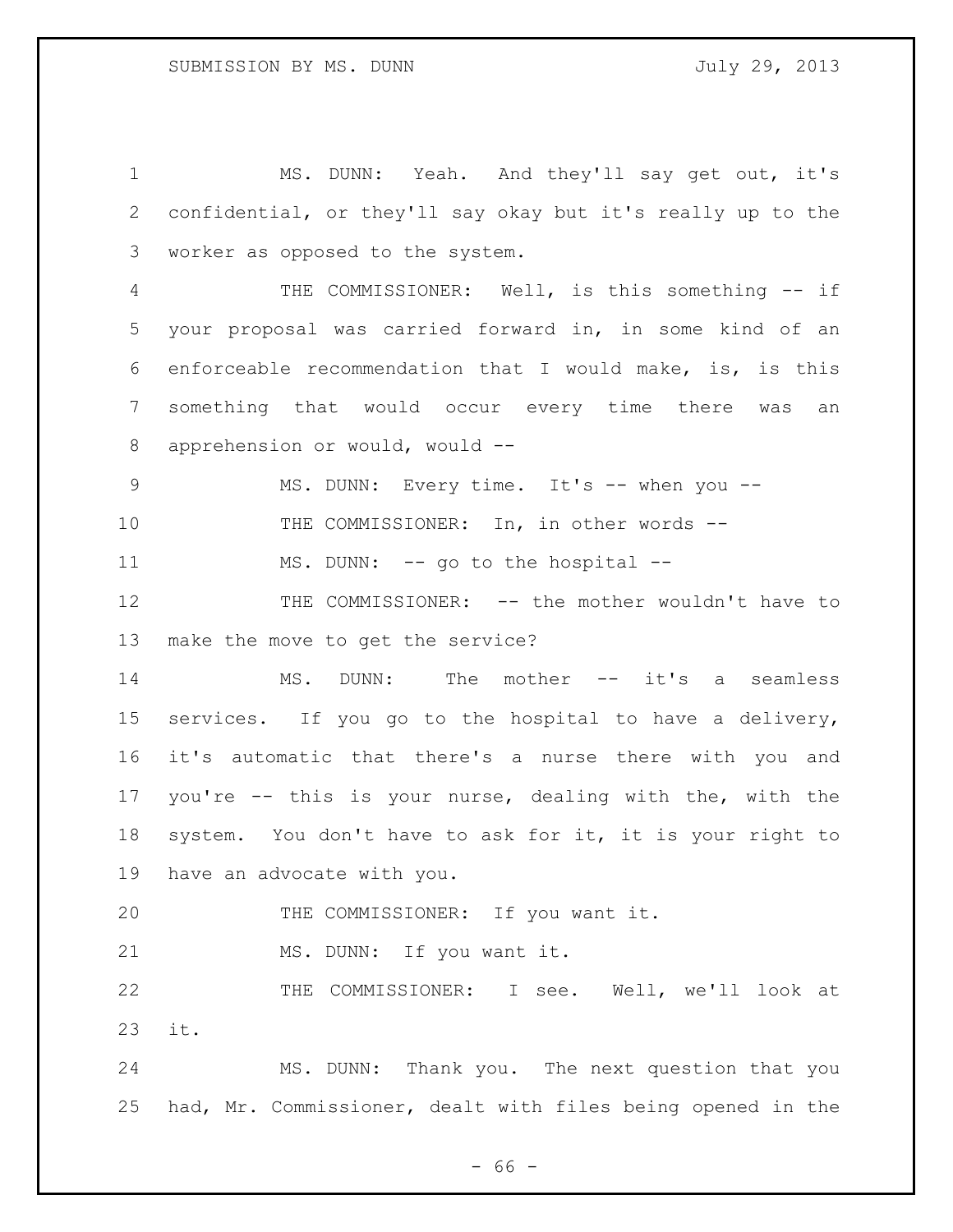# SUBMISSION BY MS. DUNN July 29, 2013

 name of the child as opposed to the parent or caregiver. I have no submission to make and no perspective or expertise in that area whatsoever.

 The role of the Office of the Children's Advocate, and that is number three -- sorry, not number three, it is number 32, I believe. Yes, number 32 in Mr. Gindin's recommendations and that is the Office of the Children's Advocate be a truly independent voice for the children and youth of Manitoba. To remove any appearance of bias the Children's Advocate should not be a former child welfare social worker.

 In that regard and in specifically with reference to your question, Mr. Commissioner, as has been mentioned by both the current and the prior child advocate, their roles are too restrictive at this point. They deal with child welfare cases, children have issues beyond child welfare, they have issues in the education system, they have issues in the health system, they have issues in the criminal justice system. The child -- the Office of the Children's Advocate should not stop when children are in care because when children are in care they are in constant contact with other systems and we want to give the opportunity to children in care to have someone to protect them, not only from one system but from all systems who deal with the most vulnerable in society.

- 67 -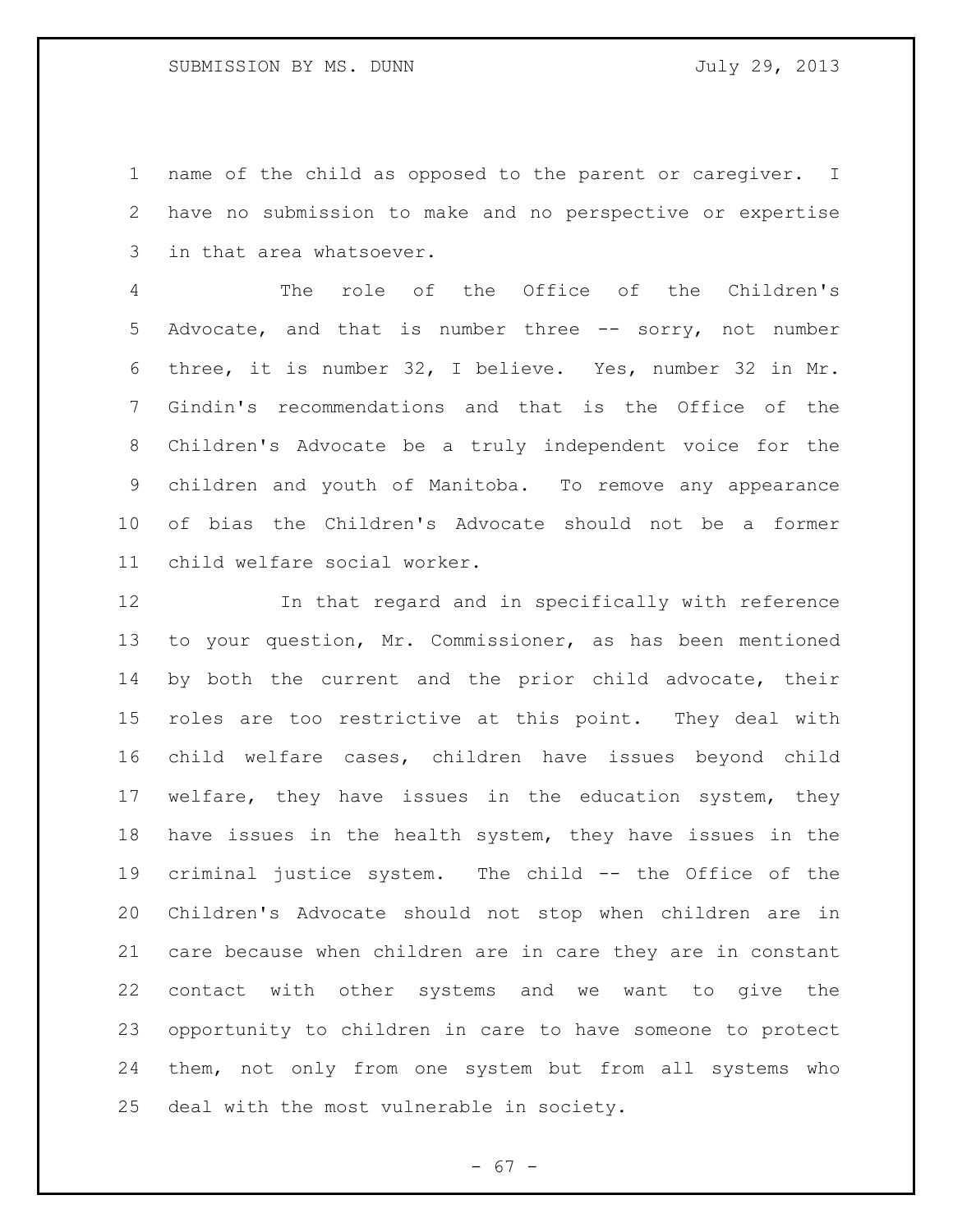Should that person be, that is the Children's Advocate, should that person be a child welfare social worker? Certainly that person should be, as far as Ka Ni Kanichihk is concerned, at this point in history be an aboriginal person, if not an aboriginal person then one who truly understands what it is like to be an aboriginal person at this time in history and to know the history of why these people are disadvantaged now and hopefully will not be in the future.

 Should this person be a children welfare social worker? Obviously, this person has got to know the child welfare system but again, getting back to the trust issue, there has got to be -- we've talking about cooling off periods for staff within the office, nobody has talked about a cooling off period for the actual Office of the Children's Advocate.

 What does one say to a mother who comes in with a complaint, let's say the mother is knowledgeable enough, because it does require knowledge on the part of a parent and a family to know that if I don't like this I can go to the Office of the Children's Advocate, not everybody is versed in that kind of information but if you know that that Children's Advocate has been, for the last 30 years, in the child welfare system exclusively, is there not a perception, at least, of bias in favour of the system.

- 68 -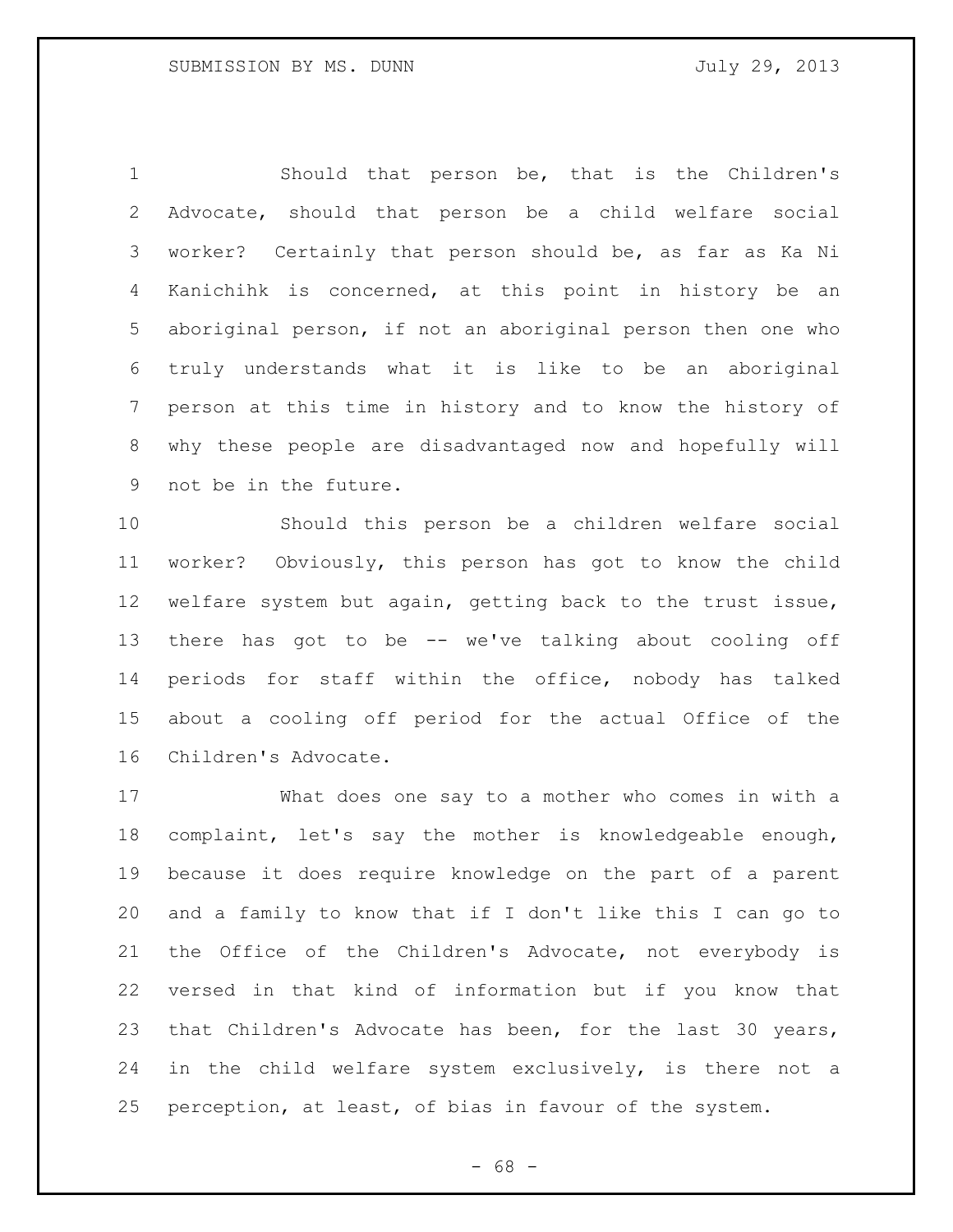1 1 I understand that there is an independence, statutorily, but can you change your spots if you have only lived in one house, and that is the house of child welfare. So I am suggesting that this person should be knowledgeable in child welfare, we've suggested lawyers, lawyers are always suggesting lawyers, it doesn't have to be a lawyer, it has to be somebody who knows child welfare and it has to be a person who has an understanding of something else in connection with the aboriginal community. Not just child welfare, but a real understanding of what community is, a real understanding of what it's like to be poor, a real understanding of how it's -- difficult it is to overcome substance abuse and addictions. You have to come in as a holistic person and not with one view of life and that is the view of life as a child protection worker.

 So that is our comment with respect to that, Mr. Commissioner.

18 THE COMMISSIONER: Thank you.

 MS. DUNN: I think I have addressed the four questions that you posed to counsel and I will return, very briefly, to --

 THE COMMISSIONER: The only other one was on registration.

 MS. DUNN: Yes. And I have no comment whatsoever 25 on that, we don't  $-$ 

- 69 -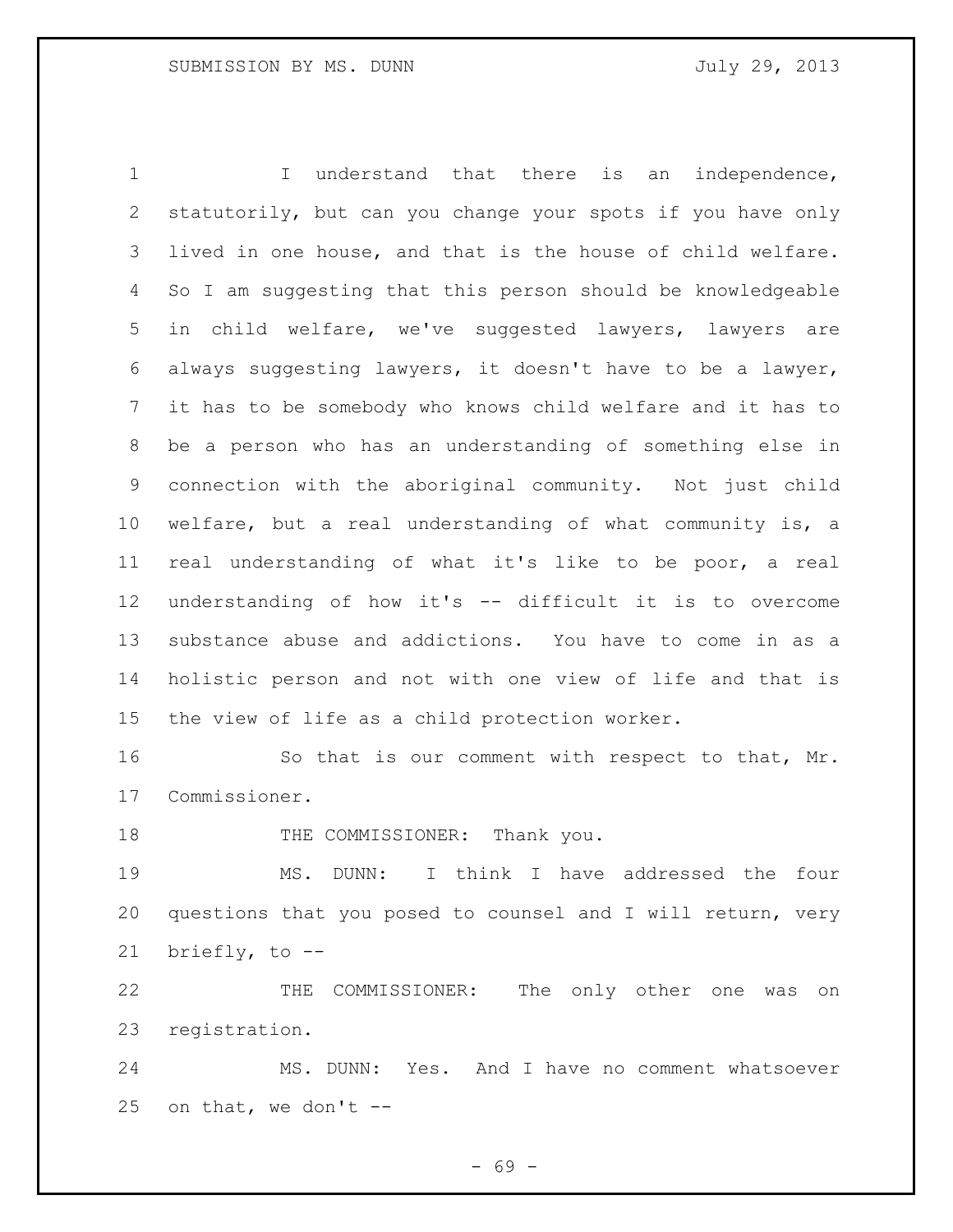1 THE COMMISSIONER: All right. MS. DUNN: -- have any expertise or even knowledge, really, beyond sitting here, on that issue. Before I address -- and I'll, I'll try and keep within my half hour commitment, there is a few typographical errors in the final submission, which may be an irritant if you chance to review it again, so I'm just going to bring those to your attention. 9 THE COMMISSIONER: All right. MS. DUNN: At page 3, footnote 2, did not put the date of Dr. Brownell's testimony in there but it's June the 5th. 13 THE COMMISSIONER: That's page 3, paragraph what? 14 MS. DUNN: Page 3, footnote 2. 15 THE COMMISSIONER: Oh, yes. MS. DUNN: And Dr. Brownell's name is spelt incorrectly in that footnote. 18 THE COMMISSIONER: Yes. MS. DUNN: And Dr. Brownell's name is also spelt incorrectly in paragraph 14 and 15. THE COMMISSIONER: But what about the date? MS. DUNN: The heard -- transcript is June the 5th. 24 THE COMMISSIONER: That's page 39? MS. DUNN: Yes.

 $- 70 -$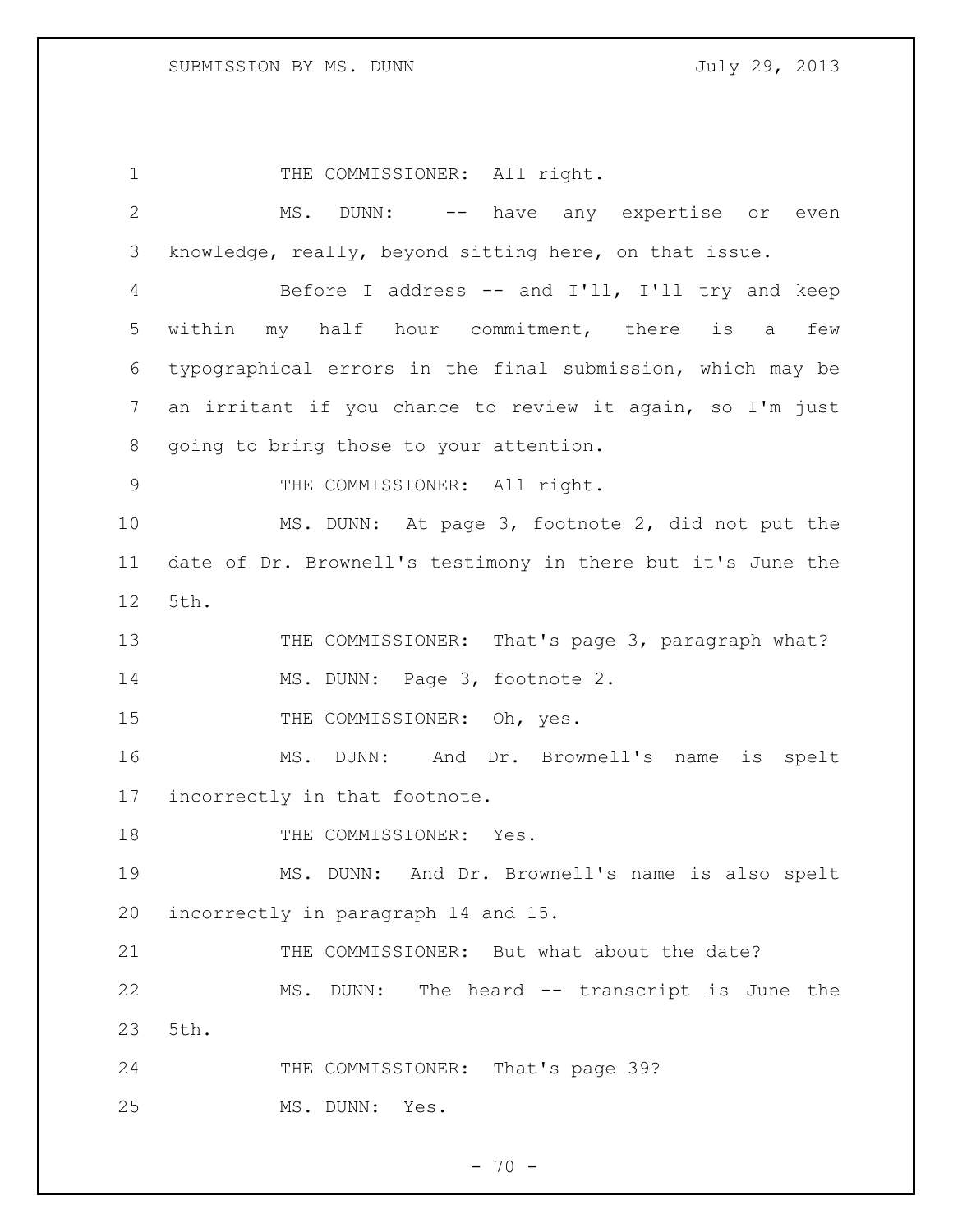1 THE COMMISSIONER: Yes. Okay. MS. DUNN: Also, at paragraph 36, when I am citing the Child Advocacy complaints, the report should read page 17 and not page 15. 5 THE COMMISSIONER: Page ... MS. DUNN: That's at paragraph 36. 7 THE COMMISSIONER: Paragraph 36. 8 MS. DUNN: It says -- it references Exhibit 82 at page 15. 10 THE COMMISSIONER: Yes. 11 MS. DUNN: That should be page 17. 12 THE COMMISSIONER: Page 17. All right. MS. DUNN: Now, just turning quickly to the submission, itself, I, I really want to stress our introductory comments which, I think, sums up a lot of some of the evidence that the inquiry has been exposed to in terms of community-based evidence and so I'll just read paragraph six of that submission, which is at page 4. And what it says in the second line there is that: "Ka Ni Kanichihk ... stresses the need for equal partnership with government funders in all decisions with respect to the delivery and funding of community

- 71 -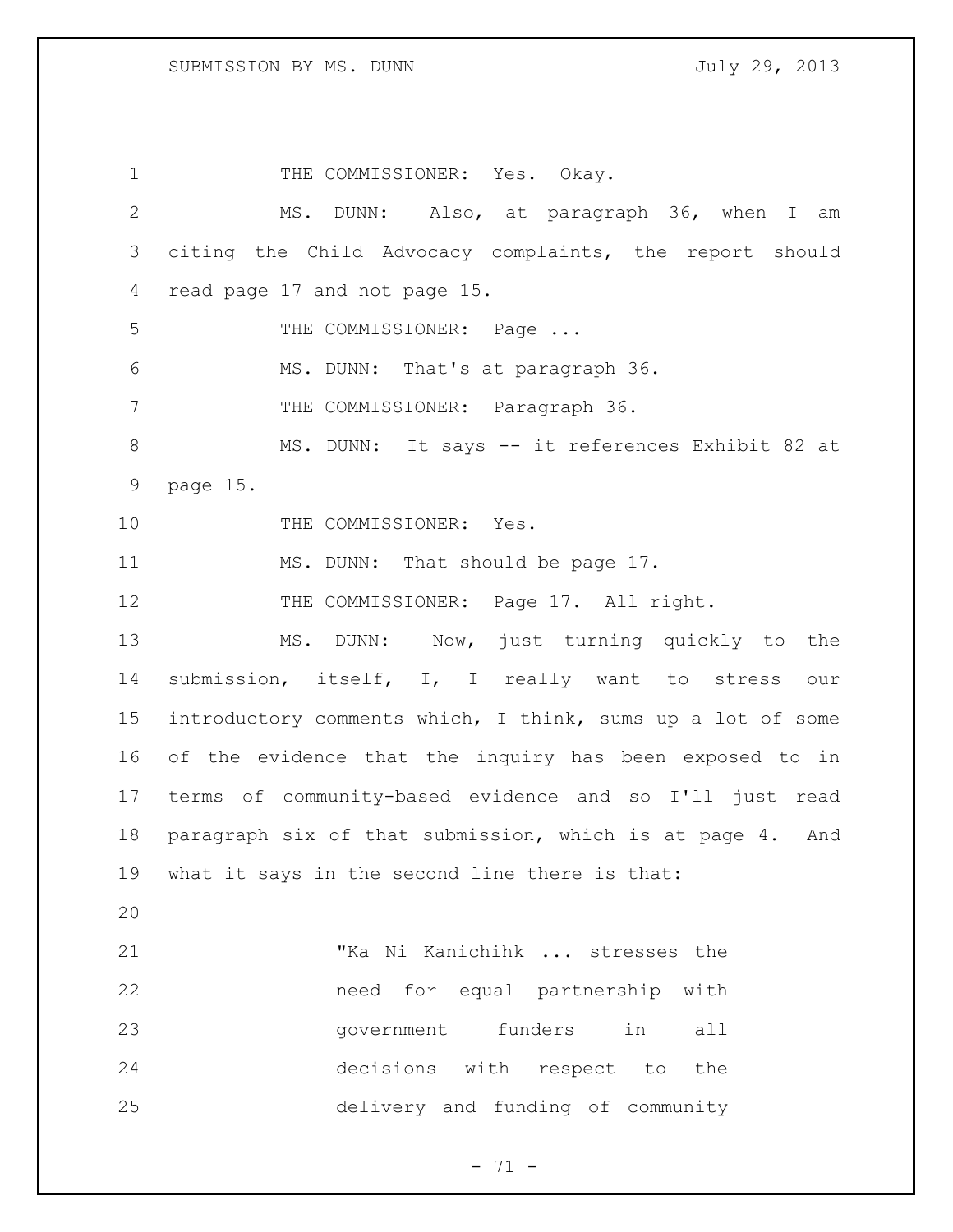```
1 based services ..."
```
 So all decisions means policy, all decisions means funding, all decision means connectiveness with the client such as the Mother's Advocate's office or something along that line. All decisions.

 And the reason for that is that Dr. Trocmé, Dr. Blackstock, Dr. Brownell, Dr. McCuaig, experts world-wide in the field, recognize the need for community-based involvement and Ms. Spillet, in her evidence, said we need to be an equal partner, we need to be at that funding table. We don't need to be the recipient of the funding at the pleasure of the province or at the pleasure of the federal government, we need to be there because we know our community, we are our community, we want this program to continue in this area of the city because we know this area of the city and we know this program will work.

 She mentioned a gang program that she thought was doing very well that was funded by the federal government, it was a one off, went for two or three years, doing well, the funding dried up.

 We've got to prevent that kind of thinking for community-based organizations. And you heard that as a general theme throughout many of the community people who spoke on behalf of their organizations. So all decisions,

- 72 -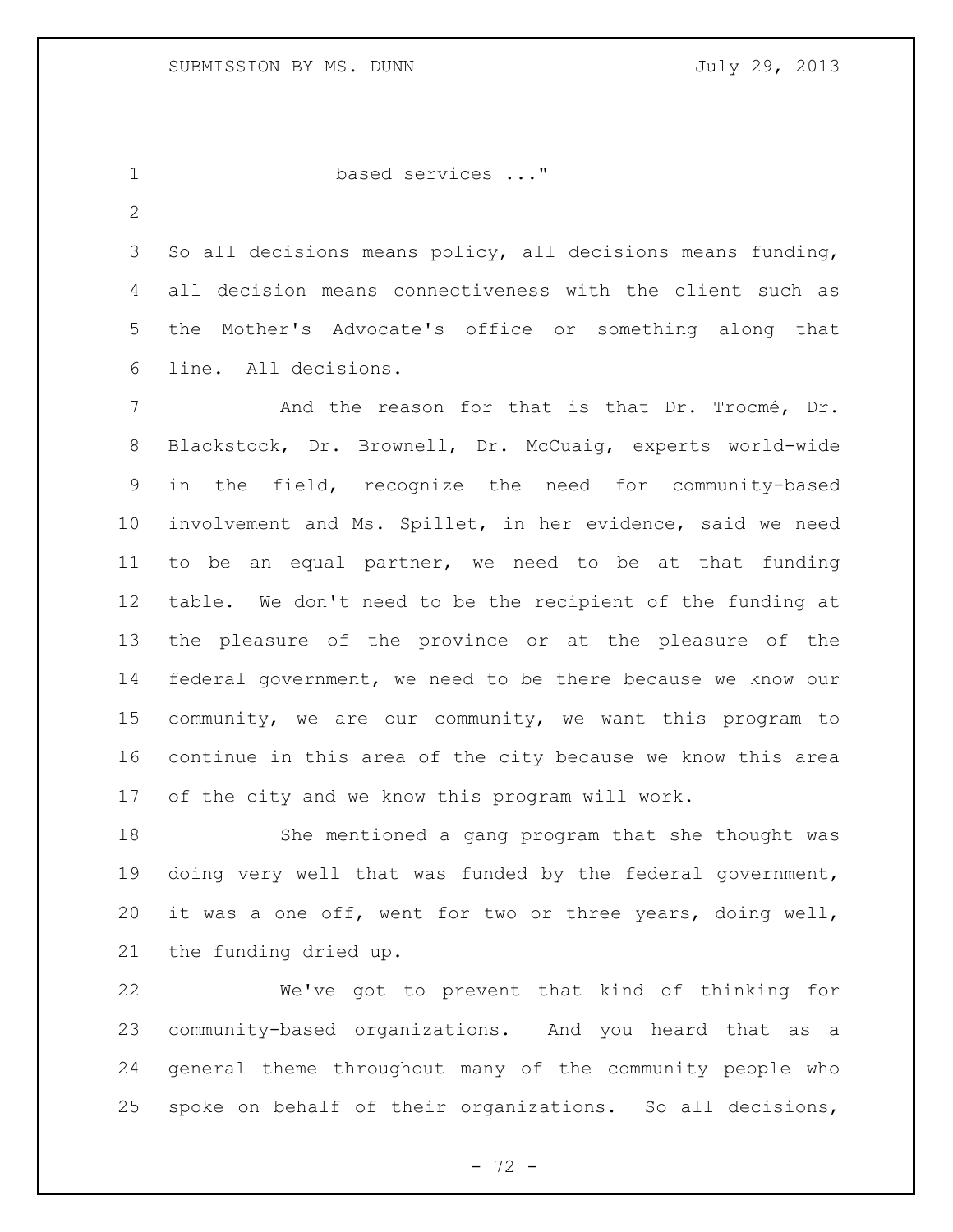not just funding, not just policy, they have to -- you have to allow the aboriginal community to lead because they know how to lead.

 THE COMMISSIONER: So their voice will be heard. MS. DUNN: Voice will be heard as an equal partner not as oh, by the way, you're an invitee, you are there together as an equal partner to resolve whatever issues come out of those community-based programs.

 You also heard Ms. Spillet say that there is a "need for more Aboriginal workers delivering ... services in mainstream organizations." That is very important. That is integral because we are going to be, if not already, a very vibrant community of aboriginal workers and they need to work within their communities. And if there is a mainstream organization dealing with aboriginal people, then there had better be aboriginal people leading that mainstream organization.

 We also say, and this is important in terms of Ms. Spillet's evidence, that aboriginal organizations are not getting the amount of funding they should be getting as compared to non-aboriginal organizations. Again, if we are going to allow the aboriginal people to lead us to their wellbeing you have to give them the opportunity and the tools in which to do that.

What will the result be? If you hand over

- 73 -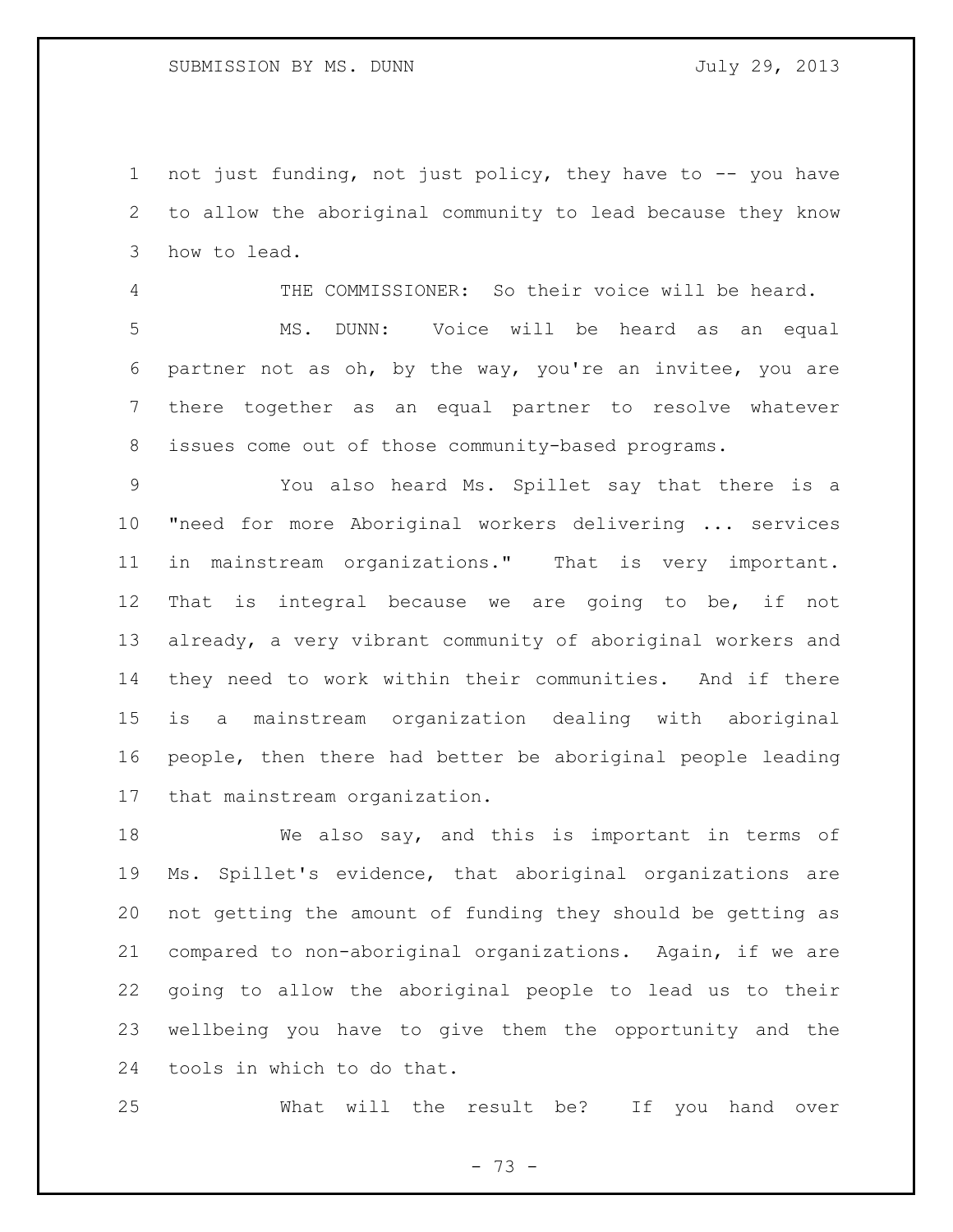control of policy and programming to aboriginal community agencies you will have revenues flowing directly into the community because there are aboriginal people in those mainstream communities, in those community-based organizations, who have jobs now, have more opportunity to provide that economic base that we've heard so much about that is key to resilience, that is key to independence.

 If a non-aboriginal organization goes into the community and funds, for a certain amount of time, and then leaves as noted by Ms. Spillet, there is no natural connection there because they are dealing with, quotes, "clients" as opposed to, quotes, "family". Family in the community sense. Family in the real sense. And that is important and crucial in order to move forward with this very important issue.

 Dr. Brownell, and I am now referencing paragraph 15 of my submission, at page 8, talked about:

 "a health based approach to child welfare which she feels would not only reduce the number of children in care, but reduce cost and increase the detection of child maltreatment by using upstream preventative measures targeting

 $- 74 -$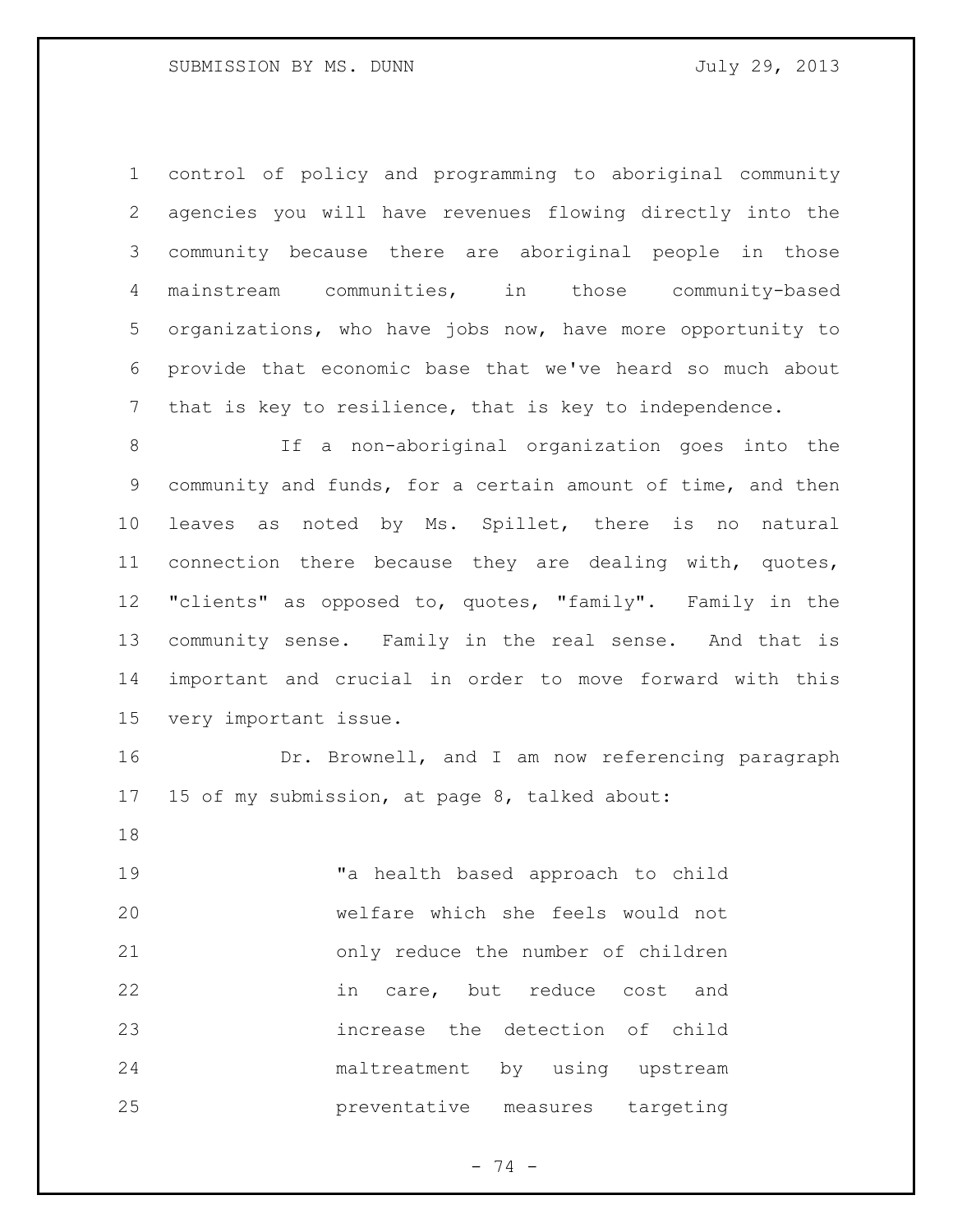daycare, domestic violence, mental health, substance abuse and parenting programs." That reference is out of her report, Exhibit 139 and specifically mentioned at page 15 of her report. What the health based approach does, as far as I can understand it, is to take away blame and to replace it with here's a problem, let's get through it. It's not you're a bad parent, it's these are your parenting issues and this is how we're going to deal with it. That hasn't happened, I would suggest, in the current philosophy of the child welfare system which places -- and you've heard a lot of evidence about poor housing and how that affects the ability to function as a family so I'm not going to beat that point to death, I'm simply saying that that is a reference to -- for the Commission to continue. At page -- sorry, paragraph 17 at page 8 of the submission, I talked about current provincial funding models for perfection -- or prevention, sorry, and the allocation to mandated Child and Family Services agencies. That was Exhibit 160, that was submitted post-hearing.

 Some of that money can be used to deal with beefing up community-based organizations in the way of a

 $- 75 -$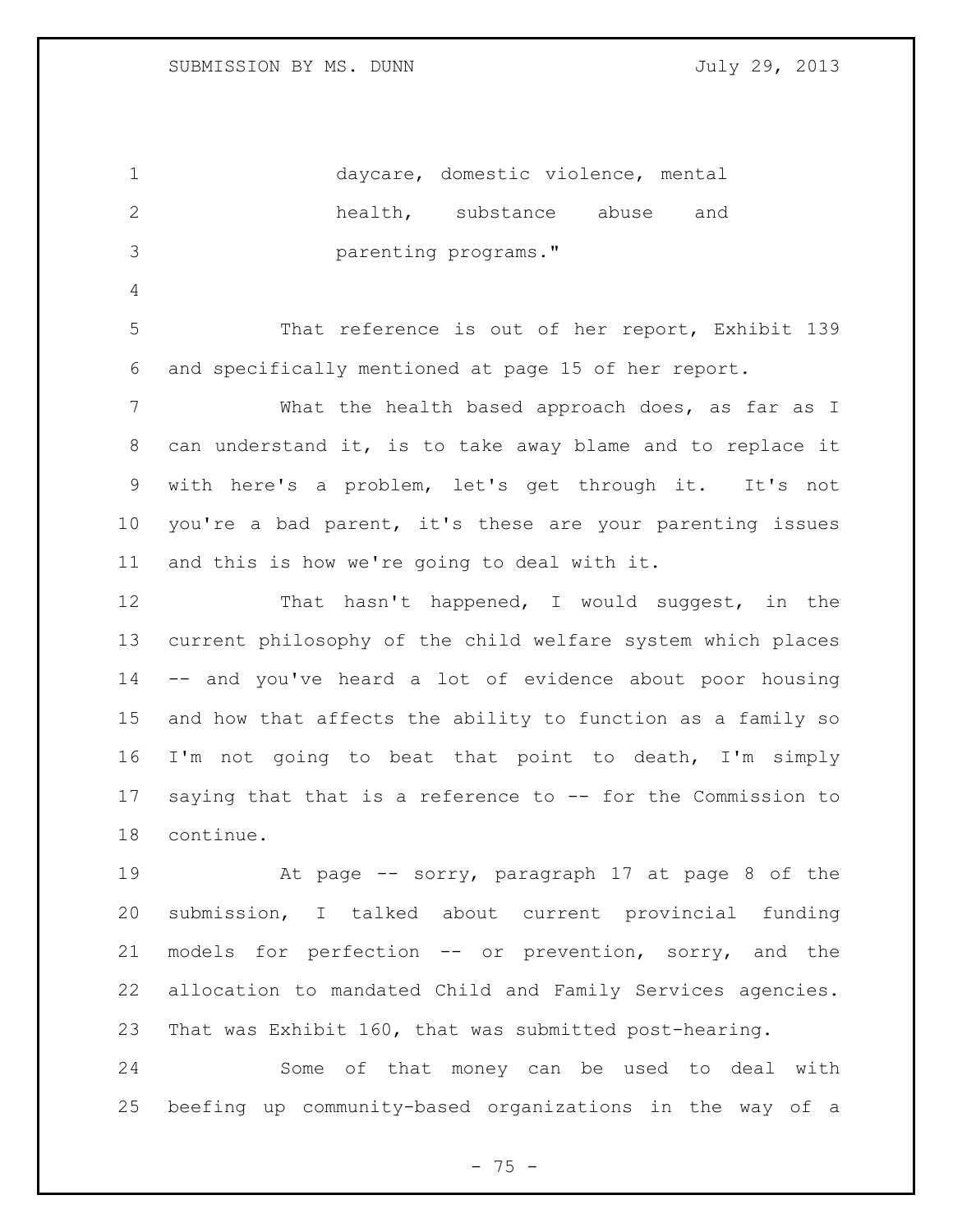mother's advocate office, in the way of allowing community-based organizations to set the tone and the policy for programming in their areas. Some of that money or maybe even all of that money, who knows, maybe 75 percent of that money if we are really going into a prevention model, should be going to community-based organizations.

8 How much money is enough? I have no idea. All I know is, is that money continues to be fed into a system and the number of children in care continue to rise.

11 The next point that I want to deal very briefly with because it is in the, it is in the submission presented already is the issue of oversight and oversight is covered at page 9, paragraph 18 of the submission and it talks about -- and this is really, I guess, the doubting Thomas principle, we've heard a lot about how everybody wants to pull together to make this system work, et cetera, and I am sure that is very true, but what we need is to ensure that there is proper oversight with respect to child welfare, in particular, and I, I have set out the various statutory obligations, et cetera, of the Auditor General, of the Office of the Children's Advocate, and the Ombudsman, and how they interrelate and sometimes don't interrelate in terms of oversight.

One of the big issues that came out of these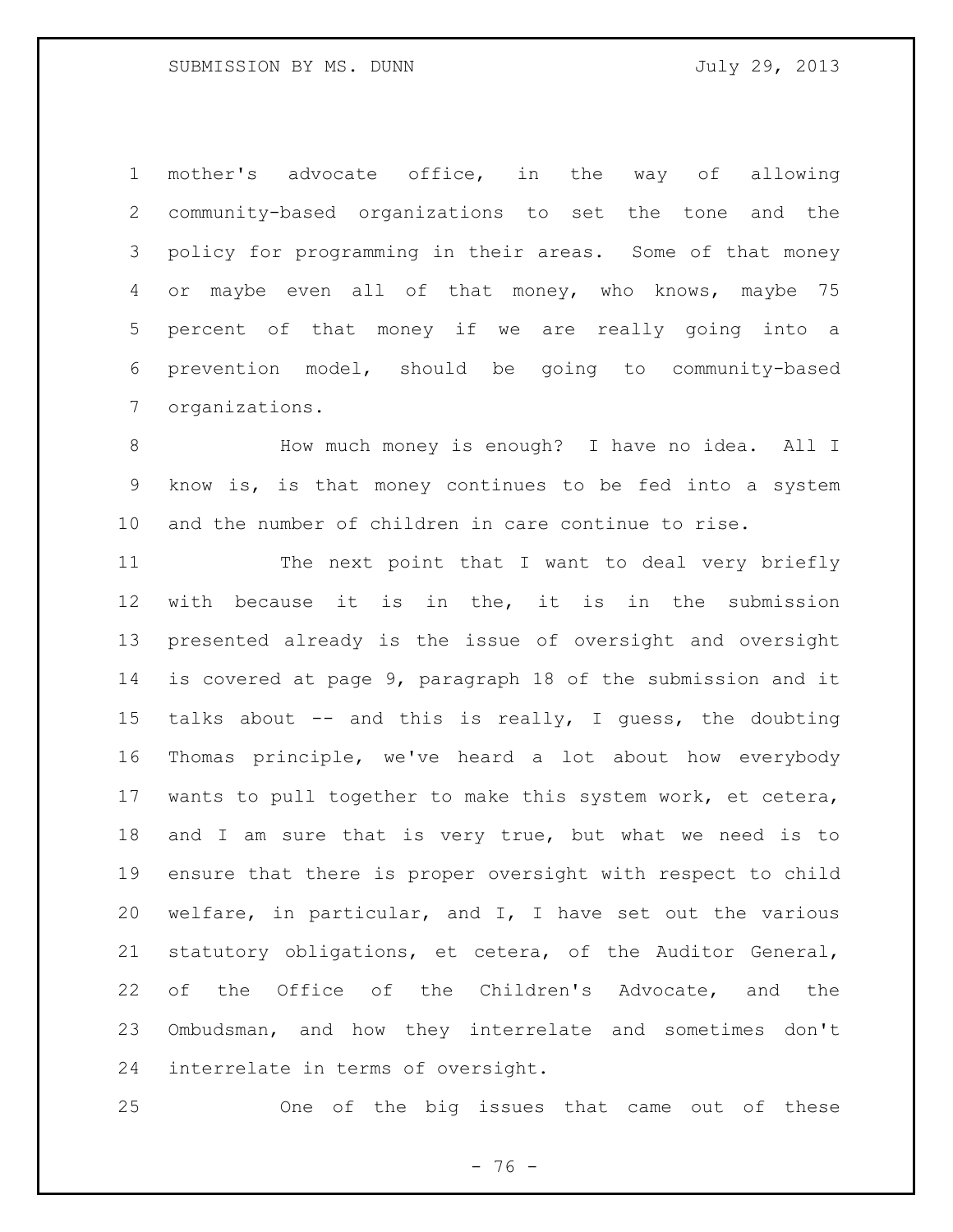reports is that the authority agencies have never been audited, not because nobody wants to, it's simply at the time the first audit was done devolution was so early that there really was nothing to audit because it was just a very new factor in the system and they haven't been audited yet. But now it's 2013 and that is time it happened because it's a good thing not because aboriginal agencies are not able to monitor themselves, it is because for the public good we need oversight when it comes to the most vulnerable portions of our population, being our children. Finally, and lastly, My Lord, with respect to our conclusions, they are few in number but important and they are set out at page 17 at paragraphs 37 and beyond. 14 THE COMMISSIONER: Just a minute. MS. DUNN: Yes. 16 THE COMMISSIONER: Paragraph 24. 17 MS. DUNN: Yes. THE COMMISSIONER: You talk about all four of the mandated agencies. Are you referring to the authorities? MS. DUNN: I am referring to the authorities, yes. THE COMMISSIONER: And the same would apply later on: "As noted in Ms. Bellringer's

- 77 -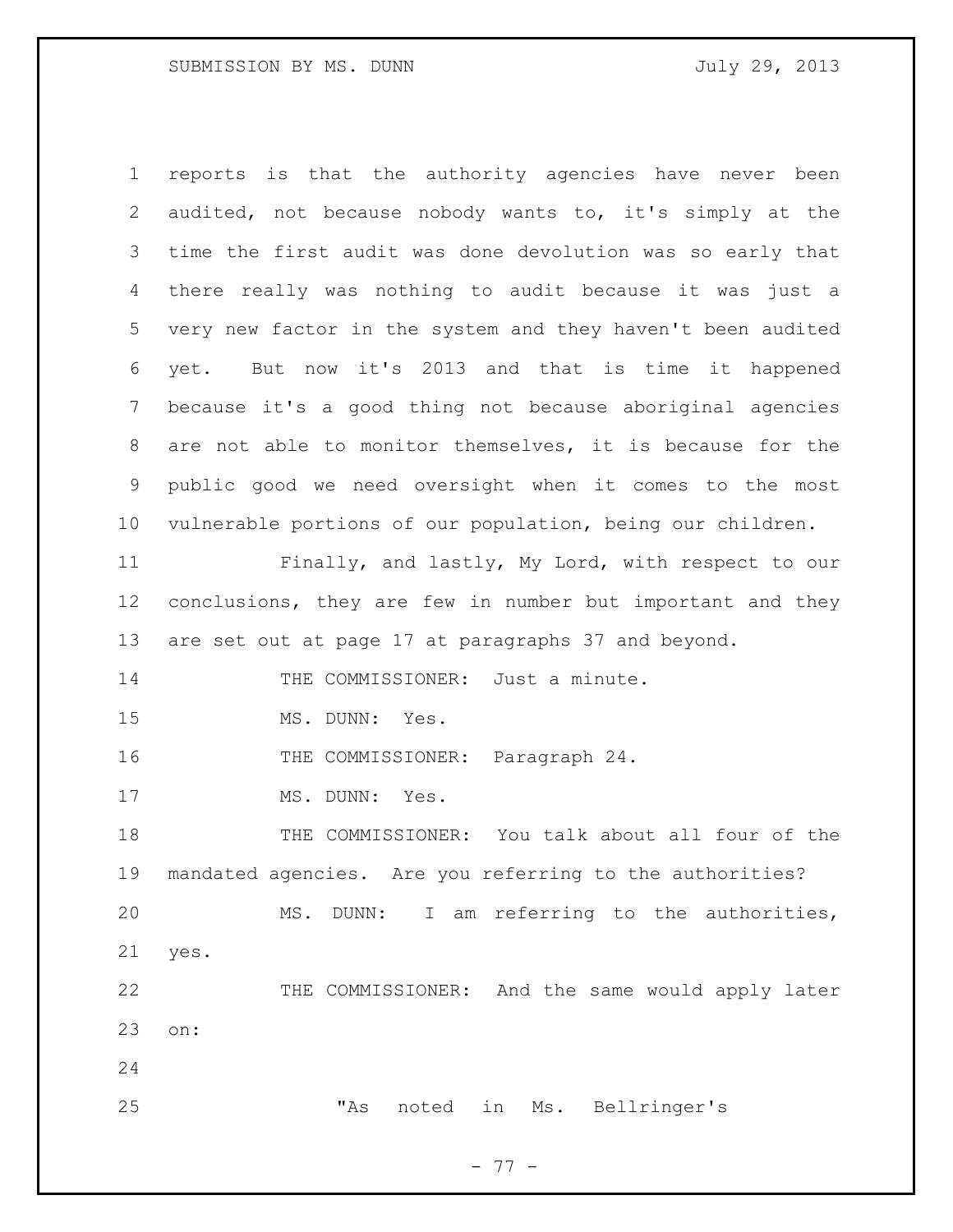1 testimony, Service Contract Agreements are contracts between the department and the (authorities) ..." MS. DUNN: Yes, the authorities. THE COMMISSIONER: Just let me see if I have anything else marked for before you get to the conclusions. 9 MS. DUNN: Okay. 10 THE COMMISSIONER: No, that's, that's fine. Wait a minute now. I'm looking at -- I've got a question on 25, on page 13. 14 That mandated agency boards were to ensure financial performance is fully monitored and that each mandated agency was to cooperate with the authorities in reviewing the needs and assessment tools in place with a view to utilizing a 21 standard needs assessment tool. With respect to the latter the assessment tools utilized by the 24 agency ..."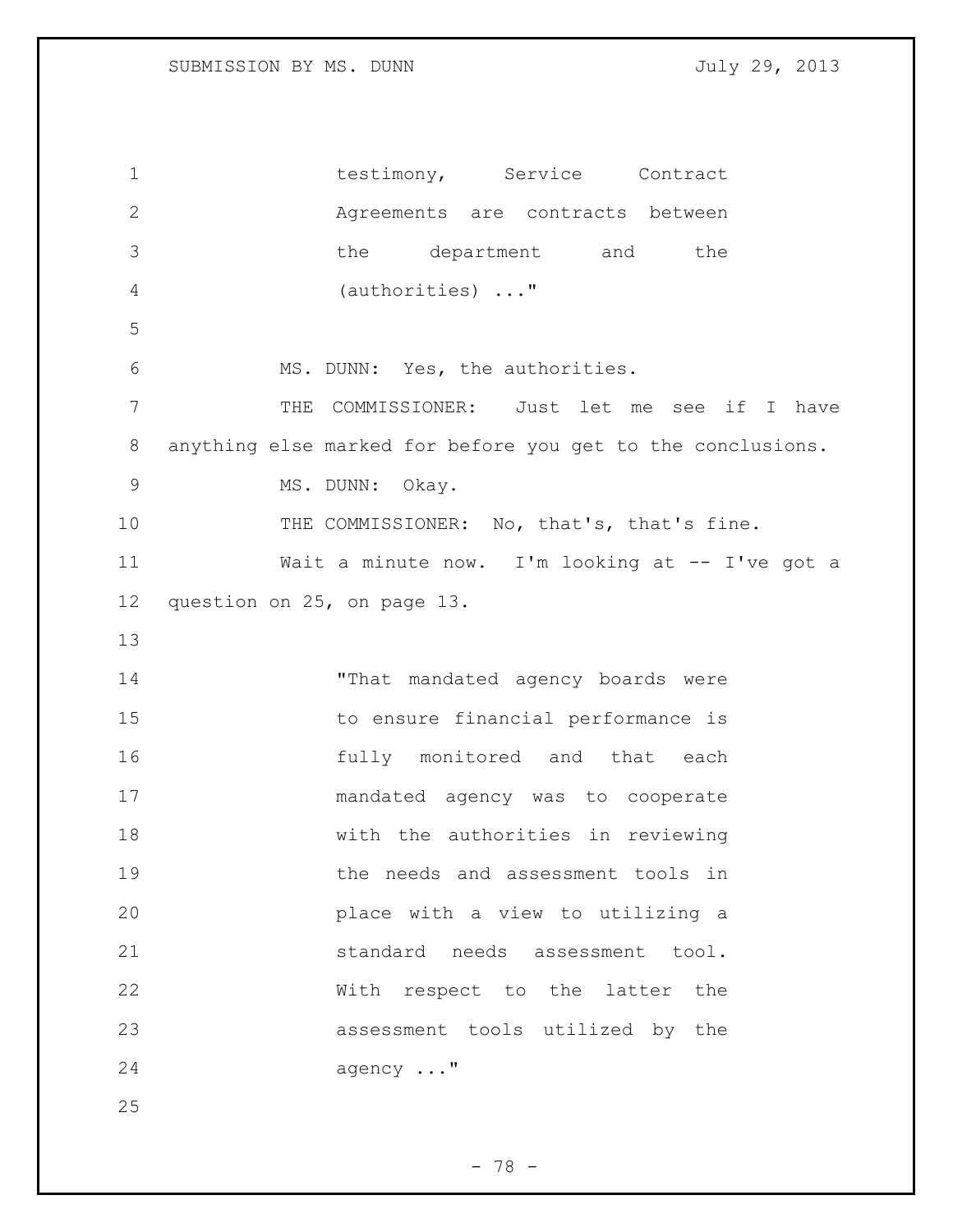1 I was confused about the agency. It's the agency that's, that's involved in the particular case? MS. DUNN: That's right, in a, in a generic sense, Mr. Commissioner. And really what I was getting at there is some of the evidence of the experts is that SDMI tools are relatively untested, they are used in some jurisdictions. Whether they will correspond in lock step with this jurisdiction I don't know and frankly, don't have the expertise, on behalf of Ka Ni Kanichihk, to comment other than to say that that's an issue that was raised. THE COMMISSIONER: And in this 27, the reference to "between the department and the agency" that's again the 13 apartment -- department and the authority? MS. DUNN: And the authorities, correct. 15 THE COMMISSIONER: Then in number 30. "As at May 2012, a "draft strategic plan" to 2013/2014 is being developed by the Division." What's the division? MS. DUNN: You know what, I don't even know what the division is, I just know that that is one of the -- 24 THE COMMISSIONER: Is, is it an internal branch of your client?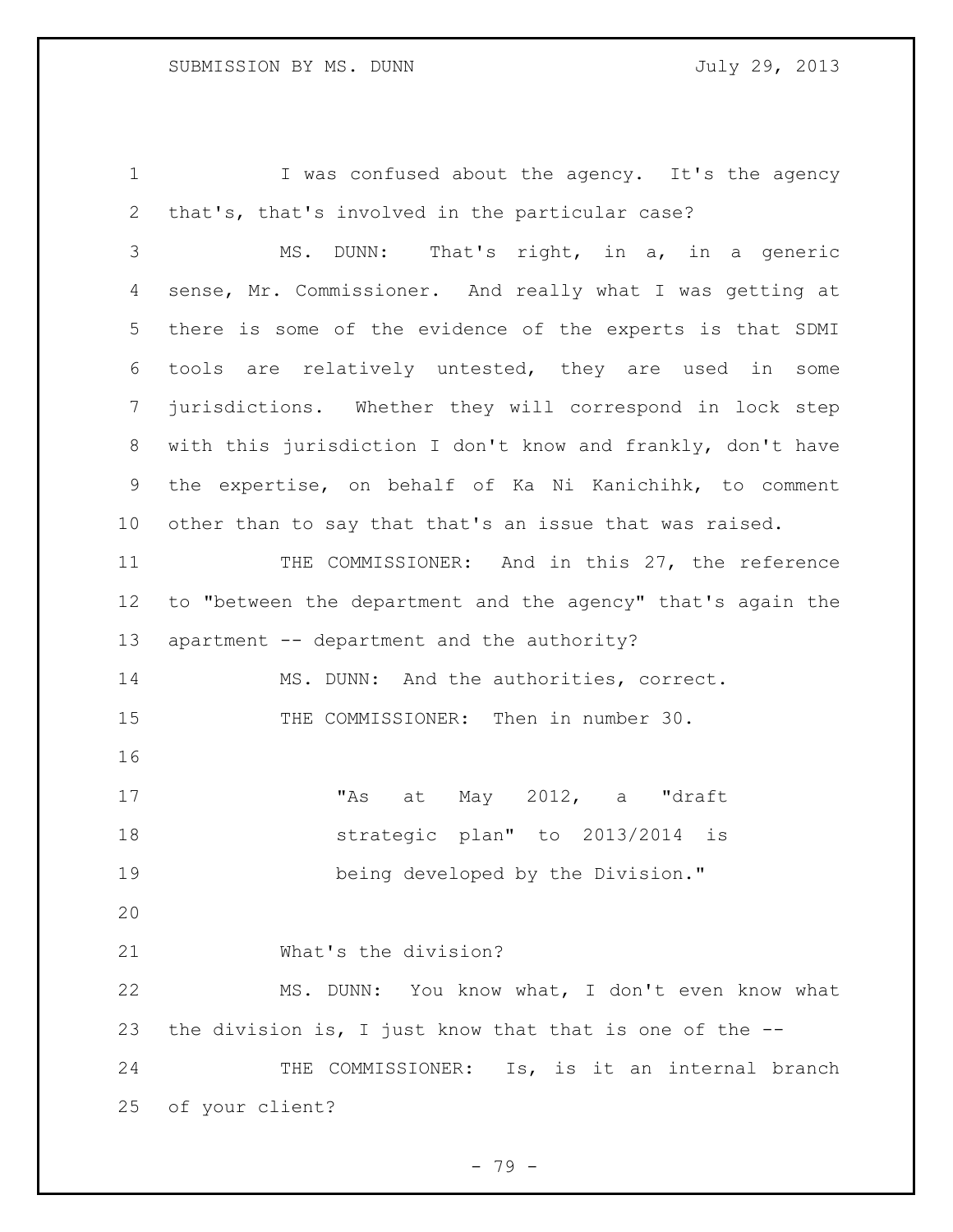MS. DUNN: No, it is a division of Child and Family Services, it's -- I believe it's one of -- and Mr. McKinnon perhaps can answer this question better than I, but it's one of the policy makers at the very top. THE COMMISSIONER: But within, within government? MS. DUNN: Yes, within government. And it's at 7 Exhibit 43. So that is a working draft that the -- it's -- that the Child and Family Services are dealing with right now, not, not our client. 10 THE COMMISSIONER: All right. So now I am ready for your recommendations. 12 MS. DUNN: All right. They are set out at paragraph 37, perhaps not the most important but nevertheless something that should be considered by this Commission in my submission. "Aboriginal community based organizations need to have flexible funding to cover "off the table" expenditures necessitated 21 by the daily contact between community organizations and ... 23 users in building capacity." And that's that whole block funding idea that was

 $- 80 -$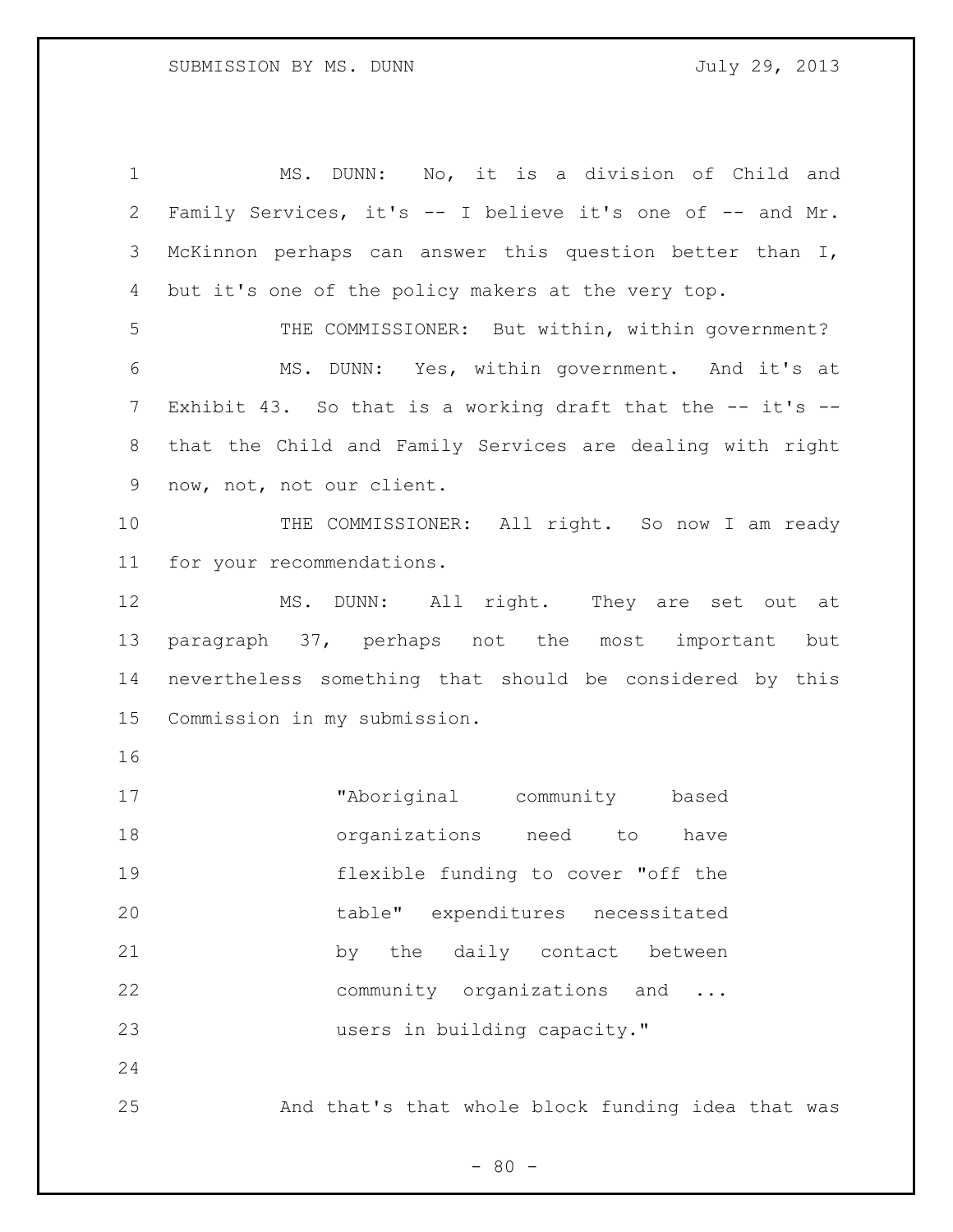SUBMISSION BY MS. DUNN July 29, 2013

| $\mathbf 1$                | discussed by, by Ms. Flett. And when you have control of    |
|----------------------------|-------------------------------------------------------------|
| 2                          | the money and it doesn't have to go in a particular silo,   |
| 3                          | it gives you a little bit of independence that you don't    |
| 4                          | otherwise have, in terms of dealing with day-to-day needs   |
| 5                          | of your community.                                          |
| 6                          | The second recommendation was, I think, the most            |
| 7                          | important recommendation made by Ms. Spillet.               |
| $8\,$                      |                                                             |
| 9                          | "Aboriginal community based                                 |
| 10                         | organizations need to have<br>long                          |
| 11                         | term sustainable funding at all                             |
| 12                         | levels of government."                                      |
| 13                         |                                                             |
| 14                         | Federal and provincial. Long term sustainable               |
|                            |                                                             |
| 15                         | funding. She mentioned, as did a number of other            |
|                            | community-based organizations, the frustration of having to |
|                            | fill out endless funding application for programs that work |
| 16<br>17<br>18             | and everybody knows they work but they have to jump through |
|                            | those hoops in order to make sure that that particular      |
|                            | program continues.                                          |
|                            | The next recommendation is that:                            |
|                            |                                                             |
| 19<br>20<br>21<br>22<br>23 | "Aboriginal community based                                 |
| 24                         | organizations --"                                           |
| 25                         |                                                             |

- 81 -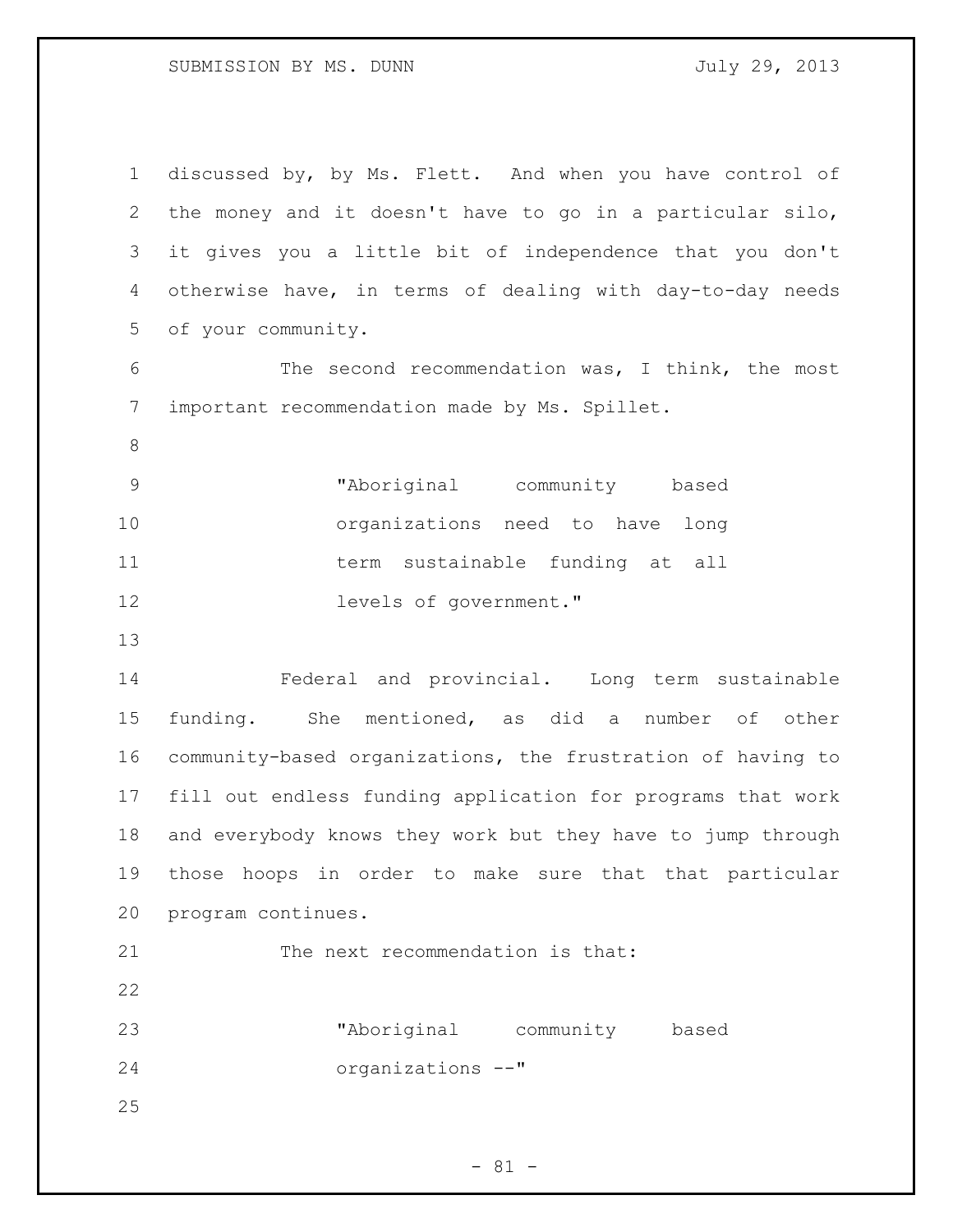And I think I have repeated this.

 "-- should have (an) equal partnership with all government funders. (And that) Healthy Child Manitoba should (in particular) partner with Ka Ni Kanichihk at 8 the funding and policy levels ..." Because their approach, which is issue approach as opposed to child welfare approach, works as far as we can see. I have already said that aboriginal community based organizations are important because they are the community in which they represent and are trusted by them. I say that a: "shift in funding from mainstream organizations to Aboriginal community based organizations will not increase cost --" As Ms. Spillet testified. "-- but will encourage economic independence for the community as

- 82 -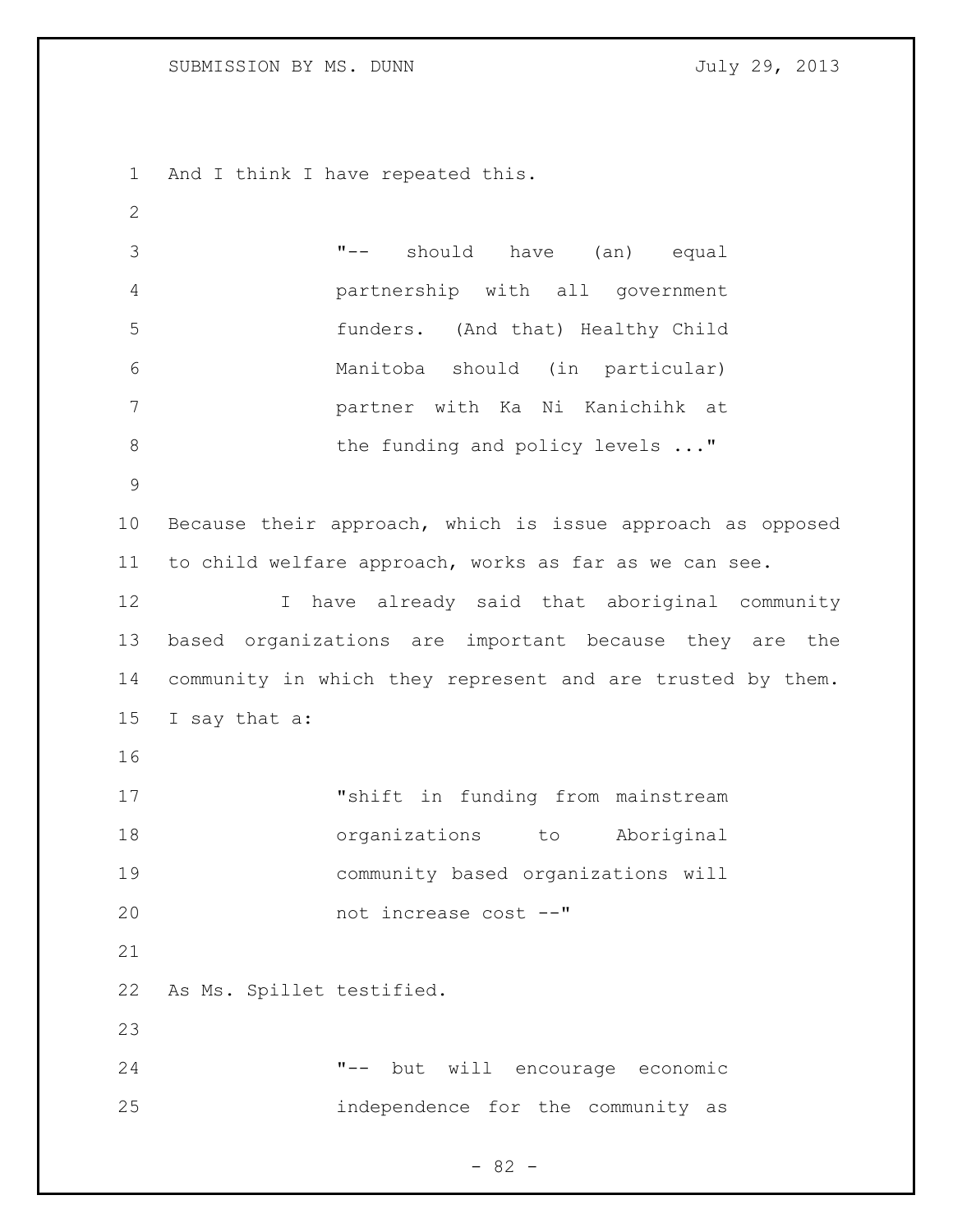a whole." I have mentioned the oversight issues with respect to the three government or independent agencies currently having oversight with respect to child welfare. We heartily endorse the "public policy, housing reforms and poverty reduction strategies", education reform that has been discussed in this inquiry. 9 And on a final note can only, once again, say that at the forefront of the inquiry has to be a recognition that the cultural devastation caused by colonialism, residential schools, the Sixties Scoop, has got to be not only acknowledged but taught to the 14 aboriginal people who don't -- not everyone understands why their family is in a state of dysfunction but to every other Manitoba in order to get them onboard with the funding model. So with that and subject to any questions Mr. Commissioner has, that would be my submission. THE COMMISSIONER: No, I have no more questions, Ms. Dunn. MS. DUNN: Thank you. And I would -- THE COMMISSIONER: And thank you very much for your participation. MS. DUNN: And I would like to take this

- 83 -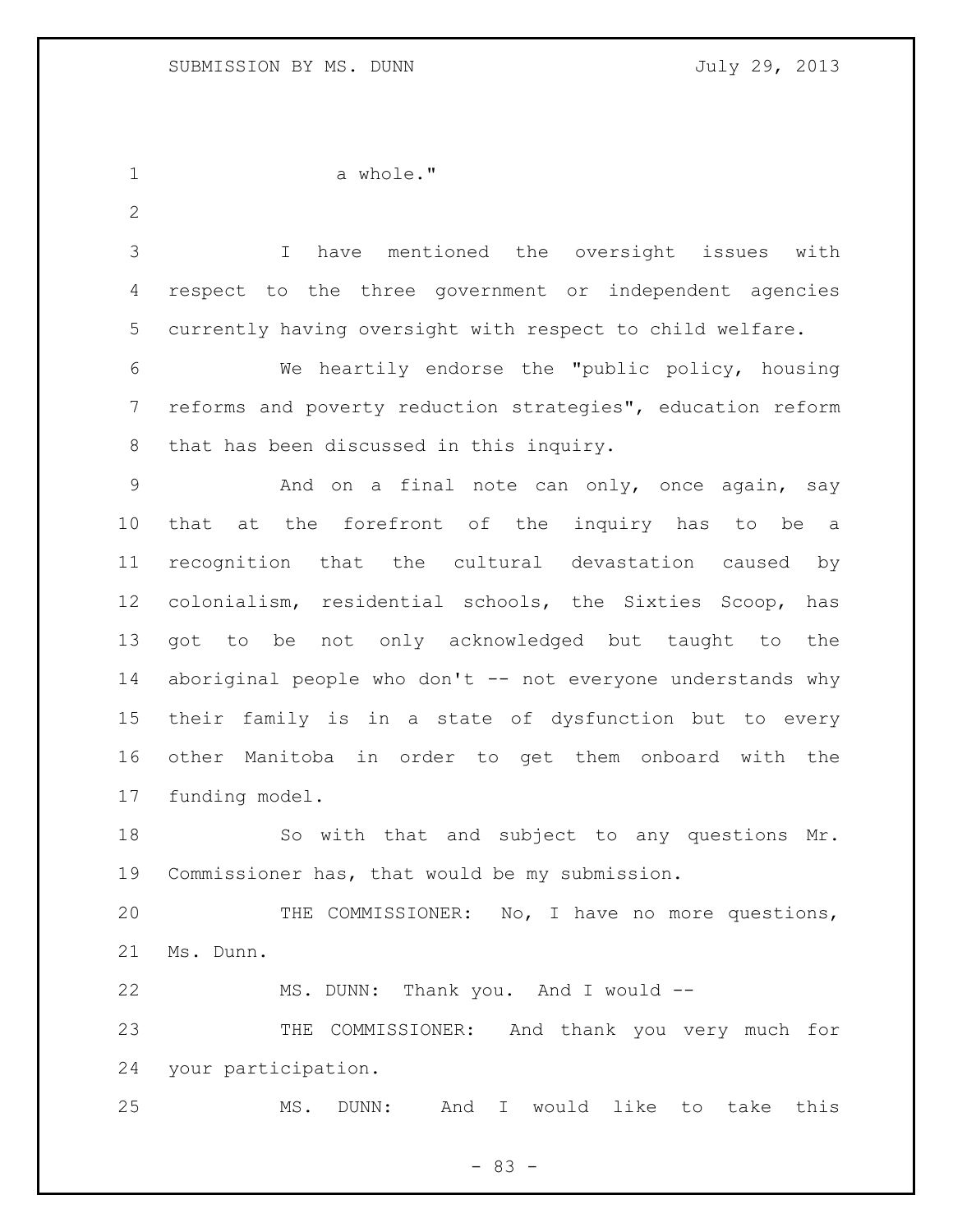SUBMISSION BY MS. DUNN July 29, 2013 REPLY BY MR. GINDIN

 opportunity, Mr. Commissioner, to thank you for listening so carefully throughout this entire inquiry in terms of certainly when I have been here, for phase 2 and phase 3, doubtless the same for phase 1.

 I would like to thank Ms. Walsh and her legal team for their excellent presentation of a very complicated legal matter. I would like to thank Ms. Ewatski for never getting angry with me for asking continuously stupid questions and her always politely saying it's on our website.

 So I appreciate that and I also appreciate Transcription Services for doing a really bang up job in terms of keeping us up to, up to pace.

 I would also be remiss if I didn't thank council for the intervenors and parties for their helpful and cooperative way in which they have dealt with myself and with each other and, of course, the witnesses who have testified at this proceeding.

Thank you, Mr. Commissioner.

THE COMMISSIONER: Thanks, Ms. Dunn.

 Well, that takes us to the replies. Mr. Gindin? MR. GINDIN: Thank you, Mr. Commissioner.

 I expect that I can conclude my remarks by 12:30, certainly. I wanted to begin by just making a few corrections to my brief that I noticed after my earlier

- 84 -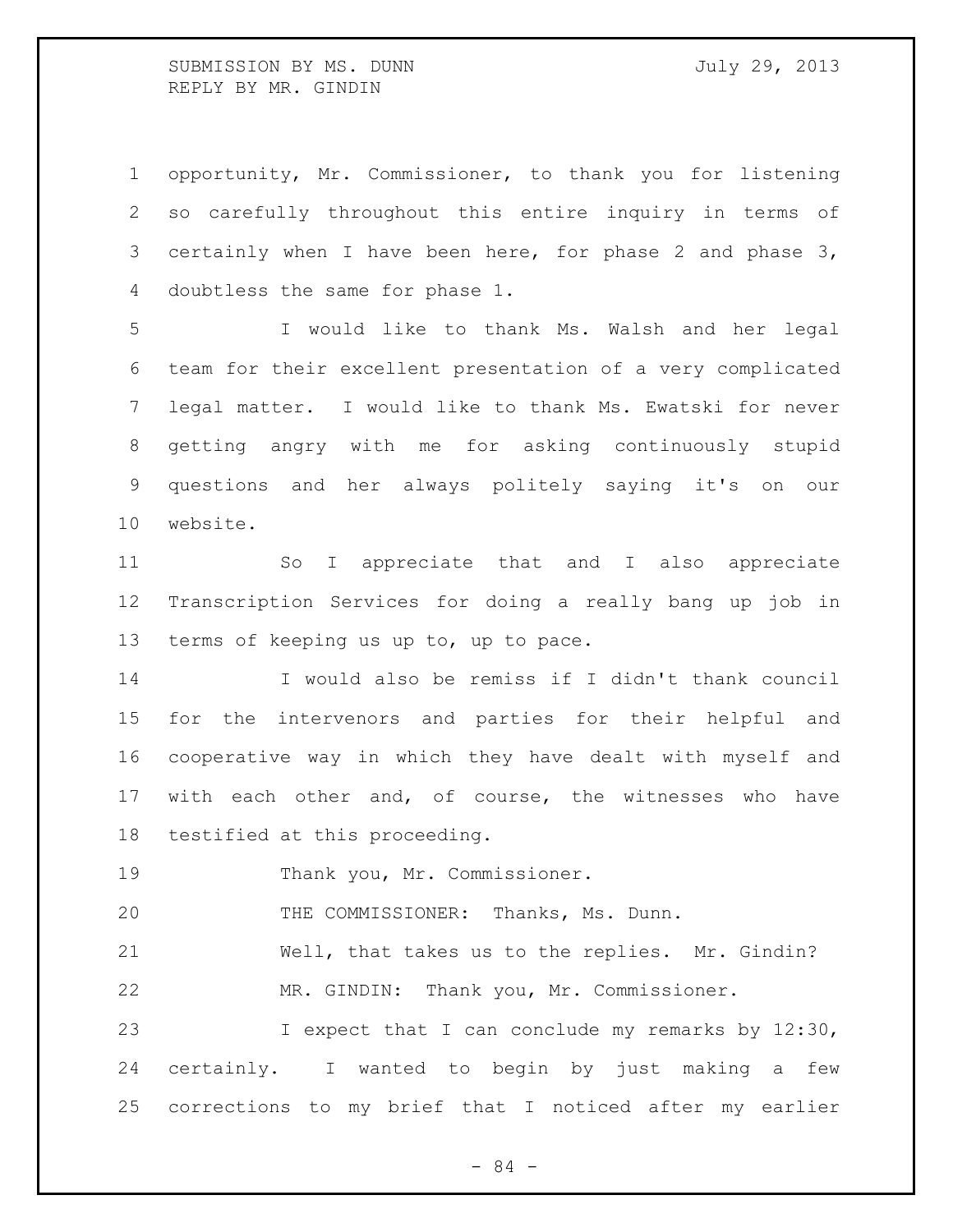REPLY BY MR. GINDIN July 29, 2013

1 submission and, first of all, I'll take you to paragraph 80 2 which is on page 23. 3 THE COMMISSIONER: Paragraph number which, 80? 4 MR. GINDIN: Number 80. 5 THE COMMISSIONER: Yes. 6 MR. GINDIN: Page 23. 7 THE COMMISSIONER: Yes. 8 MR. GINDIN: The very last sentence in that 9 paragraph says November 2001, it should be November 2000. 10 It actually doesn't make much sense the way it was. 11 THE COMMISSIONER: So two --12 MR. GINDIN: It's November 2000. 13 THE COMMISSIONER: 2000. 14 MR. GINDIN: That's correct. 15 THE COMMISSIONER: Yes. 16 MR. GINDIN: And at page 41 of my brief, 17 recommendation number 1, the one that I will spend some 18 time discussing again, the reference at the end of that 19 paragraph to the evidence of Ms. Wright, I've got the date 20 wrong, it's got April 24th and, in fact, it's May the 15th 21 when she testified to -- 22 THE COMMISSIONER: Right. 23 MR. GINDIN: -- the particular reference that I 24 mention there. 25 THE COMMISSIONER: Right.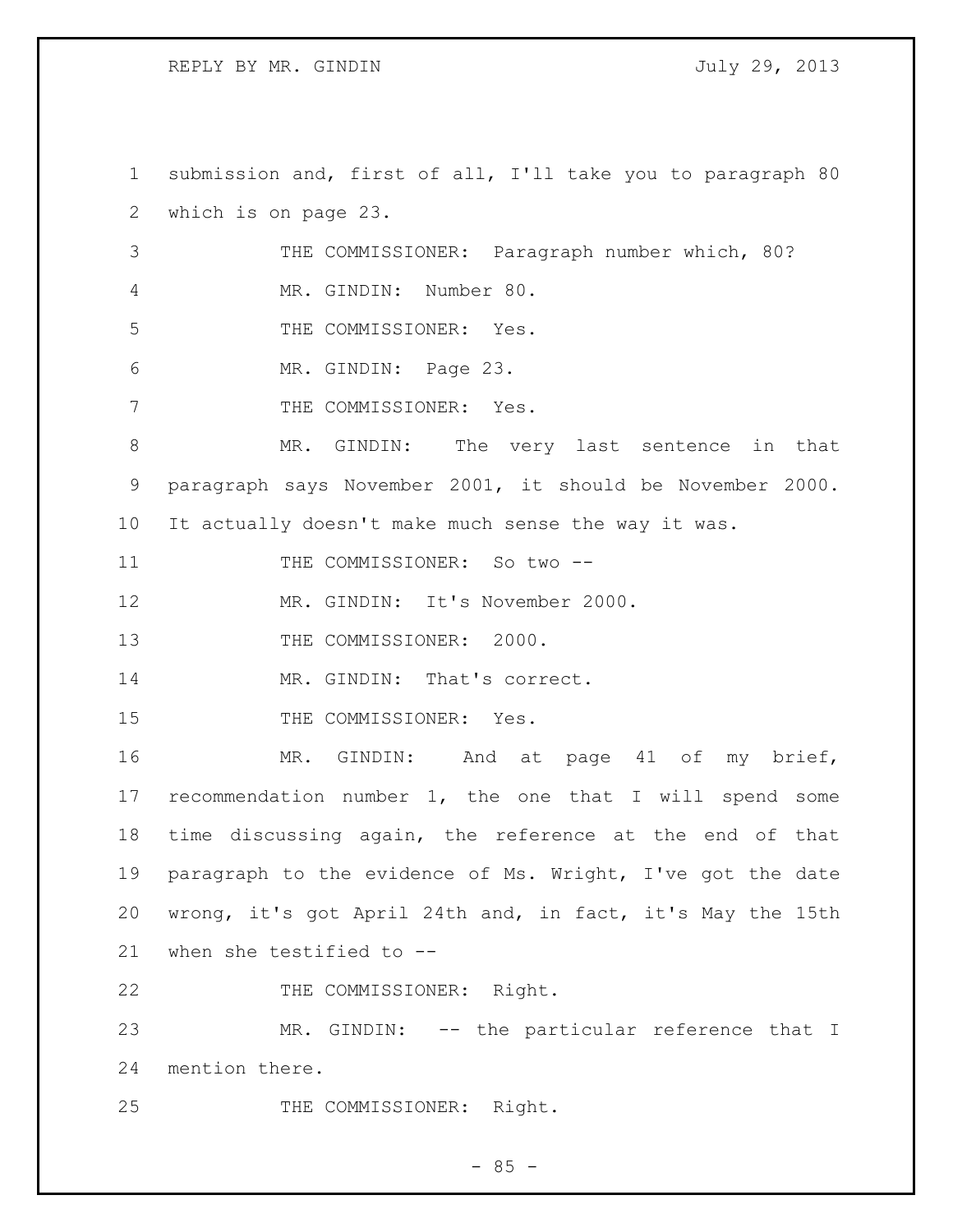MR. GINDIN: I want to begin by saying that I appreciate you requesting other counsel to comment on certain of my recommendations, I think that was very necessary and important that you heard from everyone on those particular recommendations, those certainly were the ones that needed some discussion and I intend to, to deal with those responses from others at, at some length.

 You did ask a question of me as I was completing my submission, I was commenting on the fact that there was evidence that Ms. Kematch had told someone that she really didn't have a visitor on March the 9th of 2005 and that she just told CFS that so they wouldn't come in. That's actually referenced in my brief, at paragraph 107, and the witness was SOR #9, and paragraph 107 actually references the evidence where that was stated by SOR #9 very clearly and I think if you looked up the reference you would see that it is exactly as I commented on.

18 THE COMMISSIONER: Paragraph 107?

 MR. GINDIN: 107 does refer to that, there's a reference there and, again, it refers to SOR #9 and her evidence as referenced in that paragraph.

22 THE COMMISSIONER: Yes.

 MR. GINDIN: I -- before I get to the recommendations I do wish to just make a few remarks relating to some of what counsel has had to say. And I

 $-86 -$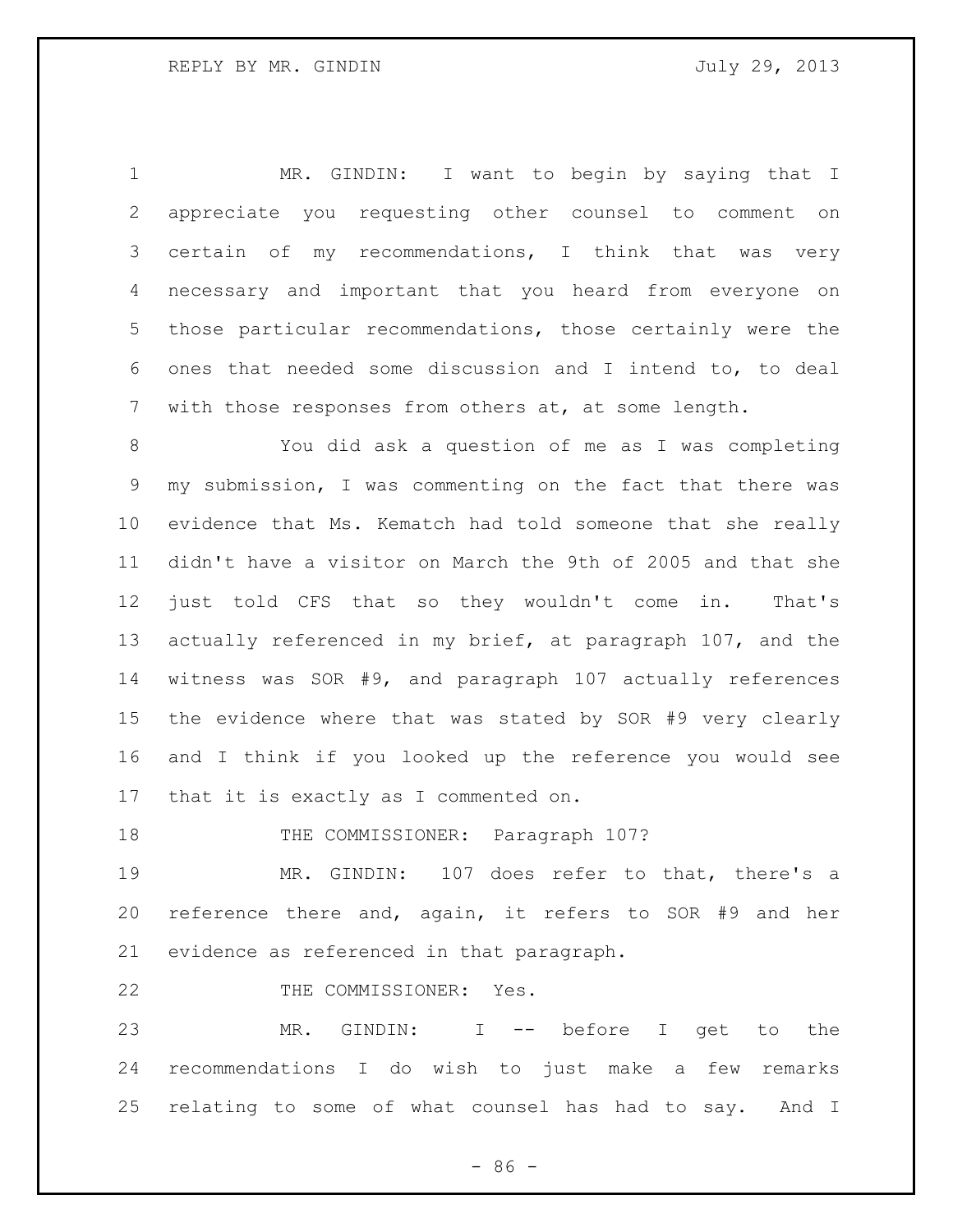won't be very long in this area.

 Mr. Ray, in his submission, when he referred to the evidence of Mr. Chabai, which is -- comes out in Exhibit 83, and he gave the impression that I was unaware of that additional evidence because I referred to the evidence of Ms. Willox and I may have said that she didn't do a search for Wes McKay in reference to the December '04 matter at the hospital. I may have said that it would have been an easy thing to do, if I did say that, that would be incorrect, based on the new piece of evidence which tells us that it wasn't that simple, it was a little more complicated. I don't believe the evidence suggested it was impossible but it just told us that it wasn't quite as simple as we were once led to believe.

15 Now, with respect to that issue, it's my submission that it's of no moment because if one were to look at the evidence of Ms. Willox, January the 8th, 2013, and in particular pages 73 to 74, it should become clear, I submit, that a search wasn't done at all and I think that was the point that I was making, I think Mr. Rice said well it's a little unclear because we don't have notes but if you look at those particular pages, Ms. Willox agrees with me that certainly if she was going to do a search for another party, that would be recorded in her notes, and certainly if she began to make a search and got anywhere at

- 87 -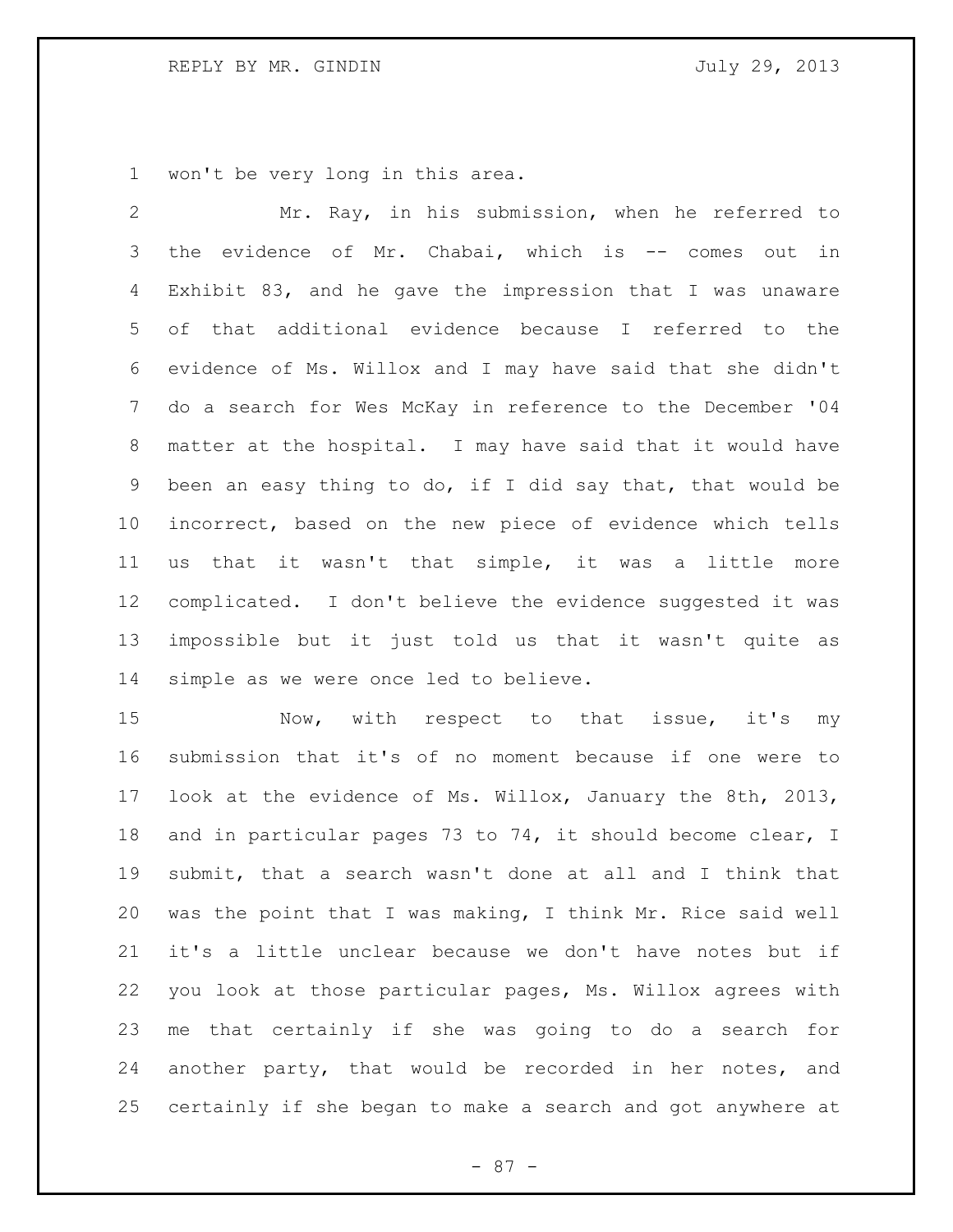## REPLY BY MR. GINDIN July 29, 2013

 all, clearly that would be in her notes and the fact that it isn't we can assume that no search was made.

 So that was only part of the point that I made, 4 the main other point, really, was that that wasn't the only opportunity in any event, to search out Mr. McKay, that opportunity arose with Ms. Forbes attending on May the 13th, '04 to Samantha's residence and Wes McKay came to the door and we talked about that already and obviously another opportunity to look into the issue without having to go to a computer or a program of any kind just by asking certain questions and, again, July the 23rd, '04 Ms. Forbes attends to Samantha's residence, is advised that Wes is her main support and again, no questions are asked. She then goes to see Samantha's mother and again doesn't ask her anything about Wes McKay and that's all contained in paragraph 38 to 39 of my brief and I think those are the more important points as compared to how difficult that search might have been in the computer system with respect to Ms. Willox's evidence. So those references are at page 38 to 39 of my brief.

21 THE COMMISSIONER: Yes, all right.

 MR. GINDIN: With respect to Ms. Bowley's comments, just have a couple of points to make here. She attempted to somewhat minimize the significance of notes by arguing that I might have over, overemphasized those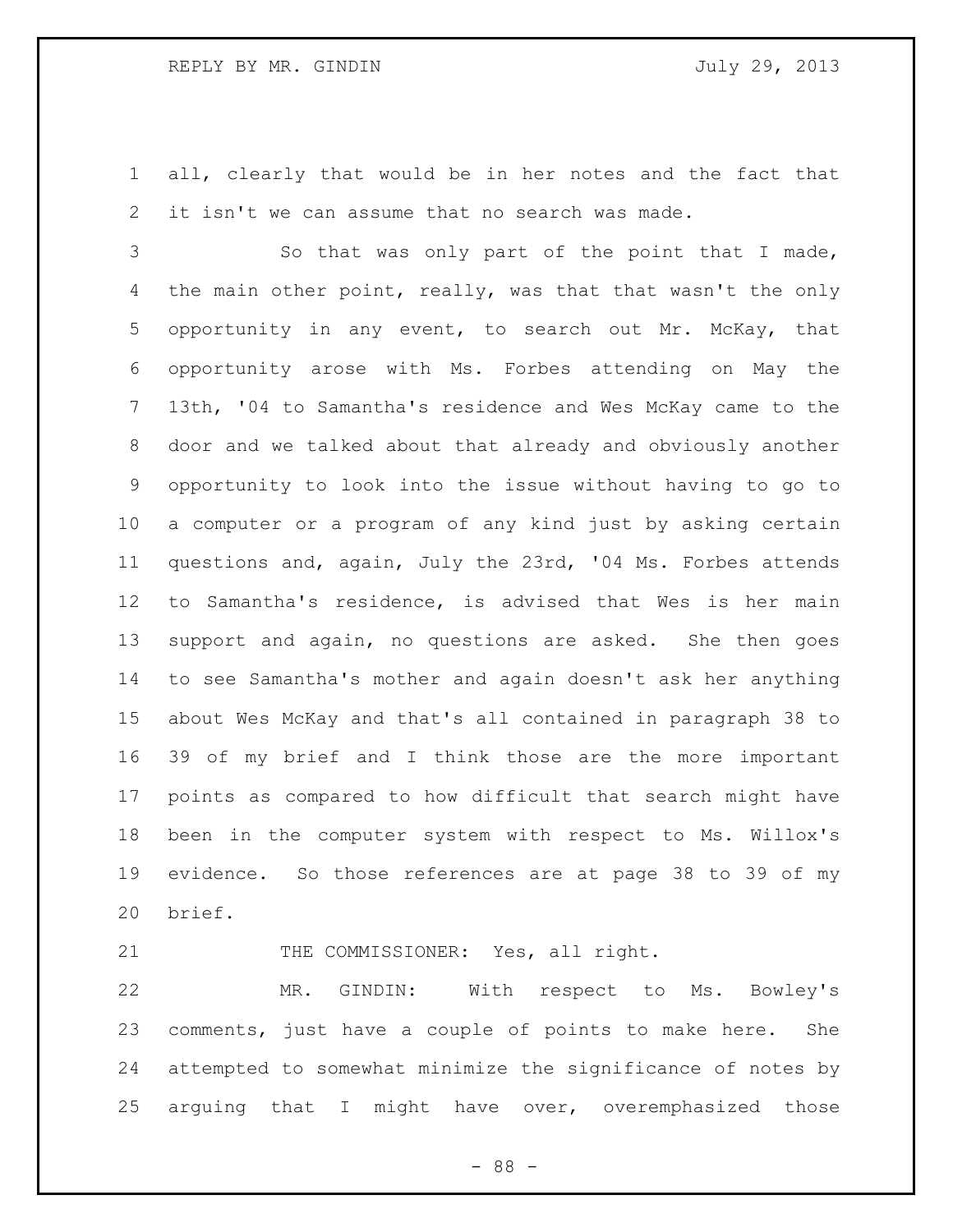because I'm used to dealing with criminal cases where the police obviously take very detailed notes. I would just point out that social workers have the statutory authority to apprehend children, just walk right into your house and get them and the police don't really have that authority, that's a pretty important authority to have. So their involvement is every bit as serious and important in many ways as the police, with the addition that their notes, of course, add to the history as the case progresses and it becomes more important, clearly, that the next social worker would have all of the facts and all of the notes and I don't think you can really overemphasize the significance of notes.

 Ms. Bowley, as well, in her submissions, discussed common sense and argued that common sense should be applied as well to higher ups, not just to the front line workers or the supervisors and I agree with that, I think common sense has to go all the way through the system, not just at the lower end, so I accept those remarks of hers.

 I believe it was Mr. Cochrane talking about seeing the child and that particular issue of seeing the child referenced the evidence of Ms. Stoker where he quoted, I think, a portion of her testimony or at least summarized it to the effect that seeing the child was not

- 89 -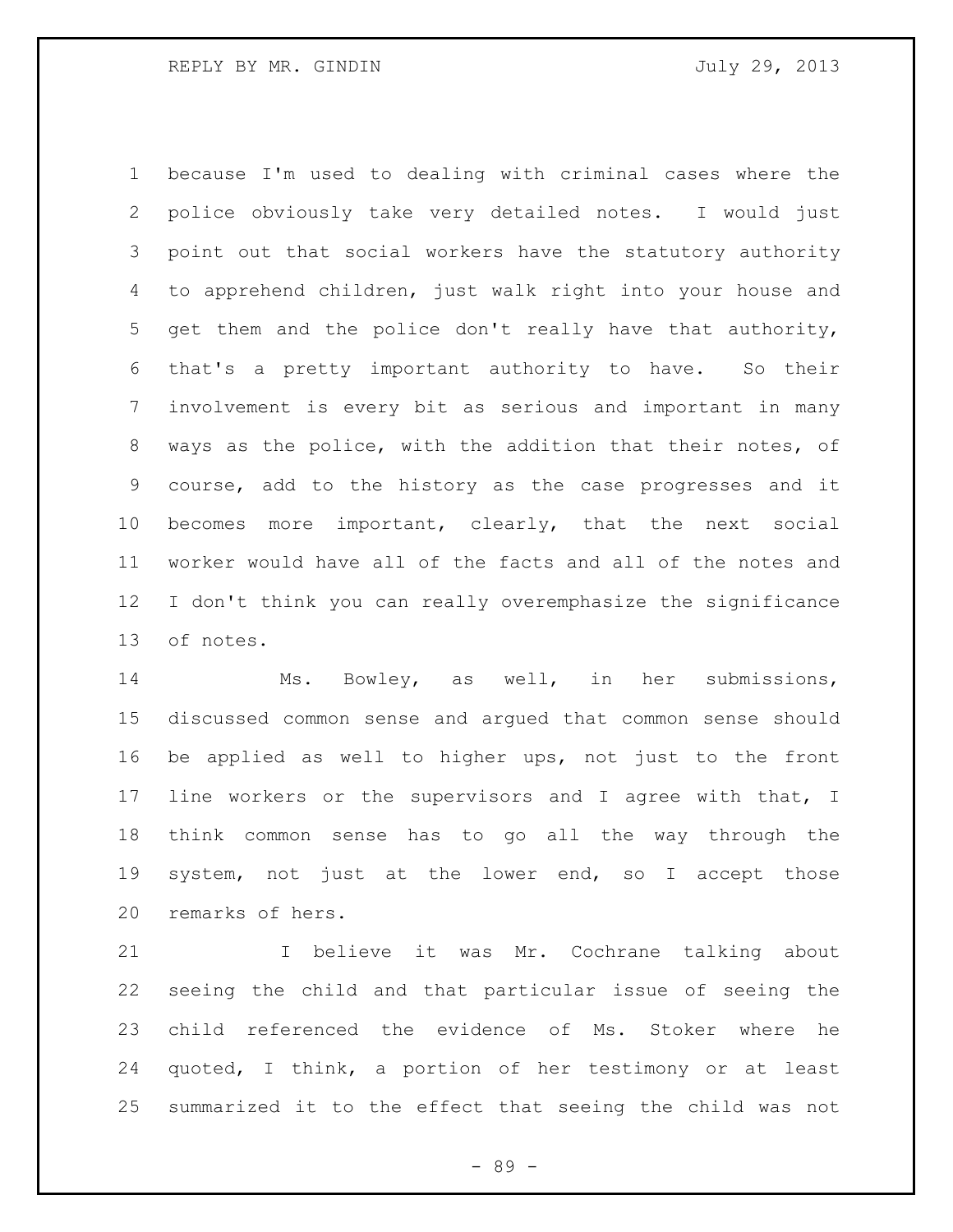necessarily something that was done in that environment and used that phrase in that environment.

 Perhaps a better word might have been in that culture at the time because if you use the word environment in a, in another way and take it directly down to what was doing on March the 9th when you're actually there, seeing things develop, the environment they were presented with, and all the suspicious circumstances that changed what they originally knew, made it even more imperative, I suggest, to see the child.

 I'm not sure if this was referred to earlier but I would refer you to page 2000 -- 20,260 of the disclosure which is a reference to --

14 THE COMMISSIONER: 20,260?

MR. GINDIN: 20260, yes.

16 THE COMMISSIONER: Yes.

 MR. GINDIN: And that was a reference to a meeting that took place February the 3rd, 2004 which would be over 13 months prior to this March 9th, '05 incident. And this was a meeting where Ms. Faria was present, Chris Zalevich was present, Bill Leskiw was present, and a number of other individuals. Shelly Willox, Diane Verrier, et cetera, and this was a CRU joint meeting minutes and at, at point number 13, which is actually on the very next page, 20261, this again is in the minutes of what's being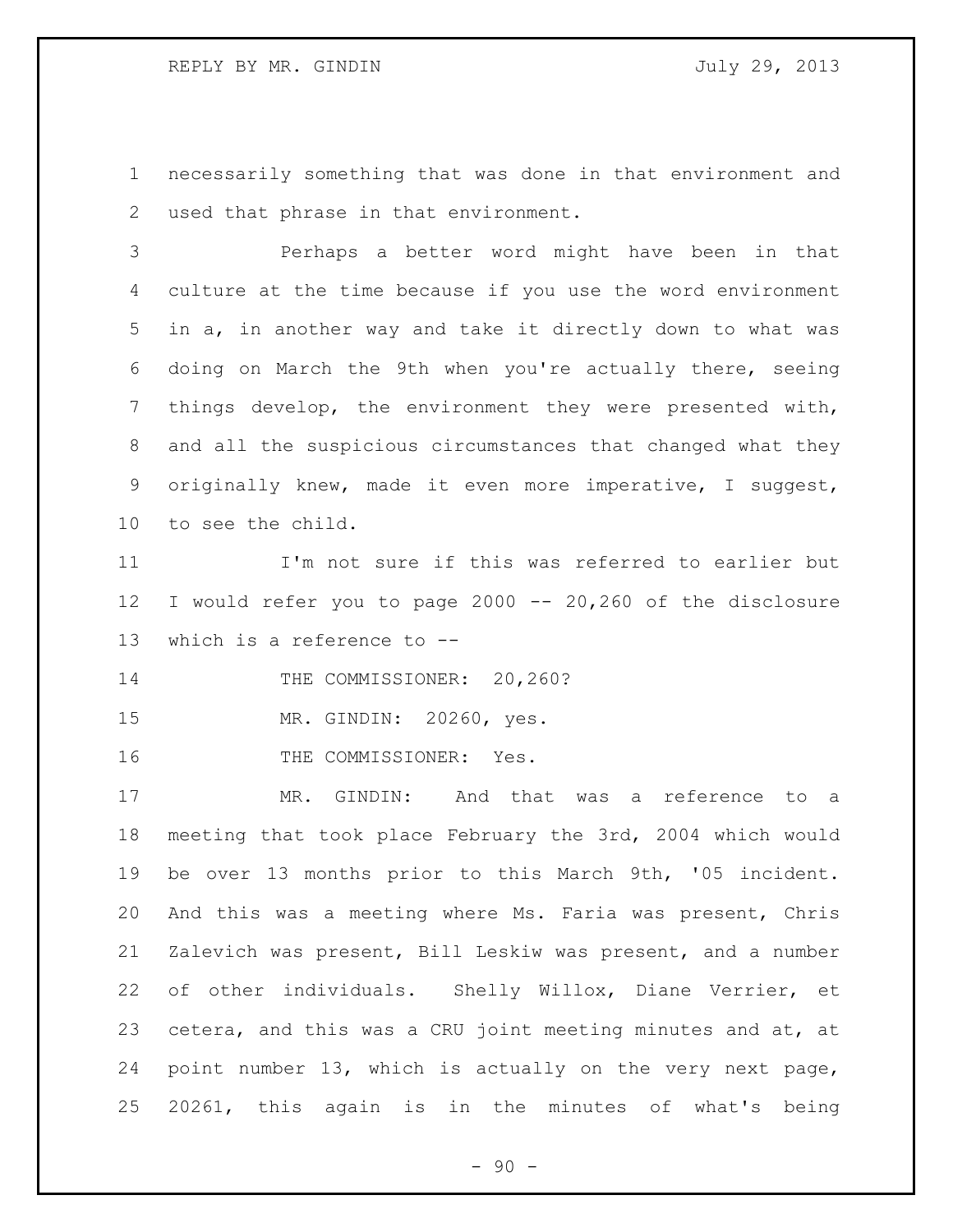REPLY BY MR. GINDIN July 29, 2013

 discussed, assessments is the topic at point number 13. "There were concern raised about assessments being made over the phone that should be done by a field to the home. As much as is possible, when there is a concern 8 about a child in the home, the home and the child should be seen by a worker."

 So even back then meetings are being held and people are discussing the fact that that should take place. So I just point that out because that was some time prior to the March '09 incident where people are saying well, there wasn't an actual policy in place, my position was that it was pure common sense but there were also discussions being had and -- about that subject back then.

 Mr. Cochrane, in his submission, spent a few minutes talking about this issue and you agreed completely that he probably didn't need to but he did talk about the fact that no one in Fisher River may have known about what was going on with respect to Phoenix. He referenced a comment in Ms. Edward's brief that in a vague way might have suggested that otherwise. My position is that if one

 $-91 -$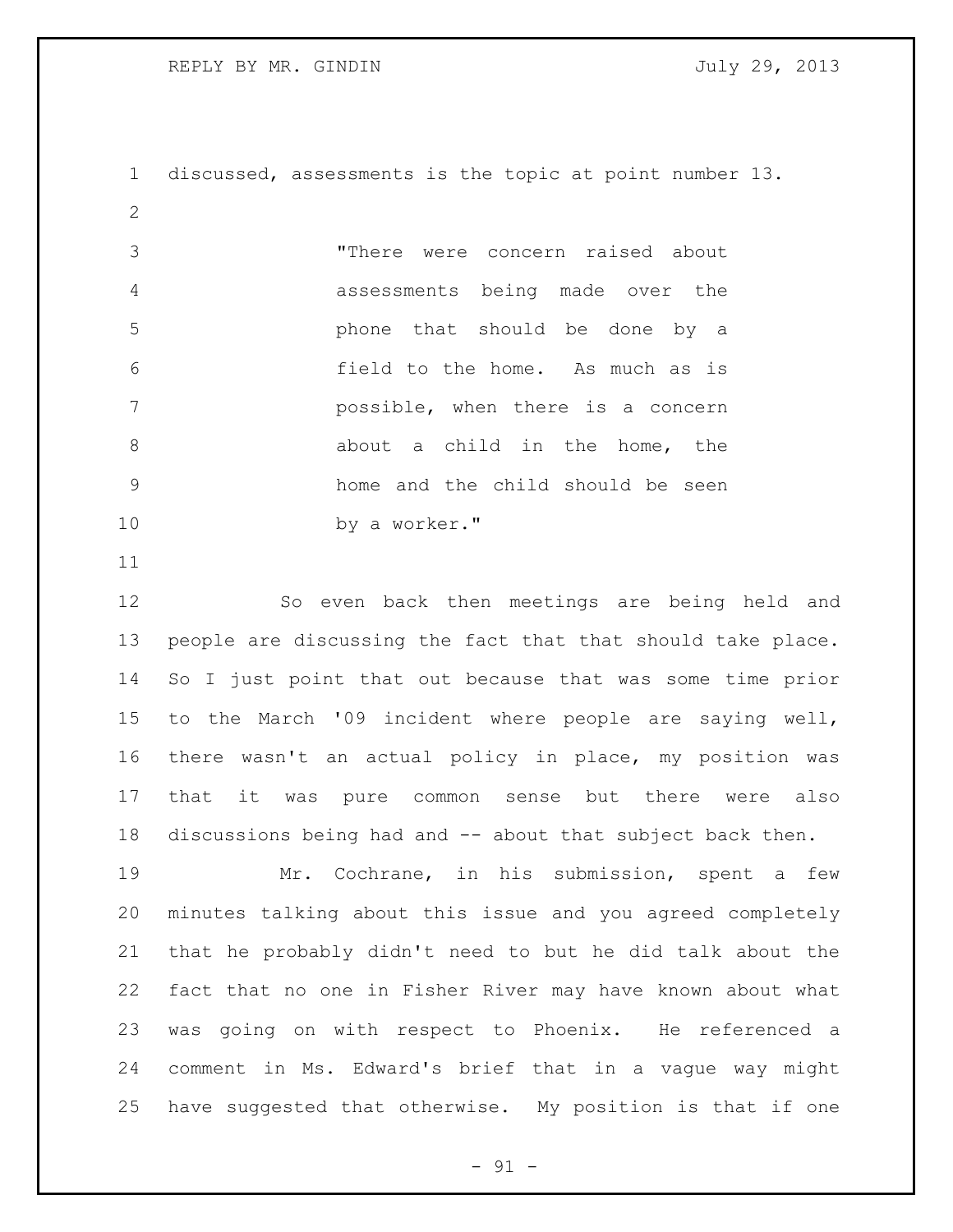looked at her submission it would be clear of what she was talking about, and she talked about people coming forward and maybe knew something, she was talking about the family members who were -- who observed certain things, may have witnessed certain things and, and that's what her reference was to, not the rest of the community who might not know, or not to the social workers up there who may have known something because there wasn't evidence on that issue. So just to clarify that.

10 THE COMMISSIONER: Yes.

 MR. GINDIN: I think it's quite obvious, what she was referring to was members of the family who observed certain things and should have done some things.

 Now, with respect to Mr. Cochrane's submission, he did reference in his recommendations, in his own recommendations that is, recommendation number 3 that he talked about of his own -- I'm just looking it up for a moment.

And his recommendation number 3 was:

 "Upon the request of a CFS agency, peace officers shall provide all documentation and records (such as police occurrence reports) in their possession or control that

 $-92 -$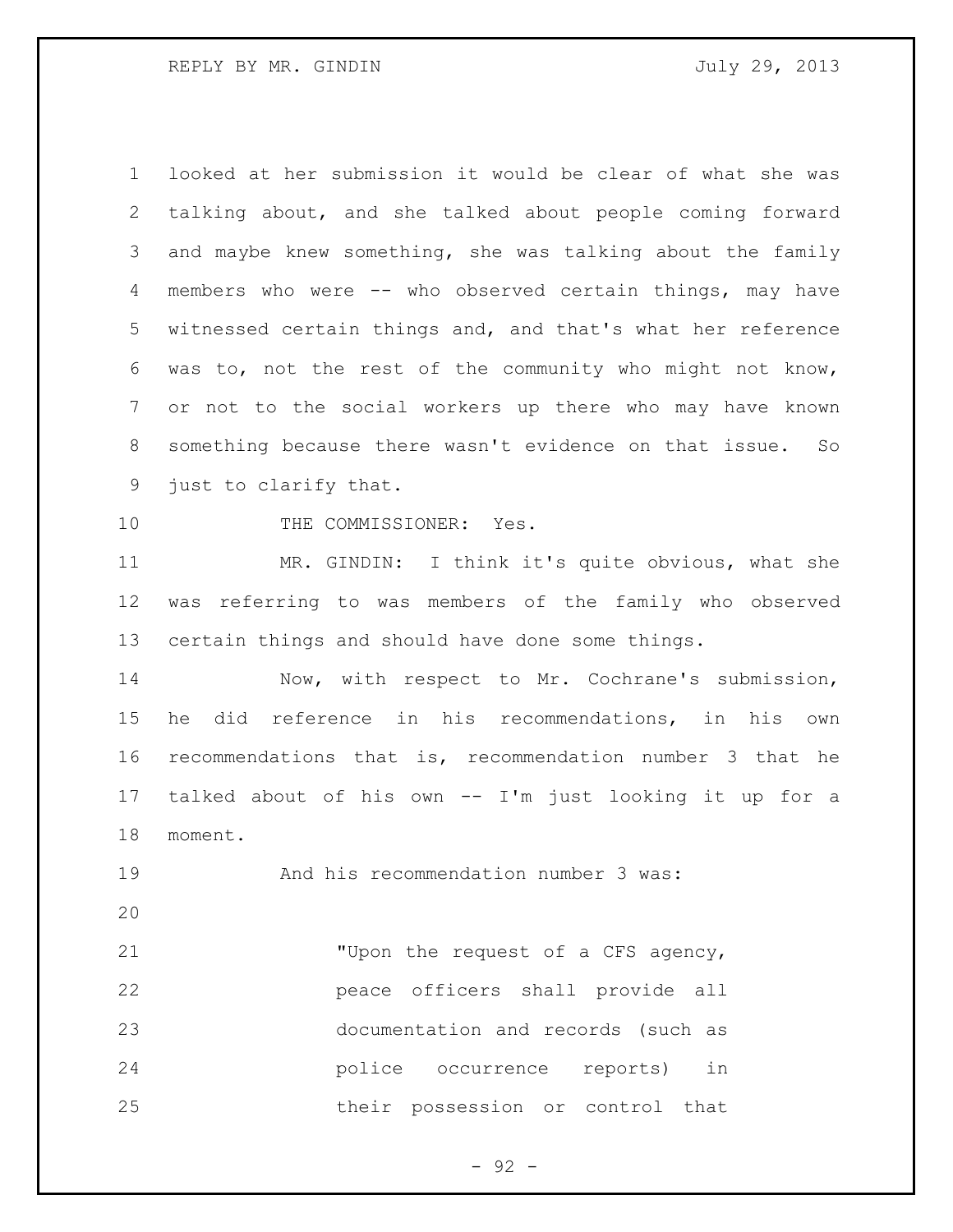may assist a CFS agency in determining the safety and (the) well being of a child." And he spent some time explaining to you why he was putting forward that recommendation. That shows up at page 4 of their brief and again as recommendation number 3. Do you have that in front of you? THE COMMISSIONER: Yes, I do. MR. GINDIN: That is a recommendation that I would endorse and I say that because I've had experience in cases of that nature, in fact with Mr. Cochrane on the other side and that's an issue that arises very often when there's an allegation of abuse and there's a request to have the alleged offender put on the child abuse registry permission. The problem that that deals with is that, for example, if, if the alleged offender is not an accused then even the offender doesn't get particulars or disclosure from the police, that only comes to you once you've been charged with something. So even in those circumstances, it's a problem for both sides because they don't have disclosure and it's a common occurrence in these types of matters that defence counsel actually agrees with the request to get a court order to get all this material because there's no real

- 93 -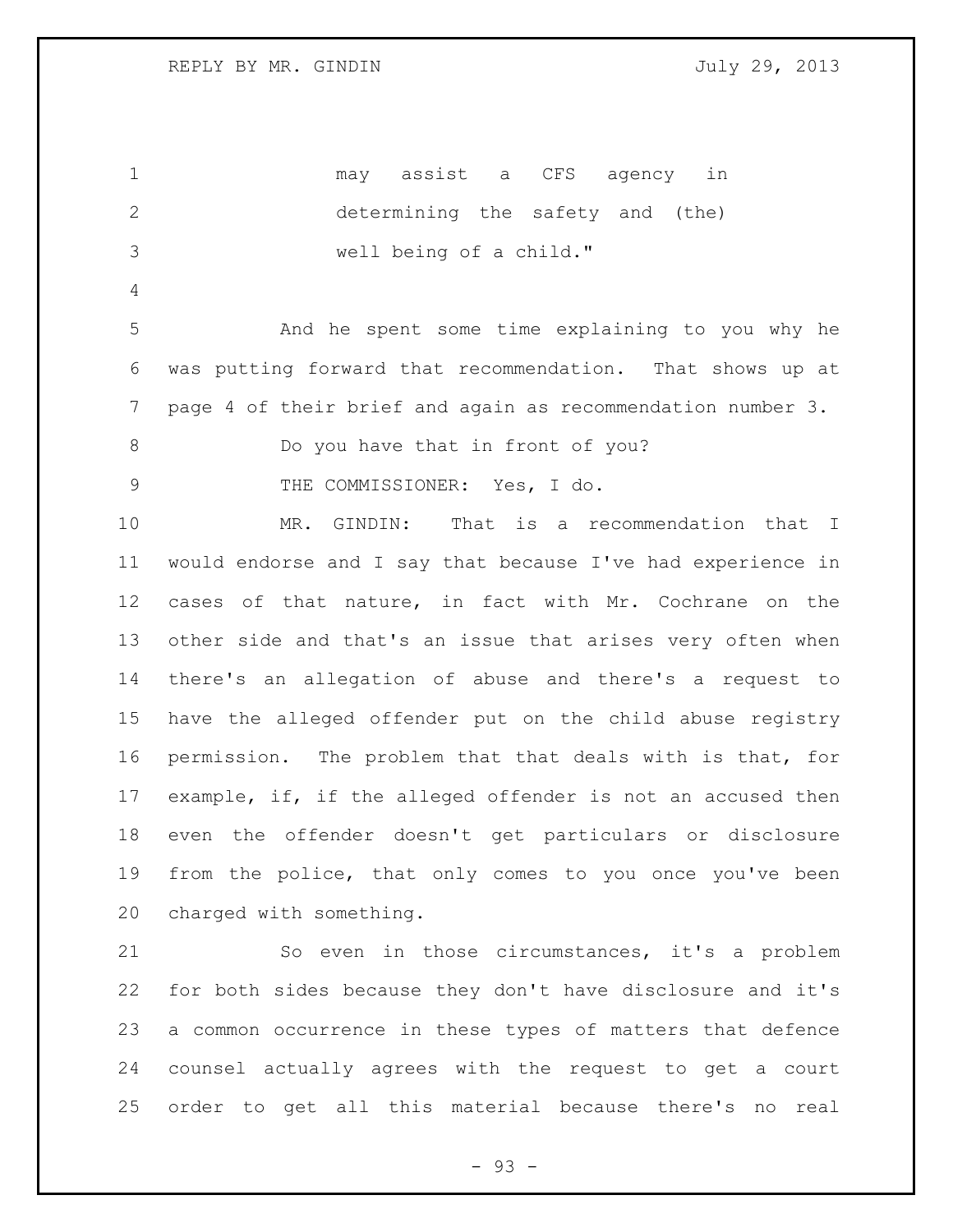REPLY BY MR. GINDIN July 29, 2013

 argument against it. And so I agree that it's an unnecessary step, it just impedes the progress of the case somewhat, and it shouldn't even be something that's available to the parties to the issue so they can deal with it without, without having to necessarily go for court orders. So, that's something that I would agree with Mr. Cochrane -- 8 THE COMMISSIONER: Would --9 MR. GINDIN: -- would be --10 THE COMMISSIONER: -- would that require a statutory provision? MR. GINDIN: Well, at the present time the statute says that you need a court order to -- 14 THE COMMISSIONER: Yeah. 15 MR. GINDIN: -- to get this. THE COMMISSIONER: So it would have to be amended? 18 MR. GINDIN: So -- yes, it would have to be, it would have to amended. Ms. Harris, in her submission, referred to my comments with respect to a discussion of the evidence of Jay Rodgers, when I talked about how the General Authority was doing some good things and things were working out well and they didn't seem to be necessarily sharing some of these good ideas with the other authorities and I think her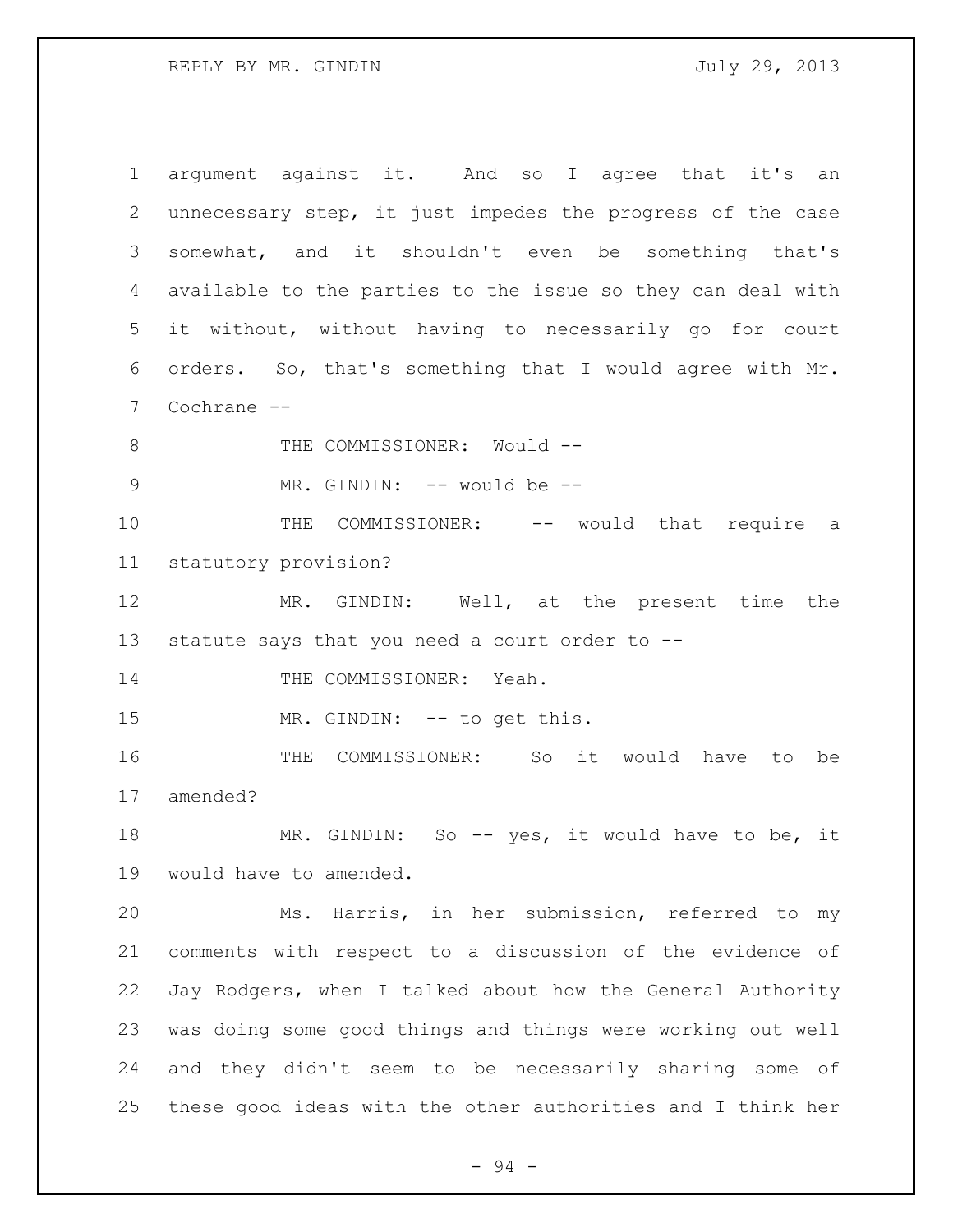response to my submission was that what the General Authority was doing may not necessarily be the best way or the only way, it's just one of the ways.

 My point was not that if it was shared that people must adopt it, my point was that it should be shared, and so everyone knows what's going on and, and then they can adopt whatever they like, whether it's the best way or not.

 I would refer you to the evidence of Mr. Rodgers, which I won't read out, May the 14th, 2013 pages 318 to 324 and it's my submission that as you read that it becomes clear that as I suggested to him perhaps a little more aggressive an approach be taken to make sure that the other authorities are aware of some of the things that they are doing that seem to be working. And it -- I think it's clear, when you look at that evidence, that that is something that should be considered.

 On the issue of trust, which we've all talked about at some length, Ms. Harris was questioning whether there was really enough evidence about that issue from the witnesses that testified. My submission is that there was a lot of evidence on that subject, many social workers agreed that trust is a problem, that there are resistant clients, there are clients that fear them, and that it makes their job more difficult. I think the evidence was

 $- 95 -$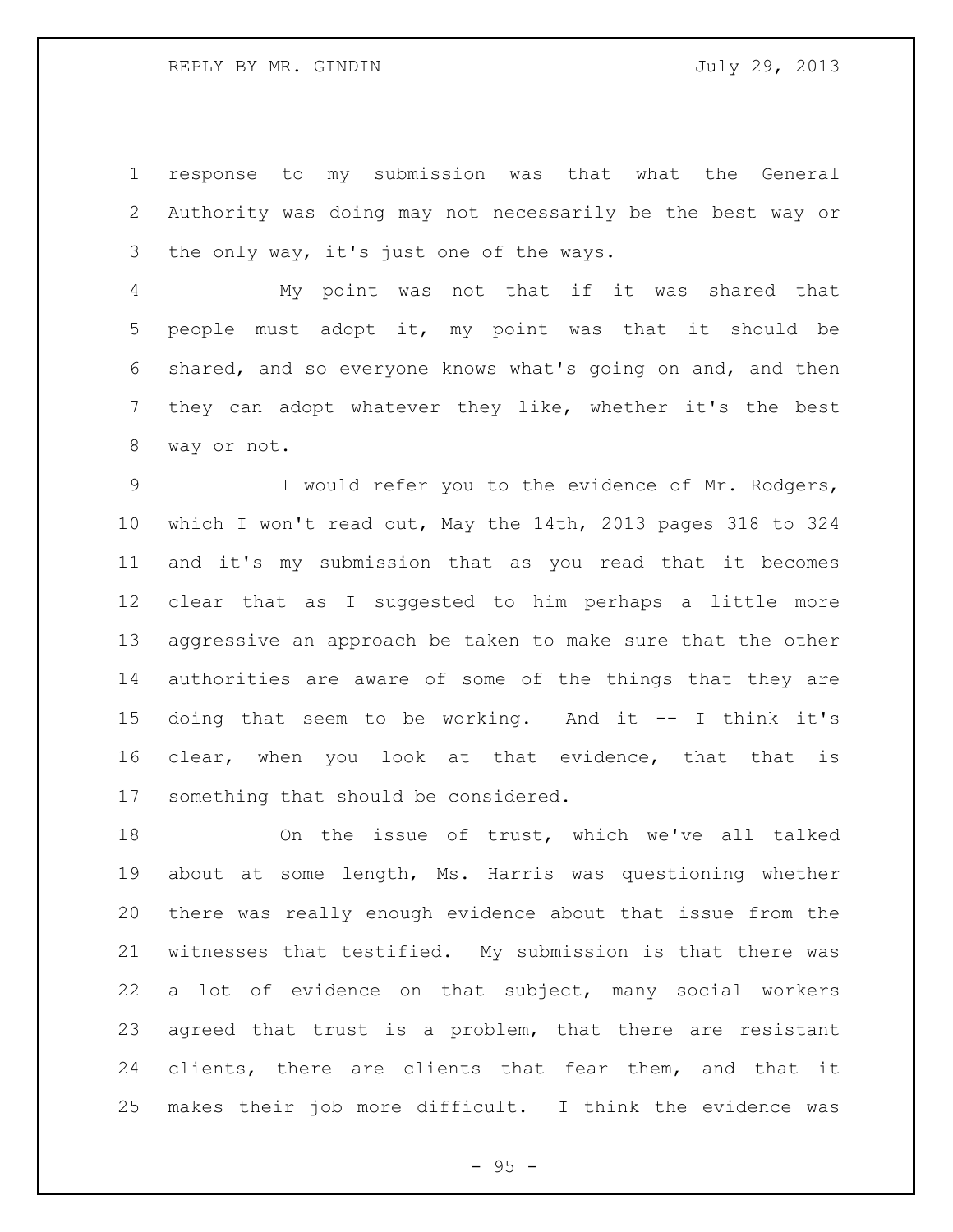REPLY BY MR. GINDIN July 29, 2013

 quite clear and many academics also agreed with the notion that there is a problem with perception and image in the system. And I just want to refer you to one portion of Mr. Rodgers' evidence on that issue. It's his evidence of February the 4th, 2003 at page -- 7 THE COMMISSIONER: Thirteen? MR. GINDIN: 2013, February the 4th, 2013, pardon me. Page 156. And there's a discussion there about the image problem and how we can deal with it and the question asked by myself is: 13 THas there been some thought given 14 to how to do 9 that, how to **improve that image, so that there**  would be more trust towards the 17 system or social workers?" Sounds like a big topic. His answer is as follows: "... let, let me talk about that from a, maybe a couple of 24 different perspectives. The importance of workers building a

 $-96 -$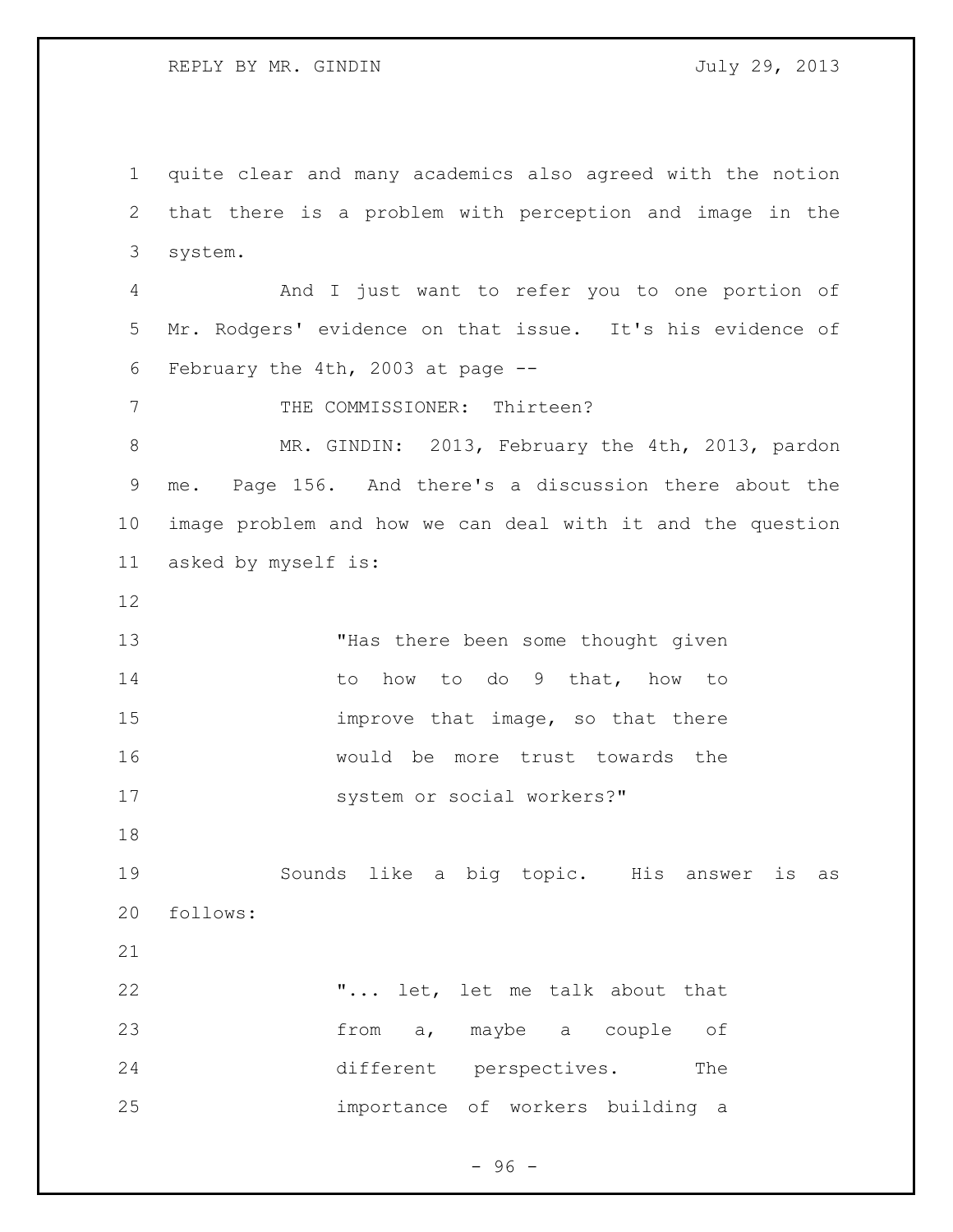relationship with families, for this kind of work, cannot be underestimated. The literature talks about the dual mandate of child protection services where, because of working in a threshold system, your initial involvement with a family is about child protection concerns and you're 10 investigating. But once you're 11 able to, as a worker, ensure that children are safe and hopefully 13 can be kept safe at home, then you're in a role of collaborating and building trust with families. So that's what's known as the, the 17 dual mandate. It's a very difficult job for workers to do if they're expected to do both of 20 those."

 And I think that even refers in a way to that number one recommendation of mine, he's talking about how it's a very difficult thing for workers who are expected to 25 do both of those things, certainly in the context of, of

- 97 -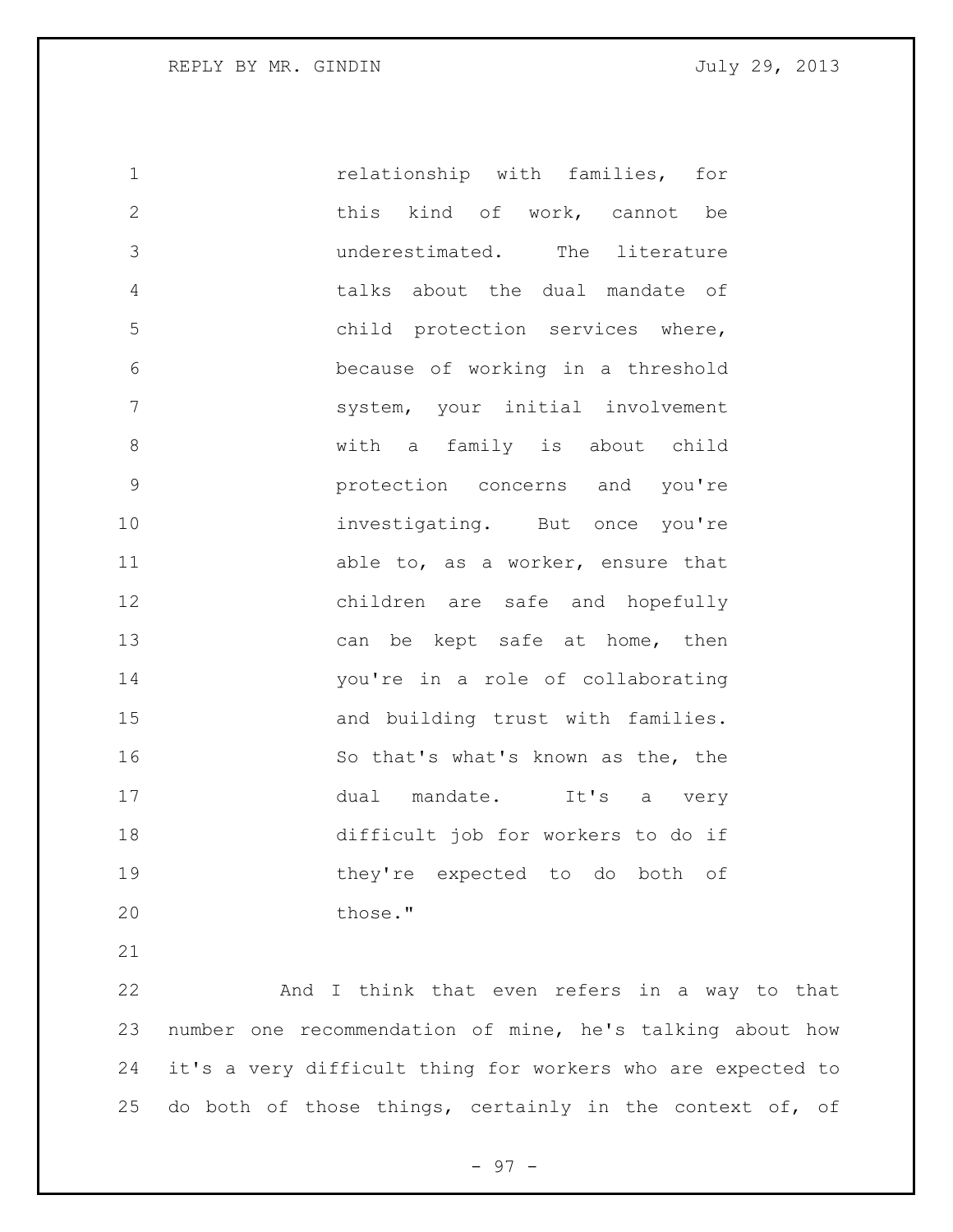trust, that definitely needs to be looked at seriously.

 With respect to the issue of the number one amendment or recommendation that I made, in terms of the new philosophy, Ms. Harris' response with respect to splitting it into two branches was that we have no evidence that splitting the system will work and I would just remind you of the evidence of Dr. Trocmé, who told us if there was no evidence that the present system is working or does, does more harm than good and I referred to that in, in my brief, as well.

 Mr. McKinnon, with respect to this number one -- or my number one recommendation, quotes at his paragraph 115, this is a quote that he emphasized and Mr. Cochrane, when he was talking about that first recommendation of mine, also made the same quote. I just want to quote that 16 again for the record, the quote that they both referred to in their argument that this would not work.

18 I don't know if you have that handy, but I'm not sure you need it, it's a fairly brief quote and I'll read it out for the record.

21 THE COMMISSIONER: All right.

 MR. GINDIN: Paragraph 115 of Mr. McKinnon's brief is where it can be found but Mr. Cochrane also, I believe, quoted the record from the evidence I'm not sure and here's what it says:

- 98 -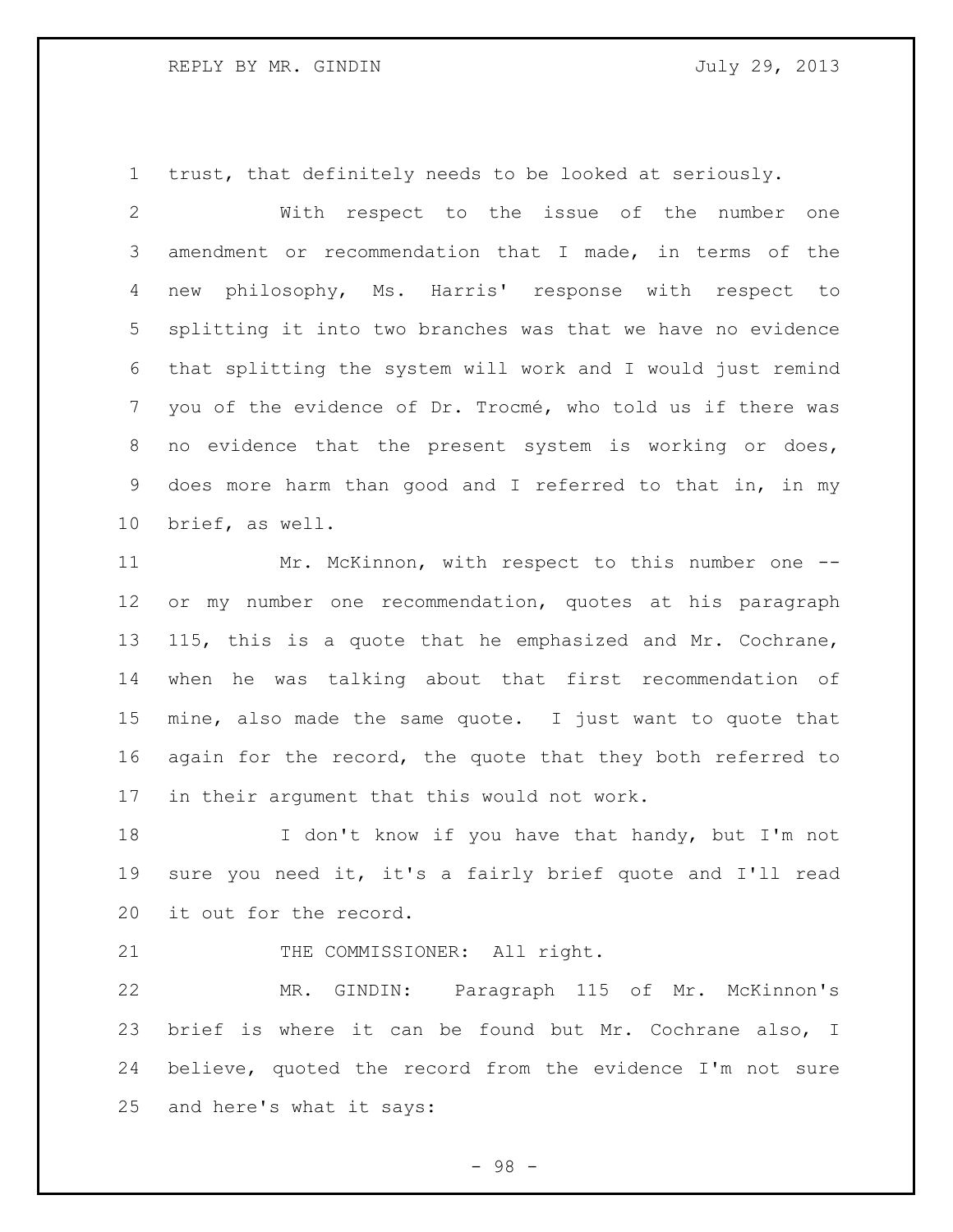| 1              | "I wish they could (sic) --"                              |
|----------------|-----------------------------------------------------------|
| $\overline{2}$ |                                                           |
| 3              | This is the evidence of Ms. Knol, who was part of a panel |
| 4              | of community workers.                                     |
| 5              |                                                           |
| 6              | "I wish they would just give us                           |
| 7              | extra money, know we work with                            |
| 8              | families and that. My fear is                             |
| 9              | that if I have to start keeping                           |
| 10             | files on families that I  work                            |
| 11             | with in order to get money, then                          |
| 12             | keep your money because that's not                        |
| 13             | going to help my families. My                             |
| 14             | families are not going to come to                         |
| 15             | my centre because they're going to                        |
| 16             | lose trust because they're going                          |
| 17             | to feel that I work for CFS not                           |
| 18             | Andrews Street."                                          |
| 19             |                                                           |
| 20             | And to me that emphasizes the problem, it doesn't take it |
| 21             | away. She is saying that these families, if they have the |
| 22             | impression that these workers work for CFS, they don't    |
| 23             | trust them. And that's exactly the point that I'm making  |
| 24             | so it seems to me that that quote actually emphasizes the |
| 25             | need to do something about this issue.                    |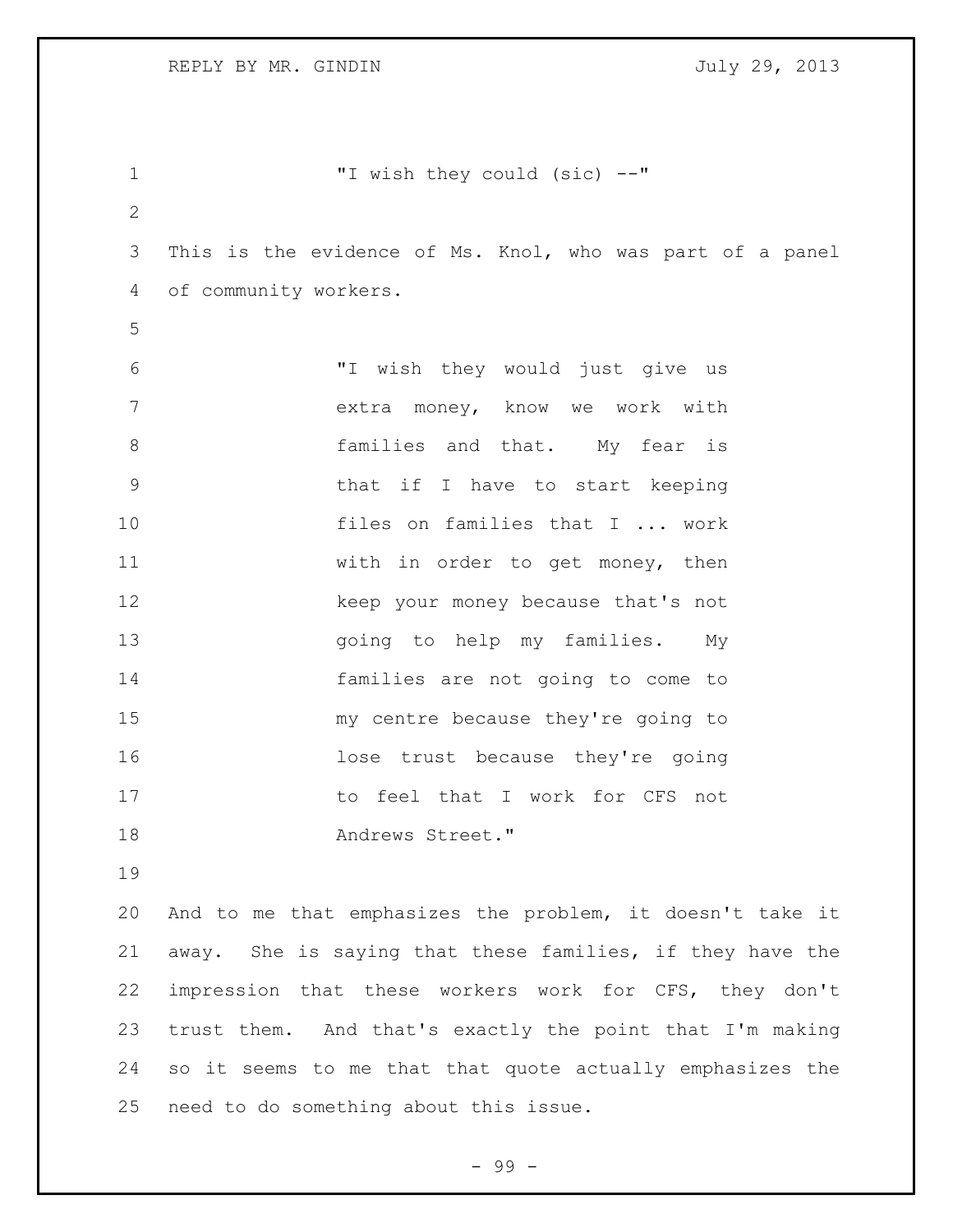So moving on then to those particular recommendations that you had asked counsel to comment on, and I just want to be a little more specific and refer to those. The first one about splitting the system in some way, I don't think it's an answer to simply say it would be difficult, Ms. Dunn said yes there might be some issues, it might be inconvenient, that's not, I submit, a reason to abandon it. If we had a system where, for example, you had child protection services doing one particular thing, another department called family enhancement services that did something else, certainly they could refer matters back and forth. There's nothing to prevent that.

13 I can't say that I am surprised that most of the authorities or agencies are against this idea because it requires some change and most people would like it to continue the way it's been. Obviously, if, if this is recommended some thought has to go into how it could work, clearly. Some of the others, for example, Ms. Versace, for the university, said it may not work unless it's coordinated, these two parts are coordinated with each other. Well, obviously I would want them to be coordinated with one other.

 I think Mr. Haight indicated his disagreement with this notion by saying there's a need for collaboration and again, clearly, I'm not suggesting that these two

 $- 100 -$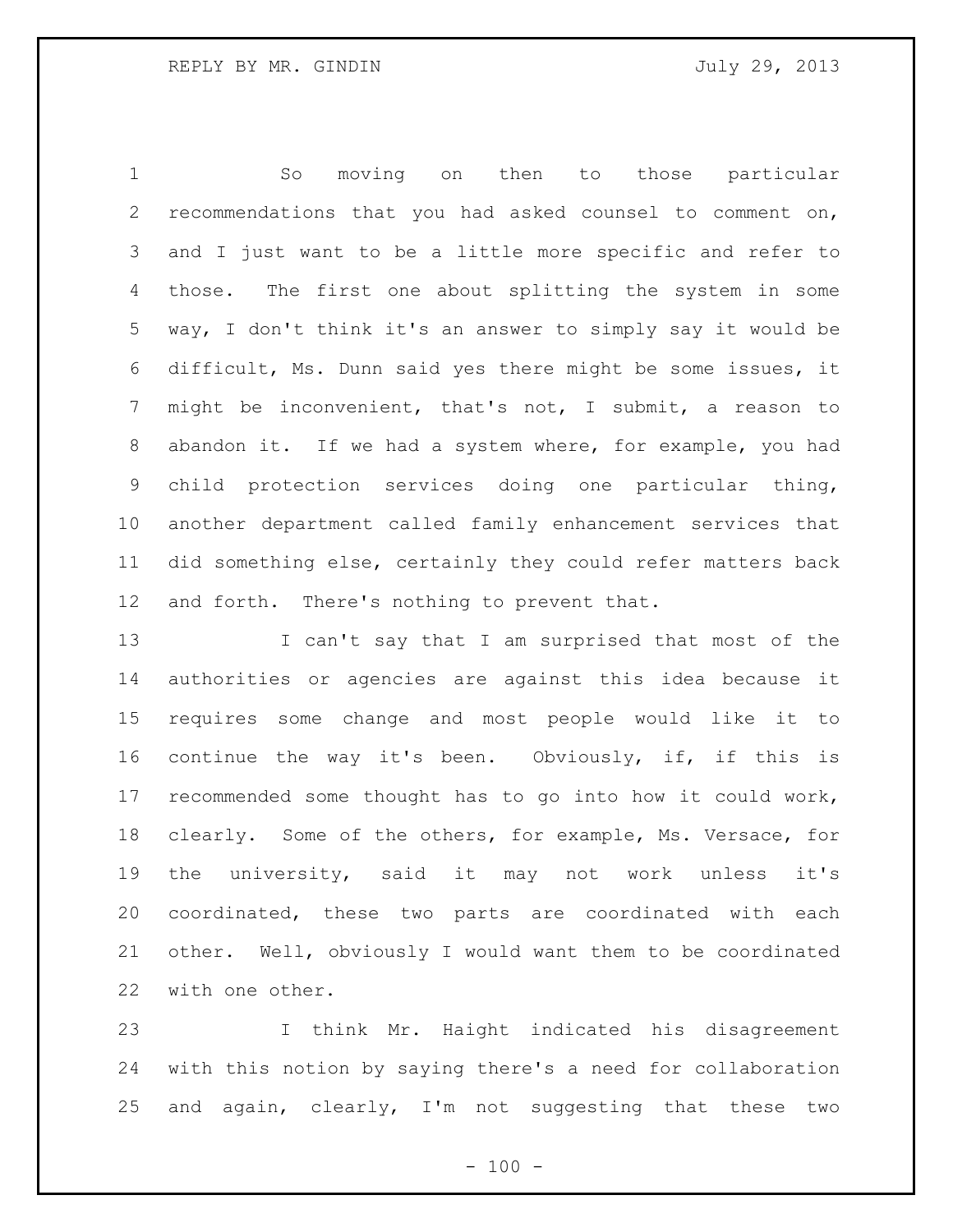branches not collaborate with one another. They have to collaborate, they have to communicate, there has to be some sort of way that they work in unison, to some extent. I'm not suggesting they never speak to each other.

 The fact that there might be some difficult issues to solve does not mean we should abandon the, the idea. In fact, both sides should still go along with 8 standards and policies that have been developed, they should have similar protocols. I am not suggesting that we have a new system or we're starting all over necessarily, the -- there have been some good recommendations, some progress being made in terms of new standards and policies and there's no question they should apply to both sides of the equation.

 So I don't simply agree that there are some issues, some difficulties, so that makes it something we shouldn't do.

18 With respect to the -- number three of my recommendations, again this is something most others have disagreed with. I am advised by Mr. Funke, this morning, that he may indeed agree with this one but most of the others have voiced some disagreement with that. Mr. McKinnon makes -- and they make very good points that you should consider and they certainly know about the system and how it works than I do, but Mr. McKinnon, for example,

 $- 101 -$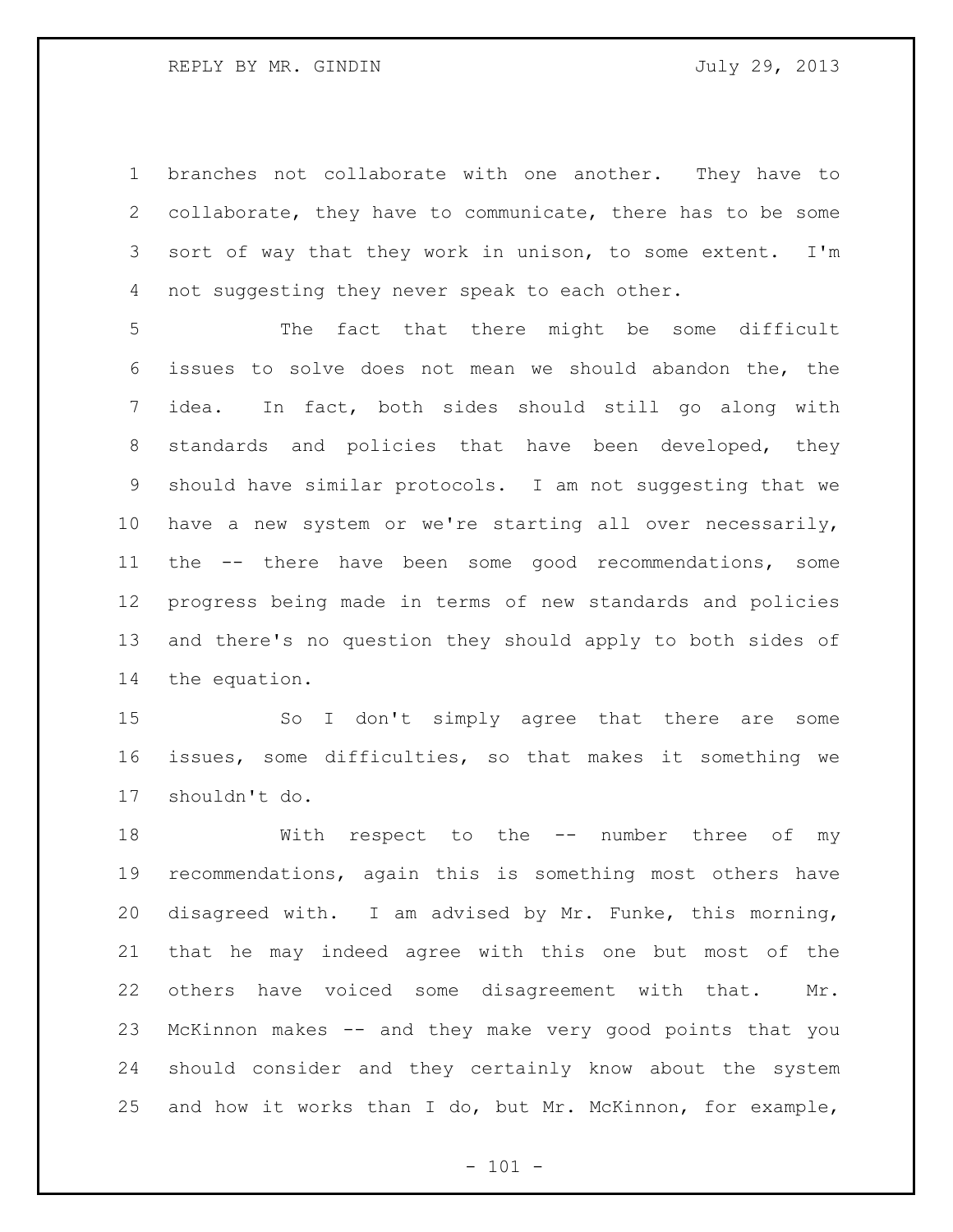## REPLY BY MR. GINDIN July 29, 2013

 in dealing with his position on this recommendation says yes, it might have been a good idea in a scenario similar to Phoenix Sinclair but there might be some difficulties in dealing with other scenarios.

 Mr. Cochrane made the point well, what if there are 10 kids in a family, that might cause some, some difficulty. It was called an administrative hassle by some counsel.

 It's interesting because the reason that it was recommended by myself I think is fairly obvious. Throughout the evidence given, particularly in phase one, it just seemed like there was an awful lot of bureaucracy and energy spent on opening and closing files, it seemed as though there was information that got lost between that process and it's interesting, that's the reason for my making the recommendation and it is also seems to be the reason for people objecting to the recommendation by saying that it will cause an administrative hassle and things may 19 get lost and that kind of thing. So, again, it's just a question of how you look at it.

 Our system is based on the child being paramount, and so maybe a child should have their file, even if there is many children in a family. We know that sometimes these children get separated, they don't all necessarily go to the same place. It's a problem, very often siblings are

 $- 102 -$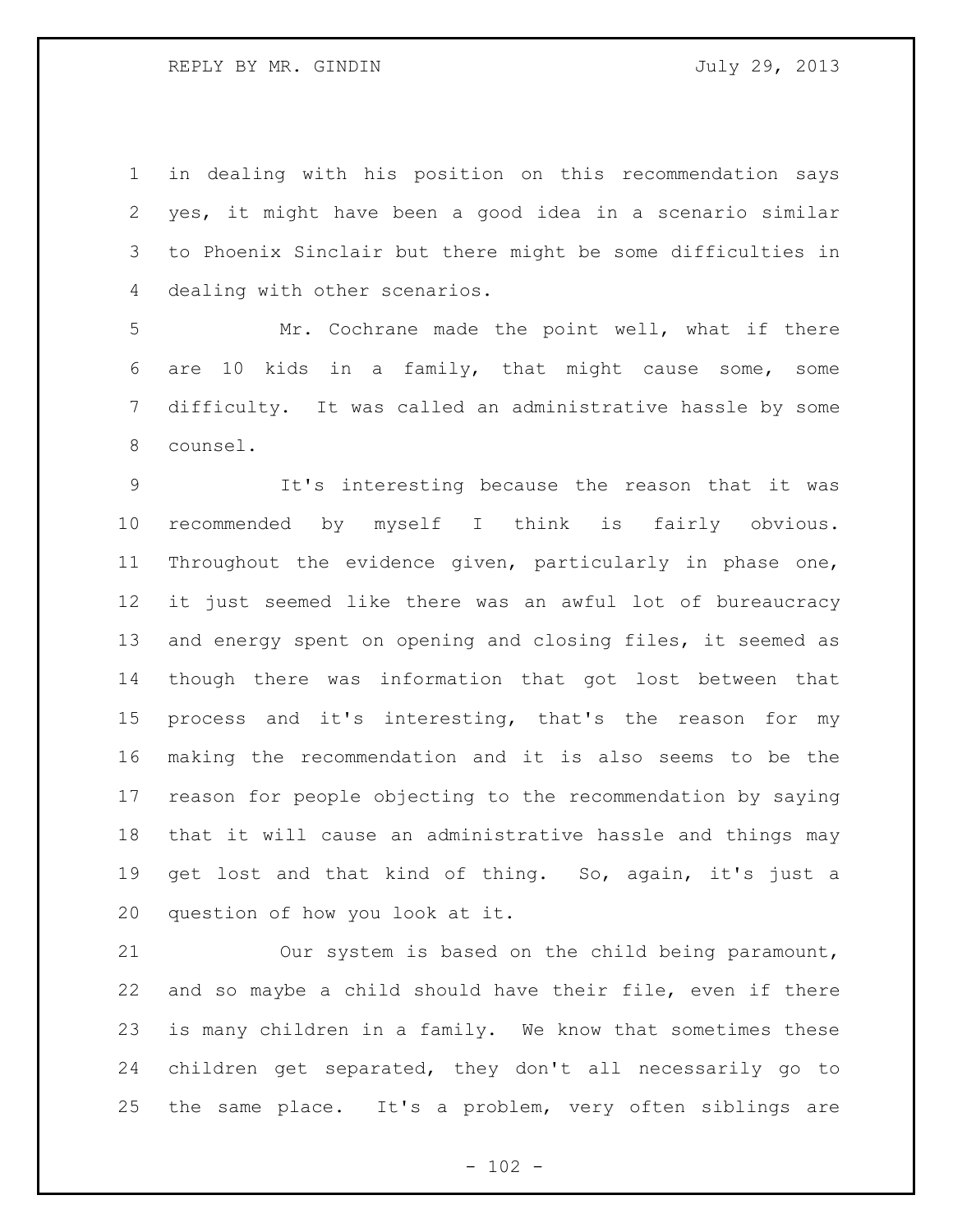separated to different homes and so while it may be difficult and a particular example where there is many children, I am not so sure it should be abandoned completely just because of, of that reason, alone. So it's all about the children and maybe there should be a file that deals with the children and some sort of system where other files related to the children should be easily accessible when you're dealing with that particular child rather than having to close and open another file and trying to make sure that the file -- the material is 11 transferred from one to the other. So, yes, I am sure there are going to be some administrative hassles in doing that but the whole purpose is to relieve some of the administrative hassles we've heard about during the evidence.

 THE COMMISSIONER: Well, when you go into the file you're going to have know where else that child was -- is referenced in other, in other files.

 MR. GINDIN: Yes, absolutely, there have to be a system of coordination.

 THE COMMISSIONER: The system will have to tell you that.

MR. GINDIN: Yes, it would have to do that.

 Number 17 was another one of the ones you requested some response and that dealt with registration.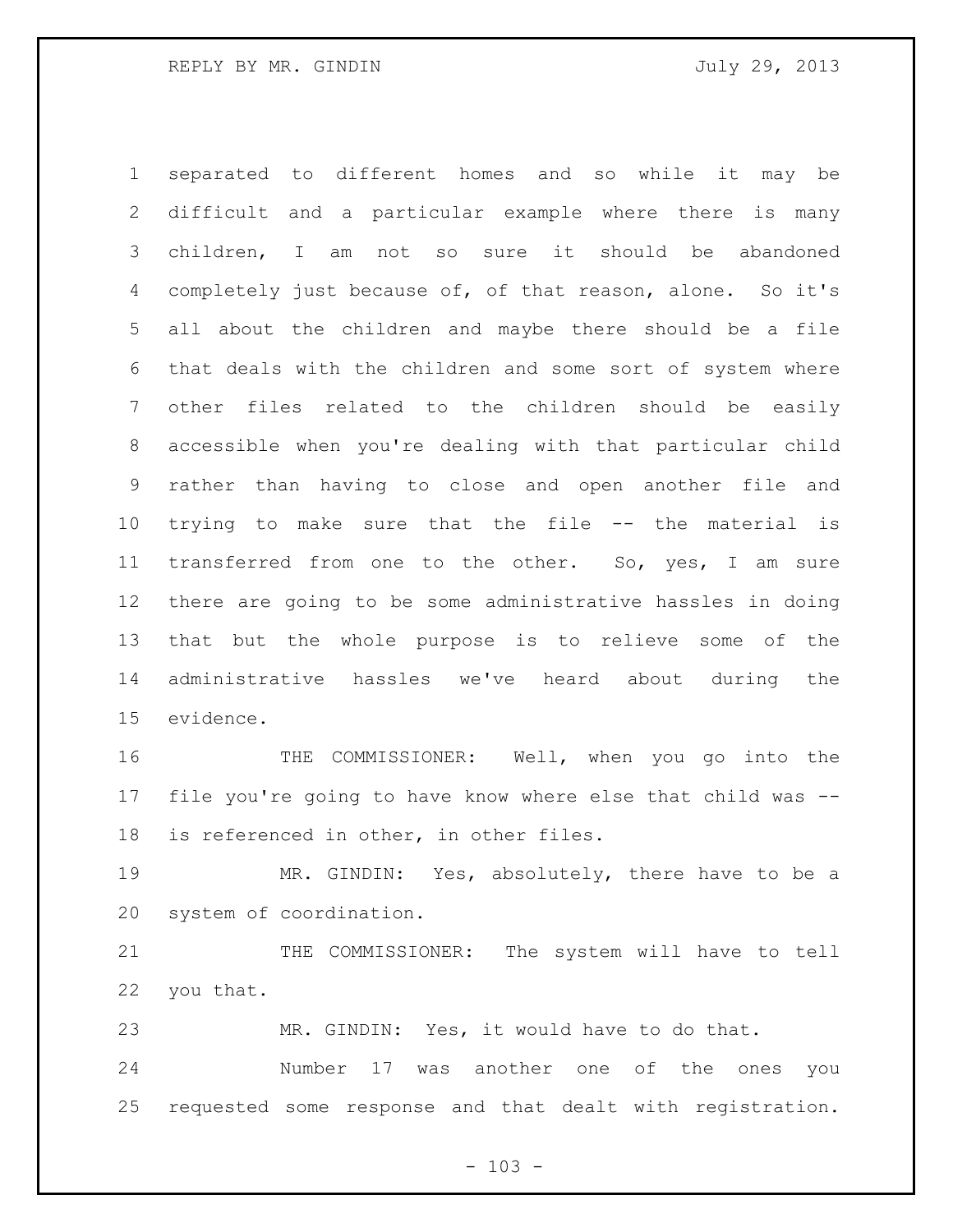And again, I'm not surprised that some of the others are either opposed or have no comment to make. This recommendation really relates to the same topic of image and perception as do, as do most of the ones that you have pointed out should be discussed.

 The purpose of making that suggestion was to enhance accountability and to add some governance with respect to social workers and what they do which goes to the issue of trust once again.

 And Mr. McKinnon referred you to the evidence of Miriam Browne at pages 30 to 45 and I would ask you to go a little bit further and take a look at pages 45 to 50 of her evidence, which was December the 19th, 2012 in which she talked about all of the advantages of having this type of registration.

 So again, I would urge you to recommend that particular point, I think it's important, it will add to the image and the perception, if there is a place that you can complain to, and you know that social workers have to take continuing education and there's a governance system in place.

22 There are some issues, I know, that they have to deal with but I think there should be a very strong recommendation that that should be put into place as soon as possible.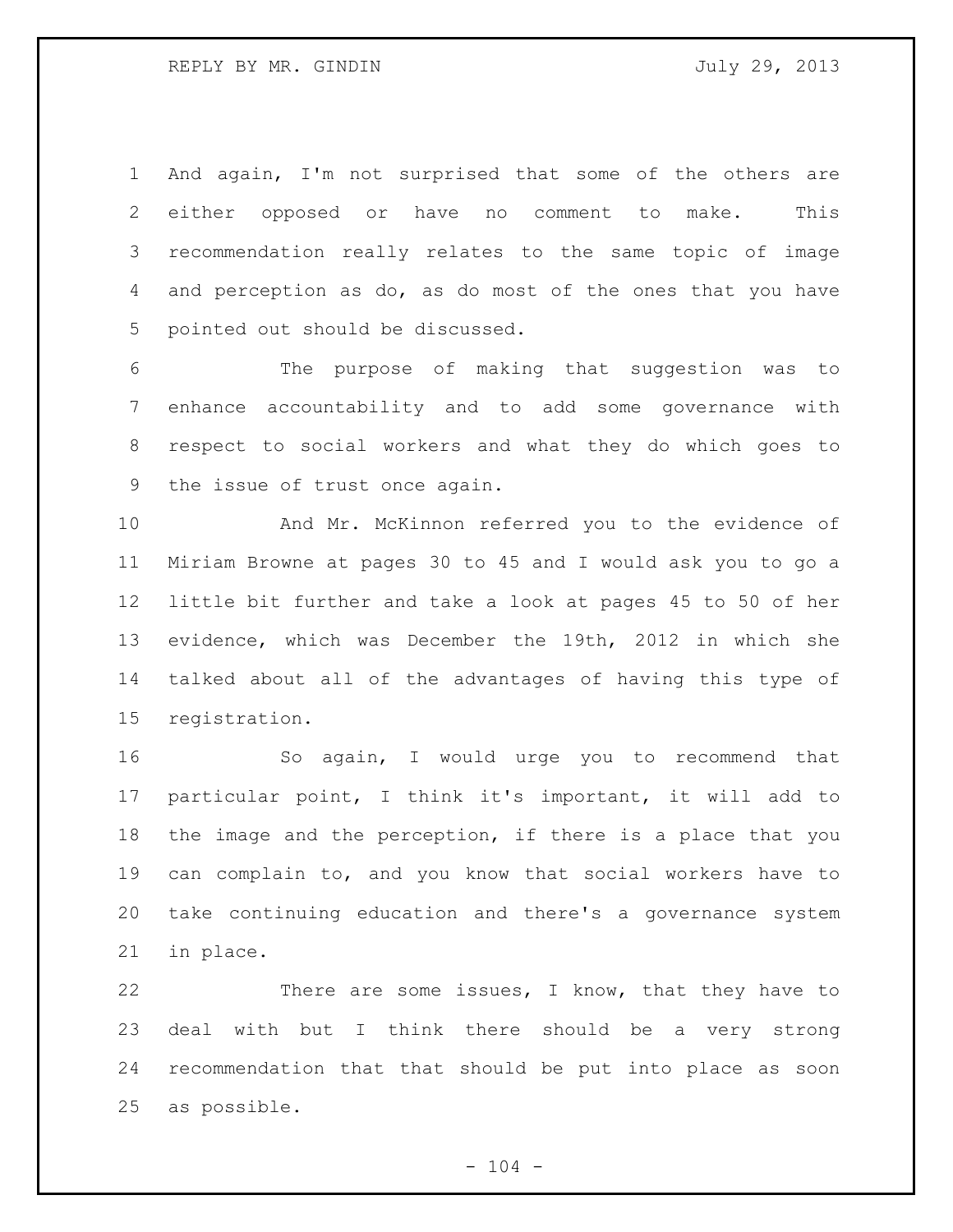And number 32 was the recommendation that deals with the Office of the Child's Advocate. Most counsel have 3 agreed that it should be independent, some have suggested there should be some conflict of interest rules put in. Mr. Cochrane said a cooling off period would be appropriate on the issue of whether a social worker or a former social worker should be the Children's Advocate. Ms. Harris talked about that, said she agrees with the cooling off period but it should be short. My position on that, which I didn't actually discuss the first time around, was that there will always be an apprehension of bias if the Children's Advocate is a social worker or -- 14 THE COMMISSIONER: Would always be what? MR. GINDIN: An apprehension of bias. 16 THE COMMISSIONER: Yes. MR. GINDIN: An appearance of bias if the Child's Advocate is a social worker or a former social worker. That's not to say that they will be biased, we're concerned about the apprehension and the image. And Ms. Dunn had referred you to Exhibit 82 which was a chart prepared by Darlene MacDonald, when she testified. And it goes through the complaints that are made to the Children's Advocate and just by looking at that, and considering the evidence of

 $- 105 -$ 

Ms. MacDonald, which was given May the 16th, 2013 and I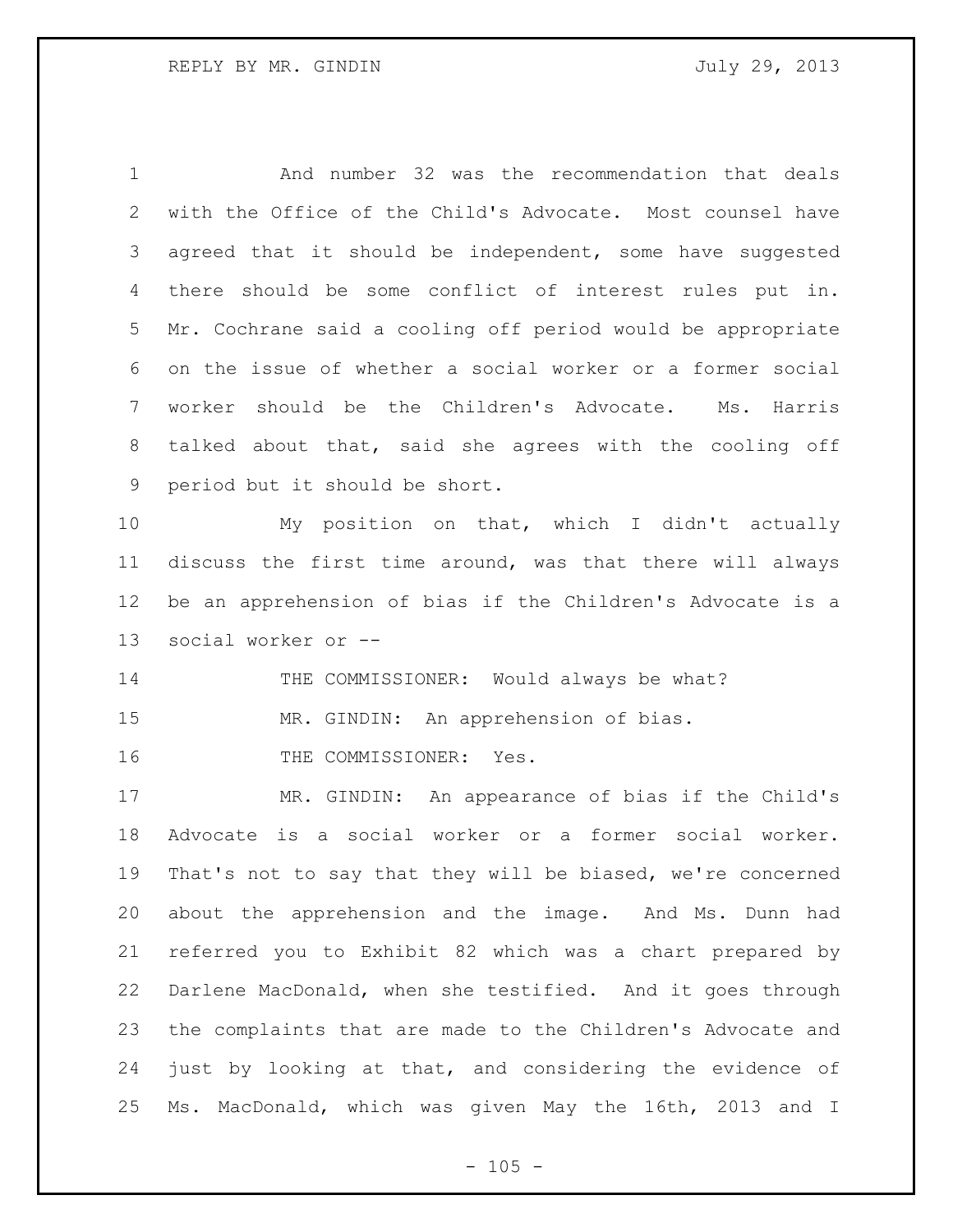won't read out her evidence but from pages 127 to 136, she goes through that chart and explains what sort of complaints are being received. And there are all, to a large extent those complaints deal with complaints about social workers.

 And it's, it's set out very carefully and it becomes very clear, as you go through her evidence, which had a heading such as children's rights, responsiveness, various other headings, and they asked her about what they meant and her evidence was clear that most complaints were about social workers. And that's why I make this recommendation.

13 I can just foresee social workers, who are making -- or I mean, the families and children who look to the Children's Advocate to deal with their complaints, are -- whatever they are told, what will they say? Well, he's a social worker, what do you expect?

 The Advocate could be completely correct but it's the apprehension and the image and the trust that I'm concerned with. So it's my submission that -- in fact, the evidence of Ms. MacDonald, when she talked about how, when she prepared the annual report, she would send a draft copy over to the General Authority before it was completed and on the surface of it there may be some good reason to do that, I think she said that maybe there's a date that's

 $- 106 -$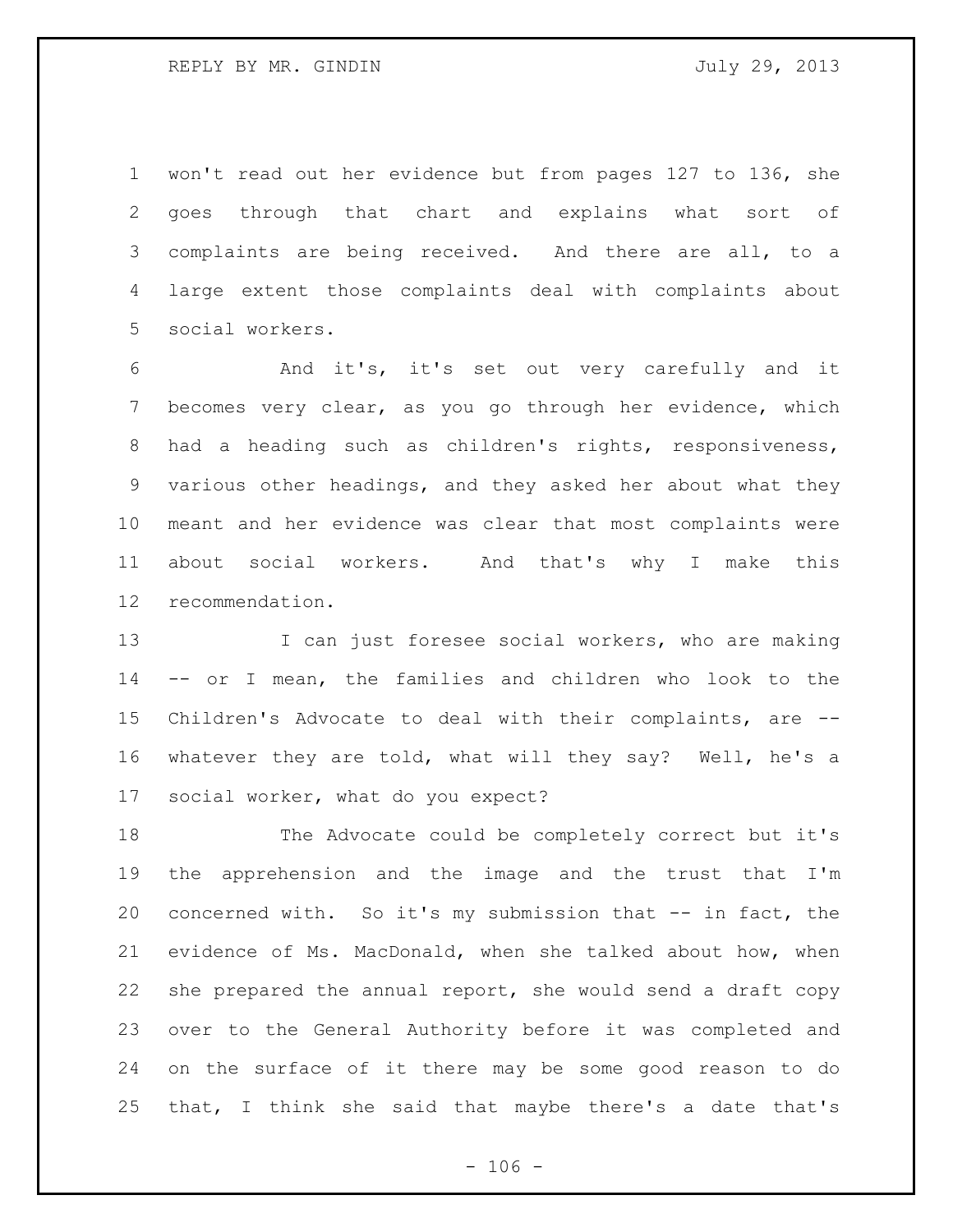wrong or something so she wants to make sure that's correct. As long as that's what it is I can't see any actual bias but I can certainly see someone looking at that and saying, hmmm, before you prepare your report you send it over to the social workers to have a look at and then you prepare your report? So, really it all comes down to this apprehension of bias, not necessarily actual bias or bias that can be proven, but it just doesn't look right and that's why I recommend that it should be independent in every way, it should not be a social worker, even though they may be in a very good position to do it.

 That's not to say there shouldn't be a social worker on staff, it's not to say they can't speak to a social worker or speak to some experts and get some opinions or check out certain facts, they certainly can do that, it just doesn't look right when you are also a social worker who may have worked in that department.

 It's my submission that the -- a good suggestion would be that a lawyer would be in a very good position to hold that position because they are an advocate and when they're advocating on behalf of children that's what they have to do.

 THE COMMISSIONER: What about a social worker whose field of endeavour has taken them in areas that aren't involved in child welfare, social worker at a

 $- 107 -$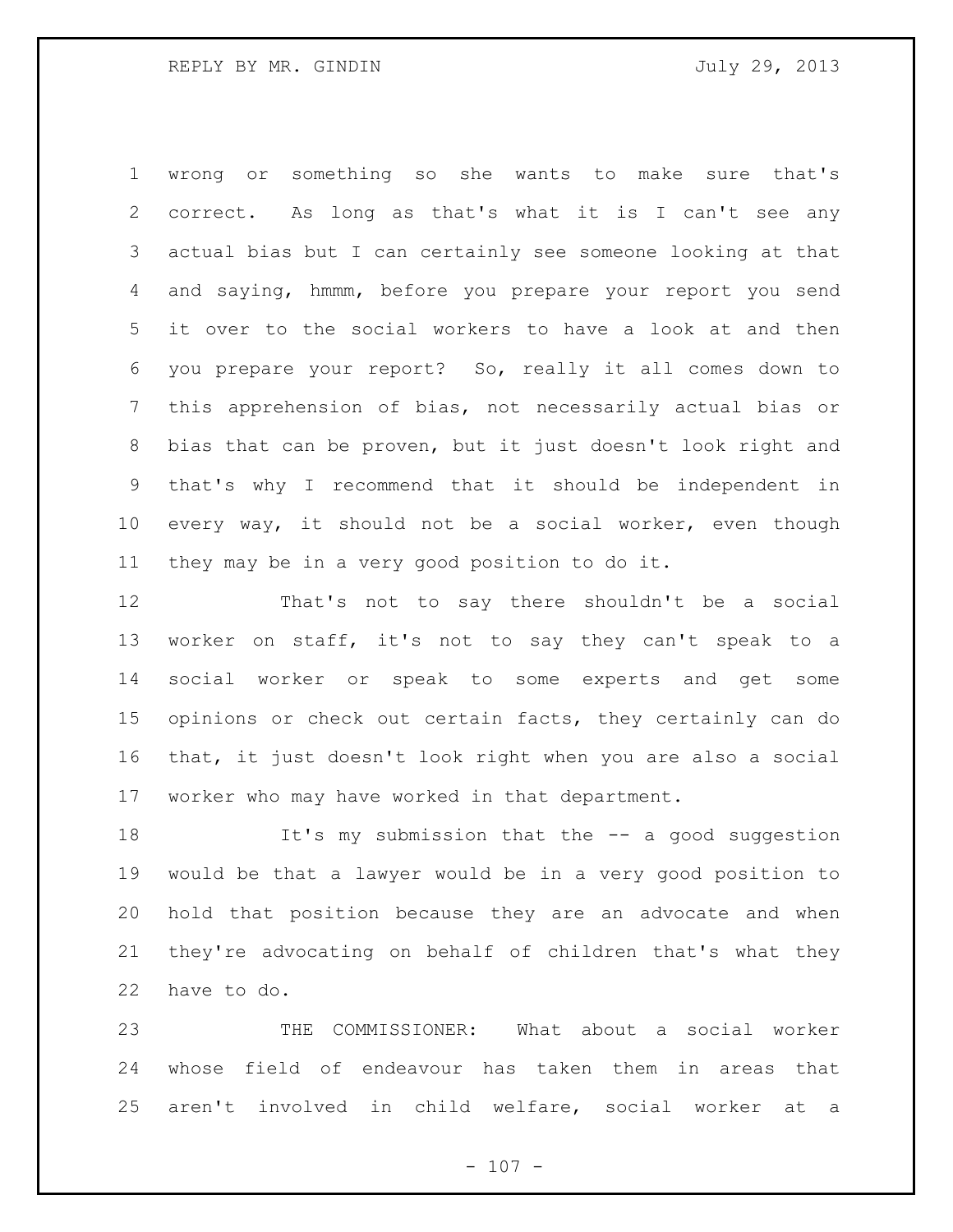hospital or --

MR. GINDIN: Yes.

 THE COMMISSIONER: -- some other environment where -- and social workers do have opportunities in a number of areas.

 MR. GINDIN: Absolutely. I have that actually marked down as another alternative, social workers not involved in the child welfare system, who have worked in some other capacity altogether.

 THE COMMISSIONER: You wouldn't have the same concern if, if --

 MR. GINDIN: I wouldn't have the same concern. 13 THE COMMISSIONER: -- if that was the background. 14 MR. GINDIN: I wouldn't have the same concern.

 We've heard a lot of other interesting ideas from other counsel, Mr. Cochrane talked about social workers in schools, or social workers in hospitals.

18 THE COMMISSIONER: Yeah.

 MR. GINDIN: Social workers in certain police stations, social workers in the home, those are all excellent ideas and I would endorse them.

 I think that completes my reply unless you have some questions, Mr. Commissioner?

24 THE COMMISSIONER: No, I think that's everything, Mr. Gindin. Again, thank you for your contribution you've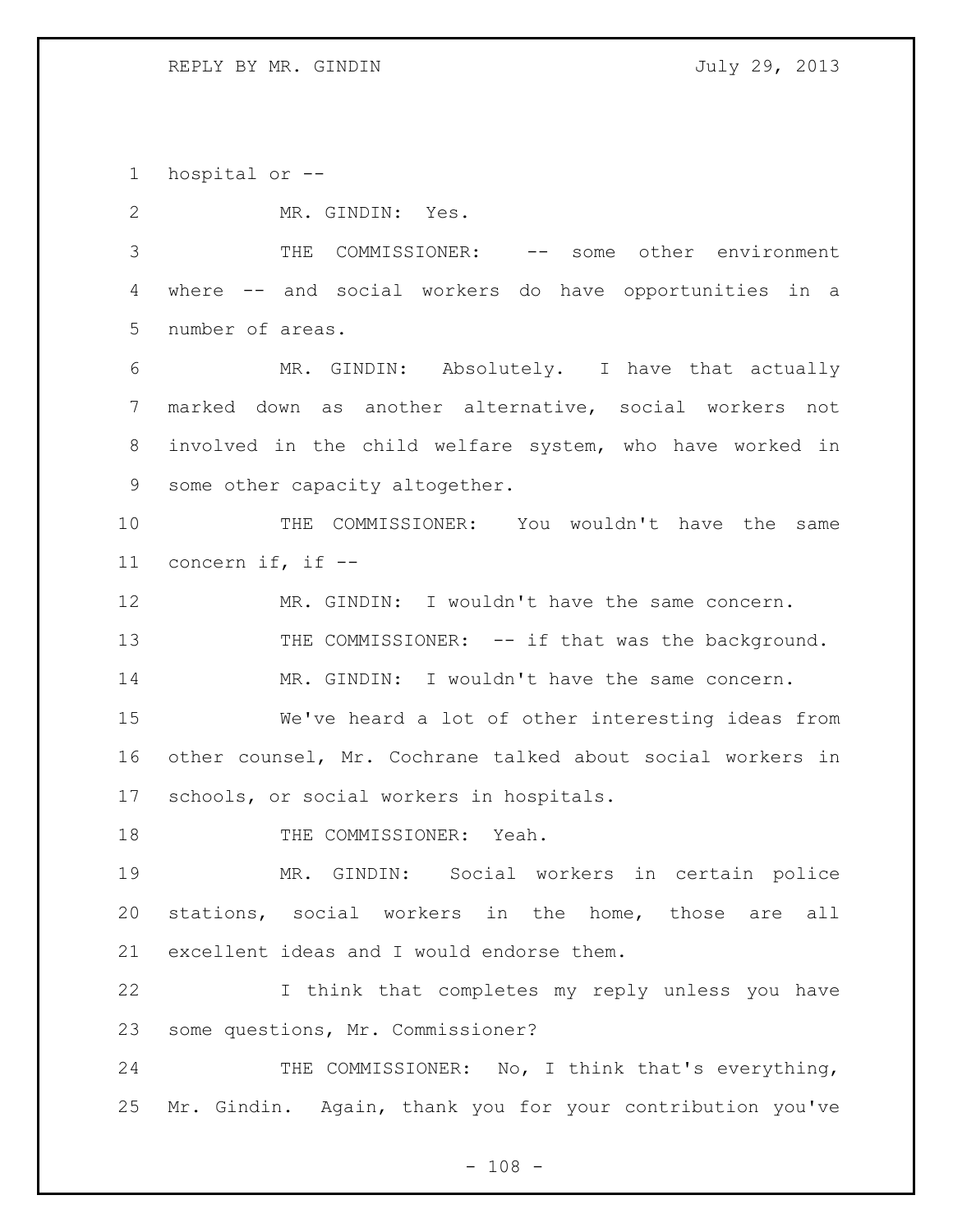REPLY BY MR. GINDIN July 29, 2013 REPLY BY MR. RAY

 made here on behalf of your clients. MR. GINDIN: Thank you. Thank you, Mr. Commissioner. 4 THE COMMISSIONER: All right. We'll -- what time, two o'clock, Ms. Walsh? MS. WALSH: Sounds -- that sounds fine, thank you. THE COMMISSIONER: All right. We'll adjourn to two o'clock and then carry on with the, with the replies. (LUNCHEON RECESS) 13 THE COMMISSIONER: Mr. Ray, it's your turn. MR. RAY: Yes, good afternoon, Mr. Commissioner. Thank you. I was going to start my reply submission by saying I'm, I'm going to continue to try to be the shining example of brevity but some might point to my written submissions and, and laugh at me but I'll just start by addressing the five recommendations -- THE COMMISSIONER: Well, I'm here to listen. MR. RAY: Well, I won't be using the three hours, I can tell you that much. With respect to the five recommendations that you asked for comments on, to the extent that it's our issue, I guess our issue being the MGEU social workers, I can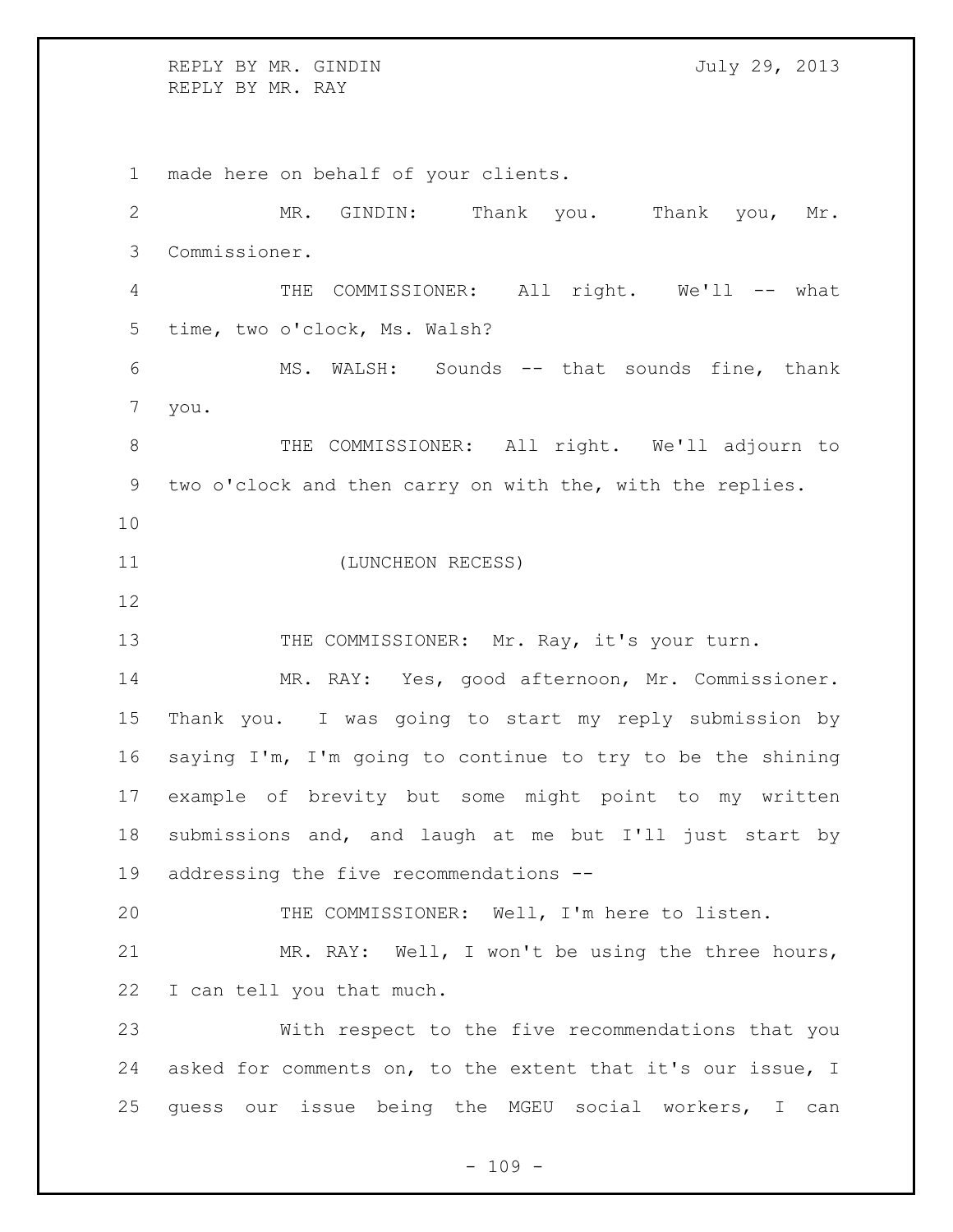comment. With respect to the, the suggestion that there be a separation between child protection and child prevention, we support the comments of other parties that first this is probably a step that is not necessary at this point and second, that it's not necessarily going to improve services to child welfare. I'll just add that we've heard a lot of 7 changes, heard a -- heard about a lot of changes that have happened in the system and we've heard evidence from the MGEU and as well as Dr. Alexandra Wright about the need for adjustment to learn those types of changes and let them take, take -- have some effect within the system and I think we're just really on the, on the heels of a, of a recent massive change. So I'll, I'll let the department and others, who are much more expert than I am in speaking to that.

 But the concept of separation of there going -- there's going to be more trust in a person that is there as their advocate, I think that that's dangerously false and, and I suggest to you that in many respects that already exists. In fact, we heard evidence from Nikki Taylor at this inquiry, who was effectively the type of advocate that people are encouraging you to recommend in this hearing and she was a very successful advocate on behalf of Mr. Sinclair and Ms. Kematch and represented them effective vis-à-vis of a relationship with their social worker. And

 $- 110 -$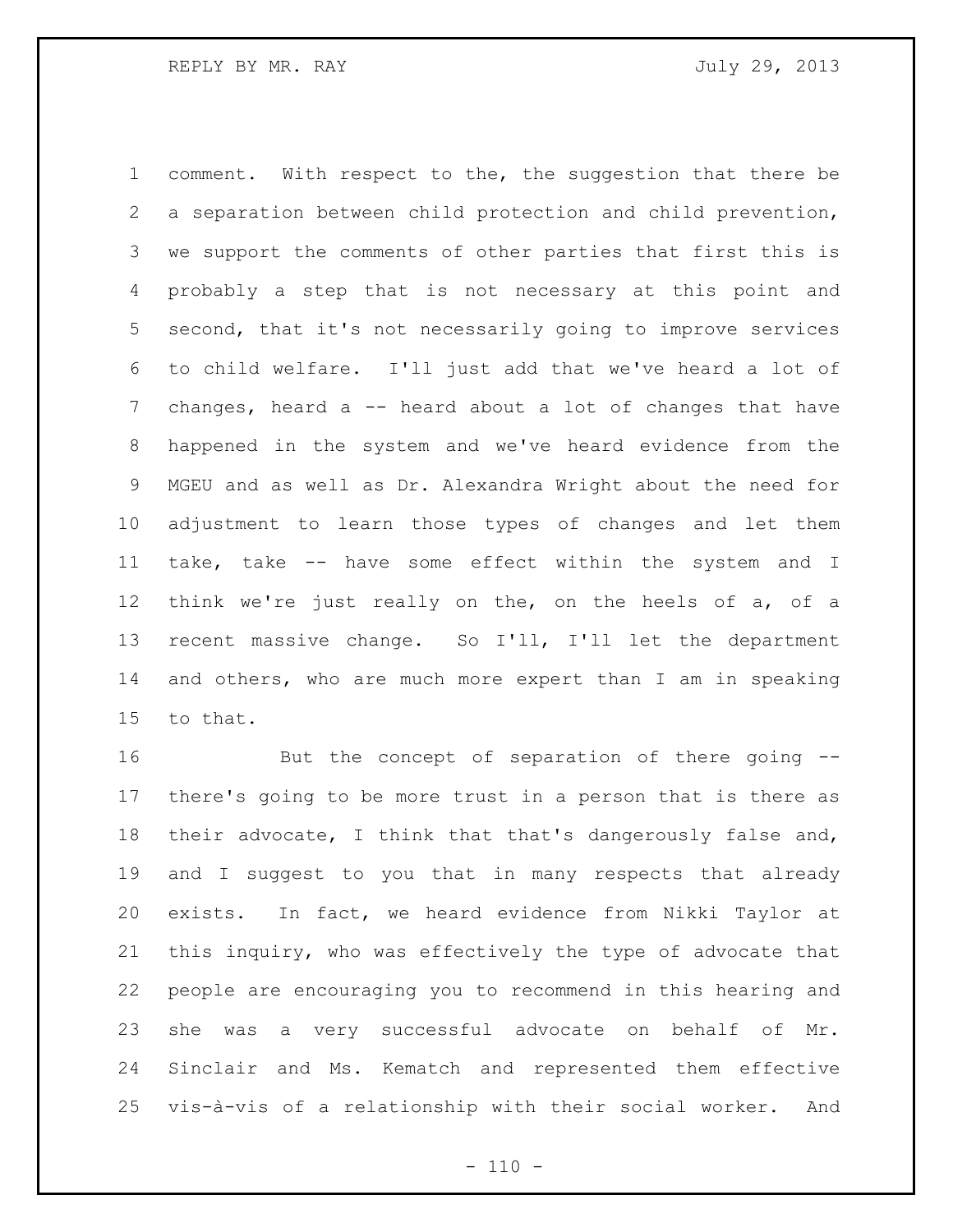the social worker worked with that advocate and, and you heard evidence about that in phase 1. So that possibility is entirely there already.

 And secondly, the concept that somehow there is going to be trust in an advocate, which is an admirable and noble concept, doesn't remove the fact that that advocate, notwithstanding the fact that the person is there for the parent, he still has a professional and ethical and moral obligation to report child protection concerns that they witness and that they see. And the minute that that happens, that person who is putting, that parent who is putting faith in this advocate, is going to now have a lack of faith, perhaps in that advocate, and so I think it cuts many different ways and I think that the suggestion that is being made that somehow there is going to be an immediate ability to trust somebody, while that person has an obligation to report child protection concerns if, if they do in fact exist and to report them to CFS or to a social worker.

20 THE COMMISSIONER: Well, like everybody else --MR. RAY: Like --

22 THE COMMISSIONER: -- has the obligation.

 MR. RAY: That's correct, yes. But if that's a trust barrier, I don't think that having an advocate is necessarily going to create a situation where you're going

- 111 -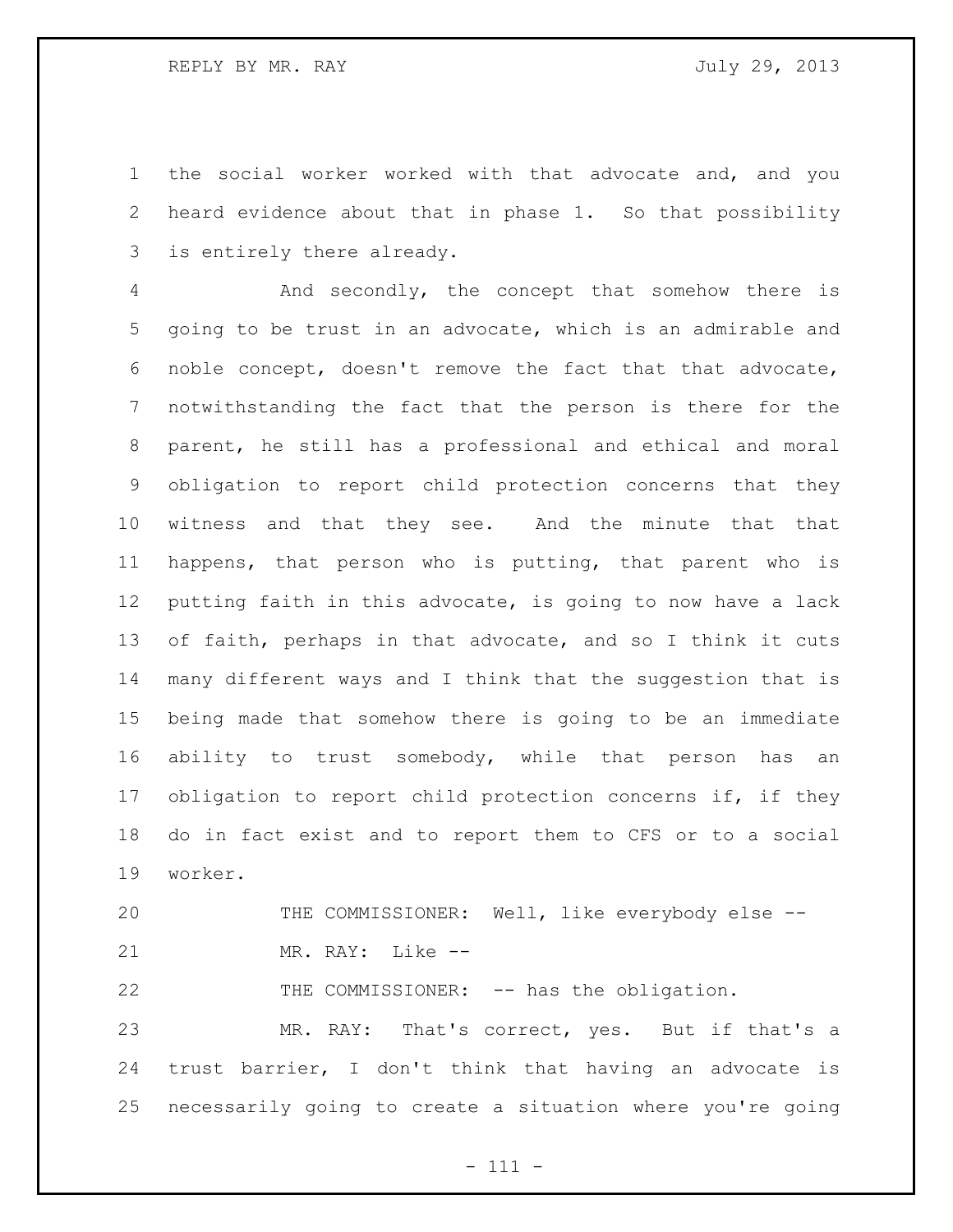to all of a sudden have -- and a person who is going to be solely your advocate. They may advocate for you but they are still going to have to refer things to CFS if that's appropriate.

 The second issue was the fact that, when you talk about opening files in a child's name, as opposed to the parent, I, I defer the MGEU, would defer and social workers, would defer primarily to the, the opinions of the authorities and the employers on that issue but we can -- we do agree that from an administrative standpoint and the works that social workers are performing, it could add additional work, it could add additional steps in having -- instead of having one file under the parent now you're going to have potentially four or five files that are really duplicating information and that could be time consuming, firstly, and it could also result in information getting placed in one child's file and perhaps not another child's file.

 I don't know, we could go round in circles forever, really, depending on people's views and I'm sure there's pros and cons to both sides but we defer to, to the opinions of the employers on that regard.

 Mr. Commissioner, with respect to the, the college and the registration issue, this is something that certainly is going to bring accountability to the

- 112 -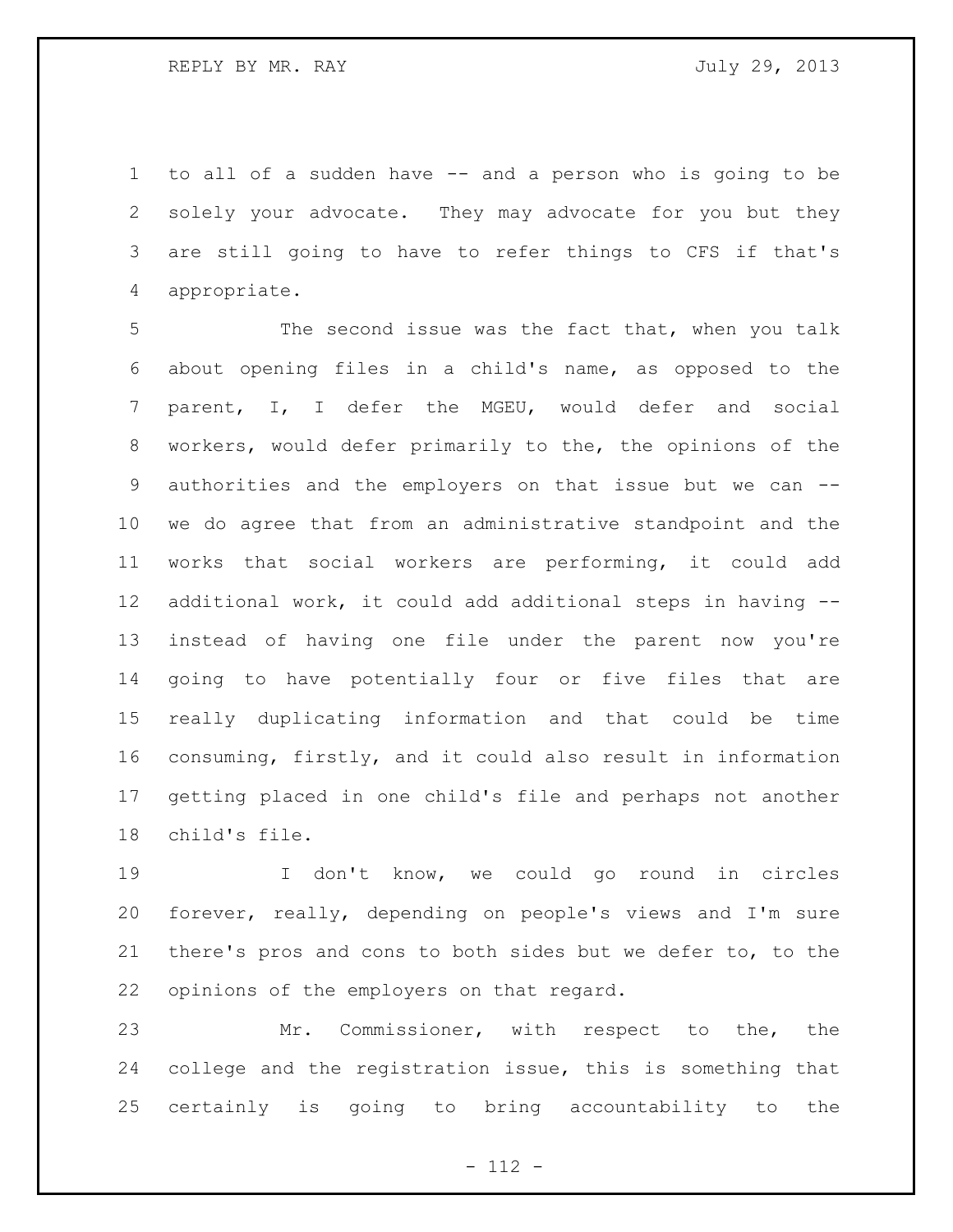profession which the MGEU has advocated for in its submissions and that's consistent with our position.

 The only thing I would say about, if you were going to be making comments or recommendations regarding registration, is that you consider making note of the fact that there -- by creating a -- creating this situation, creating a registration and creating a professional system that's going to review the work of social workers you also create a system for complaints and you also create a system for vindictive complaints.

 And we've heard about a lack of trust that exists within the system, and we would encourage you to ensure that there is some method of investigating and dispensing with complaints that, on their face, appear to be of little value because otherwise there is going to be, I think, a heavy cost built within the system and that is going to be a heavy cost to the taxpayers that support that type of an investigation and complaint system.

19 I know, just by my own experience, having done work on behalf of police officers within the Law Enforcement Review Agency system, that often times you get complaints that are not well founded and lack a lot of legitimacy and they have a very efficient system and they have a very effective way of dealing with those complaints. That's our only comment with respect to the registration,

- 113 -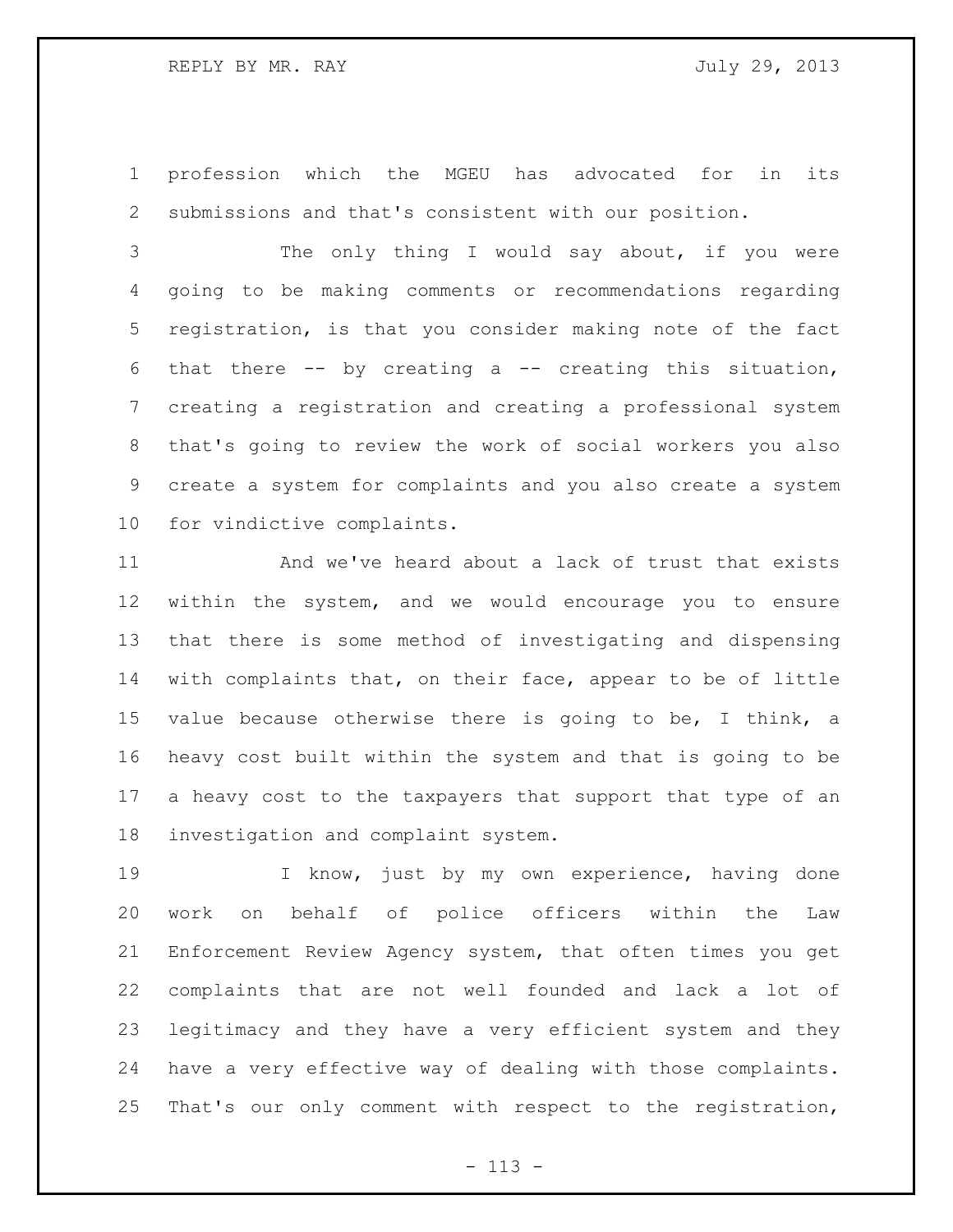that that needs to be built into the system, and I think that's of benefit to everybody, not just to the people who are the subject of complaints.

 With respect to the Child Advocate's office issue, we share the position of the MMF as expressed by Mr. Haight, that we don't feel there is a need for a blanket rule that excludes any particular group, including social workers. There are no doubt many social workers out there that would be excellent candidates for that position. When you get into that role and, and into that system, and into that office, you are conducting yourself as a professional. If you fail to do that then there are consequences for that and we would expect that anybody, regardless of their background or profession would handle themselves accordingly in carrying out the role that they're supposed to carry out, regardless of what they did prior to that.

 With respect to the, the comments about the acknowledgement of over, over representation of aboriginal people within the child welfare system, I think that that's certainly something that's been covered at great length by this, by this inquiry. Obviously it's something that we brought to your attention within our brief, and identified it as a concern and it's a concern that does impact the ability of social workers to effectively do their jobs and to the extent that you can make good recommendations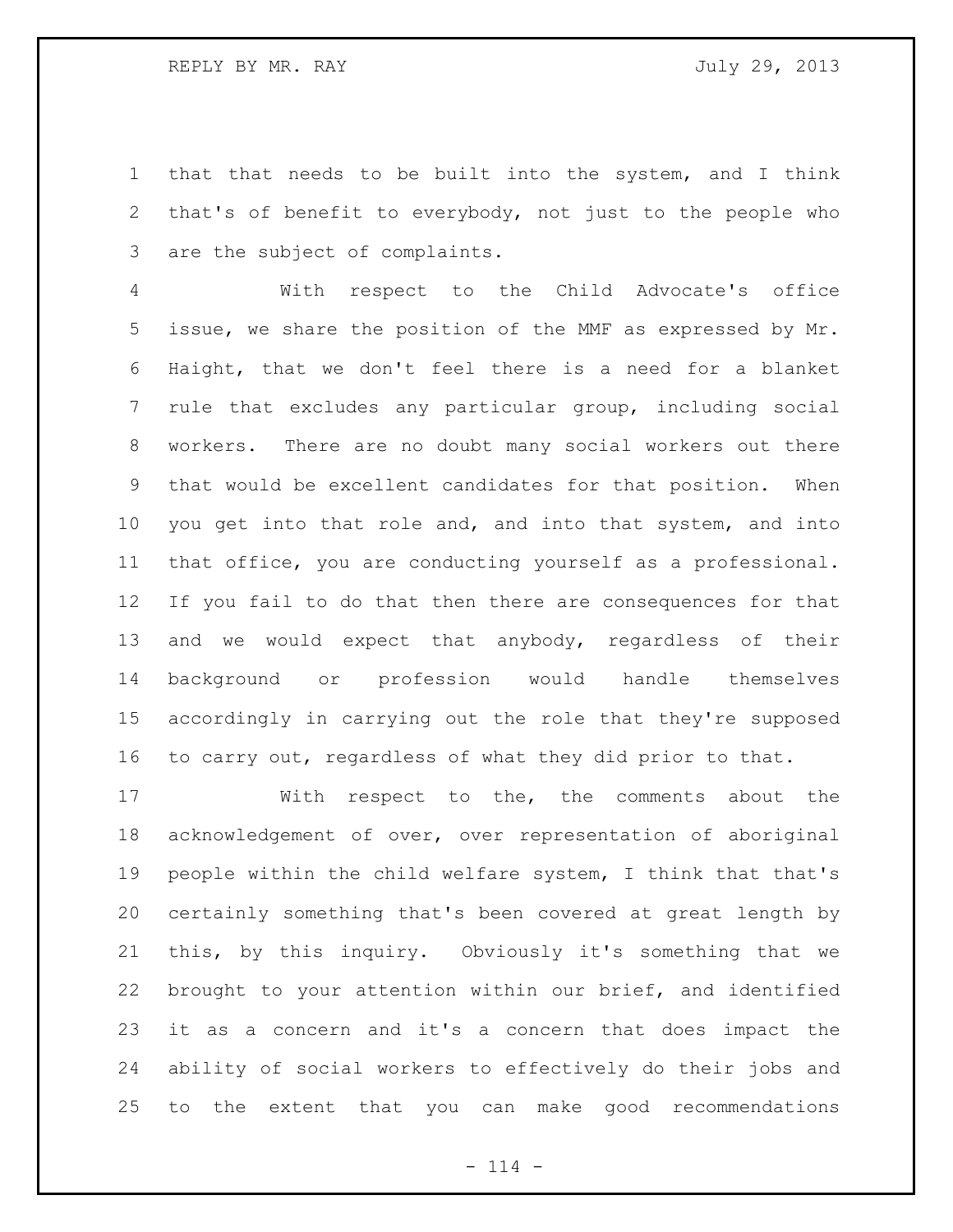towards solving even a small amount of those problems, you will be making recommendations that will assist social workers in, in doing their job better, so we obviously support that.

 With respect to the issue of anonymity of social workers that was raised by Mr. Gindin, again we would share the position of the MMF on that. Whether social workers do or do not remain anonymous, in child protection proceedings under the Act, really has nothing to do with improvement of service delivery. If they -- in fact, I would suggest to you that if they continue to remain anonymous it's going to assist in service delivery but removing that, I don't see how removing that anonymity at all is going to improve services to family and children. It's been placed into the Act for a very good reason, making the changes that impact that is not going to assist you, I would submit, in achieving your mandate.

 Addressing some of the concerns and some of the points that Mr. Gindin had made in his submission, one of his comments he suggested that social workers, at least some of them, were perhaps not very forthright in their evidence and, with respect, I submit that's not a very fair characterization.

 Social workers all acknowledged to the extent they were involved in service delivery that better work

 $- 115 -$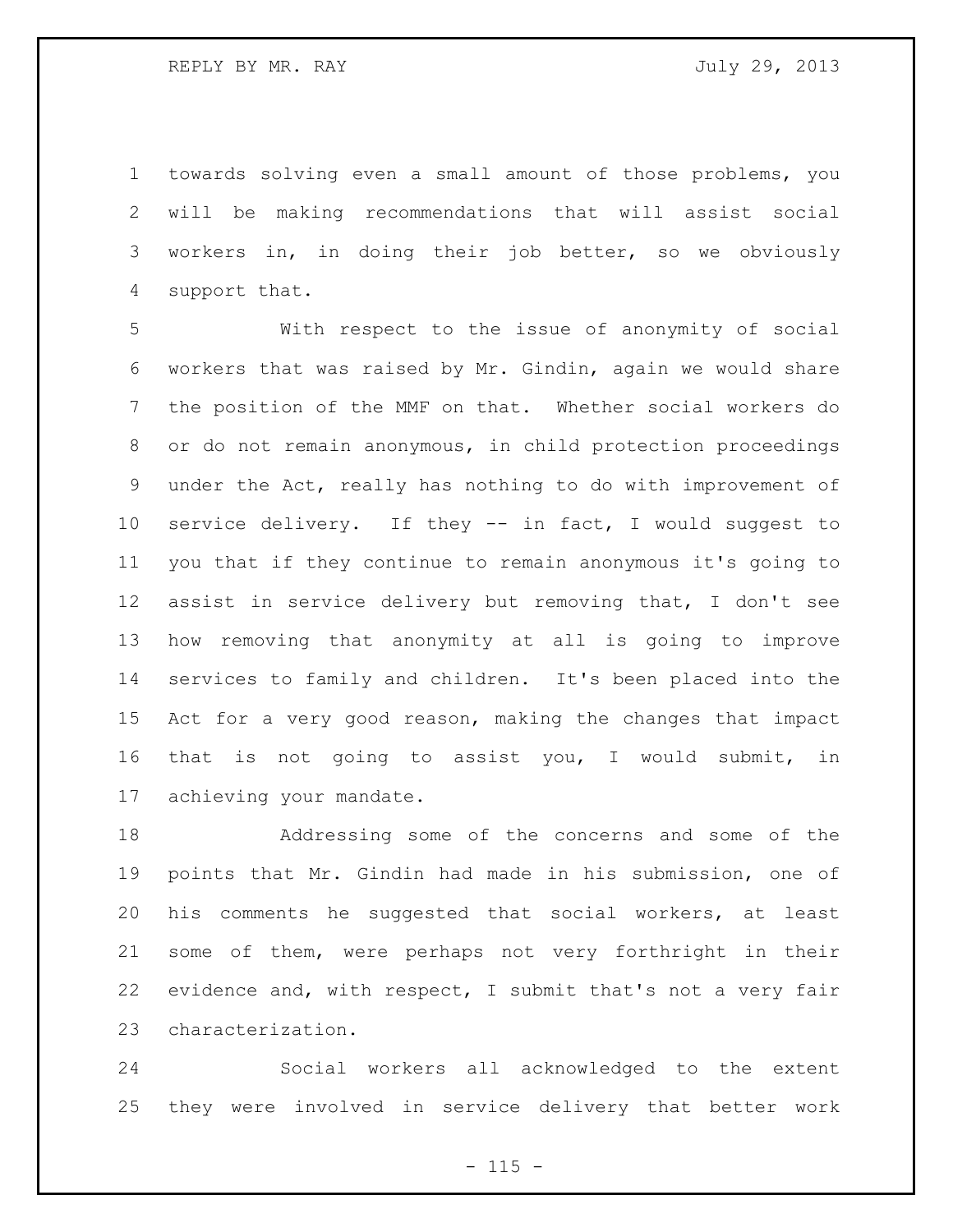could have been done, to the extent it was their responsibility to do better work, I think that was acknowledged by those individuals. They also tried to rationalize for you, sir, why perhaps work may or may not have been done in a particular fashion and some have used the word excuses. I don't view them as excuses, I view them as explanations to you for why certain work could not be performed in the way that they wanted to perform it and that's why we're here, is to figure that out, why, what was the problem, what led to services being delivered in a less than thorough manner. And without knowing the answer to those questions, as explained by social workers, it makes your job very difficult to make recommendations.

 Social workers had the challenge of having to recall one file that they've dealt with between eight and 13 years ago, and the fact that they necessarily couldn't remember every detail is hardly a reflection on the fact that they were candid and honest with you in their testimony.

 Just commenting on an exchange that you had with my friend, Ms. Bowley, and it's not something that comes out of her submission but rather out of a question that you asked her in her submission and we were talking about, or you were talking about an issue about who, within CRU, has the responsibility of conducting a thorough history review,

 $- 116 -$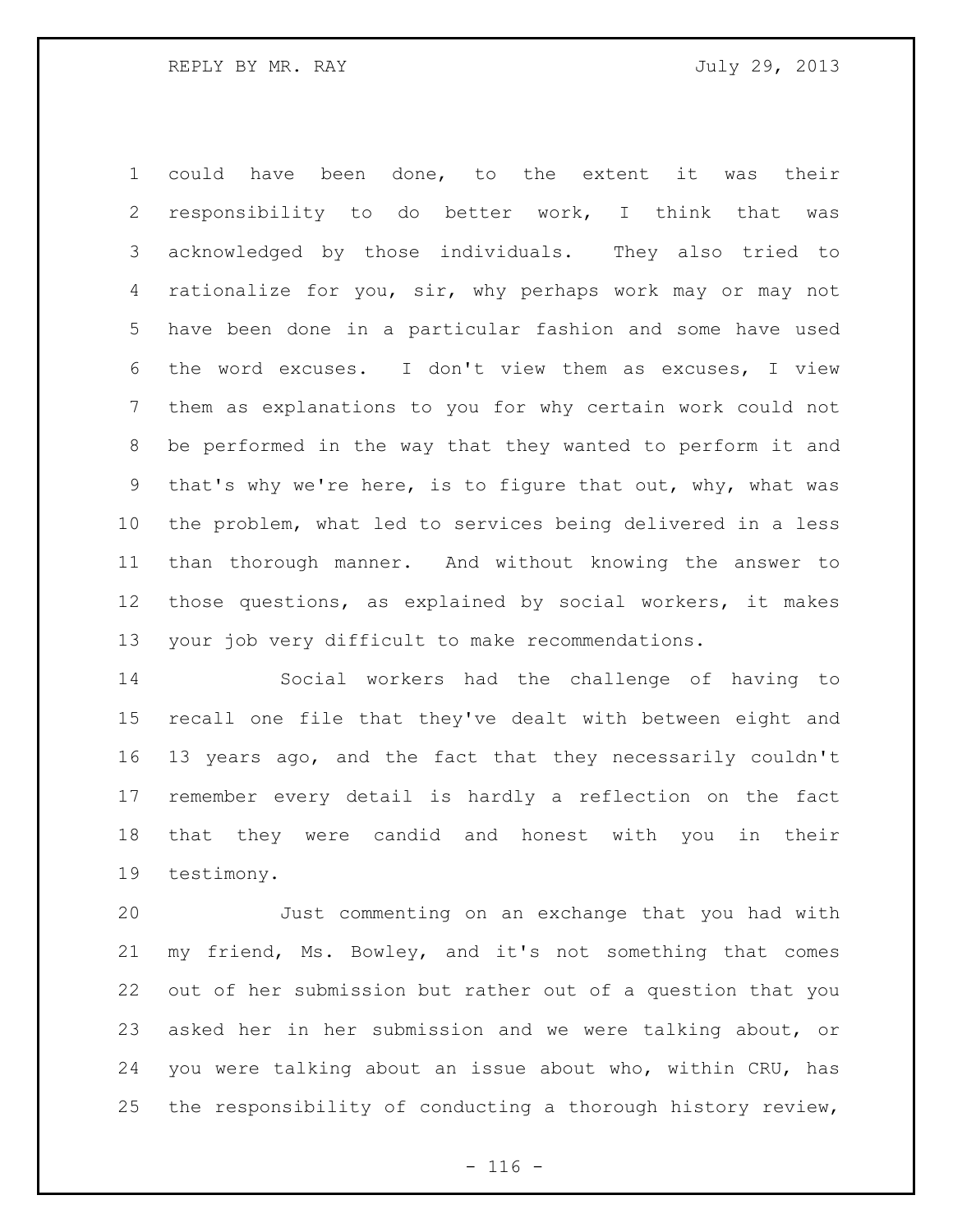whether that be on the paper file or whether that be CFSIS, prior to a CRU person going out and fielding to the home as some, as some of them did. And you asked a question would that have been Mr. Buchkowski, just as an example. And Ms. Bowley's response to you was that she didn't know that anybody within CRU would have that responsibility.

7 and I think it's important to emphasize, again, 8 the role of CRU, which -- and in fact the acronym -- which is crisis response unit and just carrying it -- that right down to its basic form, the crisis response unit goes out and deals with emergent crisis situations.

 Mr. Berg, in his evidence, I think, and I'm trying to quote him, essentially said CRU does not have the luxury of doing a thorough review of a very thick file prior to going out to conduct a field and we know in this case that by the time it got to CRU at various stages, the combined files of Ms. Kematch, Mr. Sinclair had Phoenix's child in care files plus the child in care files of Mr. Sinclair and Ms. Kematch, herself, were in totaling in the hundreds of pages and as Ms. Faria said, in her evidence, from start to finish, from the moment that a social worker gets a file to the moment they're signing off on their recommendation to her, they've got about an hour per file on average and they just cannot do the type of thorough detailed review that we would want in every case within

- 117 -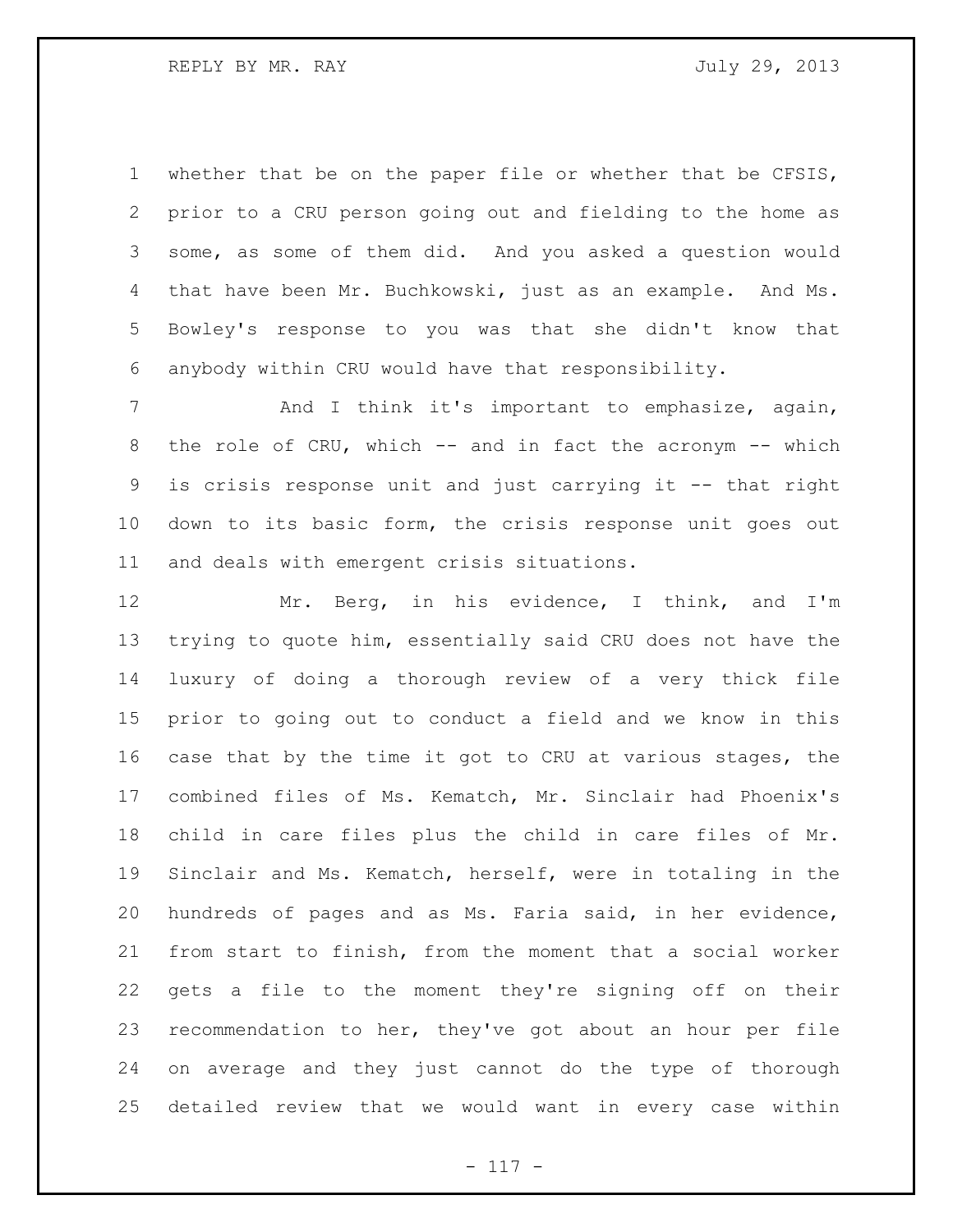that hour period.

| 2             | THE COMMISSIONER: How is that -- at what stage               |
|---------------|--------------------------------------------------------------|
| 3             | does that hour come into play?                               |
| 4             | MR. RAY: Well, the evidence was, you will recall             |
| 5             | there was a document, I'm sorry I don't have the, the $-$ it |
| 6             | is referred to in our brief but from the time that a social  |
| 7             | worker would receive a file from their supervisor --         |
| 8             | THE COMMISSIONER: Yes?                                       |
| $\mathcal{G}$ | MR. RAY: -- to the time that they actually hand              |
| 10            | in their written report to their supervisor, making a        |
| 11            | recommendation, on average a social worker would have about  |
| 12            | an hour.                                                     |
| 13            | THE COMMISSIONER: In other words get --                      |
| 14            | MR. RAY: A CRU social worker.                                |
| 15            | THE COMMISSIONER: You mean get the file, study               |
| 16            | the file, go out, make the visit, come back to the office    |
| 17            | and make their report.                                       |
| 18            | MR. RAY: And, and interact with<br>their                     |
| 19            | supervisor, perhaps, if that's necessary, conduct a --       |
| 20            | THE COMMISSIONER: At beginning and end?                      |
| 21            | MR. RAY: Correct. And, and every, everything                 |
| 22            | that that CRU social worker would have to do on that file.   |
| 23            | So if that involves phoning EIA or a school, or a public     |
| 24            | health nurse and speaking to them and making recordings,     |
| 25            | and doing up their report, and reviewing their paper file    |

- 118 -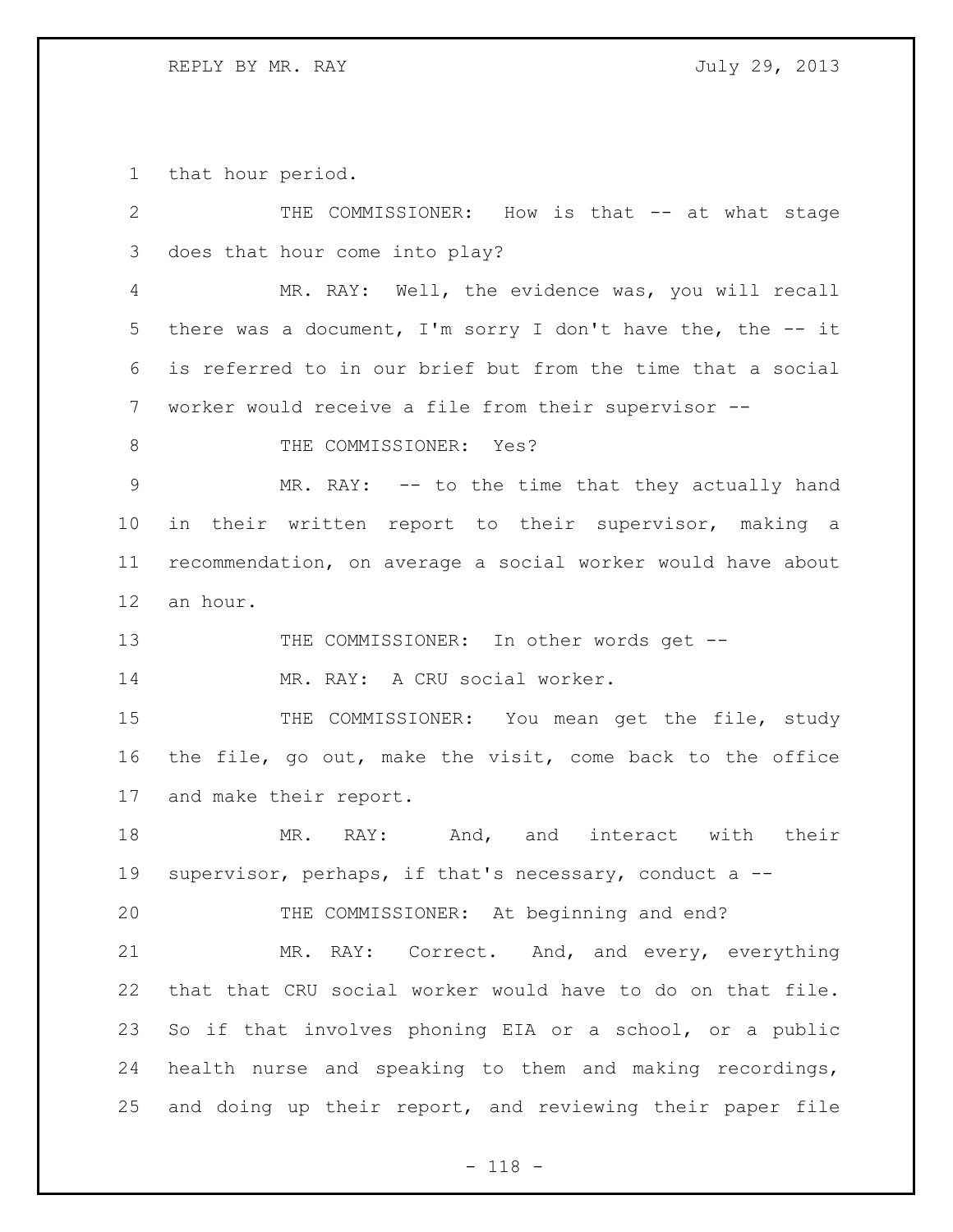if it was available, and reviewing the CFSIS history. And that, I, I suspect, is why Ms. Bowley said to you I don't know that anyone within CRU would have that responsibility.

 In a perfect world, we would like them to be able to do as thorough an assessment as possible but it's just not possible with the amount of volume that they were dealing with.

 Just moving to the, the comments of the department, I just have a few brief areas to cover, Mr. Commissioner. My friend, Mr. McKinnon, had suggested that simply adding more social workers to do the same type of work isn't the answer. Absolutely agree. Pure numbers is not going to do anything unless they're properly trained, unless they're properly supervised and unless they have proper tools. But not adding them is not going to help either. And I suspect that's why all of the authorities, Mr. Commissioner, have told you that at this point workload remains a concern and they could use more social workers.

 And obviously the MGEU agreed that fundamental changes were necessary. Going back to devolution, those changes were supported by the MGEU, they worked together to make those changes happen, they advocated for change. Now we have new tools, we have more training, we have training on standards, we have more people. There's no suggestion at all and you shouldn't take any suggestion from us that

 $- 119 -$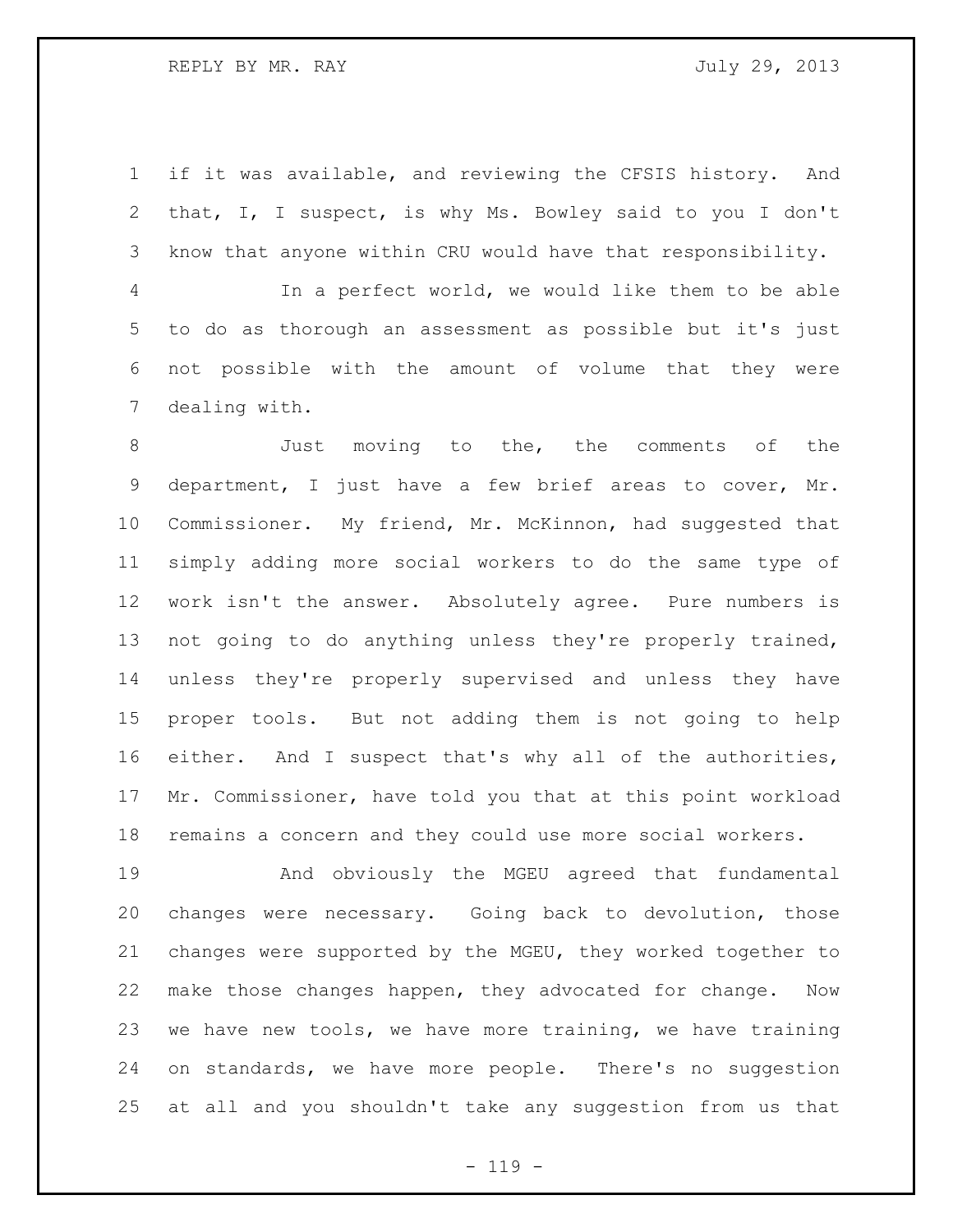change wasn't necessary and change was not supported.

 There is a -- there's consequences for that and if things aren't done appropriately and if change is not administered appropriately, then it becomes difficult but there is no question that change was needed.

 The term common sense has been thrown around a lot at this inquiry and if you want to talk common sense principles, I would suggest to you that it doesn't get any more basic than more people equals better attention to files, it equals better assessments and it equals better results.

 The department had noted that in their respectful submission that part of the problem was that social workers were closing files, or not opening files with the comment or with the belief that there was no known child protection concern and I, I think that's probably right and that's precisely our point.

 Due to the lack of training, due to the lack of supervision, due to case loads and workloads being too high, people were not doing assessments that should have been as detailed as we wanted them to be. That all leads to less accurate assessments and it means less accurate decision making.

 There was the topic of quality assurance checks was discussed quite a bit and the department, I noted,

 $- 120 -$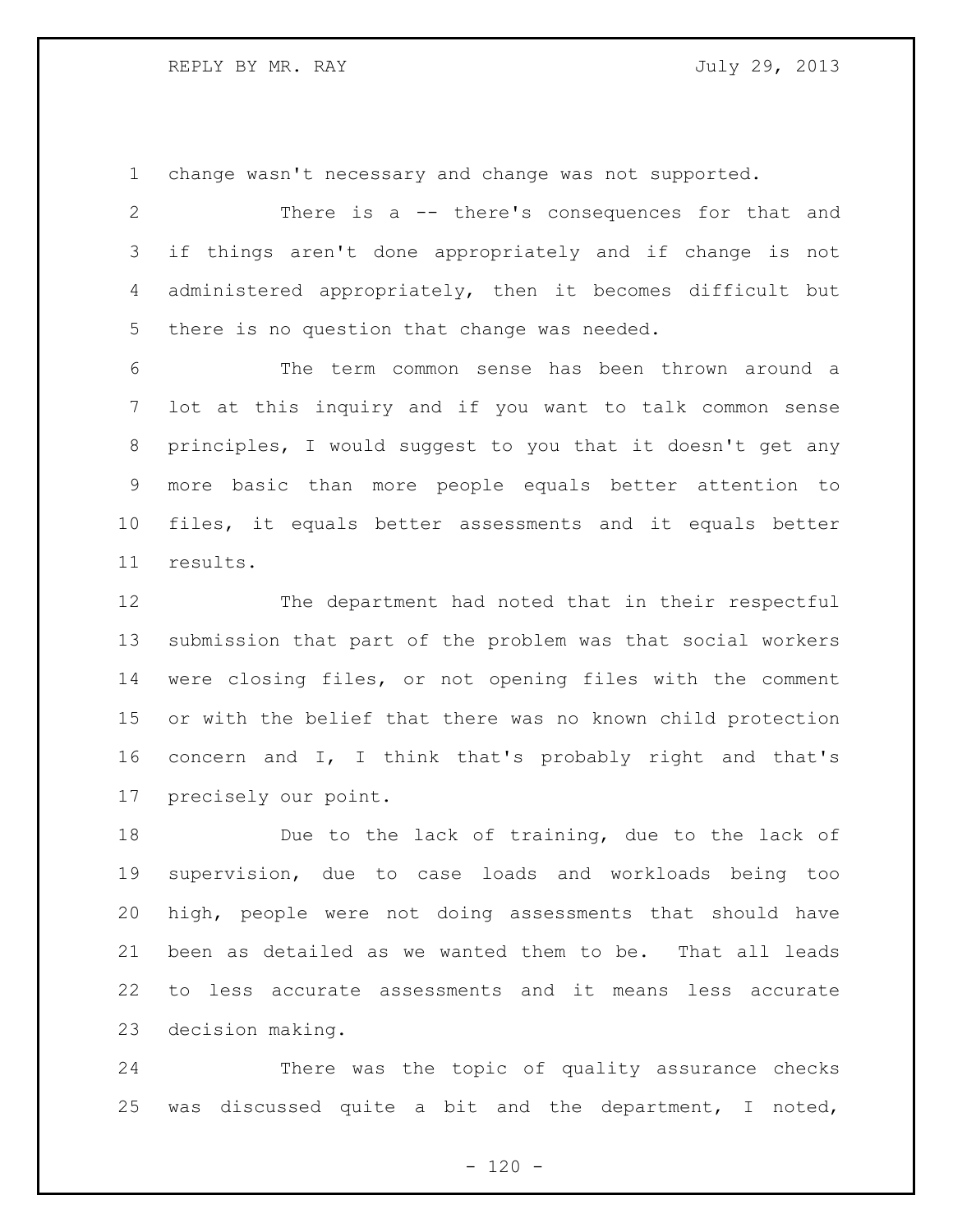acknowledged responsibility for the lack of those assessments and assurances but then went on to say that it, it relied on supervisors to do two things. Firstly, to do those quality assurance checks and secondly to train social workers on standards.

 With respect, I did not hear that question or suggestion put to a supervisor once when they testified. If that was the department's expectation then it was never communicated to social -- or excuse me, to supervisors. There was no evidence, Mr. Commissioner, that that was the expectation nor that supervisors accepted that that was their responsibility and I don't even recall the question being put to the supervisor.

14 THE COMMISSIONER: Just repeat that, no evidence that it was the responsibility of the supervisor to?

 MR. RAY: To, to train social workers on standards or to perform quality assurance checks on files. At least not to the extent that I understand quality assurance checks were -- was being discussed as a, as a concept.

 Certainly, acting as a supervisor of a social worker could also result in informal quality assurance being done to ensure that a social worker is doing the work that we would want them to, to do, that's acceptable but to say it was their job to randomly pull files and to perform

- 121 -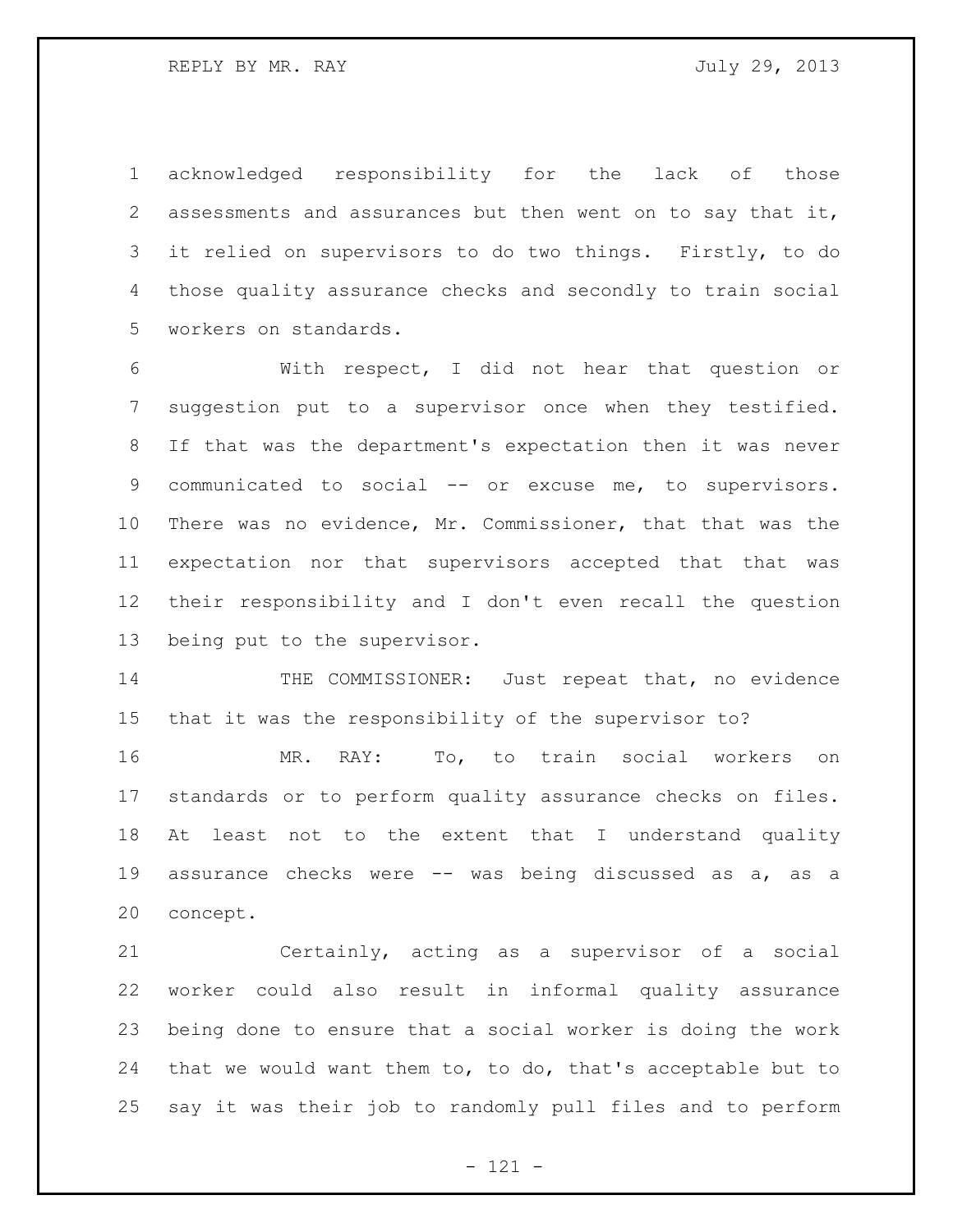quality assurance, is at least that that concept has been discussed, I don't recall any evidence or any suggestion to any supervisor that it was their responsibility to do that.

 Onto the topic of standards, quickly, again the department accepted responsibility for the lack of clarity and the lack of training on standards. They went further and suggested that standards are really more of a vague guideline and that it's up to the, the agency or WCFS, for example, to establish policies and procedures that would then spell out for the social worker what they ought to do and it wasn't really in the standards.

12 I'm not going to go into this in any detail, Mr. Commissioner, you have the standards, in their various forms, at various periods, I would encourage you to just look at them randomly, they are quite detailed and they do provide quite a bit of instruction for social workers in terms of how to take certain steps on certain files at certain times.

 My, my friend is correct when he says it's a bit of a non-issue because people weren't trained on them, in any event, and people didn't turn their minds to them in any event, so whether they were clear or not clear probably didn't impact this file but it certainly would have been helpful to be trained well on standards and I suspect the GA would tell you that that's why they do it twice per year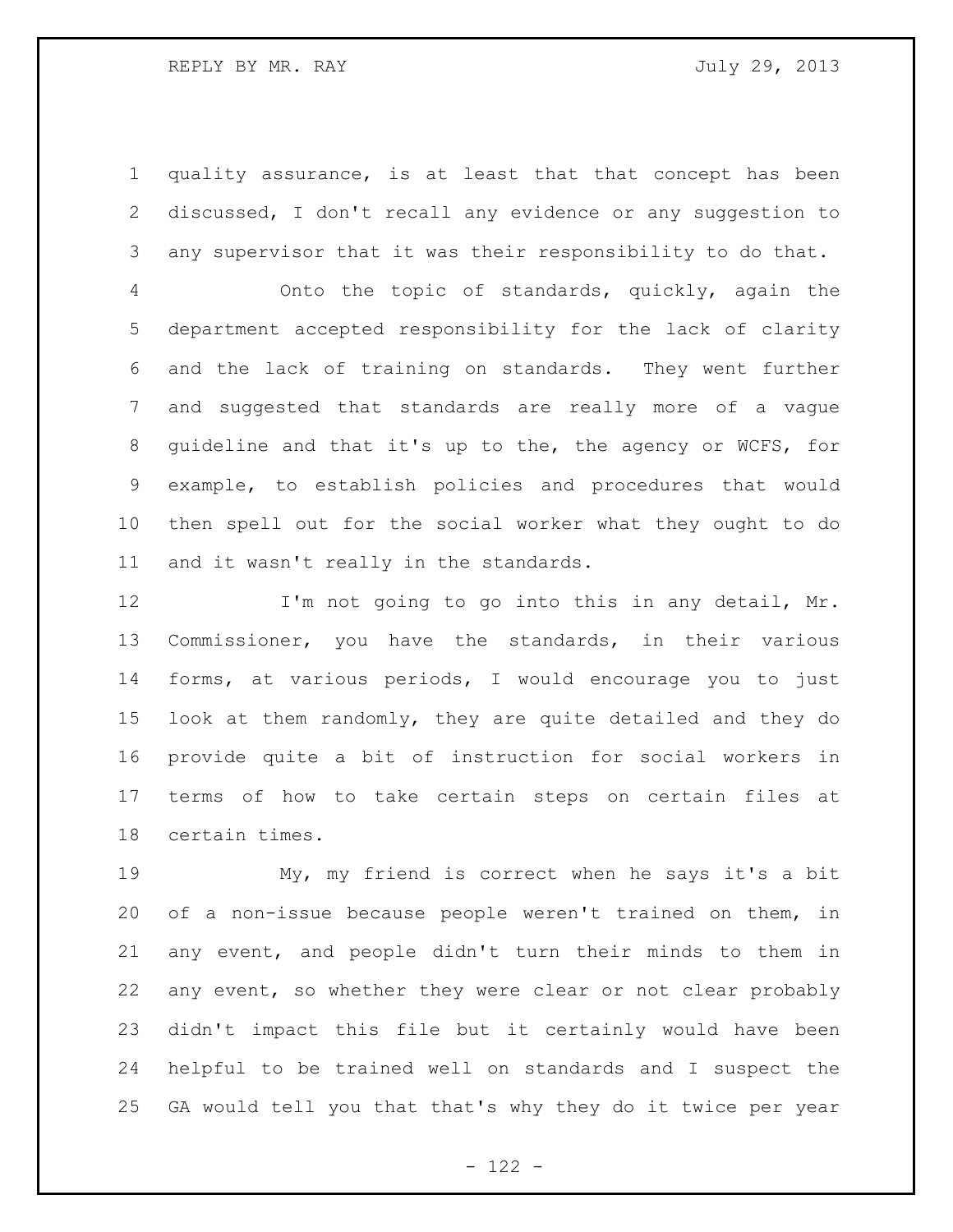now.

 My friend, Mr. McKinnon, on behalf of his clients, noted the, the number of times the words workload and case load appeared in our brief. I chuckle to myself that someone with the department would actually take the time to perform and determine that statistic. Sadly it -- THE COMMISSIONER: I'm assuming there's a word process that does that. MR. RAY: Well, and you, you hit run, I'm assuming they didn't count it when -- and number it every time but the task was performed, nonetheless. 12 The fact that it's repeated, I think, bears some, you know, concept as to why -- how important and how fundamental this is to good social work and we're certainly not the only party standing here and telling you that. All the other authorities are telling you that, I've heard Ms. Brownlee say it, I've heard Mr. Rodgers say it, I've heard people say we need to have case loads under, under check, and need to make sure that they are appropriate so that people can deliver good services. We've heard about a lot of very positive changes to the system, lots of very positive improvements that

 could have possibly changed the outcome of Phoenix's file but we've also heard the unchallenged evidence of social workers and of senior people within various agencies and

- 123 -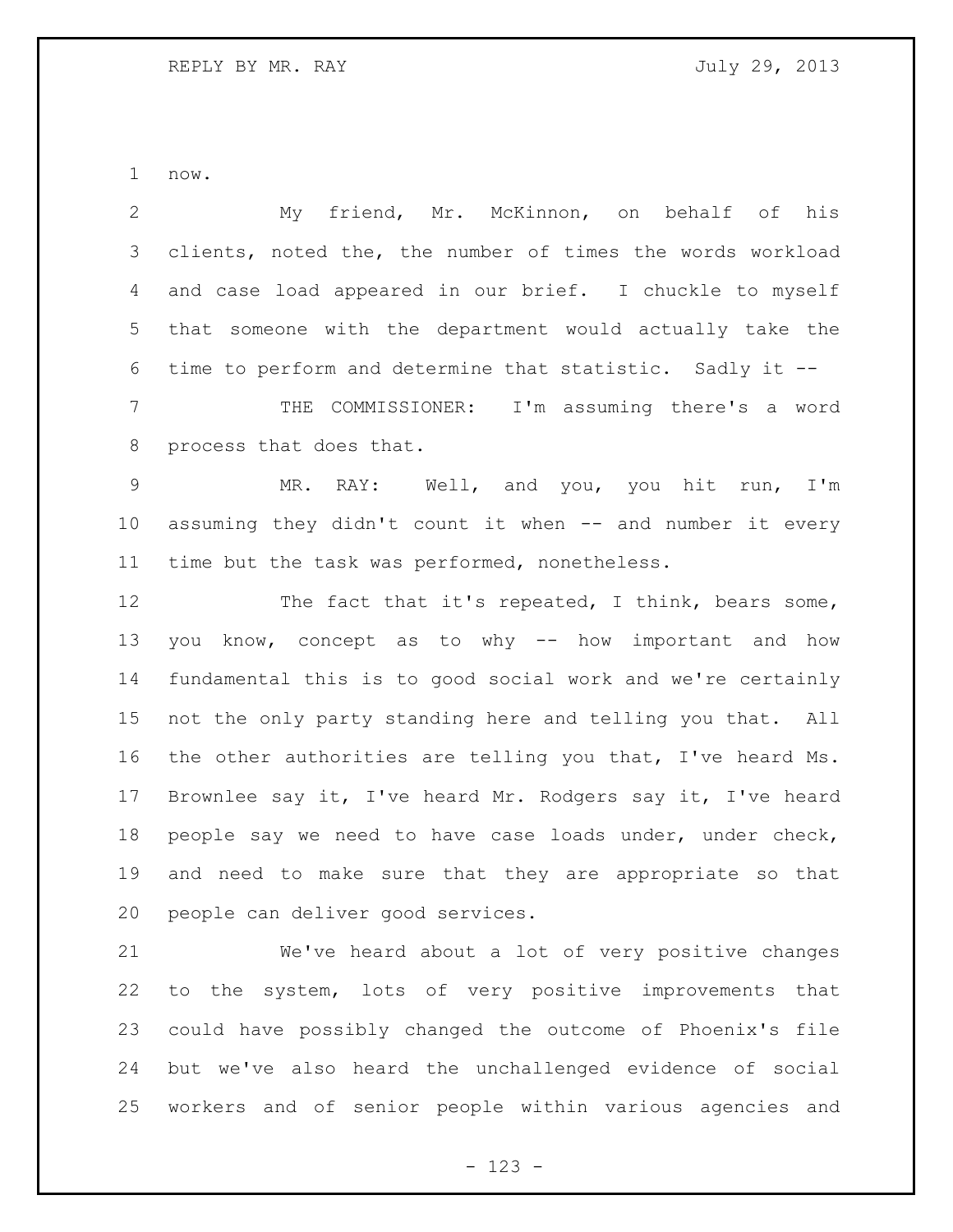REPLY BY MR. RAY **July 29, 2013** REPLY BY MS. BOWLEY

 authorities that there still exists a problem. And none of the improvements that are being made are going to be as effective as they could be, unless social, social workers have an opportunity to implement them and to do so in a way that best uses the tools that they have been given.

 Subject to any questions, Mr. Commissioner, those are my submissions. Again, I would like to thank you for the opportunity to appear before you, I hope that our evidence and our submissions have been helpful to you in conducting your, your final report.

11 THE COMMISSIONER: Thank you, Mr. Ray.

MR. RAY: Thank you.

13 THE COMMISSIONER: All right. That brings Ms., Ms. Bowley, I guess you're next.

15 MS. BOWLEY: Yes, sir, I am.

 For the record, Mr. Commissioner, it's Bernice Bowley, appearing for a witness at this inquiry, Diva Faria.

 Before starting my reply in earnest I have one brief housekeeping matter, just a possible miscommunication that I would like to clarify, if I can.

22 THE COMMISSIONER: Just get the ...

Yes?

 MS. BOWLEY: During an exchange between yourself and Ms. Harris, I thought I heard and I may have -- I may

 $- 124 -$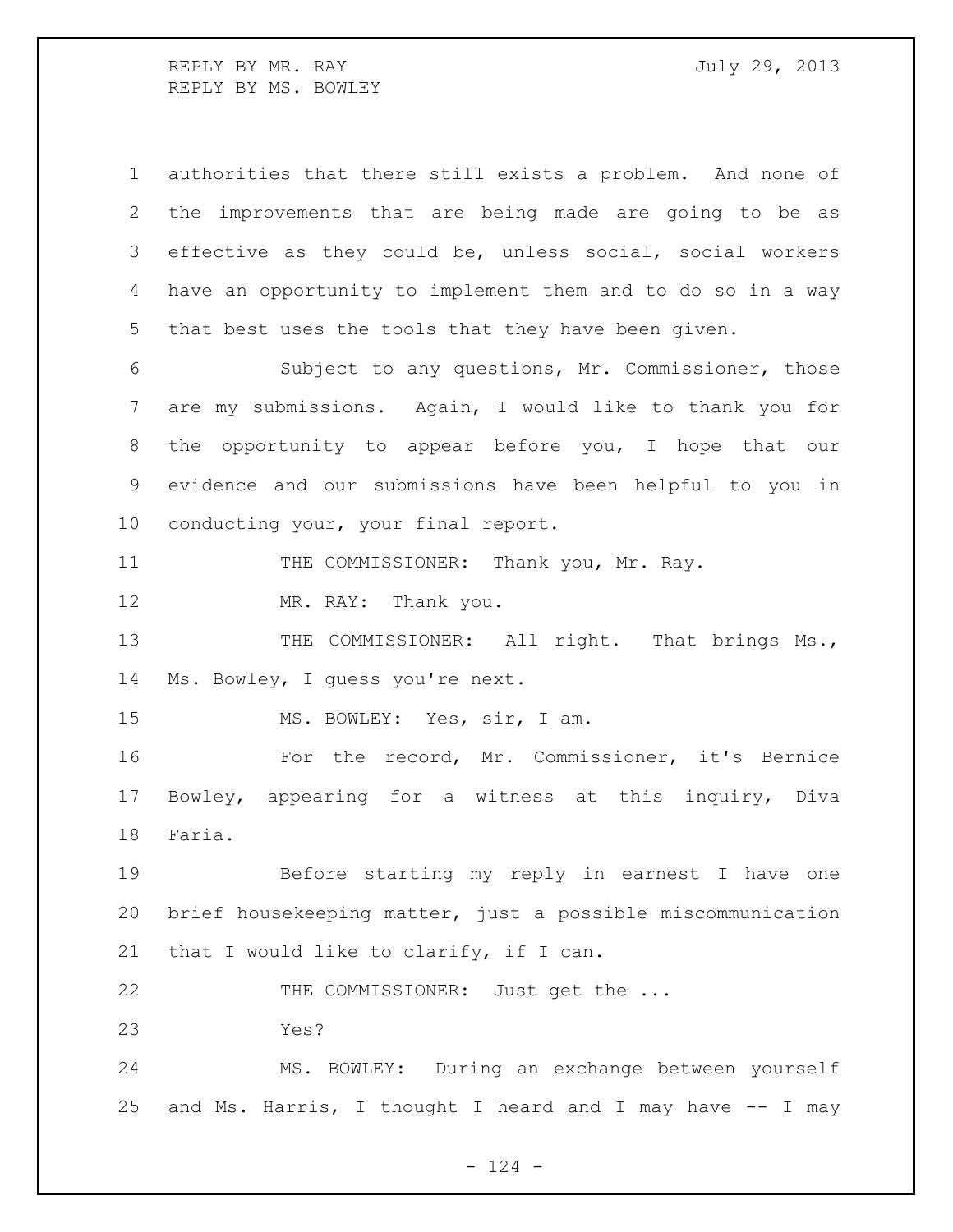be incorrect in my understanding but I thought you had asked her whether the structured decision making tools were available to the system in Manitoba during the years 2000 to 2005 and I think that Ms. Harris understood your answer -- or your question, sorry, as being whether they were in use in Manitoba at the time and she answered no. And I've spoken with her about this and I just want to make sure that the record is clear, she agrees that the SDM tools, through the Children's Resource Center, that they have been available to various jurisdictions since the late 1990s and I, myself, as a result of some on-line searching, have seen evaluations on their use in other jurisdictions going back to the late 1990s and Ms. Harris further advised that it takes some time to develop and, and make appropriate these tools to particular jurisdictions and that that process can be -- can take months and years. But the fact of the matter is, and I just did not want it to be left unsaid, that SDM tools have been around since the late 1990s.

19 THE COMMISSIONER: But were they in use by Winnipeg Child and Family Services?

 MS. BOWLEY: No, they were not. They were not put into use until 2008?

23 THE COMMISSIONER: Yes.

MS. BOWLEY: Or nine, or thereabouts.

25 THE COMMISSIONER: Right.

 $- 125 -$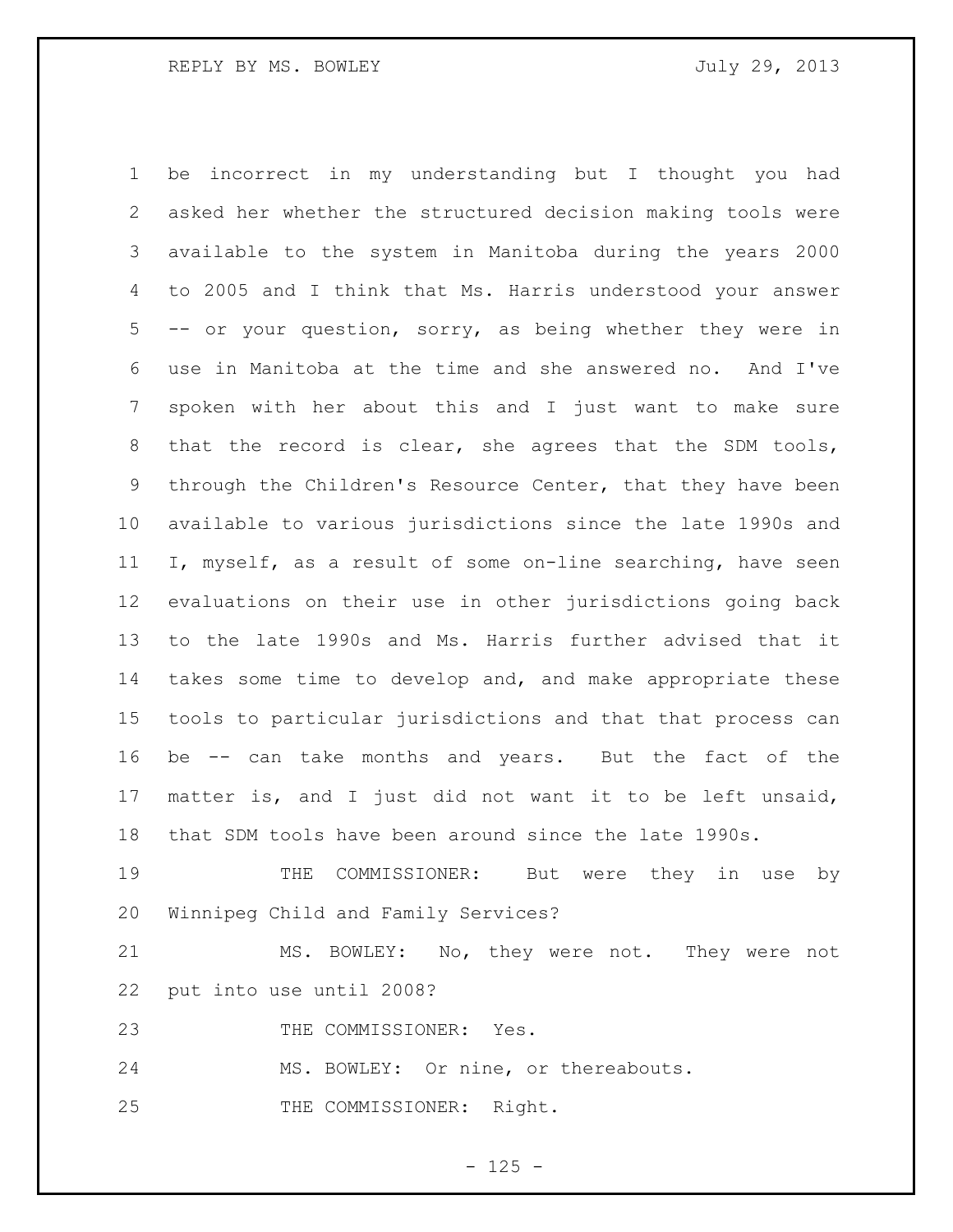MS. BOWLEY: And I just should further say that it was on the General Authorities' initiative that the tools were brought to Manitoba and then later endorsed by the province and the other authorities.

 And I'll move on now to my reply, Mr. Commissioner, which is a bit of a variation on my earlier theme, but with some points in response, primarily to Mr. McKinnon, on behalf of the department and Winnipeg CFS.

 And as I said before, throughout the course of the inquiry many questions were intensively focused on responsibility for day-to-day social work and conversely while management and high level management conceded that they had ultimate responsibility for the services delivered, it's my submission that little evidence was heard as to how those people went about ensuring good service delivery over a five year period and longer.

 And again, I'm not submitting that senior management, Winnipeg CFS or the department need to be blamed that, that does not serve a useful purpose here, and you have my earlier submission on that. However, I do want to ensure, today, that if there were to be any blame leveled that it be done fairly and not on the front line people, like Diva Faria, who as I said many times, last Tuesday, did not have power and authority to effect substantive change on the system.

 $- 126 -$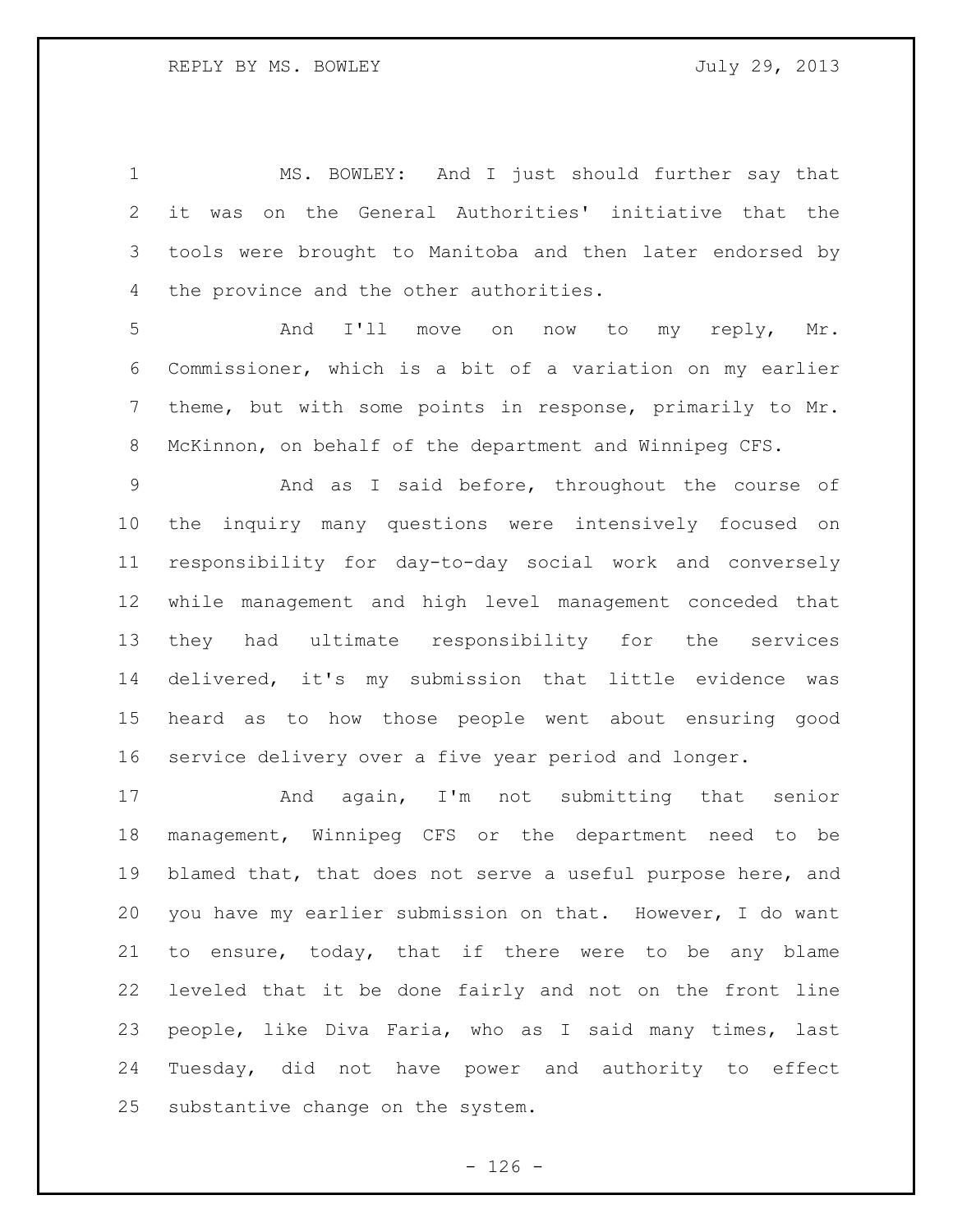What we have now heard, in closing argument, in summary, from Winnipeg CFS and the department, is that they say there was a fundamental failing during the years that services were provided to Phoenix and her family and that fundamentally there was a failure to appropriately assess safety and risk. That over the course of those five years, all or many of the social workers who touched Phoenix's file or her families' files were asking the wrong question. They were analyzing the file based on no noted protection concerns or no immediate protection concerns instead of asking whether identified risk factors had been reduced or resolved.

 According to Mr. McKinnon, on behalf of his clients, that wrong question was asked repeatedly at both family services and at intake and that this approach occurred at various stages on the files.

17 THE COMMISSIONER: So are you saying what Mr. McKinnon said was the right question was, in fact, asked?

 MS. BOWLEY: No, sir, I'm summarizing what the department now --

21 THE COMMISSIONER: Oh, okay.

 MS. BOWLEY: -- the department and Winnipeg CFS, looking back now --

24 THE COMMISSIONER: Yes.

25 MS. BOWLEY: -- say --

- 127 -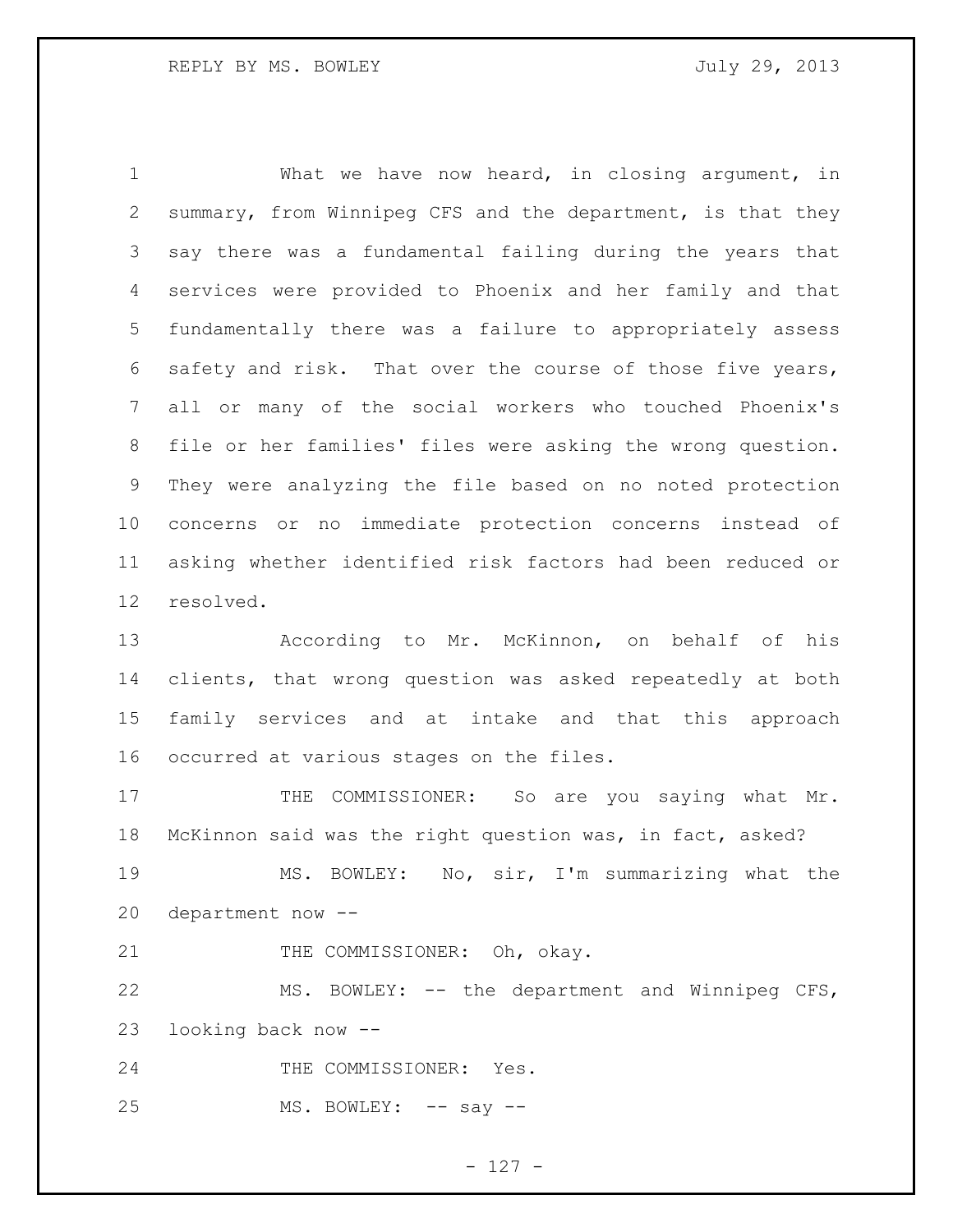1 THE COMMISSIONER: Yes. MS. BOWLEY: -- was a wrong approach, a fundamentally flawed approach. 4 THE COMMISSIONER: Yes, I understand that. 5 MS. BOWLEY: Yes. THE COMMISSIONER: And so what are you saying about it? 8 MS. BOWLEY: I'm coming to that, sir. 9 THE COMMISSIONER: Okay. MS. BOWLEY: All right. I did a global search of the evidence, transcripts, at this inquiry, something that 12 I may teach Mr. Ray later --13 THE COMMISSIONER: Yes. 14 MS. BOWLEY: -- and virtually every social worker and many intake supervisors, including Mr. Orobko, referred at some point in their evidence as immediate protection -- no immediate protection concerns or no current protection concerns, those concepts as informing their decision making throughout 2000 to 2005. So, it may be then, to get back to your question, Mr. Commissioner, that there was, in addition to what I said last Tuesday, a systemic difficulty in handling low to medium risk of abuse and neglect cases and/or there was this wrong approach over the course of at least five years, to risk assessment.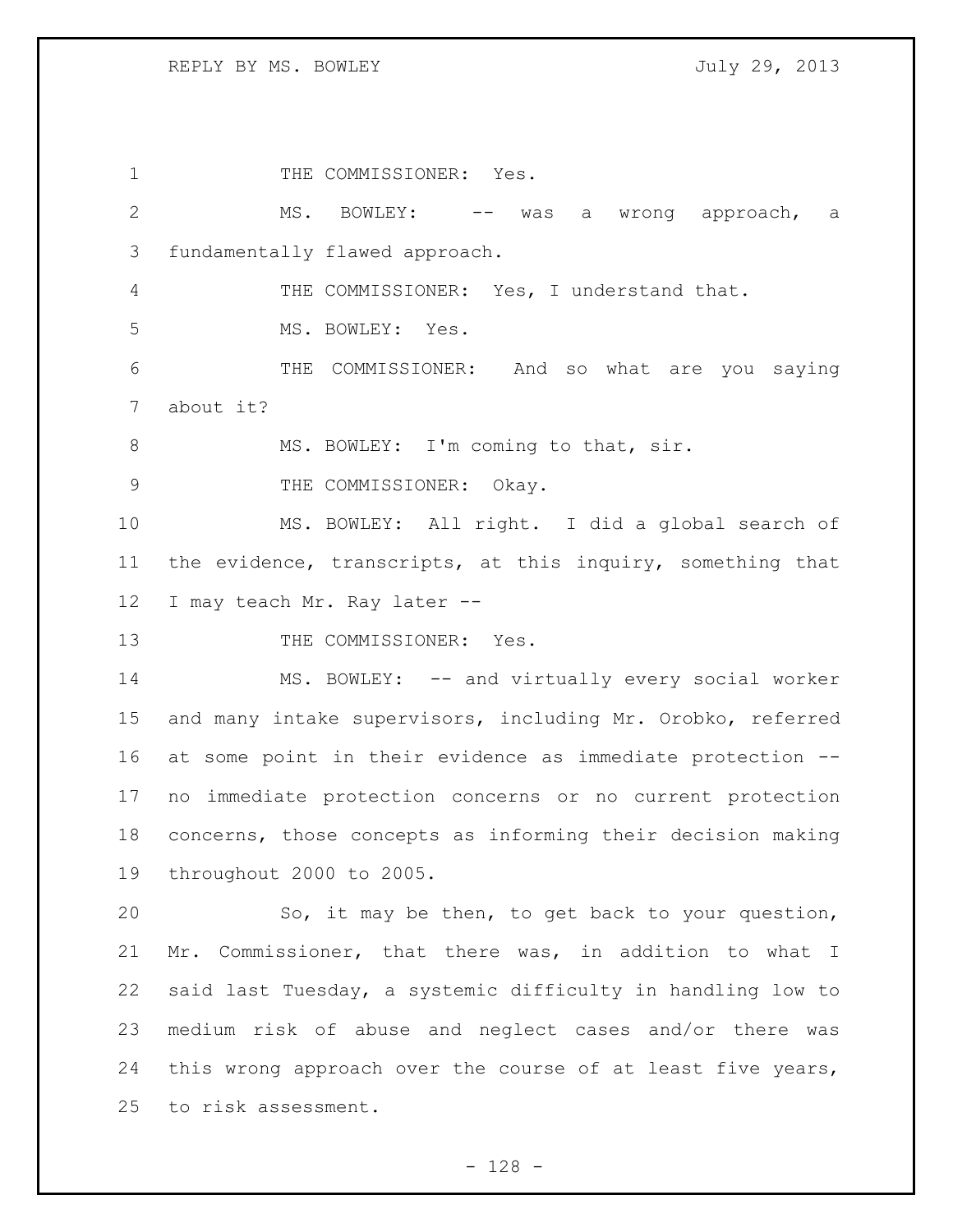And that may -- that wrong approach may well be what was going on, although no one testified and, and gave that kind of, of conclusive or opinion based evidence, and I'm not necessarily disagreeing with it but I submit, Mr. Commissioner, that that then leads to an obvious series of questions or issues. Why was the entire system operating on this basis? Why was the entire system operating on this basis for more than five years? Why was that the practice model for so long?

 THE COMMISSIONER: Operating on this wrong system?

 MS. BOWLEY: Yes. This approach to risk management, there are no immediate protection concerns, there are no known protection concerns, therefore we can close a file or therefore we cannot open -- we need not open a file.

 We heard evidence at this inquiry from several program managers who acknowledged that they were responsible for service delivery in their area of authority and we heard from CEOs and former CEOs who said they were ultimately responsible for service delivery. We did not hear from them as to why file audits, quality assurance measurement and performance measurements weren't being performed over what I submit is a long period of time to ascertain what services were being delivered and whether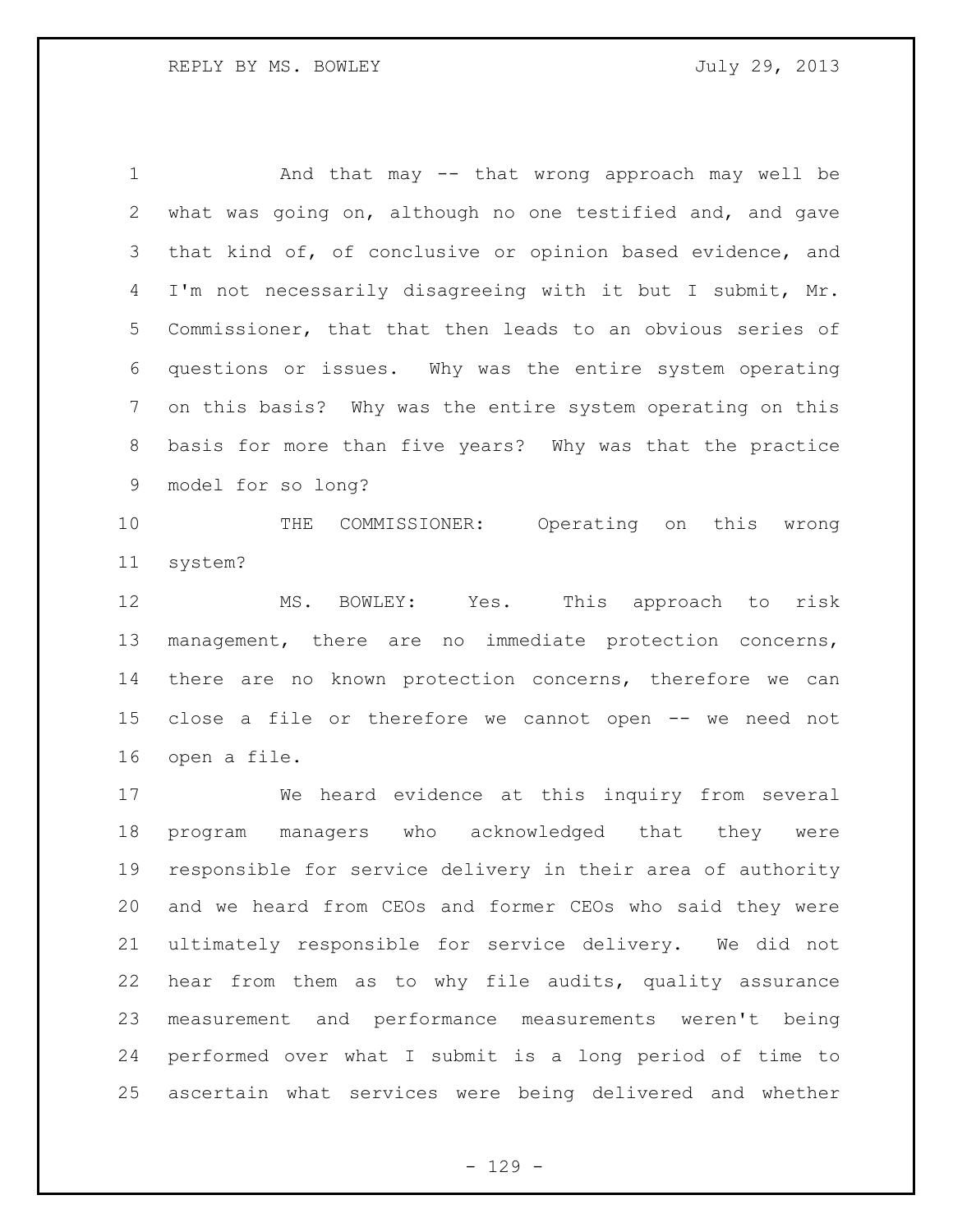those services were good and appropriate for Manitoba children and families.

 And I don't want to belabor the point of Winnipeg CFS's ostensible reliance on supervisors to do quality assurance except to echo Mr. Ray's observation that questions weren't asked of those people as to whether that was part of their job responsibility or whether they were given adequate resources to allow them to fulfill that responsibility or whether they were even aware of that ostensible reliance. And I submit that on the evidence that you've heard, that front line supervisors, a CRU supervisor like Diva Faria, was not responsible for quality assurance measures which need to be undertaken by an organization in order to meet good practices.

 There was no evidence that anyone above the level of CRU supervisors were doing quality assurance measurement, reporting it upward and developing policy on that basis. There was mention that Darlene MacDonald pulled some files on a random, random basis but it's important to note, Mr. Commissioner, that that informal practice review, by her alone, ceased when she left as program manager in early 2003. That was the only file audit or quality assurance steps that we heard taken at intake from 2000 to 2005.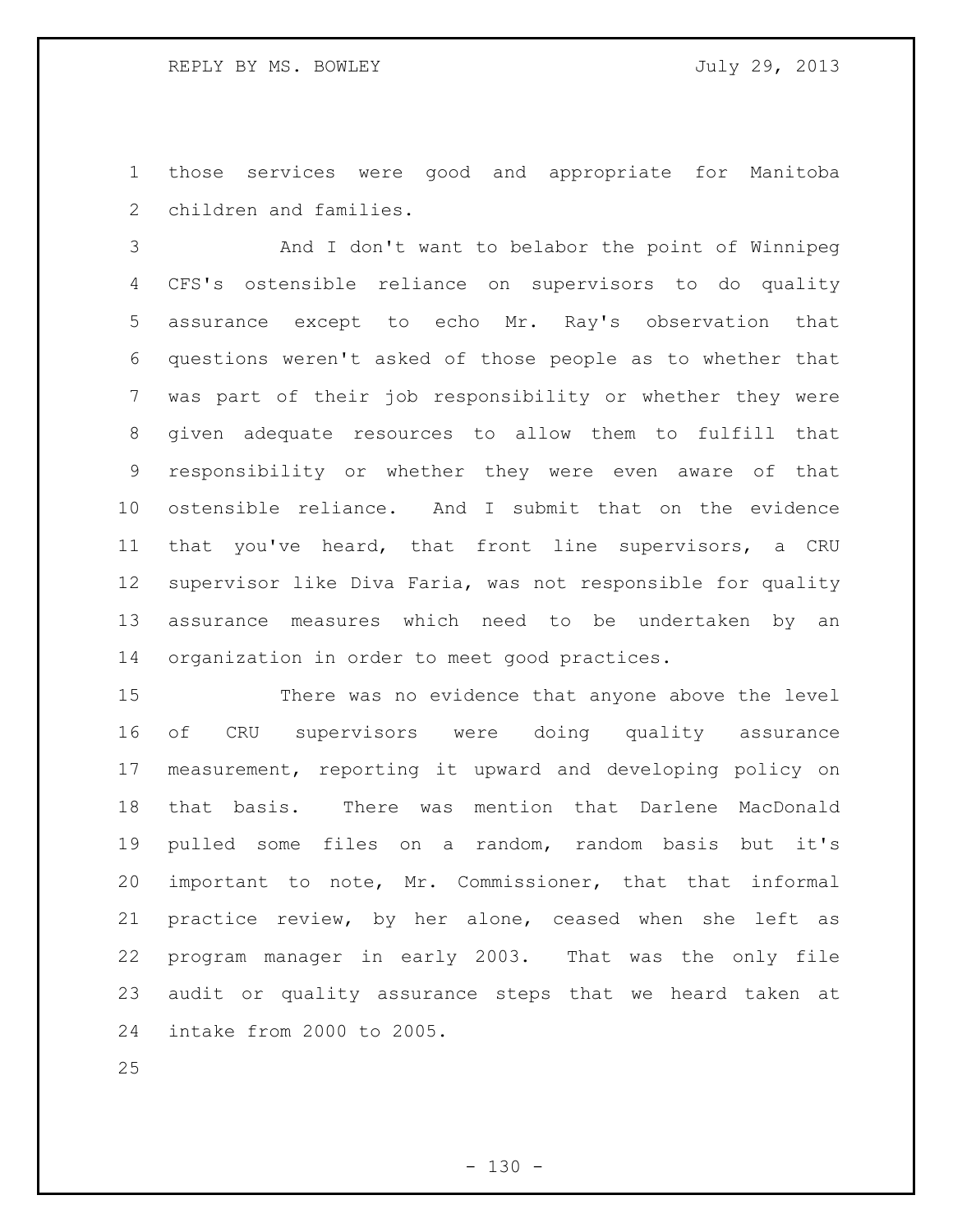And it would appear then that that limited random file pulling was not sufficient to give the organization an understanding that the wrong question on risk assessment was being asked on a system-wide basis or perhaps that was noted and no changes were implemented because that was how the system was operating and she, like the front line workers, did not perceive then that that approach was so flawed. And again, we don't know the answer to those questions because that evidence was not given.

 And similarly, assistant program managers at CRU said that they handled files when supervisors were away, that they handled files when times were busy in CRU, and that they were resource for consultations by supervisors. Those people did not give evidence as to whether they picked up on this wrong question, repeatedly being asked as it certainly was over the course of several years. What we may know now, as we've heard on behalf of the department and Winnipeg CFS, is that the whole system seems not to have known that this was not the appropriate way to assess risk. As was said, these kinds of questions, no noted protection concerns, were asked at both family services and intake over the course of years from 2000 to 2005. We've heard to accept that theory that over the course of five years most social workers who handled the file may have taken this wrong approach.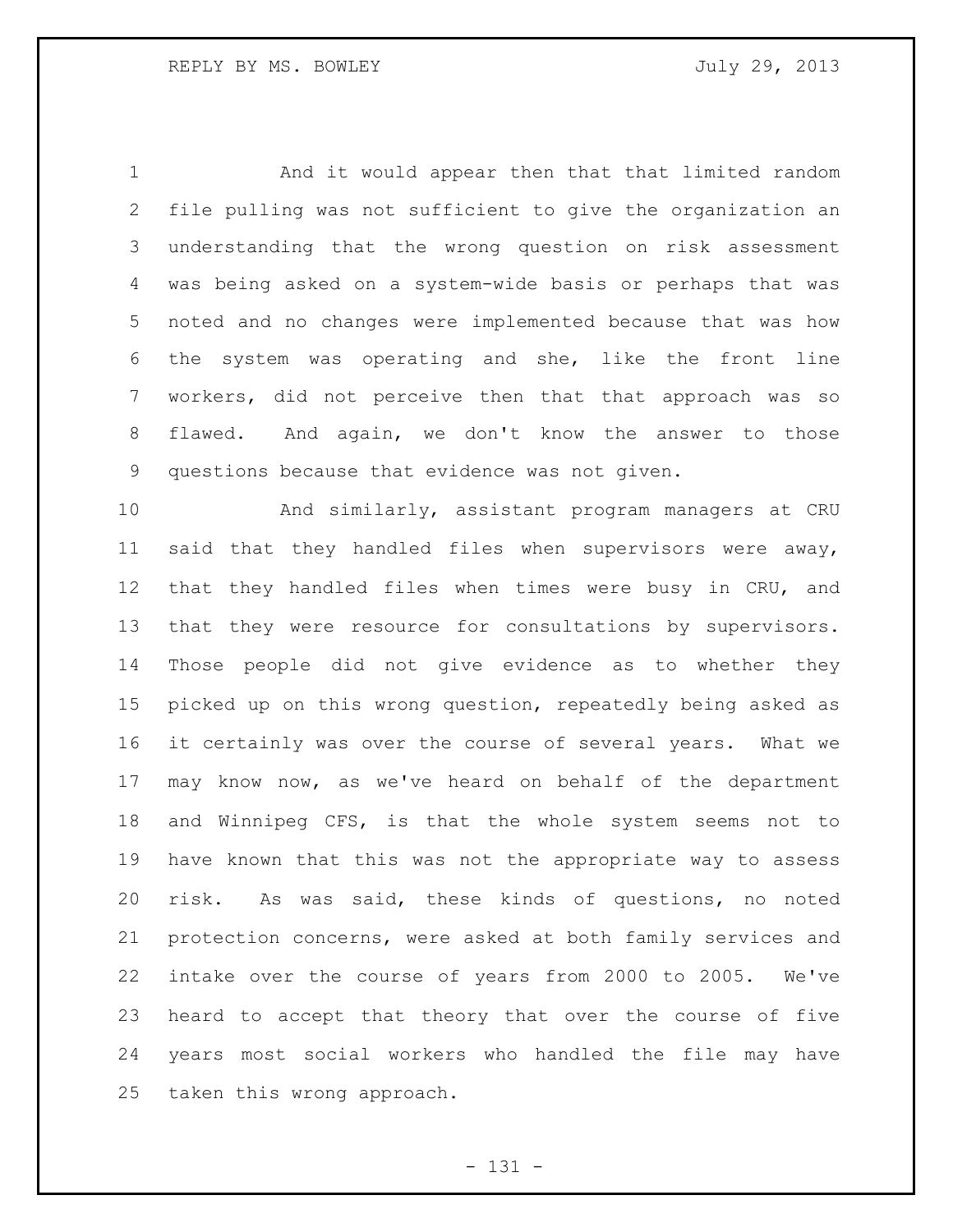1 And to again then return to the question as, as to why the system, as a whole, was operating this way, one answer is because of a lack of good standards, policies and procedures and tools.

 My focus is on CRU here and so the only policies and procedures document that that unit had was the intake program manual. The accompanying tool to that program manual was the safety assessment form and you've heard evidence and you've heard submissions on the inadequacy of that safety assessment form, it is to build on this idea of the wrong question being asked, overly focused on immediate issues, whether an incident of abuse has occurred, whether there is immediate risk and whether there are known protection concerns. And these tools are part of the reason, I submit, Mr. Commissioner, for the long term wrong approach which has been suggested to you.

 And I further submit that this long term approach to risk and safety assessments could have been improved or corrected at some point during all of those years. They weren't and what happened or what didn't happen for years there can't be the front line worker's fault. The overall approach to a child welfare system, whether it's standards, policies, procedures, quality assurance, service delivery measurement, all of those kinds of organizational best practice tasks is top down, it comes from the top.

- 132 -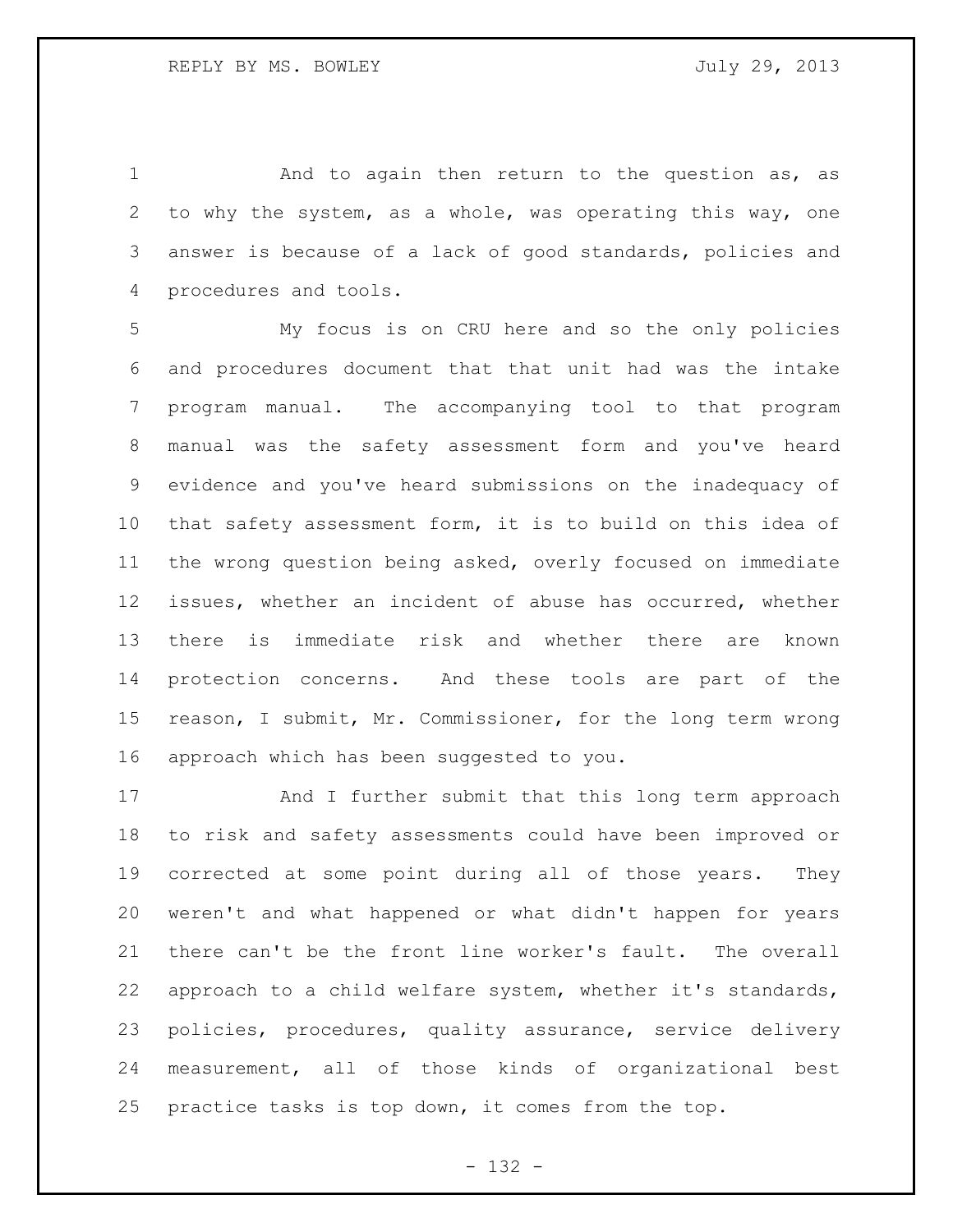The front line people, in the midst of crisis and business ought not to be expected to know that they were operating on the basis of what has been characterized as an institutionally flawed approach to risk assessment.

 You've heard, Mr. Commissioner, various acknowledgements by Winnipeg CFS and the department about lax or failures and I was somewhat relieved by parts of those acknowledgements because I had been concerned, based on the focus of some evidence at the inquiry, that the front line people might be sacrificed in the search for blame.

 Winnipeg CFS and the department have acknowledged 13 confusion about the standards. In response, it is my submission that confusion was not the issue, the, the issue was, among other issues, the lack of updates or improvements of standards, policies, procedures, tools, oversight, monitoring of service delivery over those years.

 Winnipeg CFS and the department have acknowledged a lack of training and say that there is no comparison to the training that is given now and they also say that the training is improved because more workers doing the same thing does not improve outcomes. And that training is now given on very different work tools, including very particular and detailed and substantively improved risk and separate safety assessments.

- 133 -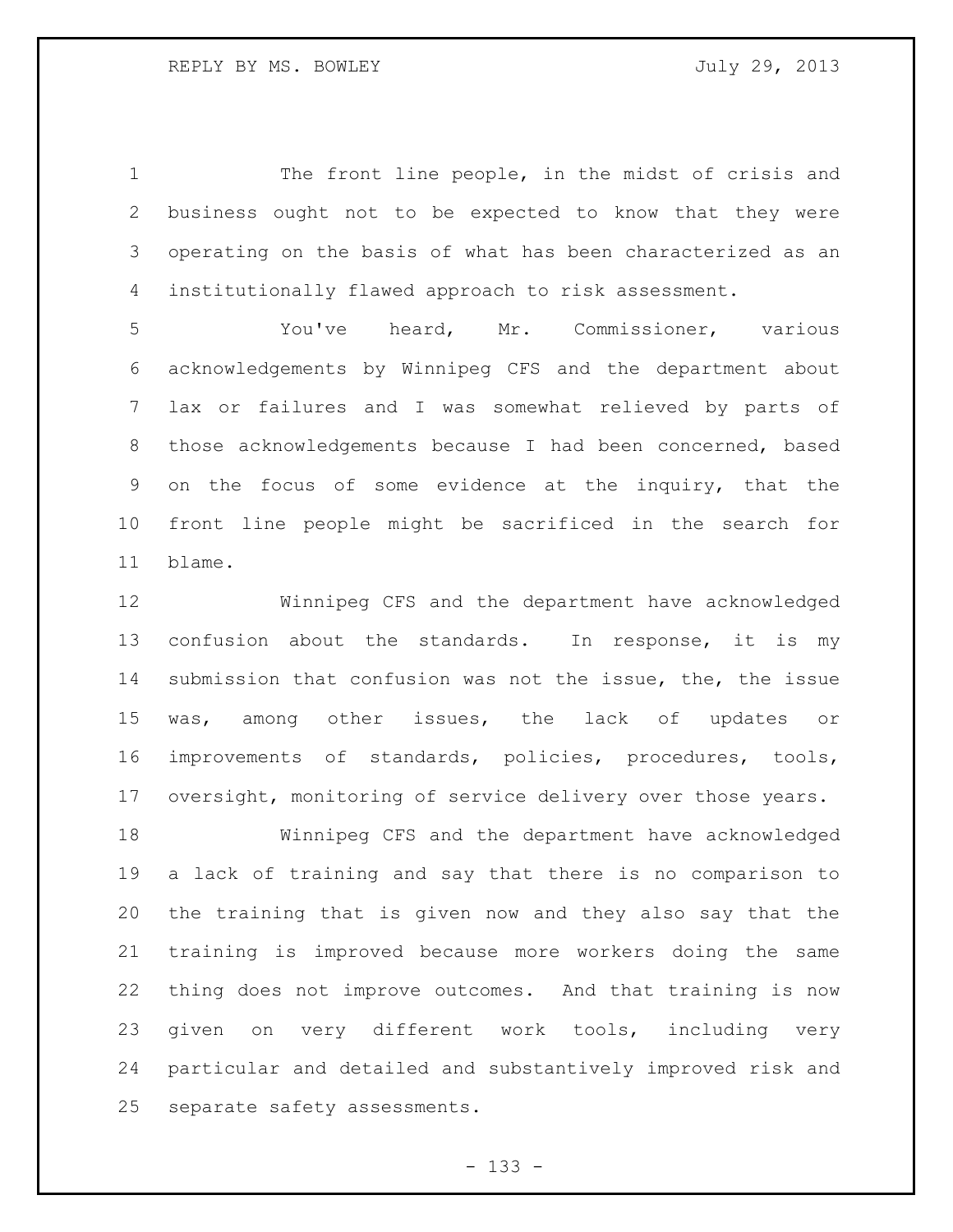And, Mr. Commissioner, you asked during the course of Mr., Mr. McKinnon's submission, whether he would go one step further and say that shortcomings in service delivery were attributable to a lack of training and I would like to answer that question, too. And I want to link that answer to another submission made to you by Mr. McKinnon. He said that safety and risk are different assessments and that's correct. And with respect to the assessments being done then and that question is to known or immediate protection concerns, he said that if you ask a different question you may get a different answer and he said that Winnipeg CFS shares responsibility for that and shares responsibility is, I submit, careful phrasing. My answer to your question is that had workers been adequately trained on proper safety and risk assessments, whether it's the probability of future harm tool, the caregiver strengths and needs assessment or some similar tool, all of which were available in those years just not in use, the quality of their work would have resulted in better outcomes for children during the years 2000 to 2005.

 The various front line decisions made that have been at issue in this inquiry were not made because all of these people and supervisors lacked common sense over the course of five years. Instead, their decisions were based on professional judgment and their professional judgment

- 134 -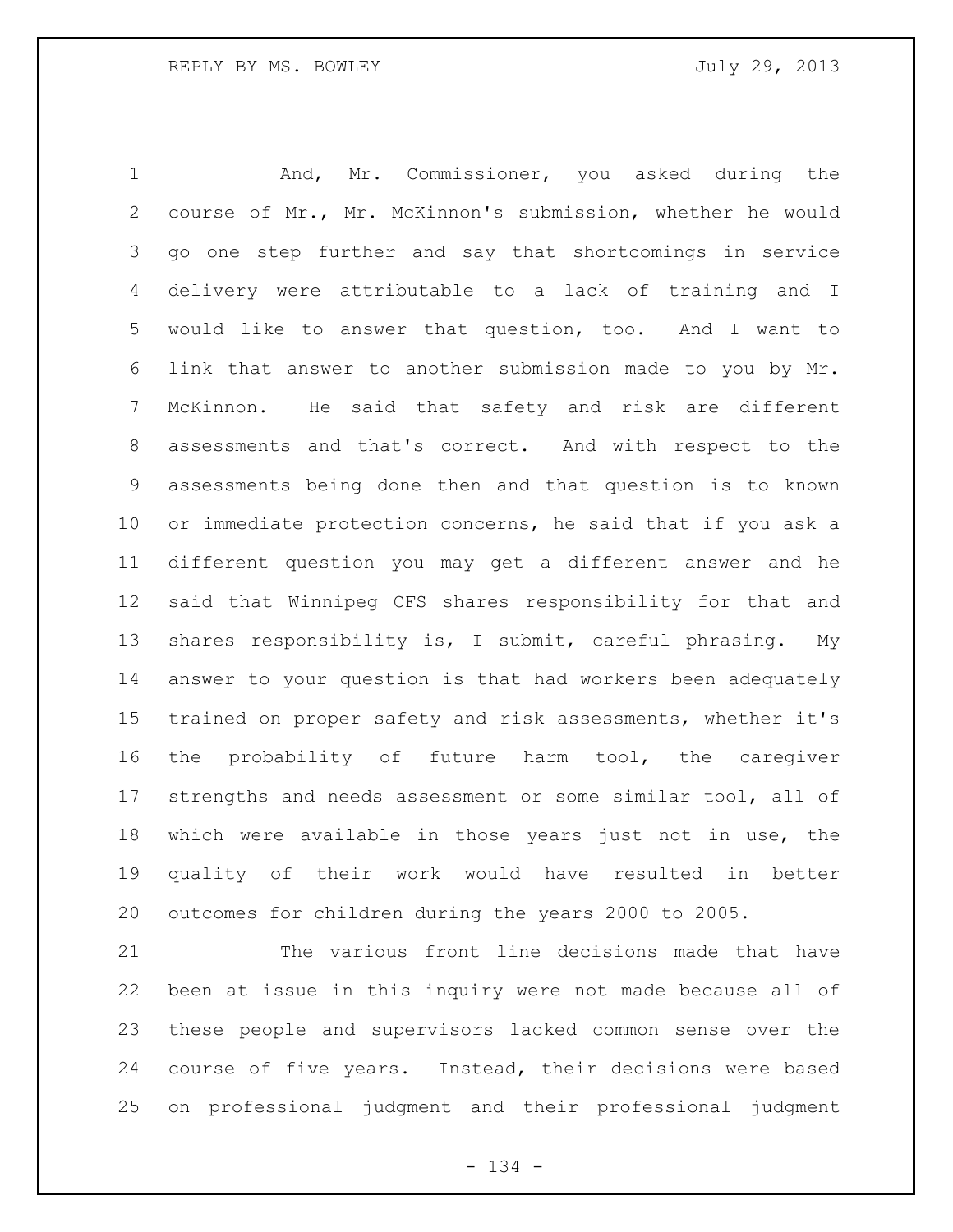arose out of their clinical experience and their clinical experience arose out of their environment and by environment I mean the same thing that Sandy Stoker spoke of in her evidence, the organization, its cultures, the practices that have developed.

 The worker's clinical experience was in navigating this unimproved system, as I have characterized it, without up to date or improved standards, policies and procedures with what I submit were poor quality risk and safety assessment tools, without training on those risk and safety assessments or note taking and with an entrenched approach based on immediate safety or known protection 13 concerns which approach was known to, to management.

 So to the extent that front line decisions could have been better or did not meet what we now say was best practice or common sense, it's my submission that these, what I will call institutional inadequacies as they existed were not the front -- the fault of front line personnel and that the standard of common sense, and I mean standard with a small "S" and common sense in a very generic sense. And I've heard Mr. Gindin agree with me, that must be applied upward.

 That constitutes my reply, Mr. Commissioner, to the extent that you may have questions. I look forward to review of your final report and I'm optimistic that the

 $- 135 -$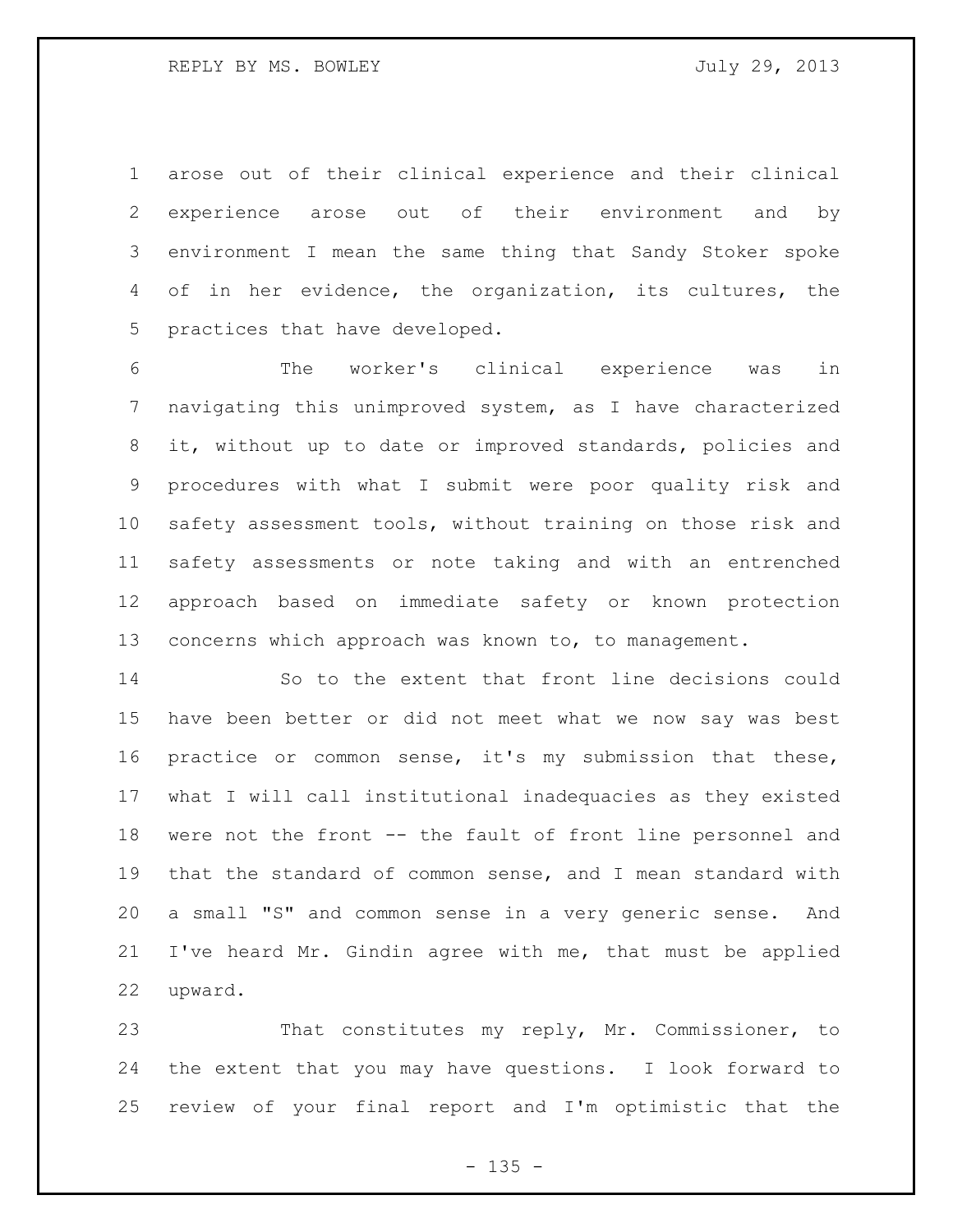REPLY BY MS. BOWLEY **Fig. 10.13** July 29, 2013 REPLY BY MR. ROLSTON

 recommendations here will have a positive and substantive effect on the child welfare system here in Manitoba.

THE COMMISSIONER: Thank you, Ms. Bowley.

4 MS. BOWLEY: Thank you.

 THE COMMISSIONER: I appreciate the way you and a few others got up to speed so fast.

All right. Mr. Rolston?

 MR. ROLSTON: Thank you, Mr. Commissioner. I appear on behalf of Dianna Verrier and I certainly don't want to rehash my entire argument, as brief as it was but I did want to clarify some comments, just to make sure that you have our position with respect to what occurred in Ms. Verrier's very limited role. And I want to just start with -- by reminding you, Mr. Commissioner, that there is really two documents that were being dealt with by Debbie De Gale with Ms. Verrier that led to some confusion that I talked to you about last time.

18 There was the safety assessment --

19 THE COMMISSIONER: Yes.

 MR. ROLSTON: -- which was changed from 24 hour response time to 48 hour response time and there, at the same time that -- and that document had her signature on it, had Debbie De Gale's signature on it.

24 THE COMMISSIONER: Yes.

MR. ROLSTON: At the same time, in the same

- 136 -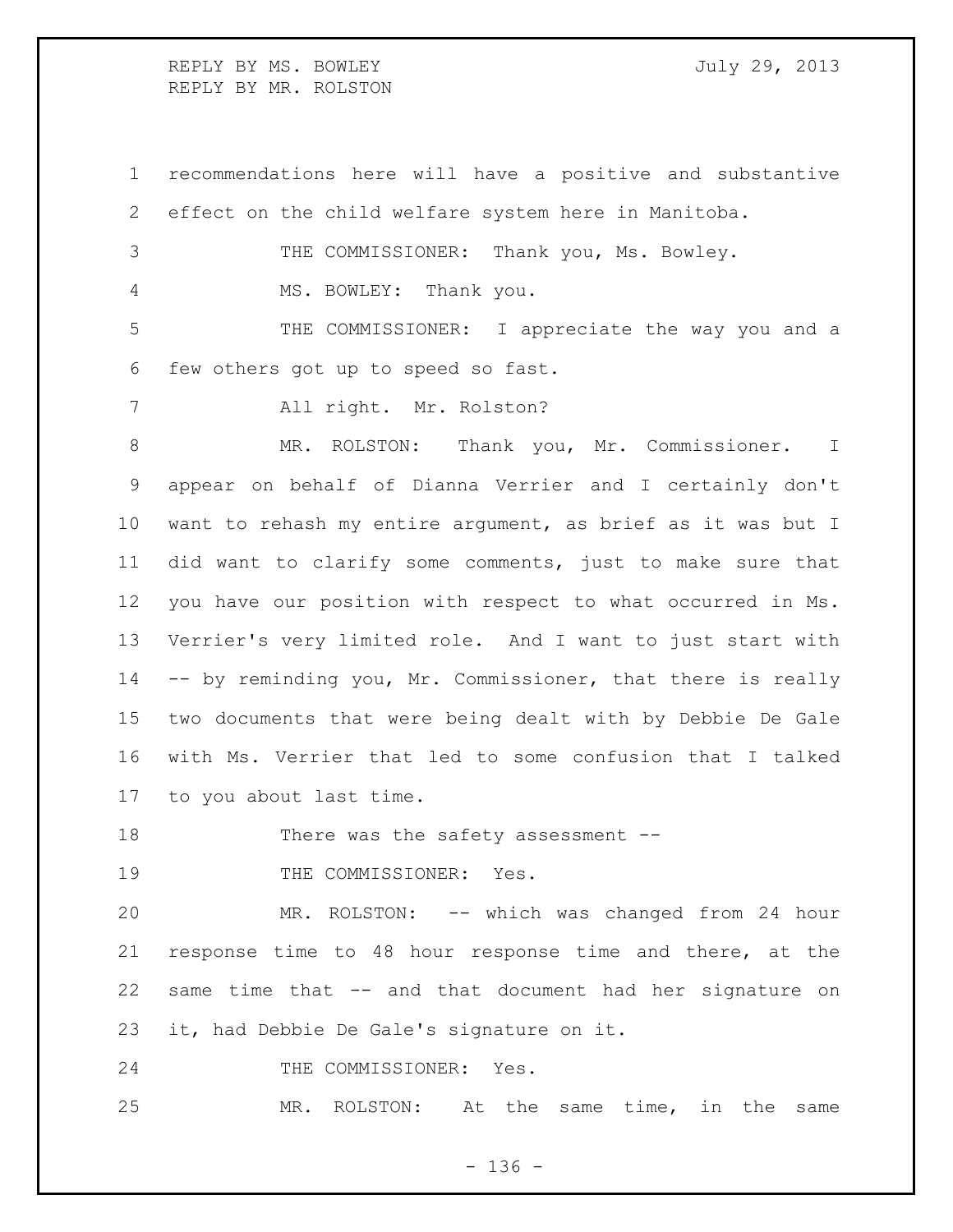package of information that would have went from Ms. De Gale to Ms. Verrier, there is a document called the CRU intake and A8HU form which was effectively the report and that's the one that was unsigned that, that Mr. Commissioner, that you're concerned about.

6 THE COMMISSIONER: By, by De Gale?

 MR. ROLSTON: By De Gale. Was not signed by De Gale. And I think it's important to remember that because 9 those two documents weren't -- or submitted together it sort of changes the fact that one document perhaps didn't have a signature on it just because when Ms. Verrier would have been looking at it she would have had her signature on at least the one document that she changed and initialed, the other document, as you know, wasn't signed and there was some issue about whether or not some, some information was taken out of that second document that was unsigned.

 And certainly our client's position has always been that that document was not changed by her, that it was submitted as is, and certainly you have my arguments on why we feel that that's a credible argument in her written materials and I am not going to rehash those for you.

22 But ultimately, what occurs then is -- or what, what I want to just reflect on here is Mr. McKinnon's comments about the confusion about why I'm suggesting that because Ms. Verrier was doing this work after hours, that,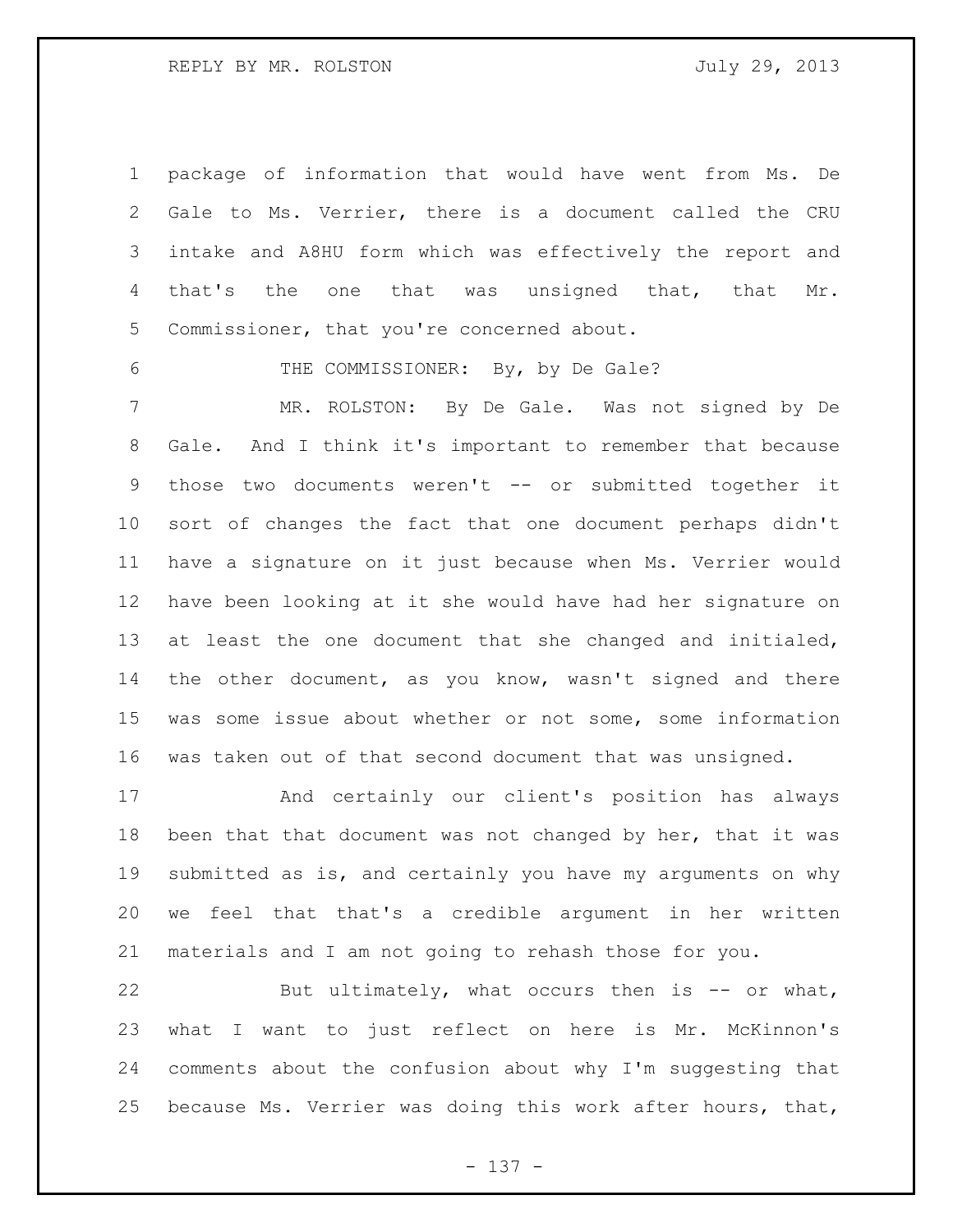that this somehow was a workload issue. And certainly the, the answer to that really comes in terms of, of the timing of when people were doing what and the fact that the form, the, the safety assessment form wasn't being used properly that creates the disconnect and that's really what I was trying to get at with my submissions is to say that because of the fact that workers were so pressed for time, because of the fact that supervisors had to do their work after hours sometimes to complete things, and because of the fact that the safety assessment was really left virtually blank and then submitted along with this other form, or in a situation where Ms. Verrier, objectively speaking, would have been reviewing both forms and seeing quite clearly that, based upon what's on the face of the form, the proper response time was a 48 hour response time rather than a 24 hour response time. And if Ms. De Gale's intention was to make it a 24 hour response time then that's where the disconnect occurs.

19 And so I just wanted to clarify that for you, Mr. Commissioner, and hopefully clarify the issue with respect to whether or not a signature was really all that important. I think really what the important consideration, in terms of Ms. Verrier's conduct is, is who took information out of that document, if anybody did, and I say probably nobody did but if somebody took it out it

- 138 -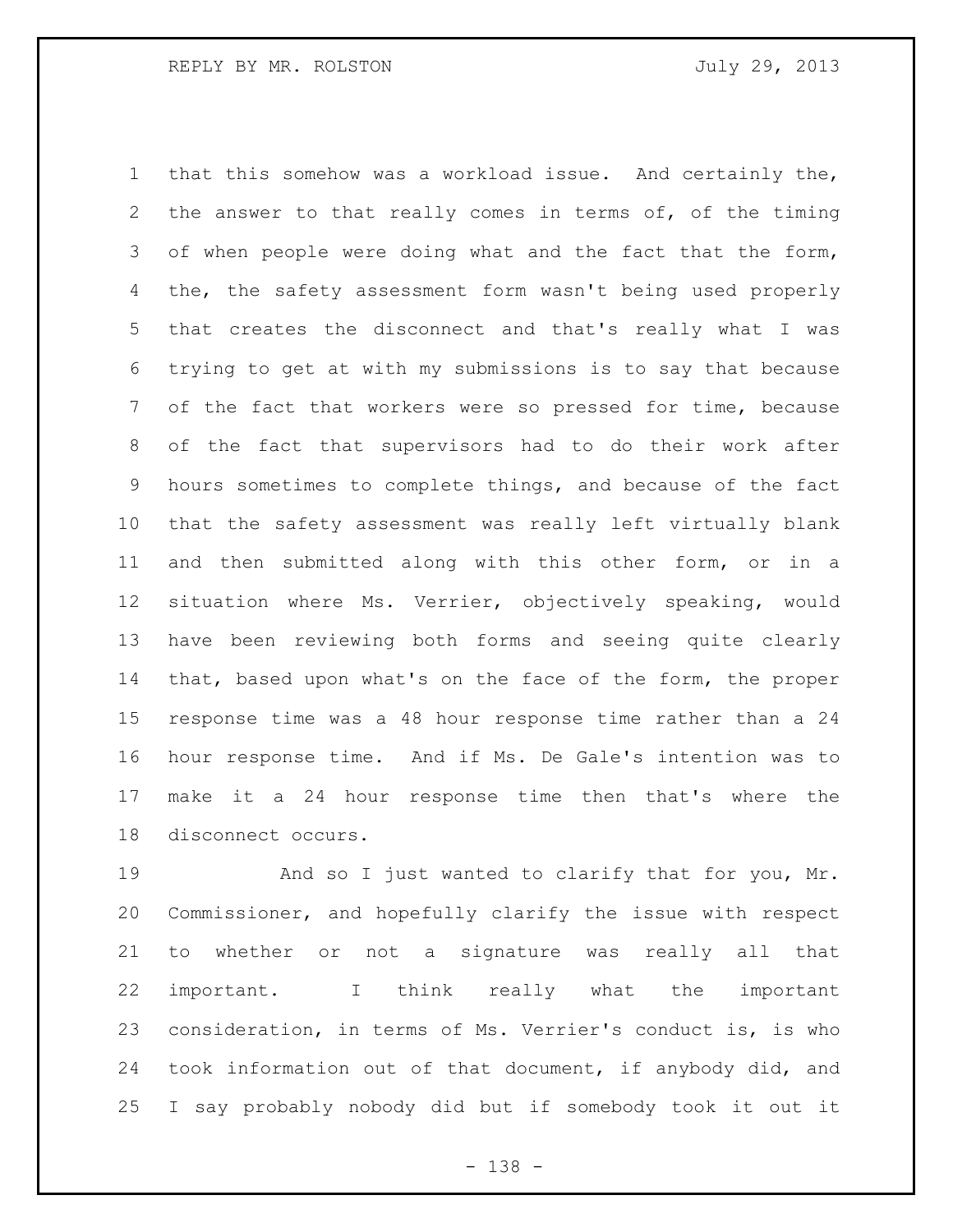## REPLY BY MR. ROLSTON 5000 July 29, 2013

 wasn't Ms. Verrier and that's pretty clear, in my respectful view, of, of what the evidence tells you. Ultimately, I guess, at the end of the day, as we 4 have all said and, and Mr. Ray said specifically, the real question is why are these things happening and I wanted to give you my thoughts on that, just based on this one scenario. Thank you. 8 THE COMMISSIONER: Thank you, Mr. Rolston. All right. I guess, Mr. Cochrane, you're next. 10 MR. COCHRANE: Yes, sir. Mr. Commissioner, just before I begin, I note the time is four minutes to 3:00. 13 THE COMMISSIONER: Yes. MR. COCHRANE: And I am wondering if you are looking at taking a break, I would prefer to do that prior to my beginning -- 17 THE COMMISSIONER: All right. MR. COCHRANE: -- this afternoon. Otherwise I am ready to proceed right through. THE COMMISSIONER: A break would suit you now? MR. COCHRANE: If you're going to, yes, a break would suit me now. THE COMMISSIONER: Well, we would, we would be breaking in about 20 minutes from now, ordinarily, so and you will still be in --

- 139 -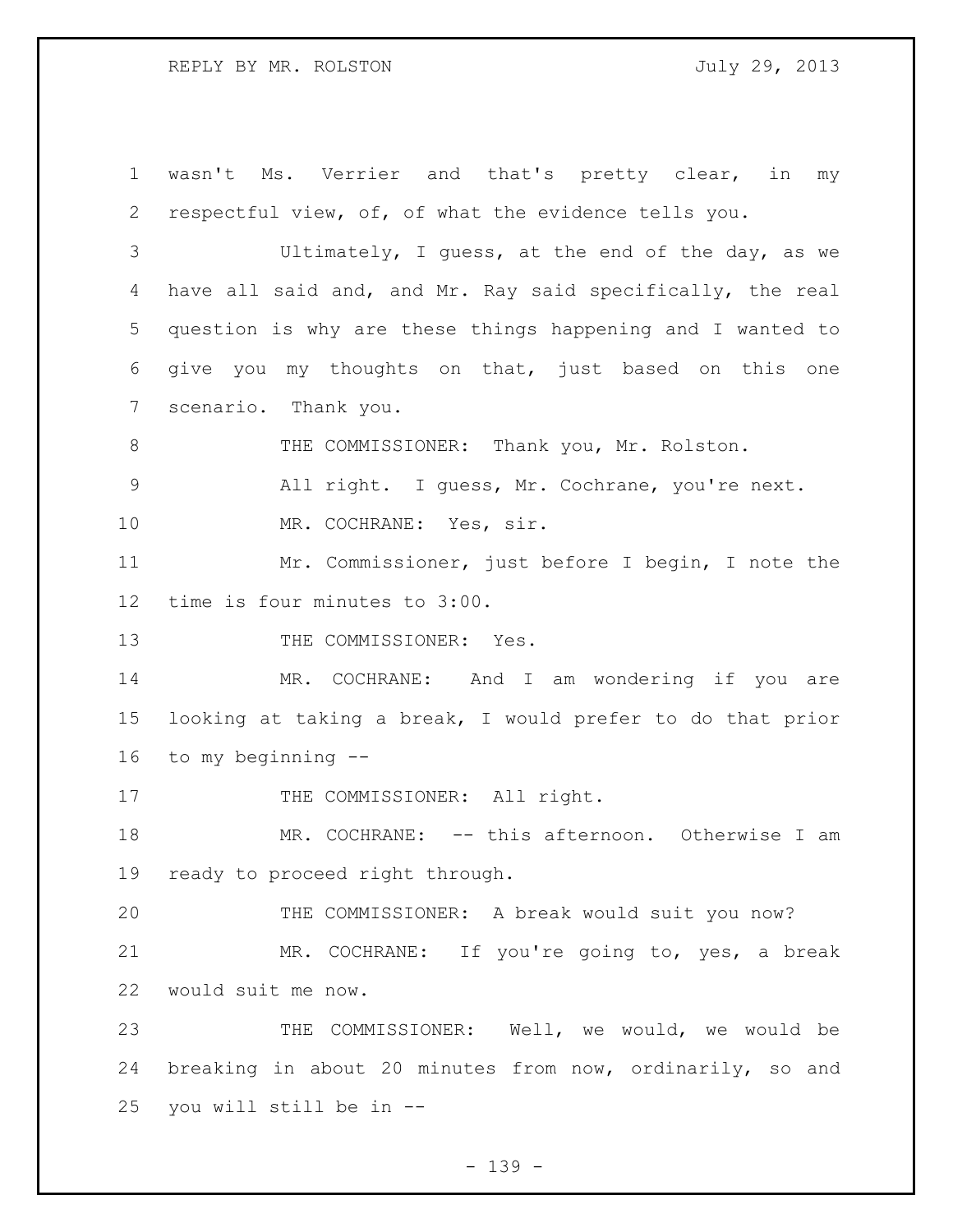REPLY BY MR. FUNKE SALLY 29, 2013

1 MR. COCHRANE: I will still be --2 THE COMMISSIONER: All right, in, in --3 MR. COCHRANE: -- rolling, I hope. 4 THE COMMISSIONER: -- in motion. All right, we'll take a break now then for 15 minutes. MR. COCHRANE: Thank you. (BRIEF RECESS) 10 THE COMMISSIONER: Mr. Funke. MR. FUNKE: Good afternoon, Mr. Commissioner. Before we took the break, you had indicated that it was Mr. Cochrane's turn to next address you -- 14 THE COMMISSIONER: Yes. MR. FUNKE: -- with respect to the replies. Just after we took a break I spoke to Mr. Cochrane and because I have significant comments to make with respect to the recommendations that have been proposed by counsel for ANCR and the two authorities, the Southern and Northern Authority, and he has few, if any, comments to make with respect to the recommendations submitted by my clients, it seemed only fair to Mr. Cochrane and his clients that I take the podium first so that he has the benefit of hearing my comments before making his submissions. 25 THE COMMISSIONER: All right.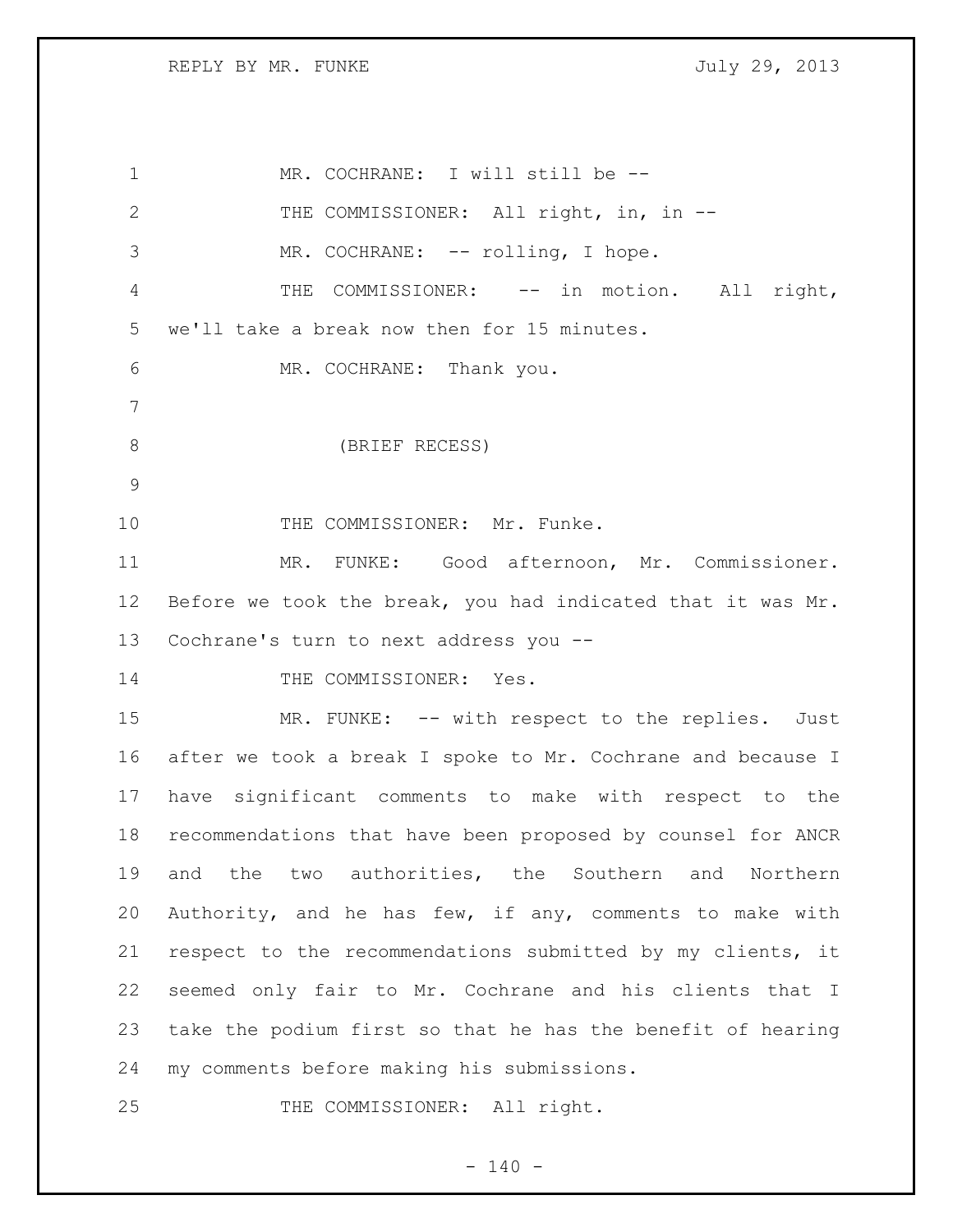REPLY BY MR. FUNKE July 29, 2013

| $\mathbf 1$  | MR. FUNKE: So with your permission --                       |
|--------------|-------------------------------------------------------------|
| $\mathbf{2}$ | THE COMMISSIONER: Sure.                                     |
| 3            | MR. FUNKE: -- Mr. Commissioner, I'll proceed.               |
| 4            | THE COMMISSIONER: That's fine.                              |
| 5            | MR. FUNKE: Thank you.                                       |
| 6            | One other housekeeping matter before I proceed.             |
| 7            | It became clear to me late last week, Mr. Commissioner,     |
| 8            | that the memorandum of understanding which I have referred  |
| 9            | to on numerous occasions during my submissions before you   |
| 10           | throughout the inquiry, had never actually been introduced  |
| 11           | into evidence, I thought that it had and that was<br>an     |
| 12           | oversight on my part and I apologize for that.              |
| 13           | I obtained a copy of the memorandum of -- or                |
| 14           | sorry, the memorandum of understanding between the AMC and  |
| 15           | the province off of the provincial website for the AJI/CWI  |
| 16           | and circulated that to Commission counsel late last week.   |
| 17           | We then circulated that to the rest of counsel, today, and  |
| 18           | understanding that I had reached with Commission<br>the     |
| 19           | counsel is that because it is a public document and a       |
| 20           | matter of public record, both Commission counsel and I are  |
| 21           | of the view that it is a document that we may refer to and  |
| 22           | that you may refer to in your, in your consideration of the |
| 23           | recommendations that are being proposed without actually    |
| 24           | having to tender it as an exhibit in the, in the inquiry.   |
| 25           | So I sent an e-mail to all counsel this morning,            |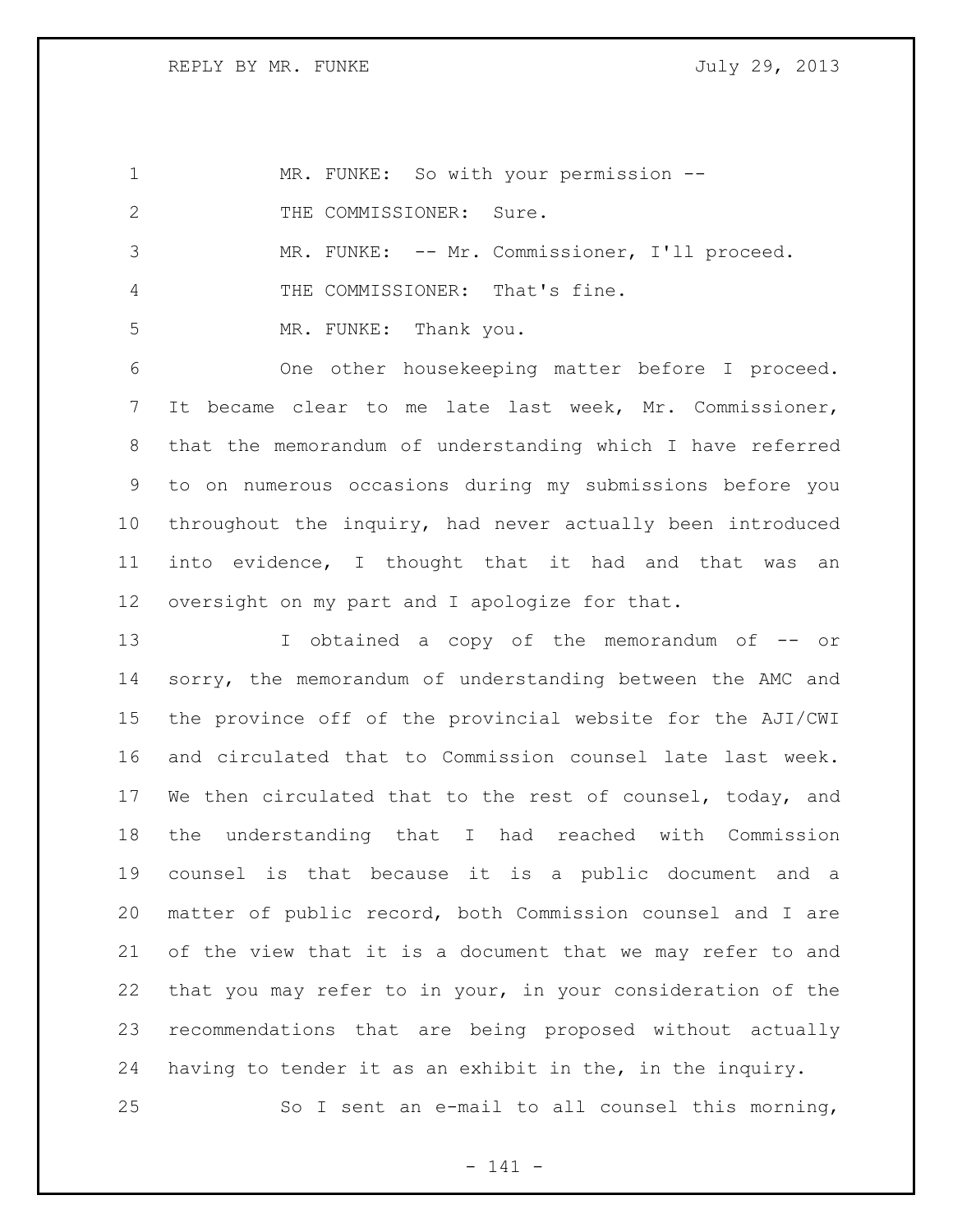proposing that we proceed in that fashion and ask that if anyone had an objection that they bring it to my attention before I presented this afternoon. I have received no response from anyone indicating that they have any objections and I'll just pause for a moment to see if anyone wants to rise.

Seeing no objection --

8 THE COMMISSIONER: All right.

 MR. FUNKE: -- I'll ask the Commissioner to, to accept the proposal that, that we had negotiated and proceed on the basis that it's a public document, a matter 12 of public record, and it doesn't need to be formally entered as an exhibit before the, before the Commissioner.

14 THE COMMISSIONER: Agreed.

15 MR. FUNKE: Thank you very much, Mr. Commissioner.

 I should warn you that I expect to probably take up the rest of the time that we have today. My clients and I have met extensively to review the various submissions that have been made on behalf of the parties and intervenors before the, before the inquiry and I have a fairly extensive comment to make on behalf of both the AMC and the SCO with respect to the recommendations and submissions that have been made before you to date.

THE COMMISSIONER: Well, if you need it, we've

- 142 -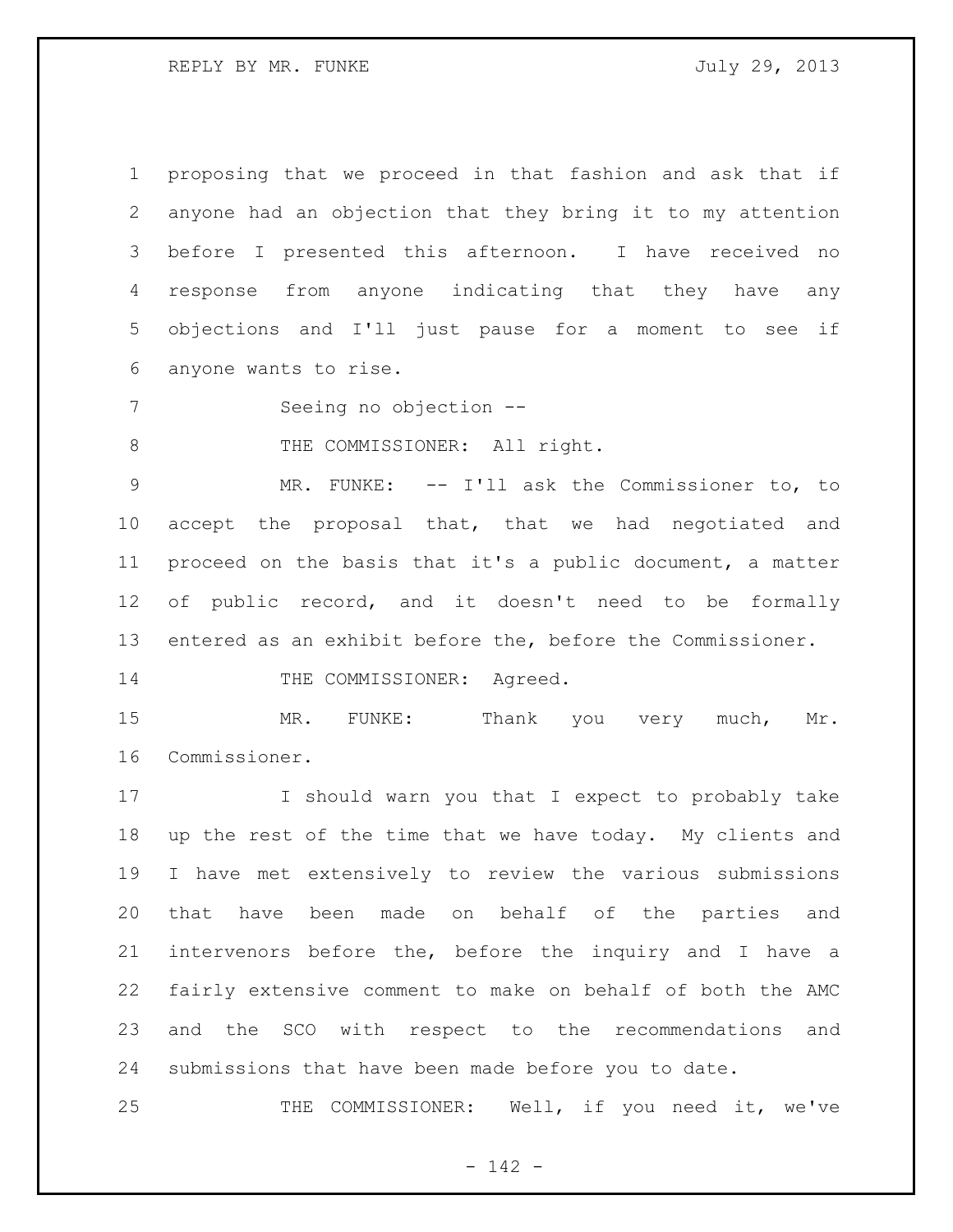REPLY BY MR. FUNKE SALLY 29, 2013

got an hour and a half to sit today.

 MR. FUNKE: I don't know that I'll take all of that time but I don't know that there will be much of a day left by the time I finish so I'm -- but I do appreciate that, Mr. Commissioner. THE COMMISSIONER: That's fine. MR. FUNKE: I'll start by dealing first with the submissions made by Mr. Gindin on behalf of Kim Edwards and Steve Sinclair and I note that in response to Mr. Gindin's submissions you asked the various parties and intervenors to consider the five questions that we're all now very well aware of. So I'll turn first to the very first issue which is  $-$ 15 THE COMMISSIONER: Yeah, they've got them a bit 16 of  $-$ - blown out of significance in that they were, they were -- I was interested in them but not to the exclusion of others. MR. FUNKE: No, and I certainly appreciate that. THE COMMISSIONER: I want that understood. MR. FUNKE: Yeah. 22 THE COMMISSIONER: They were just ones that I was interested in, people comment on, but, but they're, they're not going to form the, the basis of everything I do. MR. FUNKE: No, certainly not but I, but I do

- 143 -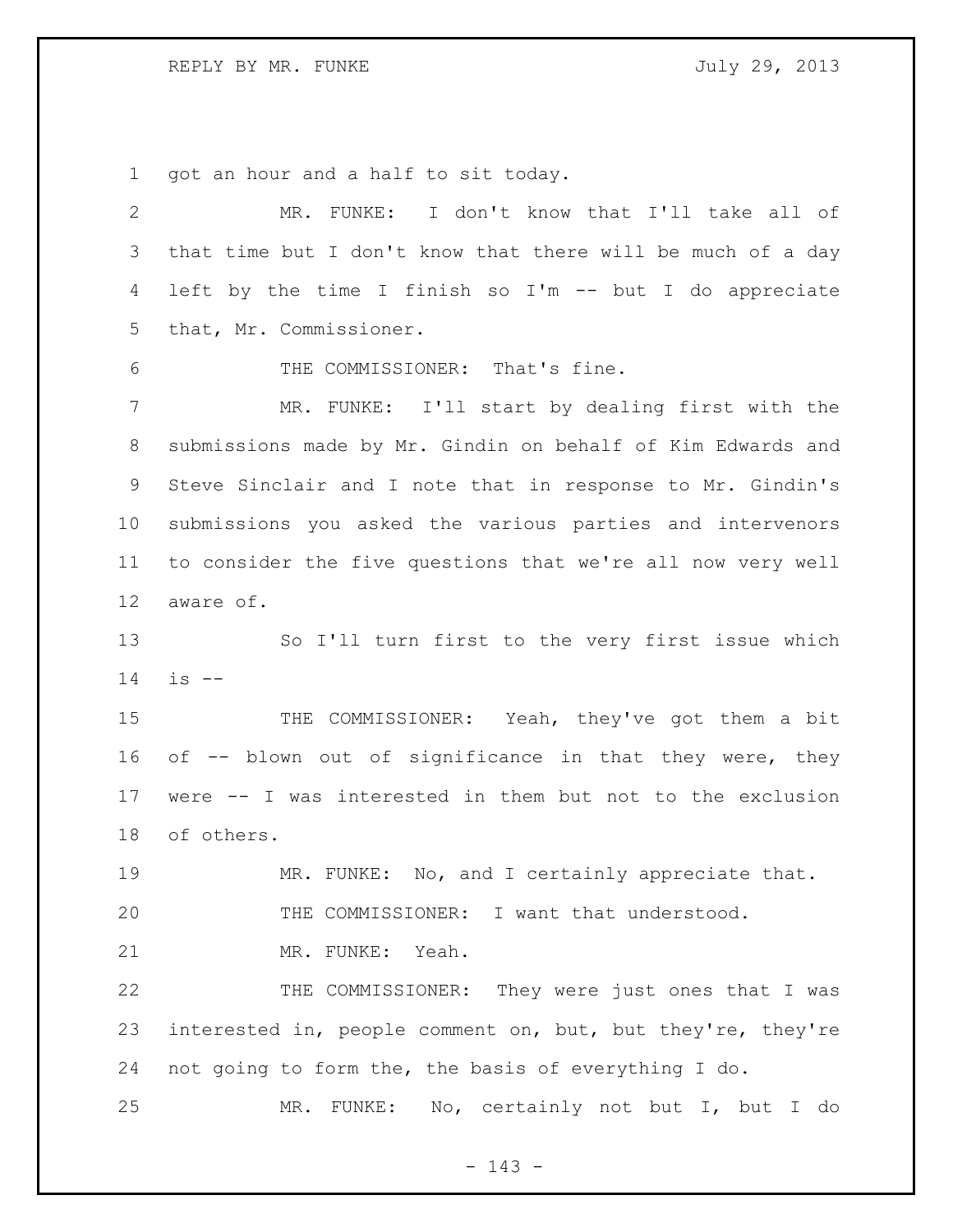appreciate why you asked for comment on those five topics, Mr. Commissioner.

 THE COMMISSIONER: Yes. And I, and I am happy to hear you.

 MR. FUNKE: They are, they are five of the themes that were quite consistently raised throughout the inquiry 7 so I think that they were topical.

 The first one is with respect to the first recommendation made by Mr. Gindin on behalf of his clients, at page 41 of his submissions. It was the very first recommendation which is:

13 That the CFS Act be changed to reflect child protection as the only purpose of the mandated child **protection** agencies. Family preservation and support services should be delivered by a separate government agency or nongovernmental organizations with a special emphasis on a child's wellbeing as opposed to immediate 23 safety."

And that's a complex issue because a variety of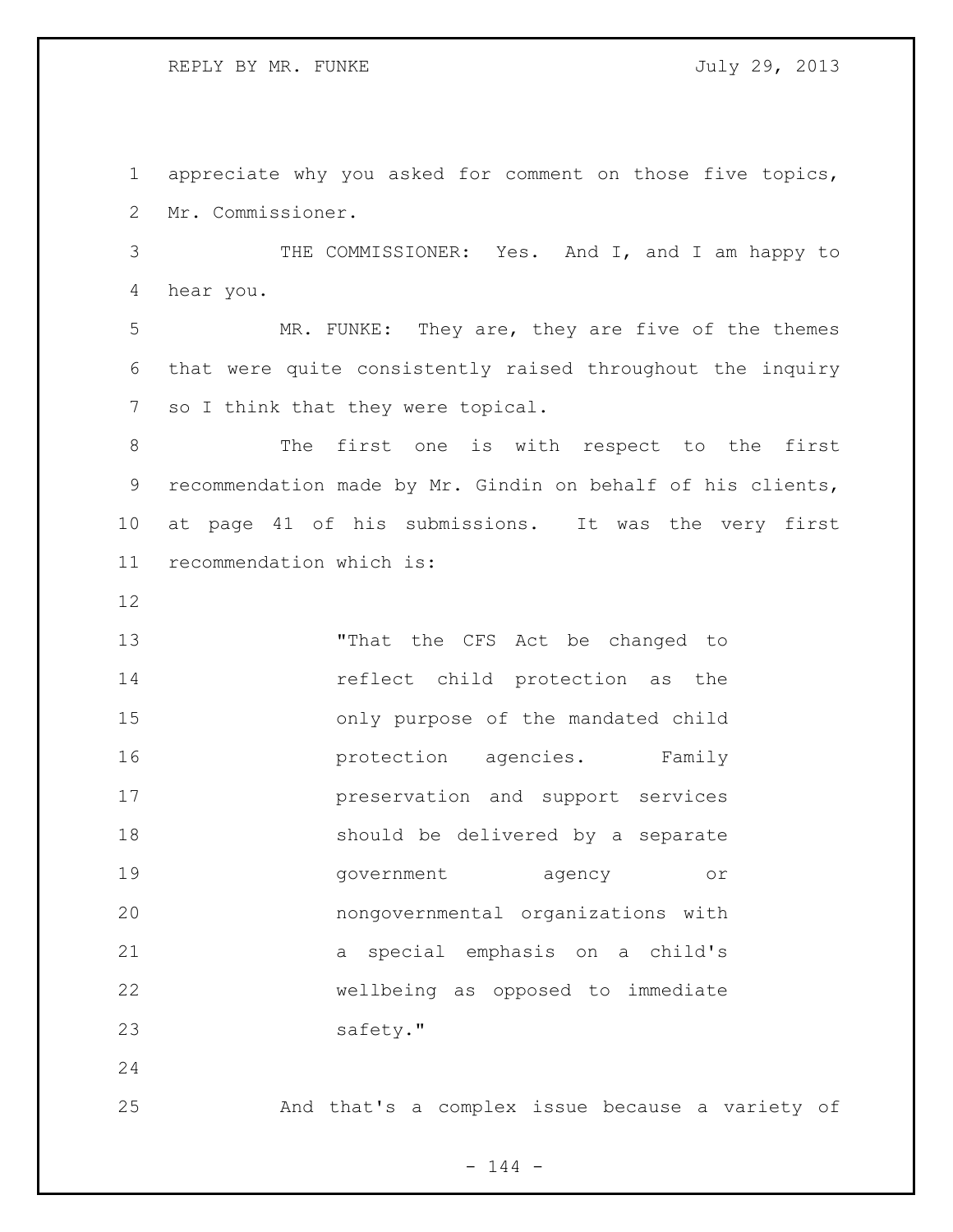different parties and intervenors in response to that have dealt with it in different facets and different ways. Some have dealt with it in terms of two different streams of service, whether or not they're ought to be a division between the workers who provide prevention services and the workers who provide protection but they've dealt with that within the context of a single agency. Others have talked about it from the context of two distinct agencies, as Mr. Gindin is proposing in his recommendation, but there is another aspect to that recommendation that hasn't been well fleshed out in any of the responses which is that Mr. Gindin has recommended that there actually be a change to the legislation, to change the Act to deal only with protection with respect to the role of mandated agencies.

 And first and foremost, I have to advise the Commission that the AMC and the SCO do not endorse any recommendation that the Act be amended in this way. Moreover, because of the AGI/CWI process and the detailed implementation plan, that identifies a number of outstanding issues that have yet to be addressed between the First Nations leaders and the Province of Manitoba, which includes a legislative review, my clients take the position that no such amendment to the legislation should be considered outside the context of that legislative review between those two partners to the MOU and the, the

 $- 145 -$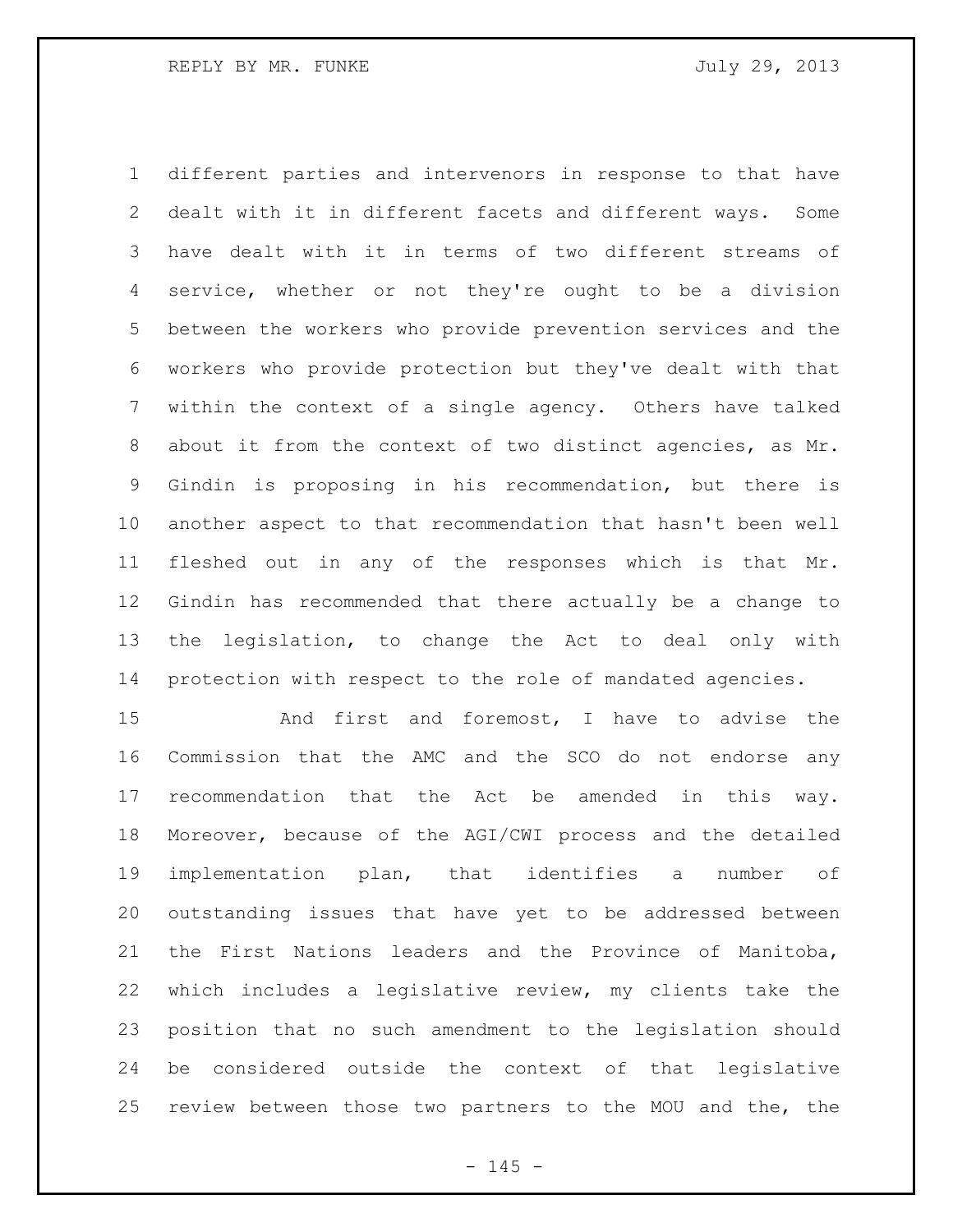protocol agreement that arose there from.

 The next comment that they wish to make is that the, the -- excuse me -- the provision and prevention and protection services are, for the most part, closely interwoven with most agencies, particularly First Nations agencies, and separating those two different service streams can not only be quite difficult to do, which you've heard, but it may also lead, in our respectful submission, to gaps in the provision of service. And this is because the transition from prevention to protection can sometimes be a rather gradual process where the family is first identified as requiring prevention services and over time their failure to respond to those interventions can actually result in the child coming into need of protection or not being in a safe environment in the home and that can then result in that file becoming a protection file. And as a result, because there's often that type of natural progression from prevention to protection, there is a value that's seen, in many First Nation agencies, in having continuity of service with the client so that that -- if not the same worker, and very often in smaller agencies it is the same worker who is providing prevention services and protection services to the family, at least if it's within the same agencies there's that continuity in service, that continuity in knowledge and there's no opportunity for that

 $- 146 -$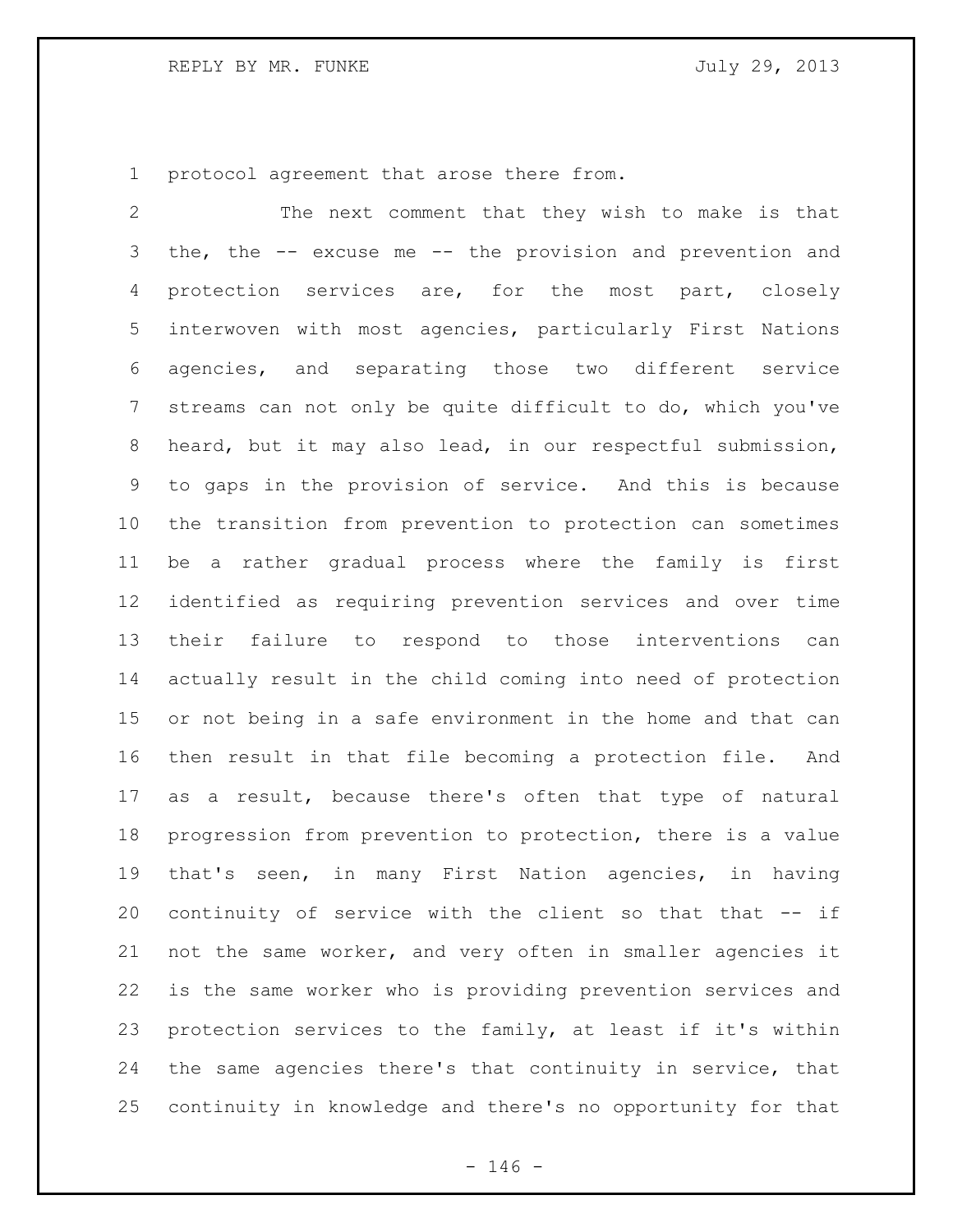REPLY BY MR. FUNKE SALLARY STATES AND TULLY 29, 2013

 family to either fall through the gaps or have a delay in service or having to face the challenges of having to re-establish a trusting relationship with a new worker from a new agency when the file eventually becomes a protection file. So our -- my clients see that there is a very real and significant benefit in, in not dividing the two service streams.

 The next issue that we were asked to consider is contained within recommendation three of Mr. Gindin's brief and that was a suggestion that files be open in the name of the child as opposed to the parent or caregiver. And most of the responses that I have heard so far with respect to their -- that recommendation have indicated that the, the parties and intervenors have responded to indicate that they do not support that because it is either impossible or impractical as a result of the way the current CFSIS system is structured.

 And I don't pretend to be an expert on CFSIS but I do know a few things about modern information management systems. In a previous life I actually sold -- I was a sales representative for a company here in Winnipeg who developed modern information management systems so I know a fair bit about them and the response to that issue, which is that while it's impractical or, or impossible with the current information management system, I submit to you is

- 147 -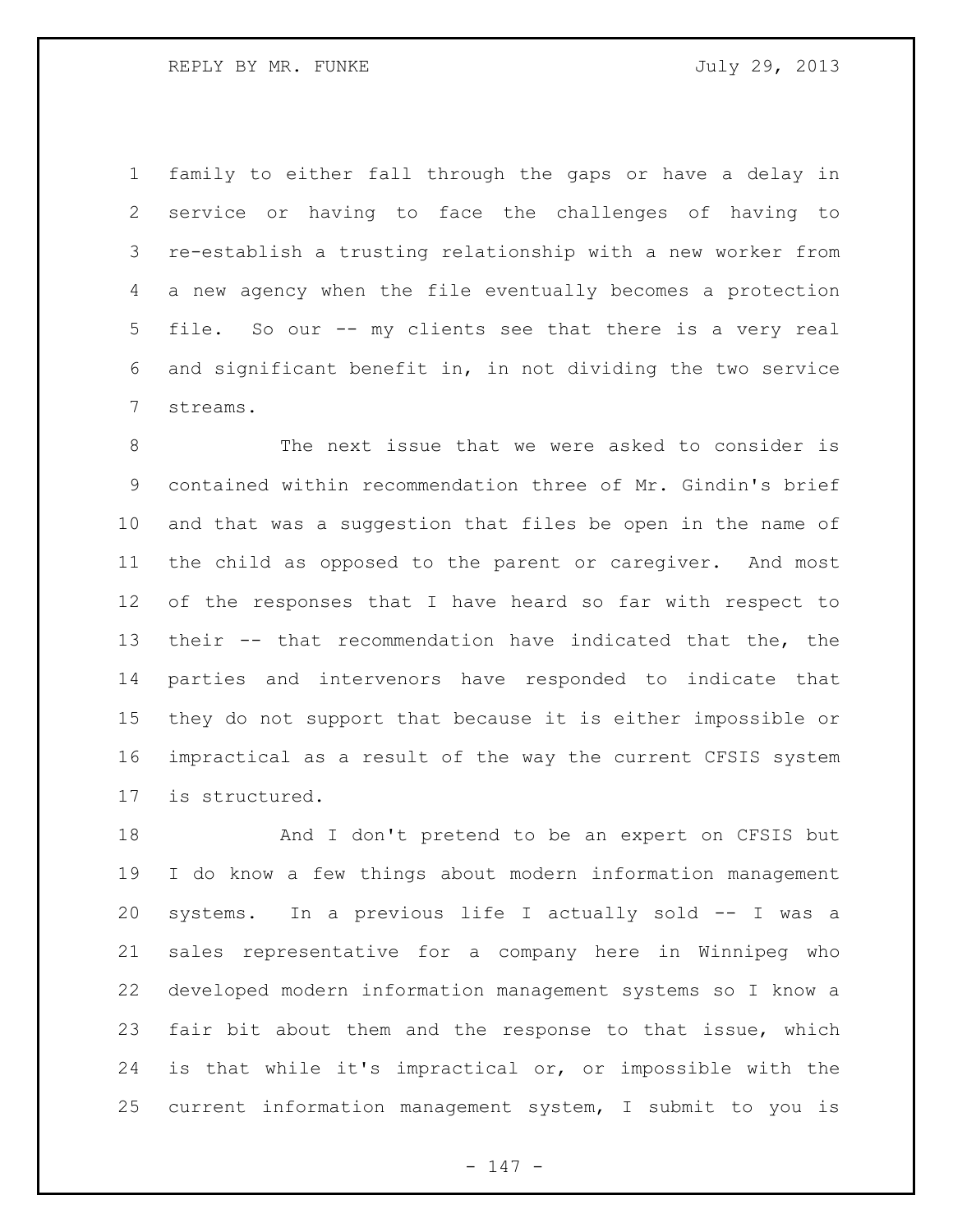## REPLY BY MR. FUNKE SALLARY STATES AND TULLY 29, 2013

not a fair response.

 If it would result in improved service to children, if it would result in better access to information, the fact that it's expensive or impractical is an irresponsible response. We should say it ought to be done and we ought to talk about when it can be done and how it can be done.

 Now, I appreciate that there is not an unlimited number of resources from the province, I respect, as well, that from Ms. Loeppke's evidence that we heard earlier at the inquiry, the request was made to Treasury for a replacement to the CFSIS system and that that request was denied by Treasury. So, fault ought not to be laid at the feet of the department in that regard, and I want to be fair in my comments, but the province does have to make that a priority. There has been significant evidence called at this inquiry, reports have been written in the past, studies have been conducted, all of which have come to the same conclusion, which is that CFSIS is an antiquated and outdated system that cannot provide for the needs of the current child welfare system and that needs to be, that needs to be stated.

In our submission, the --

24 THE COMMISSIONER: Now, do you -- are you -- is that position being taken by anyone else at the hearing

- 148 -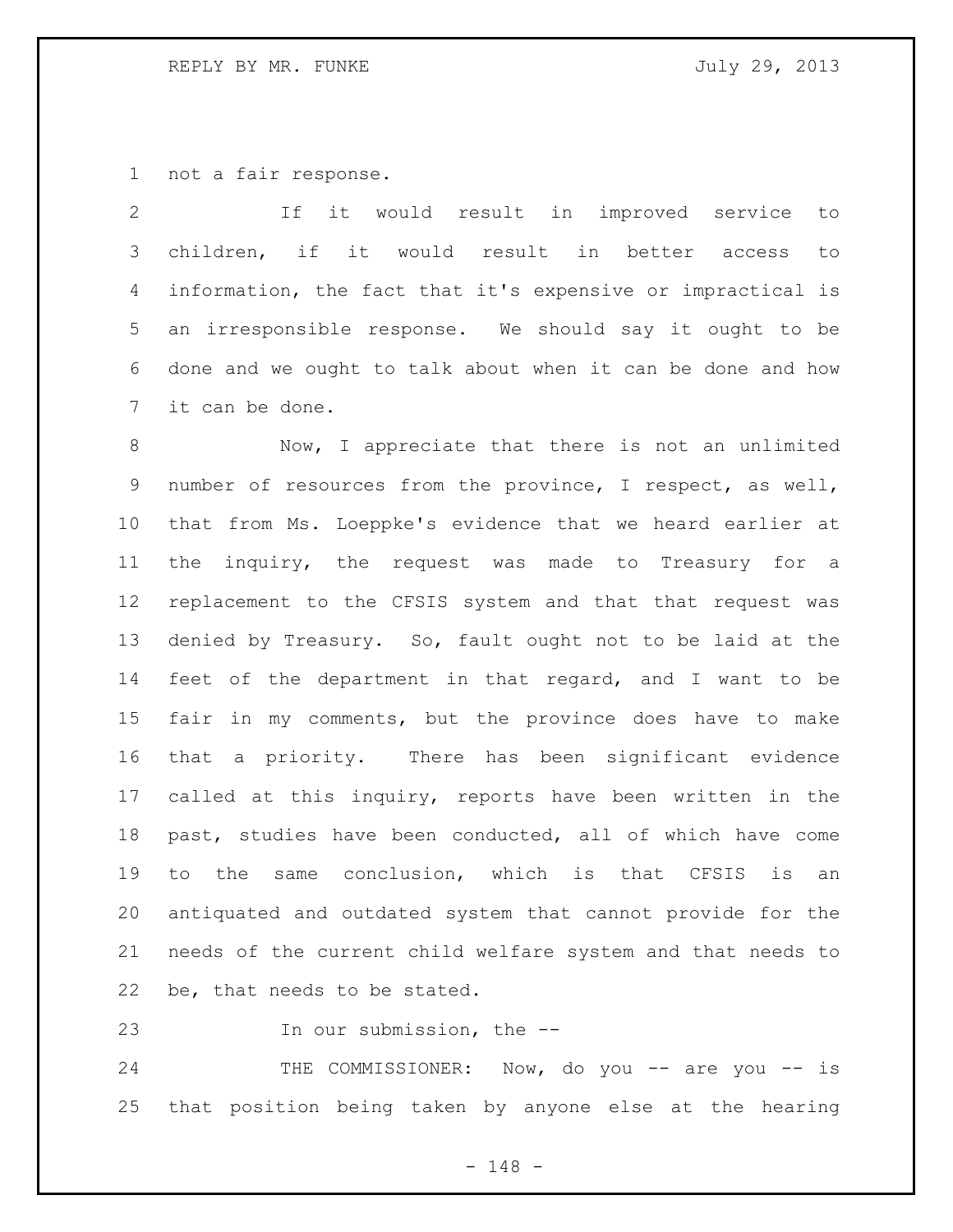REPLY BY MR. FUNKE July 29, 2013

besides yourself?

| 2               | MR. FUNKE: Not so far as I am aware of.                     |
|-----------------|-------------------------------------------------------------|
| 3               | THE COMMISSIONER: Okay, right. Okay.                        |
| 4               | MR. FUNKE: Not so far as I am aware of --                   |
| 5               | THE COMMISSIONER: Fine.                                     |
| 6               | MR. FUNKE: -- Mr. Commissioner.                             |
| 7               | THE COMMISSIONER: I just was interested to know.            |
| 8               | MR. FUNKE: Yeah.                                            |
| $\mathcal{G}$   | THE COMMISSIONER: Yeah.                                     |
| 10              | MR. FUNKE: We haven't yet heard from everyone               |
| 11              | else so it's --                                             |
| 12              | THE COMMISSIONER: No.                                       |
| 13              | MR. FUNKE: There's still a possibility that                 |
| 14              | others may come to my support but so far I stand before you |
| 15 <sub>1</sub> | alone in that regard.                                       |
| 16              | THE COMMISSIONER: Right.                                    |
| 17              | MR. FUNKE: We're suggesting that there is an                |
| 18              | alternative and that's development of a modern information  |
| 19              | management system and, and those systems are set up in such |
| 20              | a way that instead of having stove pipes of data, which is  |
| 21              | the way the current CFSIS system is set up, so that you     |
| 22              | don't have a unique file within the data management system, |
| 23              | for CFSIS, for a child, everything is recorded under the    |
| 24              | parents. And so when you do a search you search for the     |
|                 |                                                             |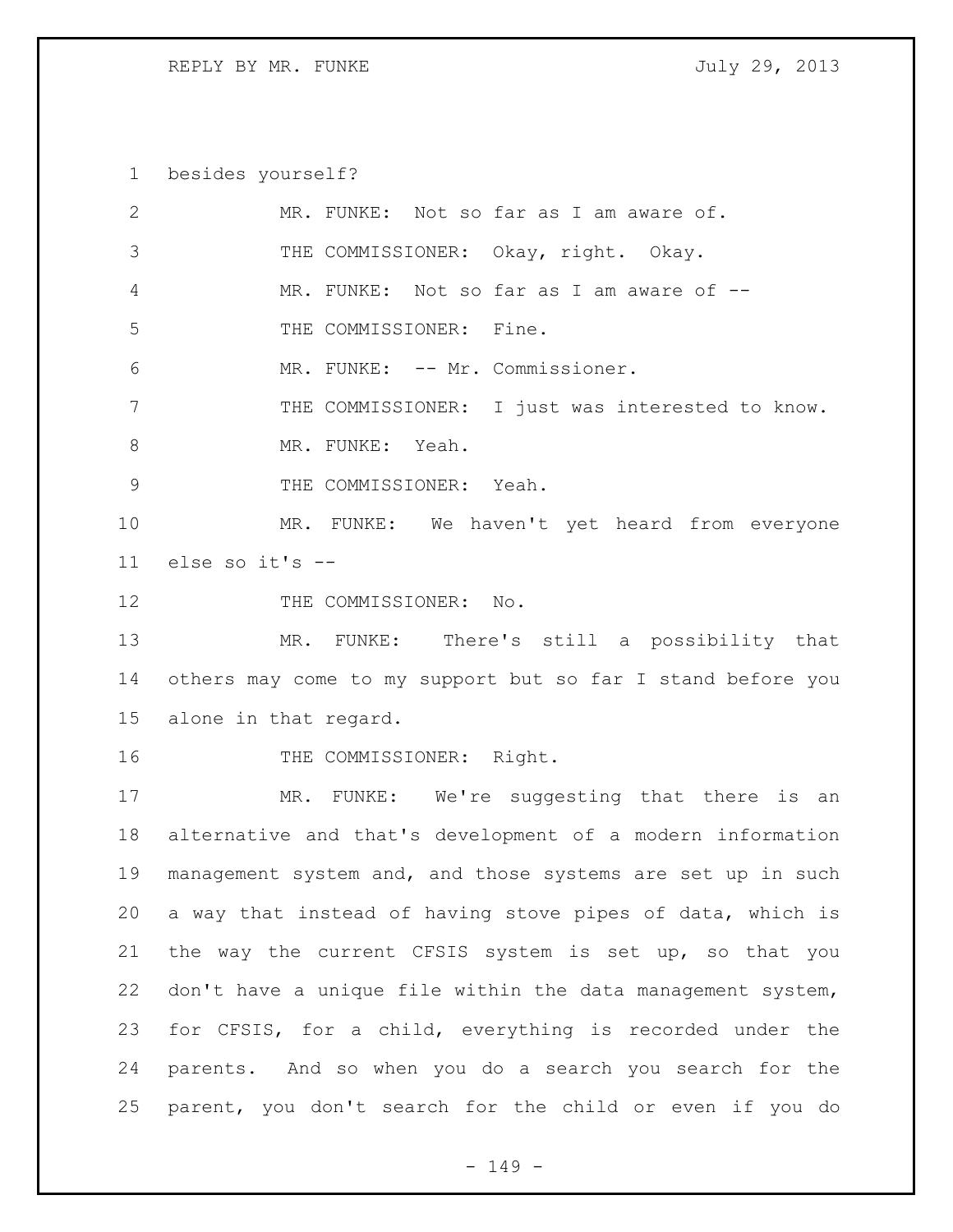search for the child, it's the, it's the parent file that comes up, not an individual unique file for each child.

 A modern information management system sets data up in such a way that you have unique person files for every individual in the system, whether that be a child, whether that be a parent, whether that be an alternate caregiver, whether that be a support worker or a social worker, everyone has a person file within the system and then it's all a process of logical connections between them, links between the files that exist within the database.

 And that's just a process of the advent of modern database structures that make it possible to now do that, whereas when CFSIS was developed that type of technology didn't exist.

16 So when they say it can't be done, it -- they only mean it can't be done with the current CFSIS system and I suggest to you that Mr. Gindin's recommendation is an excellent one and it is yet another reason that we need to look at whether or not maintaining the current CFSIS system makes any sense in the modern context.

 The next issue that we were asked to address was in response to the recommendation number 17 in Mr. Gindin's brief, and that was with respect to the registration of social, social workers, rather, with the Manitoba Institute

 $- 150 -$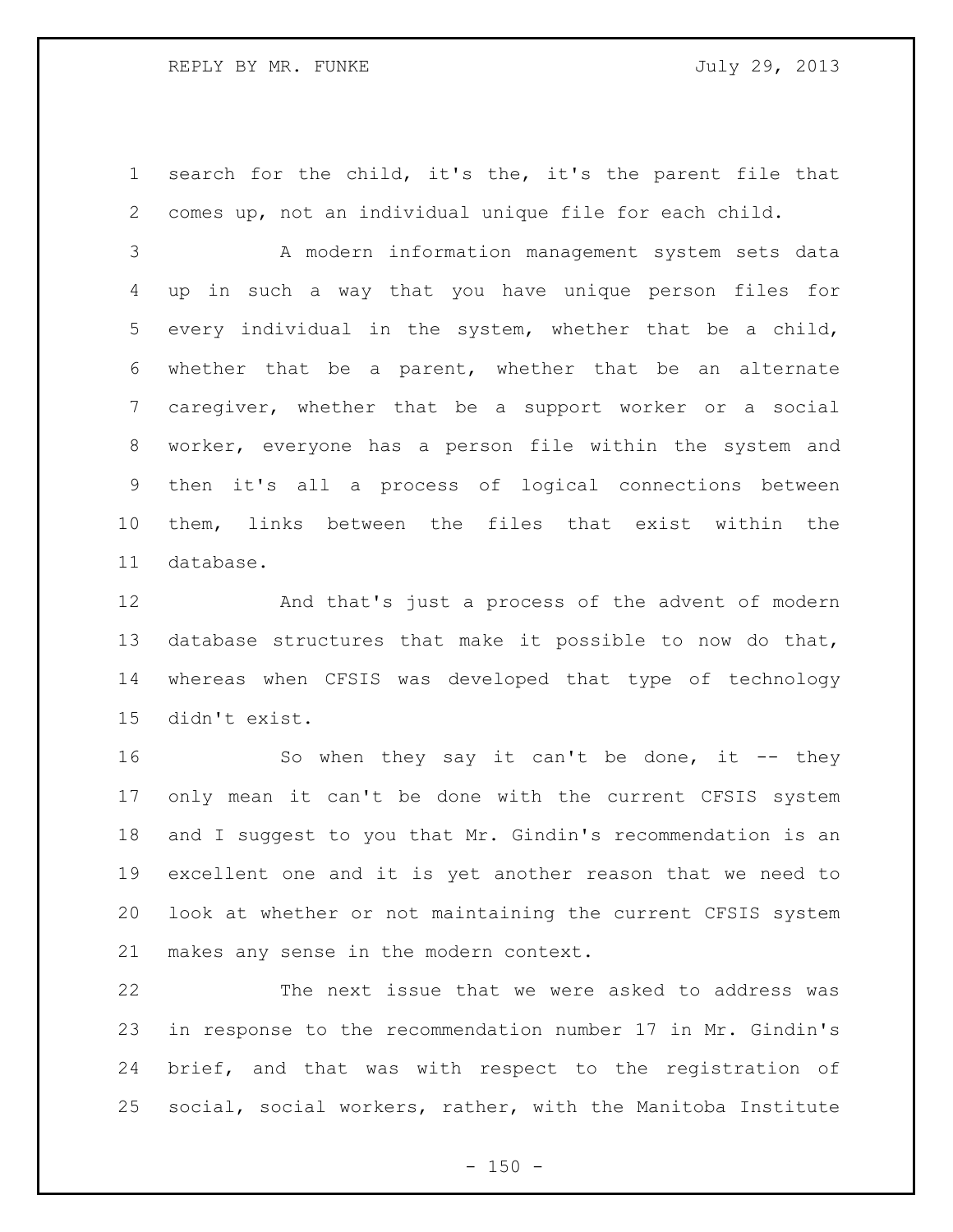of Registered Social Workers. And in response to that, the AMC and the SCO take the position that they, they don't object to that recommendation so long as there is no requirement that all case managers employed by agencies in fact be registered social workers.

 And the difficulty that we have and the concern that's been raised is that that creates a particular burden to First Nations agencies that have to provide services in remote northern communities. It becomes a challenge, both with respect to recruitment, and hiring of social workers or case managers in those communities that would meet those criteria.

13 THE COMMISSIONER: You're saying you, you support it, providing it's a voluntary --

15 MR. FUNKE: Exactly.

 THE COMMISSIONER: I'm not sure that's what the intention is.

 MR. FUNKE: No, we're -- I think what the intention is, is that with the Institute of Registered Social Workers the requirement would be that no one is allowed to call themself a social worker unless they're registered and they meet the criteria which would include having a BSW. It's not my understanding that the recommendation is, is that all service workers, frontline service workers, who are called case managers by many

- 151 -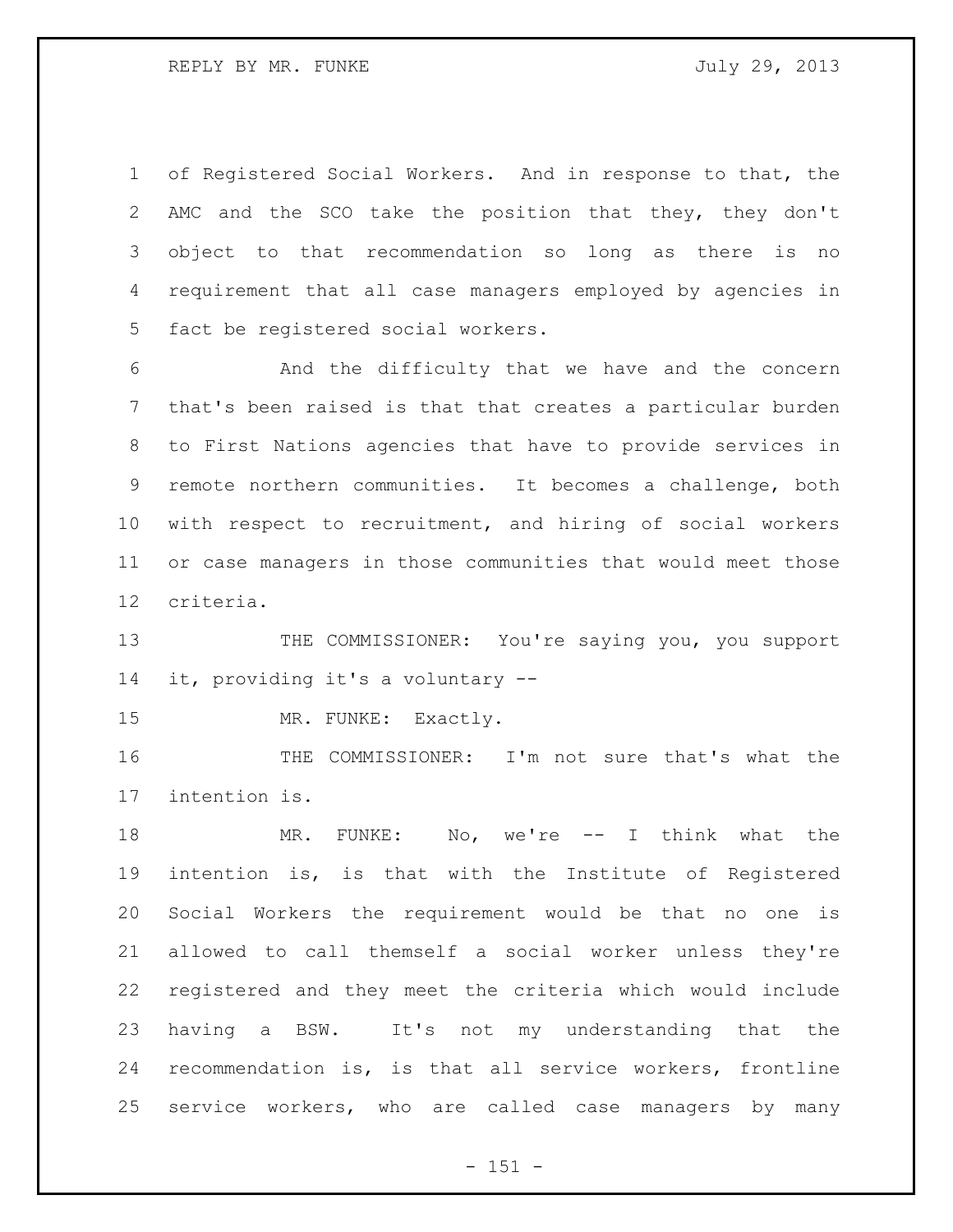agencies when they don't have a BSW, it's not my understanding that the recommendation is that all case managers be social workers and if you don't have a BSW you're not allowed to work as a front line social worker. In that case a case manager, if you don't have a BSW.

 So we have no objection to the requirement that in order to call yourself a social worker you have to be registered, our only concern is that agencies are not required to only hire social workers in order to do front line service delivery because in the experience of client agencies that belong to First Nations that are members of both the AMC and the SCO, their experience is, is that retaining, recruiting and hiring workers in remote communities is extraordinarily difficult if they have to 15 try and find workers who have a BSW. Most, most individuals who would otherwise be eligible for that employment in the community don't have a BSW and most individuals who have a BSW are not prepared to relocate to those remote northern communities where that has to be -- that work has to be performed.

21 THE COMMISSIONER: Okay.

 MR. FUNKE: Thank you. The next recommendation that Mr. Gindin raised was at number 32 in his brief and the recommendation was: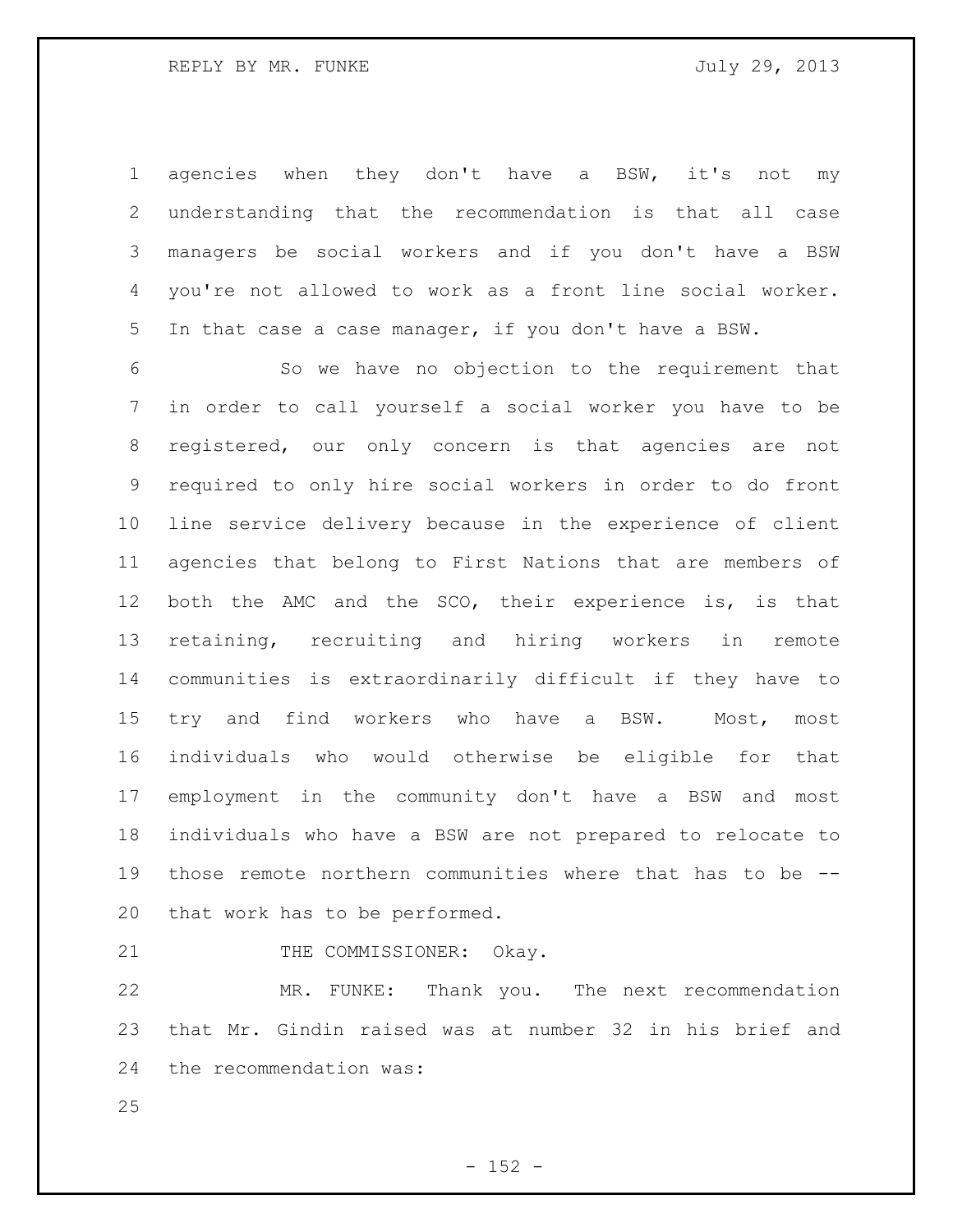REPLY BY MR. FUNKE SALLARY STATES AND TULLY 29, 2013

 "That the Office of the Children's Advocate be a truly independent voice for the children and youth of Manitoba. To remove any appearance of bias, the Children's Advocate should not be a former child (child) welfare social worker."

 And the AMC and the SCO say, in an ideal world that would be the case, that ideally we would prefer not to have the Children's Advocate be a previous social worker, child welfare social worker so that any apprehension of bias would not exist.

 But very often the most qualified person is a previous child welfare social worker and the AMC and SCO respect the professionalism of people who are selected for that position and the AMC and the SCO are satisfied that a previous child welfare social worker can be the Children's Advocate, provided that there are safeguards in place such as the cooling off period that others have recommended and particularly a strict conflict of interest guideline that was imposed.

 So subject to those two provisos, the AMC and the SCO do not suggest that there ought to be an absolute

 $- 153 -$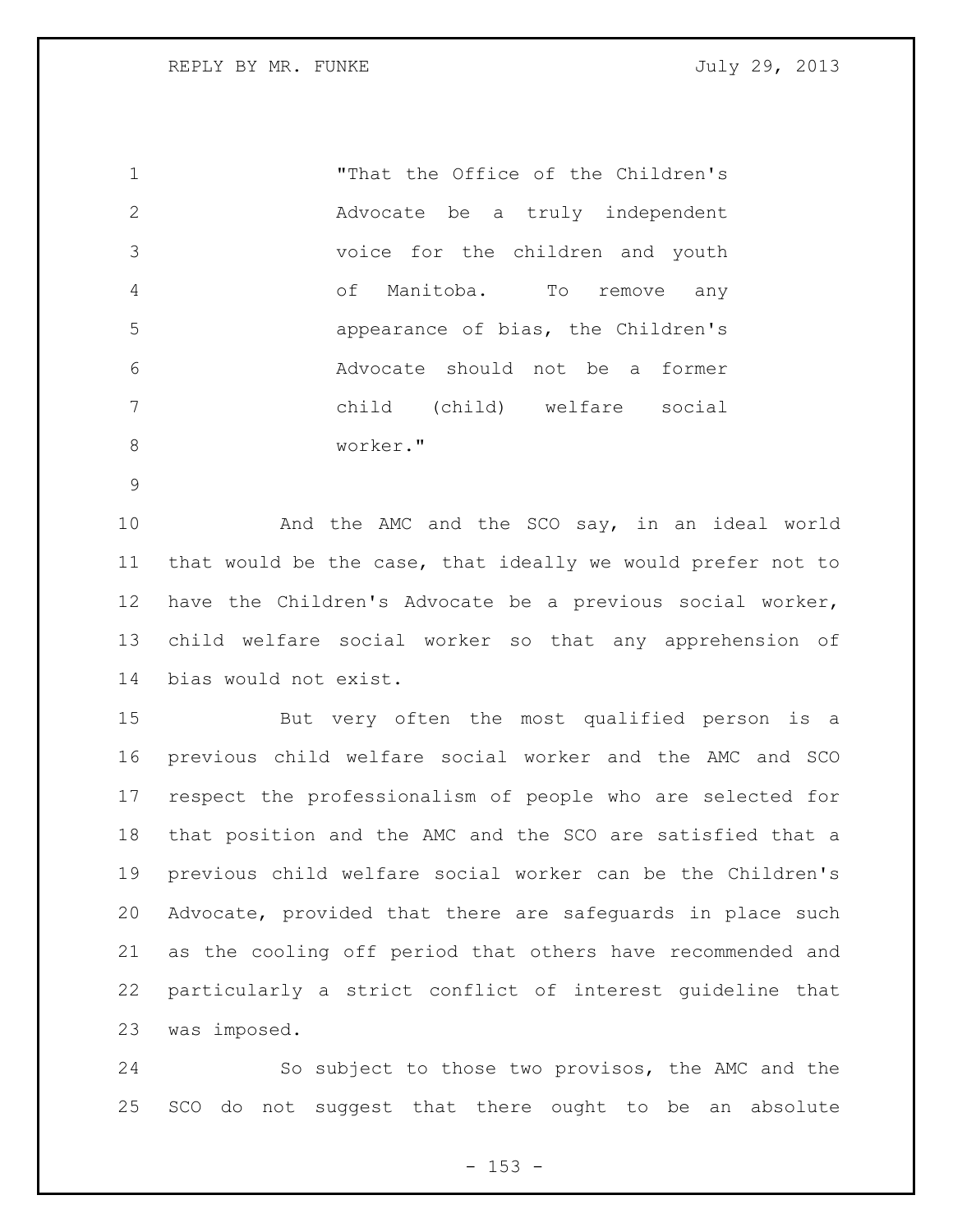prohibition on a previous child welfare social worker taking on the position of the Children's Advocate.

 In addition, any change to that that would prohibit a child welfare social worker would in all likelihood also require a legislative amendment and my earlier comments that any legislative amendments to the child welfare system ought to be discussed within the AJI/CWI process between First Nations leaders and the Province of Manitoba and needs to occur before any legislative amendment was actually undertaken.

11 THE COMMISSIONER: Well, are you saying I can't recommend legislative changes?

 MR. FUNKE: No, not at all. I'm saying that you can make any legislative -- any recommendations with respect to legislative change that you think are appropriate, however, my comment is, is that before any of those recommendations should be implemented by the province, they ought to be a matter of discussion through the AJI/CWI process as one of the outstanding matters on the detailed implementation plan is a legislative review and until that legislative review is conducted, hopefully with the benefit of your recommendations, there should not be any further amendments to the legislation.

 THE COMMISSIONER: But if I recommended the province change its legislation and it agrees, are you

 $- 154 -$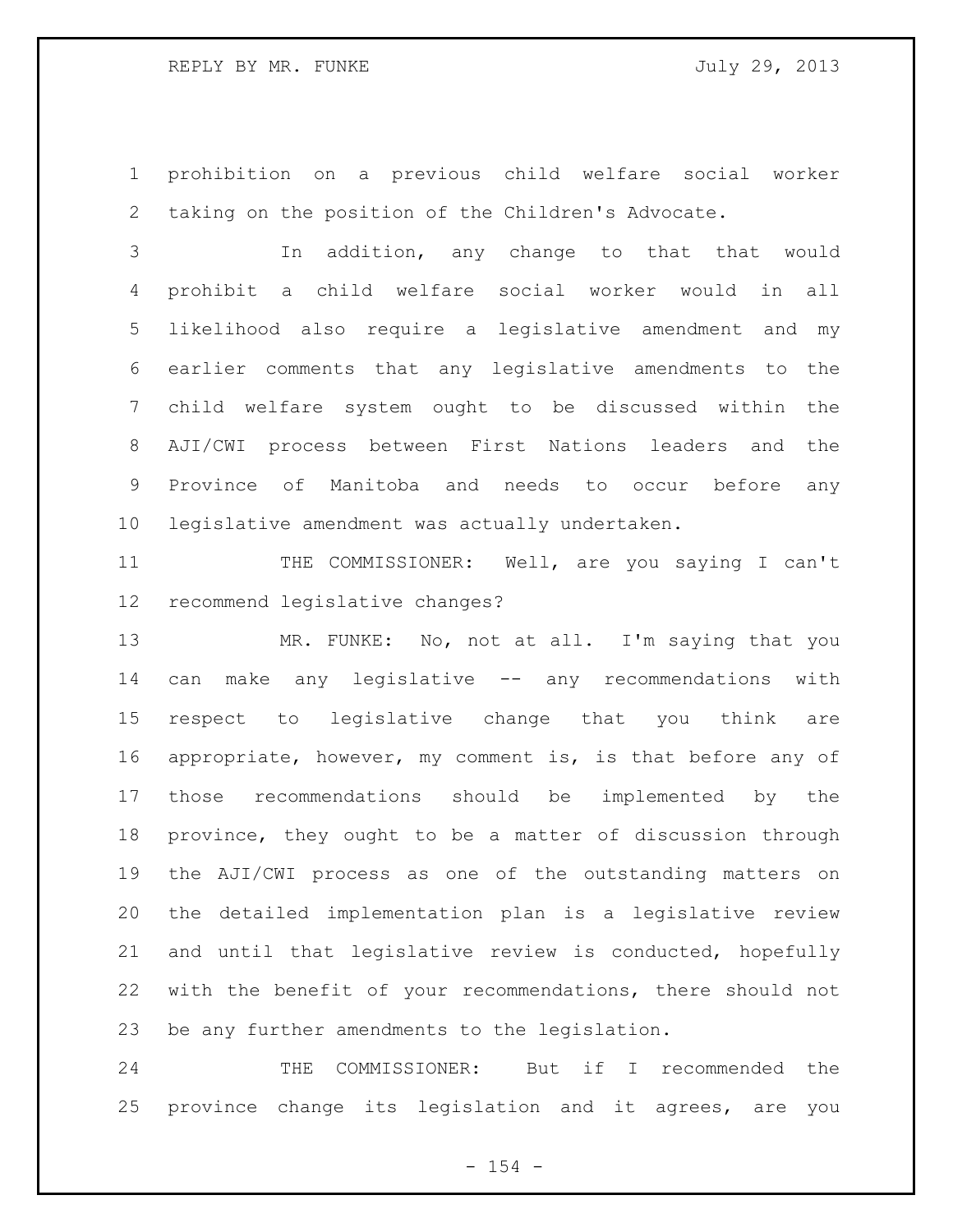suggesting that your client would have a veto over having the legislation amended?

 MR. FUNKE: No, because a veto would be too strong a word but there is an agreement in principle between the province and my clients, as reflected in the memorandum of understanding and in the AJI/CWI process, where the province has agreed that one of the next steps in the AJI/CWI is a legislative review. They've agreed to that. They have that legislative review in partnership with my clients. And all we're saying is that if you are going to make recommendations with respect to legislative change, and by all means if you feel that's appropriate we invite you to do so, all we're saying is that before the province implements any of those legislative changes or reviews that it do so in partnership with my client because that's a process that they have already committed to.

17 THE COMMISSIONER: And is that agreement you refer to within the document you've -- you made reference of earlier in your remarks --

MR. FUNKE: No.

21 THE COURT: -- since coffee break?

 MR. FUNKE: The memorandum of understanding was the original agreement between the -- in this case the AMC and the province which gave rise to the AJI/CWI process which also gave rise to the Authorities Act. So it's a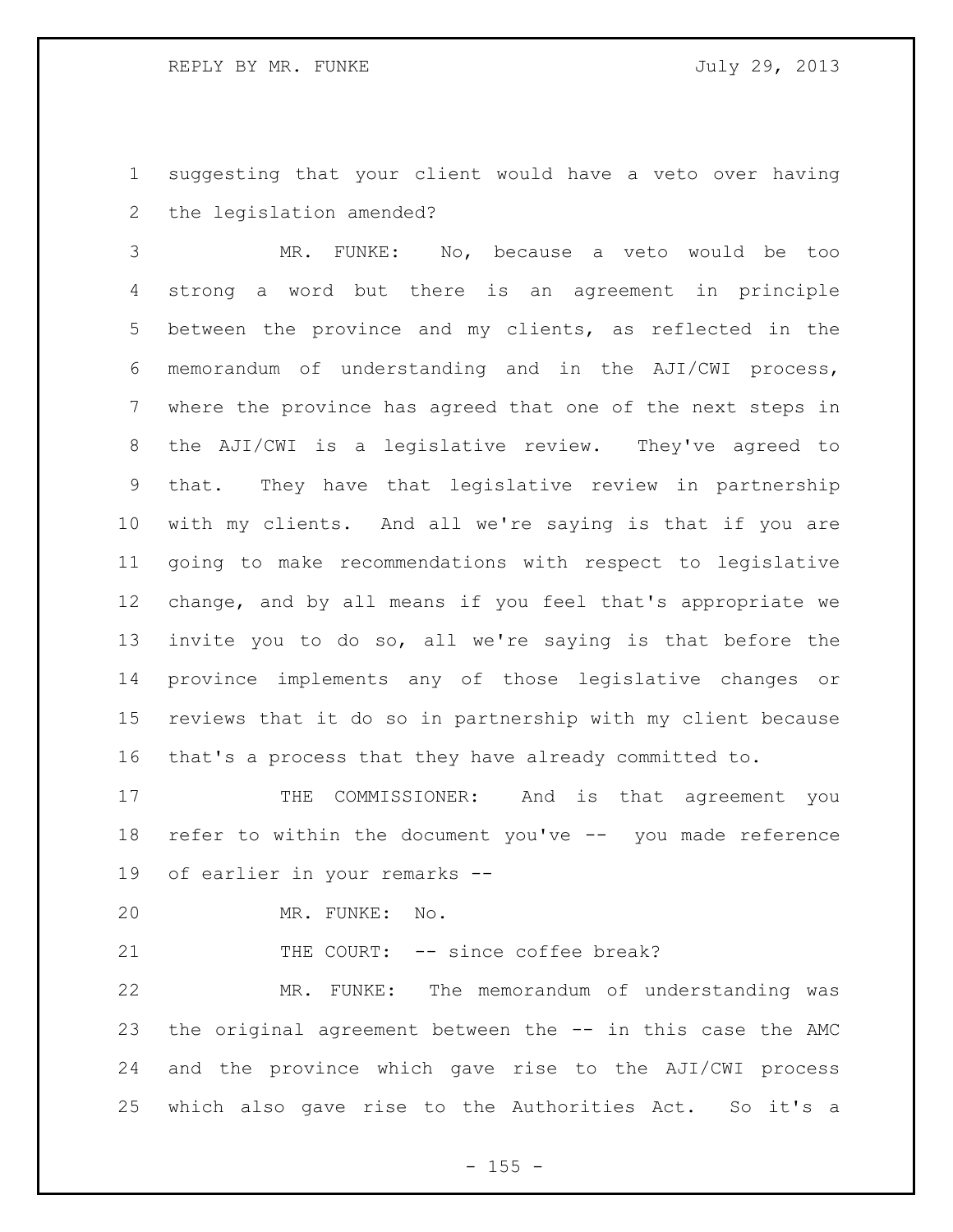multi-layered process with a variety of different components, one of which is the protocol agreement, another is called the detailed implementation plan.

 So there's a variety of documents and agreements that have been drafted to give effect and meaning to that agreement in principle and purpose.

7 THE COMMISSIONER: I see.

 MR. FUNKE: Yeah. and we didn't call all of that evidence at the inquiry because -- and I think you were quite correct to point this out from the outset -- was that your mandate did not include a systemic review of the system and so we didn't go into a lot of that background information by agreement with Commission counsel because it was felt to be outside the, the, the strict mandate that you were given.

 Having said that, you need to understand the context within which your recommendations are going to be considered, both by the province and by my clients. So I'm just trying to provide that to you, in terms of context.

 The next recommendation that my client would like to comment on is number 47 in Mr. Gindin's brief, and that reflects the, the recommendation that:

 "There should be a clear acknowledgement by the Manitoba

 $- 156 -$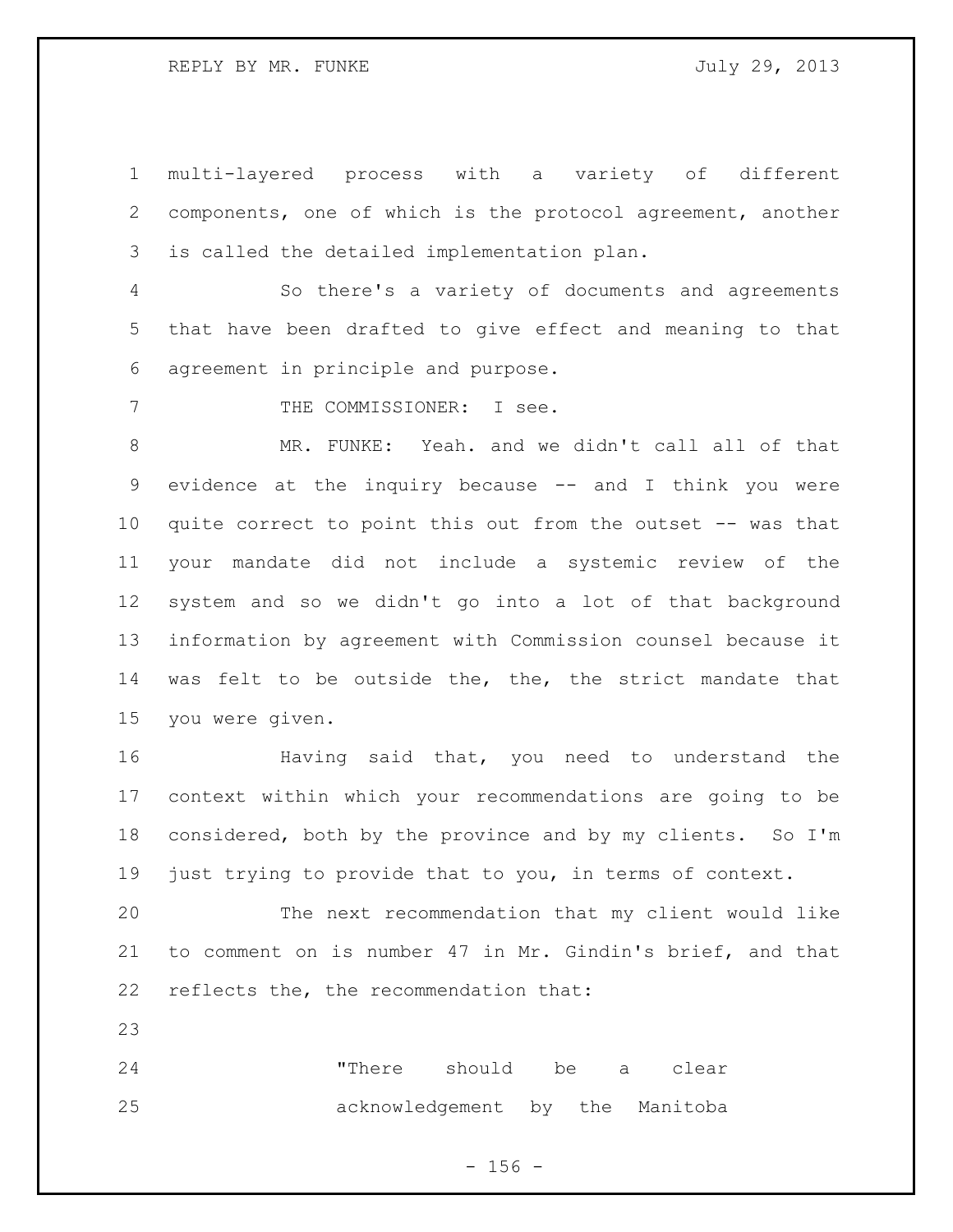1 Government that the overrepresentation of aboriginal people in the child welfare system requires a concerted effort to increase funding and develop programs to deal with poverty, poor housing and substance abuse in all communities across 9 Manitoba."

 Certainly the AMC and the SCO endorse that recommendation. I would like to point out, however, that the recommendation does refer to all communities in Manitoba and if that is going to include reserves then by implication that has to also include the federal government.

17 And we, we recognize that you are not here to make recommendations to the federal government, and it's outside your mandate, we recognize that. Having said that, there is a role for the province to play in bringing their federal counterparts to the table in discussion of these issues because there is overlap in the system. We have certainly heard plenty of evidence about the migration from reserve to urban centers and that the failure to provide services in one environment can impact upon the later

 $- 157 -$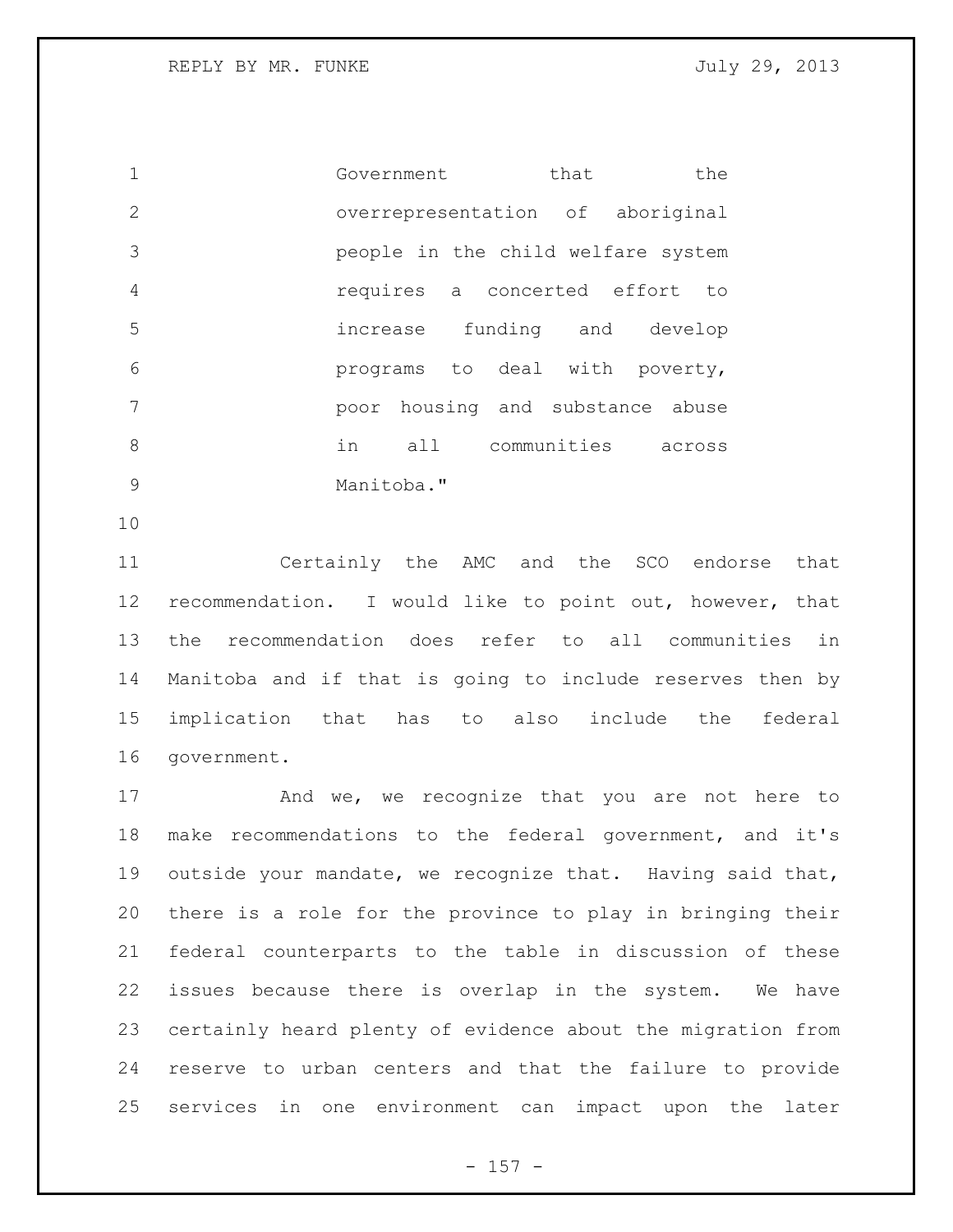REPLY BY MR. FUNKE SALLARY STATES AND TULLY 29, 2013

 demand for services in another environment so there is no question that there is an interconnectiveness and an interrelationship between the provision of services both on and off reserve and to that effect there ought to be better communication with respect to providing these integrated services between both the federal and provincial governments and -- 8 THE COMMISSIONER: And, and -- MR. FUNKE: -- including First Nations governance as well. 11 THE COMMISSIONER: -- and you said there is a role for, for the province to play. What are you saying that role is? MR. FUNKE: To invite the federal government to the table to have those discussions. 16 THE COMMISSIONER: On? MR. FUNKE: With respect to the implementation of this recommendation. 19 THE COMMISSIONER: All right. Okay. MR. FUNKE: Now, the federal government doesn't have to come to the party just because they're invited but we're asking you to make, make a recommendation to the provincial government to work with us in terms of trying to engage our, our federal counterparts. Now, Mr. Gindin made a couple of other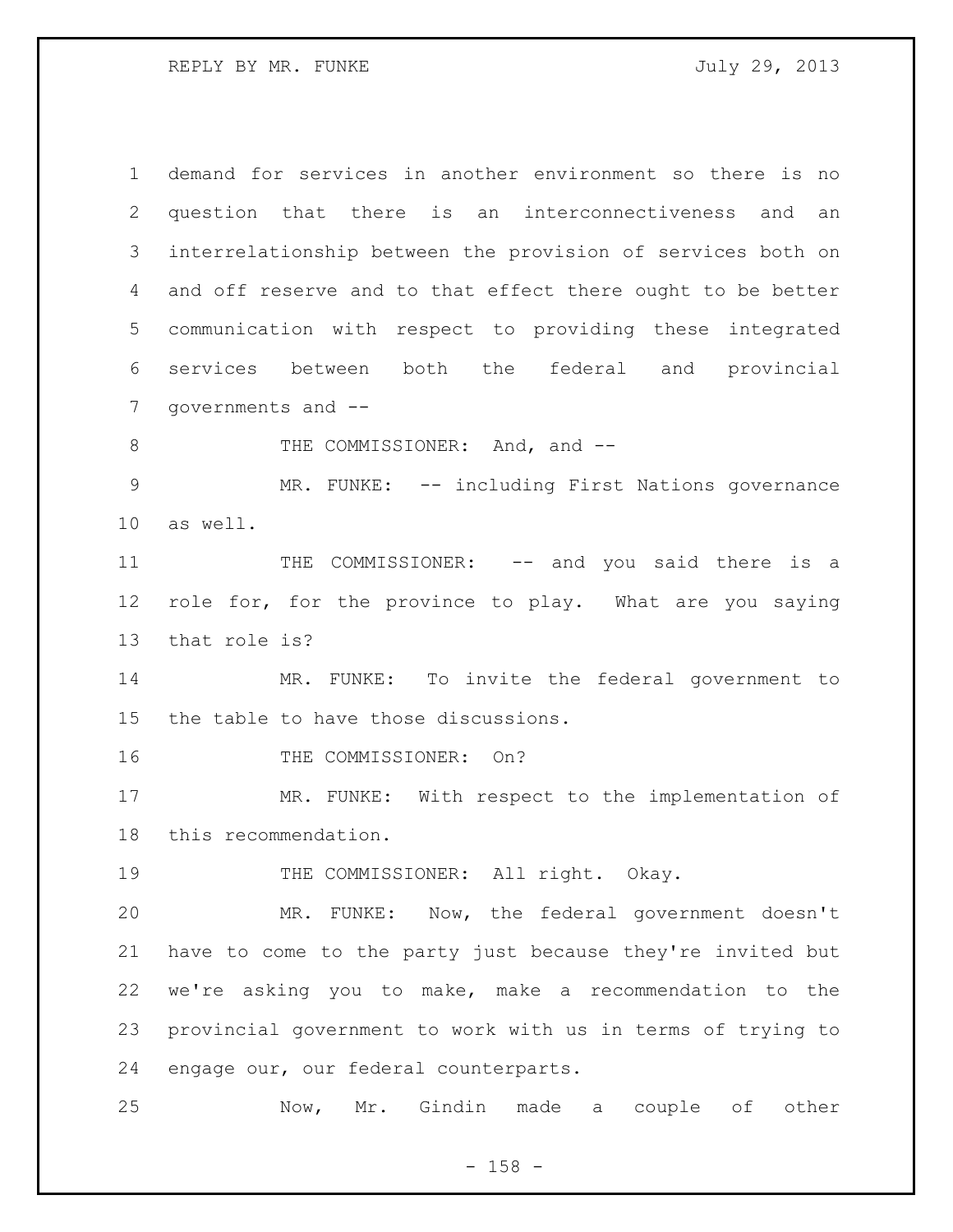REPLY BY MR. FUNKE SALLARY STATES AND TULLY 29, 2013

 recommendations on behalf of his client that, that you have not invited specific comment on but I do want to discuss it very briefly. THE COMMISSIONER: Yes, I want to hear you. MR. FUNKE: Sure. That's number 6 of his recommendations and that is he recommended that? "All children with an open file in the system must undergo a medical check-up within one month of the file being opened." 

 And I suspect this is a recommendation to parallel the requirement that all children in care be seen face-to-face by workers every 30 days. I -- and the AMC and the SCO don't have any objection to that recommendation 17 but I -- my comment is, is that it needs to be pointed out that the only children that agencies could require to attend for a medical checkup would be children in care. Children who are simply in contact with the Agency on the prevention stream of services or even under protection files where the family -- or sorry, where the children have not been apprehended, the Agency doesn't have the legal authority to require those children to attend for a medical checkup, those children remain in the care of their parents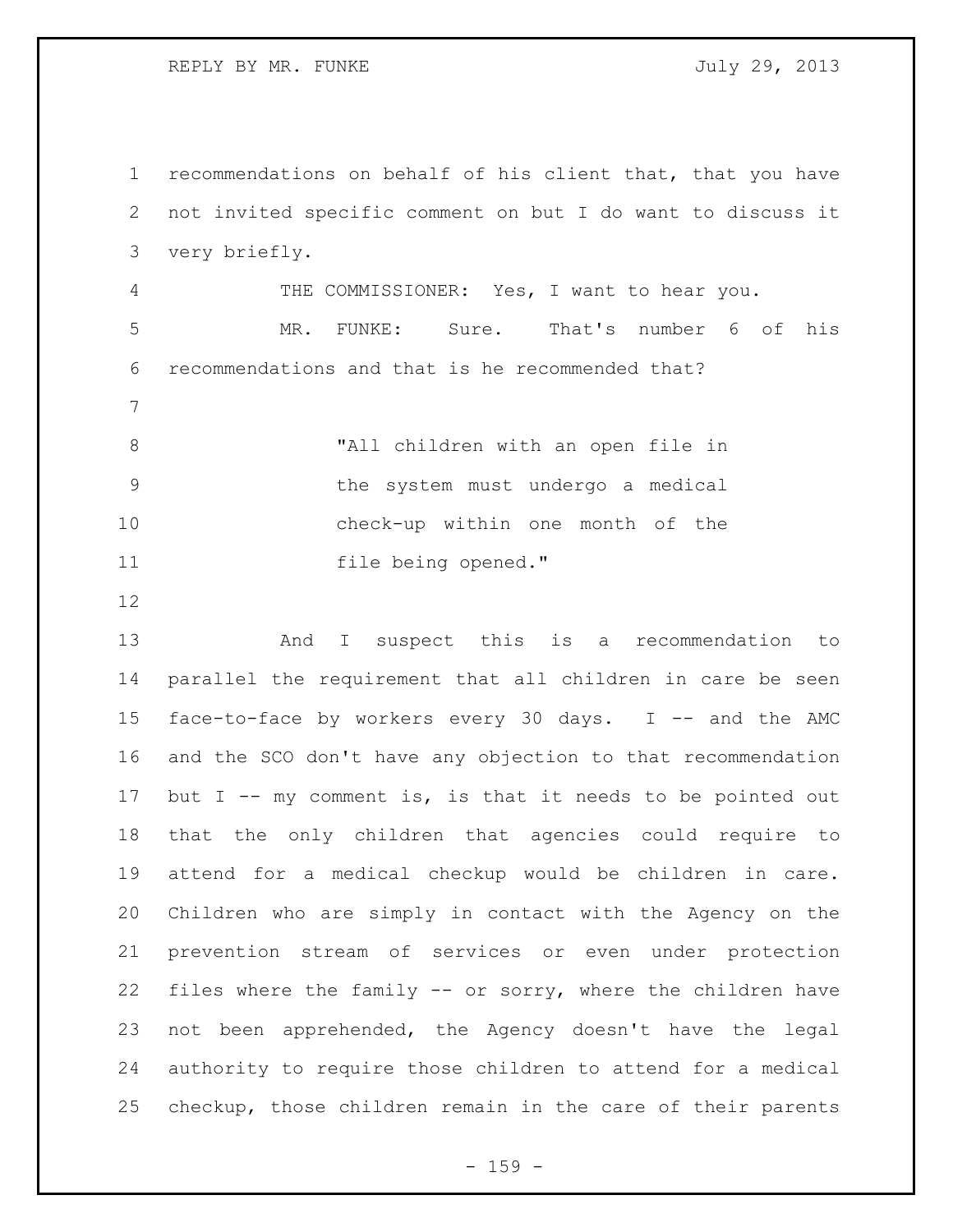and as result the Agency has no legal authority to compel a child who is not in care to attend for a medical examination.

 So I just wanted to make that comment because I thought that that was important that you understood that in terms of the limitations that are, that are on agencies with respect for requiring children to attend for medical treatment.

 And the last recommendation that Mr. Gindin made that I want to comment on is at number 12 of his brief, at page 43. And the recommendation was:

 "That each CFS unit should employ 14 a 'court worker' who can take instructions and appear on behalf of the social workers routine 17 matters before the Court. This should free up considerable time for social workers to engage with their clients."

 And in principle that sounds like an excellent idea but there are a number of lawyers in this room who do work in child protection court and I'm sure they'll tell you, as will I, that the difficulty with that

 $- 160 -$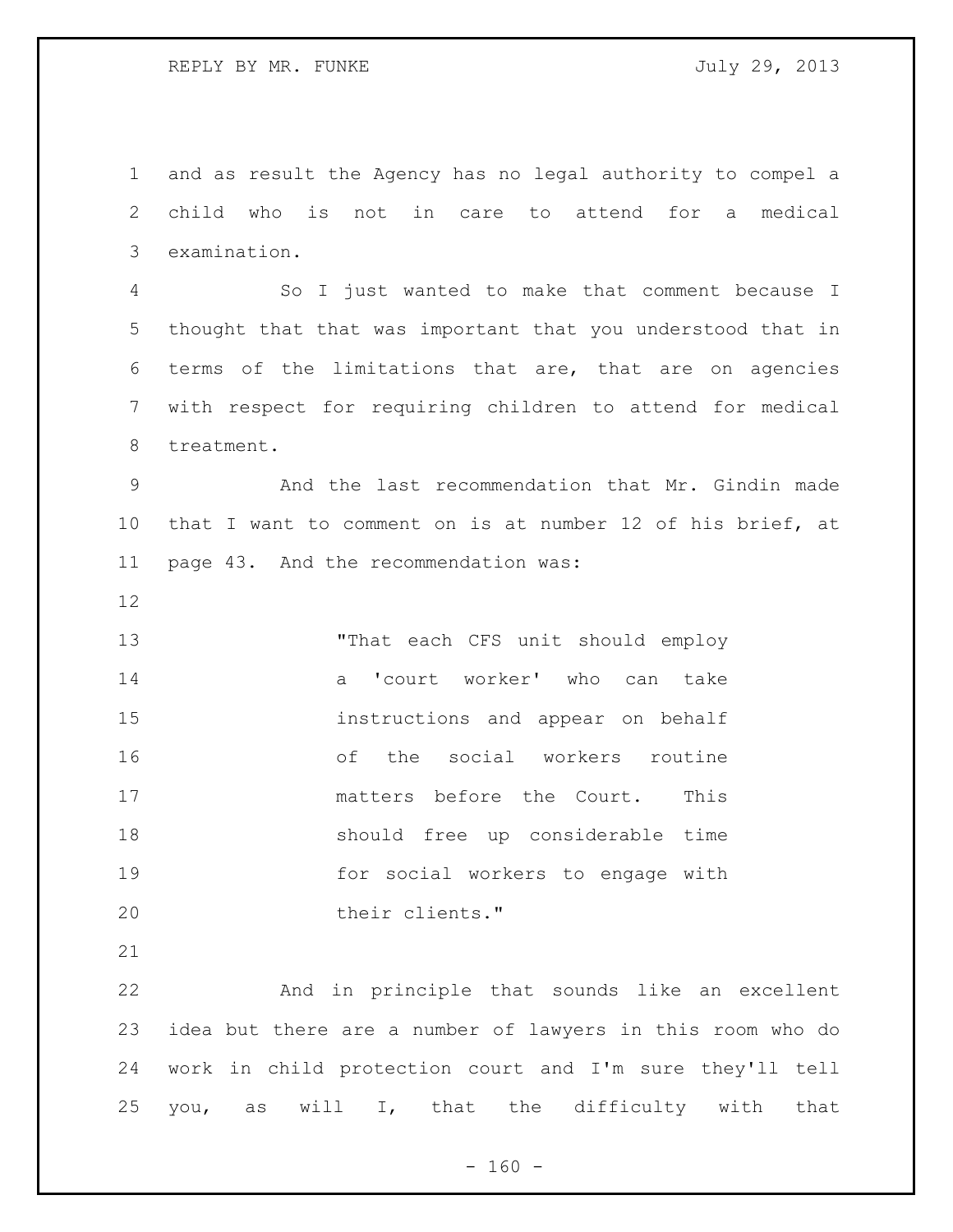recommendation doesn't reflect the reality of child protection work. Workers go to court not as a matter of routine but because they are required to come to court to put evidence on the record for the court's consideration, either to address the rights of children so that they can explain the plan to the parents who have a right to know what the Agency's expectations are, what the Agency's plan for their children is, et cetera. So, so Agency workers who come to court are there because they're required to give evidence. They need to be familiar with the file, they need to be familiar with the circumstances of apprehension and they need to be familiar with both the plan for the child and the expectations of the parents.

 My concern is, is that this recommendation becomes impractical and starts to frustrate the court process and unfortunately coming to court is just an inherent function of being a social worker in an adversarial system.

 I turn now to the submissions filed on behalf of ANCR and the Northern and Southern Authority and I'll warn you, in advance, I have significant submissions to make with respect to the recommendations made on behalf of those parties.

 There were a number of recommendations that my clients wish to comment on. We don't wish to comment on

- 161 -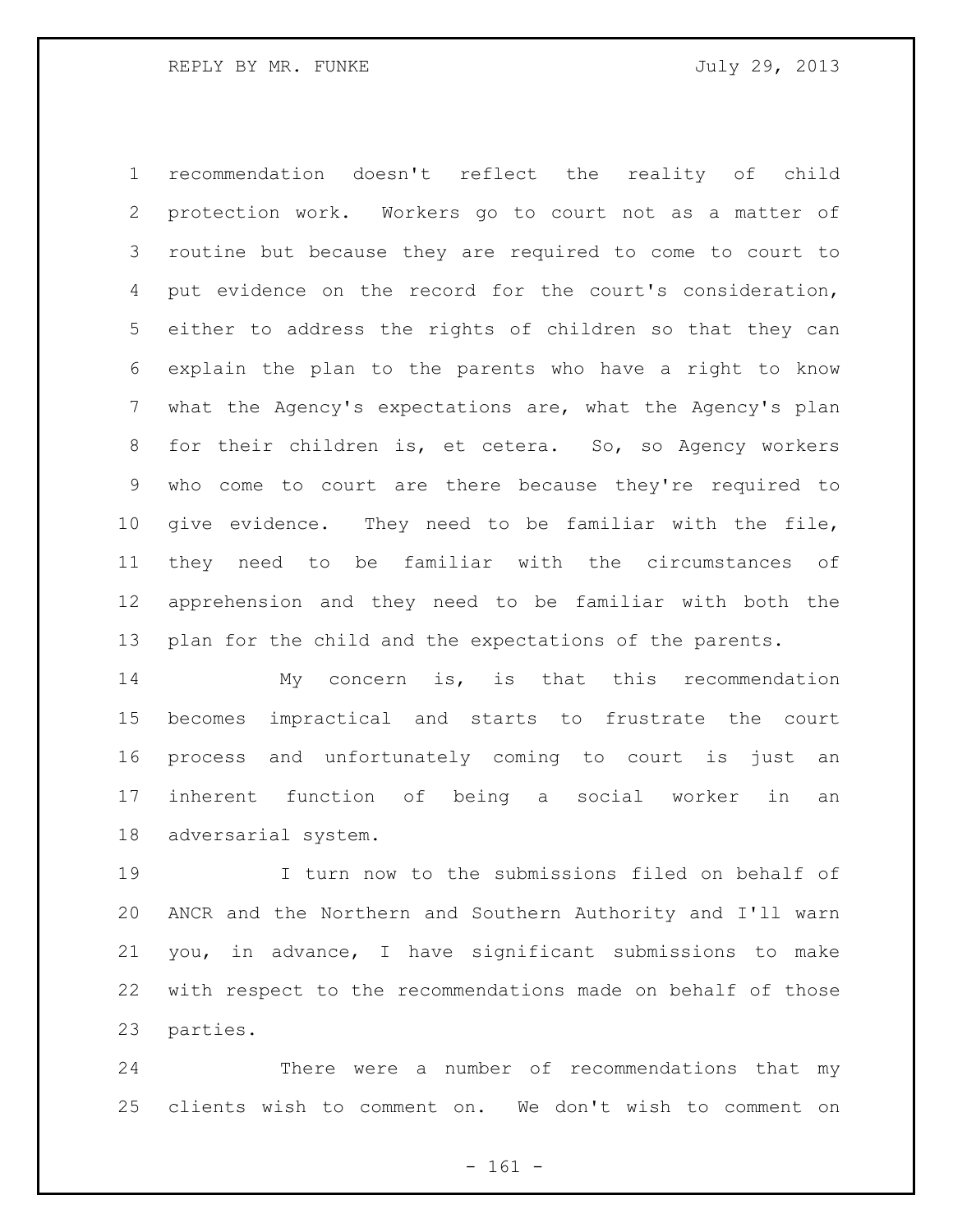all of the recommendations that are made but there are a number of them.

 The very first one is with respect to -- perhaps I should start off by indicating that I have broken them down into groups or categories to make it a little easier to follow. The first group that I am going to deal with are recommendations that have been made which, in our view, are systemic in nature, some of which are either, in our view, outside the scope of the inquiry or require further study and evaluation before being endorsed and/or implemented.

 The very first one is recommendation one at page 1 of their report.

14 THE COMMISSIONER: Well, give me the numbers that fall under that heading.

MR. FUNKE: Recommendation number 1.

17 THE COMMISSIONER: Yes.

 MR. FUNKE: Number 3, number 13, 28, 36, 43 and 44.

20 THE COMMISSIONER: All right.

 MR. FUNKE: And I'm mindful of the time so I'm going to try to move them quickly, without missing any details.

 So the very first recommendation, and I don't propose to read it out in full, basically what it suggests

 $- 162 -$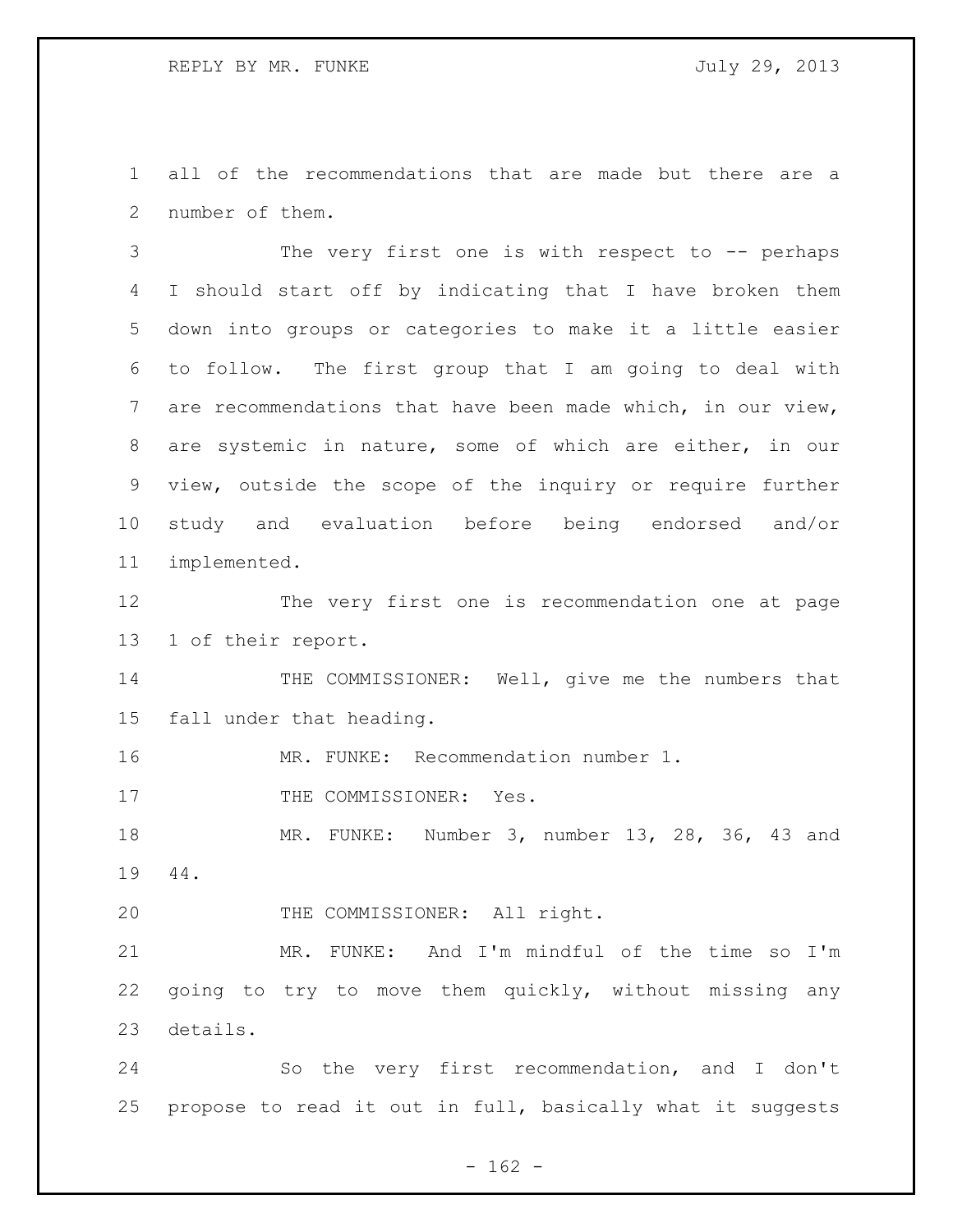is "the establishment of Child Wellbeing Units" within various organizations and departments. And the AMC and SCO's position on this is that that may be a valid suggestion but it requires significant systemic changes in order to achieve this result. That would require further discussion between, in some cases, the federal government, the provincial government and First Nations leadership and any of those types of significant systemic changes are the very sort of thing that is the focus of the outstanding issues in the AJI/CWI process which the province is currently engaged in with my clients.

 And so we're suggesting that before anything like this ought to be endorsed or implemented, it probably bears further study, first of all, but certainly further discussion between those three levels of government.

 And again, I'm mindful of your comments at the very outset of this inquiry, Mr. Commissioner, which is that this was not intended to be a systemic review of the system and I'm respectful of that direction and many of my submissions and comments are made in light of that direction.

 Number 3, at page 4 of their submissions is a recommendation that really seeks a clarification of Section 18.4(1.1) of the CFS Act. And a comment that Mr. Gindin made and I believe inadvertently this morning prompted me

 $- 163 -$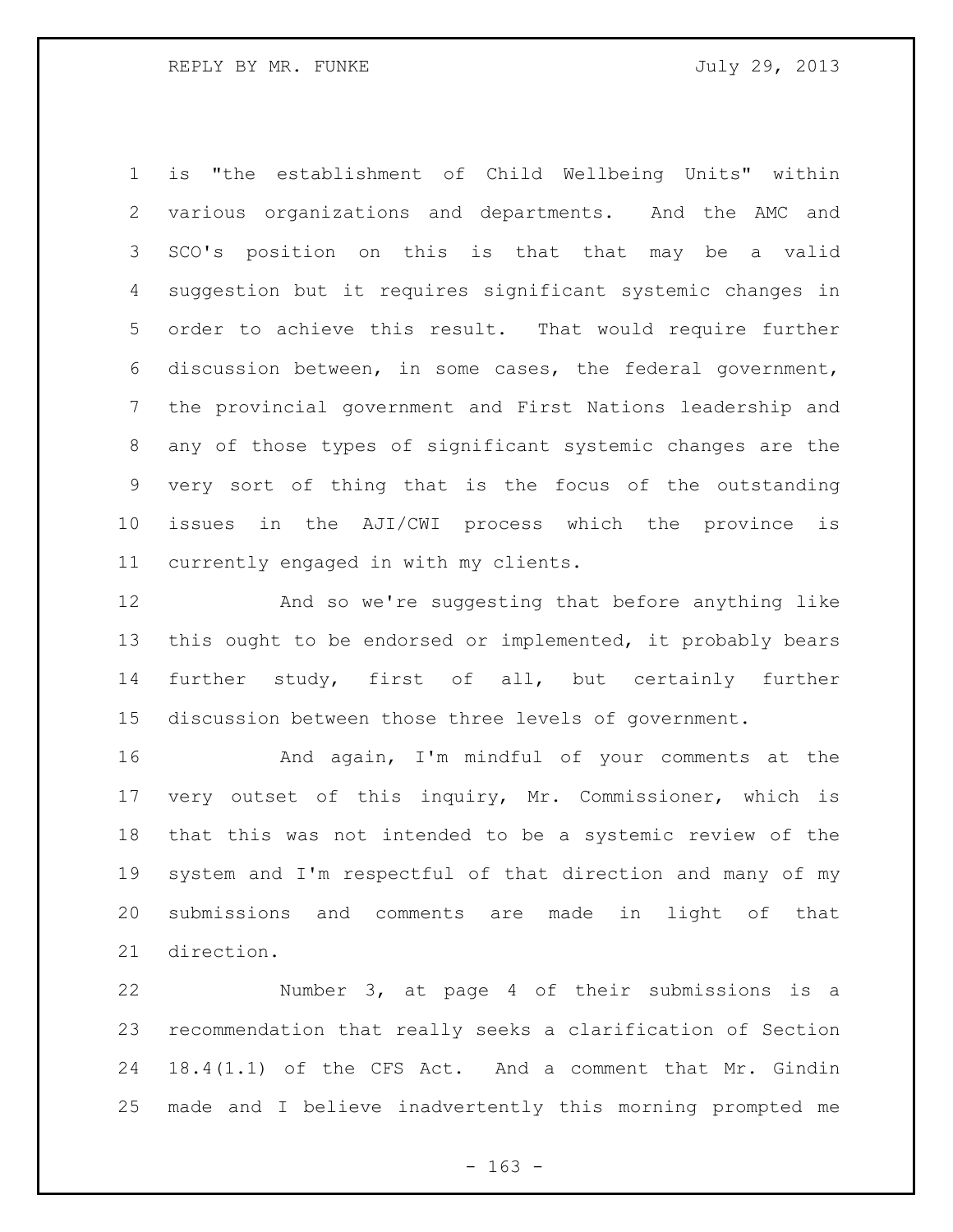to include this recommendation in my submission, this afternoon, I hadn't intended on addressing it but Mr. Gindin had correctly described to you the process which has evolved, which is that of agencies seek records from a police department with respect to an investigation that's ongoing by the police that may be even running in parallel with a CFS investigation, very frequently the police simply refuse to provide that documentation even though the CFS Act creates an obligation for them to do so and they take the position that we don't do it without a court order. And as a result agencies are forced to go to court to get that court order compelling the police department to disclose the record.

 That process of going to court and obtaining the order is not in the Act, it's not set out in 18.4(1.1). If you look at 18.4(1.1) it is a clear expression of the obligation on a police department to disclose records when requested to do so by a CFS agency.

 So really what -- and I'm not purporting to speak on behalf of the Southern Authority, the Northern Authority or ANCR in this regard, but really when I read this recommendation what they're seeking is a clarification of that and that's all well and good. It's not a request for any type of legislative change because it doesn't require legislative change, the legislation could not be more clear

- 164 -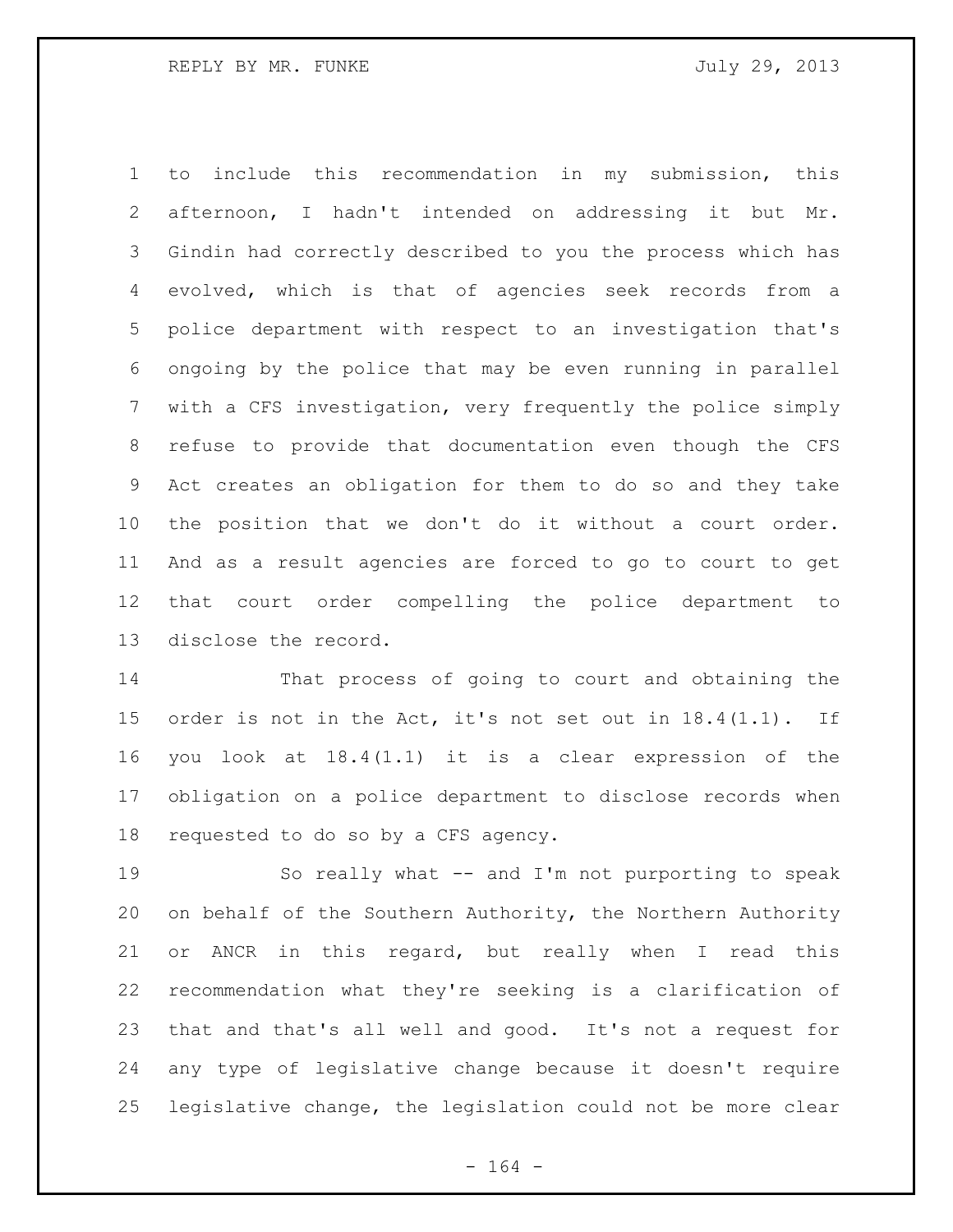REPLY BY MR. FUNKE SALLY 29, 2013

 in that regard. In our view the difficult is, is that there is a practice that has grown up around it and in my respectful submission that is probably a matter that better be addressed by the courts. The next recommendation is number 13 and this is a recommendation for: "A standardized maintenance rate structure (that) should be developed that reflects the needs of the child, the training and experience of the foster parent(s) and the cost of the geographic area." This is at page 17 in their submission. 17 THE COMMISSIONER: Yes, I have it. 18 MR. FUNKE: And again, the AMC and the SCO believe that this recommendation may, in fact, be worthwhile. Unfortunately, there is no cite in their submissions that tie this, tie this back to the evidence that we heard and so I am not entirely sure what the context is for the recommendation. I am not sure what the words "standardized maintenance rate structure" mean and so hopefully Mr. Cochrane, if he intends tomorrow to respond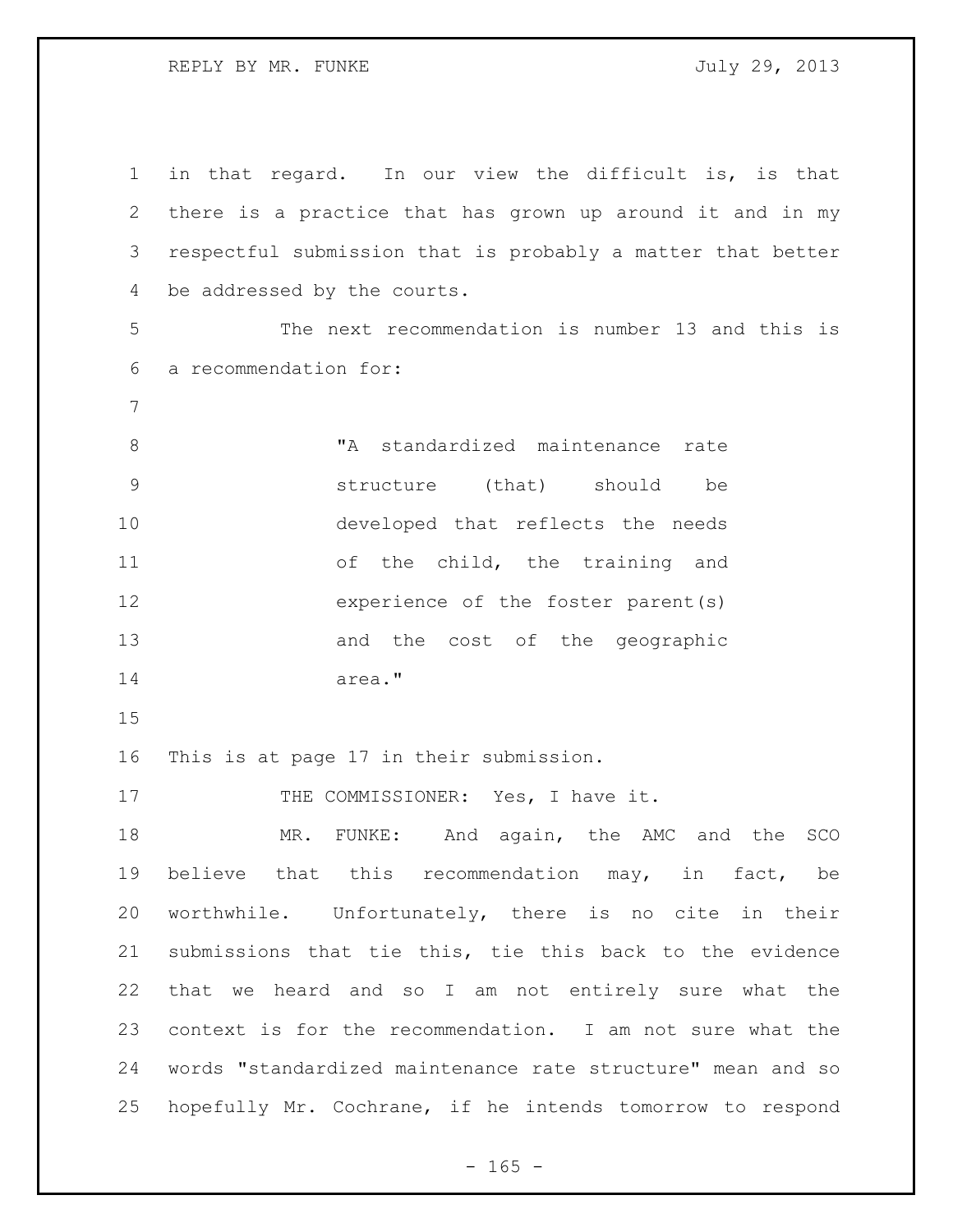to my comments, perhaps he can flesh that out for us a little bit better so that we understand exactly what it is he is suggesting. At this point we take the position that it lacks sufficient detail at this point that you can actually make a recommendation in that regard because I don't know what that means and I don't know that it's been well enough explained to the Commission that you understand exactly what they're suggesting. The next recommendation I can deal with is number 28. It appears on page 38 of their brief. The recommendation for: "Higher qualification requirements and higher compensation schemes (to) be put in place and funded for experienced child welfare **Staff occupying intake positions.**" And I understand, I believe, what, what they're getting at with respect to this recommendation. The AMC and the SCO take the position that if what they're

 qualified staff at the intake level we certainly endorse that, however, we question whether or not it's the role of

suggesting is that there is a need for better trained and

- 166 -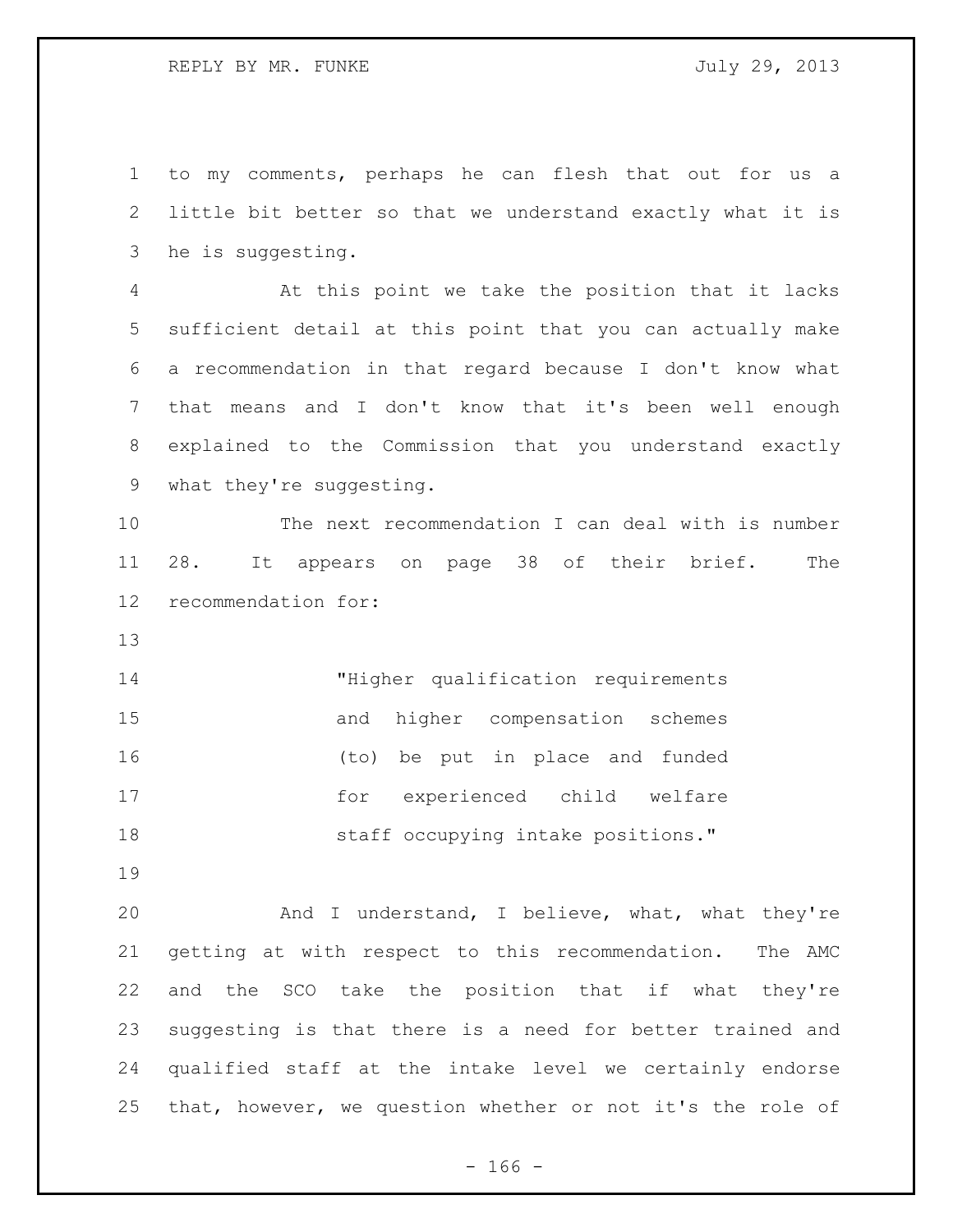REPLY BY MR. FUNKE SALLARY STATES AND TULLY 29, 2013

 this Commission to endorse the creation of new positions within ANCR as the solution. That seems, to me, that's that a matter that ought best be left between the employer and the bargaining group.

 I don't have any difficulty, nor do my clients, with respect to the recommendation that you suggest that steps or measures be taken to try to promote more senior staff at the intake level but the actual mechanisms to do that seem to me to be a matter of bargaining between those two parties.

11 Number 36 at page 47, is the next one I can address. This is a recommendation that proposes "the creation of a specialized Domestic/Family Violence positions within CFS Agencies."

 Again our -- my client's position is that this may, in fact, be a worthwhile recommendation that bears further consideration, however, there was little evidence offered at the inquiry to suggest how this type of a position would operate and what the specific benefits would be, how it fits within the overall scheme of the child welfare system.

 So, again, it may very well be a laudable recommendation, it's one that my clients take the position 24 that there is further study, however, before a recommendation ought to be made.

 $- 167 -$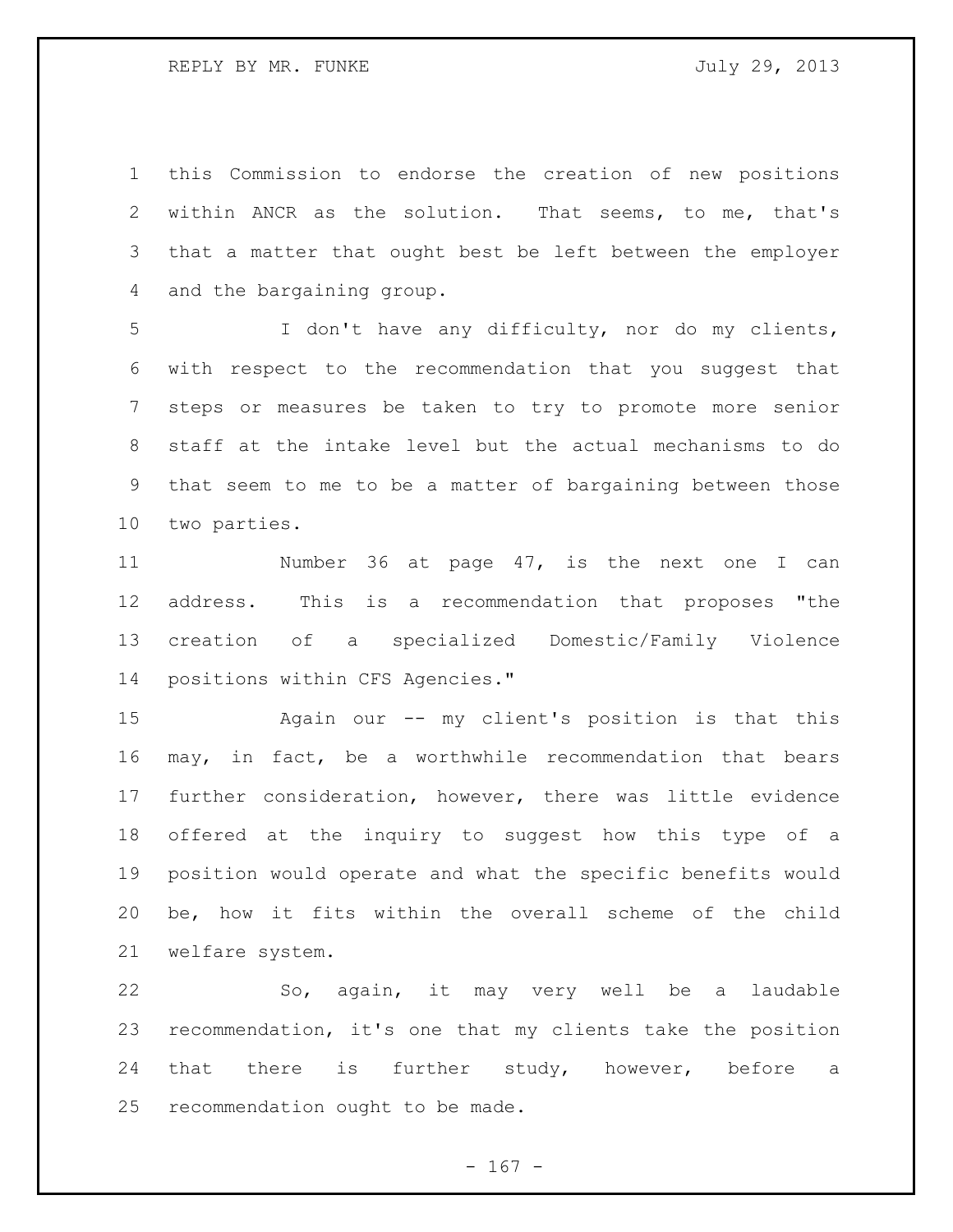The next recommendation I am prepared to deal with, number 43. That appears at number 54 -- page 54 of ANCR and the Authorities' brief. And this is a recommendation that:

 "The Authorities and their agencies should have the ability to assist in building and sustaining safe, secure and healthy housing resources on **11 reserves** and in other communities."

 And there's no question that there's a serious need for housing, particularly on reserve and in major urban centers like Winnipeg in the downtown. The concern that the AMC and the SCO have is that they're not sure that this is an appropriate role for the Authority to play but they're prepared to concede that it does, does warrant some further consideration.

 Their position is this ought to be something that is discussed between First Nations leaders and the province, particularly because of the need for housing on reserve.

Right now, agencies are not allowed to own

- 168 -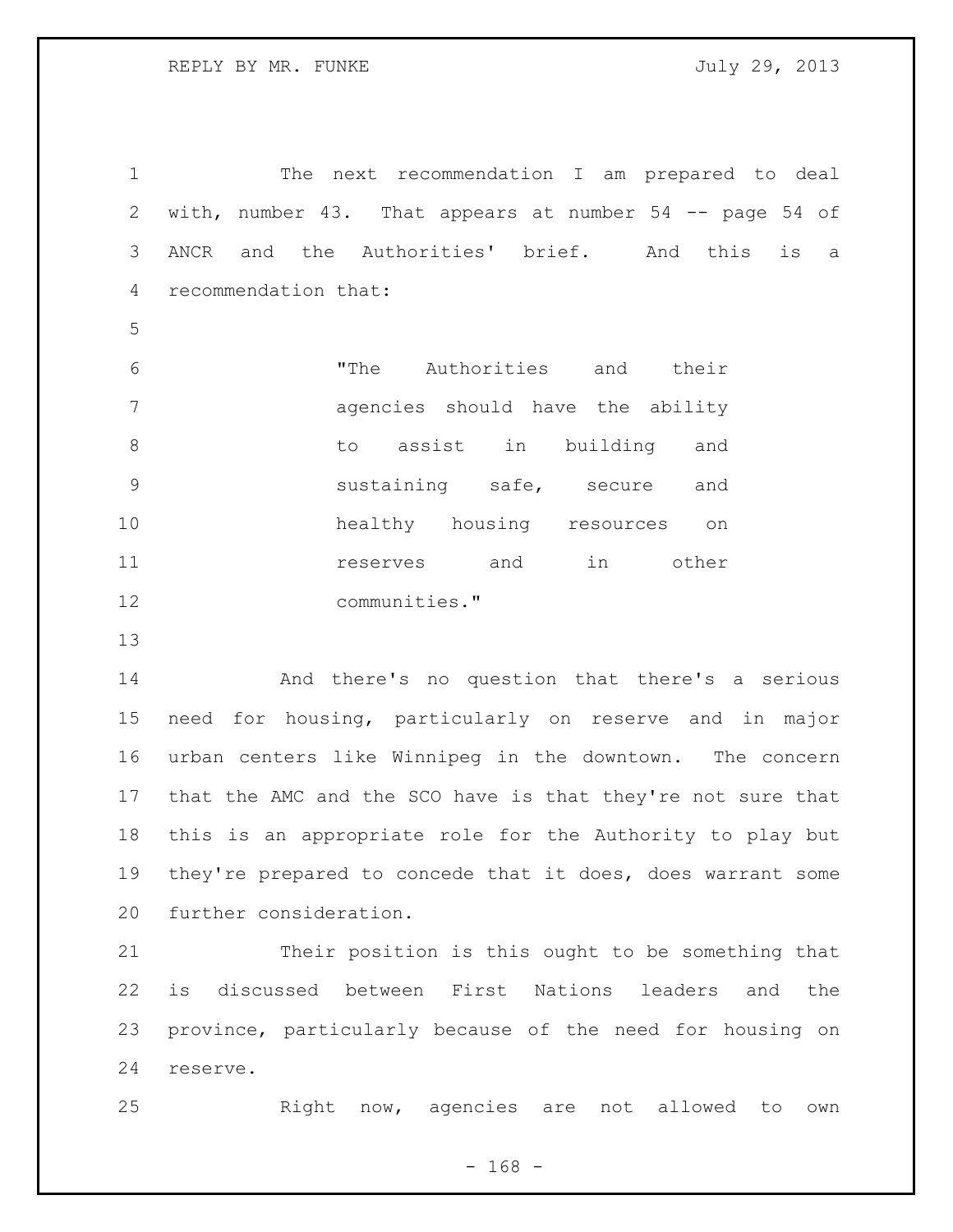capital assets and one of the challenges that Mr. Walker referred to in his evidence was the difficulty with group two on reserve because the agency is not allowed to own a capital asset.

 So, for example, one of the things that they like to be able to do is they would like to be able to create a treatment home in Nelson House but because agencies can't own capital assets there's no way that they can have that setup on reserve, not within the scope of the agency and there are no non-profit privately held corporations that are currently in that community that are in a position to do so.

 So it's certainly something that bears further consideration, we're -- the position of the AMC and the SCO is that at this point there's not enough evidence before the inquiry that, in our view, it would submit -- or that it would support a recommendation.

 Similarly, recommendation number 44 on page 55: 

 "There should be adequate funding provided to child welfare agencies for the provision of food for the families they serve that are in 24 need of food security."

 $- 169 -$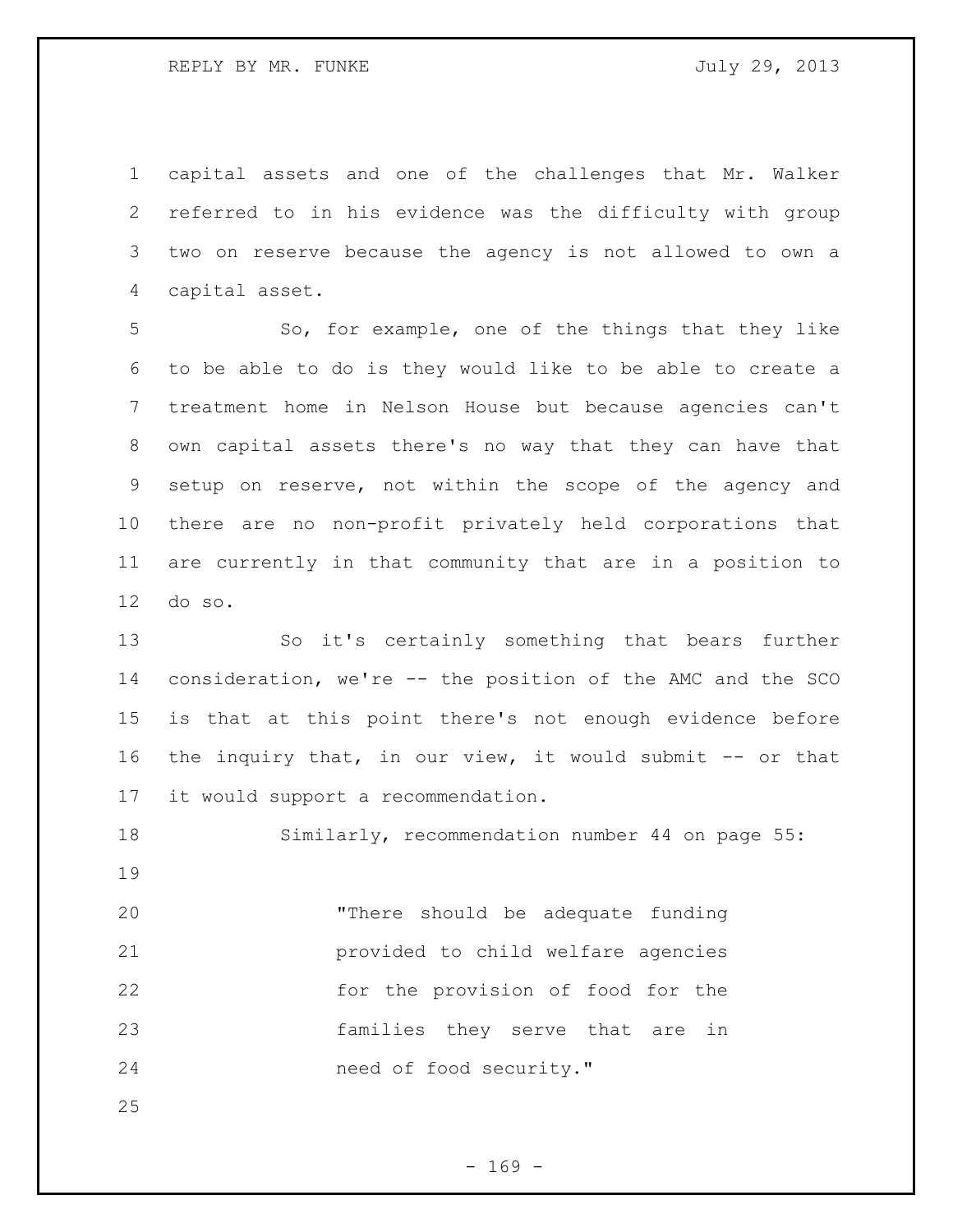Again, we agree that this is a genuine concern and needs to be addressed, we're not sure, however, that this is the appropriate manner or the best approach to doing that. One of the alternatives that the AMC and the SCO is proposing is that consideration be given to enhancing the service purchase dollars that are available under the current FE funding. If there were sufficient funds available to the agencies, in terms of those discretionary funds for service purchase dollars, then they would be better equipped to assist families who come to them in acute need who do have that type of food security issue that, that they present with and the agencies would be in a position to respond to that.

 The next group of recommendations are recommendations that, in our view, require a legislative or, or systemic change and purely within the realm of the AJI/CWI process. And I can identify those recommendations for you, as well.

Recommendation number 2 --

20 THE COMMISSIONER: Just a minute.

21 MR. FUNKE: Yes.

22 THE COMMISSIONER: All right.

 MR. FUNKE: Recommendation number 2, number 15, number 16, number 17, number 41.

So number 2, recommendation number 2, talks about

 $- 170 -$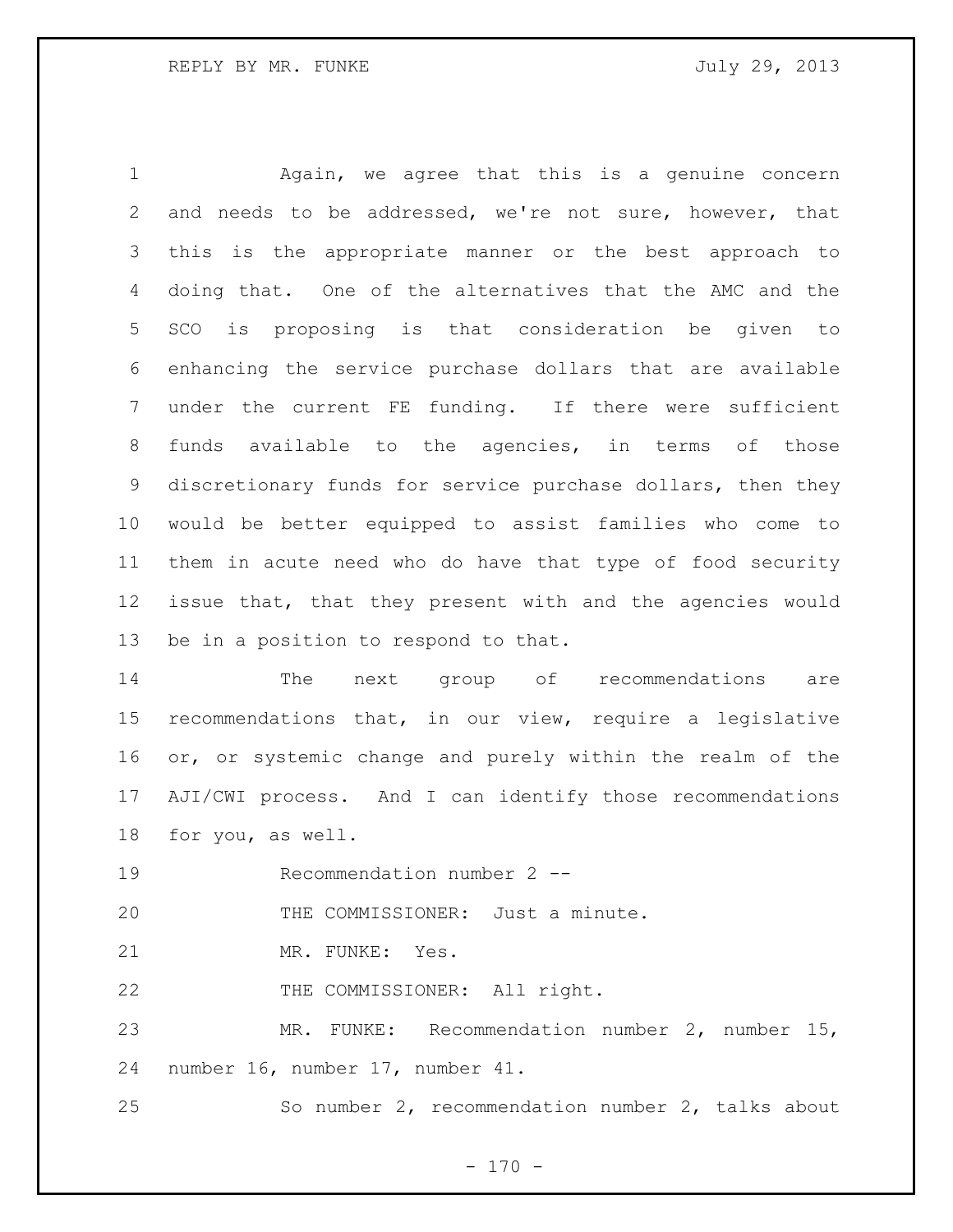information sharing amendments to the legislation, including PHIA/FIPPA, the CFS Act and other relevant legislation policies so that information could be more easily shared between agencies and organizations.

 The AMC and the SCO have no difficulty with changes to legislation that makes it easier for CFS agencies to obtain information, however, their position is, is that reciprocal changes in the CFS legislation that allow agencies to share information with outside organizations needs to be approached very cautiously because of the requirements under Section 76 regarding confidentiality.

 Again, they also take the position that any legislative changes being proposed or considered form the subject of further discussions between the province and First Nations as part of the AJI/CWI process.

 Recommendation number 15 again speaks to a better delineation between prevention and protection in the legislation and I just make the same comments that I made with respect to Mr. Gindin's recommendation that that type of major change to the legislation ought not to occur before the province is able to conduct a legislative review with my clients as part of the ongoing AJI/CWI process.

 Recommendation number 16 talks about expanding the definition of abuse. Again, that would require a

- 171 -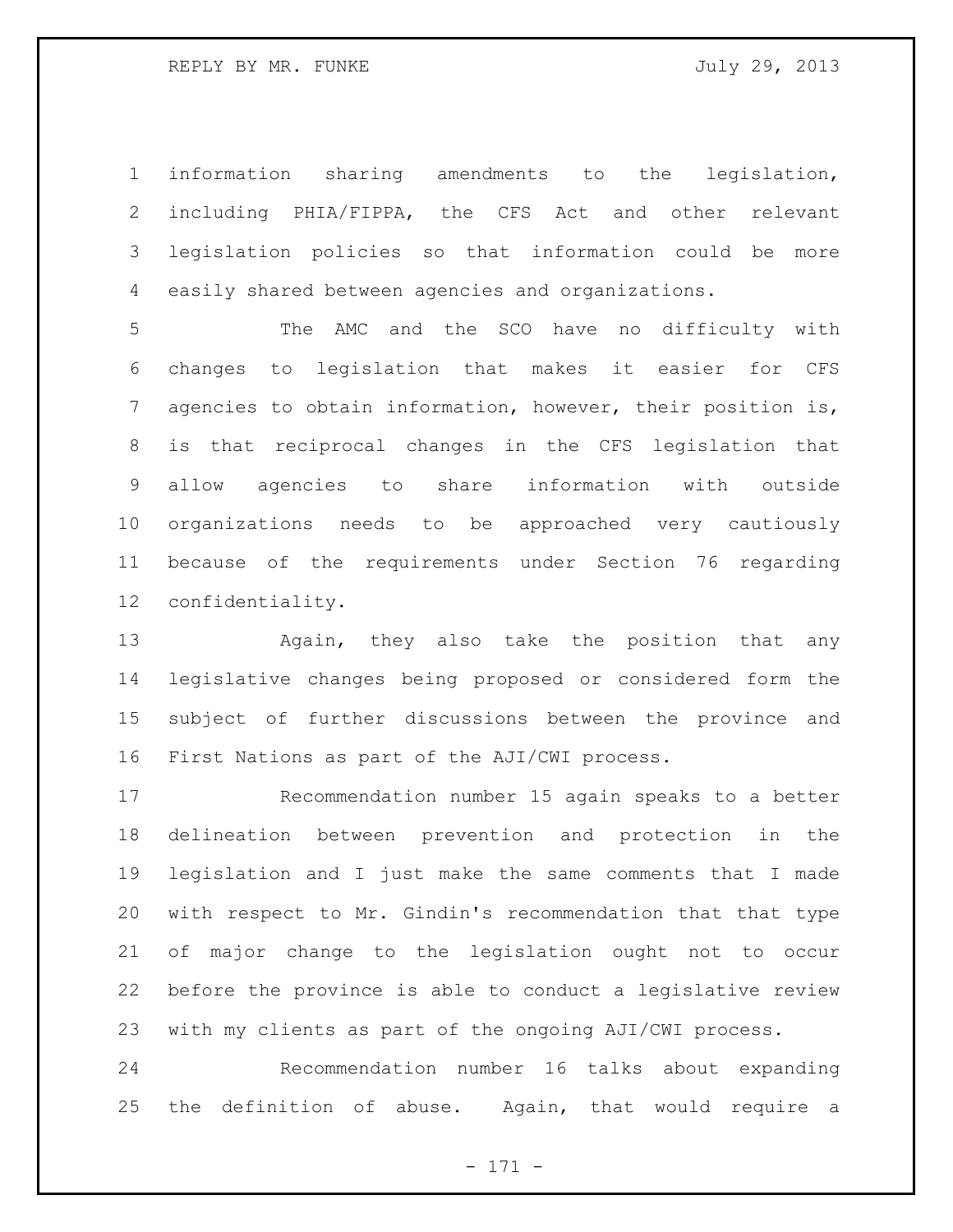REPLY BY MR. FUNKE SALLY 29, 2013

 legislative change. My clients take the position that that would be bound up in the legislative review process under the AJI/CWI.

 Recommendation number 17 talks about essentially a comprehensive review of the CFS legislation through a cultural lens. Although I suspect I know what ANCR and the two authorities are referring to as a cultural lens, that's not specified in their brief and as a result it's difficult to understand exactly what that cultural lens comment means.

11 In any event, they talk about incorporating SDM tools or other specific practices into a review of the legislation and I echo my learned friend, Mr. McKinnon's comments, on behalf of the department, which is legislation ought not to be changed to reflect current practices, legislative -- legislation should be enabling as opposed to perscribing or prescribing certain behaviours, rather. And it's to that extent any type of legislative review needs to occur, as I have already indicated, within the context of the AJI/CWI process.

21 The one comment that they do make that we certainly encourage and endorse is the comment with respect to customary care arrangements. Certainly the AMC and the SCO agree that that should be incorporated into the Act and that's something that they will take up during that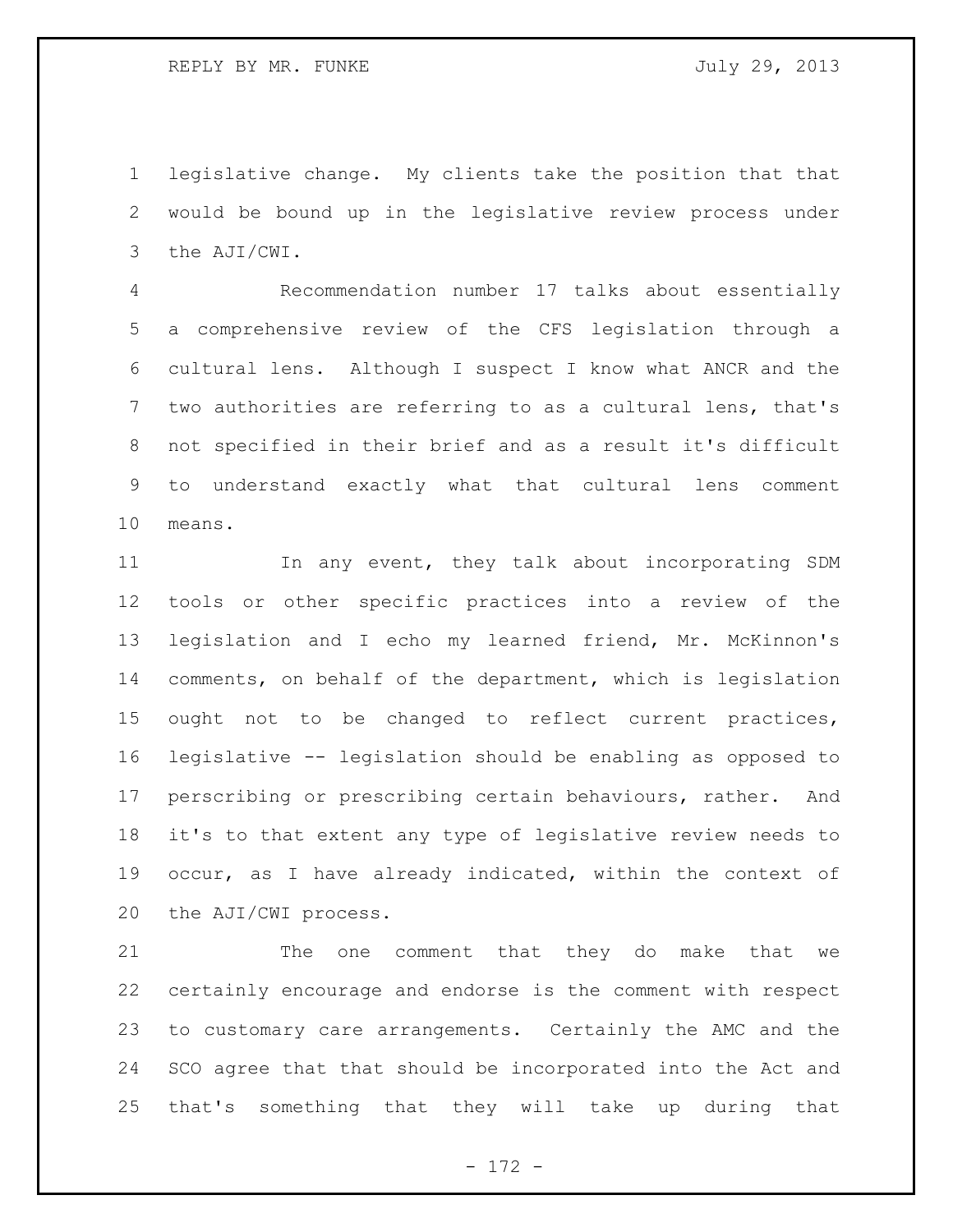legislative review.

| $\overline{2}$ | The last recommendation within this category is            |
|----------------|------------------------------------------------------------|
| 3              | recommendation number 41 on page 52 of their brief.        |
| 4              | THE COMMISSIONER: Forty or 41?                             |
| 5              | MR. FUNKE: Forty-one on page 52.                           |
| 6              | And this is a recommendation that, that:                   |
| 7              |                                                            |
| $8\,$          | The Province and the Authorities,                          |
| $\mathsf 9$    | with<br>input from stakeholders,                           |
| 10             | should develop a long term,                                |
| 11             | evidence based, system wide                                |
| 12             | strategic plan for child welfare.                          |
| 13             | (And) any further systemic changes                         |
| 14             | to the child welfare system should                         |
| 15             | be consistent with this plan."                             |
| 16             |                                                            |
| 17             | And our respectful submission is, is that that             |
| 18             | puts the process upside down. Policy should be determined  |
| 19             | by leadership, implemented by the department and the       |
| 20             | authorities, down through the agencies. The authorities    |
| 21             | should not be dictating policy to the elected leadership.  |
| 22             | Now, certainly that doesn't mean that<br>the               |
| 23             | authorities don't have a fundamental role to play in       |
| 24             | providing advice, information and even some -- to some     |
| 25             | extent guidance to the elected leadership in terms of what |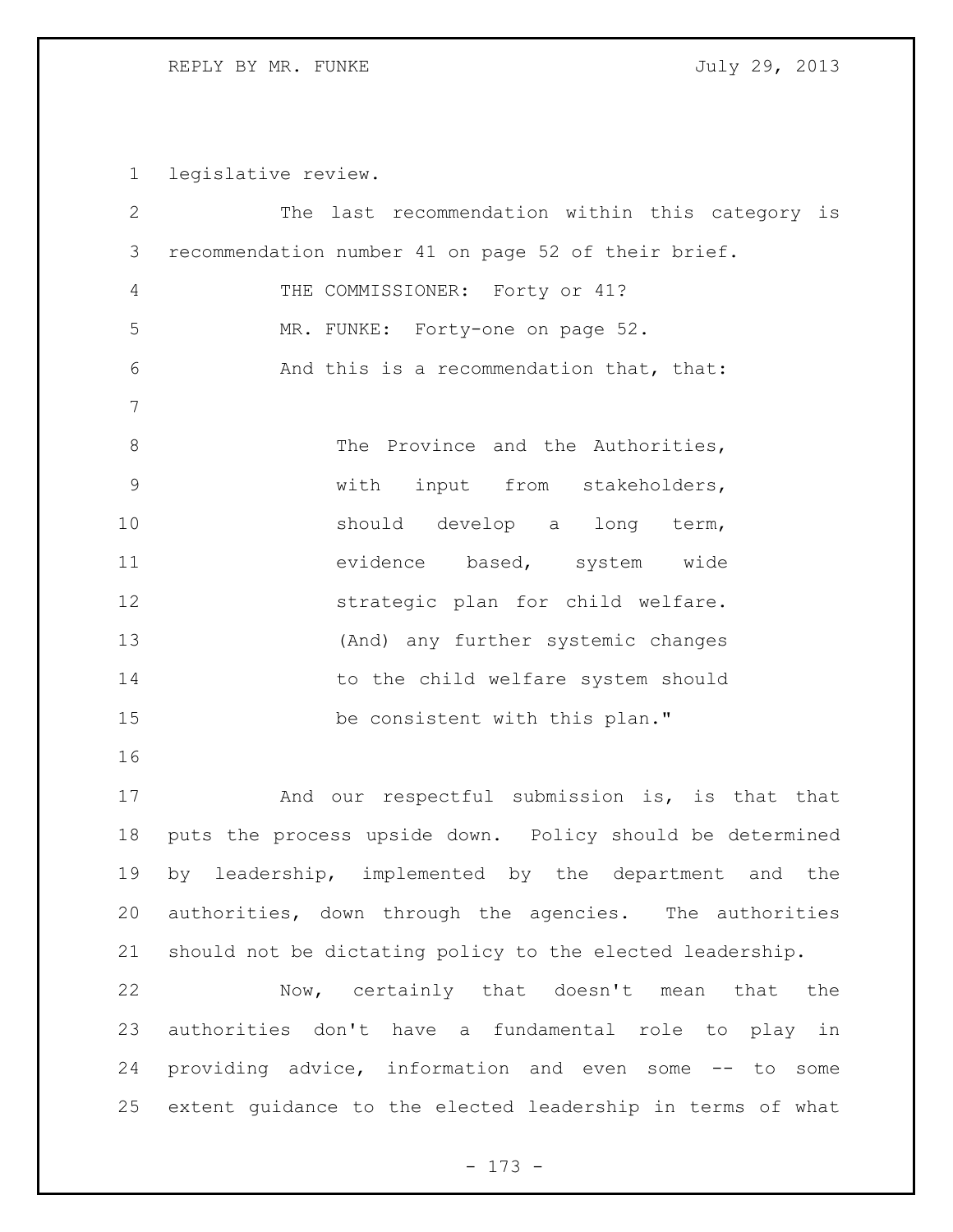REPLY BY MR. FUNKE SALLY 29, 2013

 the current evidence is with respect to best practices, et cetera. So there's certainly a role to play but the idea that the elected leadership that has the obligation to enact legislation should be bound by that, in the respectful view of my clients usurps their role as the demographically elected leadership of the First Nations people of Manitoba.

 The next category of recommendations are recommendations that AMC simply wishes to make a comment on. This is a slightly longer list. The first is recommendation number 5, page 7 of ANCR and the authorities' brief.

 THE COMMISSIONER: Give me the numbers? Five? MR. FUNKE: Number 5, 14, 18, 19, 20, 22, 24, 29, 30, 31, 34 and 42.

 THE COMMISSIONER: I've got them all by now, I would assume?

18 MR. FUNKE: Actually, you would be surprised, we actually skipped probably about half of them but we'll get to them.

21 Recommendation number 5 at page 7, Mr. Commissioner, recommends that:

 "The Province should consistently fund agencies and the Authorities

- 174 -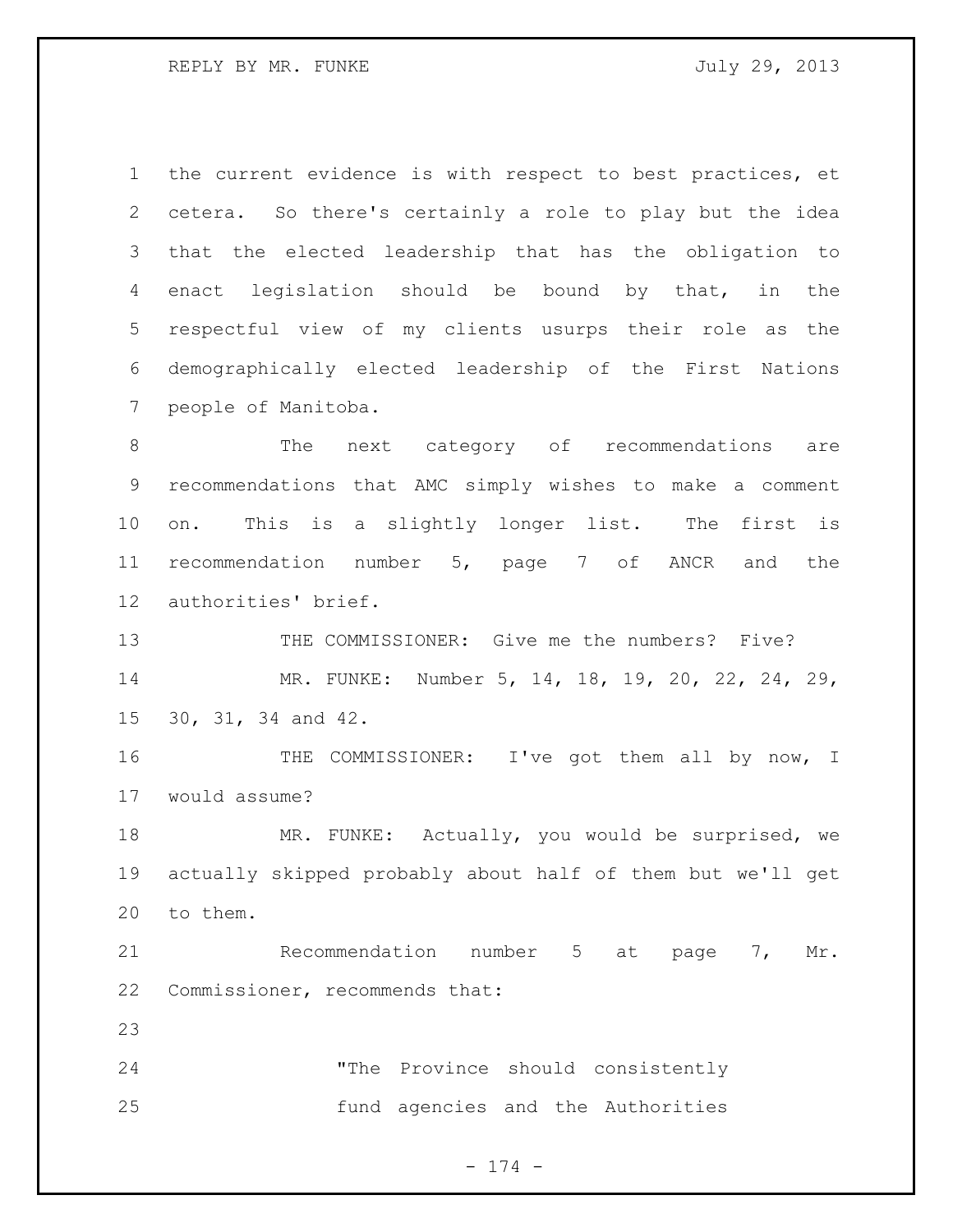| $\mathbf 1$     | the specific development and<br>for                        |
|-----------------|------------------------------------------------------------|
| $\overline{2}$  | provision of culturally competent                          |
| 3               | services to children and families                          |
| 4               | involved with the child welfare                            |
| 5               | system."                                                   |
| 6               |                                                            |
| 7               | And the Agency and the SCO certainly agree with            |
| 8               | this recommendation, however, they note that the Southern  |
| 9               | Authority has had 10 years to pass culturally appropriate  |
| 10 <sub>o</sub> | standards and has not done so. In their view, it's failed  |
| 11              | meet its obligation in this regard to ensure the<br>to     |
| 12              | culturally appropriate standards for services, practices   |
| 13              | and procedures have been developed.                        |
| 14              | Nevertheless, the AMC and the SCO endorse this             |
| 15              | recommendation, encourage the authorities to take whatever |
| 16              | steps are necessary to ensure that culturally competent    |
| 17              | services are developed and delivered. So the AMC, SCO does |
| 18              | endorse that recommendation.                               |
| 19              | Recommendation number 14 is on page 18. This is            |

 a recommendation that case load should be adjusted to reflect the Child Welfare League of America ratios. And the AMC and SCO support that position in principle but we wish to point out that as was suggested by both Dr. Blackstock and, and by Dr. Trocmé, First Nations Child Welfare files are often more difficult to manage and often

- 175 -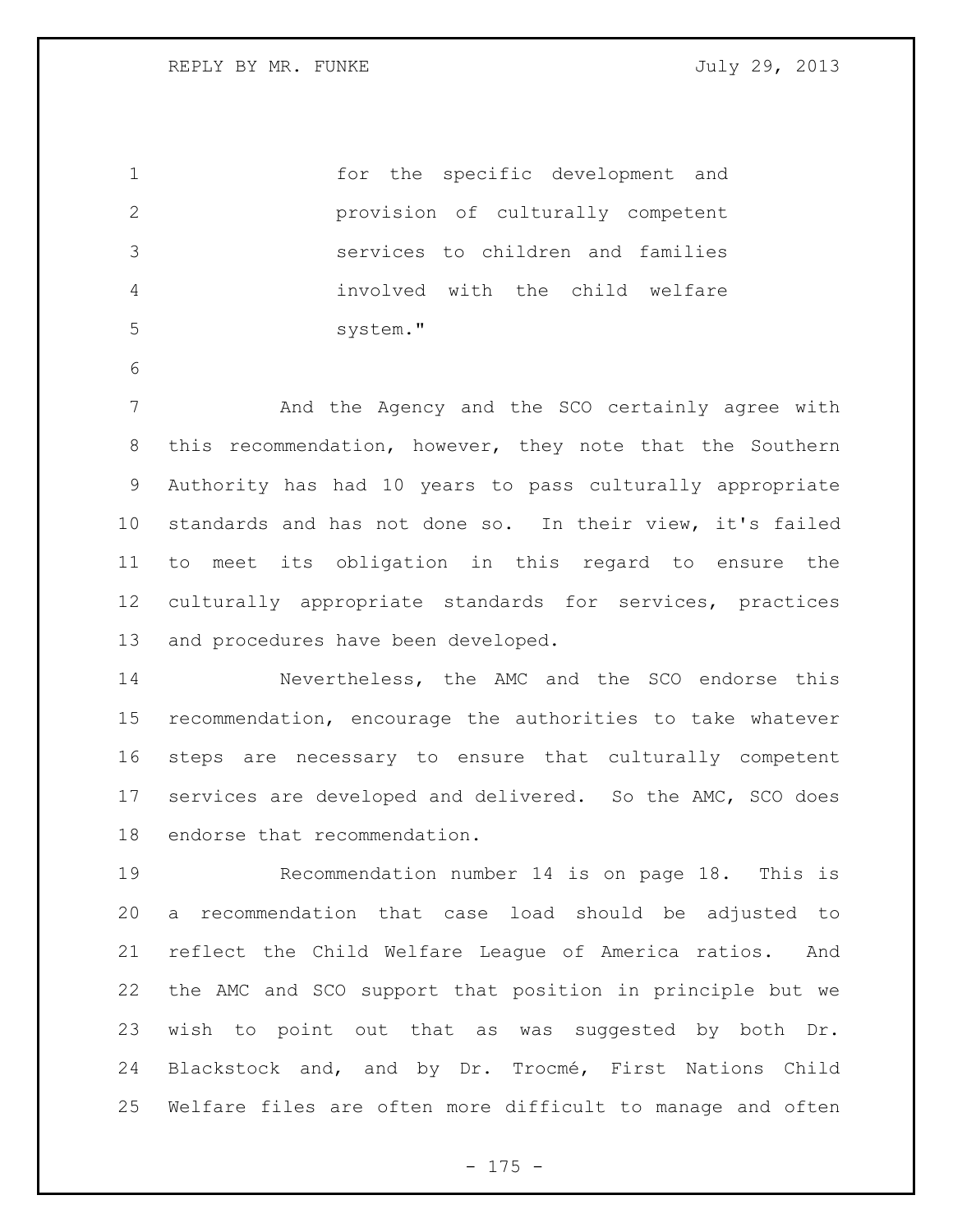require greater resources due in large part to the systemic factors that influence their circumstances disproportionately. As a result the AMC and the SCO take the position that in addition to adjusting case loads to reflect the Child Welfare League of America ratios, there should also be some form of complexity weighted assessment performed to reflect not just case load but also work load.

8 So, in other words, First Nations agencies that routinely provide services to First Nations families that the evidence dictates suffer from those systemic and structural factors, at a disproportionate rate will require, on a case by case basis, more time, more energy and more resources. As a result of what we're looking for is a structural equity or a substantive equity as Dr. Blackstock referred to it.

 We may, in fact, have to recognize that workers within First Nations agencies that deal predominantly with families that suffer from greater extent of disadvantage may, in fact, benefit from and we may need to recognize that they need lower case ratios than non-First Nations agencies.

 That's the comment that we make with respect to recommendation number 14.

 Recommendation 18 on page 24, the AMC and the SCO endorse the first half of that recommendation. So it's a

- 176 -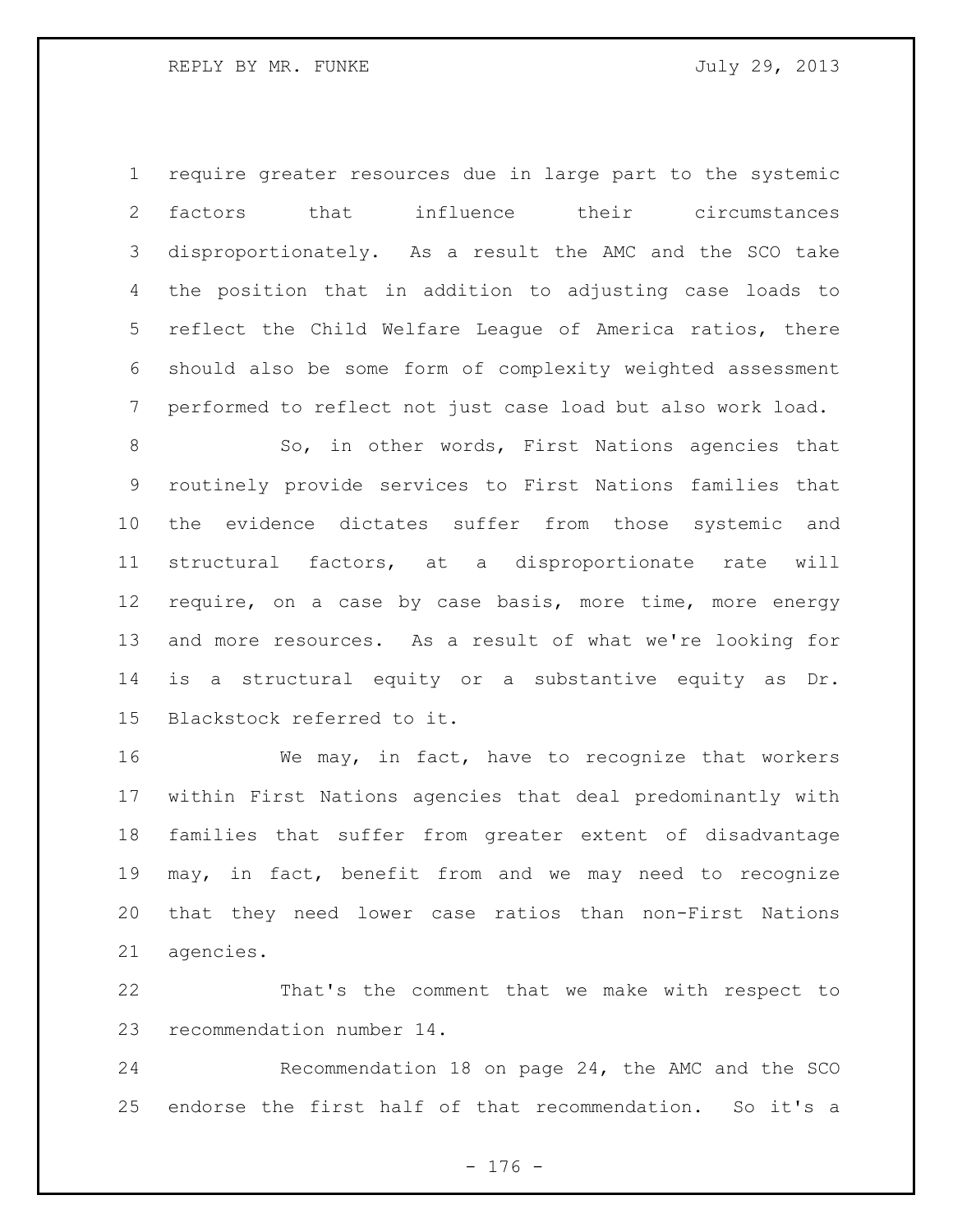recommendation that the province ensure the standards are current and general enough to allow the authorities to develop culturally specific standards.

 The concern is that the second paragraph also refers to the SDM tools and suggests that specific standards be developed around those. Again, I just echo the comments that I made last week with respect to the concern that the AMC and the SCO have with respect to the fact that validation tests have not yet been performed and that there are still, despite the comments of the General Authority, a concern with respect to the culturally appropriateness of those tools, i.e., is there a cultural bias that has yet to be identified and eliminated. I'll speak more to that later.

 Recommendation number 19 is a recommendation that the province, in conjunction with stakeholders, develop a new information management system that is consistently used by all mandated agencies. And again, the AMC and the SCO endorse this recommendation for a new information management system to replace CFSIS on the understanding that that system is able to respect the OCAP principles that I discussed last week. So First Nations frequently assert their right to ownership, control, access and possession of their membership data and the modern information management systems that I was talking about

- 177 -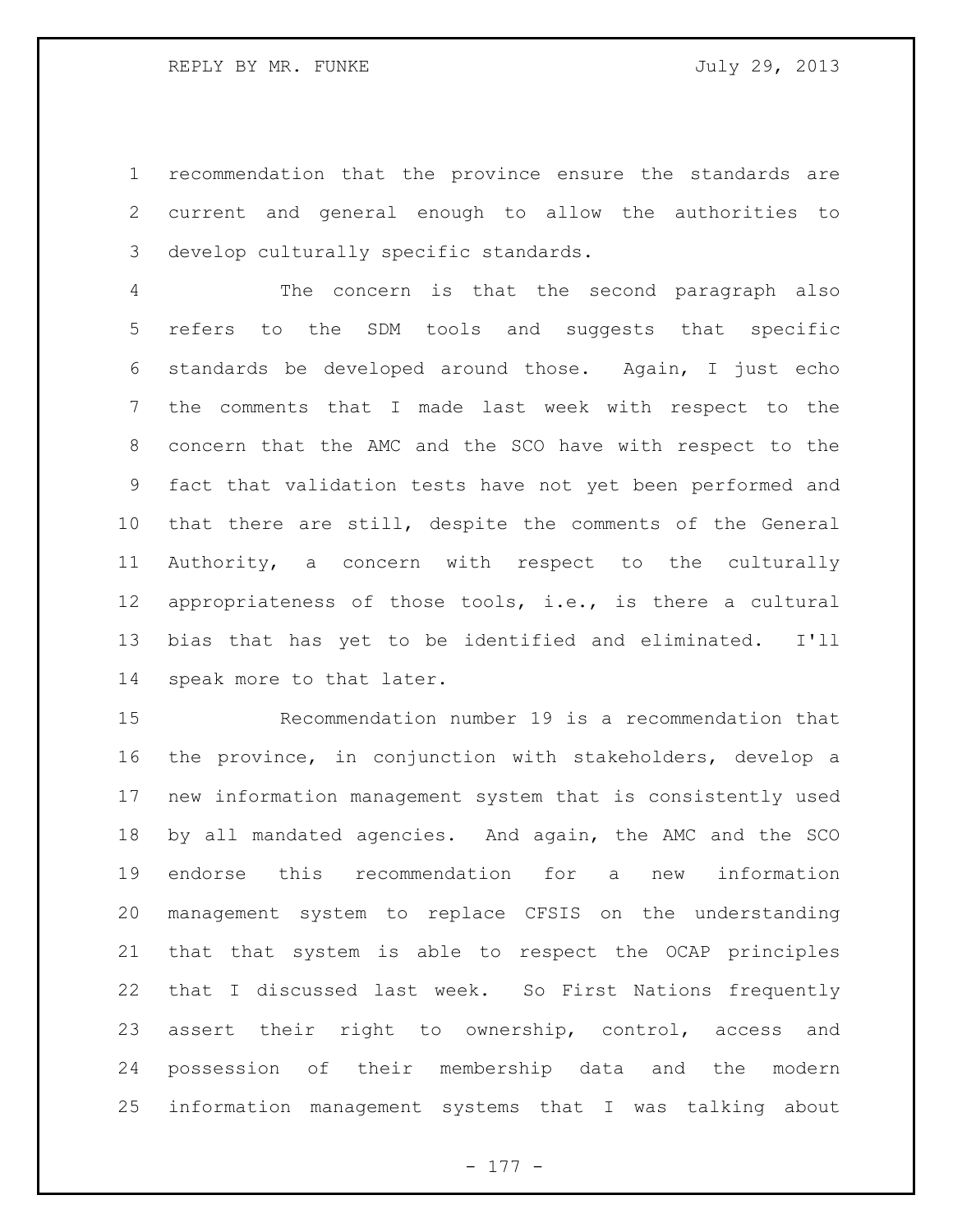earlier are structured in such a way that it makes it possible to respect those principles. The current CFSIS system does not. The current CFSIS system operates off a single database that is maintained by the province and then the agencies, when they add data, that data goes into that data base that's maintained and owned by the province. And he who owns the database owns the data.

 Modern information systems have what's called a multi-site server array which allows to -- the system to have different servers located in different communities in different geographical locations and it allows a single, a single program to access different databases and that allows agencies to maintain their own data locally but that data is accessible to everyone on the system. The only difference is they have the, they have the data on their computers.

17 The next recommendation is number 20 at page 28. The recommendation is that an SDM screening tool be developed with respect to intake. Again, the AMC and SCO believe that this sounds like a reasonable recommendation, the only concern is that it be cautiously implemented to identify whether or not there is a cultural --

23 THE COMMISSIONER: What's that?

 MR. FUNKE: The AMC and SCO's only concern is whether or not that intake screening tool will suffer from

- 178 -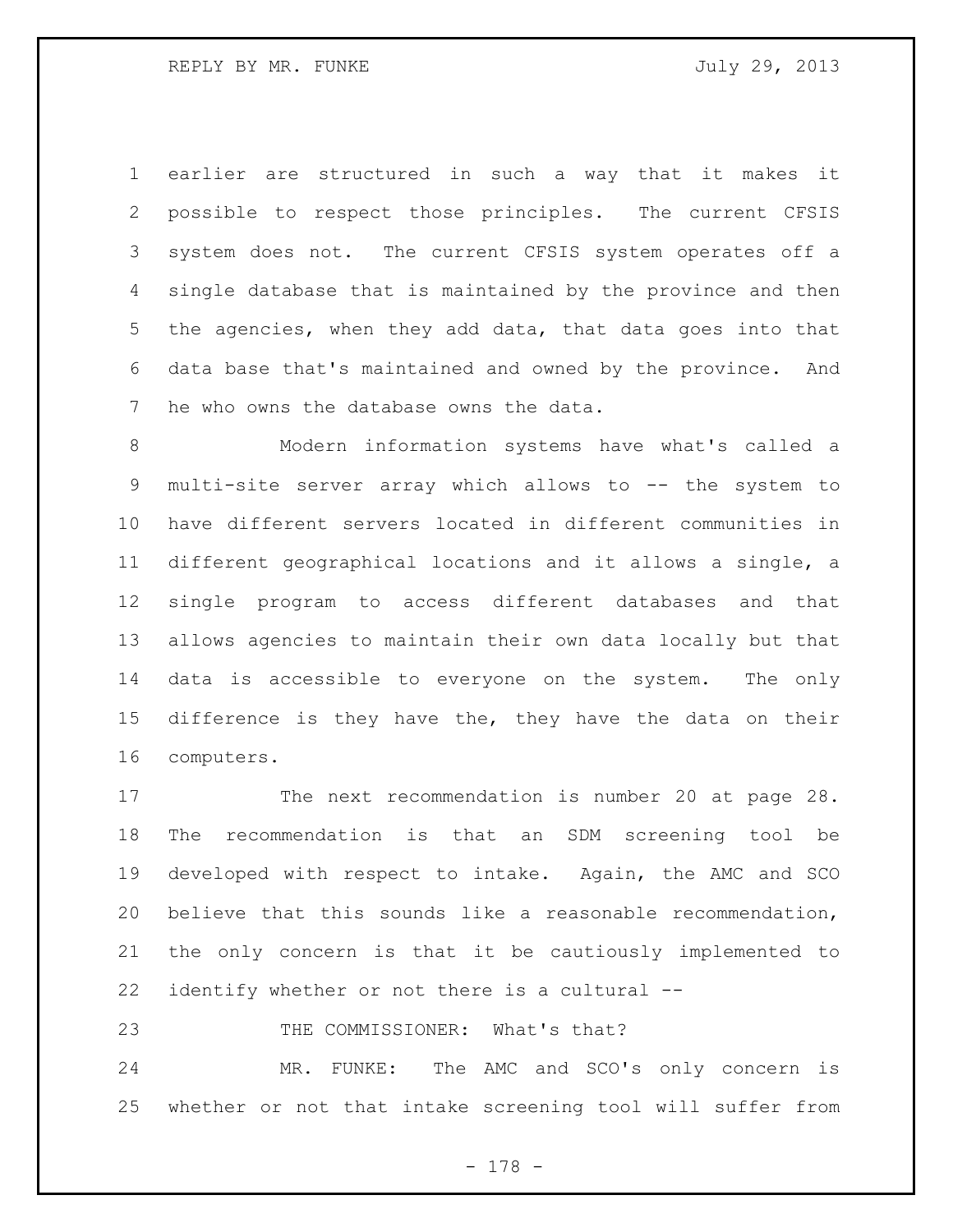the same possible cultural bias that the SDM tool has. So, if it's going to be implemented, it be implemented on a trial basis until we know whether or not there's a cultural bias.

 Recommendation 22 at page 30 discusses extending time for families to receive family enhancement services. So this is the program that we heard about throughout the inquiry where families are allowed to receive prevention dollars, under the family enhancement program, up to nine months, 180 days. So this recommendation says is that for families whose issues aren't able to be addressed within 80 days, the authority and agencies ought to be able to provide those prevention services to them for more than 180 days before that file automatically gets turned into a protection file.

 The AMC and the SCO think that that is a 17 excellent suggestion, one that they endorse. However, they would also like to see the amount of money available through the FE program, through the service purchase dollars, increased. Right now the limit is \$27 per week per family and that's to provide for all fee based services that a family may require when they're involved in the protection stream with a mandated agency.

 So whether that family requires a homemaker, they may require some sort of counseling services, they may

- 179 -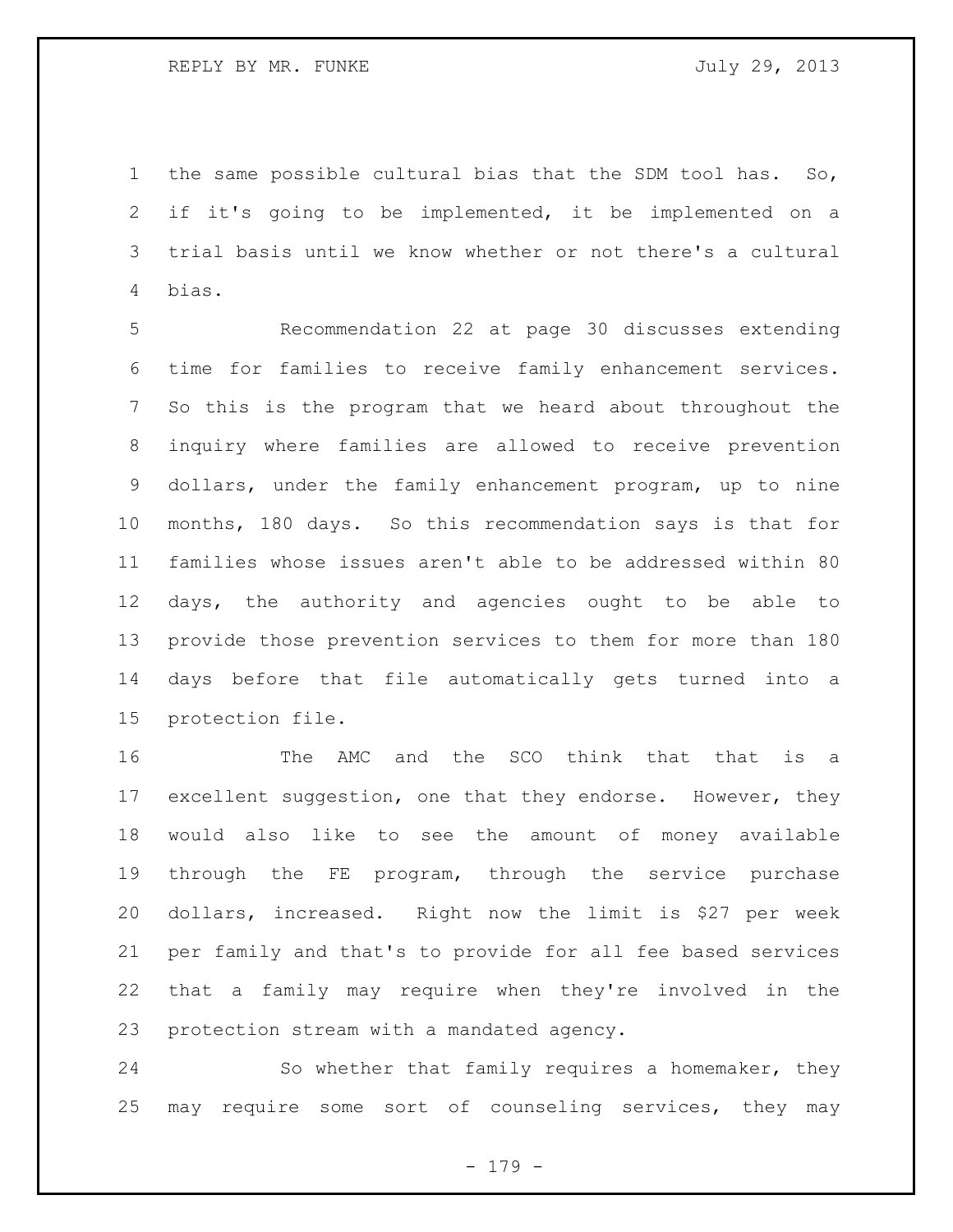simply require groceries, they may require transportation to attend cultural events, there is a variety of different things that they may require, each family is capped at \$27 per week and that doesn't provide a lot of resources to meet that family's needs. Number 24, page 32 is a recommendation that: "The Authorities should adopt a scheduled approach for Agency Quality Assurance ... which will consider performance incentives." My clients are quite concerned with what constitutes a performance insensitive. There was a move

 towards a business model approach, a business model mentality, with respect to the delivery of child and family services or child welfare services in this province and the concern is, is that there is an entire industry that's growing up around children in care, particularly First Nations children in care and the comment that's frequently made is that First Nations children are becoming commodities, it's a commodification of First Nations children and that this, this business speak that is developed only serves to reinforce that perception and to reinforce that attitude.

 $- 180 -$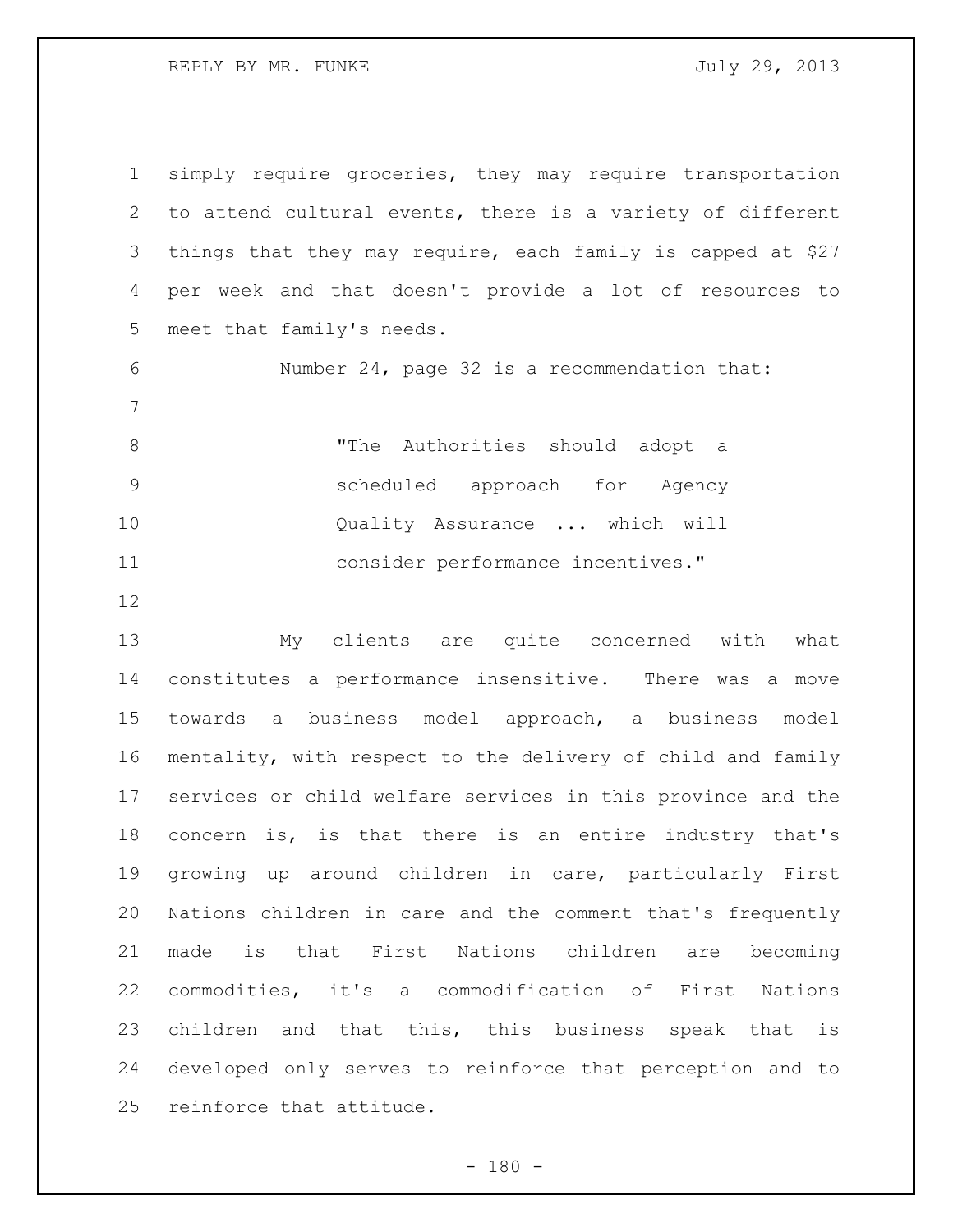The idea that we are now approaching child welfare as some sort of a business model where there needs to be performance incentives for agencies to meet their quality assurance goals is concerning to my clients. And so, they're asking that this recommendation with respect to performance incentives be better outlined and better explained by the Authority before you consider making a recommendation that endorses it.

 THE COMMISSIONER: You're expecting then to do that tomorrow?

 MR. FUNKE: I expect that Mr. Cochrane, when he follows me, will respond to a number of the concerns that I am raising.

14 THE COMMISSIONER: And then that meet, meet, may meet your concerns?

16 MR. FUNKE: It may. I, I don't know that I'll be given another opportunity, Mr. Commissioner, I suspect that I will not, so I am raising the concern for your consideration at this time so that when you hear from Mr. Cochrane you might ask him what it is he's -- his client is suggesting constitutes a performance incentive and whether or not that's appropriate within the context of child welfare work.

 Recommendation number 29 deals with the University of Manitoba and it is a recommendation that the

- 181 -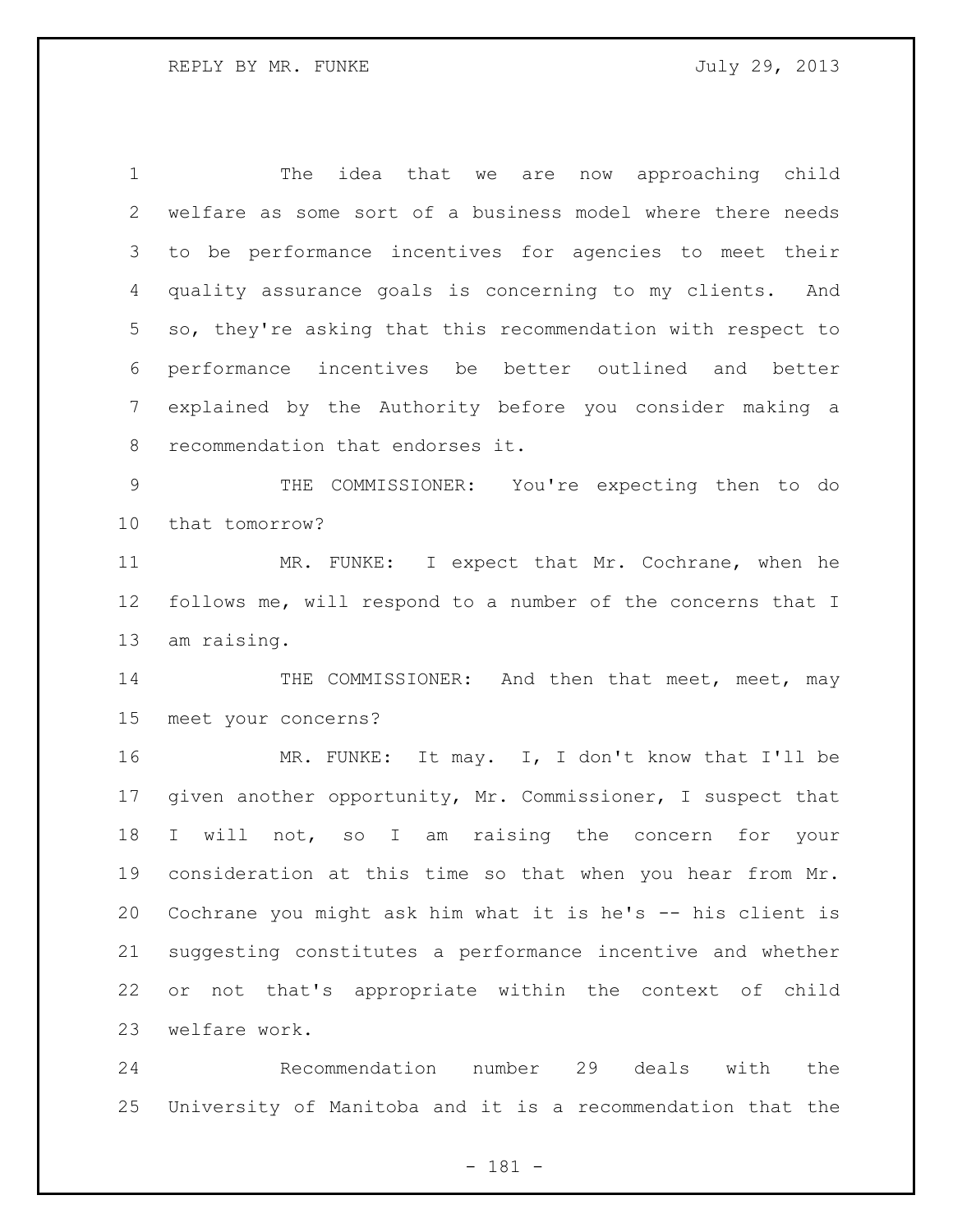U of M Social Work program should offer courses tailored specifically for child welfare work in Manitoba. And AMC and SCO endorse that recommendation to a degree, however, they hasten to add that not all case managers, as we discussed earlier, employed by CFS agencies, are necessarily graduates of the U of M, Bachelor of -- sorry, Bachelor of Social Work program. They may, in fact, graduate from other technical institutions, they may graduate from universities outside this jurisdiction or, in fact, they may come to that employment with no previous educational background.

12 So in that regard, AMC and SCO are suggesting that those courses should not only address the factors identified by ANCR and the authorities in their brief but should also be non-elective, provide instruction both on First Nations history and the colonial history of Canada and also provide child welfare specific courses.

 With respect to the recommendation that technical training, such as jurisdictional specific issues, assessment and tracking tools, training, et cetera, should be taught at the university level, we take the position that that would not be appropriate, that all incoming workers would benefit from that technical training and as a result a separate program should be set up, much like Dr. Blackstock described, when she talked about her aboriginal

- 182 -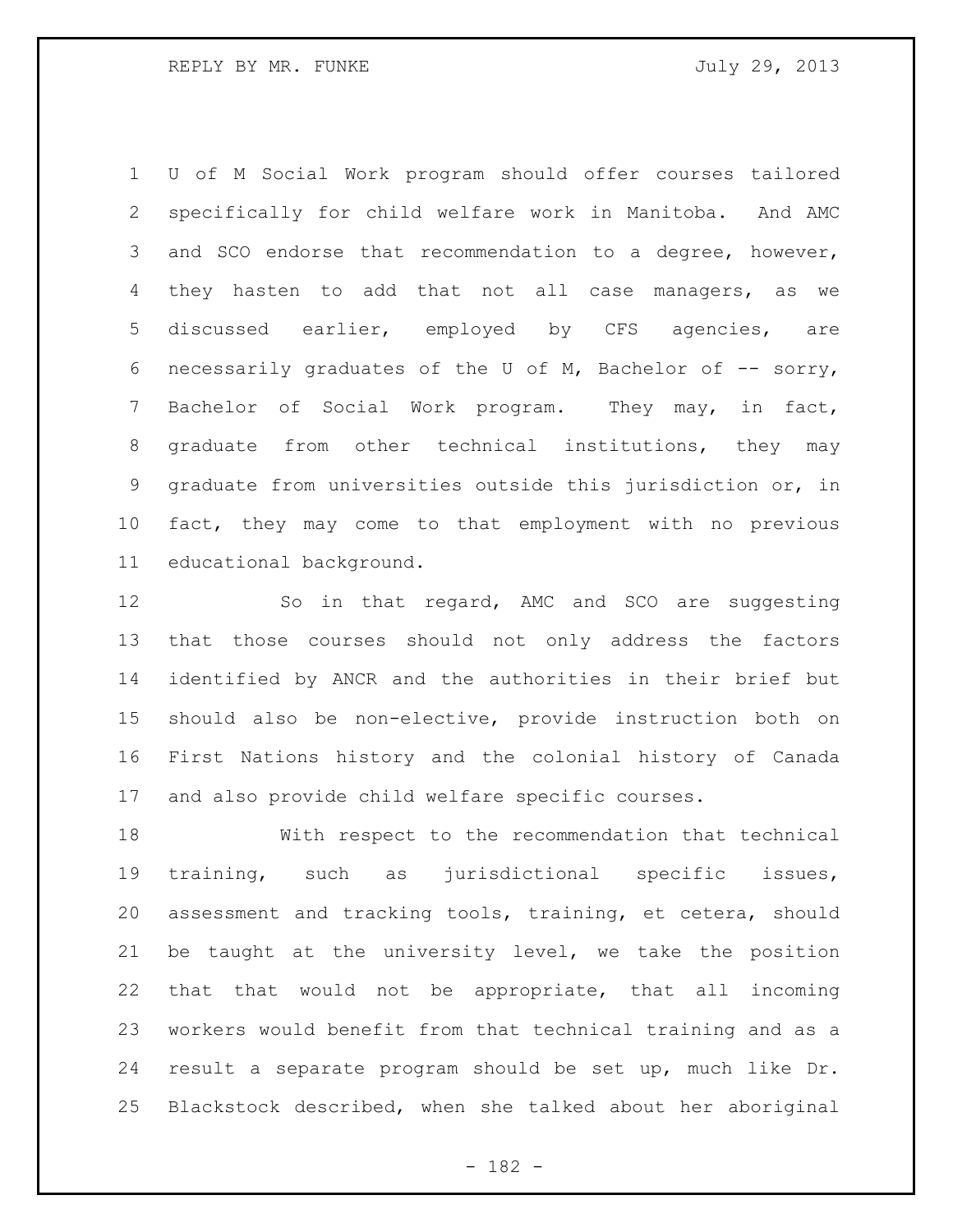social work training program that was piloted in BC. As she described, a 16 week kind of boot camp for social workers before they actually started doing social work. That gave them the necessary skills and knowledge that they needed to, to actually do the work of child welfare before they took a position with a child welfare agency.

 Recommendation number 30 by ANCR and the authorities deals with a third party assessment of the SDM tools, specifically to be completed at an appropriate time so that they can be refined and improved upon and to ensure that those no -- there is no inherent cultural bias.

 The AMC and the SCO fully endorse this recommendation. They only wish to add that the third party assessment process should include First Nations representation and should be commenced immediately.

 The next recommendation is number 31 at page 42. This is a recommendation for a stakeholder symposium to address the shortage of treatment resources throughout the program -- throughout the province. Again the AMC endorse -- the AMC and the SCO endorse the recommendation but point out that if we're talking about the lack of these resources across the province, once again, that necessarily involves our friends at the federal government. So I make the same comments I did earlier with respect to a recommendation that the province should intrigue their federal

- 183 -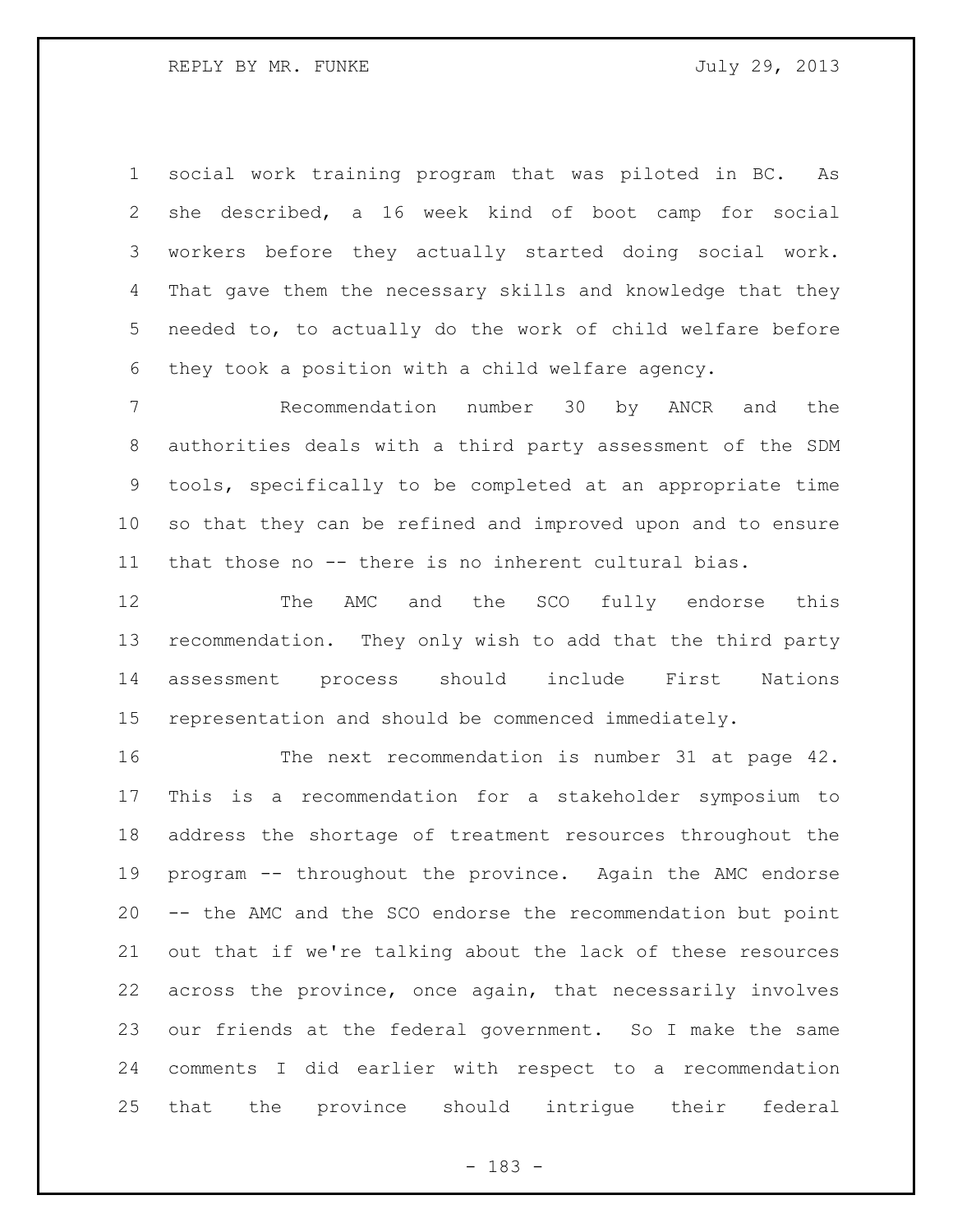counterparts to enter into that stakeholder symposium as well.

 The next recommendation I can address is number 34, at page 45. This is a recommendation for the restoration of First Nations jurisdiction over child and family matters and not surprisingly my clients fully endorse this recommendation.

8 as we discussed earlier last week, the restoration of First Nations jurisdiction over child welfare is the ultimate goal of First Nations towards which the AJI/CW, CWI process is a fundamental first step.

 The province referred to that process in their submissions last week, as well, and committed to the -- sorry, the AJI/CWI process.

 I was unclear, based on Mr. McKinnon's use of phrase during his submissions whether that meant the province also endorsed the full restoration of First Nations jurisdiction as the ultimate goal of this process or whether the province only endorsed the AJI/CWI process as a step in that direction. I'm happy to announce that in discussions with Mr. McKinnon earlier today he confirmed that the province's position is, is that they also endorse the restoration of First Nation's jurisdiction over child and family services. And they should be commended for that.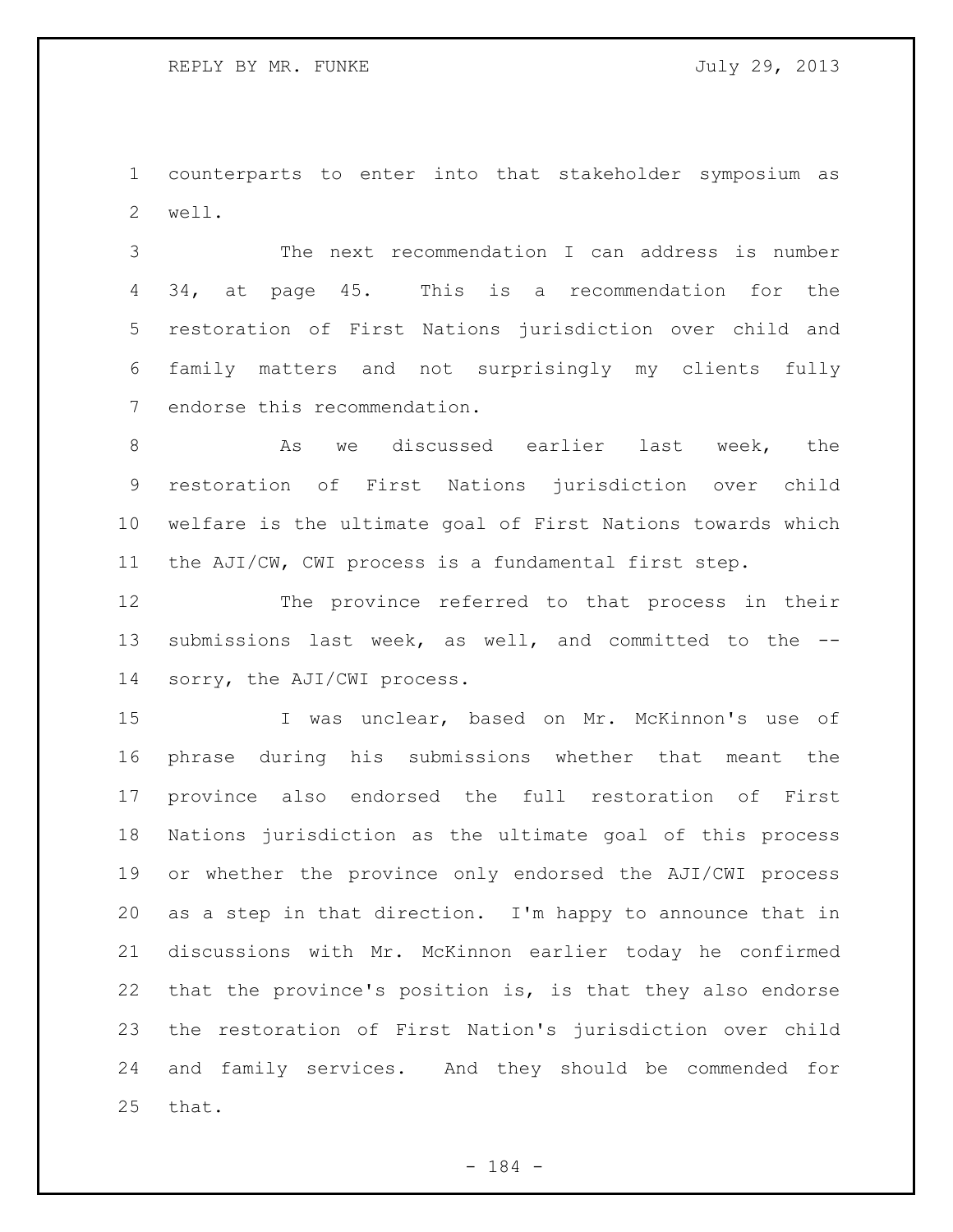The last recommendation in this category is number 42.

 THE COMMISSIONER: Sorry, did you say Mr. McKinnon told you he, he supports this recommendation? MR. FUNKE: On behalf of the department he confirmed that that is the department's position, as well. And if I have misstated that I am sure that Mr. McKinnon will correct me. 9 THE COMMISSIONER: Well, he's have another turn. MR. FUNKE: He will, indeed. There may be nuance that, that I missed but I'm sure that Mr. McKinnon will represent the department's position completely. 13 THE COMMISSIONER: Forty-two. All right. MR. FUNKE: This is at page 53, Mr. Commissioner. And this is a recommendation that: 17 The Authorities should be adequately resourced to support the development and delivery of child welfare services in such a

 way that they respect community values, and that wherever possible those services be provided in such 24 a way that they are integrated with other community services to

 $- 185 -$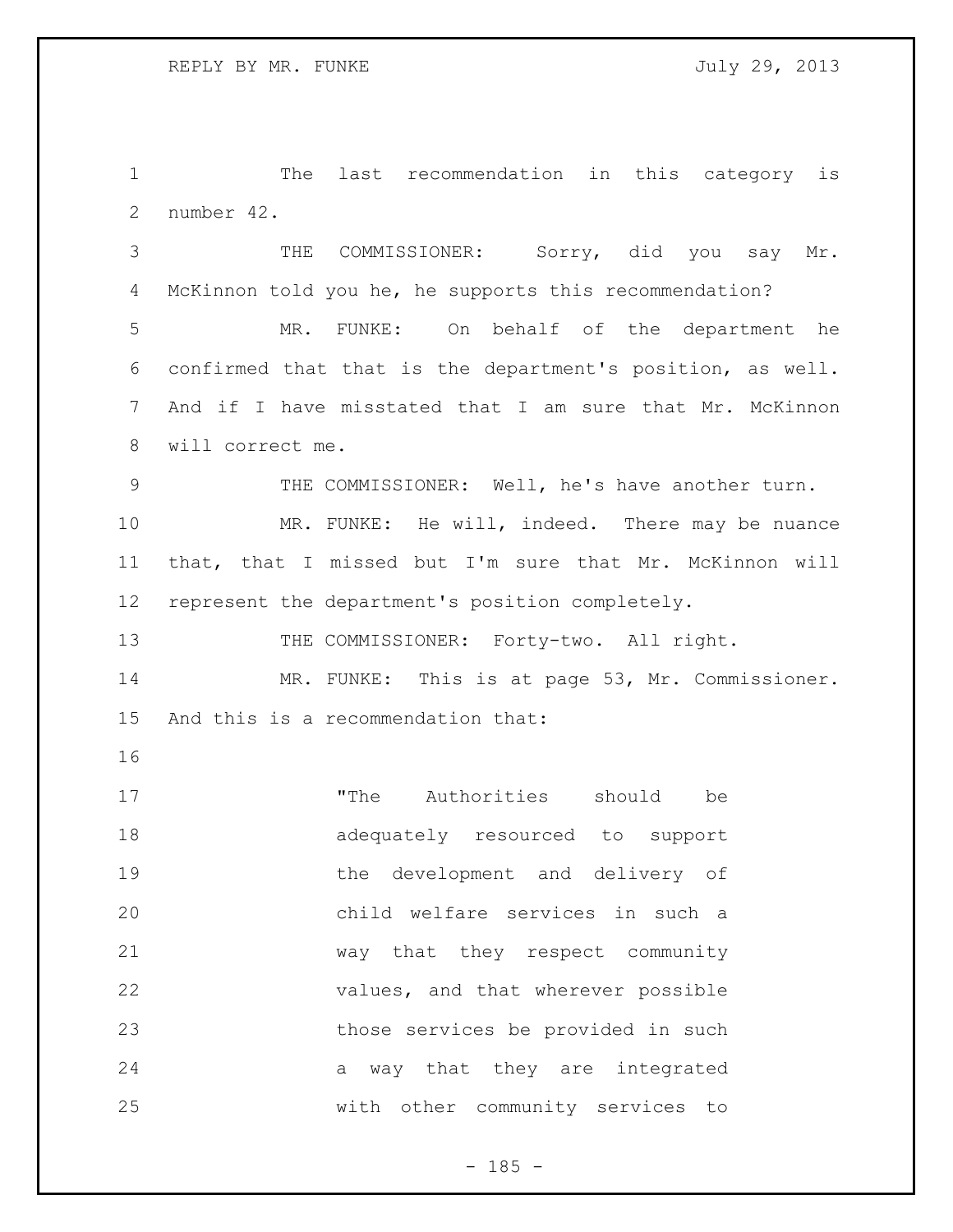minimize or eliminate service gaps 2 that would cause hardship for children, their caregivers, and 4 their community." We fully endorse this recommendation, the only comment that we make is that that recommendation should not be limited to the authorities, it should also include the agencies that operate underneath the authorities. The last two recommendations made by ANCR and the authorities, that I am going to address specifically, are recommendation number 7 and recommendation number 33. With respect to recommendation number 7, this is a recommendation that quality assurance positions should be 15 scaled to the size of the agency, the AMC and the SCO take no position with respect to this recommendation. And similarly, with respect to the recommendation at number 33, that refers to the suicide prevention strategy. The AMC and the SCO take no position, again, with respect to that recommendation. With respect to the balance of the recommendations made by ANCR or on behalf of ANCR and the Northern and Southern Authority, the AMC and the SCO endorse those recommendations. And although I appreciate your comments that it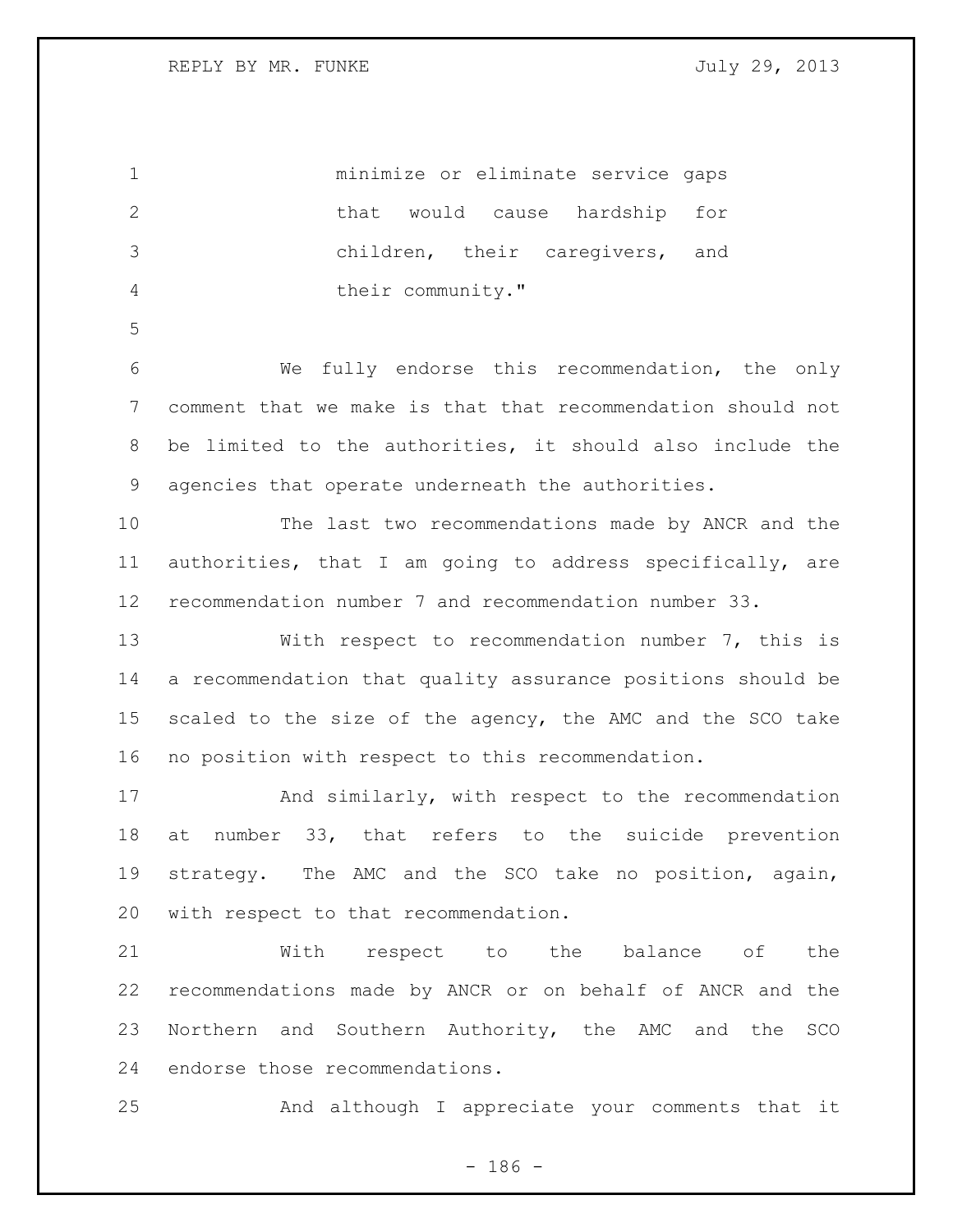seems that that might be a fairly narrow list, there are still a significant number of recommendations that they do fully endorse. THE COMMISSIONER: I counted them up, you're just over half. MR. FUNKE: Thank you, Mr. Commissioner. With respect to submissions made on behalf of the MGEU, AMC and SCO take no position with respect to the recommendations made on behalf of MGEU. Turning next to submissions made on behalf of the General Authority. At paragraph 39 on page 18 of the brief filed by the General Authority, they note -- THE COMMISSIONER: Just a minute while I find it. MR. FUNKE: Certainly. At page 18, paragraph 39. 15 THE COMMISSIONER: Page 18? MR. FUNKE: Page 18, paragraph 39. 17 THE COMMISSIONER: Okay. MR. FUNKE: Counsel on behalf of the General Authority, in that paragraph, notes that there are subsidies available to youth aging out of care in other provinces that are not available in Manitoba and the AMC and the SCO have instructed me to point out that they think that that is a very good idea and ought to be implemented in Manitoba, as well. On paragraph 19, at paragraphs 43 and 44, counsel

- 187 -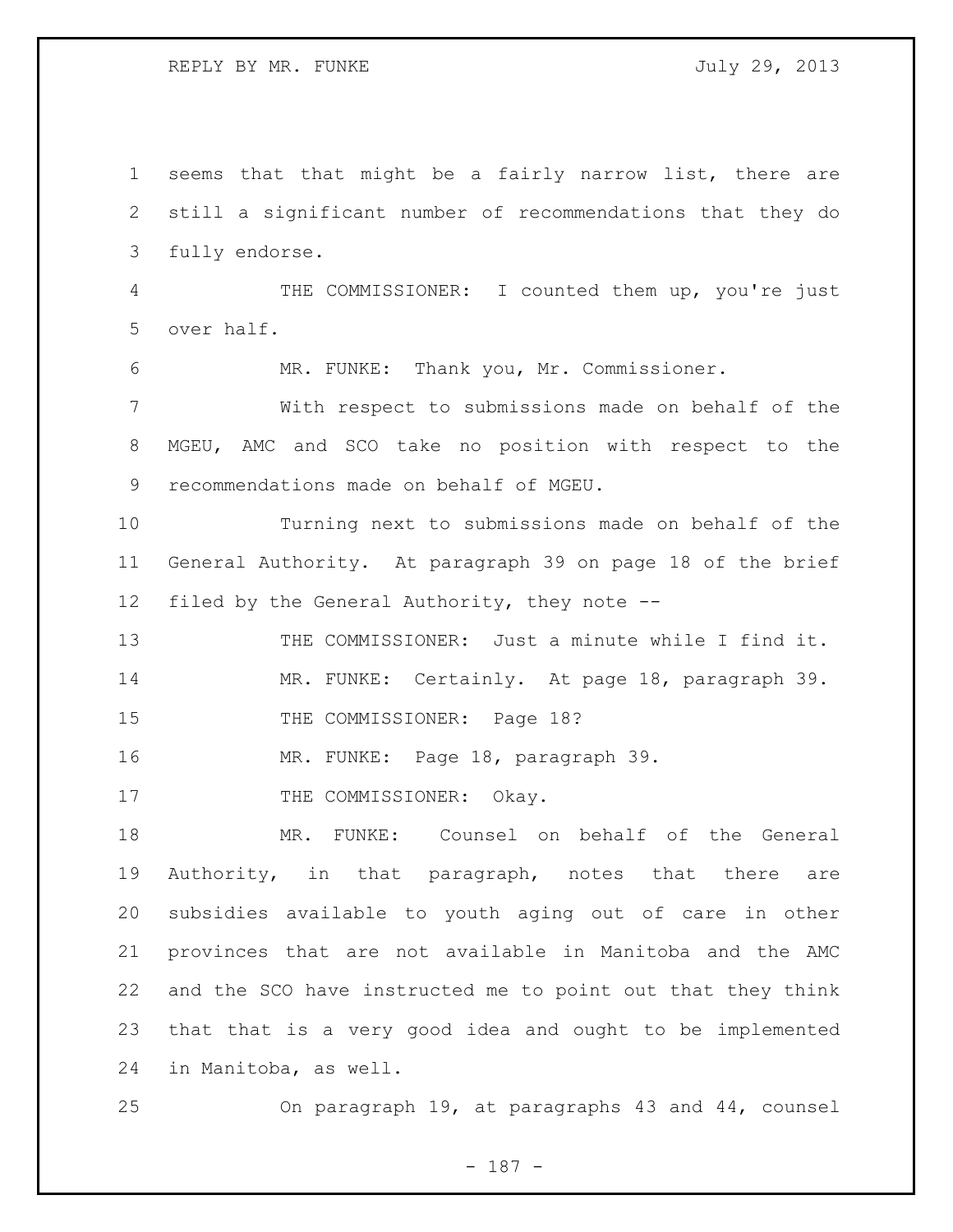for the General Authority summarizes Mr. Rodgers' evidence in describing a program for children who are aging out of care where they have received funding from, among others, the Royal Bank of Canada to help pay for this program for transitional supports. And the SCO and the AMC don't want to be misunderstood, they certainly support transitional programs and they respect the General Authority's duty and right to pursue programming that it feels best assists the children that it serves, however, the AMC and the SCO, once again, raised the concern that the involvement of private funders, such as the Royal Bank, tends to reinforce the perception that child welfare has become part of this industry in which our children have become commodities and we urge caution with respect to the comingling of private and public funds in providing services by mandated agencies.

 And so we make that comment for your consideration, Mr. Commissioner, in assessing any recommendations that relate to private funding for mandated agencies. Or in this case the Authority.

 There is only one recommendation made by the Authority that my clients wish to comment on specifically and that's at paragraph 100 on page 34 of the brief filed on behalf of the General Authority and that is with respect to a specific recommendation regarding legislative change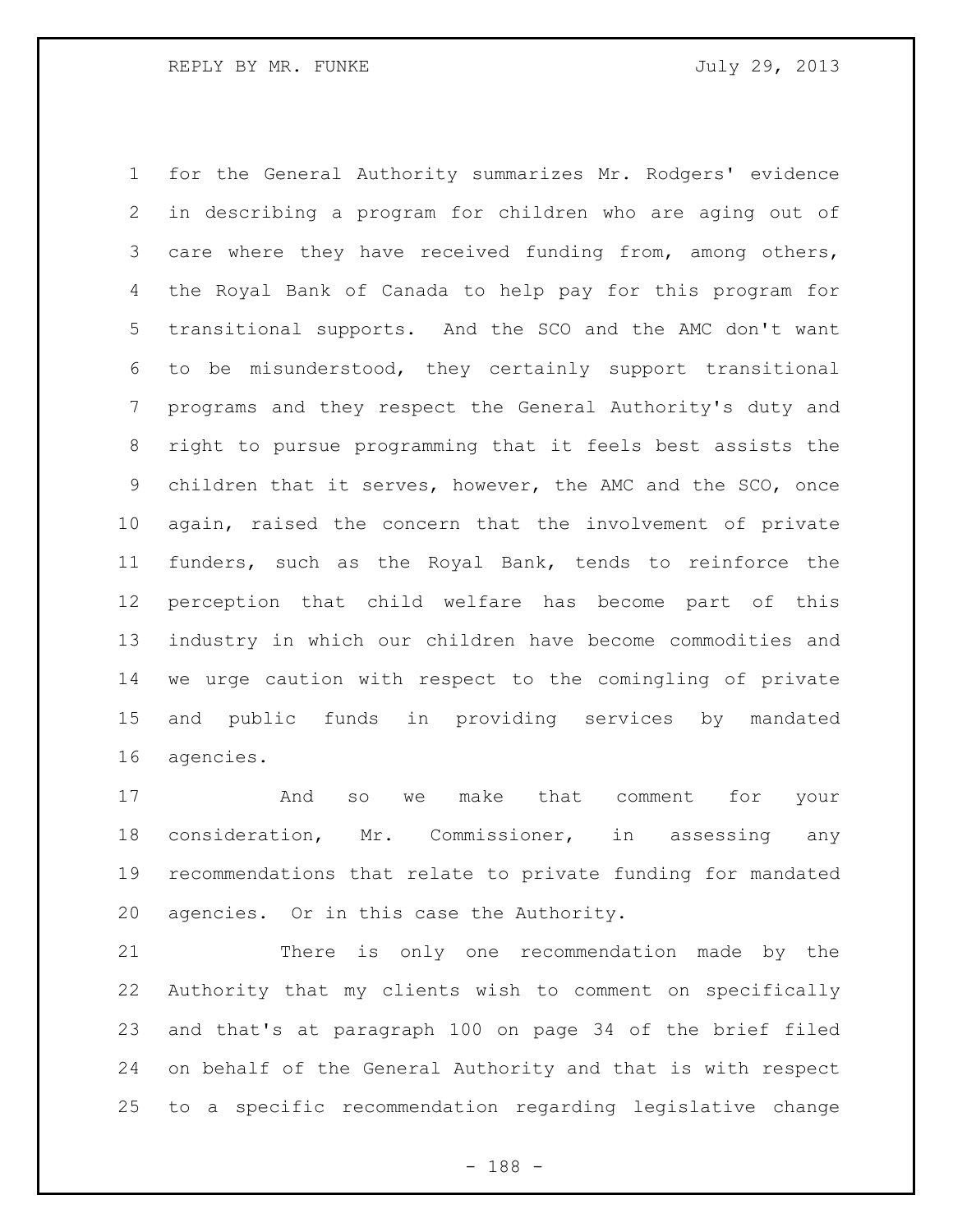wherein the recommendation is, is that extensions of care be extended to 25 rather than 21 and that children who are eligible to receive extensions of care should not only be permanent wards but should also be available to temporary wards.

 AMC and SCO support both of those recommendations, we think that that's wise, however, the difficulty is, is that again it requires a legislative change and our position is that that can only happen as part of the AJI/CWI legislative review process which is already committed to by both First Nations leaders and the province.

13 And if I may, just to have a brief opportunity to comment on that recommendation, part of the difficulty that First Nations agencies and other agencies have with respect to extensions in care is that a child can only be extended in care beyond the age of 18, Mr. Commissioner, when the child consents to that application. Very often children are of mixed feelings with respect to an approach by the agency to extend them in care beyond the age of 18, because they perceive that as being some sort of an infringement on their liberty or that there are other negative connotations that flow with not being able to live on your own after you're 18 and for a variety of other reasons sometimes they're initially reluctant to accept that.

- 189 -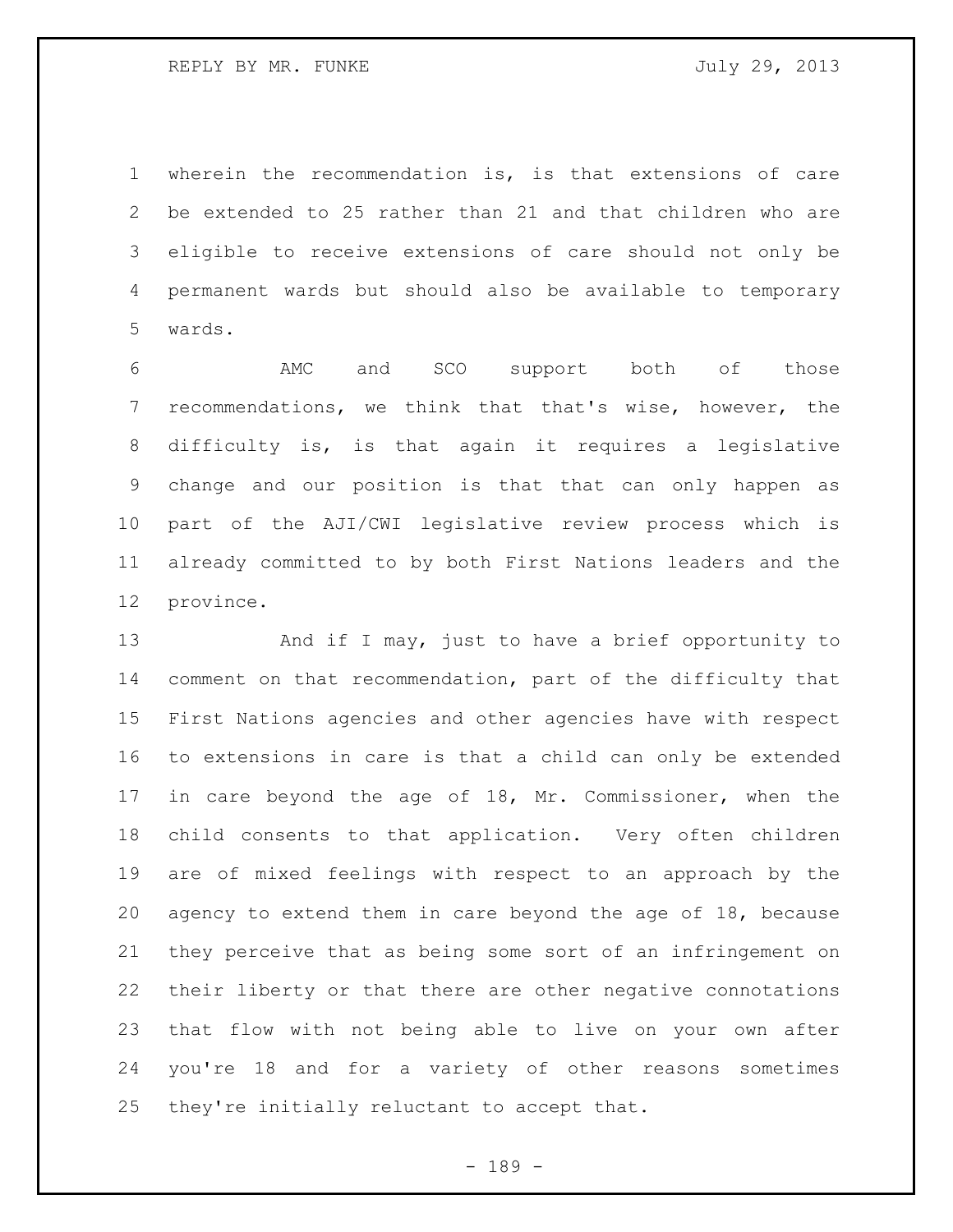In some cases, children don't agree to the request for an extension in care until shortly before their 18th birthday. If that child is not already a permanent ward it doesn't give the agency an opportunity to then go to court and have that child's status converted from a temporary order to a permanent order before they turn 18. If that doesn't happen before they turn 18, even though the agency wishes to extend them in care and the child wishes to be extended in care, there is no mechanism within the current Act that allows them to do that.

 Another frequent situation is where a child may come into care fairly shortly before their 18th birthday on 13 a temporary basis, not -- the agency doesn't realize or the child doesn't indicate that they want to be extended and, again, it's too close to their 18th birthday to enable that to be properly handled under the Act, and so although everyone is willing there is no mechanism that allows for that.

 If the Act was amended, as suggested by the General Authority, it removes the obstacle of having to have a permanent order in place before the child can be extended in care. So I think it's a very good -- and my client has instructed me to take the position that it's a very good recommendation in terms of making that available, not only to permanent wards but also temporary wards and

 $- 190 -$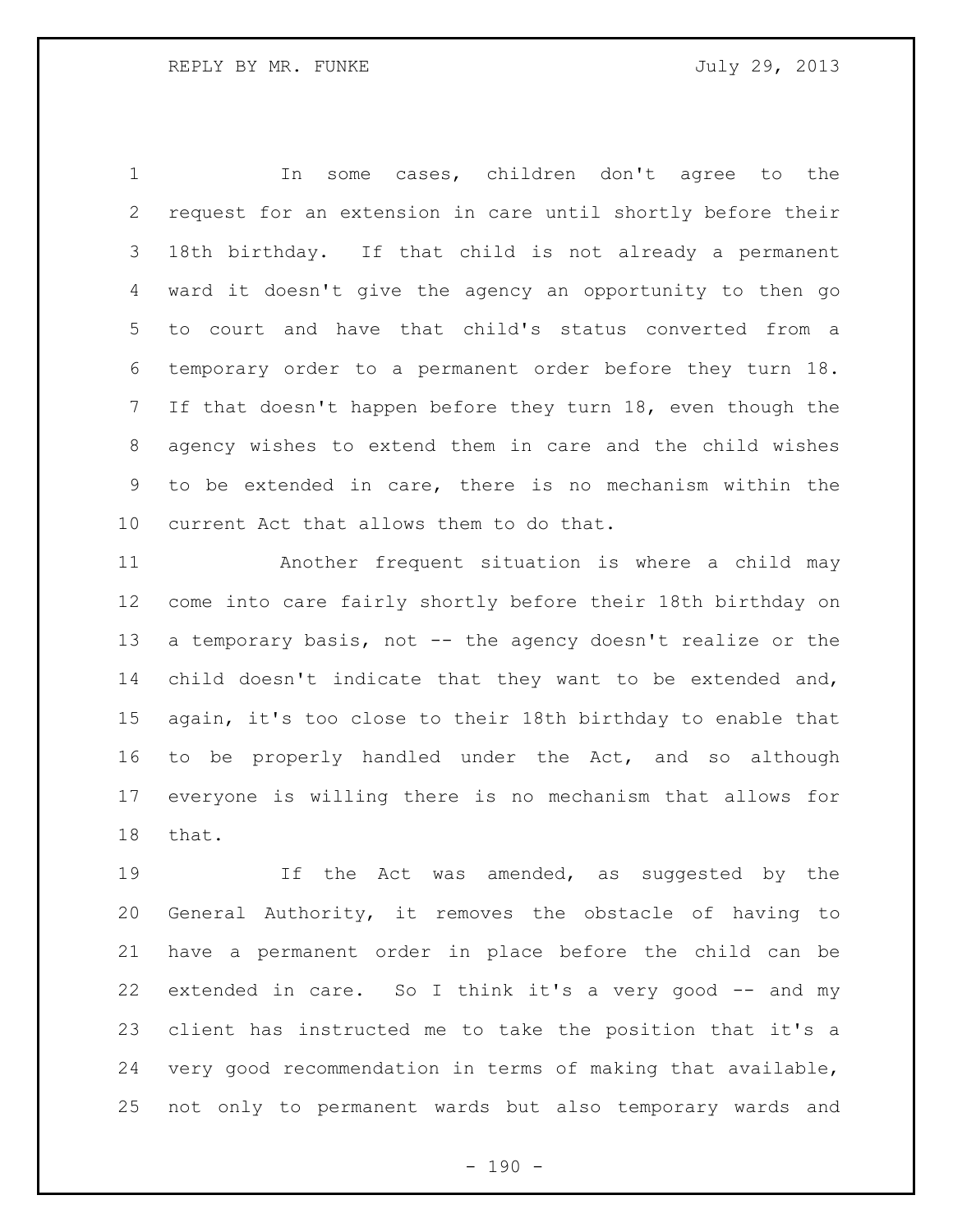REPLY BY MR. FUNKE SALLY 29, 2013

 certainly there are a number of young people who would benefit from having services extended beyond the age of 18 and beyond the age of 21 and as a result the recommendation to carry that through to 25 is also a recommendation that my clients are prepared to endorse.

 The AMC and SCO take no position with respect to the balance of the recommendations made by the General Authority. However, I, I do have an obligation to respond to some of the comments made by Ms. Harris in her oral submissions last week in response to some positions that the AMC and the SCO took and are submissions in chief.

 Ms. Harris made a number of comments in which she suggested that the AMC and SCO's criticism of the SDM tool was either not based in evidence or was born of a misunderstanding of how the tools are used in the practice of child welfare. We disagree with both of those remarks and I will attempt to explain why.

 Contrary to Ms. Harris' comments, we take the position that there was significant evidence before you that there is a risk of a cultural anomaly in the tools. In addition to the concern expressed by Dr. Blackstock regarding a cultural bias inherent in such tools, Mr. Jay Rodgers, in his testimony, acknowledged the Children's Research Council, who are the company that developed the tools -- I should say non-profit organization that

- 191 -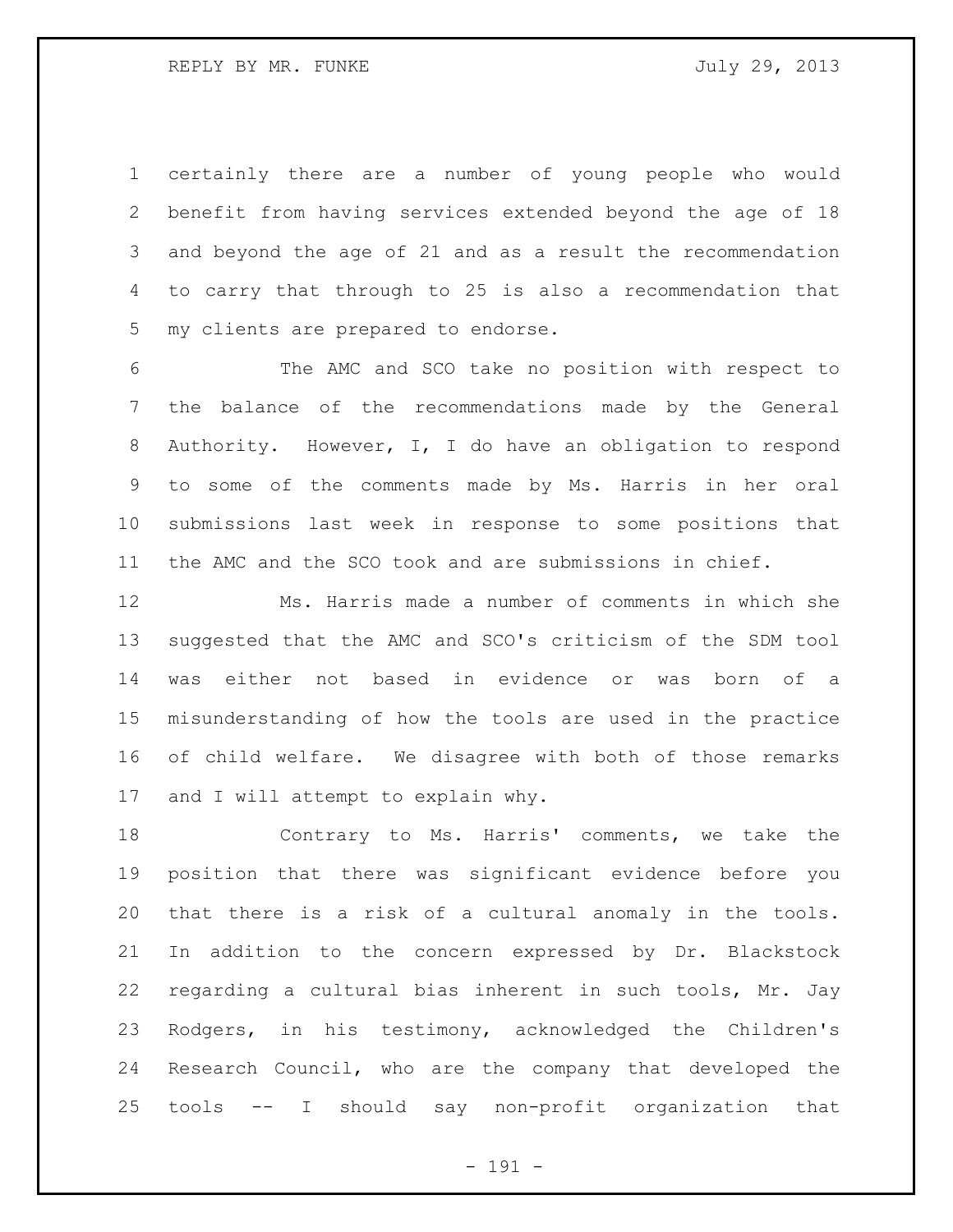developed the tools, issued a specific caution against transporting the tool from one jurisdiction to another without first performing or without performing a validation test.

 So the concern is, is that they have issued a specific caution with respect to the use of that tool in a jurisdiction where it wasn't developed without a validation test being performed.

 We have also heard evidence that where a validation test was performed on that tool, in Minnesota, it demonstrated an anomaly with respect to native Americans. We also heard evidence from Elsie Flett, the Executive Director of the Southern Authority, who indicated in her evidence that there was concern at the Authority with respect to potential cultural bias in the application 16 of the SDM tools, that was her evidence.

 Sandie Stoker, Executive Director of ANCR, also acknowledged that the evaluation study of the DRFE pilot project conducted by the Southern Authority included a number of interviews with both workers and families arising from which they identified two major concerns, one of which was that the SDM tools were not culturally appropriate in all instances.

 And for your benefit, I can provide the dates and transcript locations for that evidence. With respect to

- 192 -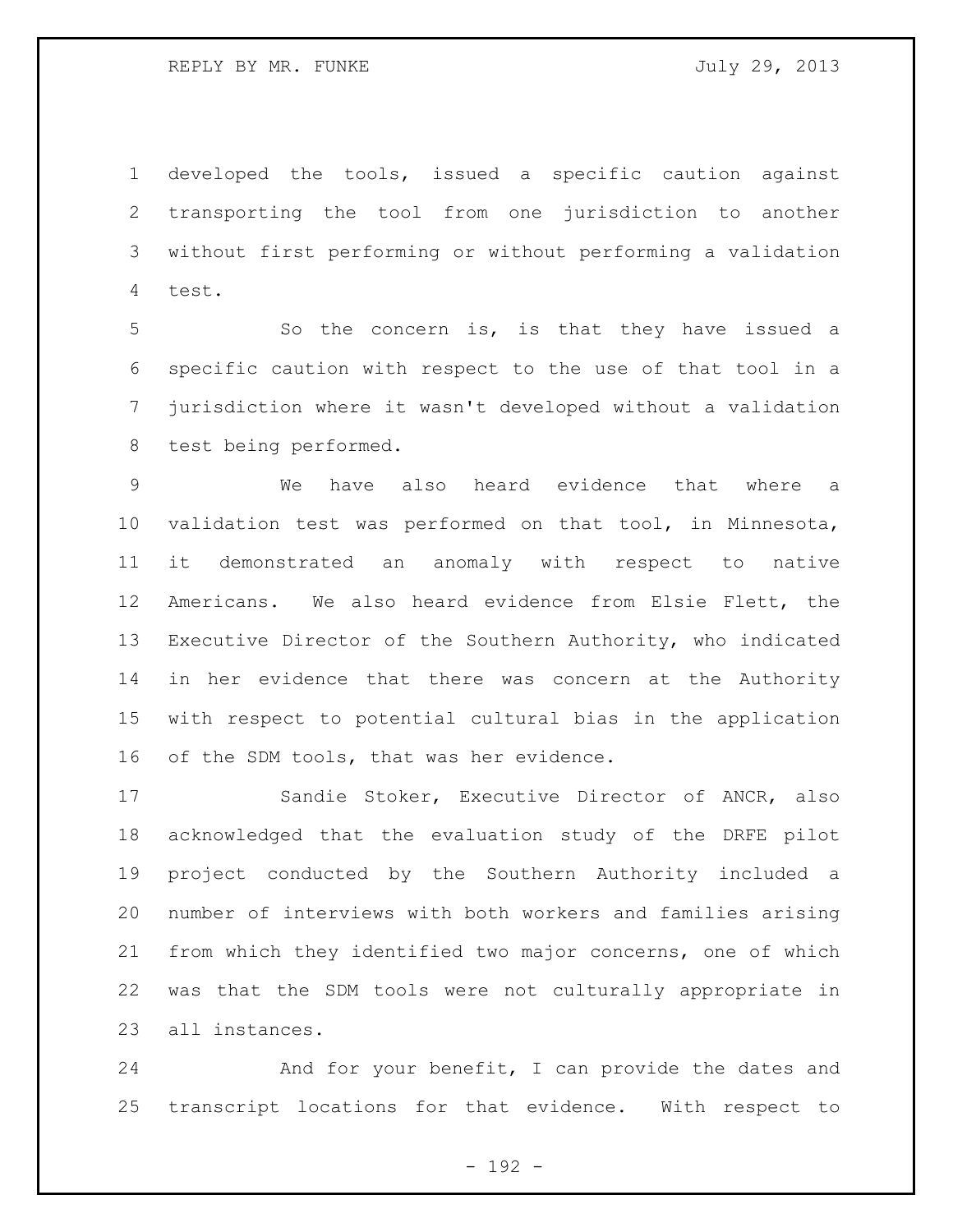REPLY BY MR. FUNKE SALLY 29, 2013

 Elsie Flett it comes from her transcript or evidence on the 1st of May, on pages 41 to 42. And with respect to Sandie Stoker, it comes from the transcript of her evidence on May 2nd at pages 209 to 214. Moreover, the AMC and the SCO are not the only party before you who has raised concerns in this regard, in fact, we just reviewed a recommendation by the Southern Authority, the Northern Authority and ANCR, at number 30 in their recommendations that specifically called for: "An independent third party assessment of the (SDM) tools be completed at an appropriate time so that they can be refined and improved upon --" And this is the important part. "-- and to ensure that there is no inherent cultural bias." So although Ms. Harris singled my clients out for criticism in that regard, we're certainly not the only party before you who has that concern and who has raised it.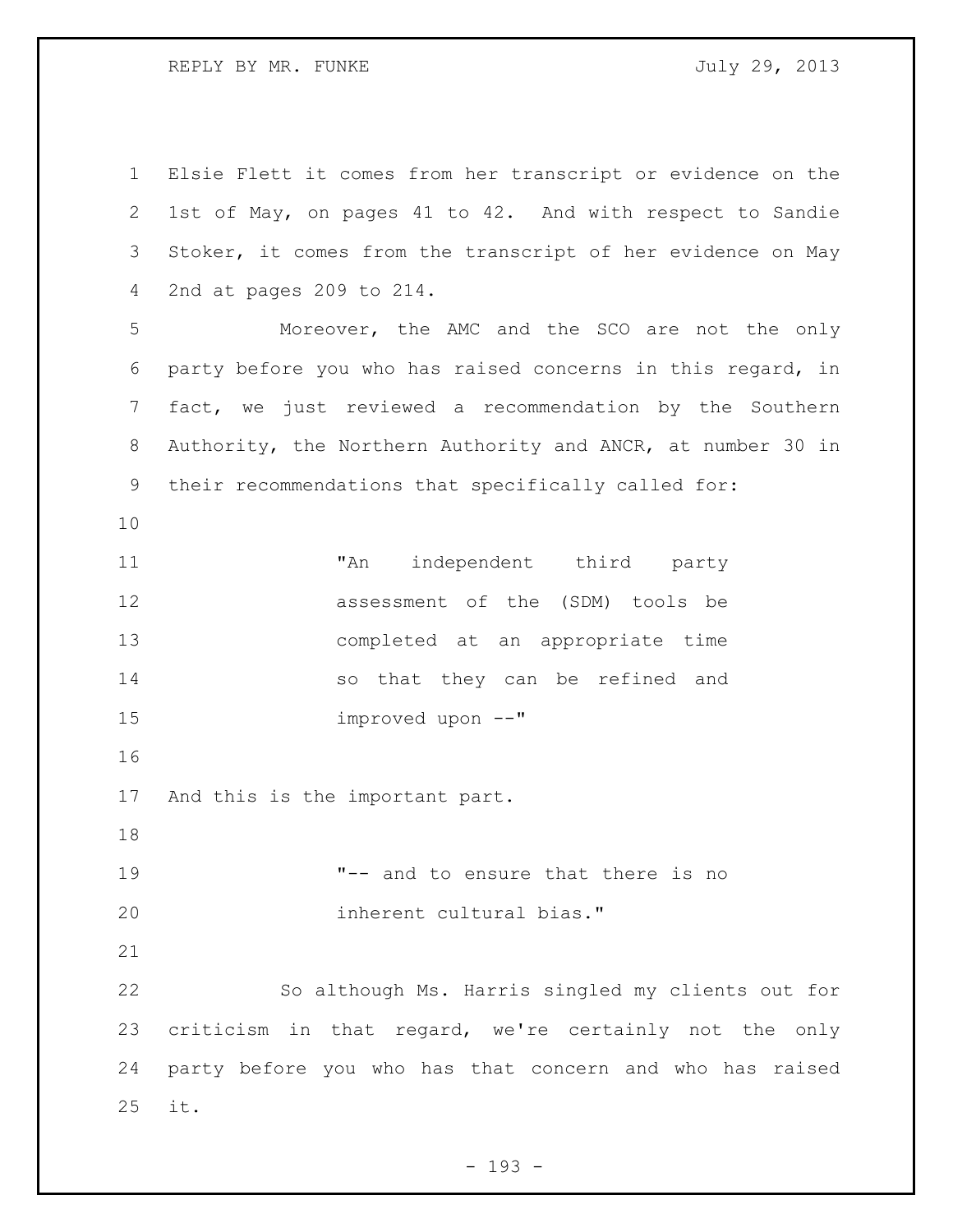With respect to the use of the tools and Ms. Harris' suggestion that this concern was borne out of an ignorance in terms of how they're applied, the concern that we raised is not that the tools will immediately result in wrongful apprehensions, which is what Ms. Harris described. Rather, our position is, is that the misapplication of the risk of future harm tool may result in the substantiation of risk where it would otherwise be inappropriate which in turn causes families to be identified for interventions and unnecessarily drawn further into the child welfare system.

 Now, it's important to remember that this is contrary to the declaration of principles set out in the preamble of the CFS Act which recognizes the family's right to the least interference with their affairs to the extent compatible with the best interests of children and the responsibilities of society.

 To the extent that the incorrect application of the risk of future harm tool contributes to further agency involvement in the family affairs with or without an apprehension we take the position that it offends this basic principle.

 Moreover, it's important to understand how the risk of future harm tool impacts on protective services. If a family has gone through an assessment and the application of the risk of future harm tool identifies that

- 194 -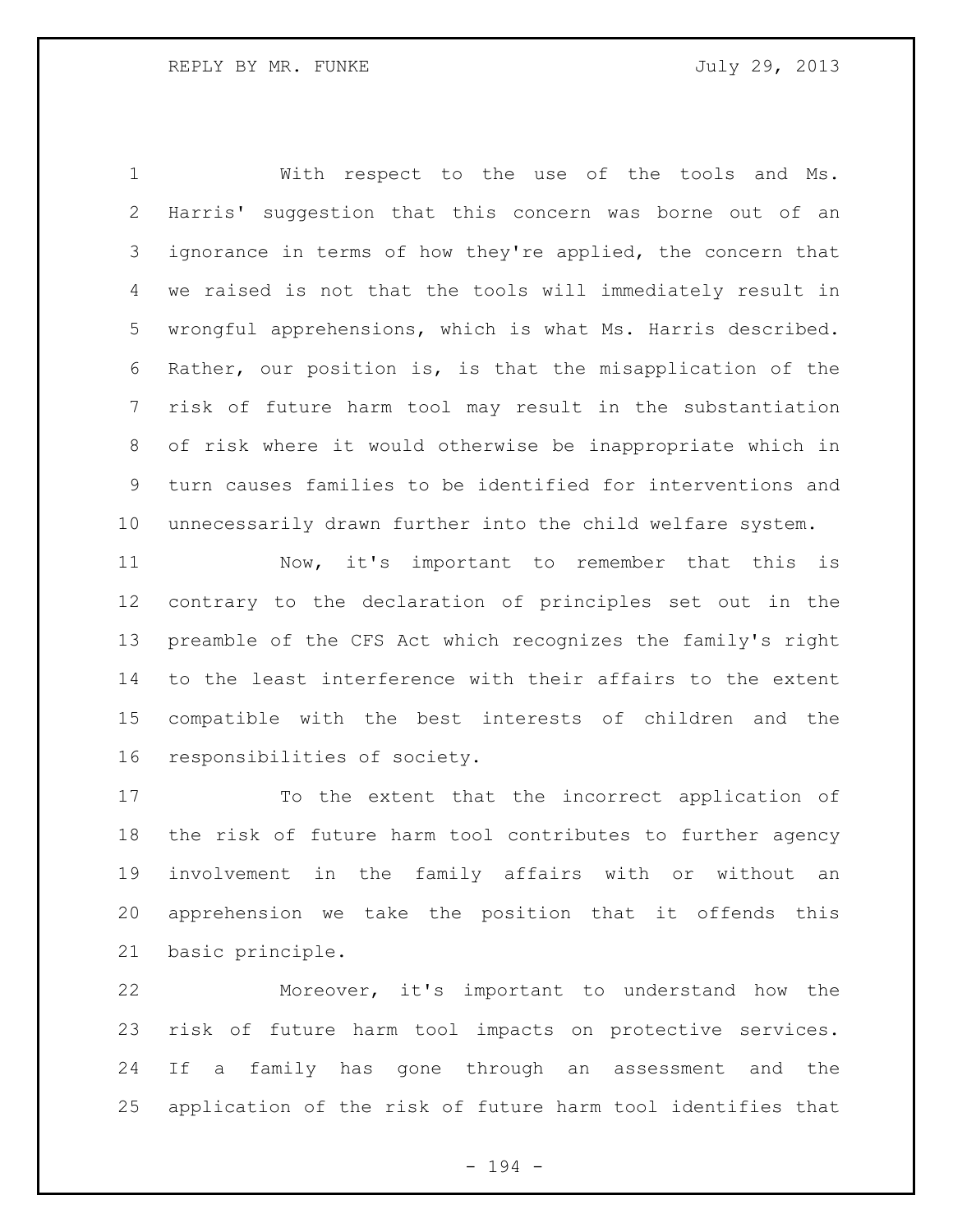there is an ongoing concern with respect to neglect or abuse, and the family -- but there is no immediate safety concerns so the child is not apprehended but there is a protection file that's opened, if the family refuses to participate in those interventions that have been identified by the agency as being required to address those risk factors, the refusal to work with the agency to address those identified risks, can result in apprehension.

 It's important to note that unless a child has been apprehended, even though a family service or a protection file can be opened with respect to that family, their involvement with the agency remains voluntary. The agency cannot compel the family to receive services where it's only -- if the child has not been apprehended there is no legal mechanism that the agency can use to compel the family to accept services. It's voluntary.

17 If the agency, through the use of these tools, has identified a significant ongoing risk factor, particularly with respect to neglect which we know from Dr. Trocmé's evidence, can be one of the most severe forms of maltreatment, if the family refuses to work with the agency and refuses to take the remedial steps that the agency has requested to address that concern, that can result in the apprehension of a child.

25 THE COMMISSIONER: Can what?

- 195 -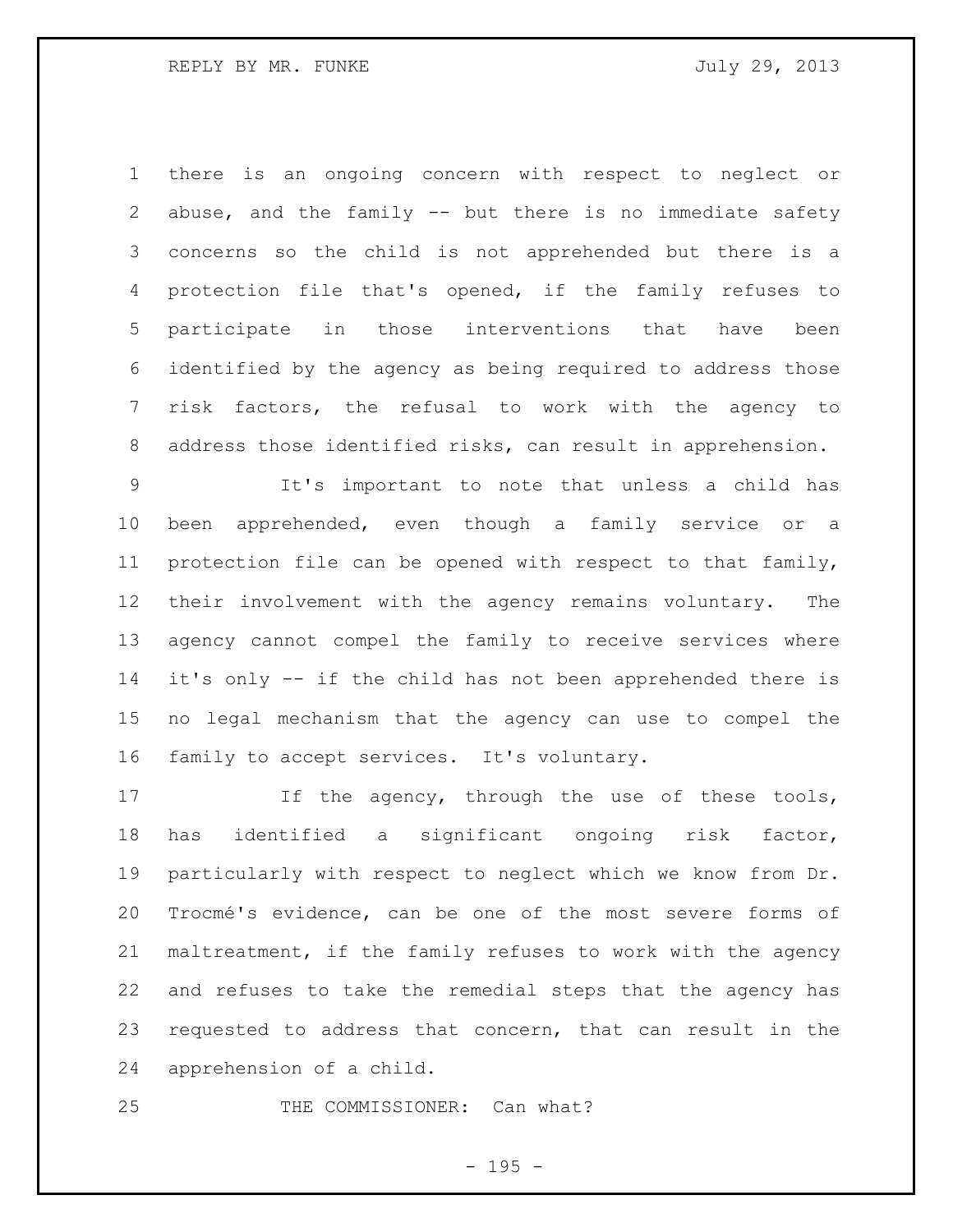MR. FUNKE: It can result in the ultimate apprehension of a child. So the idea that these tools could never result in the apprehension of a child is dead wrong.

 As a result, we take the position that the probability of future harm tool definitely can contribute to the constellation of factors that may result in the apprehension of a child and as a result you should be concerned, in our respectful submission, about the possibility of an apprehension -- or the possibility of inherent bias that's in the tool. And I suspect that this is one of the reasons that ANCR and the Southern Authority and the Northern Authority made a similar recommendation in their submission.

 As a result, we maintain that caution should be recommended in the use of these tools until such time as a validation test has been completed and it has been determined that there is no bias inherent in the tool. To merely suggest that corrections can be incorporated into the tool at a later time demonstrates, in our respectful submission, a callous disregard to the impact that the application of a tool with an uncorrected anomaly may have on affected families.

 Ms. Harris also incorrectly attributed the argument to the SCO and the AMC that our submissions with

- 196 -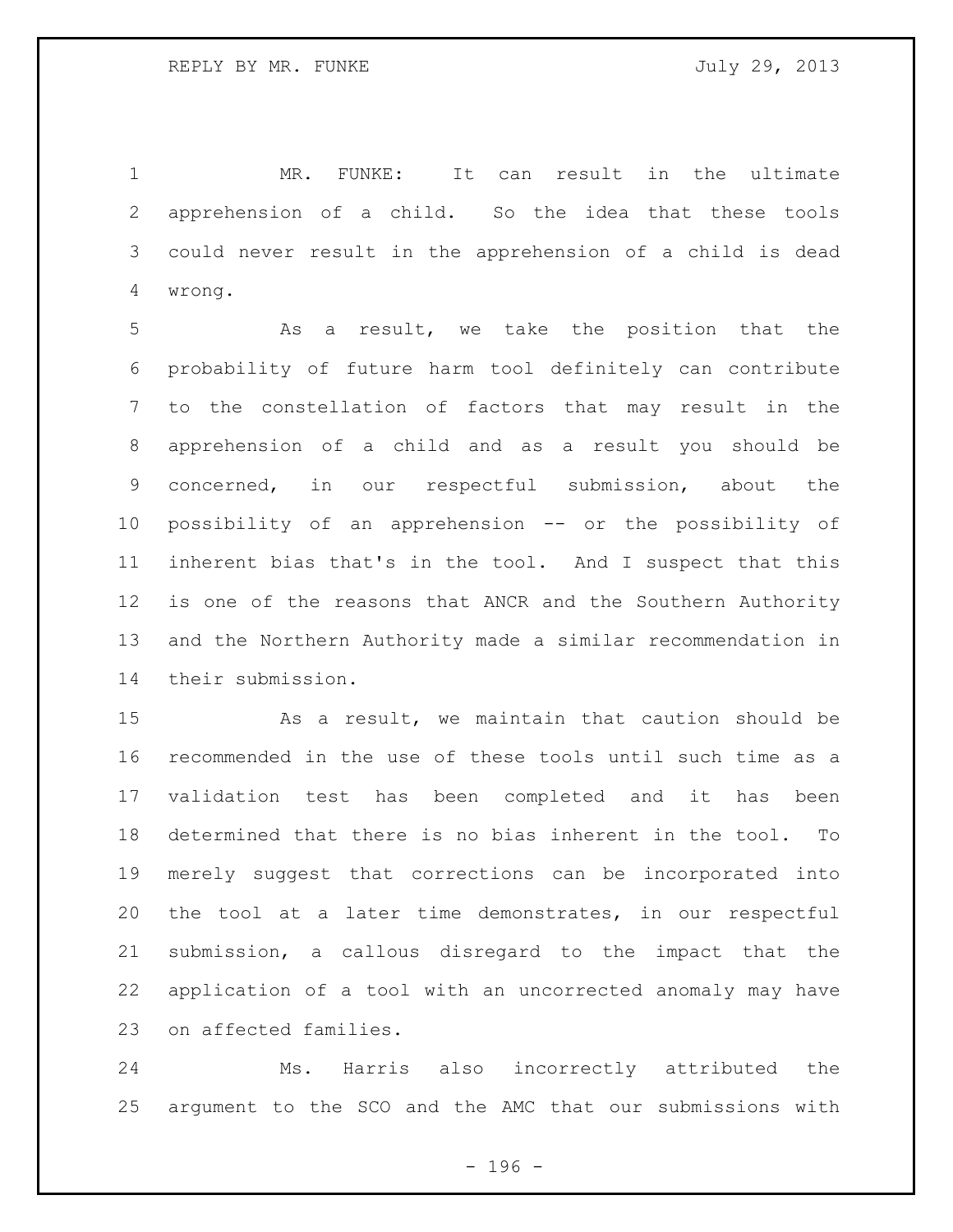respect to the increase in prevention dollars should be reallocated from protection services was not our submission. We took the position that there needs to be an immediate and significant investment in primary and secondary intervention programs and that over time this investment in prevention will result in a natural reduction in protection spending and that when I talked about the balance in spending being achieved that was as a result of a natural reduction in the requirement for protective services because the number of children coming into care will naturally go down over time with an increase in prevention dollars.

 So what the AMC and the NCO are recommending is that at this point what the system requires is a significant influx of new dollars for prevention services 16 at this time. And the idea is, is that over time, as those new prevention services take effect, based on the evidence that we've heard from Dr. Trocmé, Dr. Santos, Dr. Blackstock, from all the experts that we heard, a dollar in prevention services can save you anywhere between five and 17 dollars down the road in social services. So if that's true and we reinvest in prevention service now we will save money over time in terms of protection. And when we look at the expenditures right now, that the province was talking about in terms of the total funding that's

- 197 -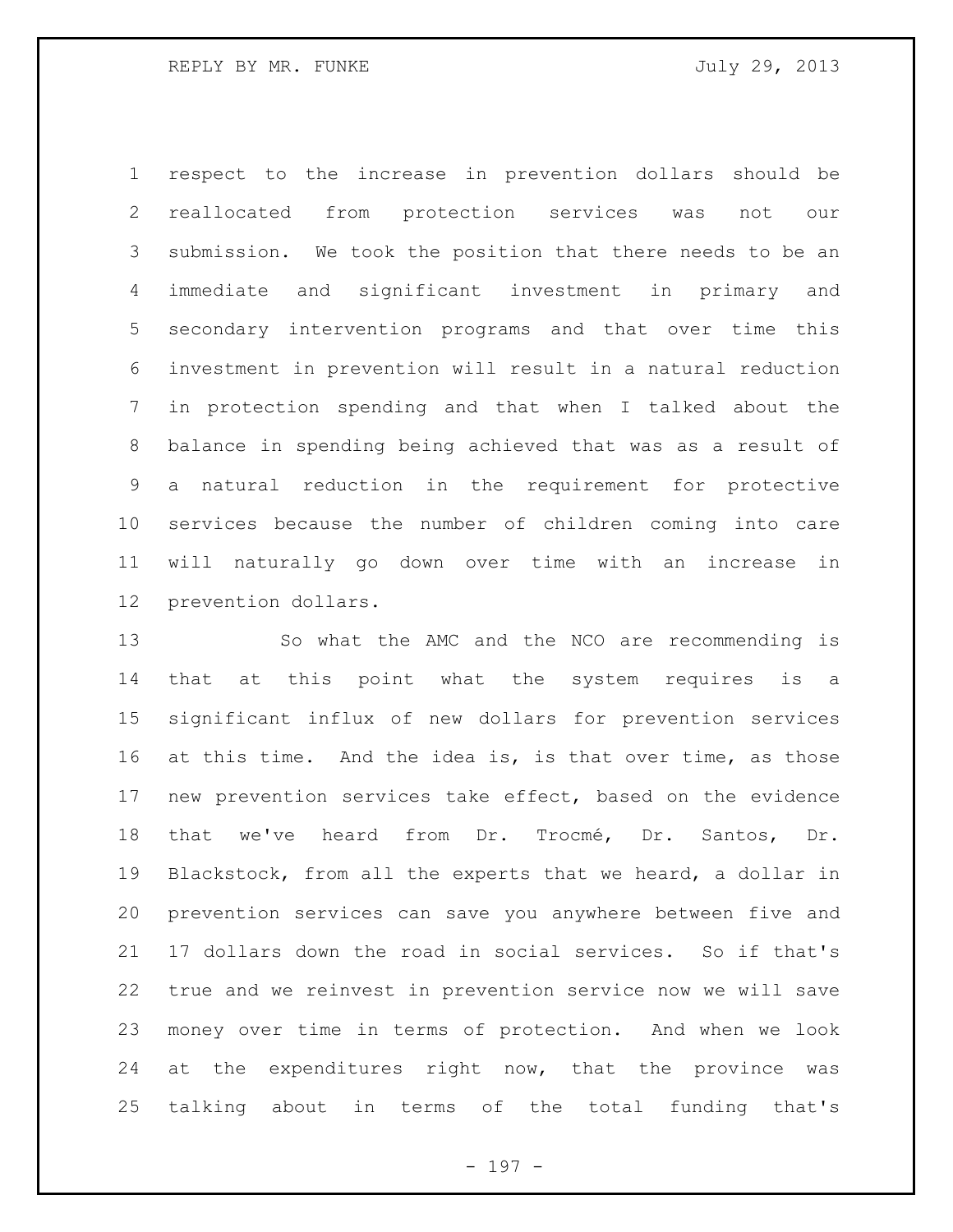REPLY BY MR. FUNKE SALLY 29, 2013

 allocated to CFS in Manitoba, out of that -- I think that the total was 450 million or something in that, in that range, over half of that was on maintenance funding. Maintenance funding is simply the cost of maintaining children in care in out of home placements. That's pure protection dollars.

 If we can reduce the reliance on out of home care we can reluse (sic) the biggest portion of spending that we have in the CFS system which is on maintenance.

 Those are the comments that I have with respect to the submissions of Ms. Harris on behalf of the General Authority.

 With respect to the Intertribal CFS the AMC and the SCO made no comment with respect to the submissions made on behalf of the ICFS other than to assert their respect for the right of each individual First Nations agency to advance the position that reflects their interests and priorities.

 With respect to the submissions on behalf of the province, the AMC and the SCO make the following comment. At page 34 of the province's submissions, at paragraph 114 -- and I'll give you a moment to find it.

23 THE COMMISSIONER: What page?

MR. FUNKE: Page 34, Mr. Commissioner.

25 THE COMMISSIONER: Yes.

- 198 -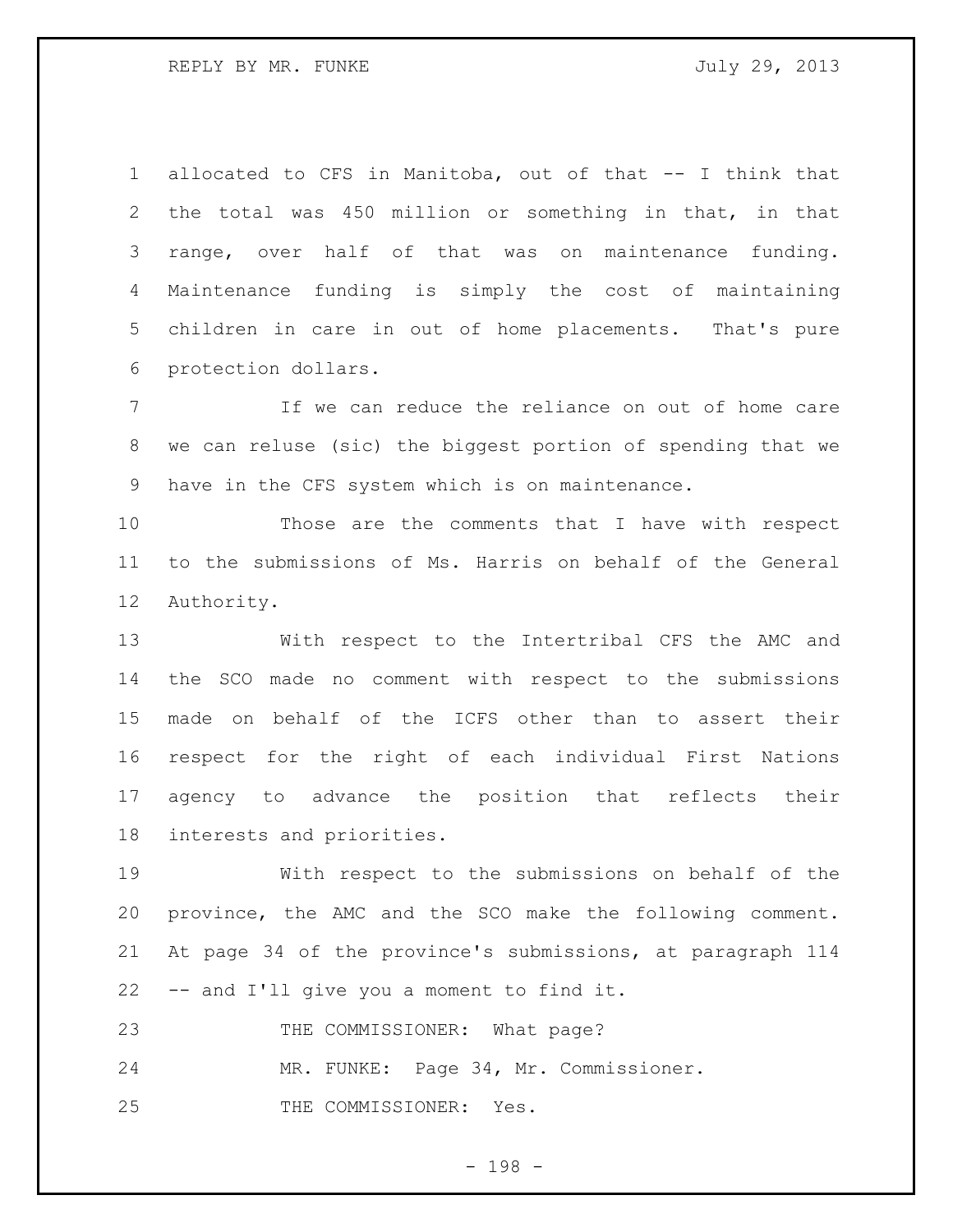MR. FUNKE: Paragraph 114. 2 THE COMMISSIONER: Yes. MR. FUNKE: Mr. McKinnon, in his brief on behalf of the Department of Winnipeg CFS is essentially suggesting that non-mandated agencies should not be considered as an alternative to FE services currently be provided -- currently being provided by mandated agencies. 8 So in that paragraph, and I'll just read it for the benefit -- 11 The Department accepts that non-mandated agencies provide a valuable service to the community 14 and play an important role in supporting families who are struggling. Much of the funding 17 for the community-based agencies who testified at the Inquiry comes **from** the Department. The Department urges caution, however, in accepting that community-based agencies are a viable alternative to the Family Enhancement services now being provided by mandated agencies. The Department agrees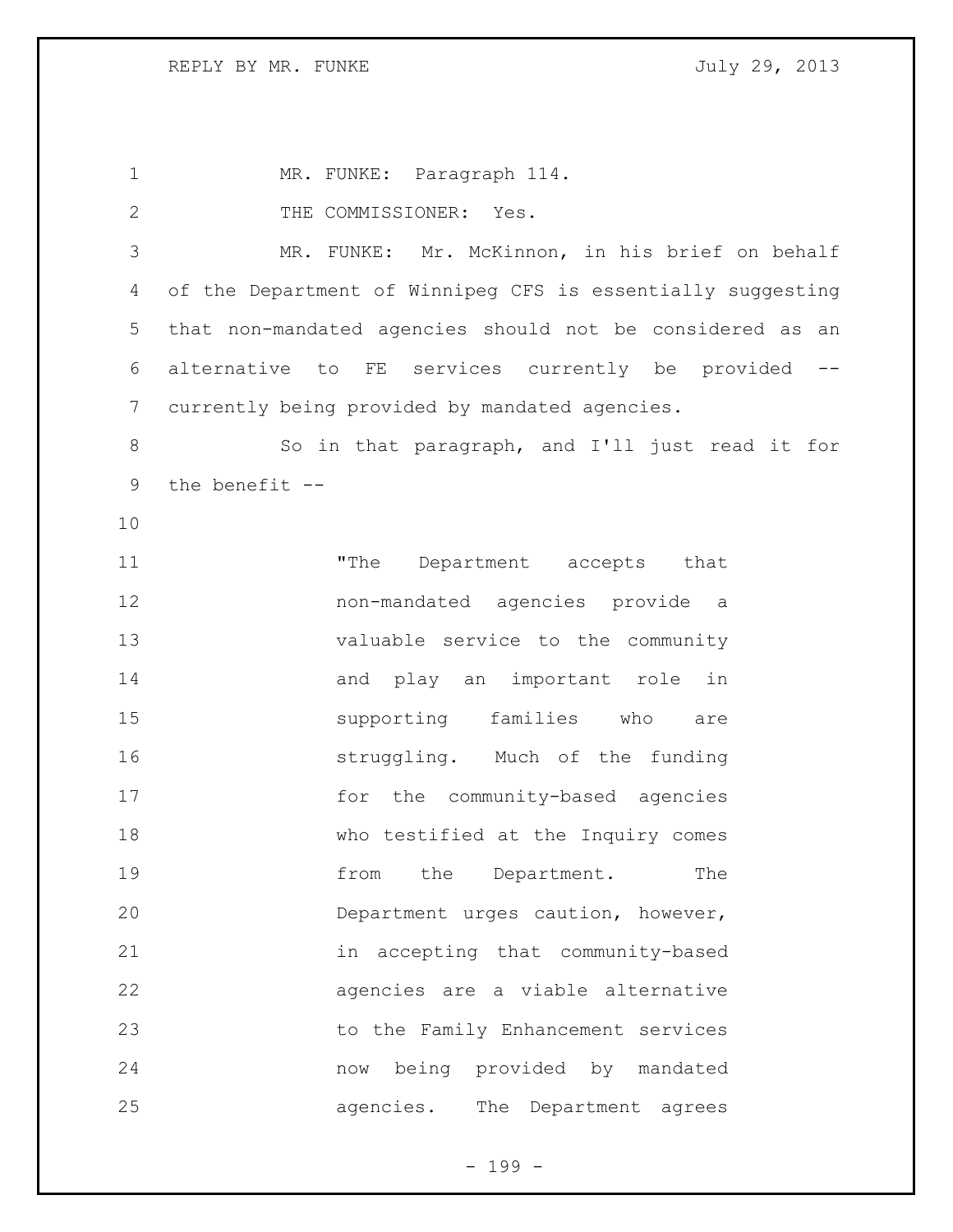| $\mathbf 1$     | with the evidence of Dr. Brad                              |
|-----------------|------------------------------------------------------------|
| $\mathbf{2}$    | McKenzie, who was asked to comment                         |
| 3               | on whether it would be a good idea                         |
| 4               | divert funding for<br>family<br>to                         |
| 5               | enhancement to community-based                             |
| 6               | organizations."                                            |
| $\overline{7}$  |                                                            |
| $8\,$           | The implication being that that would not be a good thing. |
| $\mathsf 9$     | The AMC and the SCO agree with that, we take the           |
| 10              | same position, but this doesn't mean that non-mandated     |
| 11              | agencies shouldn't, shouldn't be given additional funding, |
| 12 <sup>°</sup> | it just means that that funding should not be reallocated  |
| 13              | from current prevention service dollars that are being     |
| 14              | provided through mandated agencies.                        |
| 15              | So that ties into my earlier comment, what we              |
| 16              | need is significant new dollars in prevention.             |
| 17              | Paragraphs 115 to 116 that follow directly from            |
| 18              | Mr. McKinnon on behalf of the department of CFS<br>that,   |
| 19              | agencies talks about the evidence of Ms. Knol, the         |
| 20              | Executive Director of the Andrews Street Family Centre,    |
| 21              | where she says:                                            |
| 22              |                                                            |
| 23              | "I wish they would just give us                            |
| 24              | extra money, know we work with                             |
| 25              | families and that. My fear is                              |
|                 |                                                            |
|                 | $-200 -$                                                   |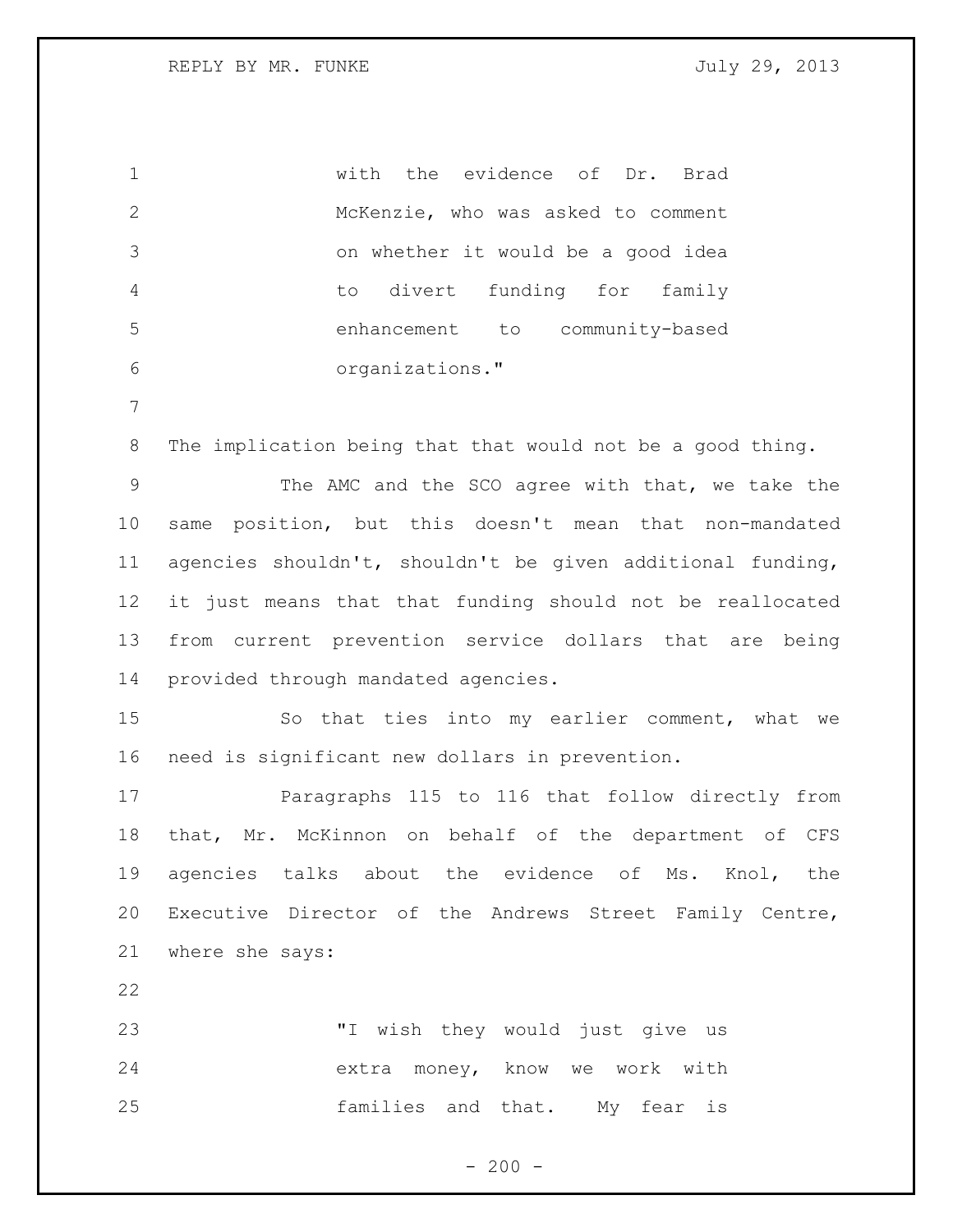1 that if I have to start keeping files on families that I ... work with in order to get money, then keep your money because that's not going to help my families. My families are not going to come to 7 my centre because they're going to lose trust because they're going to feel that I work for CFS not Andrews Street Family Centre."

 The concern is, is that this reluctance to provide reporting information means that non-mandated -- no mandated agencies ought not to be entrusted to provide prevention services. And with respect, we think that that's an overstatement of the, of the position of most non-mandated agencies. That was one witness that you heard from at the inquiry, dealing with one specific issue.

 The majority of non-mandated agencies already provide significant prevention services and they're not required to keep records because these are universal services that aren't designed to be targeted to any specific family or, or target group and as a result there's no requirement to keep track of who receives those services.

 $- 201 -$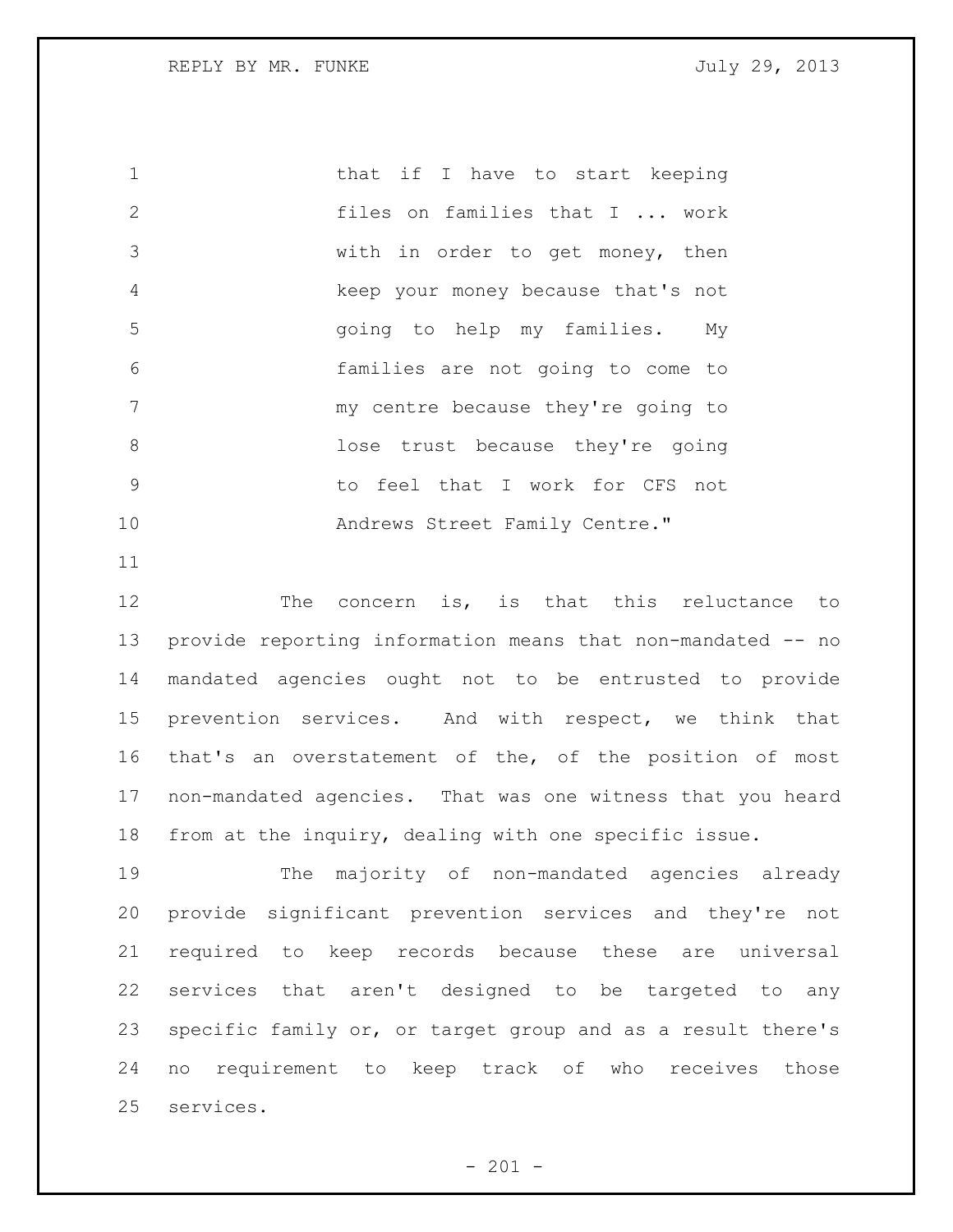So to a certain extent it's a red herring. There are a number of those agencies, however, that do provide targeted interventions for families that are involved already with CFS and in many cases are directed to attend those programs based on a referral from the agency that either has their children in care or is providing services to the family.

 In those circumstances those non-mandated agencies are already reporting back to the agencies so this is really a non-issue in our respectful submission.

 More importantly, there is no genuine debate about who should be providing tertiary protection services, that's -- sorry, sorry, tertiary prevention services, everyone agrees that that should stay within the mandate of CFS agencies, except for those parties and intervenors that are recommending a hard distinction between protection and prevention services. But even some of those positions are that there ought to be additional mandated agencies that are, that are specific to prevention and specific to protection.

 In closing, at paragraph 130 on page 40 the department writes the following:

24 The Department submits that, while no model is perfect, the

 $- 202 -$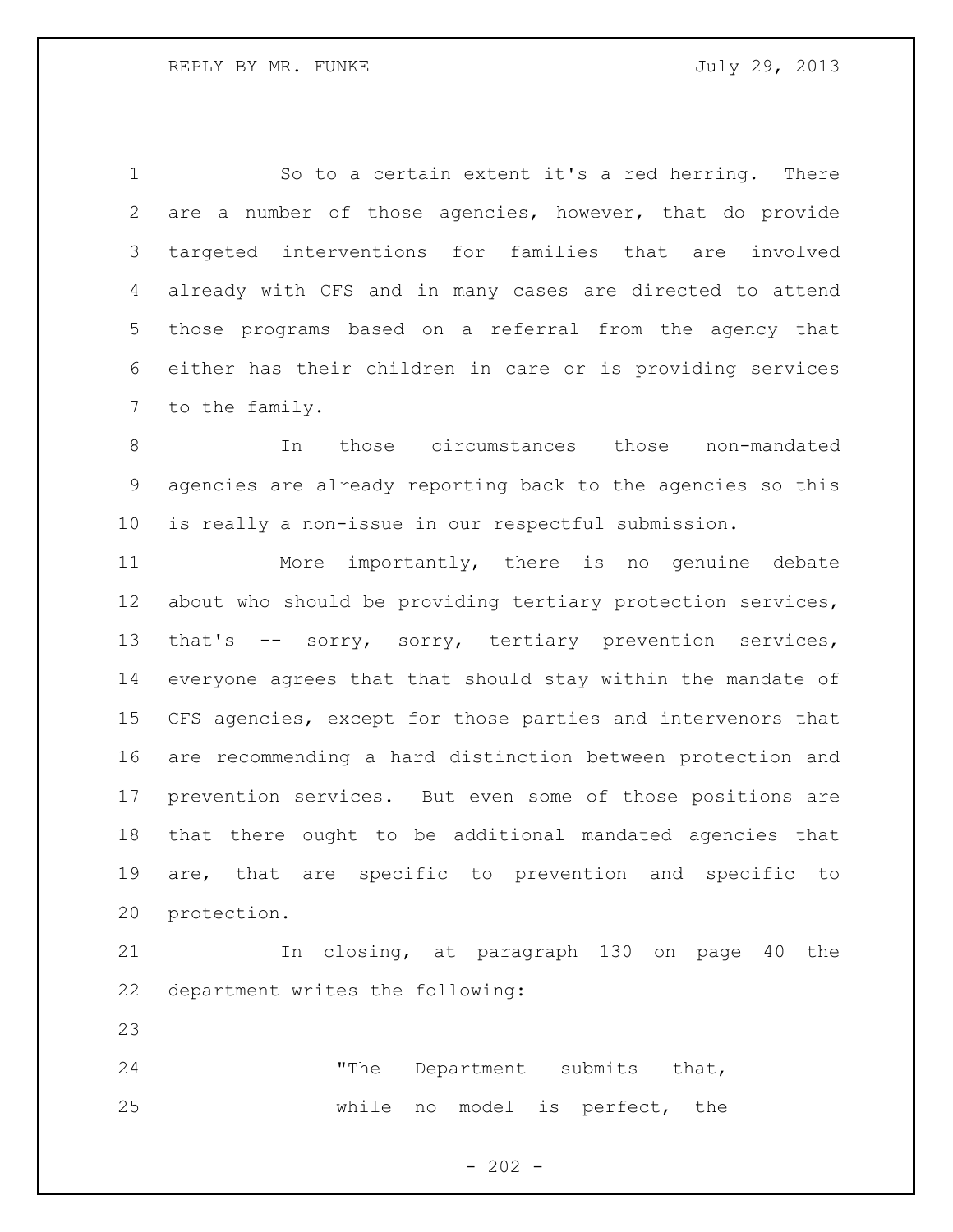current model in Manitoba represents a careful balance between the need for central control and the desirability of allowing Aboriginal people to have control over their own social services; particularly child 8 welfare services."

10 Mow, initially when my clients read that paragraph they were somewhat concerned because on their reading that seemed to them to mark a departure from the position that they understood the province to maintain with respect to the restoration of First Nations jurisdiction over child welfare services. In light of my discussion with Mr. McKinnon this morning, that concern is alleviated and I make no further comment.

18 In response to some of the submissions that --

19 THE COMMISSIONER: Now, Mr. -- pardon me, how much longer do you expect to be?

 MR. FUNKE: With respect to the department not much longer.

23 THE COMMISSIONER: How much after the department? MR. FUNKE: Probably another half hour. About 20 minutes to half hour.

 $- 203 -$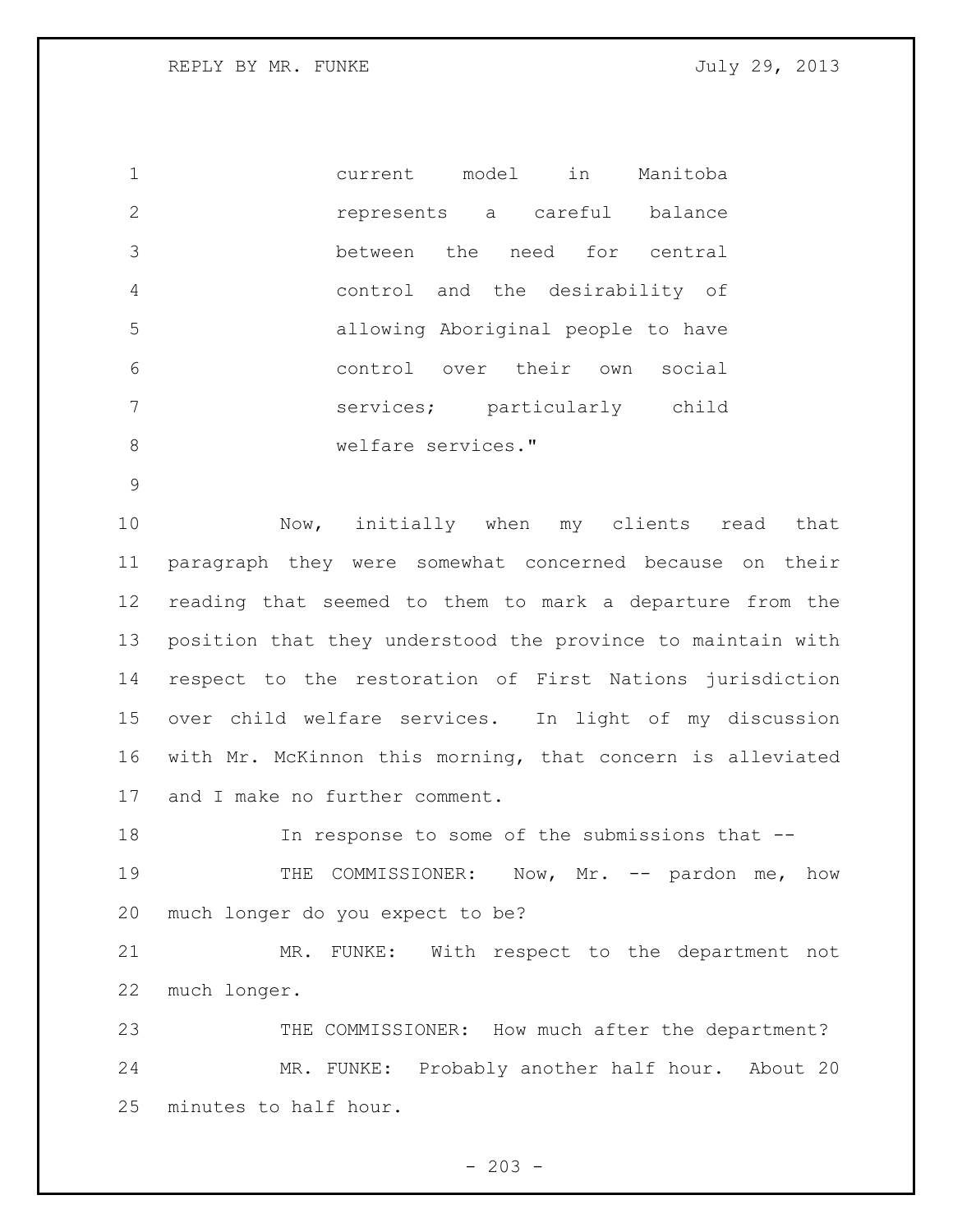THE COMMISSIONER: Oh, well, you finish the department today and then we'll adjourn for the day.

 MR. FUNKE: That's what I was going to propose. Thank you, Mr. Commissioner.

 In response to Mr. McKinnon's comments in his oral submissions I make the following comments on behalf of the AMC and the SCO. Mr. McKinnon, in his submission, suggested that although the new funding model wasn't perfect, he said even Mr. Funke would admit that it was much better than before. He was right and my clients do admit that but that doesn't address our criticism that the new funding model is still insufficient to meet the needs of First Nations agencies to provide services to the families and children that they are responsible for serving.

16 Their response is, is that if the, if the department is suggesting that we should be satisfied with the fact that things are better but not yet adequate then we are essentially admitting that the cost of assisting those children is simply too high and they aren't worth the investment. I do not believe that that is the position of the department.

 He also suggested that the current funding model is, in some cases -- sorry, the current funding model in some cases may actually provide more funding to agencies

 $-204 -$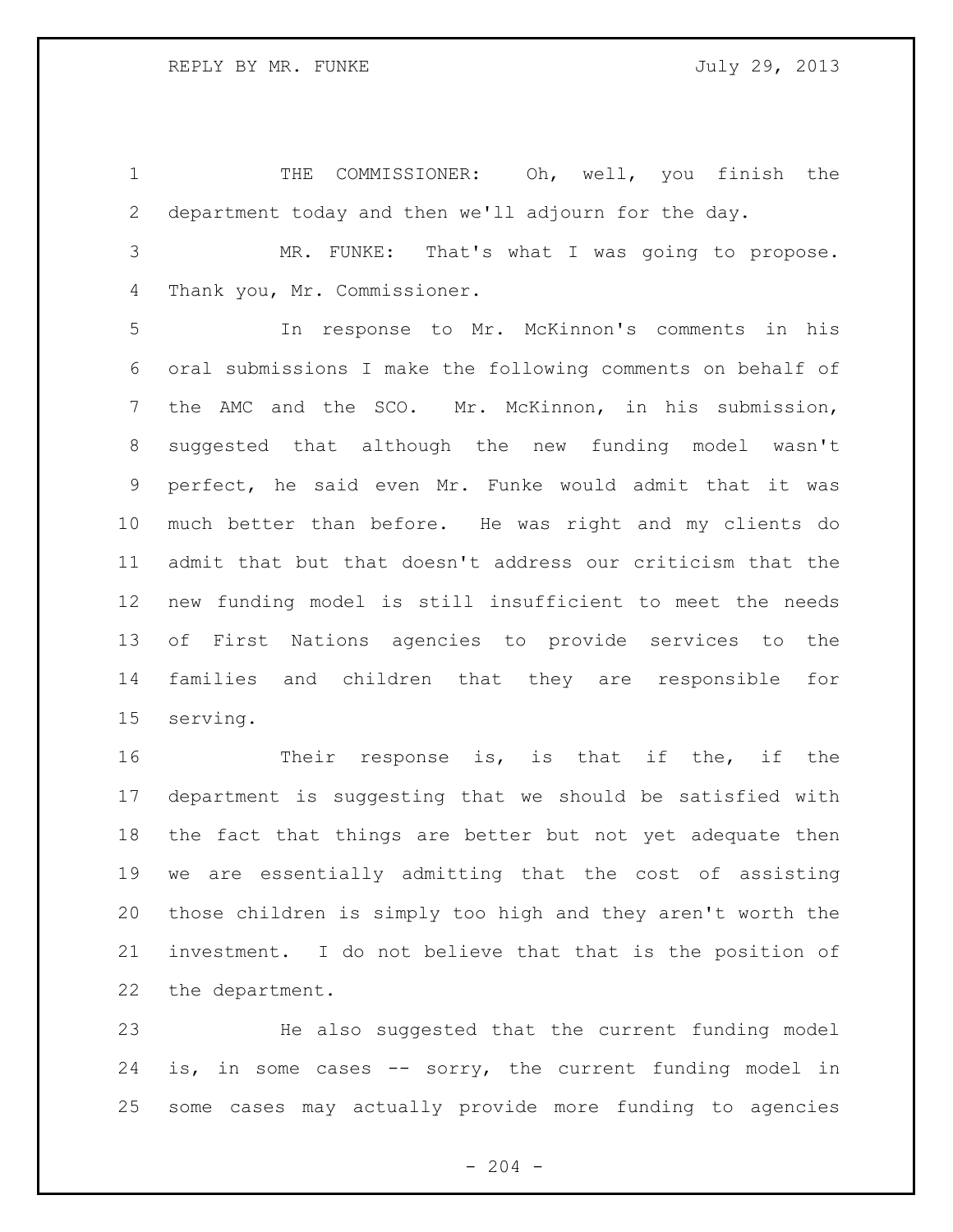than the federal model and that's true but it's only true in a very narrow range of circumstances where the federal model is based on an assumption. The assumption is, is that seven percent of the First Nations population on reserve, under the age of 18, will be involved in child welfare services at any given time. So that's how they -- that's the assumption that their funding model is based on.

8 1f that percentage is actually substantially higher, if it gets close to 14 percent or double the, the federal estimate, then the provincial system does start to provide more dollars because it provides funding on an actual number of cases as opposed to a presumption about the level of service required. However, our response to that is, is that if Mr. McKinnon's point is that there are also significant deficiencies in the federal model we agree with him but the fact that there are significant deficiencies in the federal model is no response to the deficiencies in the provincial model and for the most part the provincial model significantly underfunds on a comparative basis.

 Mr. McKinnon also pointed out that the new SDM tools are an improvement over the practices of the past. Again, the AMC and the SCO agree, we're not suggesting otherwise nor are we suggesting that the SDM tools are inherently unreliable and should not be used. Our concern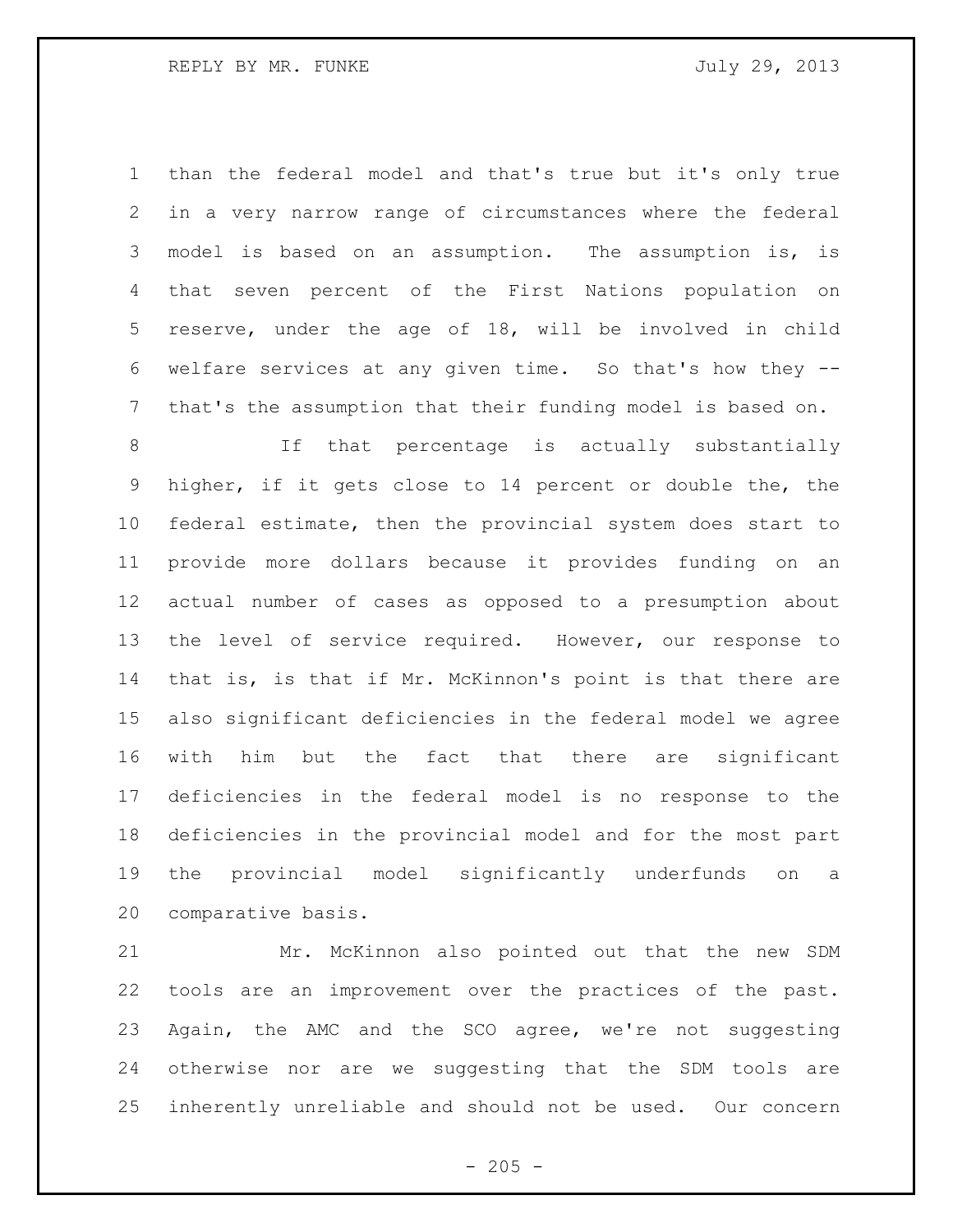REPLY BY MR. FUNKE SALLY 29, 2013

 is that there may be a cultural anomaly and that that needs to be identified and if it exists it needs to be corrected. As a result, until that happens, we're taking the position that there needs to be a greater role for the professional judgment on the part of social workers who apply them, particularly in light of the fact that there remains no data to demonstrate that they are culturally attuned to First Nations people and, therefore, accurate and reliable in that context.

 At the end of the day we have to stop treating social workers as anything less than professionals. They take their jobs very seriously, they apply their professional judgment to the best of their ability.

 The SDM tools are designed to assist them in that regard and we trust that they do, however, there needs to be the ability to override a static tool in light of social workers' professional judgment and we take the position that that emphasis is skewed to the favour of the tool and against the professional judgment of professional social workers.

 Mr. McKinnon also argues that the refusal to adopt CFSIS on reserve places children at risk and that there is essentially no way to resolve this other than by requiring agencies to use CFSIS on reserve.

I have already talked about modern information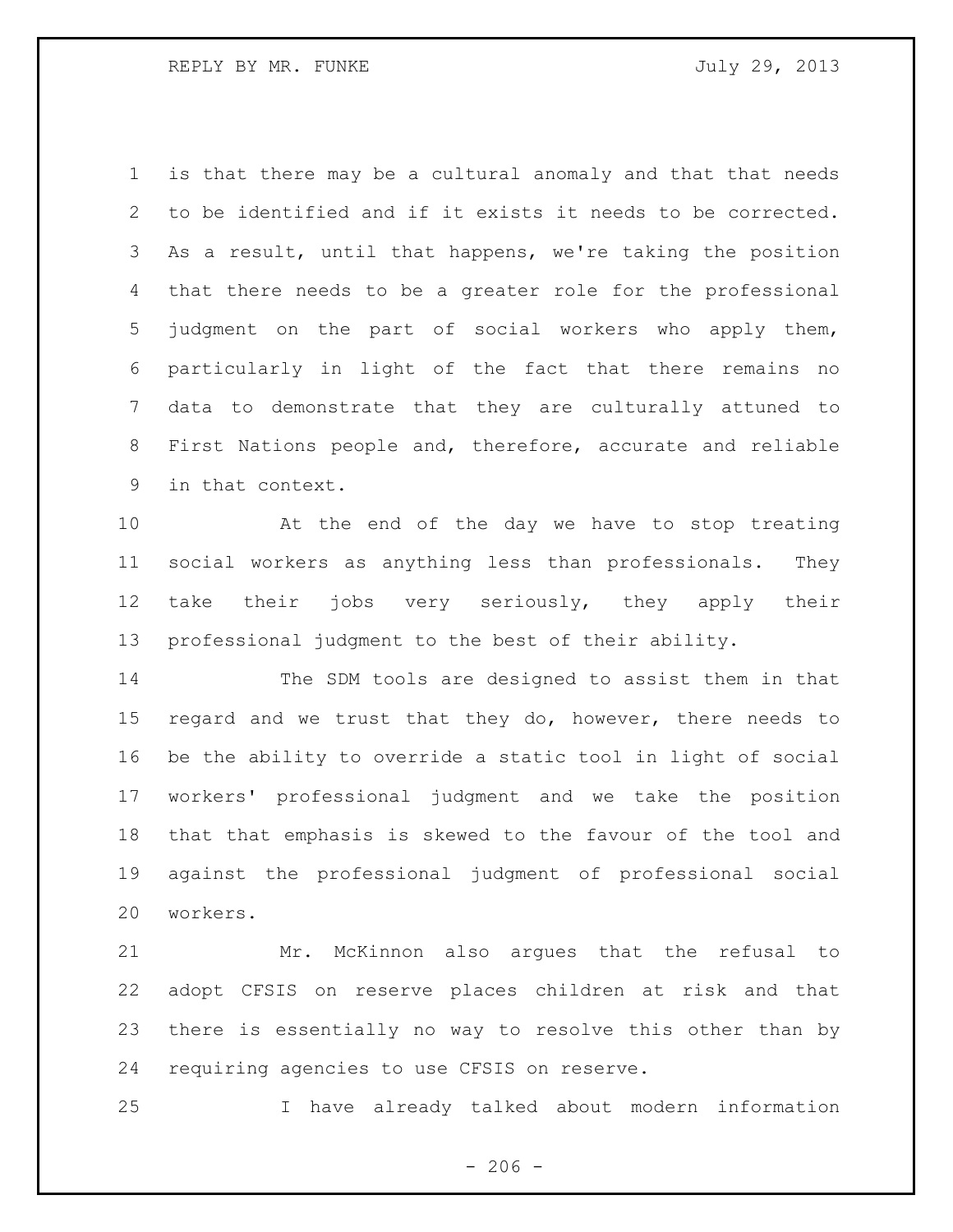management systems and how that can address that, that concern and I, I am not going to go into it any further.

 Mr. McKinnon has suggest as an alternative that this problem with CFSIS on reserve could be addressed simply by the current permission controls that exist within CFSIS and with respect, all that does is it controls who has access to the provincial data. It doesn't matter who enters it, it always goes onto the provincial data base and that's the central component, that's the central feature of that system that offends First Nations OCAP principles. So to suggest that there is safeguards in place that prevent other agencies from accessing your data completely misses the point. It's about the possession of that data, it's about the ownership of that data, and that data residing within the ownership of the First Nation.

 Finally, Mr. McKinnon made a comment with respect to the SDM tools and he commented that really what's the harm in an SDM tool that may be guilty of moderate over reach. He said families end up receiving services that they otherwise wouldn't be entitled to and how is that a bad thing? I think in respect to my earlier comments in response to Ms. Harris' submissions, that it can very much be a bad thing because it tends to substantiate neglect in families that would otherwise would not have neglect substantiated, it involves them very often in this spiral